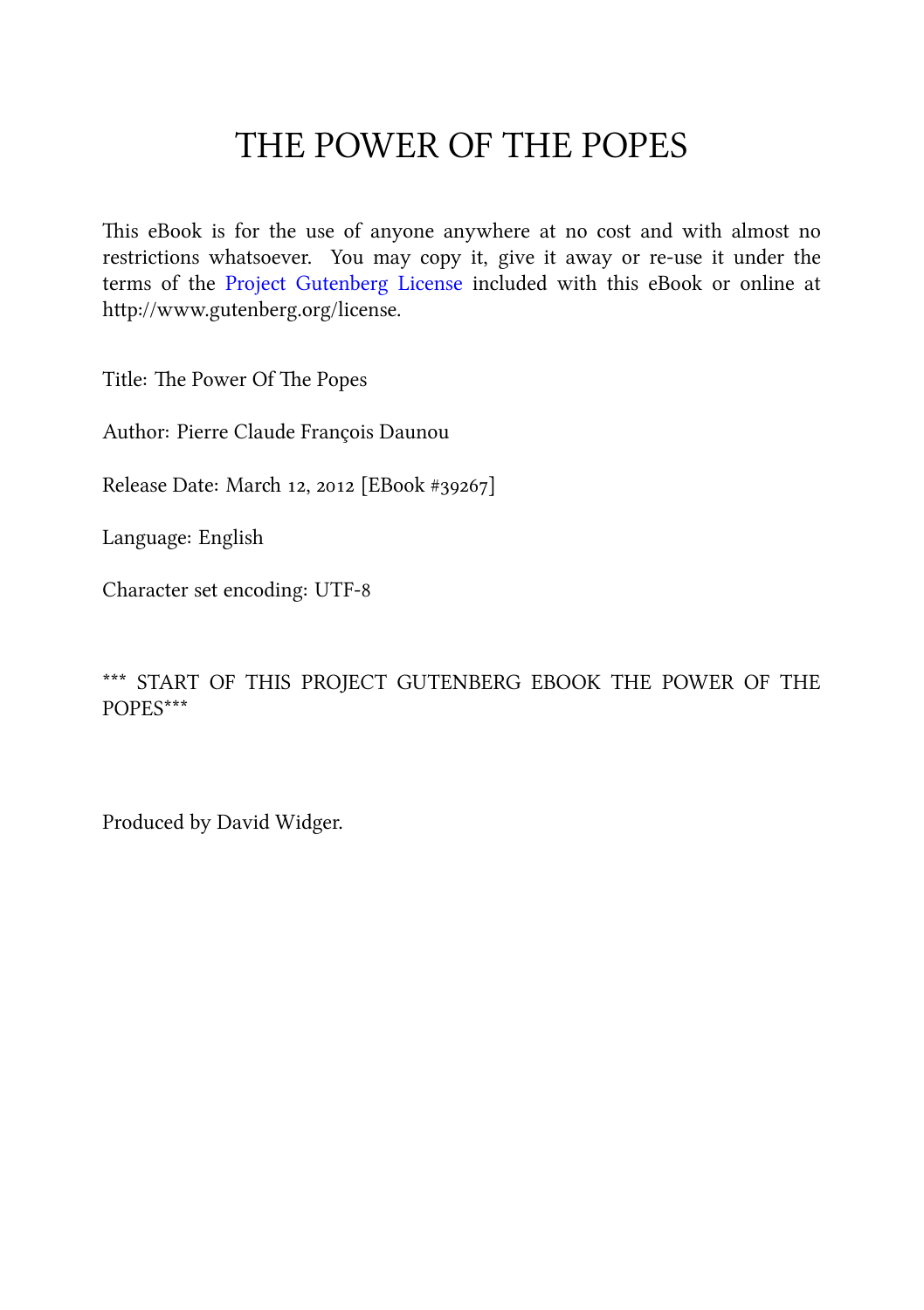#### **THE POWER OF THE POPES**

*By*

#### **Pierre Claude François Daunou**

AN HISTORICAL ESSAY ON THEIR TEMPORAL DOMINION, AND THE ABUSE OF THEIR SPIRITUAL AUTHORITY

Two Volumes in One

1838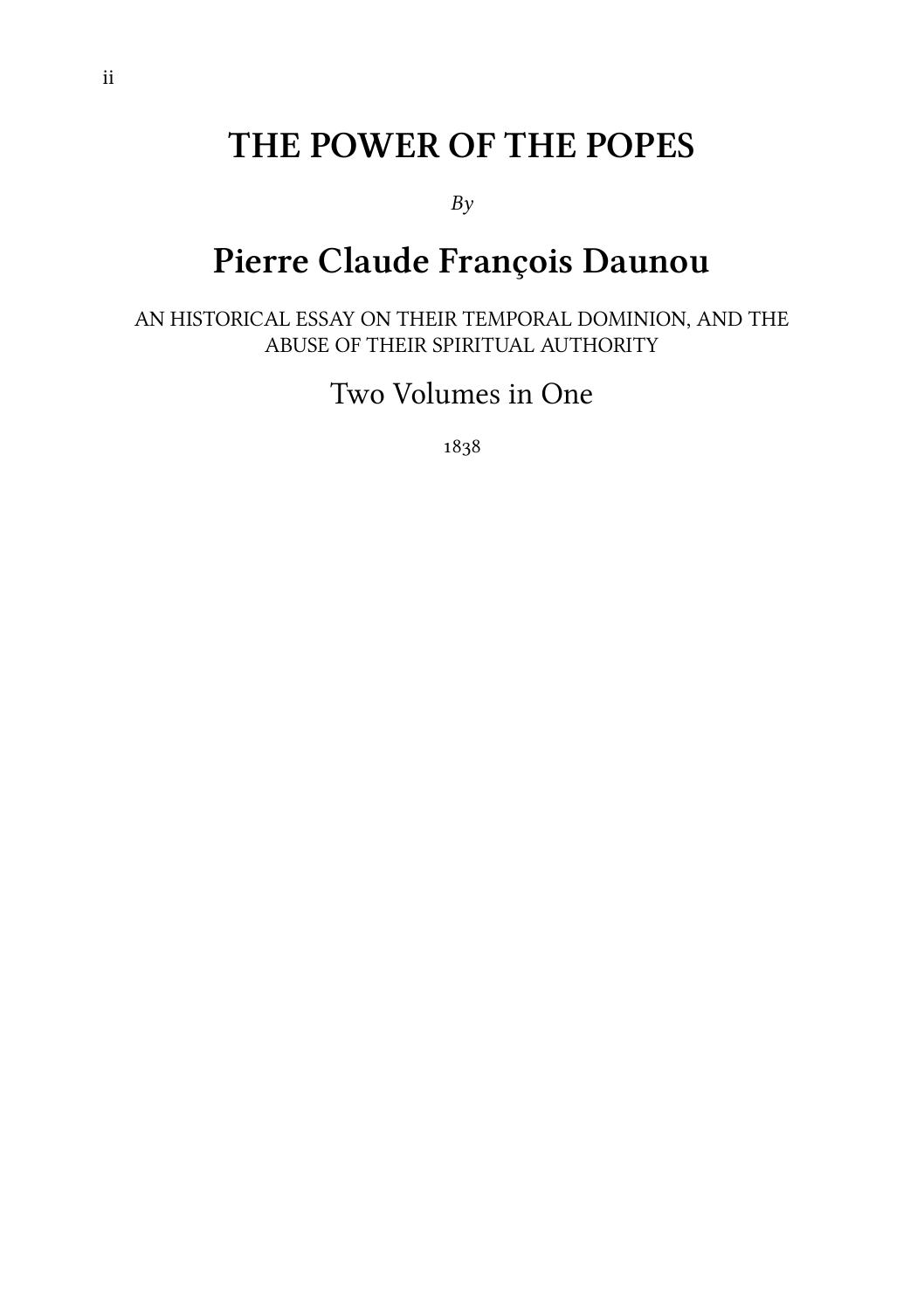### **C[ONTENTS](#page-71-0)**

[TRANSLATORS PREFACE](#page-127-0)

[ADVERTISEMENT TO THE THIRD EDITION, ORIGINAL](#page-138-0)

[CHAPTER I. ORIGIN OF THE TEMPORAL POWER OF THE POPES](#page-156-0)

[CHAP](#page-156-0)TER II. ENTERPRIZES OF THE POPES OF THE NINTH CENTURY

[CHAPTER III. TENTH CENTURY](#page-179-0)

[CHAPTER IV. ENTERPRISE](#page-190-0)S OF THE POPES OF THE ELEVENTH CEN-**[TURY](#page-222-0)** 

CHAPTER V. CONTESTS BETWEEN THE POPES AND THE SOVEREIGNS OF THE TWELFTH CENTURY

CHAPTER VI. POWER OF THE POPES OF THE THIRTEENTH CENTURY

CHAPTER VII. FOURTEENTH CENTURY

CHAPTER VIII. FIFTEENTH CENTURY

CHAPTER IX. POLICY OF THE POPES OF THE SIXTEENTH CENTURY

CHAPTER X. ATTEMPTS OF THE POPES OF THE SEVENTEENTH CEN-**TURY** 

CHAPTER XII. RECAPITULATION

CHRONOLOGICAL TABLE

ENDNOTES AND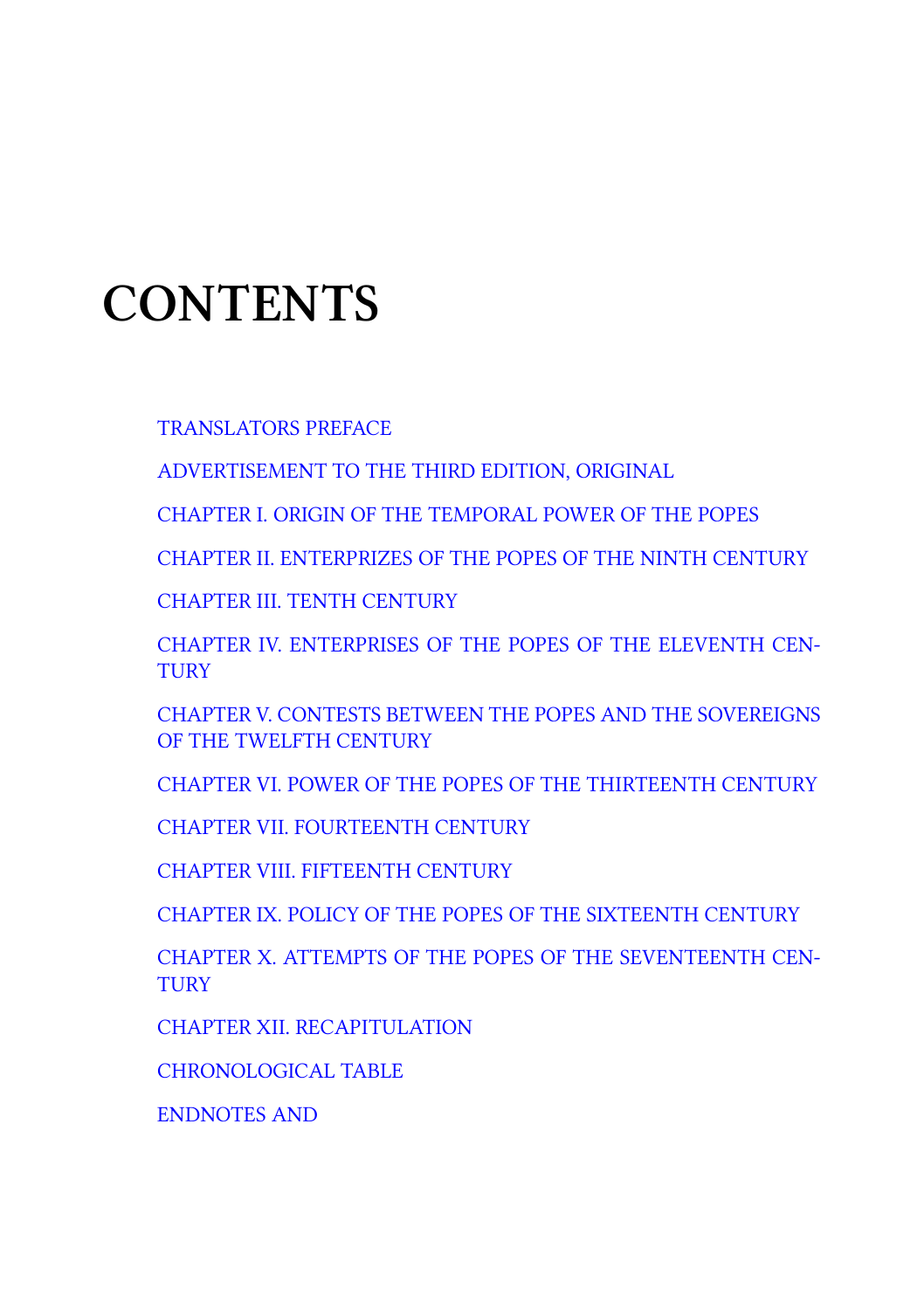TO THE REV. RICHARD T. P. POPE, AT WHOSE SUGGESTION IT WAS UNDERTAKEN, THIS TRANSLATION OF THE PAPAL POWER IS INSCRIBED, AS A SMALL TRIBUTE OF RESPET AND REGARD BY HIS AFFECTIONATE FRIEND, THE TRANSLATOR.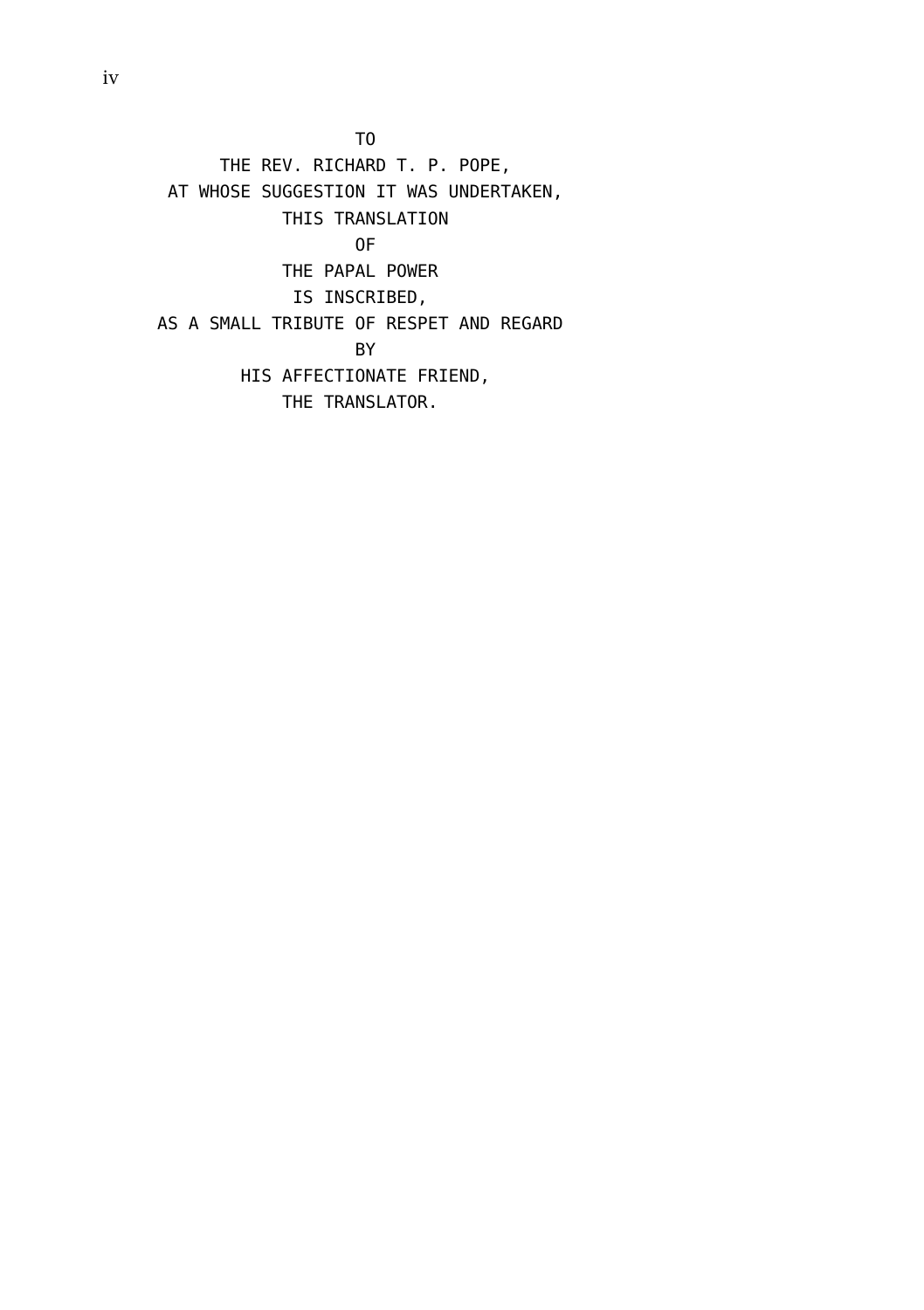### **TRANSLATORS PREFACE**

THE Work of which the following is a translation, had its origin in the transactions which took place between Pius VII. and the French Emperor, relative  $\blacktriangleright$  HE Work of which the following is a translation, had its origin in the transand subsequent to the restoration of the Roman Catholic religion in France. Its object appears to have been, to exhibit to the world the unreasonable pretensions of the Roman Court, and to appeal to public opinion for support in resisting claims deemed incompatible with the independence of the civil power, and derogatory to the honour of the French throne. In pursuance of this object, an investigation was entered into, to ascertain with precision the line of demarcation which separated the recognized authority of the Papal See in France, from the rights appertaining to the civil power, and the indisputable privileges of the French Church. This investigation naturally led the enquiry up to a remote period, and the present work may be considered an epitome of the political history of the Roman Court, and of its relations with the other Courts of Europe, from the period in which its spiritual authority began to merge into temporal power, down to the occasion of the present essay in the pontificate of Pius VII.

In the former period of this enquiry, the pages of early history afforded the materials from which the requisite information was to have been derived. This source was open to all; and the merit of the work is here confined to the discrimination exercised in the selection of the scattered parts, and the judgment with which they may be found combined into an uniform whole.

In the latter period, the advantages possessed by the author were peculiar and important. Access to the papal archives appears to have opened to him abundant sources of information, which a patient investigation enabled him to avail himself of, in applying those documents, otherwise perhaps destined to oblivion, to the illustration of the object which he had in view. These documents give to this portion of the work a peculiar interest. For, though the period to which they relate is recent, the circumstances in which Europe was placed during the transactions more imme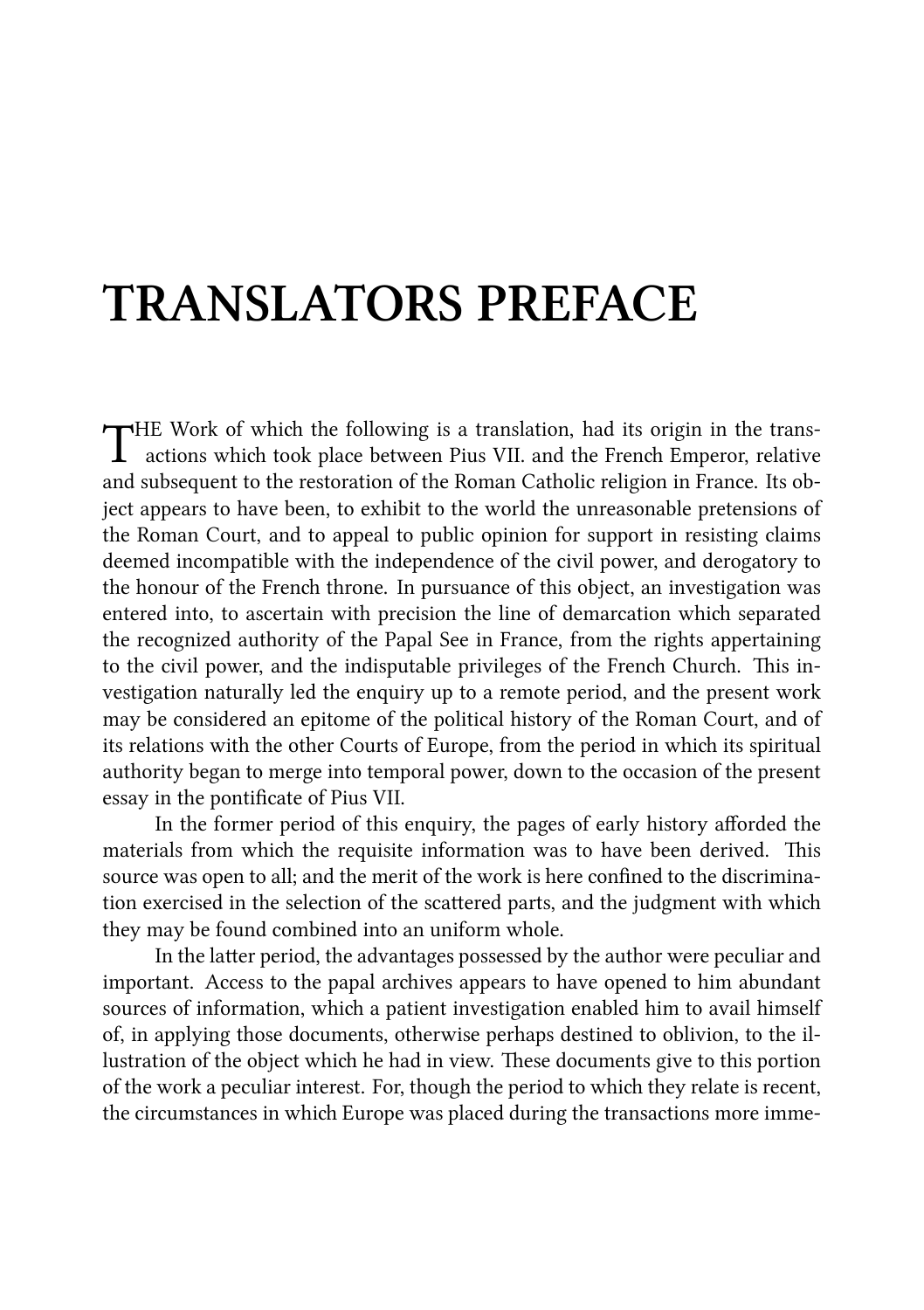diately referred to, and the extraordinary revolutions to which both public opinion and political institutions were subjected, not only give to it the charm of novelty, but confer on it an interest similar to that derived from the dust of antiquity. Whatever the defects of the translation, it will I trust be found a valuable addition to our historical records, and a source of much useful and interesting information.

R. T. H.

Montmorenci, 1825.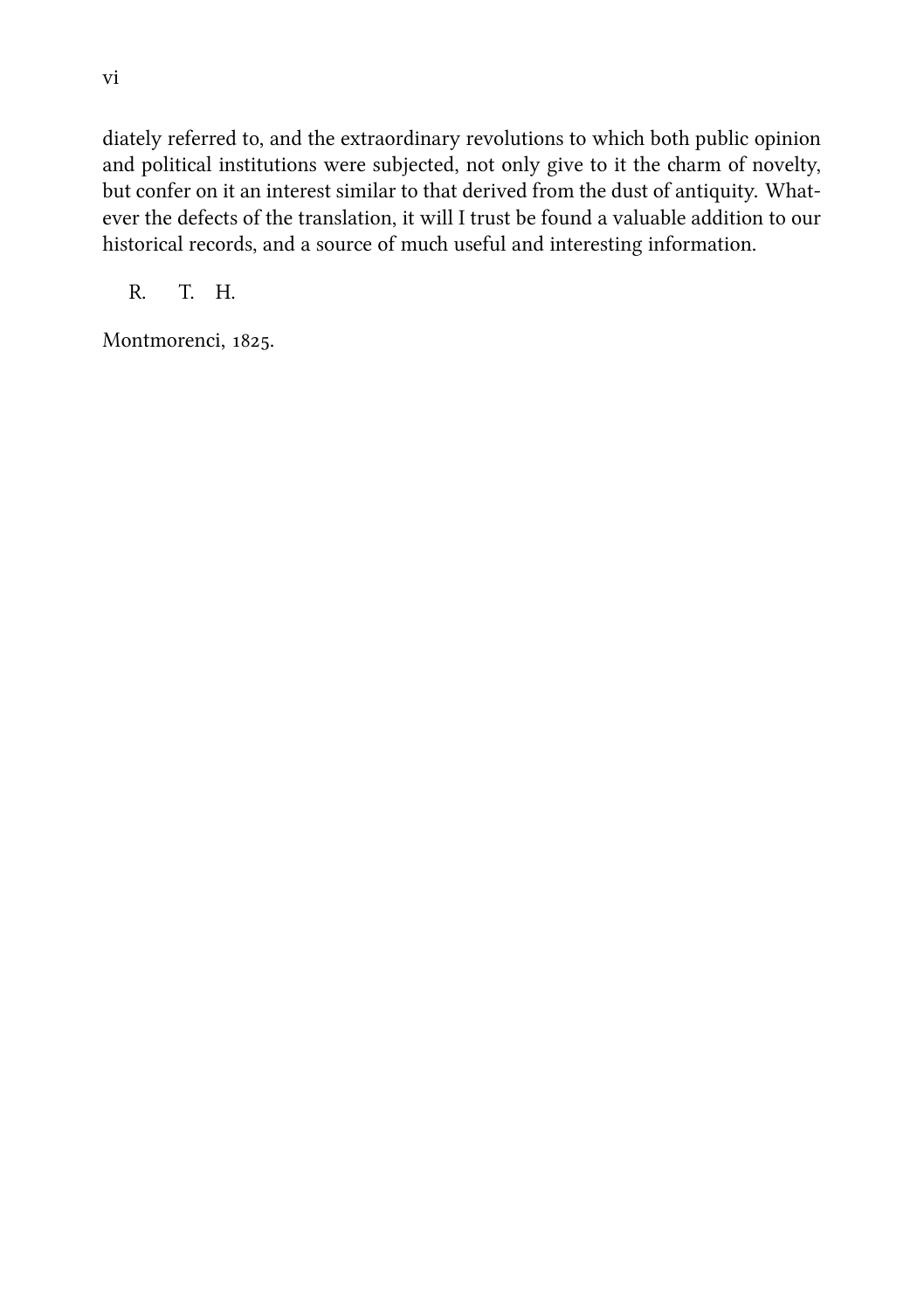## **ADVERTISEMENT TO THE THIRD EDITION, ORIGINAL**

 $\mathbf{W}^{\text{E}}$  have introduced into this Third Edition some developments which were not in the two former. We have inserted many justificatory pieces, some of not in the two former. We have inserted many justificatory pieces, some of which have never before been published. These pieces, and the reflections induced by them, occupy the second volume, which is divided into three parts, containing:

. Exposition of the Maxims of the Court of Rome, since the fabrication of the False Decretals, and especially from the time of Gregory VII. to the present day:

- 2. Exposition of the Maxims of the Gallican Church, from St. Louis to the Emperor Napoleon:
- . Exposal of the actual conduct of Pius VII. with some observations on the effects it may produce.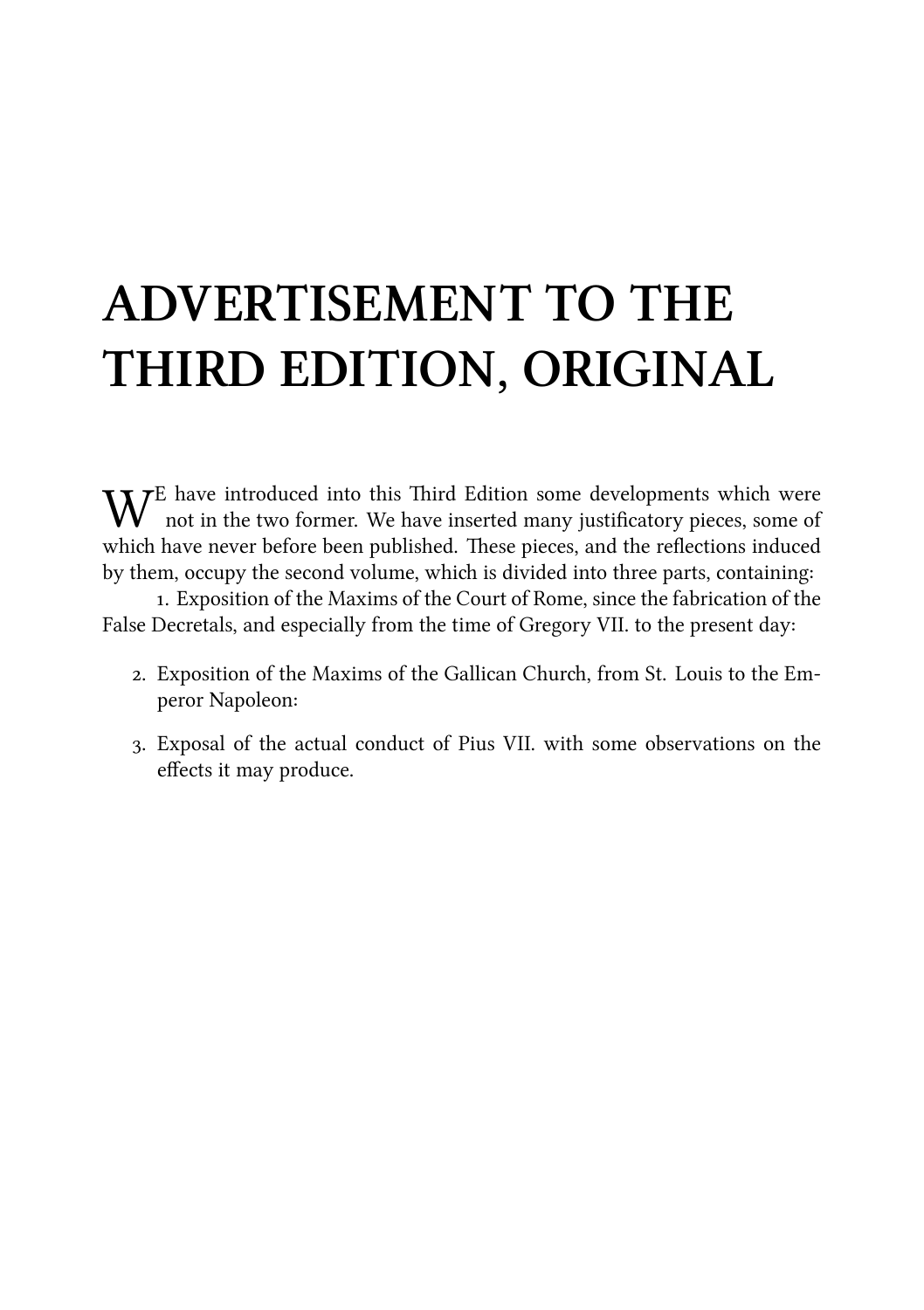# **CHAPTER I. ORIGIN OF THE TEMPORAL POWER OF THE POPES**

**W** HOEVER has read the Gospel, knows that Jesus Christ founded no temporal power, no political sovereignty. He declares that his kingdom is not of this power, no political sovereignty. He declares that his kingdom is not of this world;<sup>1</sup> he charges his apostles not to confound the mission he gives them, with the power exercised by the princes of the earth.² St. Peter and his colleagues are sent not to govern but to instruct<sup>3</sup> and the authority with which they are clothed, consists only in the knowledge and the benefits they are to bestow.

Faithful to confining themselves within the bounds of so pure an apostolat, far from erecting themselves into rivals of the civil power, they, on the contrary, proclaimed its independence and the sacredness of its rights:<sup>4</sup> obedience to sovereigns is one of the first precepts of their pious morality. To resist governments is, they say, to offend the Ruler of the world, and take up arms against God himself.<sup>5</sup>

The successors of the apostles for a long time held the same language: they acknowledged no power superior to that of sovereigns but Divine Providence itself.  $\delta$ They subjected to kings all the ministers of the altar, levites, pontiffs, evangelists, and even prophets.<sup>7</sup> God alone was, immediately and without mediator, the only judge of kings; to him alone belonged their condemnation: the Church addressed to

<sup>&</sup>lt;sup>1</sup>John xviii. 36.

 ${}^{2}$ Luke xxii. 25.

<sup>&</sup>lt;sup>3</sup>Matt. xxviii. 20.

⁴Rom. xiii.

⁵i resistit potestati, Dei ordinationi resistit; qui autem fesistunt, ipsi sibi damnationem acquirunt. ⁶Chrysostom. Comm, on Epistle to the Romans.

⁷Deum esse solum in cujus solius, imperatores sunt potestate, à quo sunt secundi, post quem primi ante omnes.— Colimus imperatorem ut hominem à Deo secundum, solo Deo minorem.—Tertull.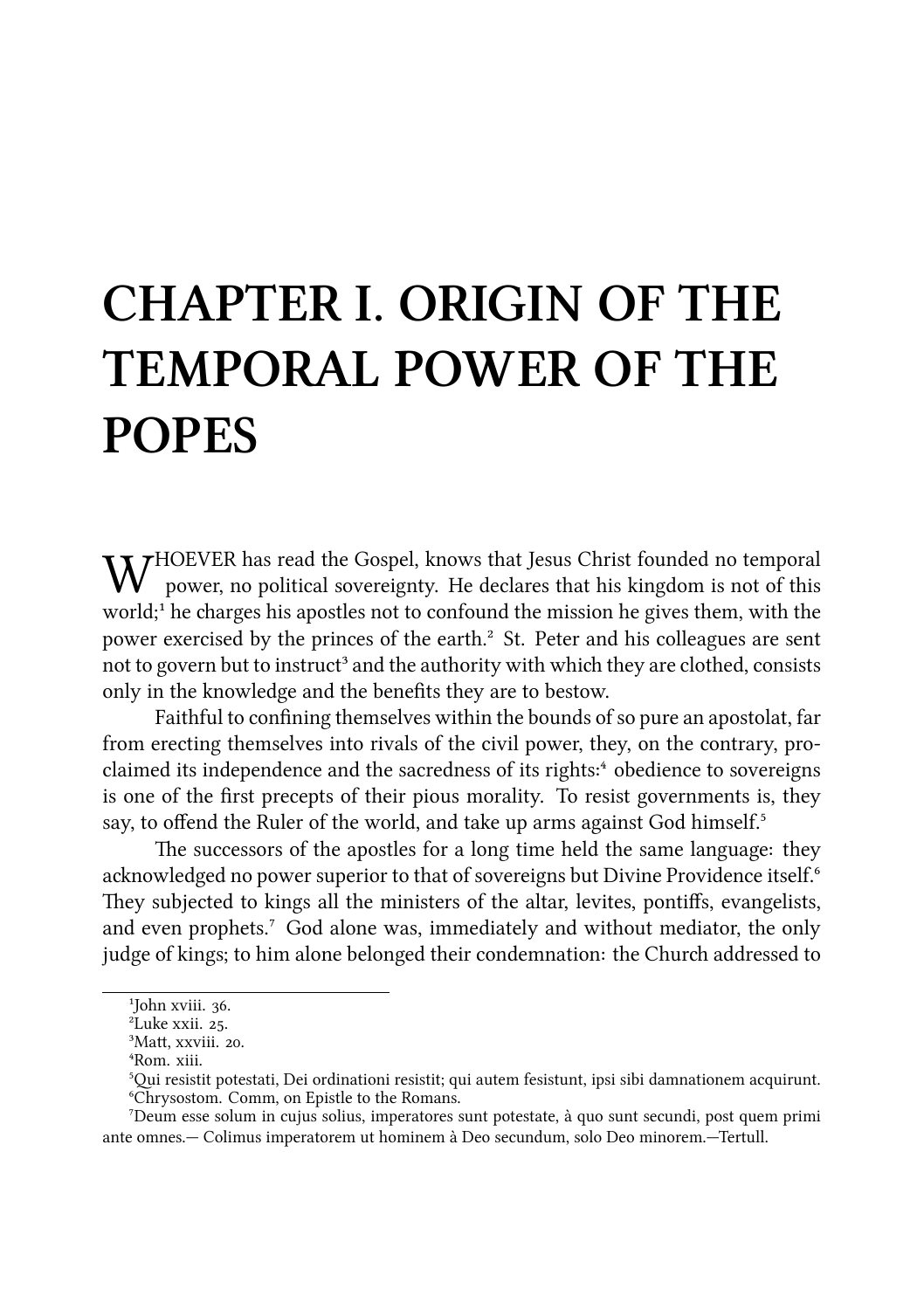them only supplications or respectful advice.<sup>8</sup>

She exercised empire only through the medium of her virtues<sup>9</sup> and possessed no other inheritance than that of faith.<sup>10</sup> These are the very expressions of the holy fathers, not only during the three first centuries, but subsequent to Constantine, and even after the time of Charlemagne.

Every one knows, that previous to Constantine, the Christian churches had been but individual associations, too frequently proscribed, and at all times unconnected with the state. The popes, in these times of persecution and of ferment, most assuredly were far from aspiring to the government of provinces: they were contented in being permitted to be virtuous with impunity; and they obtained no crown on earth save that of martyrdom.

From the year 321, Constantine allowed the churches to acquire landed property, and individuals to enrich them by legacies. Here we behold, in all probability, says the President Henault, what has given rise to the supposition of Constantine's donation.<sup>11</sup> This donation preserved its credit for such a lapse of time, that in  $1478$ some Christians were burned at Strasburgh for daring to question its authenticity.

In the twelfth century, Gratian and Theodore Balsamon copied it into their canonical compilations; and St. Bernard did not consider if apocryphal.<sup>12</sup> It had its origin before the tenth century, notwithstanding what many critics say: for in 776 Pope Adrian avails himself of it in an exhortation to Charlemagne. But, in 755, Stephen II. had also an open to make use of it, as we shall shortly see; but as he neither mentions it, nor refers to it in any way, it follows that it was unknown to him as it had been to all his predecessors. It was therefore after the middle, and before the end of the eighth century, that it must have been fabricated. For the rest, the falsity of this piece is according to Fleury more universally recognized than that of the decretals of Isidore: and if the donation of Constantine could still preserve any credit, to strip it of such credit, it would be sufficient to transcribe it: here follow some lines:

"We attribute to the see of St. Peter all the dig- "nity, all the glory, all the authority of the imperial

<sup>&</sup>lt;sup>8</sup>Quod rex delinquit, soli Deo reus est.—Cassiodoi'us, Si quis de nobis, o rex, justitiæ tram item transcendere volu-erit, à te corrigi potest: si verô tu excesseris, quis te corripiet, quis te condemnabit, nisi is qui se pronunciavit esse justitiam? —Gregor, Turon. ad Chilpericum. Reges non sunt à nobis graviter exasperandi, divino judiciô sunt reservandi.—Yvo. Carnot. See Bossuet's reflections on these various texts of Scripture, and of the fathers. De(. Cler. Gail. par. 2. b. 6. ch.  $13, 18, 26, 31, 32$ .

<sup>&</sup>lt;sup>9</sup>Pelag. 1 Concilior. vol. 5. p. 803. Greg. Mag. vol. 2. p. 675, 676, 677.

 $^{10}$ Nihil ecclesia sibi nisi fidem possidet.—Ambros. Op. tom. 2, p. 837.

 $11$ Abr. Chron. History of France, years 753, 754, 755.

<sup>&</sup>lt;sup>12</sup>De Consider, ad Eugen. book 4. ch. 4.—Dante de Monarchiâ, book 3, proves that this donation could not bind the successors of Constantine; he declares it null, but without disputing its authenticity.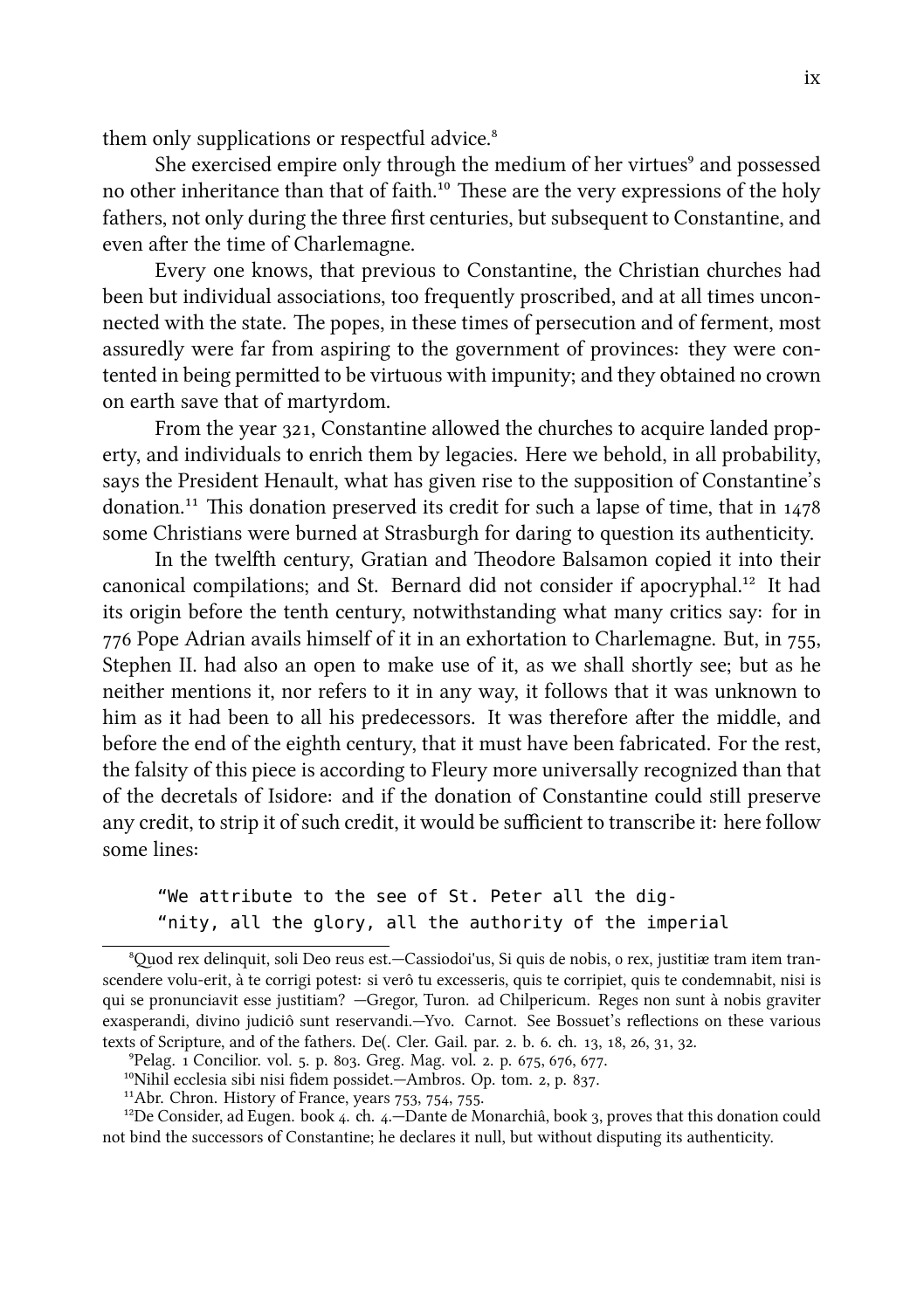"power. Furthermore we give to Sylvester and to "his successors our palace of the Latran, which is "incontestibly the finest palace on earth; we give "him our crown, our mitre, our diadem, and all "our imperial vestments: we transfer to him the "imperial dignity. We bestow on the Holy Pontiff "in free gift the city of Rome and all the western "cities of Italy; also the western cities of every "other country. To cede precedence to him, we "divest ourselves of our authority over all those "provinces, and we withdraw from Rome, trans- "ferring the seat of our empire to Byzantium; "inasmuch as it is not proper, that an earthly "emperor should preserve the least authority, where "God has established the head of his religion."

The respect which we owe to our readers, forbids all observation on such palpable absurdities: but we have believed it not altogether useless to relate them here, as they may give an idea of the means resorted to in the eighth century to establish the temporal power of the popes. They also furnish a standard of the public ignorance during the succeeding centuries, in which this strange concession, revered by the people, and even by their kings, effectually contributed to the developement of the power of the Holy See. But we must also state, that at the restoration of literature the first rays of light sufficed to dissipate so contemptible an imposture.<sup>13</sup>

Laurence Valle having demonstrated, towards the middle of the fifteenth century, the falsity of this donation, the best writers of the sixteenth, even those of Italy, treated it with the contempt it deserved. Ariosto energetically expresses the contemptinto which it had fallen<sup>14</sup> and places it among the various chimeras which Astolphus meets with in the moon.

Four hundred and sixty-three years had passed from the death of Constantine in 337, to the coronation of Charlemagne in 800. Now during all this period, no epoch, no year, can be specified, in which the popes exercised sovereign authority. The immediate successors of Constantine reigned, as he did, over Italy: and when on the death of Theodoras two empires arose out of one, Rome, the metropolis of the west, continued to be governed still by an emperor. Then, as all historians attest,

<sup>&</sup>lt;sup>13</sup>A copy of this donation will be found in the 2d volume.

<sup>&</sup>lt;sup>14</sup>Or puzza forte: Questo era il dono, se pero dir lece, Che Costantino al buon Silvestro fece. Or I. Fur. 14th chap. 8th stanza: This was the gift, with reverence be it said, Which Constantine to good Sylvester made.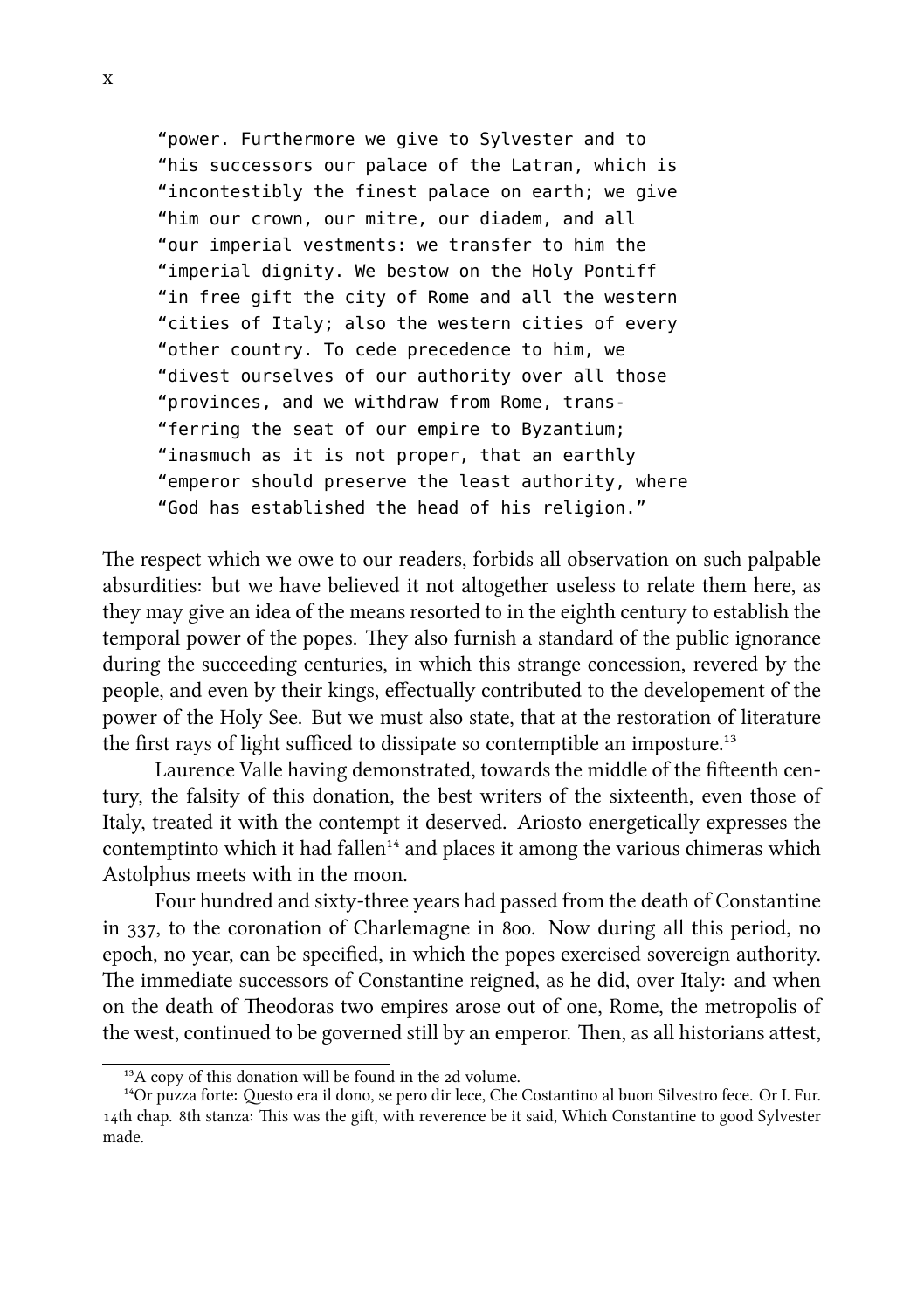the popes assumed apostolic functions alone; they were not reckoned in the number of the civil magistrates; although their election, the work of the people and of the clergy, was obliged to be confirmed by the prince. When they sought from their creed and the exercise of their spiritual ministry, an independence which they did not always obtain, they rendered homage to that of the civil power, and did not claim any of its properties.

In 476 the Western Empire fell: Augustulus was dethroned; the Heruli, the Ostrogoths, and other barbarians, invaded and laid waste Italy. Rome was governed by Odoacre down to  $493$ , by Theodoric to  $526$ , and, during the twenty-seven succeeding years, by Theodat, Vitiges, Totila, or the generals of the Eastern Emperors.

It is necessary to observe here, that the sovereignty of these emperors over Italy, and especially over the city of Rome, had been acknowledged by Odoacre and by Theodoric, and sometimes even by their successors<sup>15</sup> But in 553, the victory of Narses over Theia restored to the Greek emperors an immediate sovereignty over the Roman territory and the neighbouring countries. Thus terminated seventy-seven years of wars and revolutions, during which the popes neither obtained nor aspired to the exercise of any temporal authority. Theodoric, in  $\mu$ 98, confirmed the election of Pope Symmachus;<sup>16</sup> and when, in the year 500, this pope was accused by his enemies, the decision of the matter was referred to Theodoric.<sup>17</sup>

From 553 to 567, Narses governed Italy in the name of the emperors of Constantinople. Shortly after his death, the Lombards, led by Alboin, made themselves masters of the northern parts of Italy, and there founded a kingdom, which lasted about two hundred years. The other regions of Italy remained more or less under the authority of the emperors of the East, which was administered by the Exarchs of Ravenna.

The exarch was a governor general, to whom the dukes, prefects or patricians, and also the governors of particular territories or cities, were subordinate. From the exarch or the emperor they sought the ratification of the election of each bishop of Rome: this is a fact of which the proof exists in an ancient collection of the formulas of the Romish Church<sup>18</sup> Once only, at the election of Pelagius II. in  $577$ , they dispensed with the consent of the emperor, because the Lombards besieged Rome, and cut off the communication with Constantinople. Paul Diacre, in speaking of Gregory the Great, who in 590 succeeded Pelagius II. says expressly, that it was

<sup>&</sup>lt;sup>15</sup>St Marc. Abridged History of Italy, vol. 1. p, 1 to 129.

 $^{16}$ Anastas. Bibliotb. of the Lives of the Roman Pontiffs, p. 84.

<sup>&</sup>lt;sup>17</sup>Fleury. Eccles. Hist b. xxx. n. 1.

<sup>&</sup>lt;sup>18</sup>Liber decimus Romanorum Pontificum. Pere Gamier,  $\&$  Jesuit, published an edition of it at Paris, in 1680. This collection had been published before by Holstenius, and was suppressed by the Court of Rome.—Sec. on the Dependence of tho Popes, 3d and 4th heads.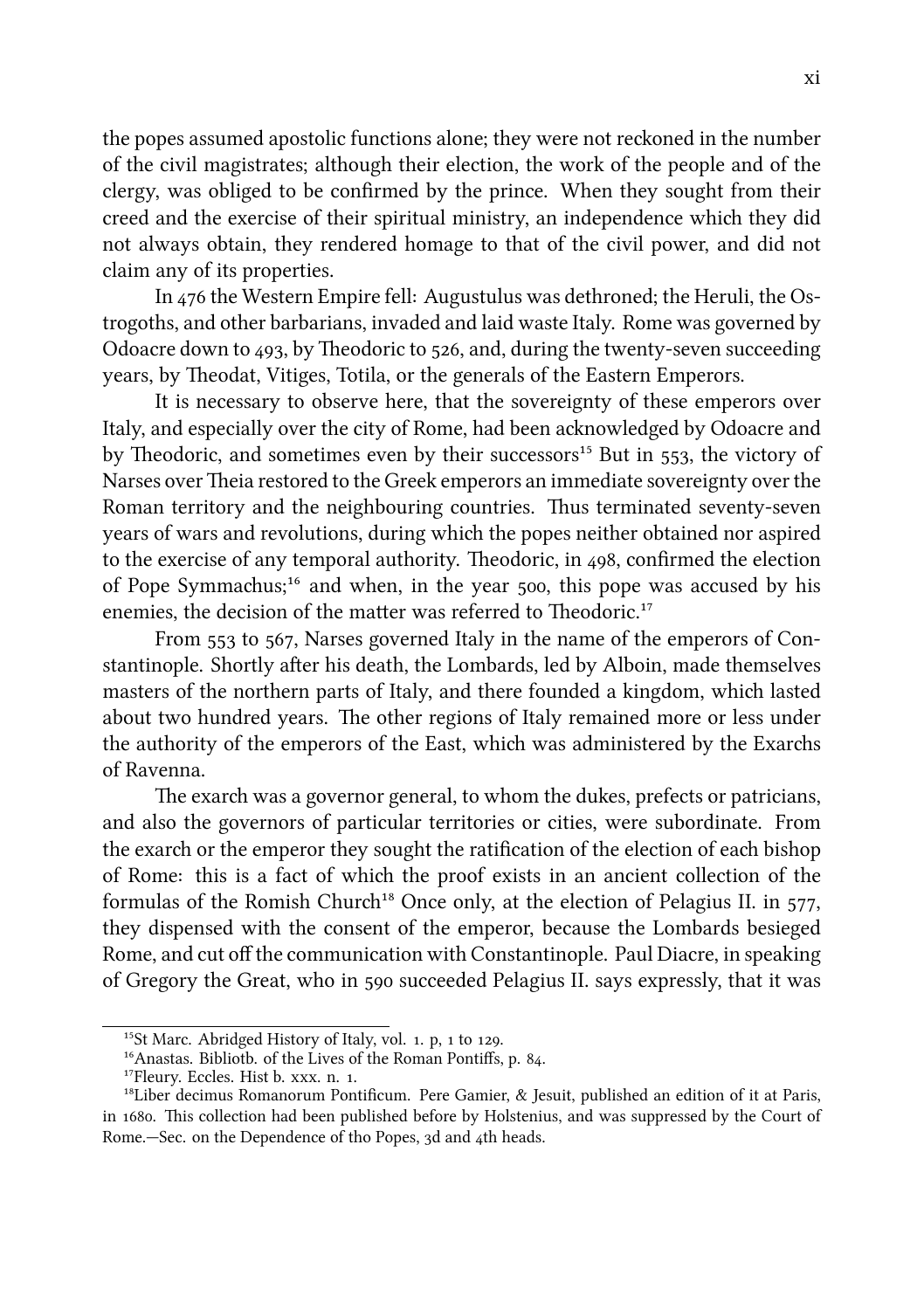not permitted to instal a pope without the order of the Greek emperor.<sup>19</sup>

A letter of Martin I. to Gregory I. called 'the Great' has rendered frequent homage to the civil authority; but letters have been fabricated, under his name, in which he declares, that every king, every prelate, every judge, who shall neglect to ascertain the privileges of the three monasteries of Autun, and those of the Abbey of St. Medard de Soissons, shall be deprived of his dignity, and condemned, like Judas, to the pit of hell, unless he do penance, and become reconciled with the monks.—See Maimbourg. Historical Treatise on the Church of Rome, chap. 99, the emperor thus commences: "Martin, bishop, to "the emperor our most serene lord," and ends with these words: "May the grace from above preserve "the very pious empire of our lord, and bow the "neck of all nations unto him."<sup>20</sup> Thus a pope expresses himself who, imprisoned, exiled, and deposed by Constantius, never disputed the rights of the sovereign who treated him with so much rigour and even injustice. When this emperor, Constantius, came to Rome in 662, the pope, Vitalien, paid him the homage of a faithful subject.<sup>21</sup>

Two apostolic nuncios, stationed, the one at Constantinople, the other at Ravenna, offered to the emperor and to the exarch the respect, devotion, and tribute of the Roman pontiff. Pope Leo II. towards the year 683, writing to Constantine Pogonat, calls him his king and lord.<sup>22</sup> In  $686$  and  $687$ , the elections of the popes Conon and Sergius were confirmed, the one by the Exarch Theodoric, the other by the Exarch Platys, who exacted from Sergius a large sum, although this description of tribute had been abolished by the Emperor under the pontificate of Agathon.<sup>23</sup>

In 710 Pope Constantine, ordered to Constantinople by Justinian the Second, hastened to obey this superior order.<sup>24</sup> We shall only cite a letter written by the Pontiff to the Duke of Venice in  $727$ <sup>25</sup>

"The city of Ravenna having been taken, because "of our sins, by the wicked nation of the Lombards, "and our excellent master, the Exarch, being, as "we are informed, retired to Venice, we conjure "your Highness to unite with him, in order to re- "store the city of Ravenna to the imperial domi- "nion; to the end that we may, by the Lord's as-

<sup>&</sup>lt;sup>19</sup>Non enim licebat tunc temporis quemlibet in Romanâ civitate ad pontificatum promovere absque jussWeimperatoris. —Paul Diac. b. 3, c. 4.

 $^{20}$ Morin. History of the Origin and Progress of the Power of the Popes, p. 664,

 $21$ Fleury. Ecclesiastical Hist. b. 39, n. 33.

<sup>&</sup>lt;sup>22</sup>Morin. History of the Origin and Progress of the Power of the Popes, p. 664.

 $23$ Anast. Hist de vit. Bom. Pont, pages  $147, 149$ .

<sup>&</sup>lt;sup>24</sup>Fleury. Ecclesiastical Hist. b.  $41$ , no. 22.

<sup>&</sup>lt;sup>25</sup>Baronius. Ecclesiastical Annals, vol. 13, p. 343.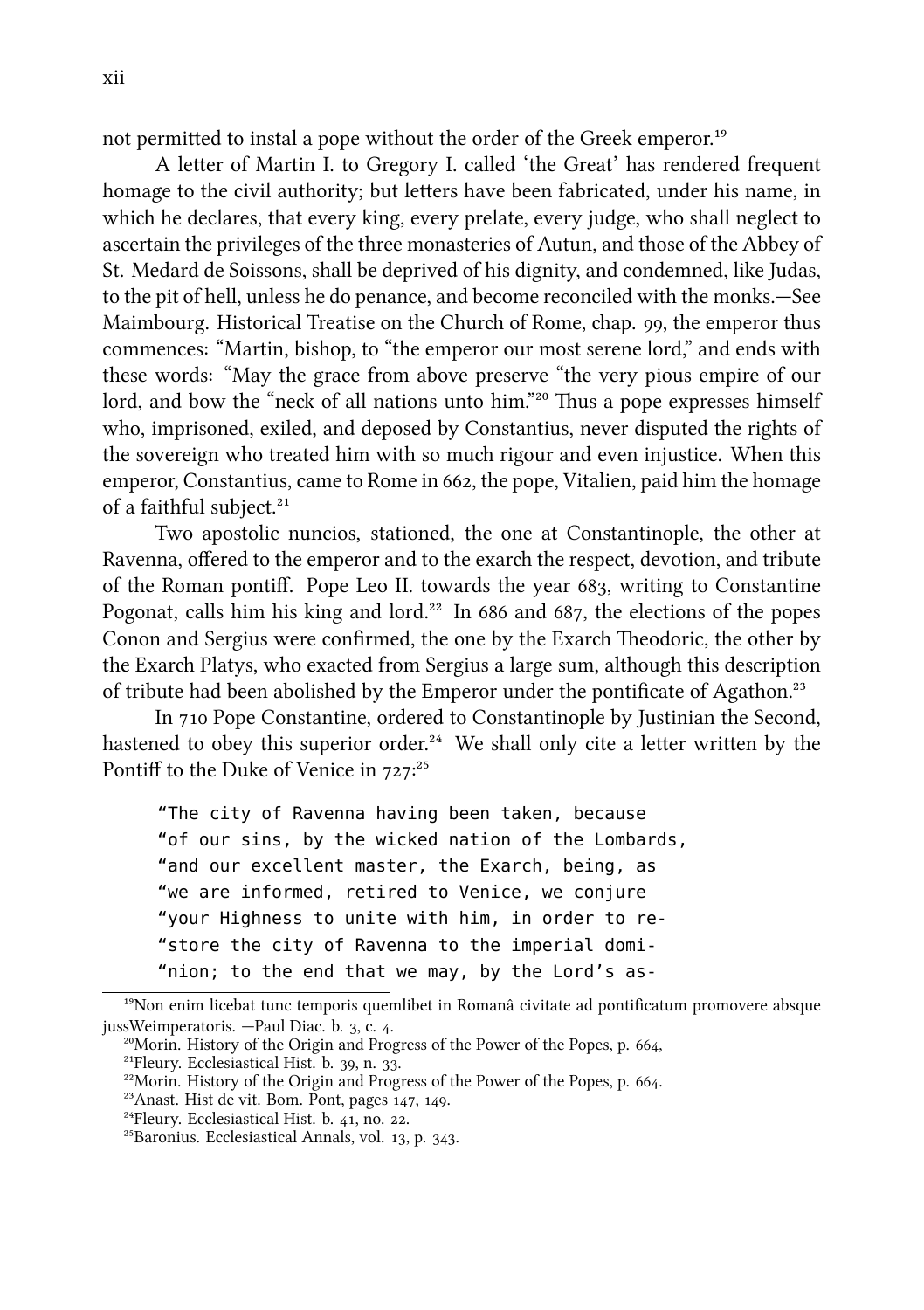"sistance, remain inviolably attached to Leo and "Constantine, our august emperors."

The Pope who thus expresses himself, is Gregory the Second, one of those who may be suspected of having been amongst the first, who sought to extend, beyond the bounds of the apostolat, the pontifical authority. His letter at least proves that the imperial sovereignty was then a right universally acknowledged; a public and undeniable fact.

It is however in the eighth century, and a short time after the date of this epistle, that we perceive, not the establishment certainly, but the first symptoms of the temporal power of the Roman prelates. The various causes which could tend to this result, about this period begin to be perceptible, and to acquire additional strength from their combined operation.

The first of these causes consisted in the vast extension of all the ecclesiastical institutions. Many popes, and other prelates, merited by their virtues and their talents the respect of the people and the esteem of their sovereigns: they obtained that imposing reputation, which, in the midst of public troubles and misfortunes, is the universal prelude to power. Zealous missionaries had spread the light of the gospel through most of the countries of Europe, and prepared, nay, forwarded, by religious instruction, the civilization of some barbarous nations. On all sides churches and monasteries arose and were enriched: the pious liberality of princes and private individuals increased every where, but especially at Rome, the treasures and estates of the clergy: their landed property acquired sufficient extent to be transformed insensibly into principalities; a metamorphosis but too easy under such weak governments and such vacillating legislation.— Let us add to these circumstances the frequency and the solemnity of the councils, the general interest which their decisions excited, and the almost inevitable collision of their discussions with the quiet or disordered state of political affairs. We may observe, in particular, that at the commencement of the eighth century, there did not exist any great empire save the Eastern; and, nevertheless, that the power of the Greek Emperors—limited in Asia by that of the Caliphs, weakened in the very heart of Constantinople by internal revolutions, represented at Ravenna by unfaithful or injudicious Exarchs—with difficulty was upheld in Italy against the arms of the Lombards, and occasionally required to be defended by the influence of the Roman Pontiffs. In the mean while, the thrones which had been newly erected here and there by some barbarous conquerors, already tottered under their successors, whose ignorance, generally equal to that of their subjects, seemed to tempt the enterprises of the clergy. This clergy, though better informed than the common people, was not, however, sufficiently so to perceive the bounds of its proper functions under such circumstances, or to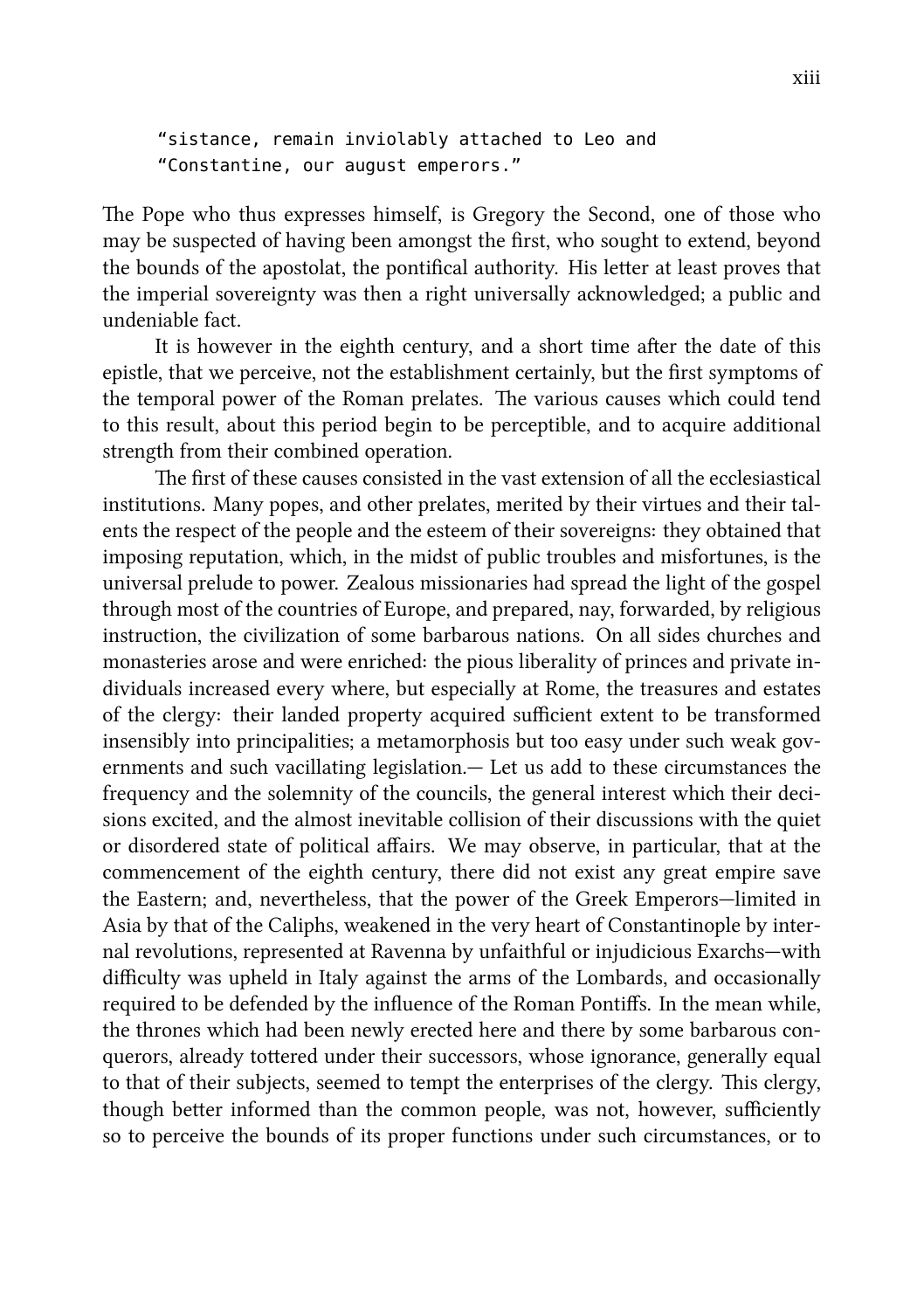neglect profiting, at all hazards, by the opportunities offered to increase its power. When, in 681, a Council of Toledo loosed the subjects of Vamba from their allegiance to this prince, perhaps the thirty-five bishops who sat in this synod, neither perceived the weakness nor the monstrous disloyalty of such a sentence. Fleury was right to point out to us<sup>26</sup> this first example of a king deposed by bishops; but he might also have remarked, that so serious a novelty excited no reprehension—that kings complained not of it, and that no obstacle opposed the execution of this strange decree.

We may place in the catalogue of causes which favoured the ambition of the popes, the preposterous taste of the Greek Emperors for dogmatical controversies, and, the unfortunate part they incessantly took in them.

They thus provoked apostolic resistance, which, by its splendor and success, hum-bled in the eyes of the people the imperial authority. They beheld the doctrines of the pontiff exercising a solemn triumph over the edicts of the sovereign; and he, whose pastoral charges thus limited the civil authority, must have appeared competent to exercise it, the moment he ceased to disdain it. A sect was formed in Constantinople against the images, brought into disrepute in some places by the victories of the Mahometans over them. The Emperor Leo the Isaurian placed himself at the head of the Iconoclasts or Image-breakers: he published, at the same time nearly, an edict which prohibited the worship of every image, and the proposition of a new capitation-tax to be paid by the people of Italy. Pope Gregory the Second, become the defender of their *temporal and spiritual* interests, and their faith, addressed respectful but energetic letters to the emperor, to induce him to maintain in the churches an ancient and salutary practice. Leo replied only by menaces calculated to strengthen in the hearts of the Italians their love and veneration for the pontiff. What does Gregory do? he appears inattentive to his personal danger, but implores for the people and their prince the divine mercy he thunders no anathemas, but recommends good works, and sets himself the example of them; he desires especially that each may remain faithful to the head of the empire, whatever may the deviations of Leo, and perseveres in applying to him the terms of emperor and head of the Christians.<sup>27</sup> According to Gregory, it is God himself who preserves the empire to Leo the Image-breaker:<sup>28</sup> a pontiff has no right, says this pope, to bestow crowns: his eye should not seek to penetrate into the palaces of kings: and it no more belongs to him to meddle in politics, than for a sovereign to become a teacher of dogmas in religion.<sup>29</sup> The army, the people, Venice, Ravenna, all Italy

 $^{26}$ Ecclesiastical History, b. 40, n. 34. and 3d disc. n. 10.

<sup>&</sup>lt;sup>27</sup>Imperatorem et caput Christianorum. Greg. 2d Ep. to Leo.

<sup>&</sup>lt;sup>28</sup>Vestri à Deo conservati imperii. Ibid.

²⁹Pontifex introspiciendi in palatia potestatem non habet ac dignitates regias deferendi…….Ecclesiis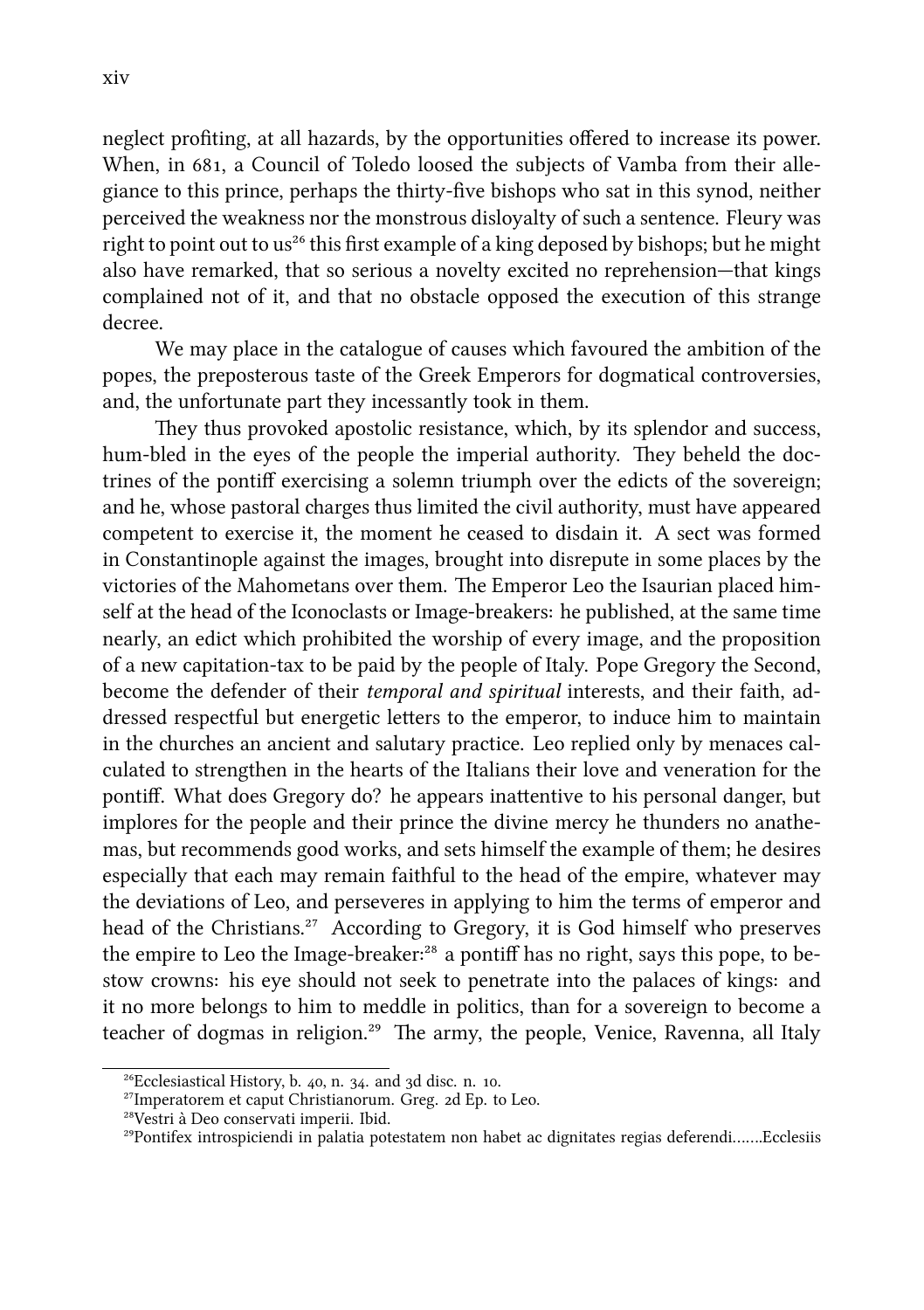revolted, says Paul Diacre, against Leo the Isaurian, and would undoubtedly have acknowledged some other emperor, if the Roman pontiff had not himself opposed it.³⁰ Anastasius relates the same facts, and represents Gregory to us occupied in retaining the provinces in allegiance to their legitimate sovereign.<sup>31</sup>

It would be difficult for us to verify, after a lapse of ten centuries, whether Leo really attempted, through the medium of his officers, the life of Gregory; but no person in Rome, none in all Italy, doubted it; and these abortive attempts excited general indignation, or contempt more dangerous still: on the contrary, when the Duke Peter is driven from Rome, when the Exarch Paul is killed at Ravenna, Gregory conducts himself so orderly that no one thinks of imputing these things to him. Liutprand, king of the Lombards, however, took advantage of these troubles to make himself master of Ravenna and many other places: in this conjuncture it was that Gregory wrote to the Duke of Venice the letter which we have already transcribed. Gregory did more, he negociated with Liutprand, he soothed him: but the King of the Lombards in abandoning the cities he had conquered and pillaged, was not disposed to restore them to the officers of the emperor; he made them a present to the Roman Church, which abstained alike from an acceptance or refusal of them. Disconcerted by so much wisdom, Leo, the Isaurian, saw himself limited in his vengeance to detaching from the patriarchate of Rome the churches of Illyria, of Sicily, the duchy of Naples and of Calabria, in order to subject them to the patriarch of Constantinople. This was all the mischief he could do to Gregory II. who died, without condescending to complain of it. Whatever Theophanes and other Byzantine authors may say on the subject<sup>32</sup> who have very severely animadverted upon this pontiff, there prevailed great moderation in his conduct; and if it was policy, it was so profound, that we are induced to ascribe it to good faith.<sup>33</sup>

præpositi, sunt à negotiis reipublicæ abstinentes.—Greg. 2.

<sup>&</sup>lt;sup>30</sup>Nisi eos prohibuesset pontifex, imperatorem super se constituere fuissent aggressi.—Paul Diac. de Gesl. Longob.

<sup>&</sup>lt;sup>31</sup>Omni<sup>8</sup> Italia consilium iniit ut sibi eligerent imperatorem et ducerent Constantinopolim. Sed compescuit tale consilium pontifex sperans conversionem principis. Ne desisterent ab amore et fide Romani imperii admonebat.—Anast. BibI. in vild Gregor.

<sup>&</sup>lt;sup>32</sup>Cedrenus, Zon&ras.

<sup>&</sup>lt;sup>33</sup>This portion of the history of the eighth century, has been perfectly elucidated, by Bossuet. Def, Cler. Gall, "The time was not yet come, I shall be told, to display the pontifical power; and before resorting to violent remedies, the means of mildness and conciliation should be attempted." "Very well," replies Bossuet, "but if charity and Christian prudence did not yet permit Gregory to make use of all his power, should they not, at least, have made a diversion, to afford a glimpse to this proud prince of its extent, in order to intimidate him, and prevent the execution of his criminal projects. For, behold the style of the menaces of the emperor, as we learn from this sainted pope: I will go to Rome and break the image of St. Peter, and I will take Pope Gregory away, in order to transport him hither loaded with chains, as Constantius did with Martin.—He proposed to imitate, then, the example of the heretical emperors and persecutors of the Holy Pontiff. Let us see what Gregory conceived it his duty to reply to a prince, who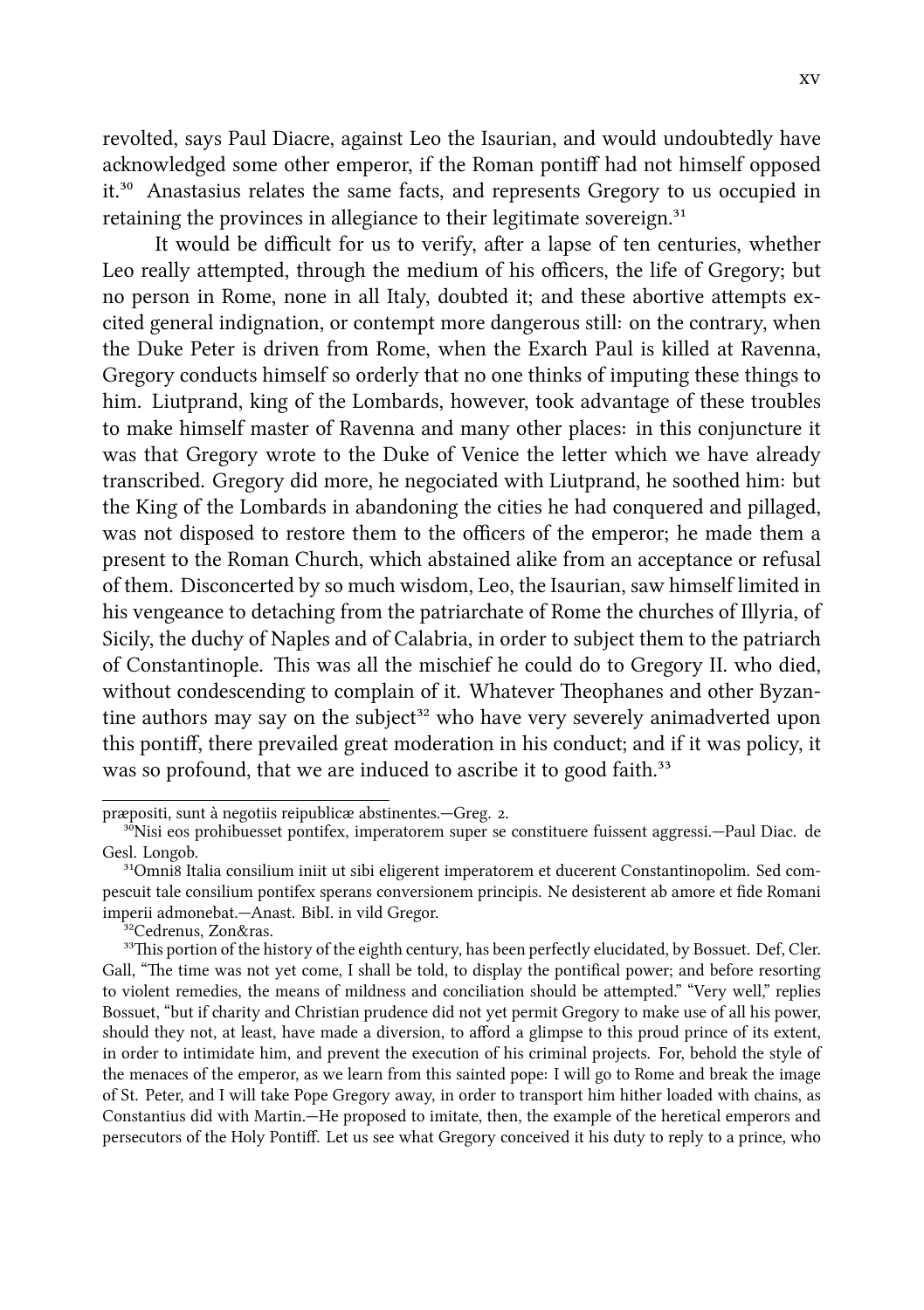His successor, Gregory the Third, conceived himself dispensed from so rigorous a circumspection: at the head of a council, he excommuuicatcd the Emperor, not, indeed, by name but by not excepting him from the general sect of the Iconoclasts; and while Leo applied to himself this anathema, evidenced by the burst of anger with which he resented it; while he confiscated in Sicily the lands of the Roman church; while a fleet, dispatched by him against Italy, was perishing by shipwreck; the Pope laboured to create in the bosom of Rome an independent state, or, at least, one destined to become so. Some authors think they perceive, from the year , in the pontificate of Gregory the Second, a semblance of a Roman republic; and we may assure ourselves, at least, that in  $730$ , a short.time previous to the death of this pope, and apparently without his concurrence, the Romans formally erected themselves into a republic. But it was especially subsequent to the year  $731$ , and down to  $741$ ,<sup>34</sup> that is to say, under the pontificate of Gregory III. that the expressions 'republic of the Romans—republican association—<sup>35</sup> body of the Roman army,' were accredited phrases which did not disappear till the year 800, and which, during the seventy preceding years, are very often employed, both in the acts of interior administrations, and in the negociations with the Kings of the Lombards, or Mayors of the palace of Ferara.

They always avoided the positive declarations which would have irritated the Court of Constantinople; in case of necessity they even acknowledged the supremacy of the Emperor, solicited his assistance, and received his officers: and the homage paid to the imperial authority, is the ground of the opinion of those authors who deny the existence of this republic.— Without doubt, it was but a shadow of a republic; but they loved to present themselves under this title to the sovereigns of the west of Europe:<sup>36</sup> it was a mode of ranking themselves secretly in the number of independent states, and of weakening still more the ties which held them to the Byzantine empire. Generally, the pope did not fill in person the office of first

<sup>34</sup>Anast. Bibl. in vitâ Gregorii III.

formed such impious projects, and who flattered himself he could execute them, by putting forth the full extent of the imperial power. Did Gregory say, he could, when he wished, deprive him of this power? He dreamed not of it; and for his whole defence, he declared he desired earnestly to receive the crown of martyrdom, as did the blessed Pope Martin, whose memory all believers honoured. How far then was he from thinking of revolt, of taking up arms, of repelling force by force, in fine, from pronouncing sentences of deposition! Perhaps our adversaries will make the trifling reply, that the Church, as yet too feeble, was not in a state to display all its powers. But it was the Empire, not the Church, which was weak in Italy.—See also Natalis Alex, in sec. 8th dissert. 1. Libeaus History of Low Empire, vol. 83, p. 368, 369.

<sup>&</sup>lt;sup>35</sup>Reipublica Romanorum, com pages S. Reipublicæ corpus Christo delectum exercitûs Romani. Apud Anast.

<sup>&</sup>lt;sup>36</sup>Gregory III. sent two ambassadors to the Mayor of the Palace, Charles Martel, to invite him to declare himself in favour of the Roman Republic against the Emperor of the East.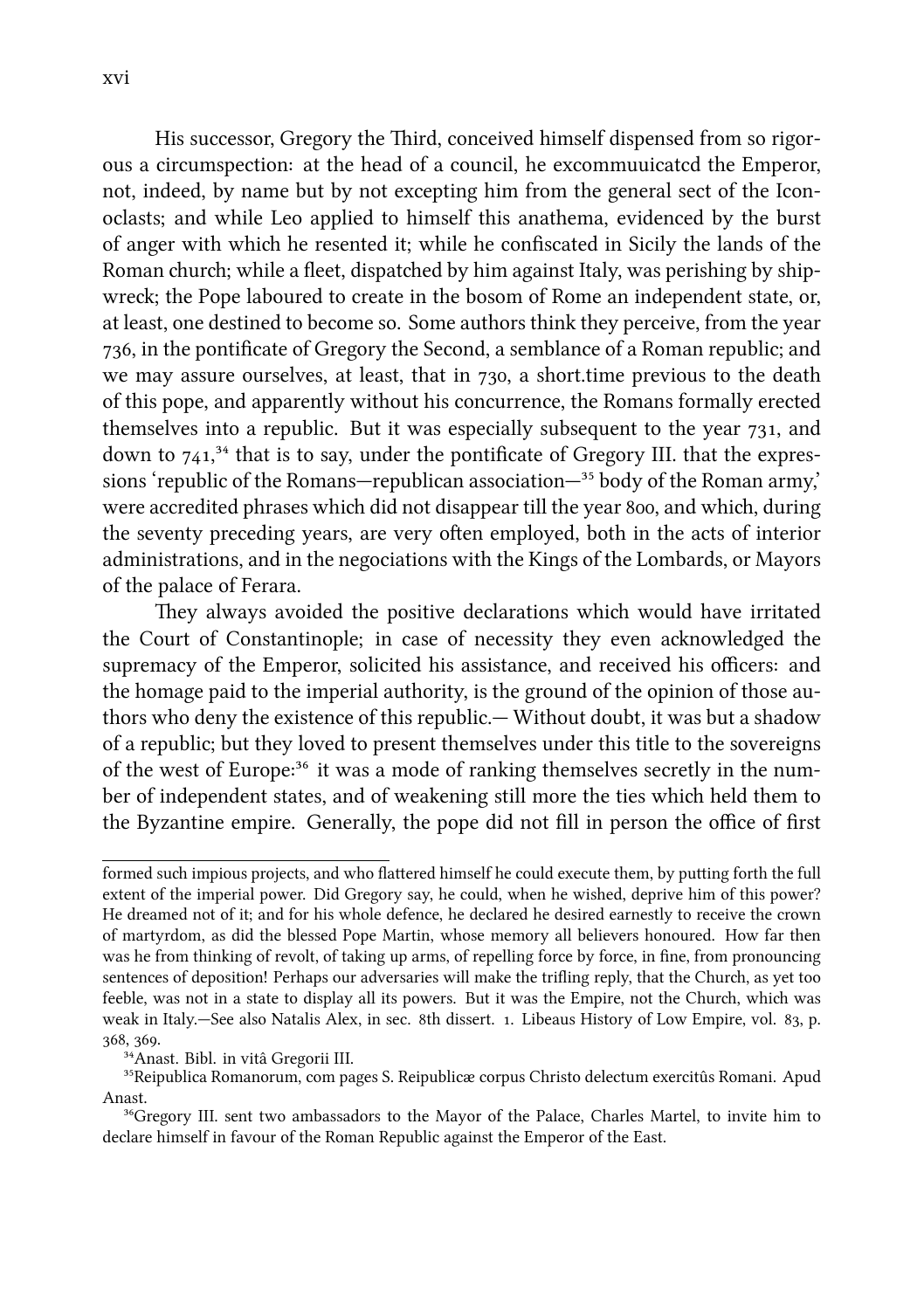magistrate of this republic; he left the insignia of its power to a prefect, a duke, or a patrician; and prepared to substitute, in a short time, for these unstable forms, a definite and pontifical government.

Baronius ascribes the embassy of one of these to Gregory II.an important mistake, which Bossuet has removed.—Def. Cler. Gall, p. 2. b. 6. ch. 18.

Another cause tended to, and even justified, the revolution which was going to take place in Italy against the authority of the Greek Emperors; this was, the almost absolute state of abandonment in which, for nearly two centuries, they left the provinces they possessed in this country. They kept no garrison in Rome, and this city, continually menaced by the Lombards, solicited more than once, through the organ of its dukes or its pontiffs, but in vain, the protection of the Exarch and the power of the Emperor. The Byzantine historians of this period scarcely ever speak of Italy: one of them, Theophylactus Simosatta, wrote the history of the empire from the year 582 to 802, without once naming Italy, Rome, or the Lombards. Deserted by their master, the Romans of necessity attached themselves to their pontiffs, who were generally Romans, and meriting such attachment. Fathers and defenders of the people, mediators between the great, and heads of the religion of the empire, the popes united in themselves the various sources of authority and influence which are conferred by riches, benefactions, virtue, and the high priesthood. They reconciled, or set at variance around them, the princes of the earth; and that temporal power, which as yet they possessed not, they could at pleasure strengthen or weaken in the hands of others.

Things being so disposed, it was inevitable but that occasions must have occurred, favorable to the ambition of the Roman Pontiffs; or, rather, they had now need only of a more active ambition. While Zachary continued to pay homage to the sovereignty of the emperors, Liutprand made himself master of the exarchate, and his successor, Rachis, immediately after stipulated with the Romans for a peace of twenty years. Under the same pope, Pepin dethroned in France the Merovingian dynasty, submitted to the Holy See a famous case of conscience, and obtained from it a reply, which, absolving in the eyes of the people his audacious enterprise, placed in his hands a sceptre which he alone could wield. A short time after this wise re- $\text{ply}$ <sup>37</sup> Astolphus, the successor of Rachis, broke the truce of twenty years, conquered

<sup>&</sup>lt;sup>37</sup>It was a reply simply of opinion: and Bellarmine vainly endeavoured to convert it into an absolute decree which deposed Childerick III. Pepin owed his throne to his talents and his good fortune: he obtained it by the consent of the French, and not by the authority of the pope. See Natal. Alex. Dissert. 2. in Century 8. ' Dupin. Treatise on the Ecclesiastical power, pa. 245. Bossuet. Def. Cler. Gall. p. 2. book 6. ch. 34.—Eginhard says, Missiserat Burchardus et Foldea-dus ut consulerent pontificem de causà regum, &c. against this Roman republic, in which the head of the empire still preserved some shadow of sovereignty.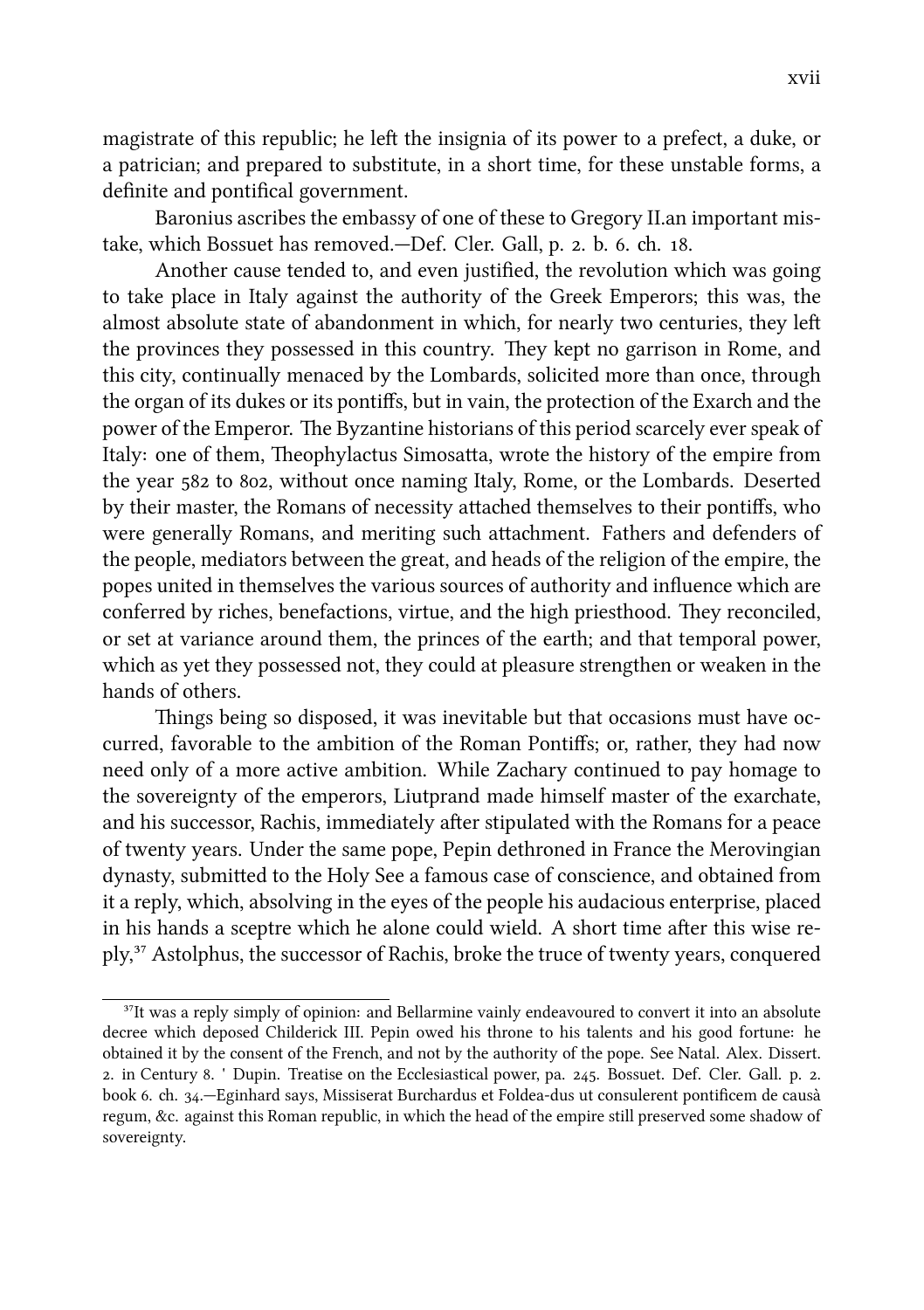Istria, repossessed himself of Ravenna, which the Greek officers had re-entered, and drove them from it for ever. Eutychius, the last of the exarchs, took flight and retired to Naples; and every thing announced that the power of the emperors was about to be extinguished in Middle as it had been in Upper Italy.

The Pope, Stephen II. supplicated Constantine Copronymus to relieve the city of Rome, by dispatching an army which might put the Lombards to flight and maintain in Italy the integrity of the empire and the honor of the imperial authority.<sup>38</sup> It is evidently as the sovereign of Rome that Stephen addresses Constantine. But Constantine, occupied in making war against images,<sup>39</sup> directs Stephen to negociate with Astolphus, and, if Astolphus was intractable, with Pepin king of the French. The pontiff proceeds into France; there, as minister of the Greek emperor, he gives, in 753, to Pepin and to his sons, the title of Roman Patricians, which Charles Martel had before borne: and received, they assert, in exchange, the gift of the provinces which Astolphus usurped, and which this same emperor claimed, in whose name Stephen negociated. Pepin hesitated the less in bestowing them, as he was neither their possessor nor sovereign.

Ambitious, however, to derive some advantage from his title of patrician, he passed the Alps in  $754$ , besieged Pavia, and compelled Astolphus to promise that he would restore the Exarchate and the Pentapolis, not to the Emperor of Constantinople, but to St. Peter-to the Roman Church and Roman Republic. Vain promise! no sooner is King Pepin returned into France, than the Lombard king forgets his oaths, lays waste the environs of Rome, and labours to become master of the city. It was at this time, in  $755$ , the pope wrote to the French monarch many letters, of which the one written in St. Peter's name, gives us to perceive, says Fleury,<sup>40</sup> "the genius" of the age, and to what extent the most grave of mankind may carry fiction when they consider it useful.":

"Peter, called to the apostolat by Jesus Christ, "the Son of the living God, &c........As by me the "Roman Church, of which Stephen is bishop, is "founded upon the stone........I adjure you, O ex- "cellent Pepin, Charles, and Carloman, three kings, "and with you the bishops, abbes, priests, and "monks, and also the dukes, counts, and people....

<sup>&</sup>lt;sup>38</sup>Id cum'ipsius imperio pemiciosum, tom nomine quoque apud posteros fore turpissimum.—Sigoniut Hist. rtgn. liai. 1.3, p. 197.

<sup>&</sup>lt;sup>39</sup>Joannes Silentiarius à Constantino cum legatis pontificiis rediit, narrans imperatori placere ut ipse ad regem proficiscens, quantum precibus atque auctoritate "profiscere posset, experi-retur,—Sigm.ibii.p. 100

<sup>,.&</sup>lt;br><sup>40</sup>Hist. Eccl. book 43. no. 17.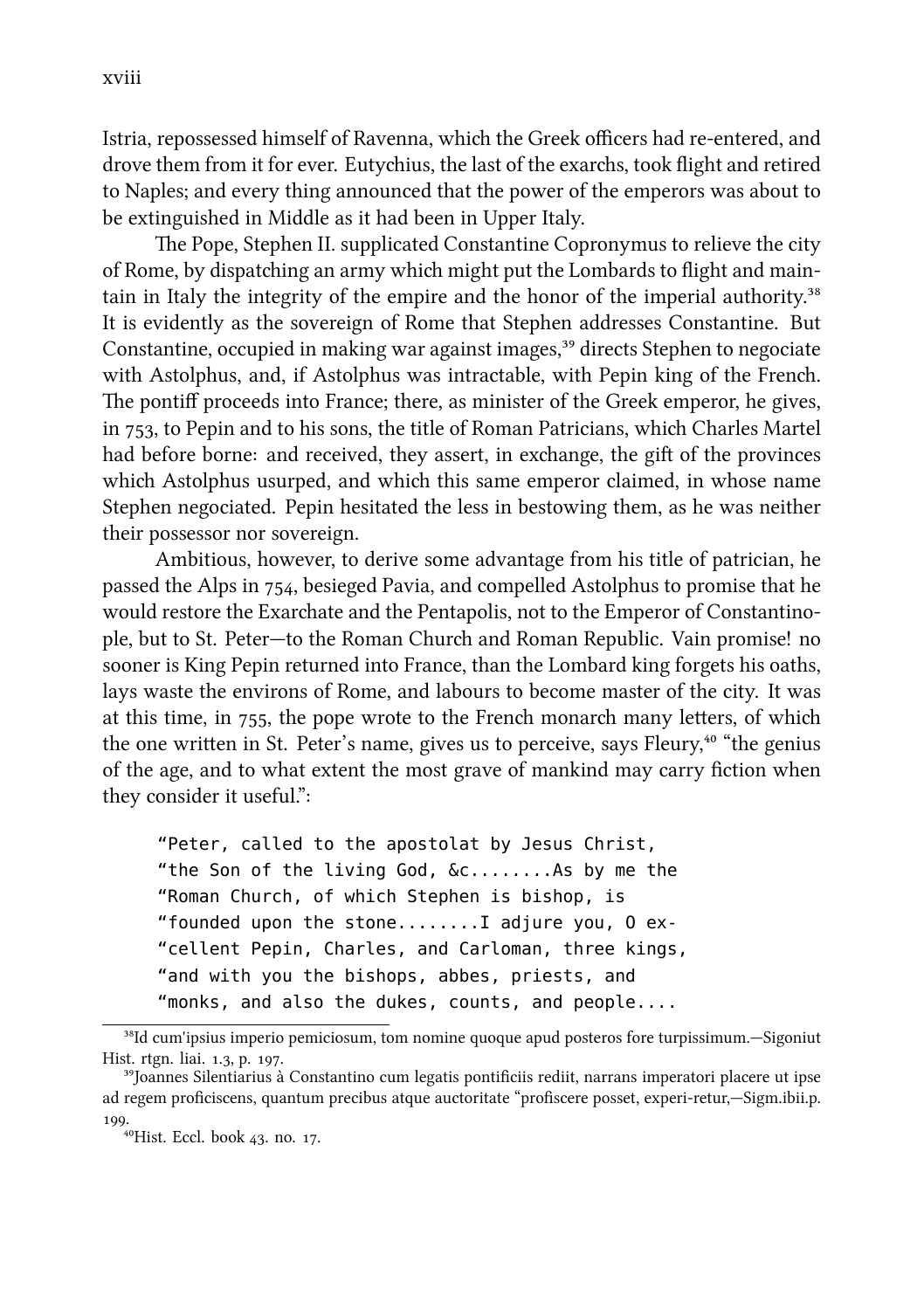"I adjure you, and with me the Virgin Mary, the "angels, the martyrs, and all the other saints adjure "you, not to suffer that my city of Rome, and my "people, be any longer left a prey to the Lom- "bards........If you obey me quickly, you shall in "this life receive an abundant recompense for it; "you shall overcome your enemies, you shall live "long, you shall eat the fat of the land, and you "shall, besides, receive eternal life. If you obey "me not, know that by the authority of the Holy "Trinity and of my apostolat, you shall be deprived "of the kingdom of God."

It is most important here to remark, that this letter makes no mention either of the donation of Constantine, or that which Pepin-le-Bref has the credit of having made in 703, and renewed in  $754$ . It is not the most feeble argument of those who dismiss to the rank of chimeras, the second as well as the-first of these donations. They add, that the original title of Pepin's grant exists no where in the world—that no authentic copy of it can be produced  $-$ and that its directions, omitted by contemporary historians, are only known to us through Anastasius, who compiled his History of the Popes at the end of the ninth century, one hundred and thirty years after the death of Stephen II. The supporters of this grant confine themselves to asserting, that Anastasius declares his having seen the original of it, and cites besides the remains of an inscription preserved at Ravenna, without very scrupulously inquiring the era in which so mutilated a monument might have been erected.<sup>41</sup>

Will they now ask us what the nature of the concession was which was made to the popes by Pepin-le-Bref: if he bestowed the absolute sovereignty or the mere administration; a secondary or delegated power, or the property only, and, as it is termed, the fee-simple of it? In default of a positive text which would offer an immediate reply to these questions, we have no other way of resolving them, but by continuing, even to the year 800, the examination of facts relative to the government of Rome and the authority of the popes. Now, it is certain, as we have stated, that during the fifty last years of the eighth century, the popes had never been sovereigns, seldom administrators. We have a series of letters in which they complain of the non-fulfilment of the promises of Pepin, and of the infidelity of the

⁴¹Pipinus. pius. primus, amplificandæ. ecclesiæ. viam. aperuit. et exaratum. Ravennæ. cum amplissimis. Pere le Cainte cites the begiimiug of this inscription, and ends thus: Urbibus. temtoriis. ac. seditibus. principi. apostolorum. ejus. qua. demum. successoribus. lubens. ac. volens. concessit. Ann. Èçcl. Fr. vol. 6. p. 544.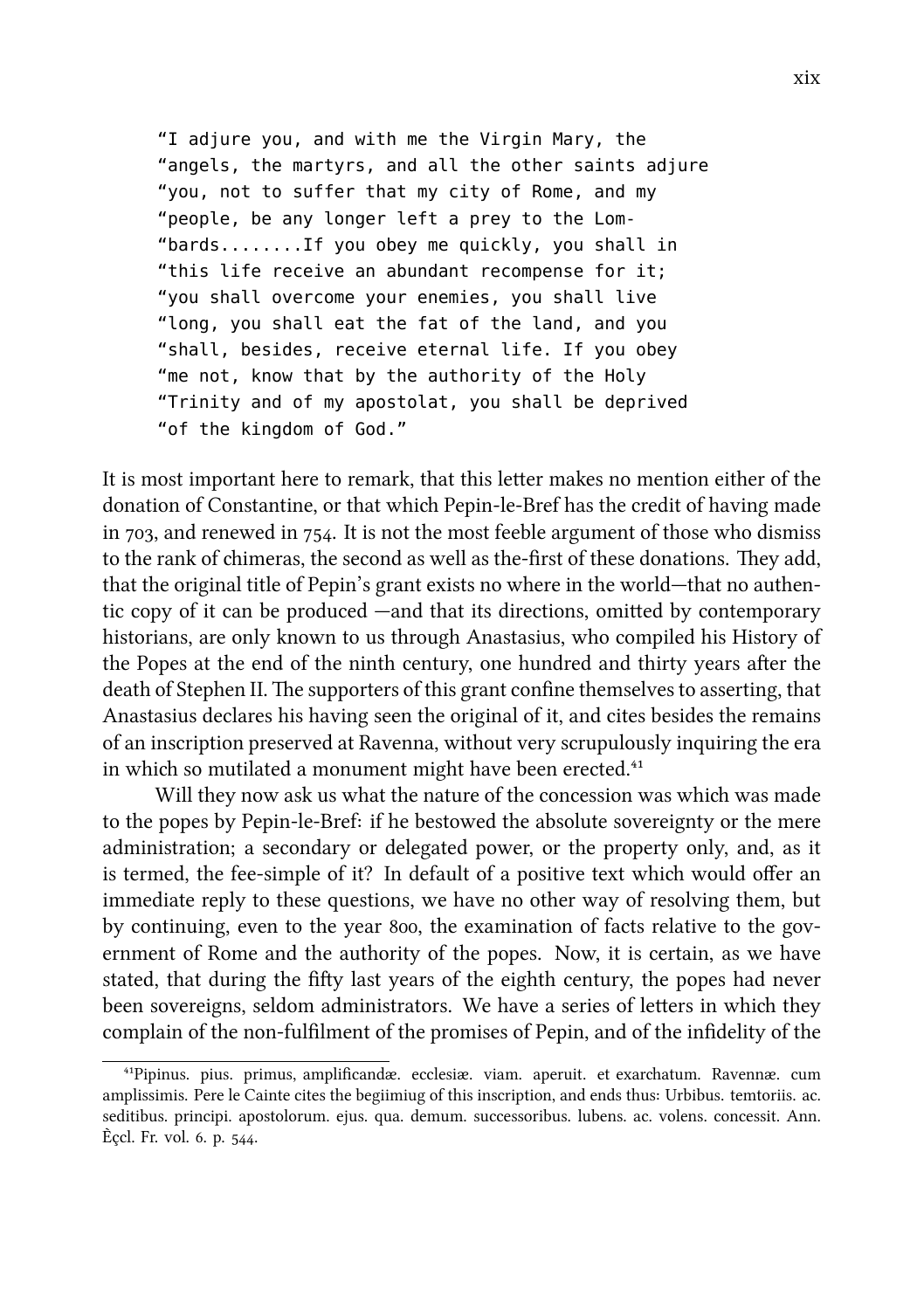Lombard kings, who ravaged, or again seized on, the possessions of the church. Besides, Constantine Copronymus never renounced his rights: he offered to pay the expenses attending'the victories of the French army over the Lombards, provided the places recovered from them were restored to him. Pepin, though very little disposed to comply with these requisitions, evaded characterizing the power which he exercised over the Roman republic by the title of patrician; leaving it undecided, whether he considered himself as actual sovereign, or as but provisionally invested with the functions of the impeiial authority. What is very remarkable is, that in fixing the limits of the states of this monarch, no French historian extends them beyond the Alps.<sup>42</sup> As to the popes, although their influence almost always swayed the authority of the deputies of the patrician, they did not as yet exercise a civil magistracy, properly so called, either regularly instituted or delegated. They continued to date from the reign of the emperors of Constantinople, and to call them their lords and masters. This is to be seen in an epistle written by Stephen II. in  $757$ , a short time before his death;<sup>43</sup> in a diploma subscribed the same year by Paul I, the brother and successor of Stephen;<sup> $44$ </sup> in a statute or rule of the same Paul in  $758$ ;<sup> $45$ </sup> in a letter which Adrian addressed, in  $772$ , to the emperor, in transmitting to him the decision respecting a crime committed in the duchy of Rome: $^{46}$  and in 785, in an epistle of the same Adrian to Constantine V. and his mother Irene.<sup>47</sup>

Many cities comprised in the pretended donation were governed, according to the instructions of Pepin, by the Archbishops of Ravenna, who seem to have succeeded the Exarchs, whose title remained unrevived.

Charlemagne, called by Adrian against Didier, king of the Lombards, blo aded Pavia, and renewed in Rome, in  $774$ , the donation of Pepin.—This act, however, is no better authenticated to us than those of  $753$  and  $754$ . There is no original document, no authentic copy, nor even unauthenticated one. It is Anastasius also, who, after one hundred years, specifies its conditions to us.

To Pepin's gift Charlemagne added, according to this Anastasius, Corsica, Sardinia, Liguria, Sicily, Venice, Beneventum; and deposited the chart, which was to enrich to this extent the Roman church, upon the tomb of the holy apostles Peter and Paul. Anastasius does not explain to us how Charlemagne bestowed provinces which he never possessed, and over which he had no right of sovereignty, not even that of conquest. Sicily and Sardinia were never in his possession: Venice, struggling

 $*<sup>42</sup>$ Antiquit. S. Dionyt. 1.2, c. 9. Regnabant inter Rhenum Ligerimque priores, Ad Boream fuerat terminus oceanus, Australemque dabant Balearica littora finem. Alpes et tectæ perpetuis nivibus.

<sup>&</sup>lt;sup>43</sup>Ibid. 1.2. c. 3.

<sup>&</sup>lt;sup>44</sup>Concil. vol. 6. p. 1619.

<sup>&</sup>lt;sup>45</sup>Ibid. vol. 6. p. 1694.

<sup>&</sup>lt;sup>46</sup>Fleury Hist. Eccles. 1.14. n. 2.

<sup>&</sup>lt;sup>47</sup>[--Greek--] Concil. Vol. 7. p. 99.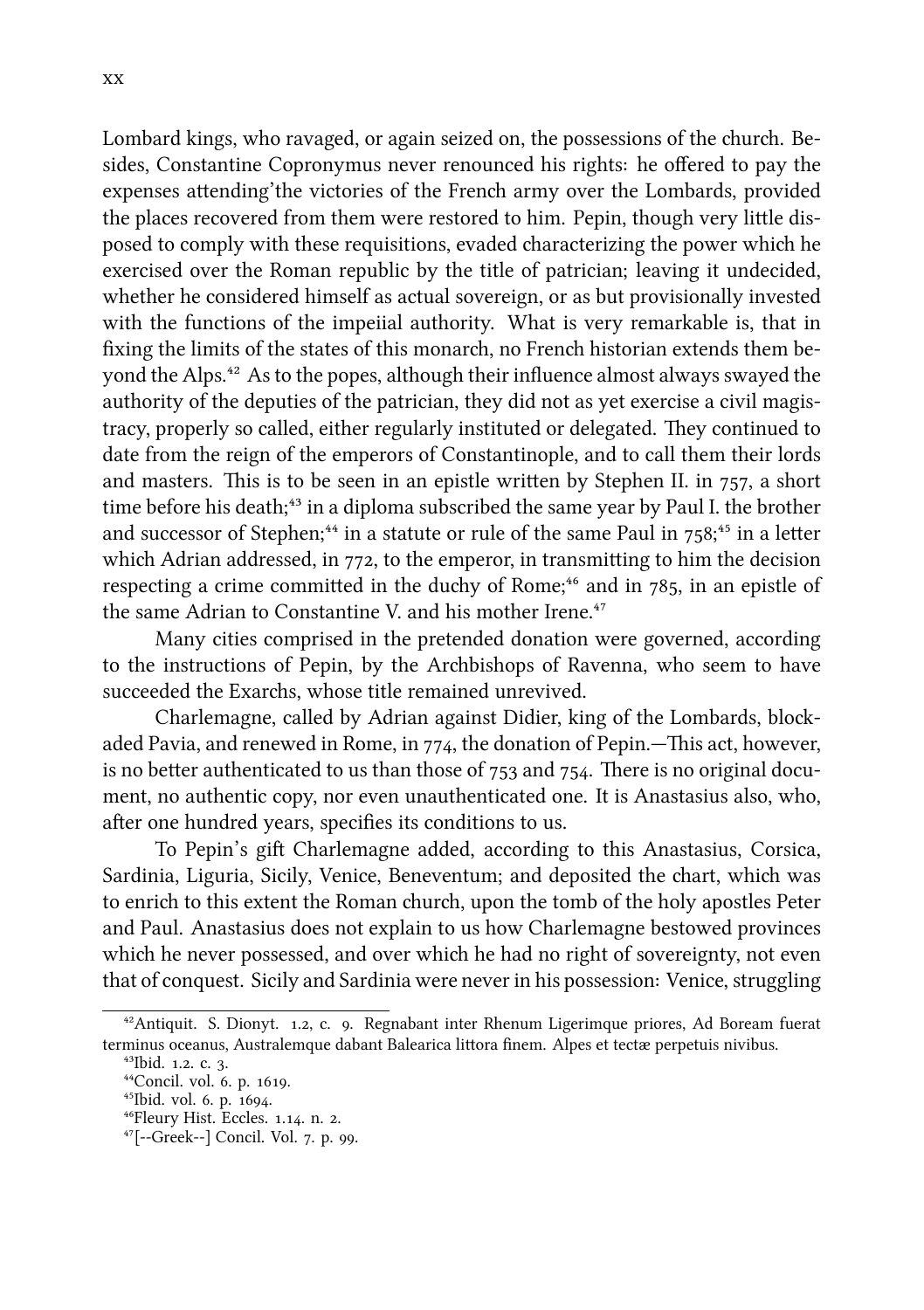more and more for independence, yet recognised in form the sovereign rights of the Greek emperors. A duke governed Beneventum, which had been ceded to the Holy See only in  $1047$  by Henry the Black. This cession of  $1047$ , does not embrace the whole territory of Beneventum, and the deed by which it is transferred is besides not the most authentic: but what is to be noticed here is, that this act does not renew in any way the pretended donation of Charlemagne; it makes no mention of it: on the contrary it implies, that the Court of Rome, for the first time, in  $1047$  is going to possess the city of Beneventum.

Another objection which Anastasius does not resolve, is, that after  $774$ , the popes did not assume the government or administration of either Beneventum, Venice, Sicily, Sardinia, the Exarchate, or even the city of Rome. Charlemagne, the conqueror and successor of the Lombard kings, adds the title of King of Italy, to that of Patrician of the Romans. The sovereignty or supreme authority remained in his hands; he exercised it either by himself or by his delegates, received the homage of the pontiffs, invested himself with the right of confirming their elections, and subjected their possessions and their persons in such sort to his authority, that we cannot suppose him to have ceded to them anything more than the ownership or feudal tenure of their domains. The Duchy of Rome, the Exarchate, the Pentapolis, were comprised, by the historians of this prince, in the account of the states over which he ruled, previous to the year 800,<sup>48</sup> and Piga thinks proper to add Corsica to them<sup>49</sup>

In 778, to Charles is referred the decision of the disputes which sprung up between the pope and the archbishop of Ravenna: the latter retained the administration of the Exarchate, perhaps from Charlemagne having tacitly authorised it. Many letters addressed to this monarch, by Pope Adrian, after the year 775, have been collected into the code of Charlemagne, they prove that Charles was not very desirous to invest the Holy Fathers with the temporal power. The donation of Constantine is mentioned in one of these epistles, $50$  as we have already observed; the name of the new Constantine is there promised to Charles, if he fulfils his engagements. But in 789, the pope complains of the delightful expectation held out to him, being still unfulfilled; he again brings forward the donation of Pepin as an act remaining without effect. It appears, however, that Adrian, in the course of the six last years of his pontificate, did exercise some actual power, since we find coin bearing his name. But the dukes of Beneventum, and other delegated governors, exercised at the time the same privilege, with the consent of their sovereigns. A much greater

⁴⁸Eginhart. de Car. Mag. p. — of th vol. of Coll. of the Historians of France.

<sup>&</sup>lt;sup>49</sup>Crit Ann. Baiomi ad Ann. 800. a. 11.

<sup>&</sup>lt;sup>50</sup>Cod. Carol. Ep. Adriani VI. p. 550 of 5th vol. of Coll. of the Historians of France.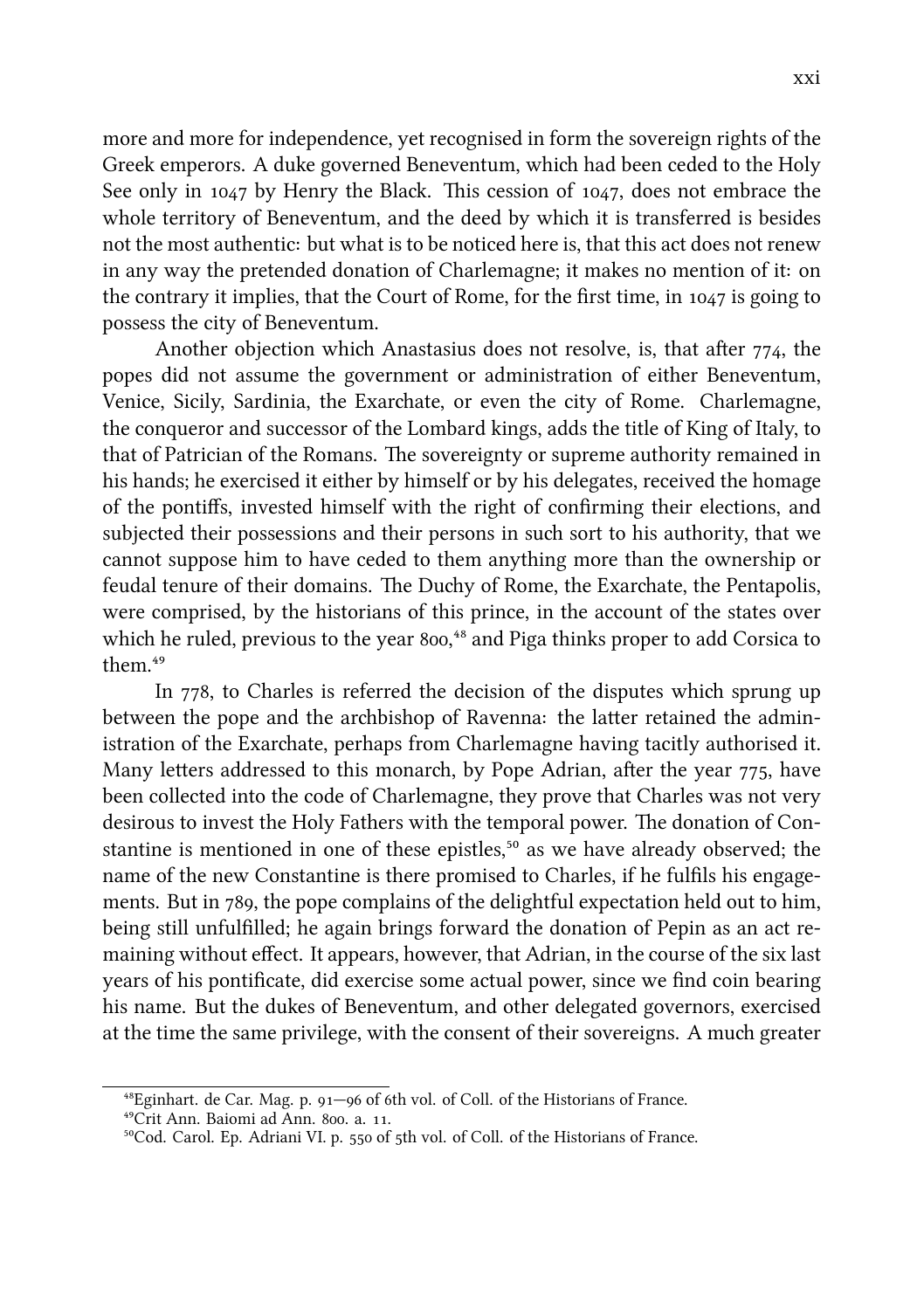number of medals were struck at Rome in the name of Charlemagne;<sup>51</sup> and appeals were made to his officers from the decisions passed by the popes.<sup>52</sup>

Charlemagne, before the end of the eighth century, so little thought of investing the popes with a sovereign power, that he avoided, on the contrary, assuming to himself an absolute sovereignty over the city and territory of Rome. He did not dispute that of the Greek Emperors; and although he governed without receiving their commands, he left it to be supposed that he considered himself only as their representative. It is even conjectured, that in  $781$ , he had received from Irene the letter which created him, in express terms, Patrician of the Romans. When Paul Diacre says, that Charles added Rome to his States from the year  $774$ ; it is according to Duquet an hyperbolical expression<sup>53</sup> since Charles himself was satisfied with the simple patriciate. Theophanus ascribes only to the year 779, the commencement of the domination of the French, over the capital of Italy; and even he is not exact, as we shall shortly see, since he anticipates by a year, the absolute extinction of the sovereignty of the Greek Emperors over the Romans.

To measure the extent of the authority exercised by Charles in Rome, previous to the year 800, it is necessary to form an idea of the nature of the dignity of patrician, with which he was invested.

Constantine, anxious to restore the ancient patricians, had invented this personal title of patrician, to be given to the governor or first magistrate of the city of Rome. From 729 to 800, that is, during the existence of a shadow of the Roman republic, the office of patrician was often conferred by the clergy, the nobles, and the people of this city, almost always at the will of the popes, but never at their sole discretion. The Greek emperors ratified either expressly or tacitly the election of the patrician; preferring that it might be supposed he governed in their name, rather than it should be believed he ruled in despite of them. Many barbarous kings, Visigoths, Ostrogoths, and others, have received and borne this title; and Charlemagne did not disdain a dignity, subordinate in appearance, but in reality independent, and which might serve as a step to a more perfect sovereignty.

Leo III. succeeding, in 790, to Pope Adrian, hastened to address to Charlemagne a letter of homage, similar to those which this prince was accustomed to receive from his vassals.<sup>54</sup> However, there remains to us a monument of the supremacy still preserved by the Emperor of the East over the Romans in  $797$ ; it is

<sup>&</sup>lt;sup>51</sup>Leblanc. Medals of Charlemagne, &c, p. 17.

<sup>&</sup>lt;sup>52</sup>Velly. History of France vol. 1. p. 399.

 $53R$ hetorici hâc et hyperbolici loquitur Paulus. Anno eriim  $774$ , Roma neque à Longobardis oppressa fuit, neque à Carolo cum dilionibus suis unita, sed a Longobardorum in-sultibus liberata et Carolo jure patriciatûs tantum subdita.— Collection of Gallic and French Historian», vol. 5. p. 191. n. a.

<sup>&</sup>lt;sup>54</sup>Ann. Lauresh. St. Marc, Abr. Chron. of Hist, of Italy, vol. 1. year 796.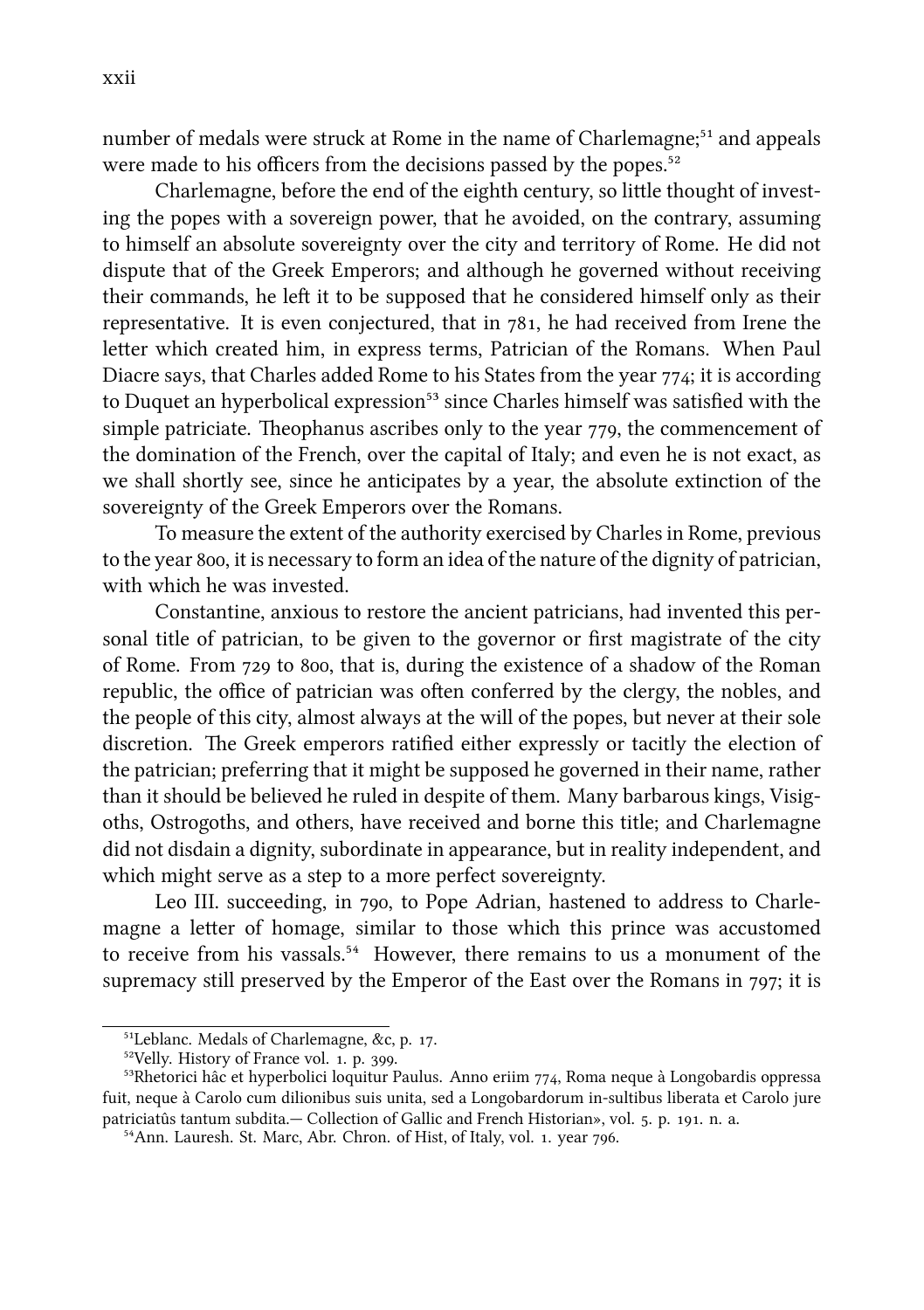a mosaic, with which Leo III. ornamented the hall of the Lateran palace.<sup>55</sup>

We here behold a prince crowned, which circumstances prove to be Constantine V.: another prince, without a crown, and a pope, are represented kneeling, and by an inscription are named Charles and Leo. The Emperor receives a standard from the hands of Jesus Christ; Charlemagne receives another of them from St. Peter's left hand, who, with his right hand, bestows a pallium on the pope. This mosaic is at once the emblem of the supremacy of the emperor, the power of the patrician, and the pretensions of the pontiff.

In  $799$  a conspiracy is formed against Leo III.— he is accused before Charlemagne, who refers to commissioners the investigation and decision of the whole affair.<sup>56</sup> This fact suffices to shew, how far the pope was from being a sovereign before the year 800.

The 25th of December this year, Charles is proclaimed emperor. He had been raised to this supreme dignity, not by the pope alone, but by an assembly of the clergy, of the nobility, and of the people of Rome.<sup>57</sup>

Behold, then, the precise period of the extinction of the sovereign rights of the Eastern Emperor in Rome: then, also, ceased the patriciate, properly so called; and the pope, no longer recognizing any intermediate person between him and the Western Emperor, became, indeed, the governor or first magistrate of Rome and of its territory. Charlemagne, in order to deceive the court of Constantinople, had pretended to fill only a passive part in his own coronation:—it was without his knowledge that they decreed him the imperial crown —it was against his consent that he suffered it to be placed on his victorious head: such, at least, is the account which his chancellor Eginhard has given us of this event; an account which Sigonius<sup>58</sup> and Muratori<sup>59</sup> have classed with the fabulous, and to which even Father David himself refuses all credence.

Charlemagne hastened to dispatch ambassadors to Constantinople; he received in return those of the Emperor Nicephoras, and concluded a treaty of friend-

 $^{58}$ De Regn. Ital. 1. iv. p. 252.

<sup>59</sup>Annali d'Italia, ann. 800.

<sup>&</sup>lt;sup>55</sup>Ciampini, Vetera. Mon. par. 2. p. 128.

 $^{56}$ Theophan. Chron. — Eginhard, ad ann. 799.—Anastasius vit. Leonis iii.—Fleury. Hist. Eccles. 1\* 45. n. 14.

 $^{57}$ Fleury. Hist. Eccles. 1. 45. n. 14. See also how Anastasias, the historian of the popes, relates the coronation of Charlemagne: Post hæc, adveniente die natali. D. N. J. C. in jam dictâ basilicâ B. Petri apostoli omnes interum congregati sunt, et tunc yenerabilis almificus pontifex xnanibus suis propriis pretiosissimâ coronâ coronavit eum. Tunc universi jidelcs Romani…unanimiter altisonâ voce, Dei nutu atque B. Petri clavigeri regni cœlorum, exclamaverunt: Carolo piissimo Au-gusto à Deo coronato, magno, pacifico imperatori, vita et victoria. Ante sacram confessionem B. Petri apostoliter dictus est, et ab omnibus constitutes est imperator Romanorum. Illico sanctissimus pontifex unxit oleo sancto Carolum, &c.— Anast. Bibl. in vita Leonis III.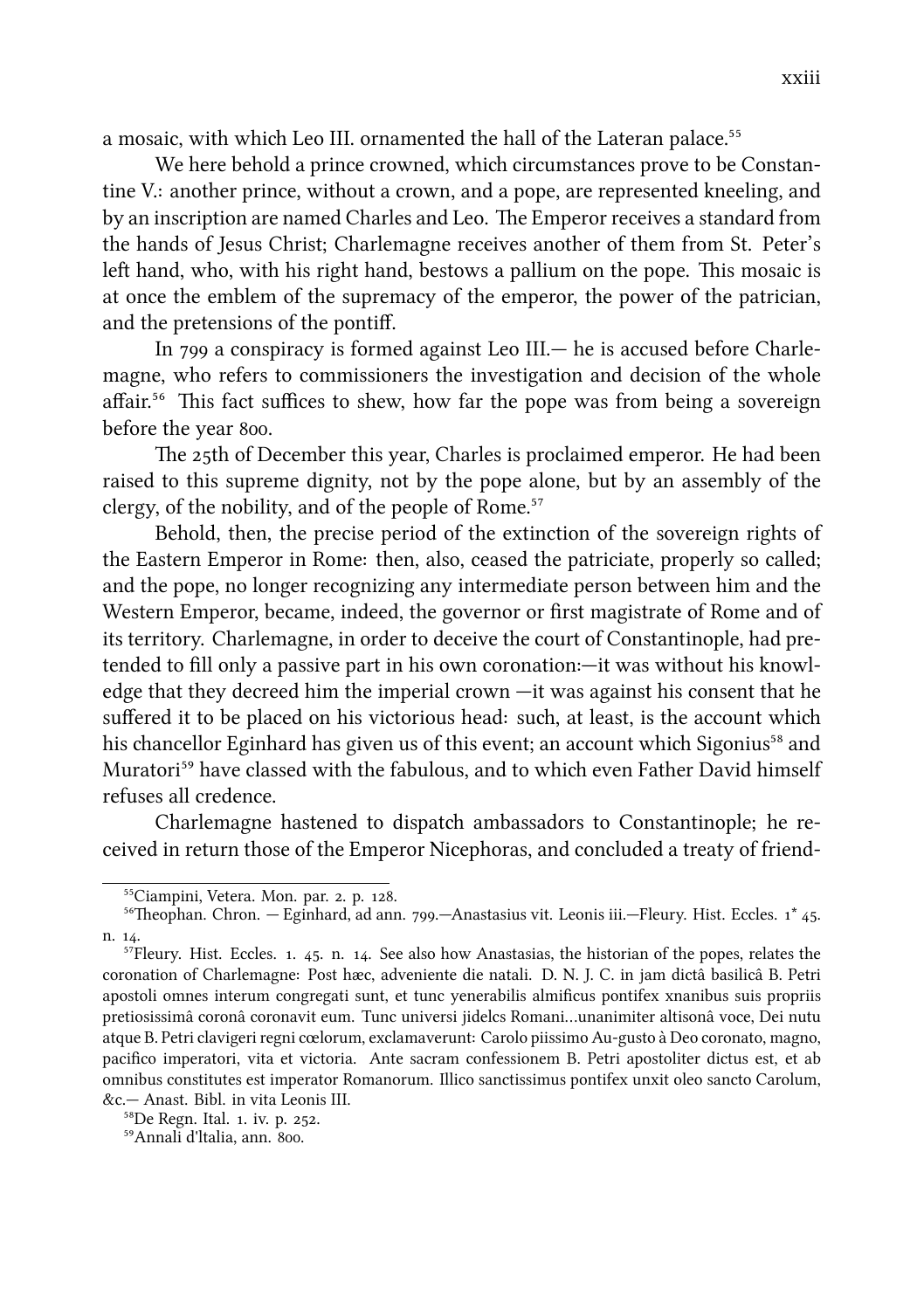ship and alliance with him, which fixed the limits of the two empires, without, however, a formal recognition of the Emperors of the West by the Greeks. But the absolute sovereignty of Charles over the Exarchate, the Pentapolis, and the Roman territory, became undisputed.<sup>60</sup>

It is no less evident, that the popes solicited the assistance of the French, not on account of the heresy of the Emperor, but because they had no other resources to oppose the Lombards: that their affairs were altogether desperate, and that they could hope for no succour from the emperors of the east. There were wanting none of the circumstances necessary, as is said in the present day, to justify the deposition of kings. These emperors were heretics, obstinate in error, cruel in their persecutions, and besides, were forgers and perjurers; a circumstance, which according to our adversaries, rendered them still more worthy of deposition, since it was against the church they sinned, in violating the oath, which they had taken at the foot of the altar, to commit no innovation in religion.

Notwithstanding the violation of these solemn promises, the catholics not only honored as emperor, the prince who persecuted them, but did all which lay in their power, to restrain those who, under such pretext, wished to excite seditions and revolt against the empire: so true it is, that they had not then the least idea of that power, in which, at the present day, all the hopes of the church are made to consist, and which is regarded as the firmest bulwark of the pontifical authority. Def. Cler. Grail, p. 26. 6 ch. 20. in the year  $803<sub>1</sub><sup>61</sup>$  and in  $806<sub>1</sub><sup>62</sup>$  dates from the reign of the Emperor Charles. This prince designates himself 'Head of the Roman Empire;<sup>'63</sup> and the confines of his states are, henceforward extended, even to the lower Calabria, by Eginhard<sup>64</sup> and other historians.

Stephen IV. as soon as he was elected successor to Leo. III. made the Romans take an oath of allegiance to Louis-le-Debonnaire, the successor of Charlemagne.<sup>65</sup> Among the gifts of which the Holy See avails itself, there is one which bears the name of this first Louis, and the date of  $816$  or  $817:$ <sup>66</sup> it is pretended, that in confirm-

 $^{60}$ In uniting all these facts, says Bossuet, it is easy to see that Baronins asserts very inappropriately, that the popes had deposed the emperors because of their heresy, and transferred their empire to the French. It is on the contrary evident, that in Italy and at Rome, the popes themselves have constantly recognized as emperors, the image-breaking princes; and that the empire was only transferred to the French when it was possessed by Irene, a most catholic princess after her rejection of heresy.

 $^{61}$ Imperante nostro domino Carolo piiasimo à Deo coronato. Ughelli, Ital. see vol. 5. col. 1095.

 $^{62}$ Concilior. vol. 8. p. 1120.

⁶³Carolus serenissimus Augustus……imperator Romanorum gubamans imperium……Datum idibus junii, anno iii. imperii nostri, et 35 regni nostri in Franciâ. Lecoinle Ann. ecclct. Francorvm. vol. 6. p. 814.

<sup>&</sup>lt;sup>64</sup>Italiamtotam. usque in Calabriam inferiorem. Eginhard.

<sup>&</sup>lt;sup>65</sup>Theg. de gestis Ludovici Pii. ann. 816.

<sup>&</sup>lt;sup>66</sup>Baronius Ann. Eccles. ann. 817.-Sigon. Hist Ital. 1.4.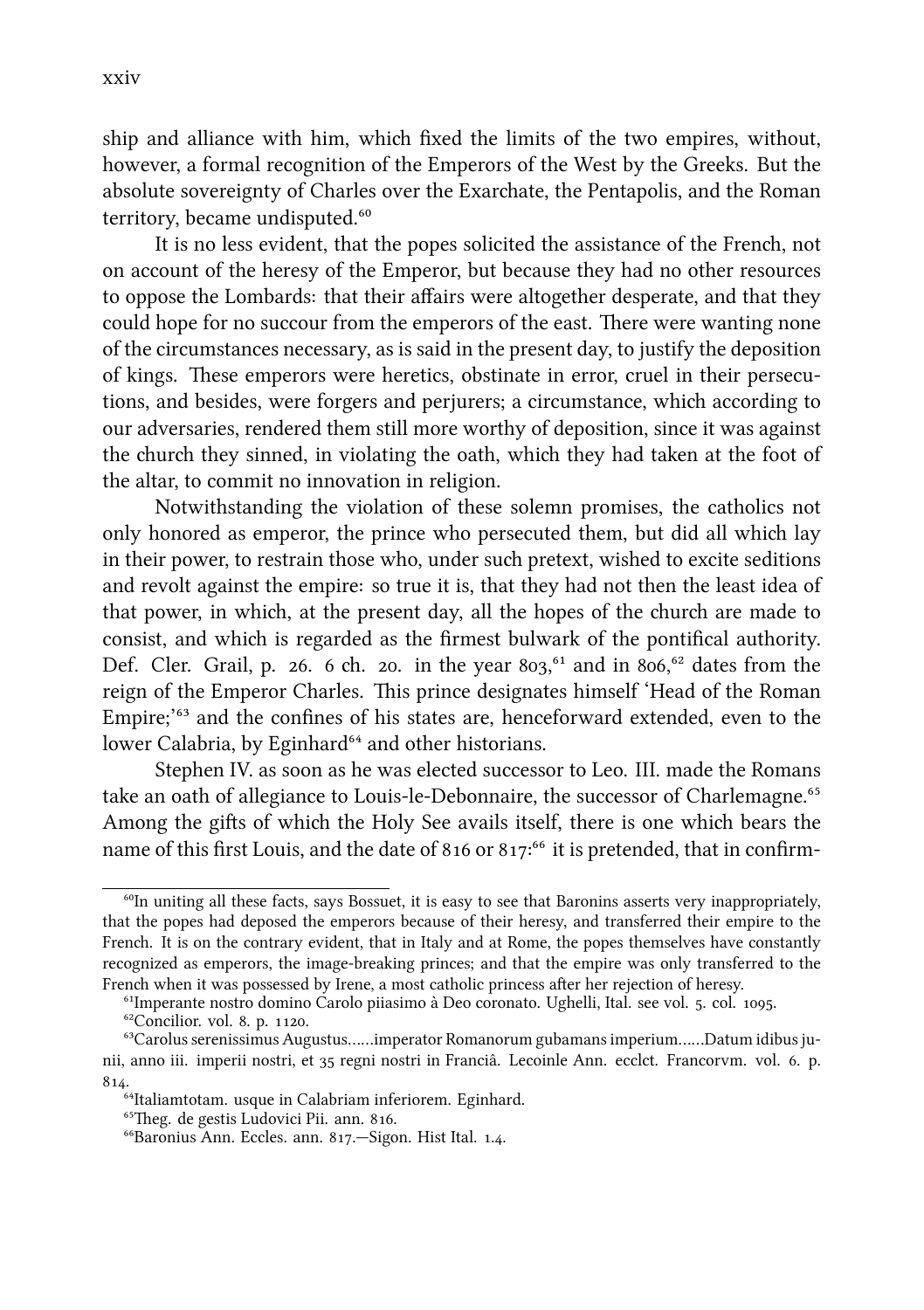ing the concessions of Charlemagne and of Pepin, Louis has reckoned Sicily in the number of the territories acquired by the Roman Court, and that he has renounced for himself and his successors also, the right of ratifying the elections of the popes.

But we see him, in  $827$ , examine into and approve that of Gregory IV. Eginhard, and another historian of Louis-le-Debonnaire,<sup>67</sup> attest this circumstance to us. As to Sicily it did not in any wise belong to Louis: he never possessed it; the pope did not even dream of governing it; and it is so incredible that it should have been ceded to the pope in 816, by the emperor, that Father Morin, $^{68}$  in supporting the authenticity of the donation of Louis I. is obliged to suppose, that the name of this isle had not been originally in it, but had been inserted in the course of time. Furthermore, it is a donation unknown to contemporary writers, and which appears not in historical records until long after its date.

The forgery of documents occurs often in the history of the temporal power of the popes. The Donation of Constantine was fabricated, as we have already observed, between the years  $756$  and  $779$ , and it was about the same period that an Isidore, Mercator or Peccator, forged the decretals of the ancient popes, Anaclet, Clement, Evaristus, and others, down to St. Sylvester. In the sixth century, Dionysius-le-Petit was unable to collect any decretals, but those subsequent to St. Siricius, who died at the end of the fourth. Those of Isidore are long, full of common place, and all in the same style, which, according to Fleury<sup>69</sup> is much more that of the eighth century, than of the early ages of the Church. "Their dates are almost all of them incorrect," adds the historian we have just mentioned,:

"and the matter of these letters, still further "evinces the forgery: they speak of archbishops, "primates, patriarchs, as if these titles had been "received from the birth of the Church. They "forbid the holding of any council, even a provincial "one, without the permission of the pope, and "represent as a usual thing, the appeals to Rome."

These false decretals have contributed to the extension of the popes' spiritual power, and to invest them with political authority: their fatal effects have been fully exposed by Fleury, in his fourth discourse on ecclesiastical history.

We believe, that from the details we have collected, it is sufficiently clear, that up to the year 800, and still later, the pope and the Romans have always acknowl-

 $^{67}$ Coll. of Histories of France, toI. 6. p. 108.

 $^{68}$ History of the Origin of the Power of the Popes, p. 627.

 $^{69}$ Hist, eccles. I. 45, n. 22.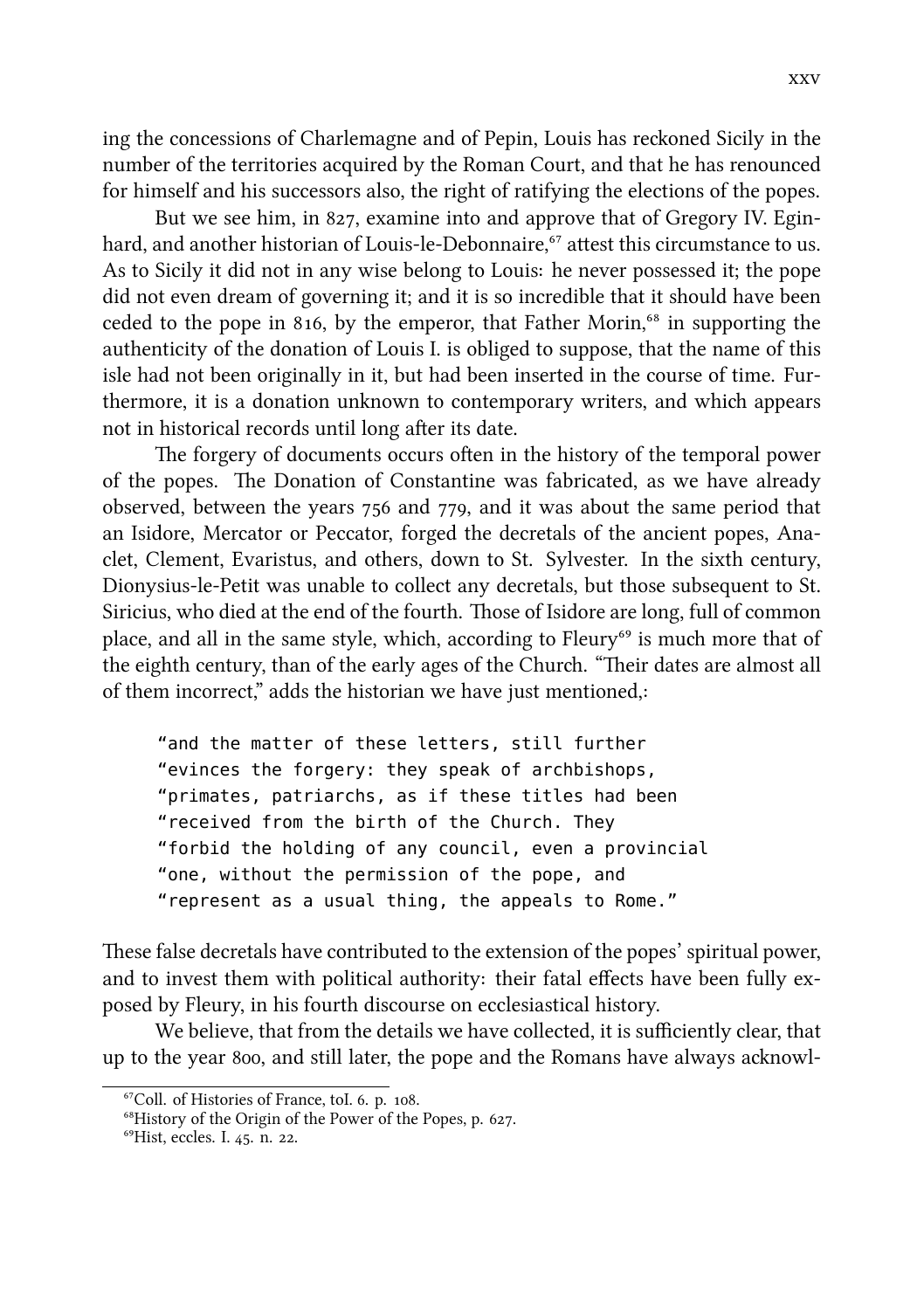edged, as their sovereigns, the emperors of the East or the West, and even particular governors, as the exarch, the patrician, and the kings of the Lombards, or of Italy.<sup>70</sup>

The pope at the end of Louis-le-Deboimaire's reign, in  $840$ , was not yet a sovereign; and taking the word in its literal sense, that is, as expressing supreme authority, independent and undelegated, we may maintain with certain authors, that he did not begin to be such until 1355, when the Emperor Charles IV, receiving the imperial crown at Rome, renounced in the most express terms every sort of authority over the Holy See.

But without sovereignty a power may yet be effective. Such was that of the popes long before 1355, and even from the time of Charlemagne. An actual temporal power, though subordinate, delegated or borrowed, rested from that period, in the hands of the pontiffs; and, from this time, the perpetual quarrels between the priesthood and the empire, had no other object, than to emancipate and extend their power. It was necessary in the first place, to render it independent; and from the time it was or asserted itself so to be, to amplify its prerogatives, its rights, its limits, finally to transform itself into a universal monarchy. Behold the common origin, of all the anathemas, all the quarrels, all the wars of which we are about to sketch the picture! Here is the secret of the eternal contentions of the Court of Rome with the greater number of the European powers, especially those which obtained an ascendancy in Italy.

 $\frac{70}{10}$ Muratori introduces the same results, in the three first chapters of his work entitled: Piena Esposizione di diritti im-periali ed Estensi sopra Comacchio, 1712, in-fol.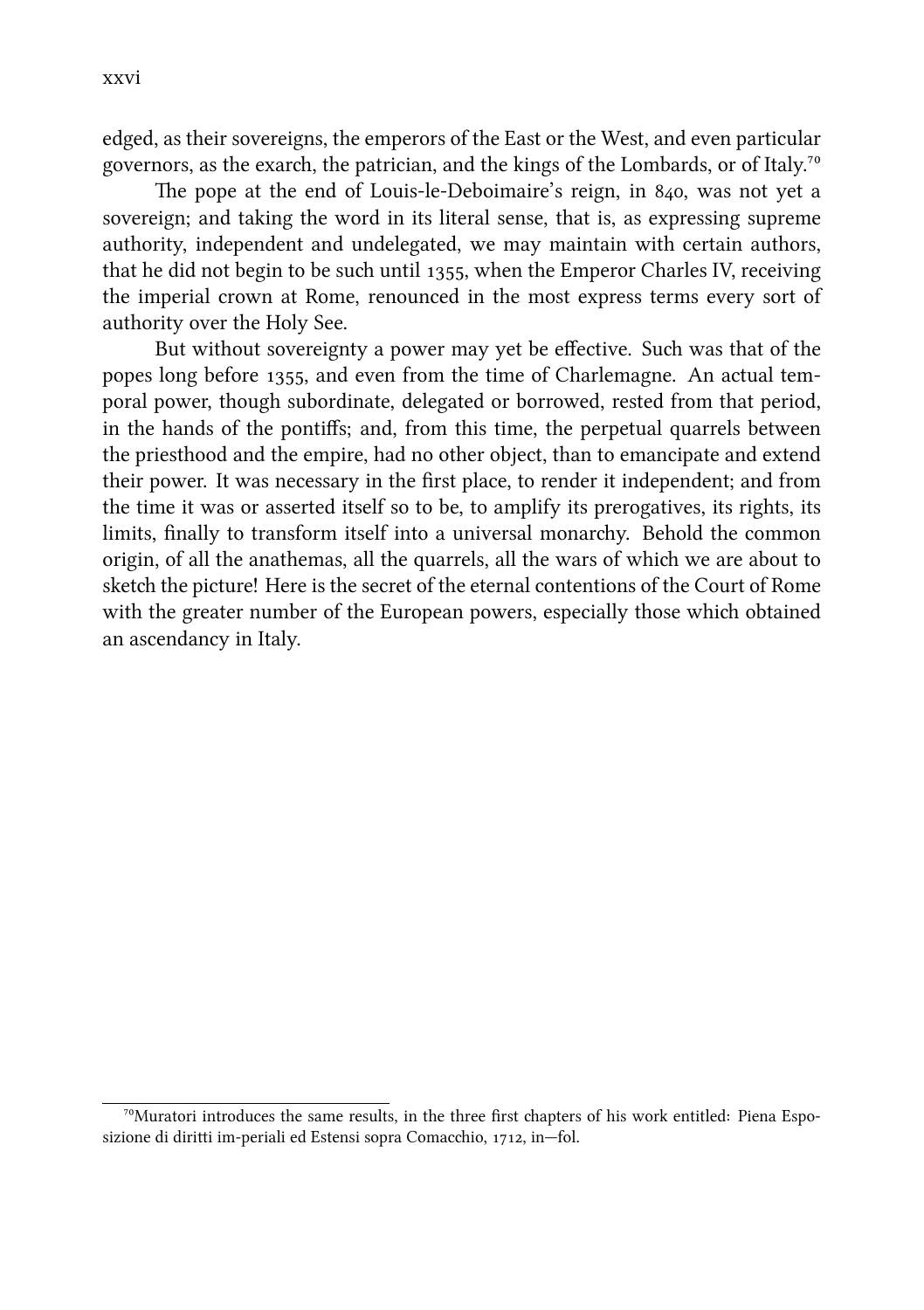# **CHAPTER II. ENTERPRIZES OF THE POPES OF THE NINTH CENTURY**

CHARLEMAGNE had condemned gifts made to the church, to the prejudice of the children or near relatives of the donor. In 816, a capitulary of Louis I. declared  $\nabla$ HARLEMAGNE had condemned gifts made to the church, to the prejudice of the all donations of this kind void. But, far from continuing to limit by such restraints the sacerdotal ambition, Louis was destined to become one of the first victims, and, by the same circumstance, one of the first founders of the clerical power.

Pascal succeeding Stephen IV. in 817, did not wait for the consent of the prince to instal himself: he confined himself to sending him legates, and an apologetical letter, in which he pretended that he had been compelled hastily to accept the dignity. Some years after, Pascal crowned Lothaire, whom Louis, his father, had associated in the empire: the pope, say the ecclesiastical historians of the ninth century, gave to the young prince the power which the ancient emperors had enjoyed; they add, that with the consent and good will of Louis, Lothaire received from the sovereign pontiff the benediction, the dignity, and the title of emperor; expressions truly remarkable, and of which they have since availed themselves, in order to erect the pope into the disposer of the imperial crown; as if Charles and Louis had not previously borne it, without being indebted for it to the bishops of Rome!—as if it were not, above all, contradictory, to pretend at once that these two princes founded, the temporal power of the popes, and yet received from these same popes the dignity of Emperors of the West.

Some officers in the service of Lothaire having been put to death in the Lateran palace, the holy fathers, accused of having ordered the commission of the crime, hastened to send nuncios to Louis to do away such suspicion. Louis received the nuncios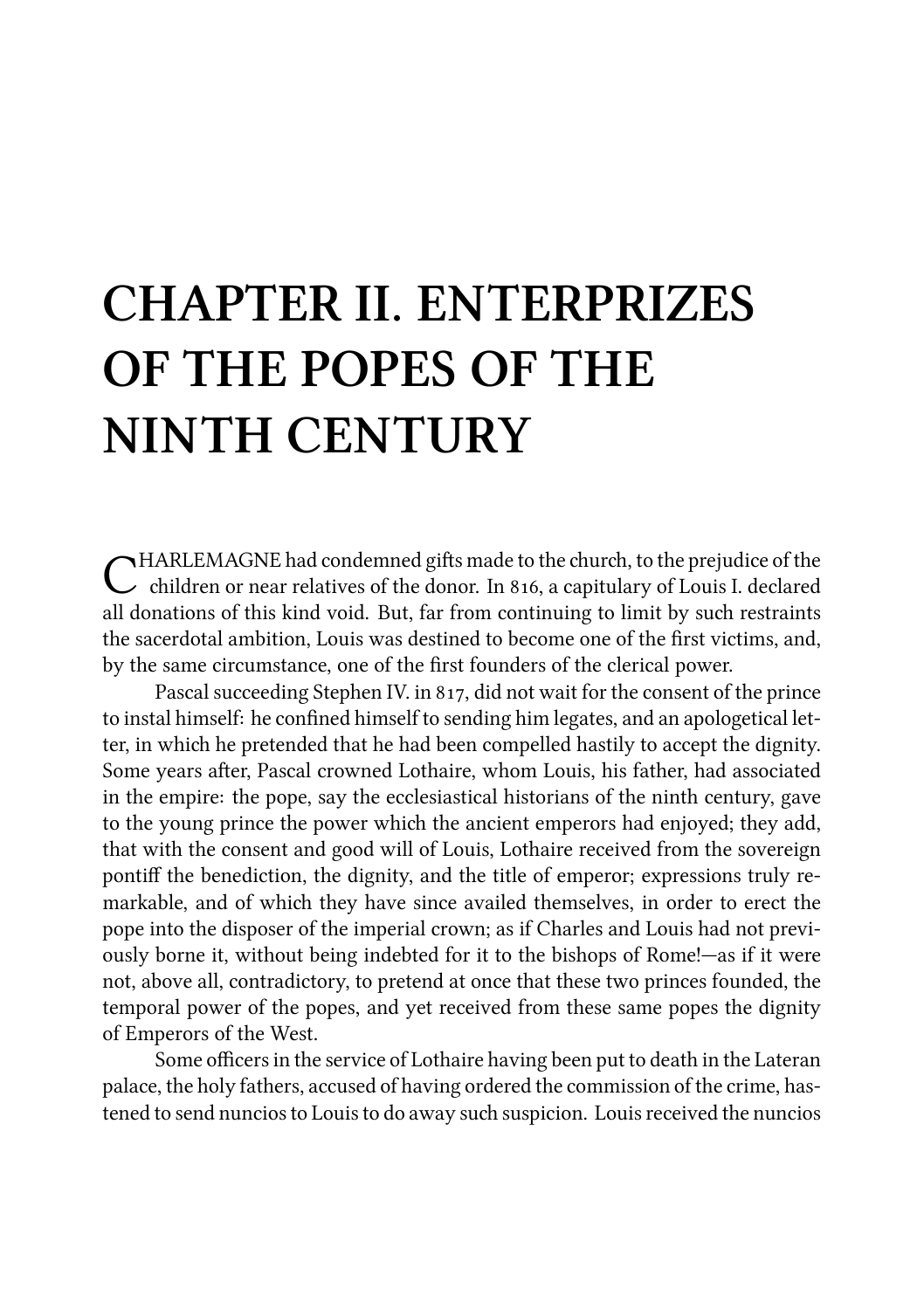coldly, and dispatched commissioners to Rome, before whom Pascal cleared himself by oath. He constantly, however, evaded delivering up the murderers, 'because they were of the family of St. Peter', that is, of the pope's house. Louis-le-Debonnaire followed his natural love of clemency, says Fleury<sup>71</sup> and notwithstanding his wish to punish this action, he consented, not to follow up a proceeding, the first acts of which prove, at least, that he was recognized in 823, as sovereign of Rome, and judge of the Roman Pontiff.

Eugene II. after the example of his predecessor Pascal, dispensed with having his election confirmed by the emperor. Lothaire complained loudly of it, and came to fill at Rome the functions of the sovereign authority. He tried a suit between the pope and the abbot of Farfa, of whom the court of Rome exacted an annual tribute—Not only was the abbey exempted from this tribute, but the pope was obliged to restore the property which the Roman Church had *unjustly deprived it of*: these are the terms of a charter of Lothaire.<sup>72</sup> This prince published, at the same time, a constitution of nine articles, $^{73}$  in which the authority of the pope is indeed formally established, yet subordinate to that of the emperor. It is there stated, that complaints against the judges and other officers shall first be taken before the pontiff, who shall apply an immediate remedy, or inform the sovereign thereof, in order that he may provide for it.

This constitution is of the year 824, and it is also the date of an oath which the Romans took in the following terms:<sup>74</sup>

```
"I promise to be faithful
"to the emperors Louis and Lothaire, saving the
"faith I have promised to the pope, and not to con-
"sent to the election of a pope uncanonically, not
"that the pope should be consecrated before he has
"taken, in presence of the emperor's commissioners,
"an oath similar to that which Pope Eugene has
"made by writing."
```
The clause, "saving the faith promised to the pope," has not failed to draw after it arbitrary restrictions: but this formula expressed decisively the sovereignty of the emperor.

<sup>73</sup>Ibid. p. 472. <sup>74</sup>Ibid. p. 473.

<sup>&</sup>lt;sup>71</sup>Hist Eccles. 1.46. n. 57. ⁷²

S. Marc. Ab. Hist Italy, vol. 1. p. 469.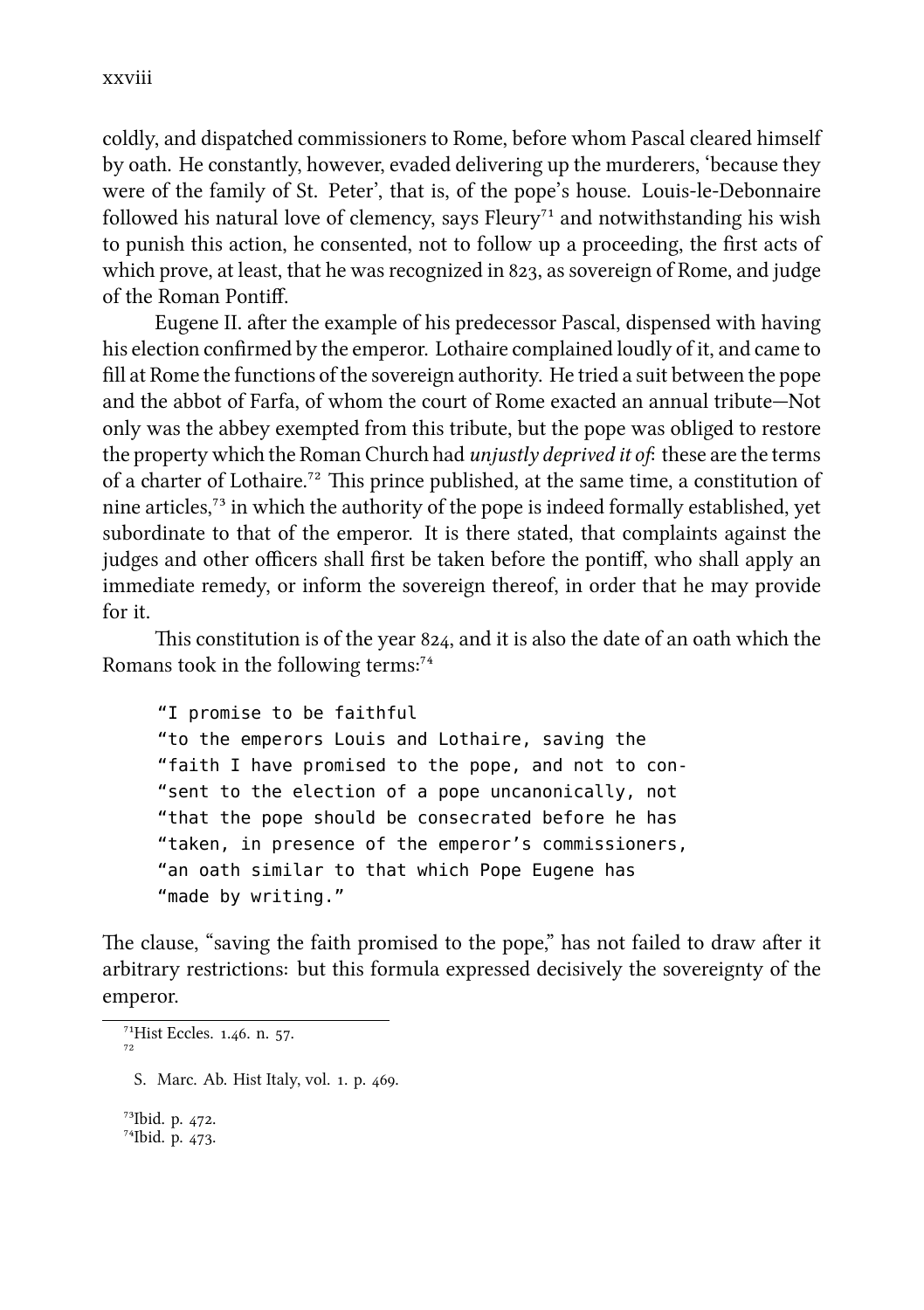We also see Gregory IV. in 827, solicit the emperor to confirm his election;<sup>75</sup> which proves, as we have already observed, that Louis had not renounced this right in 819. If the prince, said De Morca,<sup>76</sup> had left to the people and the clergy the power of electing the popes, their consecration was, notwithstanding, to be deferred till the sovereign had consented to it. In defiance of this preliminary, the pontificate of Gregory IV. is, nevertheless, one of the most memorable for the humiliations of the imperial dignity. It is true, they were caused by the weakness of the prince as much as by the ambition of the pontiff. The first error of Louis-le-Debonaire was the partition of his states, in  $817$ , amongst his three sons: associating Lothaire in the empire, he gave Aquitaine to Pepin, and Bavaria to Louis; and by these arrangements he especially dissatisfied his nephew Bernard, King of Italy.

Bernard revolted: it became necessary to subdue and punish him. In commuting the punishment of death pronounced against him, Louis had nevertheless caused his eyes to be put out; and this cruel punishment cost the patient his life. Louis reproaed himself with this cruelty, and evincing still less moderation in his repentance than in his crime, he claimed public penance. To add to his difficulties, Judith, his second wife, becoming the mother of Charles the Bald, claimed a kingdom for this child. She obtained a new partition, which, however, interfered with the first, and caused the three, who were portioned in  $817$ , to rebel. They leagued against their father: Vala, abbot of Corbia, a factious but revered monk, encouraged their rebellion: like them, he heaped invectives on the emperor, his wife Judith, and his minister Bernard. Easily disconcerted by such an outcry, Louis convoked four councils, to which he referred the examination of his conduct and the complaints it occasioned. These synods favoured but little the pretensions of the revolted; but in them was professed a doctrine on the privileges of the clergy and the duties of princes, which, at a period so near to that of the unbounded power of Charlemagne, would seem incredible, if the purport itself of these assemblies<sup>77</sup> did not suffice, to justify and explain the idea which they had formed of their supreme authority.

We will here transcribe a speech which one of the four councils makes Constantine the Great address to the bishops:

"God has given "you the powers to judge us; but you cannot be "judged by any man. God has established you as

⁷⁵Lpco illius (scil. Valentini) Gregorius presbyter tituli Sancti Marci electus est, dilatu consecratione ejus ad consulterai imperatorh. Quo annuente et electionem cleri et populi probante, ordinatus est in looo prions.—Vit. Ludov. Pii. kq mn. 827.—Gregorius presbyter non prius ordinatus est, quam legatus imperatoris Romam veneret et electionem populi ex-aminaret-Eginhard. ad ann. 827.

<sup>&#</sup>x27;<sup>6</sup>De Concordiâ sacerdotii et imperii. 1;8. c. 14. n.8.

<sup>&</sup>lt;sup>77</sup>Concil. Grail, vol. 1.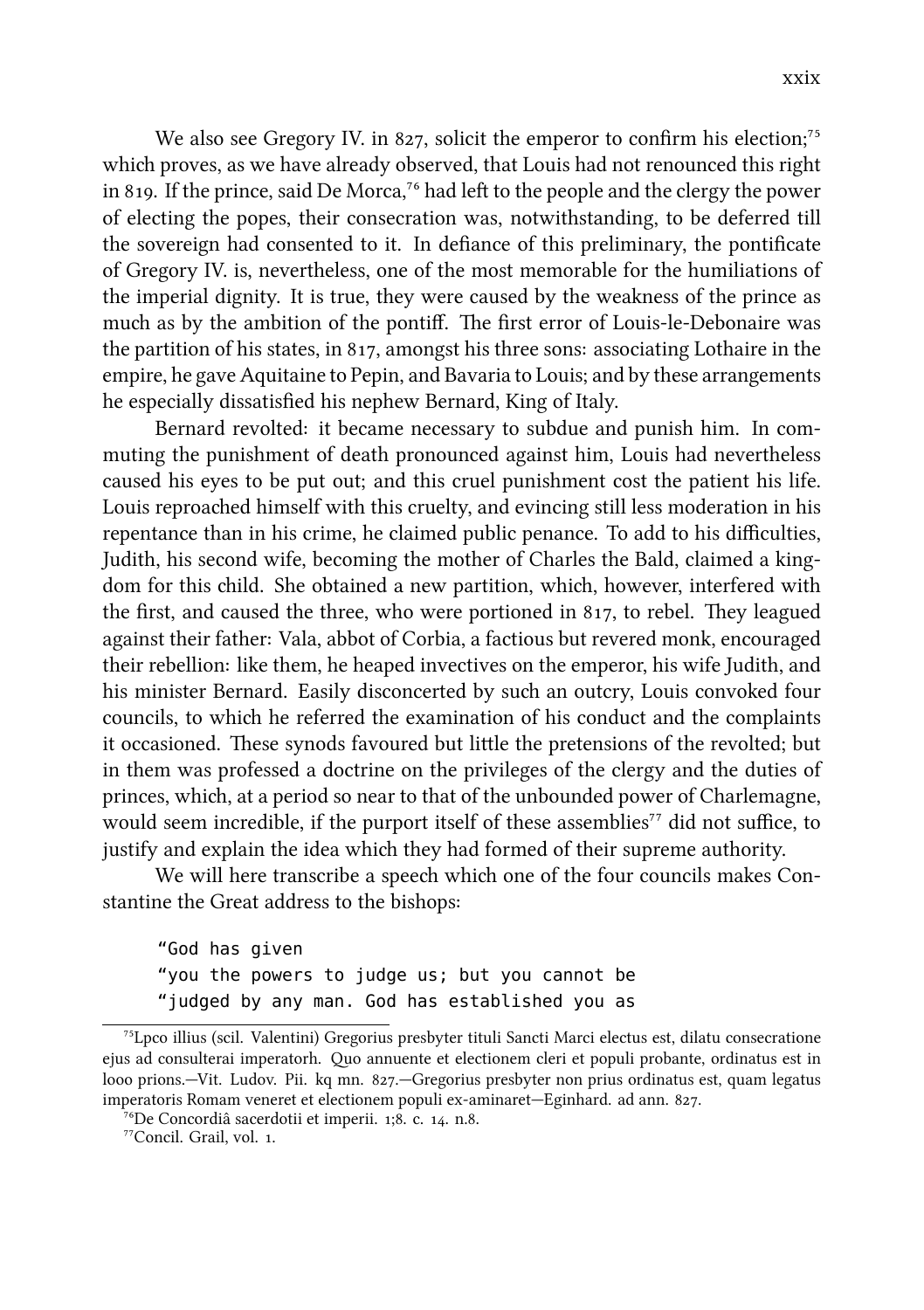"gods over us, and it becomes not men to be the "judges of gods. That can belong to him alone "of whom it is written, God has seated himself in "the temple of the gods and judges them."

Here, then, we certainly behold the question respecting the two powers more clearly laid down than ever it had been; for they could not be more decisively reduced to one only.

While councils were giving Louis these lessons; while he was sending Judith into the bosom of a cloister, and was thinking of assuming himself the monastic gown; his sons and the abbot Vala strove to compel him to do so, and would have succeeded, if another monk, in sowing discord among the three brothers, had not restored to their father some moments of repose and vigour. He recalled Judith, exiled Vala, deprived Lothaire of the title of emperor, and, incapable of prudence, abandoned himself in such degree to the counsels of his ambitious and vindictive wife, that he disinherited Pepin in favor of Charles, and even alienated the minister Bernard. Immediately the revolt revived; and here commences the part which Gregory IV. played in these disgraceful scenes. The pope allied himself with the three princes: he entered France with Lo-thaire—entered it without the permission of his sovereign, what none of his predecessors had done. At the first report of the anathema he was about to thunder against the emperor, some French prelates had the courage to say, that if Gregory was come to excommunicate, he should return excommunicated himself;<sup>78</sup> but Agobard, bishop of Lyons, and many of his colleagues, said, that the pope must be obeyed. Gregory, on his part, addressed to the partisans of Louis a memorable letter, in which the secular power is, without any ambiguity, subjected to the Holy See.<sup>79</sup>

"The term of brother savours "of equality," said he to the prelates who had so addressed him; "it is the title of \*father\* which you "owe me: know that my chair is above Lewis's "throne."

In the mean time Lothario and his two brothers collect their troops in Alsace; Gregory joins them, and quits them only to appear in Louis's camp in quality of mediator.

⁷⁸Si excoiwmunicaturua adveniret, excommunicatus abiret, cum aliter se haberet antiquorum canonum autoritas.—Vit. hud. Pii. in Coll. of Hist, of France, vol. 6. p. 113.

<sup>&</sup>lt;sup>79</sup>Agobardi Oper. vol. p. p. 53.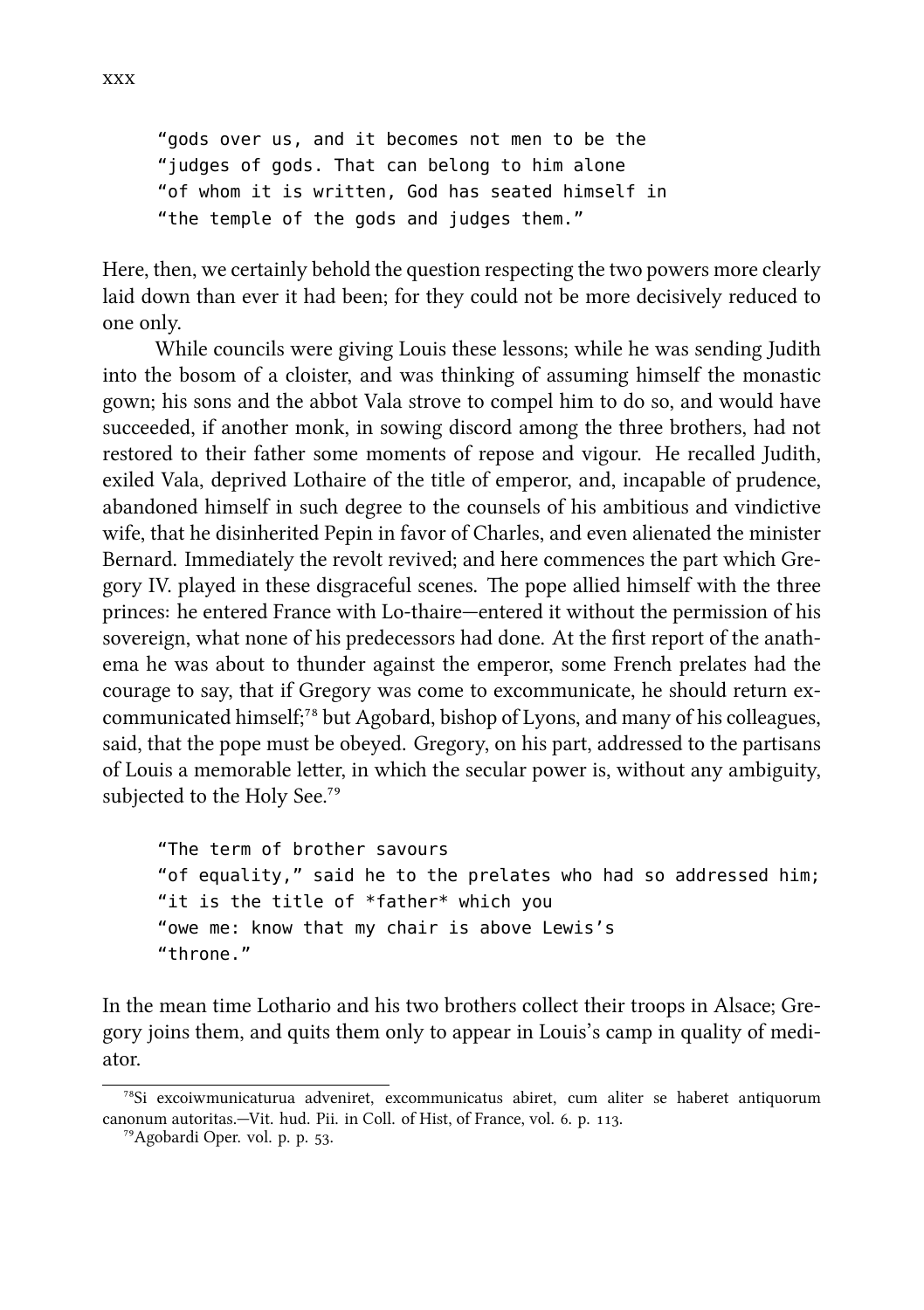What the pope did we know not; but the same night on which he took leave of the emperor, the troops of the latter disbanded themselves. This desertion dissolved Louis's army, and doubled that of his opponents: compelled to give himself up to his sons, he was dethroned, *by the advice of the pope*, says Fleury;<sup>80</sup> and Gregory returned to Rome, very much afflicted, according to the same historian, at the triumph of the unnatural children whom he had served. The plain where he had negociated, between Strasburg and Basle, is called to this day the 'Field of falsehood.'

It would be too painful to retrace here the details so well known of the humiliations of Louis I.; how Ebbon, his creature<sup>81</sup> and other bishops, condemned him to a public penance; how the son of Charlemagne shewed himself almost worthy of the infamy by his submission; how, on his knees before these prelates, he publicly recited a confession of his crimes, in the number of which they had inserted the marching of his troops during Lent, and the convocation of a parliament on Holy ursday; how, dragged from cloister to cloister, to Compagne, to Soissons, to Aixla-Chapelle, to Paris, to St. Denis, he seemed destined to terminate his days there, when the excess of his misfortunes provoked the public pity, and produced against his already divided enemies the indignation of the nobles and of the people. The great lords came to offer him homage as their sovereign, but Louis dared not recognize himself such until he was canonically absolved: he did not resume, he said, the belt, but in virtue of the judgment and authority of the bishops.

On this occasion he invited Hilduin, the monk, to compose a life of St. Denis, a legend since become so famous, and which would suffice to characterize the reign of Louis I. or rather the empire of gross superstition which he permitted to rule in his place. At Thionville an assembly was held, half parliament, half council, which replaced him on his throne. Solemnly reestablished in the body of the church, at Metz, he pretended that the deposition of Ebbon, the Archbishop of Rheims, pronounced at Thionville, had need to be confirmed by the pope. Many prelates, accomplices of Ebbon, fled to Italy, under the protection of Lothaire and of Gregory; others, almost as shameless in confessing the crime as in commiting it, were pardoned:—none suffered the punishment due to such wicked attempts. Louis carried his good nature so far as to re-establish Agobard in the see of Lyons, and placed no bounds to

<sup>&</sup>lt;sup>80</sup>Hist. Eccles. 1.47. n.39.

<sup>&</sup>lt;sup>81</sup>Ebbon a contemporary historian thus speaks of it: Elegerunt tunc unum impudicum et crudelissimum, qui dice\* batur Hebo, Rexnansis episcopug; qui erat ex originalium servorum stirpe……Abstulerunt ei gladium de femore suo, judicio servorum suorum, induentes cum cilicio. Tunc im-pletum est eloquium Jeremiæ prophet dicentis: Servi domi-nati sunt nostri. O qualem remuneratkmem reddidisti ei! Fecit te liberum, non nobilem, quod impossibile est post liber-tatem: vestivit te purpurio et pallio, tu induisti cum cilicio. Hie pertraxit te immeritum ad culipen pontificate, tu cum falso judicio voluigti expellere à solio patrum suorum....Patres tui fuerunt pastores caprarum, non copsiliarii principum, &c. Thegon. de gettis budov. Pit tom. 45.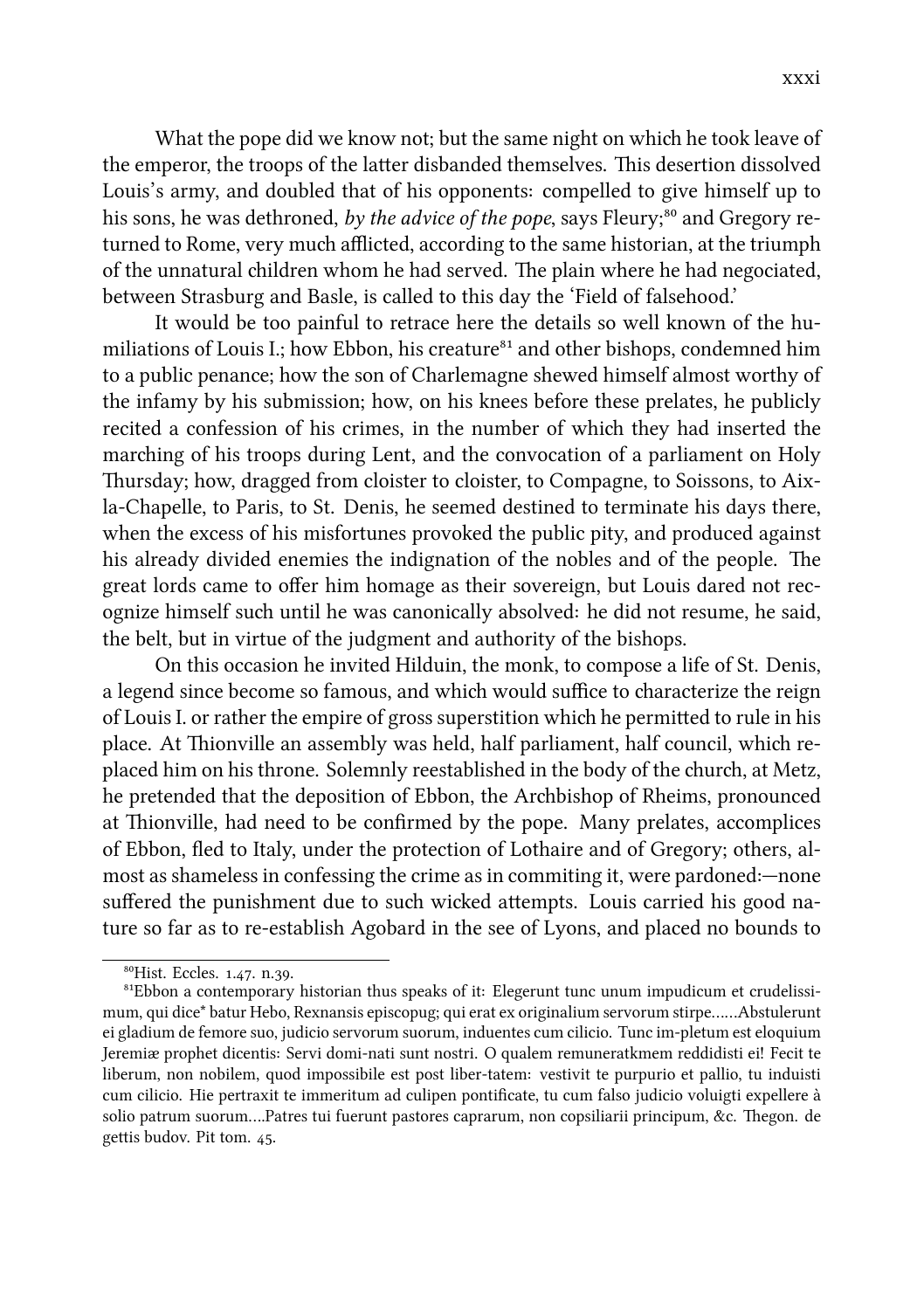the respectful deference which the pope exacted of him. Baronius even pretends, that it was by the pope's authority the king remounted his throne: but Bossuet<sup>82</sup> has victoriously refuted this assertion, which is unsupported by any contemporary witness.

Marianus Sectus, the Chronicle writer of the twelh.century, cited by Baronius, makes no mention in it of Gregory IV. and confines himself to saying, that in the year 835, Pepin and Louis restored to their father the sovereign power.

In the mean time the death of Lothaire gave occasion for a new partition, and a new revolt of Louis of Bavaria. Louis-le-Debonnaire once more took up arms against his ever rebellious son, when a mortal fright which an eclipse produced on this emperor, whose astronomical knowledge is boasted of, terminated in the year 840 his lamentable reign, worthy of such termination.

The ambition of Lothaire having united against him the King of Bavaria and Charles the Bold, they subdued him at Fontenai; and to possess themselves of his states, they addressed themselves to the bishops assembled at Aix-la-Chapelle. "Do you promise," said these bishops, "to govern better than Lothaire has done?" the princes promised; and the prelates added:

```
"Reign then in his place, we allow
"you so to do; receive by divine authority the
"kingdom; govern it according to the will of God;
"we exhort you to it, we command you."
```
But Lothaire did not permit it, and his brother found him sufficiently formidable to treat with, and to continue to him the name of emperor, with certain states.

After the circumstances which had so humbled the imperial power, we are not astonished to see Sergius II. succeed Gregory IV. without waiting for the Emperor Lothaire's consent. Yet this prince was so irritated at it, that he sent his son Louis into Italy at the head of an army. The terrified pontiff endeavoured to appease the young prince by means of honours and of homage. Louis examined into the election of Sergius, and ratified it in the midst of an assembly in which Sergius was judicially interrogated. His premature consecration was held valid only on condition that they should act more regularly for the future. The pope and the rest of the assembly took the oath of fidelity to the emperor.<sup>83</sup> This firmness of Lothaire upheld for a while the civil power, even in the states of Charles the Bald. This prince held a parliament at Epernai, in  $846$ , to which the bishops were not admitted; in it were reprobated the canons which limited the rights of the king and of the lords, and measures were taken against the abuse of excommunications;

 ${}^{82}$ Def. Cler. Gall, vol.2, b. 6, ch.21.

<sup>&</sup>lt;sup>83</sup>Anast Bibl. de vit. Roman. Pontif. p. 352.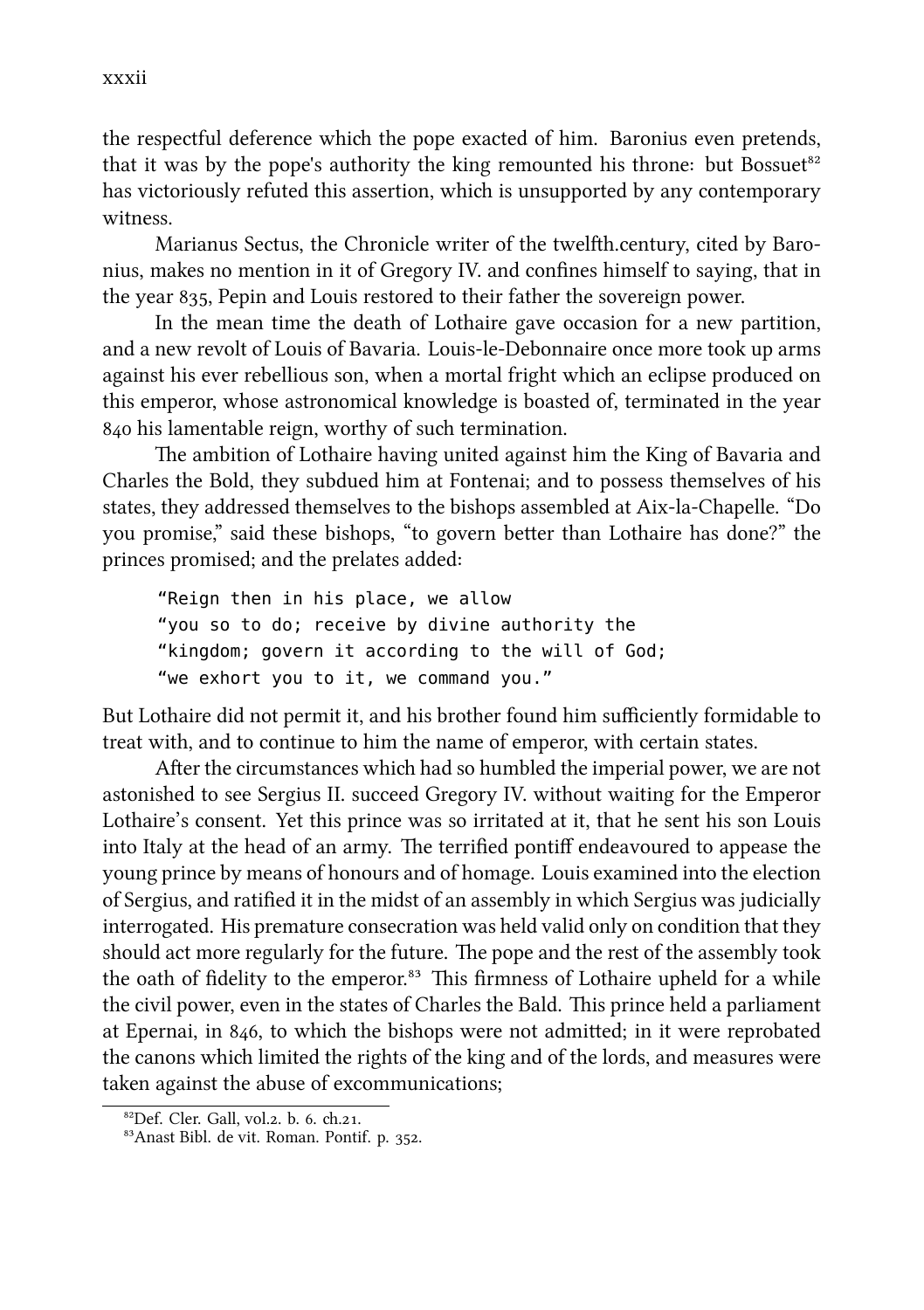In  $847$ , Leo IV. was also consecrated before the emperor had confirmed the election; but they protested, that the ravages of the Saracens in the neighbourhood of Rome obliged them to act thus; and that nothing was meant derogatory to the fealty due to the head of the empire. Besides Leo IV. was the most venerated pontiff of the ninth century. He fortified Rome, built the part which bears the name of the Leonine city; and, without desiring to disturb other states, he laboured for the space of eight years, for the prosperity of that which he governed. The same praise cannot be bestowed on Nicholas I. who filled the chair of St. Peter from the year  $858$  to  $867$ ; but he was the pope of that century, which extended most the pontifical authority.

Elected in the presence, and by the influence of Lothaires's son, the Emperor Louis, he received from this prince a devotion unknown before: Louis seems to have thought he might honor without danger a creature of his own. The emperor then was seen to walk on foot before the pontiff act as his equery, lead his horse by the bridle, and thus realize, if not surpass, one of the directions of Constantine's pretended 'deed of gift,' Such ceremonies could not remain without effect, and Nicholas delayed not to discover occasions of availing himself of them. The power of Charlemagne was at that time divided among his numerous descendants: there were sons of the Emperor Lothaire, to wit, Louis, the heir to the empire, Charles, King of Provence, and Lothaire, King of Lorraine. Their uncles Louis and Charles reigned, the one in Germany, the other in France; while the son of Pepin, king of Aquitaine, fallen from the throne of their father, resumed it but to descend from it once more. All these princes, almost equally deprived of information and of energy, weak in the first place by their numbers, became still more so by their discord: each of them employed against the other the principal part of his limited power; it remained for Nicholas only to declare himself their master, in order to become so, and he failed not to do it.

An archbishop of Sens, named Venilon,. loaded with benefits by Charles the Bald, but stimulated to rebel against this monarch by Louis, King of Germany, had collected in the palace of Attichi some other disaffected prelates, and in conjunction with them pronounced the deposition of the King of France, loosing his subjects from their oaths, and declaring his crown to have devolved to his brother. This attempt had but one remarkable consequence; this was, the strange complaint made of it in 857 to a council held at Savonnieres,<sup>84</sup>

```
"Venloon," said he,
"consecrated me in the Church of St. Croix in
"Orleans; he promised never to depose me from
"the royal dignity, without the concurrence of the
```
<sup>&</sup>lt;sup>84</sup>Libellas proclamationis adrersus Venilonem. Concil. vol. 8. p.79.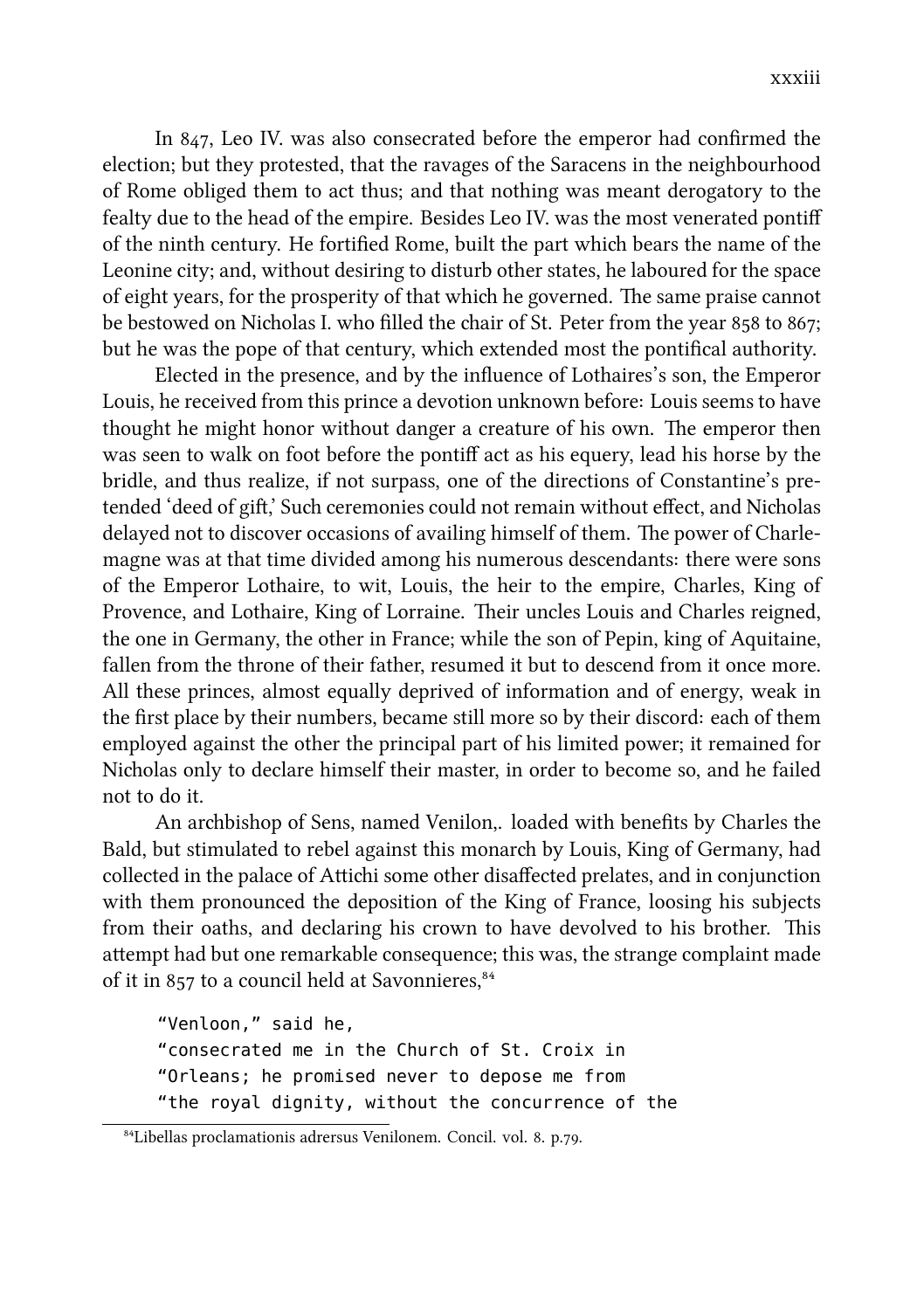"bishops who consecrated me with him: the bishops "are the thrones upon which God sits to promulgate "his decrees; I have always been, I am still in "clined to submit to their paternal corrections, but "only when they proceed regularly."

In order to confirm this enormous authority of the clergy, Charles the Bald resorted to it against Louis. He caused the French prelates to assemble at Metz: these signified to the German monarch, that he had incurred excommunication, and presented the terms to which his forgiveness was attached. Thus, by the avowal of the King of France, bishops had, of themselves, the right to depose, and even to excommunicate, a foreign sovereign. One day these bishops contracted a solemn engagement at Savonnieres, to remain united, in order to correct sovereigns, nobles, and people; and Charles heard and received these expressions with all the humility which should have been the portion of those who held them.

Nicholas cautiously avoided repressing these enterprises of the clergy; on the contrary, he was pleased to behold the advancement of their power, provided it continued in subjection to his. The quarrels which arose among these prelates, gave him an open for exercising his supremacy; and those in whose favor he exerted it supported it with ardour. Hincmar, arbishop of Rheims, had deprived of his dignity Rotade, bishop of Soissons, and Charles the Bald executed the decrees of a council, which, in defiance of this Rotade's appeal to the Holy See, had condemned him for contumacy. Nicholas cancelled these decrees, threatened Hincmar, and reestablished the bishop of Soissons. The king never thought of supporting Hincmar: on the contrary, he protected the nominated Vulfede, deposed by the Archbishop of Rheims, in another council, the sentence of which, also, Nicholas annulled. To such length had the 'False Decretals' extended the jurisdiction of the Holy See.

But the affair in which Nicholas made the most solemn display of his power, was that of the king of Lorraine, Lothaire, who after having repudiated and taken back his wife Theutberga, wished finally to part with her in order to marry Valdrade. The opposition of the popes to the divorces of princes has been often since renewed, but this is the first example: we have seen Charlemagne repudiate Imiltrade, as also Ermengarde or Desiderate, without any opposition on the part of the Roman pontiff; but he was Charlemagne, and his great-grandson neither inherited his genius nor his power.

Marriage is a civil act, which from its nature can be subject only to the regulations of the civil law. The religious rules or maxims which relate to it have no exterior force, no absolute efficacy, but inasmuch as they are inserted into the national code: they are not so inserted in those of the oth century, and, consequently,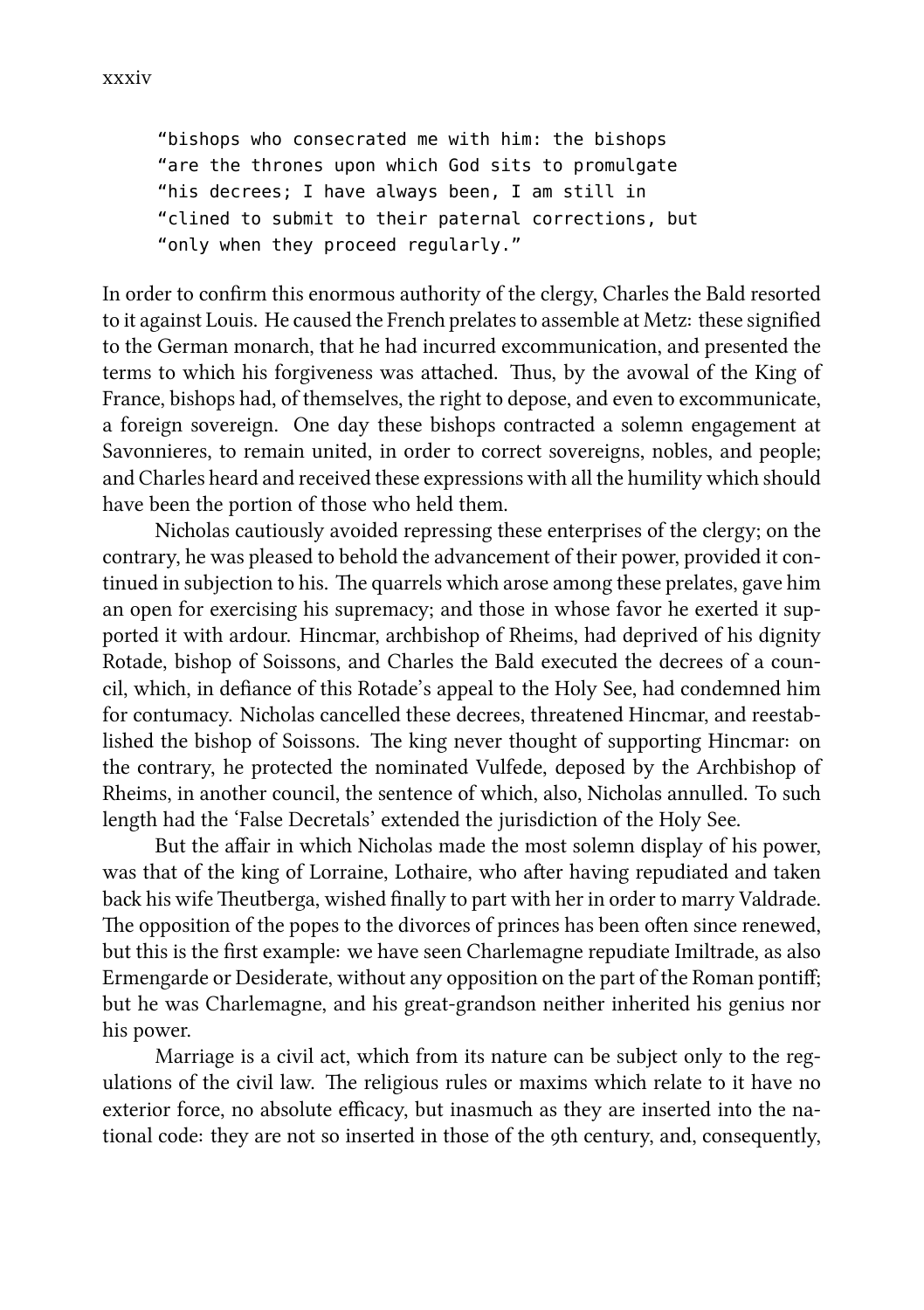the ecclesiastical ministry should have confined itself to recommending, in secret and without scandal, the observance, purely voluntary, of these maxims. But this wisdom, though so natural, was already foreign to the manners of a clergy, whose ministry the False Decretals had erected into authority; and neither kings nor people were capable of that degree of attention, necessary to acquire specific ideas of their civil rights and their religious duties. While Lothaire continued the husband of Theutberga, and had Valdrade but as a concubine, the pope and the bishops abstained from requiring him to give an example of a more regular and decent life: but from the time he thought of conferring upon Valdrade the rights of a lawful wife, Nicholas was earnest to apply to this project of reform the pontifical veto.

In truth, Lothaire himself provoked the intervention of the clergy, by causing Theutberga to appear before a tribunal of bishops, in order to undergo their indelicate interrogatories. Twice she confessed herself guilty of incest; and when the office of these Lorraine priests extended itself to extorting from her public avowals of the same. Nicholas whom they acknowledged as their supreme head, might consider himself authorised to revise so strong a proceeding. He therefore annulled the decision pronounced against Theutberga by the councils of Aix-la-Chapelle and of Metz; he degraded two prelates, Gonthier and

Theutgaud, whom the latter of these councils had thought proper to depute to him. These prelates condemned in plain terms the Pope's sentence; they asserted, that Nicholas wished to make himself monarch of the world.<sup>85</sup> The Emperor Louis seemed to believe so in part; he came to Rome resolved to support his brother Lothaire again at Nicholas. But a fast and processions ordained by the pope, a tumult which he did not prevent, profanations about which he made a great noise, the sudden death of a soldier accused of having mutilated a miraculous cross; so many unlucky omens terrified Louis to that degree that it threw him into a fever. Furthermore, while Louis had been endeavouring to protect Lothaire, Charles the Bald, having declared against the latter, had received Theutberga. Hincmar himself composed a treatise respecting this divorce, which occupied all Europe, far from favourable to the interests of Valdiade.<sup>86</sup>

It was then enjoined by Nicholas, that Lothaire should give up the idea of a second marriage under pain of excommunication. A legate named Arsena came to compel the King of Lorraine to take back his first wife; $^{87}$  and to detach him more certainly from Valdrade, this courtezan, so she was styled by the Holy See, was borne off by the legate, who would have taken her to Rome if she had not made her escape by the way.

<sup>&</sup>lt;sup>85</sup>Fleury. Eccles. Hist 1. 60. n. 33.

⁸⁶De Dirortio Lotharii, vol. . Operum Hincmari.

<sup>&</sup>lt;sup>87</sup>Annal. Meteits. ad ann. 866. Annal. Fold. ad. ann. 365, 886. - Concil. Gall. toi. iii. p. 879.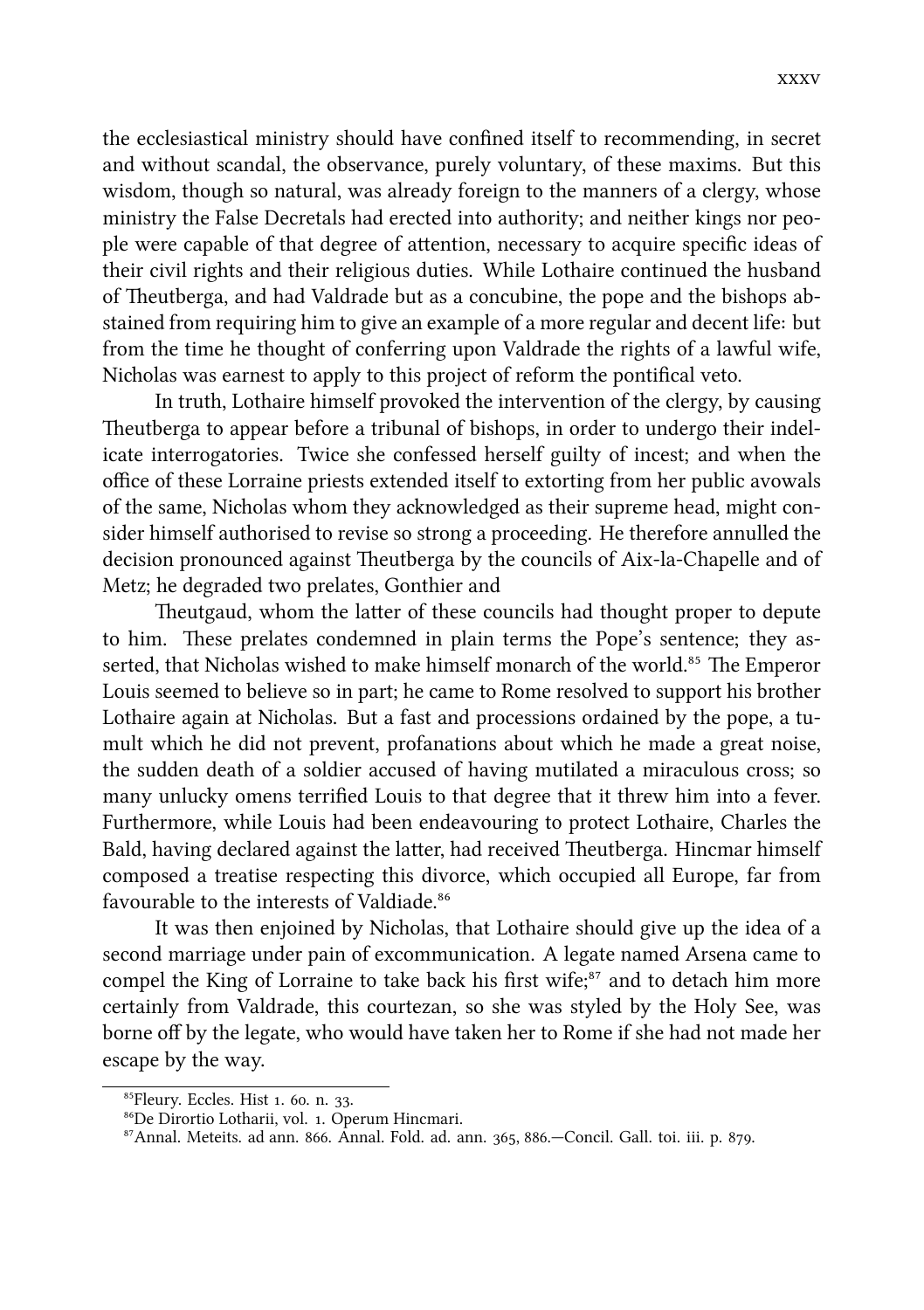xxxvi

The holy father who wished to convert, could therefore do no more than excommunicate her. But he received from Lothaire an humble epistle, in which this prince having declared that he had not seen Valdrade since she left Arsena, conjures the court of Rome not to give the kingdom of Lorraine to one of his rivals: a supplication that may seem to us in the present day as the excess, if not delirium, of weakness, but which was dictated to this king by the apprehension of being stripped of his states to enrich Charles the Bald, who in fact did hope to obtain them from the Holy See.

Divers letters, written by Nicholas on this subject, contain a precious developement of his ideas of the royal powers, and of his own authority,:

"You say," he writes to the bishop of Metz, Adventius, "that "the apostle commands obedience to kings: but ex- "amine first whether those kings really be such, that "is, whether they act justly, conduct themselves "well, and govern their subjects properly; for other- "wise it is necessary to account them tyrants, and "as such to resist them. Be subject to them on "God's account, as says the apostle, but not against "God."

Fleury<sup>88</sup> here observes, "that the pope makes the bishops judges, whether kings be so legitimately, or tyrants, while the Christian morality requires their obedience of the worst of masters: in fact, to what prince did the apostle exact fidelity from them? It was to Nero."

Nicholas wrote to the bishops,<sup>89</sup> to know if Lothaire fulfilled his promises, and if they were satisfied with his behaviour to his first wife. He wrote to the King of Germany with new complaints of Lothaire<sup>90</sup>

```
"We learn," said he,
"that he proposes
"coming to Rome without our permission: prevent
"his disobedience of us; and furthermore take care
"to preserve to us, by secure methods, the revenues
"of St. Peter, which we have not, for the two past
"years, received from your states."
```
<sup>&</sup>lt;sup>88</sup>Hist. Eccles. 1.50. a. 35.

<sup>&</sup>lt;sup>89</sup>Coll. Histories of France, vol. 8, p. 419.

<sup>&</sup>lt;sup>90</sup>Ibid, p. 428.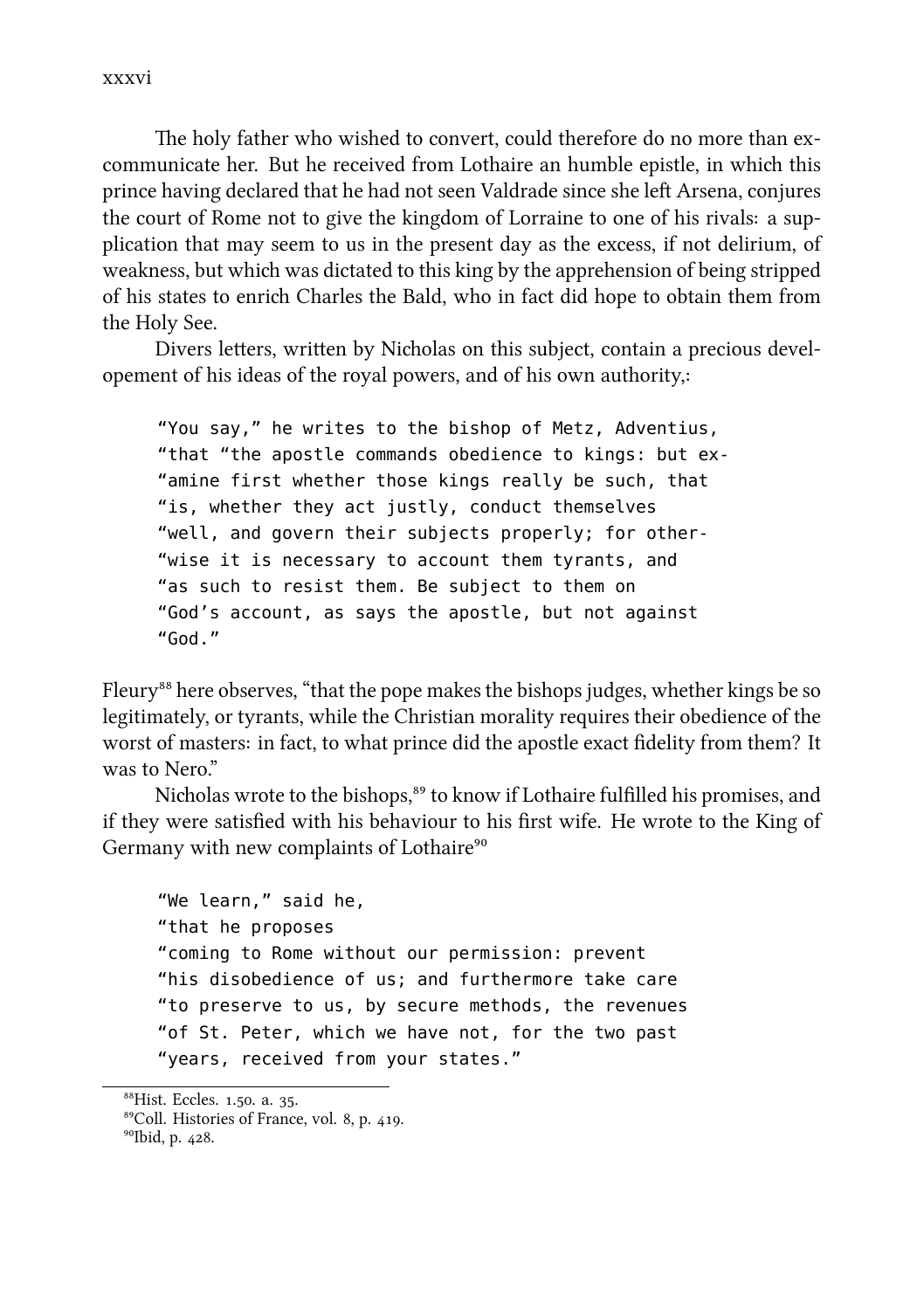He declares to Charles the Bald,<sup>91</sup> that Theutberga having had recourse to the church, she could no longer be subject to a secular tribunal. In another letter to the same monarch,<sup>32</sup> he announces that he writes no longer to Lothaire because he has excommunicated him. Lothaire, indeed, though he had taken back Theutberga, had not altogether relinquished Valdrade; and Nicholas would not be satisfied with a shew of compliance.

Theutberga, finally, wearied with these contests, designed renouncing for ever the titles of wife and of queen:—the pontiff would not permit it; he addressed her in a long epistle, in which he recommended to her perseverance and intrepidity, and directed her rather to die than to yield.<sup>93</sup>

The same principles relative to the jurisdiction and independence of the clergy, are to be found in 'Nicholas's Rescript to the Bulgarians:<sup>194</sup>

"You who "are laymen," says he to them, "ought not to "judge either priest or clerk: they must be left to "the judgment of their prelates."

Thus, while the pope censures the conduct of kings, annuls or confirms their civil acts, and even disposes of their crowns, the members of the clerical body, to the lowest degree, are freed from all secular jurisdiction. Such is the *regime* to which Nicholas wished to subject the East and the West. He especially had at heart to make Constantinople submit; and his first step was to condemn and depose the patriar Photius, in defiance of the emperor Michael. He threatened to burn, in the face of the world, an energetic letter which this emperor had written him, to excommunicate the ministers who had advised him to this step, and to annul in a Western council whatever had been done for Photius in the East This quarrel, winch was prolonged under the successors of Nicholas, was the prelude to the schism of the Greek Church.

Basilius Cephalas, or the Macedonian, assassinated his benefactor Michael, and seized upon the throne of Constantinople. Photius, on this occasion, was willing to imitate St. Ambrose, and ventured to address Basilius:

"Your hands are polluted with. "blood: approach not the sacred mysteries."

<sup>&</sup>lt;sup>91</sup>Ibid, p. 422.

<sup>&</sup>lt;sup>92</sup>Ibid, p. 438.

<sup>&</sup>lt;sup>93</sup>Concilior, vol. 8, p. 425.

<sup>&</sup>lt;sup>94</sup>Henry's Eccles. Hist -b. 60, n. 61.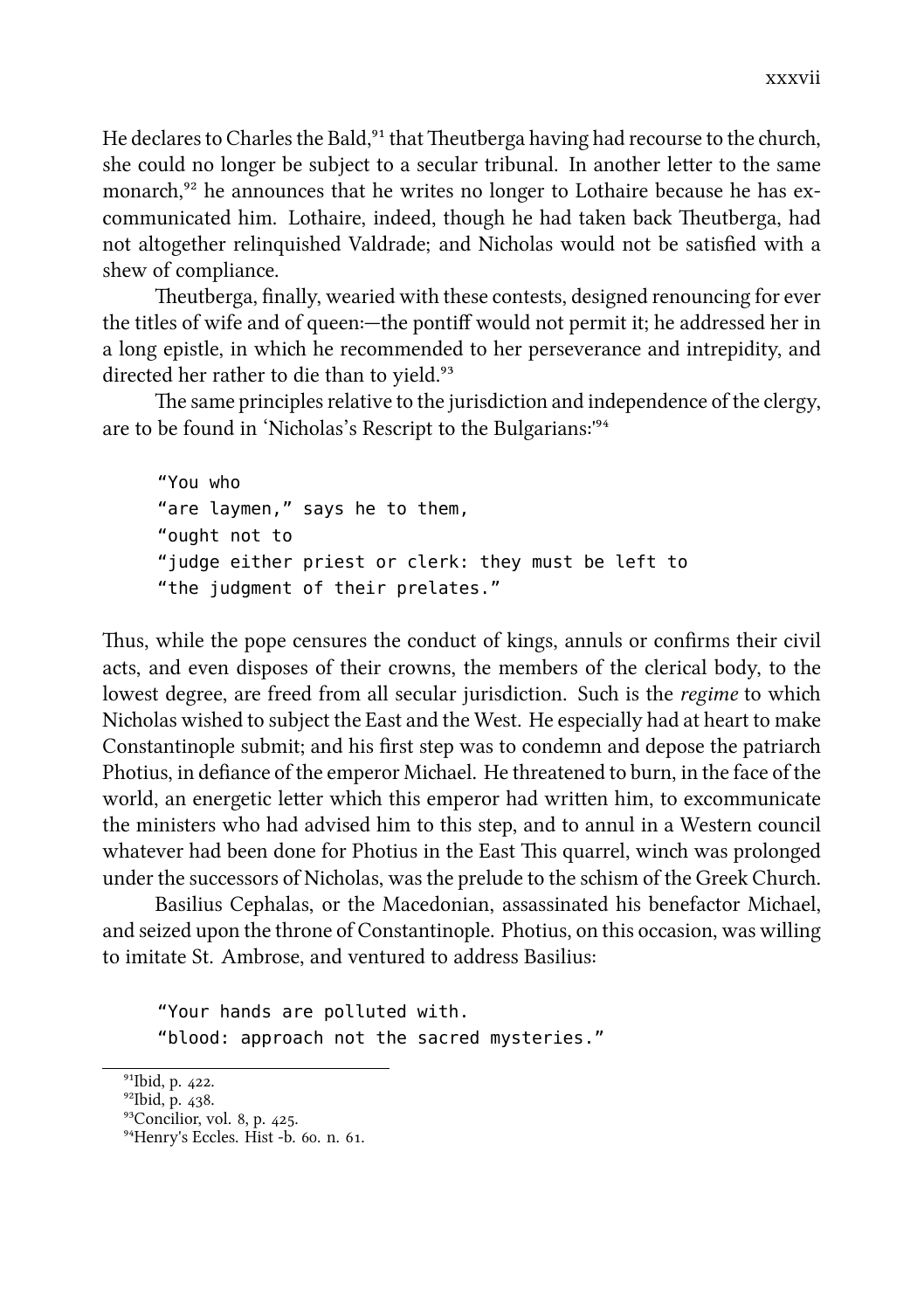But Basilius did not in any respect imitate Theodosius: he banished Photius, and re-established Ignatius, whom Michael had, not less unjustly, driven from, the patriaral air. Adrian II. took advantage from the disgrace of Photius to renew against him the anathemas of Nicholas. Photius, condemned already at Rome, was also condemned in a general council held at Constantinople.

Charles the Bald and Lewis the German, impatient to divide between them the states of their nephew Lothaire, hoped that Adrian would finally excommunicate that prince. But Adrian did not think it suitable to provide such means of aggrandizing their domains: he permitted Lothaire to come to Rome, and admitted him to the holy table;—did not hesitate to absolve Valdrade herself, and. contented himself for such great condescension with the King of Lorraine's oaths and promises. The monarch swore he had no connexion with Valdrade while she was under excommunication, and pledged himself never more to see her. Lothaire died at Placentia, a few days after taking this oath; and his death, which was considered as a punishment of his perjury,<sup>95</sup> produced the result for his two uncles, which they expected from his excommunication. They divided his kingdom between them, without respect to the rights which preceding treaties had given to the Emperor Louis.

Adrian, of his own motion, declared himself the guardian and arbiter of the respective rights of the three princes; decreed the states of Lothaire to the emperor, who had not as yet claimed them; enjoined Charles and Louis, under the usual penalties of ecclesiastical censure, to renounce the partition they had dared to make; and menaced with the same punishment every lord or bishop who should support their usurpation.

But neither in France nor Germany were any found disposed to the obedience prescribed by Adrian-his commands were despised. Hincmar, archbishop of Rheims, replied to him in the name of the nation, that a bishop of Rome was not the dispenser of the crowns of Europe; that France never received her masters from the pope's hands; that wild anathemas, launched forth from mere political motives, could not alarm a king of France; that, until Nicholas, the popes had never written to the French princes save respectful letters: in a word, that in reverencing the apostolical ministry of the pontiff, they knew how to resist efficaciously his attempts, whenever he sought to become at once both pope and king.<sup>96</sup>

This letter, worthy of a more enlightened age, excited in the soul of Adrian the most violent anger. He knew that a son of Charles the Bald, named Carloman, had revolted against this monarch; he knew that another Hincmar, bishop of Laon, and nephew of the arbishop of Rheims, had taken part with Carloman, and carried his

<sup>&</sup>lt;sup>95</sup>Ann. Metens. ad. ann. 869.—Rhegin. Chron, ann. 869.

<sup>&</sup>lt;sup>96</sup>Hincmari Op. vol. 2, p. 689.—This letter is cited by Bossuet with applause. Def. Cler. Gal. p. 2, b. 6, ch. 23.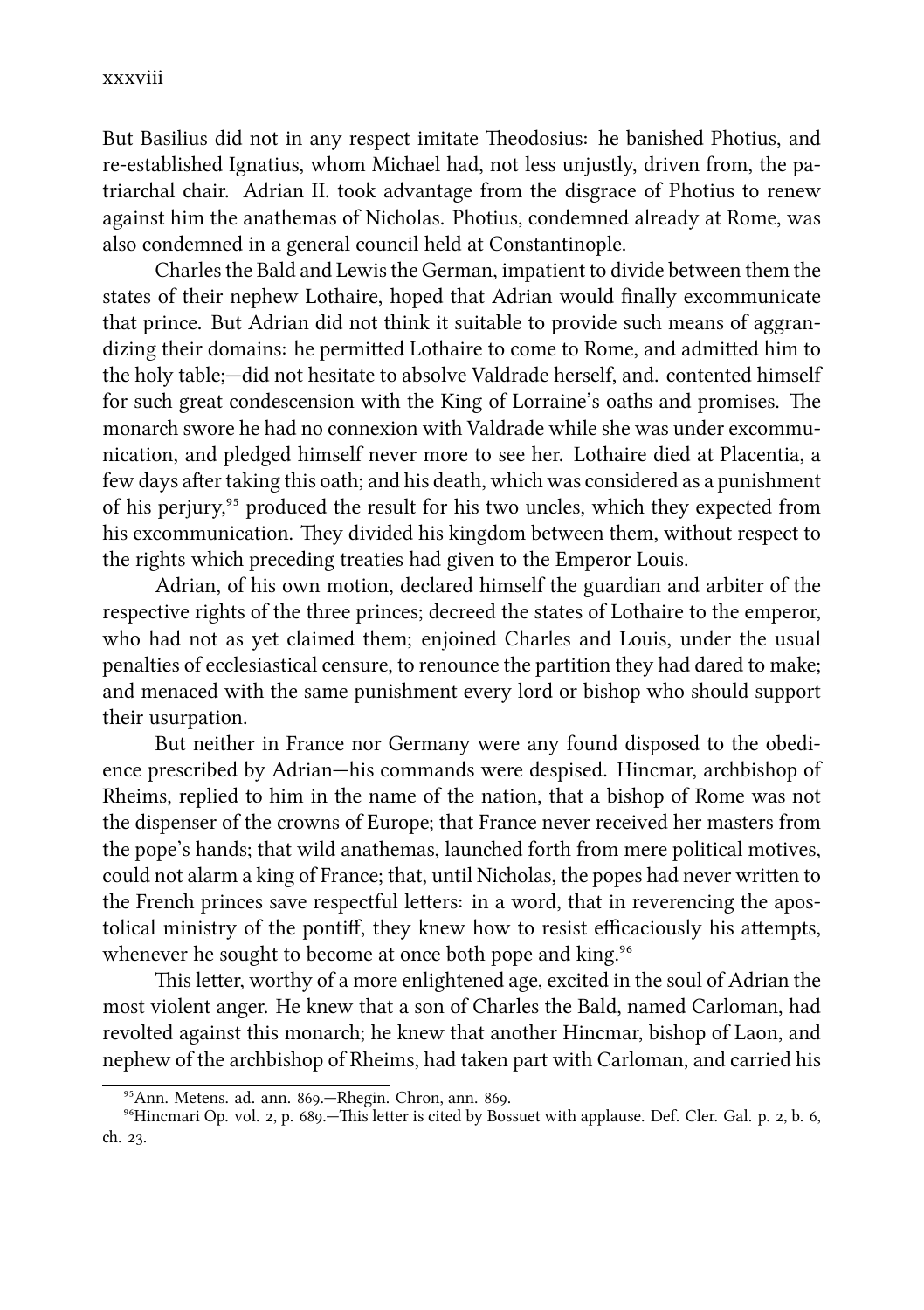rashness so far as to excommunicate the king. Adrian declared himself the protector both of Carloman and the seditious bishop. The latter, seeing his acts annulled by his uncle, who was also his metropolitan, cited him before the Holy See:

"an insolent step," says Pasquier. "unknown and contrary to the ancient "decrees, which do not wish that causes should "pass the confines of the kingdom in which they "had their origin."

They hesitated not to break this appeal, they even deposed the appellant. A second fit of rage seizes Adrian, who commands the king, by his apostolic power, to send the parties to Rome to await their judgment there. In the vigorous reply of Charles, he protests that the kings of France, sovereigns in their states, never shall humiliate themselves so far as to hold themselves but as popes' lieutenants,:

"exhorting him, in fine," adds Pasquier, "that for the future he might desist from "letters of such a nature towards him and his pre- "lates, lest he should be obliged to reject them."

This epistle of Charles produced the effect which persevering firmness always secures: the holy father became softened, excused himself, abandoned Carloman, confirmed the deposition of the bishop of Laon, and said no more about the partition made of the states of Lothaire. He wrote the king a letter so full of professions of regard, of praises, and of promises, that it contained the request to keep it very secret: but it became and remains public.<sup>97</sup> Adrian died a short time after having written it, and John VIII. succeeded him in December, 872.

The ravages of the Saracens in Italy, and especially about Rome, obliged the pope, John, to use a degree of management with the princes of Christendom. He refrained, for instance, from displeasing Basilius, when this emperor, having been reconciled to Photius, wished to replace this prelate in the patriarchal chair of Constantinople, which the death of Ignatius had left vacant. John, by his legates and letters, concurred in the acts of the Council of Constantinople, which restored Photius, and carried his desire to please the Greeks so far, as to blame those who had added the word 'filioque,' to the Creed.<sup>98</sup>

But the competition which divided the numerous 'heritors of Charlemagne, offered more than one opportunity to John VIII. to constitute himself arbiter, in

 $\frac{97}{2}$ Concilior. vol. 8, p. 936.;—Coll. of Histories of France, vol. 7, p. 456—468.

<sup>&</sup>lt;sup>98</sup>Fleury's Eccles. History, b. 53. n. 24.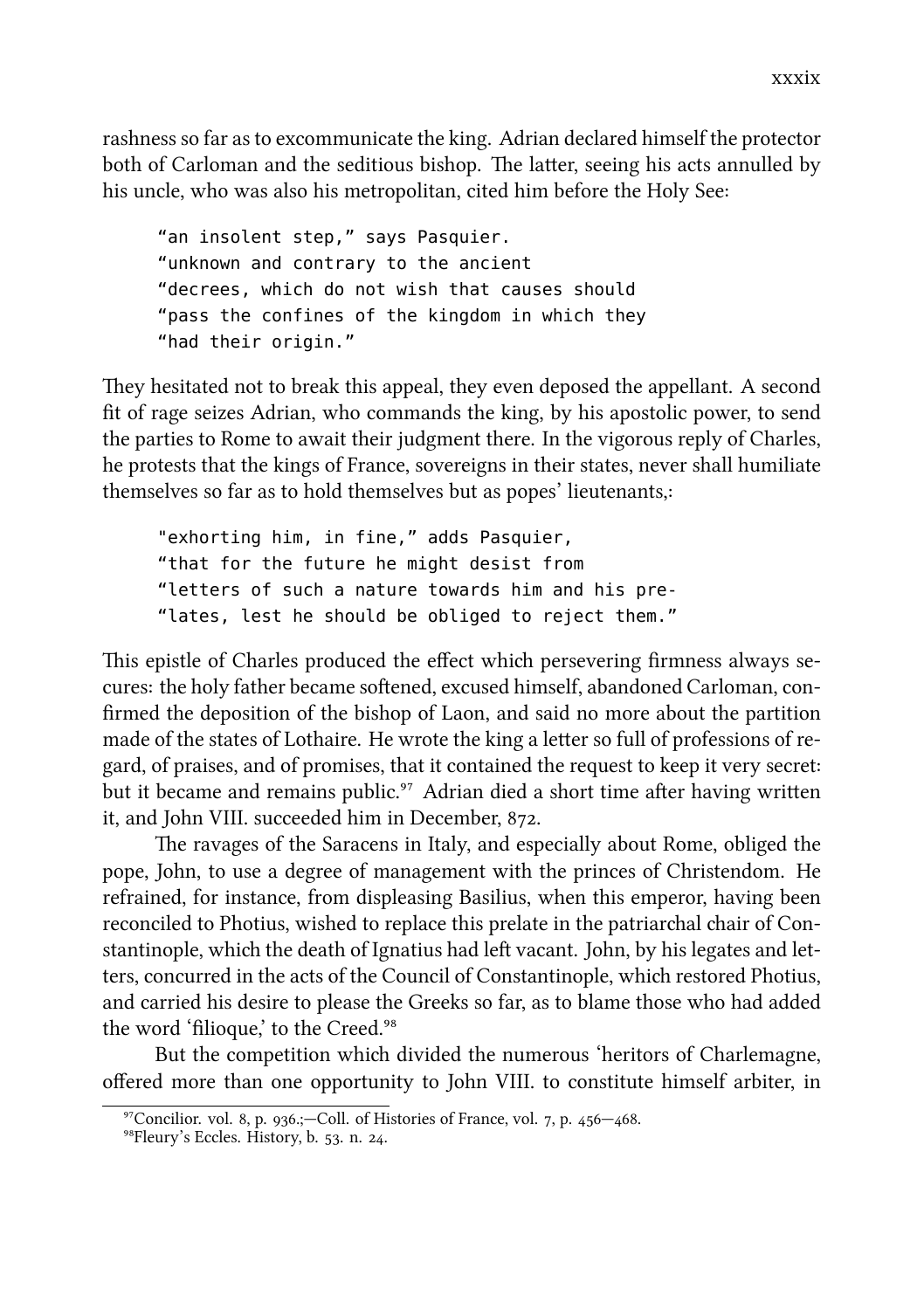return for the services he rendered to some, the right of humiliating others, and of ruling over all.

The Emperor Louis died in 875; and Charles the Bald, in order to obtain the imperial dignity, in prejudice of his elder brother, the king of Germany, had occasion to have recourse to the Holy Father.—John VIII. who did not expect to find in the German, and in his sons, defenders sufficiently powerful 'against the Saracens, preferred Charles, and took advantage of circumstances to dispose of the empire in favour of a king of France. He consecrated him emperor during the festival of Christmas. "We have adjudged him," said he, "worthy of the imperial sceptre: we have raised him to the dignify and-power of the empire; we have adorned him with the title of Augustus." Charles dearly repaid the ceremony of this coronation. He consented to date from this day all the charters he should henceforward subscribe: and, according to appearances, John must have obtained from him considerable sums, which served afterwards to pay the tributes enacted of him by the Saracens. It is even added, that Charles stripped himself in favor of the pope, of his sovereign rights over the city and territory of Rome; but the deed of such cession does not exist; contemporary historians, with one exception, say nothing of it: and John himself makes no mention of it in the letters of his which have reached us.

In 877, when Charles had so much difficulty in defending France against the Normans, John drew him into Italy to fight the Saracens. "Do not forget," he says to him, "from whom you hold the empire, and do not cause us to change our mind." Charles survived this threat but a short time; and the imperial crown, which he had borne for so short a period, was again solicited from the sovereign pontiff by several competitors. This time John confined himself to promising it, in order to hold it for the highest price: for three years there was no Emperor of the West: none of those who were ambitious of the title were powerful enough to assert it without the aid of the court of Rome. Louis the Stammerer, son of Charles the Bald, succeeded him only as king of the French. The pope came into France in the first year of this reign, and presided at the Council of Troyes. He there fulminated anathemas against Lambert, duke of Spoleto, and against Adelbert, marquis of Tuscany; against Gosfrid, count of Mans; Bernard, marquis of Sep-temanei; and Hugues, son of Lothaire and Valdvade.

It is decreed by one of the canons of this council, that the bishops shall be treated with respect by the secular authorities, and that none must be so bold as to be seated before them without their invitation.<sup>99</sup> One of the projects of John VIII. was to exercise over the affairs of France a more immediate and habitual influence, through the medium of a legate of the Holy See; already even he had clothed with

<sup>&</sup>lt;sup>99</sup>Concilior. vol. 9. p. 208.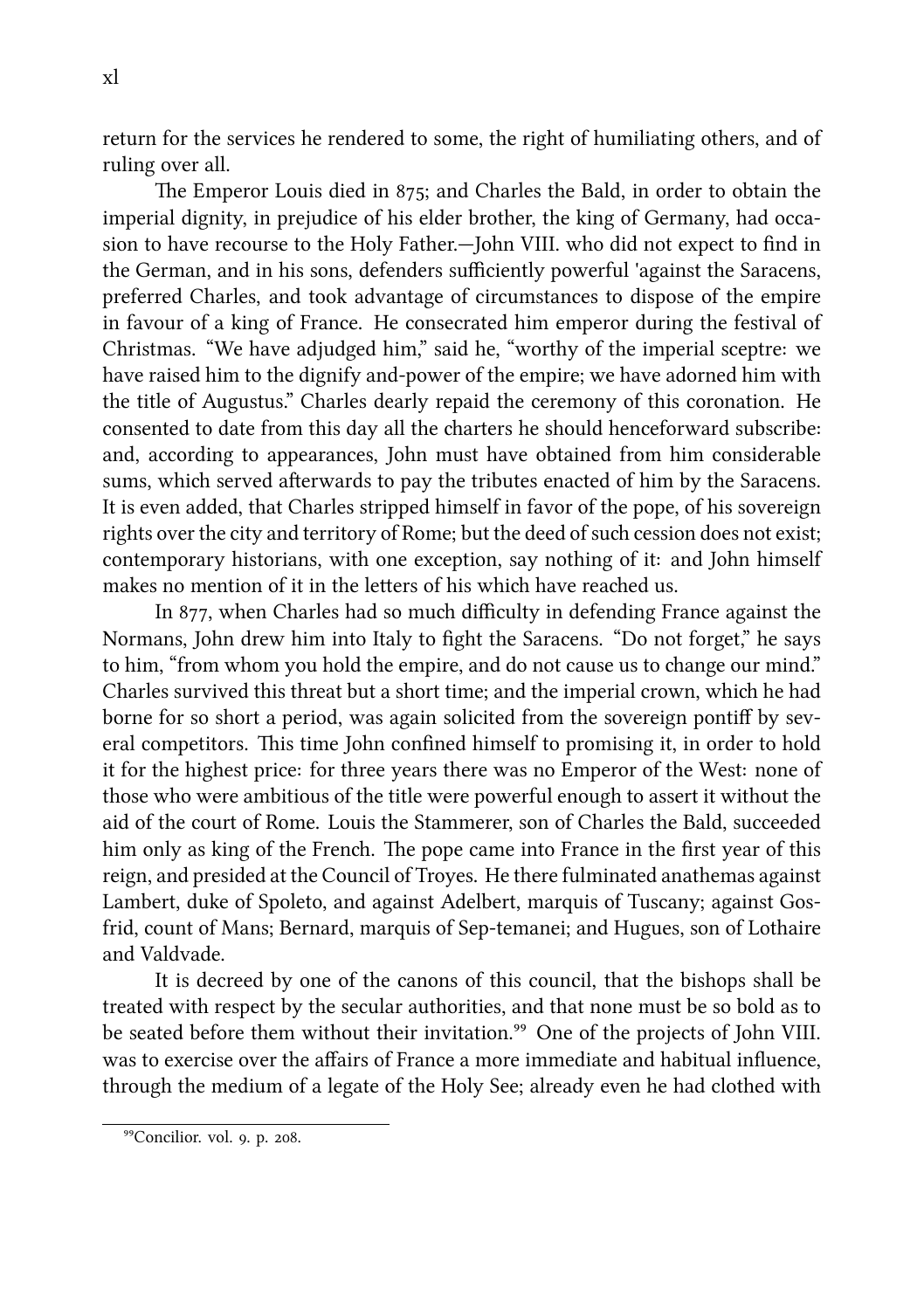this title Angesius, arbishop of Sens: but this novelty was not pleasing to the other prelates, nor too much so to the monarch. Hincmair, especially, opposed it earnestly: he wrote a treatise to shew how pernicious it must be; and his brethren, instructed by his lessons and animated by his example, persevered in repelling this undertaking. The pope was indeed willing to relinquish it: in truth, he had much preferred obtaining military and pecuniary succours against the Saracens; but these were more abundantly promised than granted.

Sergius, duke of the Neapolitans, continued to favour the Saracens, notwithstanding the anathemas of Rome, and in despite of the remonstrances of his brother Athanasius, bishop of Naples. Athanasius took the resolution to tear out Sergius's eyes, and proclaim himself duke in his place. It is painful to relate, that the pope highly approved this crime, or as Fleury has it, 'this proceeding:'<sup>100</sup>

But the letters are preserved which John wrote on this occasion,<sup>101</sup> and in which he applauds Athanasius for having preferred God to his brother, and having, according to the precept of the gospel, 'plucked out the eye' that scandalized him. This barbarous, and almost ludicrous, application of a sacred text, opens to our view the character of John VIII. whose three hundred and twenty letters speak so perpetually of excommunication, that this menace presents itself as an ordinary and, as we may say, an indispensable formula.

In 880, John disposed of the imperial crown; he gave it on Christmas-day to the son of Louis the Gorman, Charles-le-Gros, who in  $884$  became king of France, by the death of Louis III. and of Carlo-man, son of Louis the Stammerer. The names of these princes suffice to remind us of the decline of the Carlovingian race. A bishop of France wrote one day to Louis III.<sup>102</sup>

"It was not you who chose "me to govern the church; but it was I, with my "colleagues, who chose you to govern the kingdom, "on condition of observing its laws."

And the bishop who held such language to his king, was the same Hincmar of Rheims, who had so energetically repelled the daring enterprizes of Adrian II. It seemed decreed that the monarch should have for his master, either the national clergy or the bishop of Rome; and already insecure against one of these powers, he inevitably sunk when they united.

John VIII. died in 882, and we may reckon up ten popes after him, in the course of the eighteen last years of the ninth century; none of whom had time to render

 $^{100}$ Eccles. Hist. b. 52, n. 47.4

<sup>&</sup>lt;sup>101</sup>Joannis Epist ob.67.

 $102$ Millofs Elem. of Hist, of France, vol. 1, p. 194.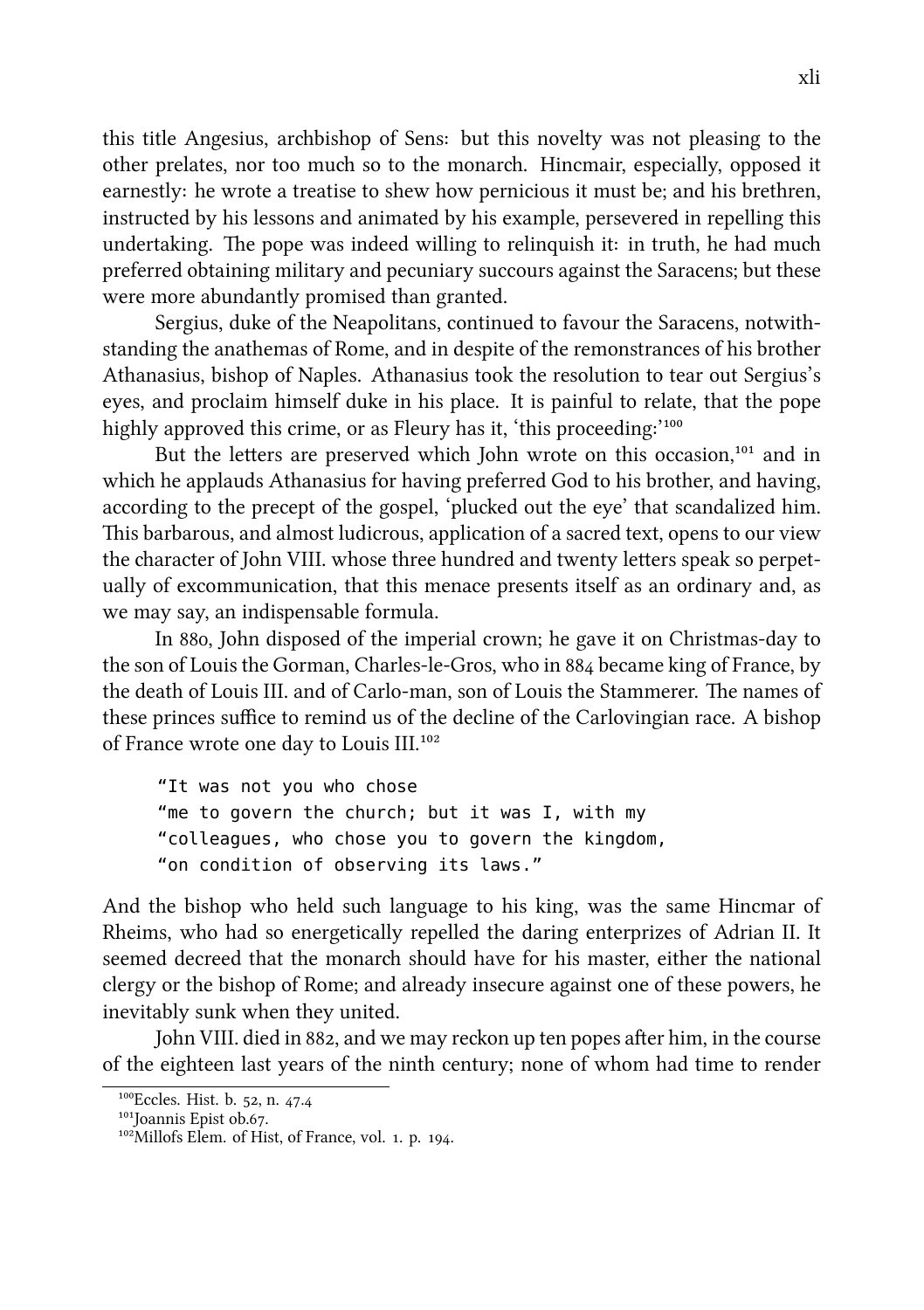themselves illustrious by any very great undertaking. We shall only observe, that the election of Stephen V. in 885, was, after his installation, examined and confirmed by Charles-le-Gros;<sup>103</sup> that the deposition of this emperor in 887, was pronounced, not by the ecclesiastical authority, but by an assembly of the German and Fren nobles;<sup>104</sup> that Formosus, in interfering in a dispute between Eudes and Charles the Simple, spoke at least a language more evangelical, and less haughty, than in similar circumstances had been held by Niolas II. Adrian II. and John VIII. Formosus crowned two emperors, Lambert in 892, Amulf in 896: and in both these ceremonies, the Romans took the oath of fidelity to the prince, 'saving the faith pledged to the Lord Formosus.<sup>'105</sup> This pope, in other respects, is only famous from the proceedings which his memory, and his corpse, experienced from his successors:—deplorable scenes, which are, however, foreign to the subject of which we treat.

In 898, during the pontificate of John IX. Arnulf was declared an usurper of the imperial dignity, and Lambert re-assumed the title of Emperor. The pope held, on this occasion, a council at Ravenna, in which the sovereignty of the Western Emperors over Rome and the Ecclesiastical State, was recognized by many decrees.<sup>106</sup> The following is the most important:

"Considering that on the death "of a sovereign pontiff, the Church is exposed to "great and many disorders, when the new pope is "consecrated without the privity of the emperor, "and without waiting for his commissioners, whose "authority might prevent the outrages and irregu- "larities which generally attend on this ceremony; "we desire that for the future the pope be nomi- "nated by the bishops and clergy, on being pro- "posed by the senate and the people; that, after "having thus solemnly and publicly elected him, "they consecrate him in presence of the commis- "saries of the emperor; and, that no person dare, "with impunity, under any pretence whatsoever, "exact of him other promises or other oaths, than "those which have been sanctioned by ancient "usage; so that the church may neither suffer "scandal nor injury, and that the authority of the

 $103$ Art of verifying dates, vol. i. p. 267.

<sup>&</sup>lt;sup>104</sup>Muratori's Annals of Italy, year 887.

 $^{105}$ Liutprand. b.i. c. 8.—-St. Marc. Ab.of Hist of Italy, v.ii. p. 63.

<sup>&</sup>lt;sup>106</sup>SC Marc. Ab. of Hist of Italy, vol. 2, p.  $636-640$ .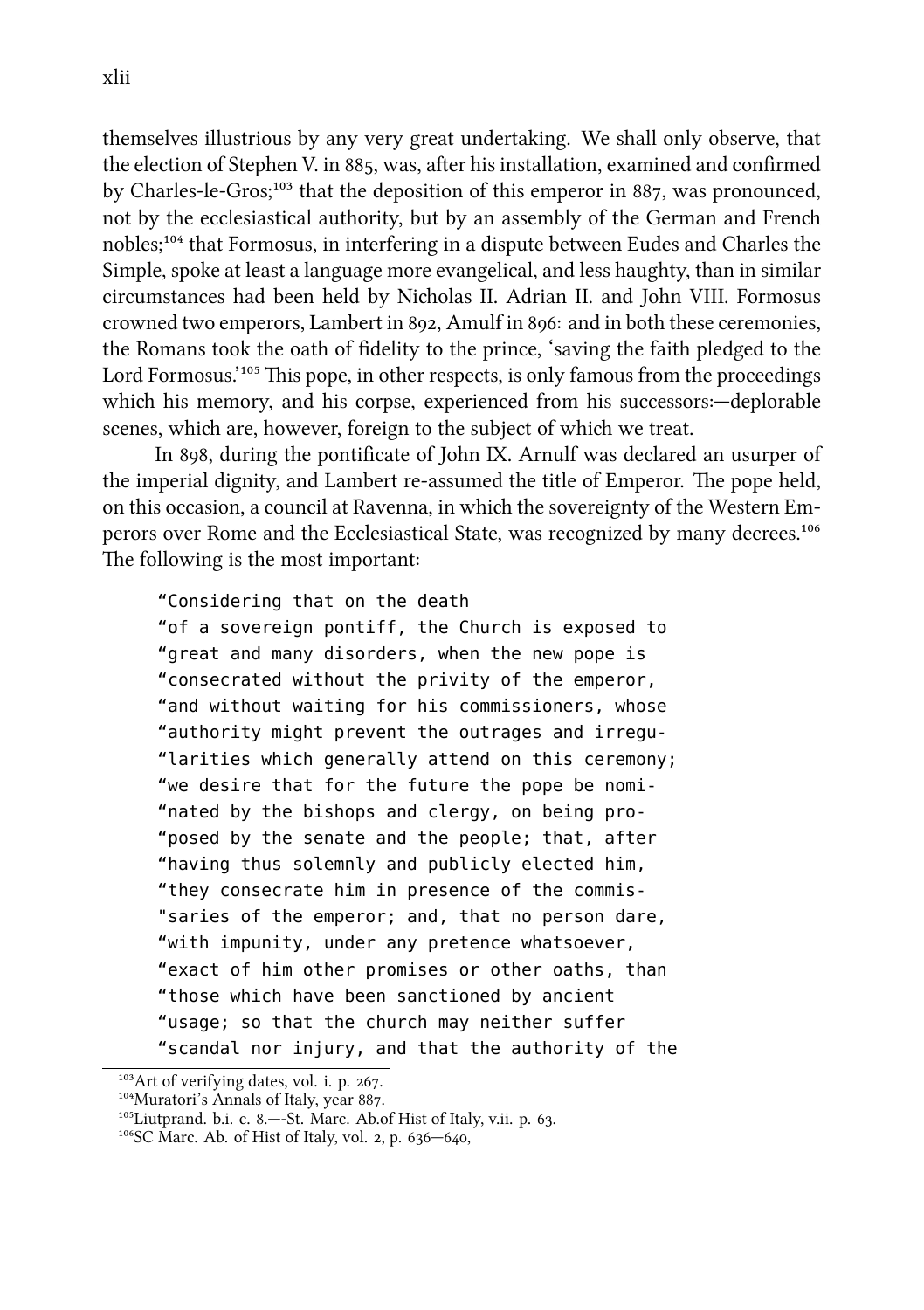"emperor may receive no detriment."

But, in thus rendering homage to the imperial dignity, the popes seem to have reserved to themselves, by way of compensation, the right of conferring it. After the death of Lambert, and of Arnulf, the bishops and lords of Bavaria elected, in 899, a son of Arnulf, named Louis, and solicited the pope to confirm this election, excusing themselves for having made it without his approbation, in consequence of the pagans, that is the Hungarians, having cut off the passage into Italy. Neither John IX. nor his successor, Benedict IV. were in haste to crown Louis. After the example of John VIII. they endeavoured to accustom the Romans to dispense with an emperor: the empire remained vacant till 901.

We must recognize in the partition of the States of Charlemagne between the sons of Louis-le-De-bonnaire, and in the subsequent subdivisions of these states, the principal cause of the degradation of the civil authority, and the metamorphose of the pontifical ministry into a tremendous power: $107$ 

```
"Hence," says Velly,
```
"these enterprises of the popes, who, "considering themselves as the dispensers of an "empire, of which they were only the first subjects, "assumed under the cloak of a purely spiritual "authority, to dispose sovereignly of empires. "Hence, the enormous power of the bishops, who, "after having dethroned the father at the solicitation "of the children, believed themselves empowered to "elect, confirm or depose their masters; ambitious "prelates, rather warriors than priests, scarcely "knowing how to read, much less write; terrible "notwithstanding, as well from the spiritual thunders "which they after, as Pasquier expresses it, tilted "too freely and carelessly with, as from the tem- "poral power which they had usurped in their cities "and dioceses. Hence these almost independent "principalities that the monks established in those "countries, where some years before they tilled, with "their own hands, the grounds which a pious liberally "had abandoned to them."

 $107$ Hist of France, vol. 2 (in 12), p. 244.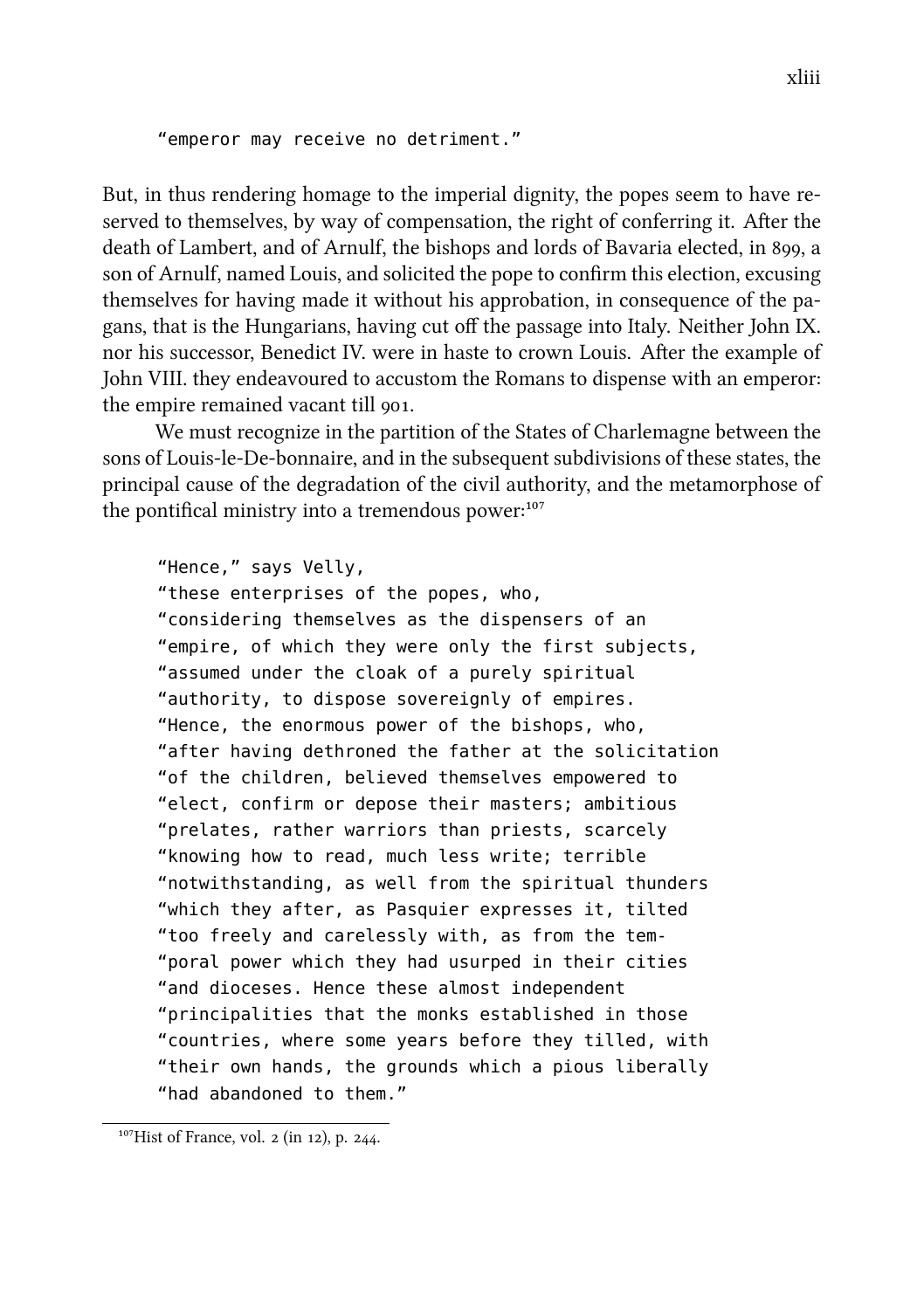Although there had been no authentic act which erected the pope into a sovereign, and which freed from the imperial supremacy the authority which he exercised at Rome, his power nevertheless became in effect independent; and as, in consecrating the emperors, he already considered himself as creating them, since he dared to speak of their dignity as a favour for which they were indebted to him, he doubtless had the means of placing limits to that obedience which they might be desirous of exacting from him. Far from imposing laws on him in his own states, they often acquiesced in his, even in the exercise of their civil rights and political powers. In the course of the succeeding centuries, every thing depended, not on the progress of ignorance or the return of knowledge alone, but on the personal energy of the kings and of the pontiffs individually.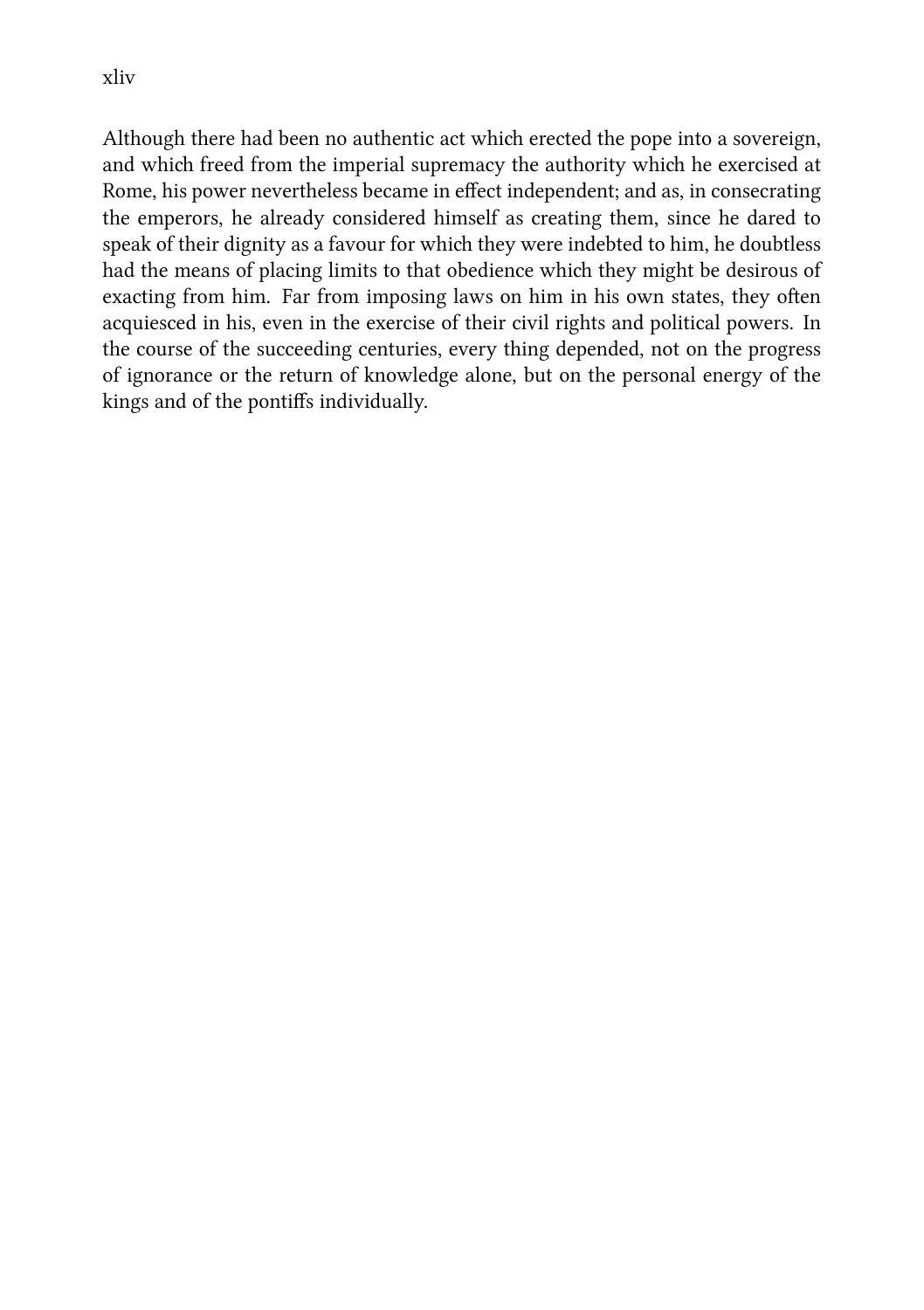## **CHAPTER III. TENTH CENTURY**

 $P^{\text{ROTESTANTS}}$  take a malicious pleasure in pourtraying the court of Rome in the tenth century, and in extracting from Liutprand a contemporary author, the tenth century, and in extracting from Liutprand a contemporary author, the unedifying details with which he has filled up the ecclesiastical and political history of this period. But without examining whether the relations of this writer are as faithful as they are satirical, we may say with Fleury<sup>108</sup> that Rome under these unworthy popes ceased not to be the centre of Christendom. We may add with other theologians, that so many abuses not having drawn after them the destruction of the Holy See, their very excess serves to manifest the care of Providence to maintain this visible focus of Catholic unity.

For the rest, the private lives of the popes is not the object which claims our attention; we shall only consider their political relations with secular governments. In confining ourselves to this view, we shall not be troubled with unravelling the thread of succession, somewhat confused, of thirty popes, who, in the course of this century, have occupied, more or less legitimately, the chair of St. Peter. When two shall start up at the same moment, we shall not stop to inquire which of them is the true one; we shall not take on us to decide between Baronius, who never wishes to recognize save the worthiest or the most canonically elected, and those authors who adhere to the most effective, that is, to the man who has more decisively exercised the pontifical power: these are delicate questions, requiring long discussions, and the investigation of a multitude of petty circumstances, foreign to the history of those great disputes between the pontiffs and kings. In the midst of those things and of those changes, two points appear to us incontrovertible; one, that the Holy See was at this period reckoned in the number of temporal governments; the other, that occupied with its own affairs, and the interior troubles which agitated it, it lost,

 $\overline{^{108}$ Discour. 4, a. 10.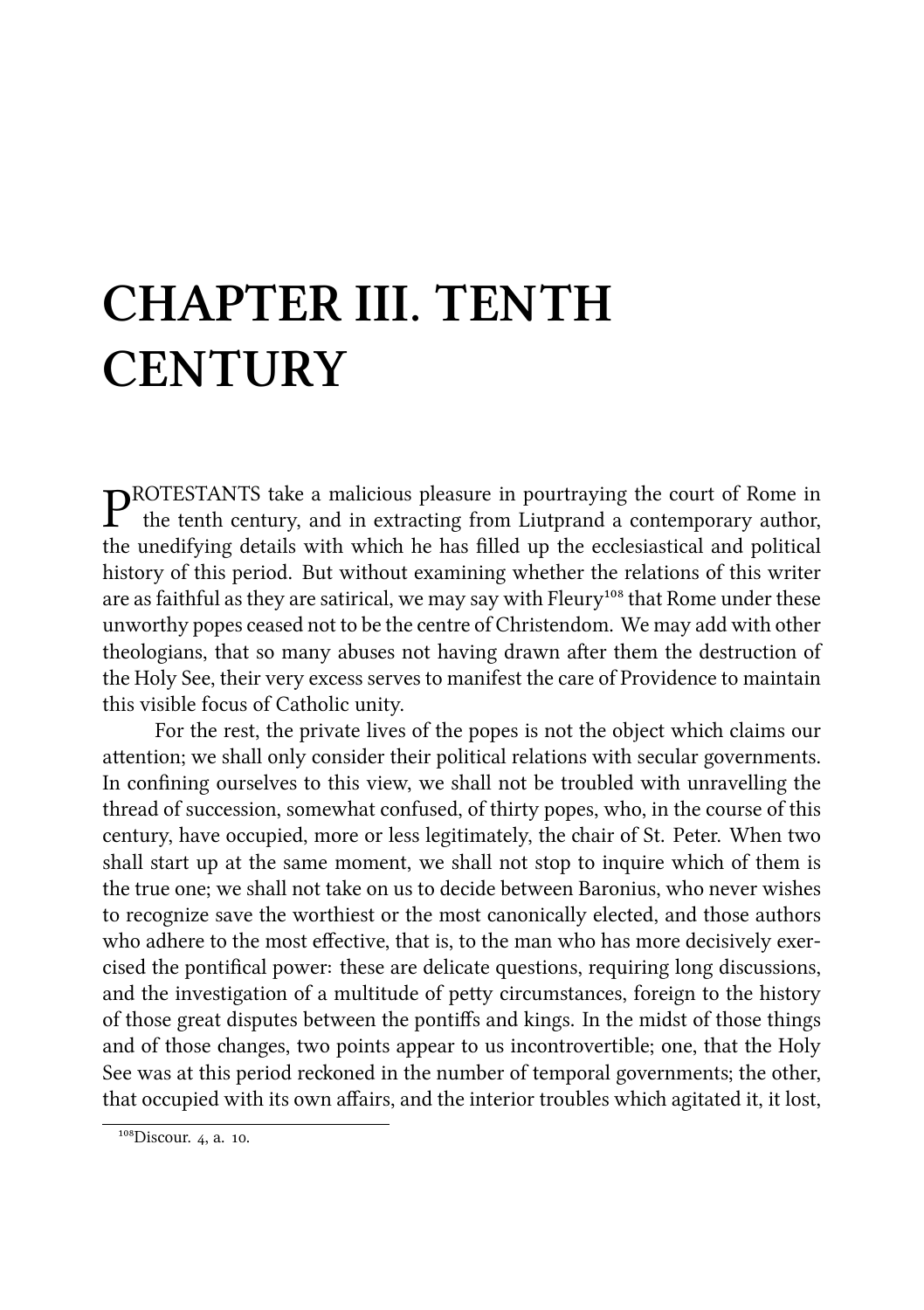without, a large portion of the influence and power which the preceding century had bequeathed to it. The first of these consequences is confirmed by Constantine Porphyrogenites, the Greek Emperor, who, previous to the middle of the tenth century, digested a sort of statistical table of the east and of the west: he in it represents the popes as 'sovereigns of Rome'.

Even in modifying this incorrect expression, we must admit, that this text places the bishops of Rome in the rank of princes who immediately governed states. As to the second conclusion, it followed almost of course: pleasure ever extinguishes the fire of ambition, discord shackles power, and the intrigues which employ us within, suspend our exterior projects; he who is compelled to defend himself in the bosom of his palace never meditates distant attacks. The excommunications so familiar to Gregory III. to Nicholas I. and to John VIII. menace, therefore, less frequently crowned heads. Theological opinions themselves become less exposed to anathemas. We find no general council, no new heresy in the tenth century.

This century may be divided into four epochs. The first would terminate in 932; it would be characterised by the influence of Theodore and her daughters. The second would present the administration of Alberic, and of his son, up to . The third would open with the coronation of Otho as emperor, and would terminate with the death of this prince in 973. The consulate of Crescentius would designate the fourth.

The inhabitants of Rome had never ceased to nourish ideas of independence; old customs led them back to republican forms. Their city did not belong to the kingdom of Italy; it held only from the imperial crown, which the pontiff himself had so far the disposal of, as occasionally to keep it in reserve. We have noticed examples of this interregnum of the empire, under John VIII. and John IX. p 906, when the eyes of Louis III. who on this account was called: the Blind, had been put out, the Romans ceased to insert his name in the public acts; and although this, unfortunate prince persevered in assuming the title of emperor, the imperial dignity actually remained vacant, until the coronation, of Berengariusin 916.<sup>109</sup> During these interregnums, Rome accustomed herself to consider, her pontiff, alone as her sovereign, or rather her own, citizens, nobles, priests, or; sometimes even plebeans. This, collective sovereign, created popes, and sometimes unmade them. There had been seven or eight of these elections, or revolutions, in the course of the first fourteen years of the tenth century; and each time two factions were seen attacking each other, into which the Roman nobility was divided, from the time of the proceedings against the memory of Formosus. Some authors discover at this era, the origin of the Guelphs, and Ghibelins: we must confess, we only behold as yet the families

 $109$ St Marc. Ab. Hist of Italy, vol, 2, pa. 668.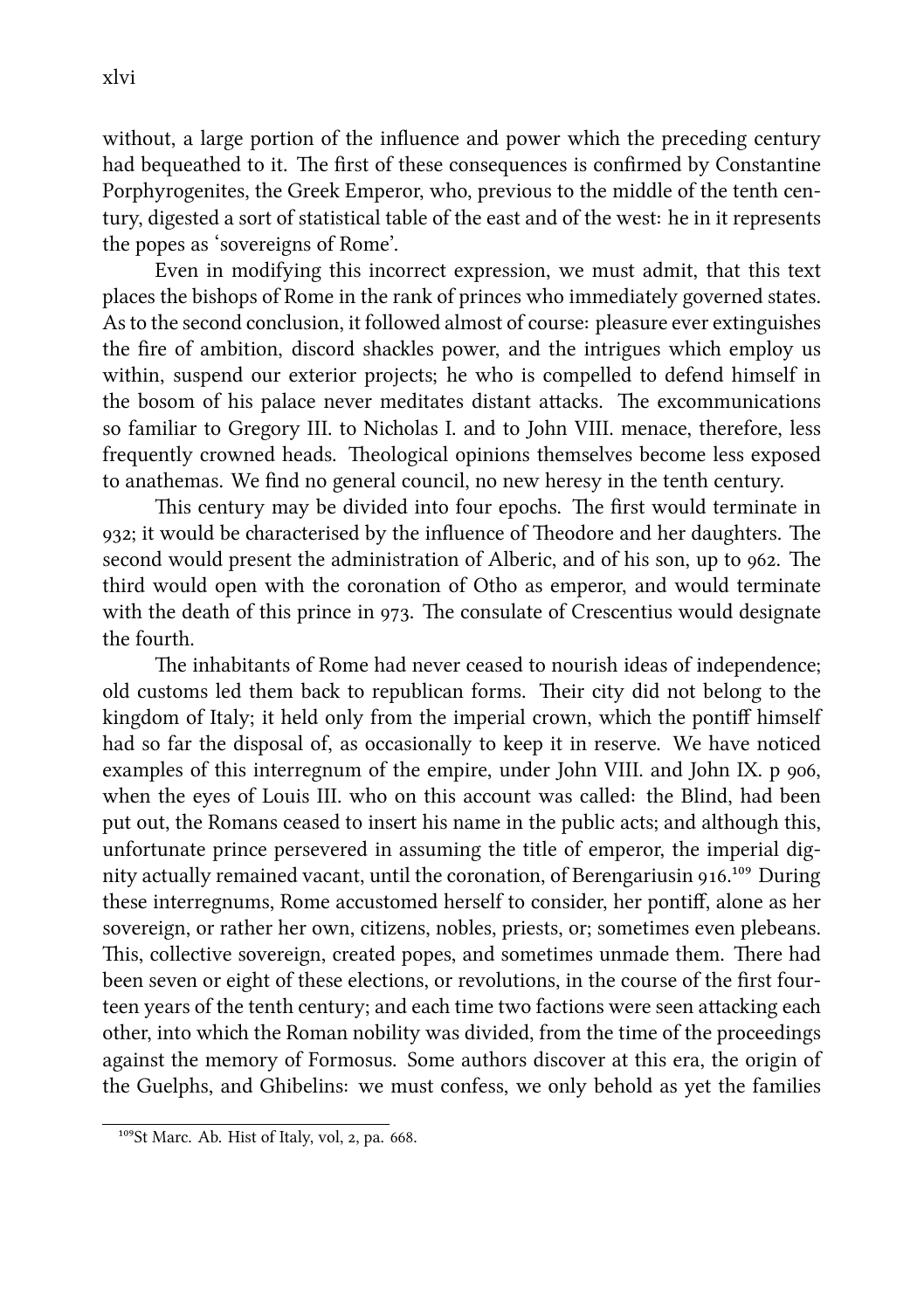which disputed the papacy, or these influence exercised, as well over the electors as over the elected.

A party in favour of the Western Emperors is the least to be distinguished in the midst of these troubles; we rather have to remark a tendency, weak at first, towards the Greek emperors, but which disposition became much more evident towards the close of this century. From the year 907, Rome behaved with complaisance to Leo VI. called the Philosopher, whose fourth marriage had been censured by the patriarch of Constantinople. The power of the clergy was, at this period, more formidable at a distance from Rome than in the capital of Christendom. William of Aquitaine, in founding the abbey of Cluni, about the year 910, declared, that these monks should never be subject to him, to his relatives, or descendants, nor to any earthly power.<sup>110</sup> In Northern and Western Europe the monks inherited, without being inherited of, and the edifice of their formidable opulence rapidly a rose. They made not such a hasty progress in the Roman State, where, under ephemeral popes, the elective chiefs of a species of republic, the intrigues attached to such a system occupied every mind. In the midst of these political movements, three female patricians arose, provided with all the resources of influence with which rank, talents and beauty could arm ambition. Theodora, the mother of the other two, seduced the nobles, calmed faction, subjected to her authority the Church itself, and finally softened public manners by corrupting them.

One of her lovers, at first bishop of Bologna, she raised to the archbishopric of Ravenna, and, subsequently, to the sovereign pontificate, which he filled under the name of John X. from  $914$  to  $928$ . We cannot make a favorable report of the holiness of this pontiff, but in his character, as head of a state, he merits fewer reproaches. He did not dispute the rights of other sovereigns; he acknowledged that it belonged to kings alone to invest bishops $^{111}$  he reconciled the princes whose rivalries destroyed Italy: on placing the imperial crown on the head of Berengarius, he endeavoured to ally him with the Greek Emperor against the Saracens, their common enemies: he himself marched against these Mahometans, fought them with more bravery than belongs to the office of a pope, and drove them from the neighbourhood of Rome.

It appears that Theodora died previous to the year 928. Marosia, one of her daughters, after having united herself in second marriage with Guy of Tuscany, dethroned John and cast him into prison, where in a short time he died, no doubt a violent death. He had for successors, a Leo VI. and a Stephen VII.. creatures of Marosia's, and finally John XI. a young man of twenty to twenty-five years of age, of whom she herself was the mother, and whom she had borne to Pope Sergius II.

 $110$ Concilior. vol. 9. p.  $565$ -Bibl. Clun. -Fleury's Eccles. Hist. b.  $54$ , n.  $45$ .

 $111$ Concil. Gall. vol. 3, p. 565.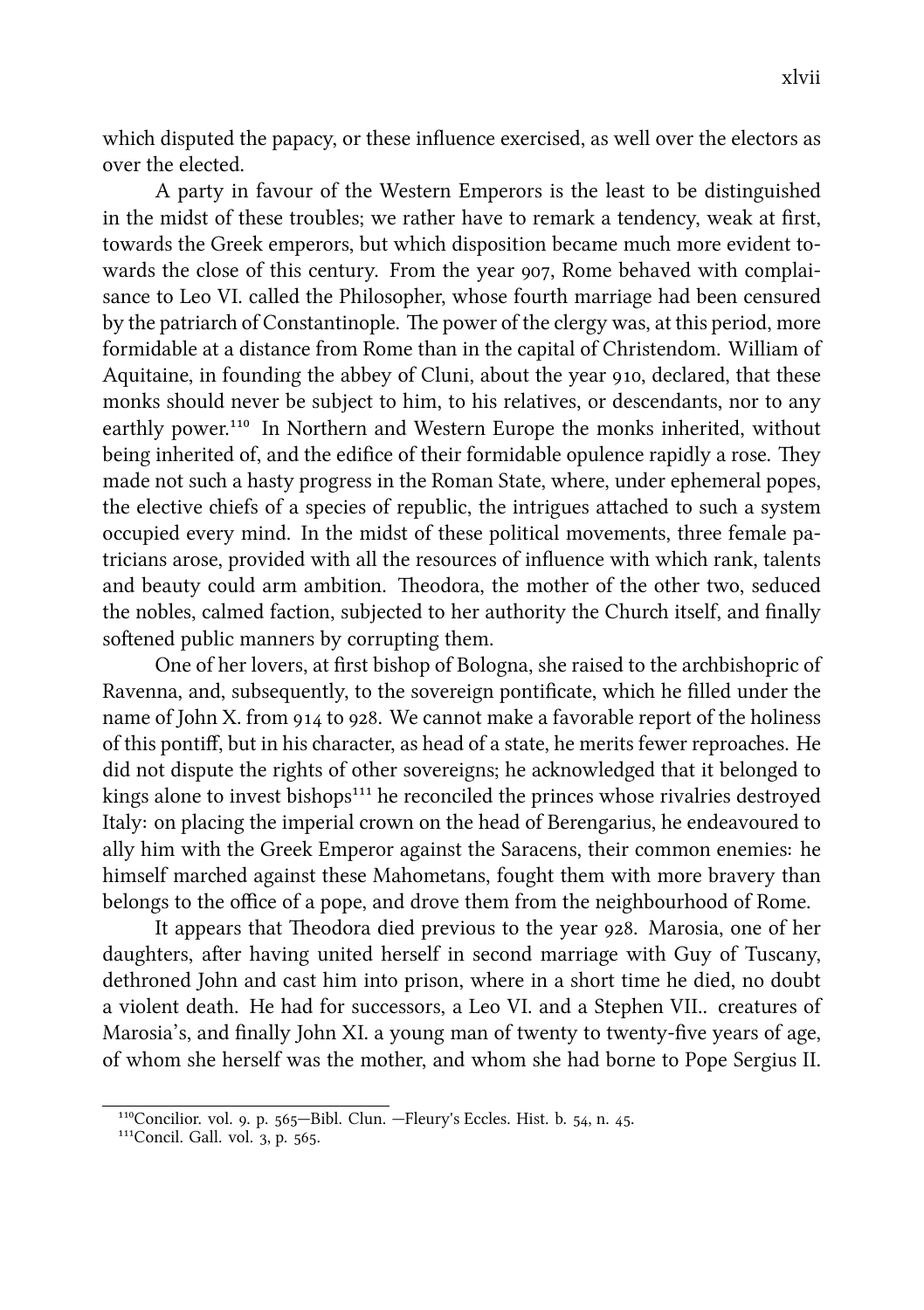according to Fleury<sup>112</sup> Baronius<sup>113</sup> Sigowus<sup>114</sup> and many others, who adopt on this head the relation of Liutprand.<sup>115</sup> Muratori<sup>116</sup> makes Alberic, the first husband of Marosia, the father of John XI. However it be, this woman governed Rome, under the pontificate of her son, to the year 932, the era of a new revolution. Marosia in her third nuptials took for husband Hugues king of Provence, maternal brother of Guy of Tuscany. This third spouse being disposed to maltreat Alberic, another son of Marosia's, a party devoted to young Alberic put him at the head of affairs: Hugues was driven from the city, and John XI. continued to fill in form, but without any actual power, the chair of St. Peter.

At this period commenced, in Rome, a secular government which continued about thirty years. Alberic with the title of consul or patrician, selected the popes, ruled them, and held them in dependence. Out of the city, the popes only possessed the property in the land; which they had infeoffed in order to secure a part. An armed nobility had arisen in their domains, which were now no longer part of their states, or which had never so been. They were ignorant, in those barbarous ages, of the art of distant government, the art of establishing over extensive territories an energetic system of unity, subordination, and connection. This art has been perfected only in modern times; and its absence in the middle ages, was probably a principal cause of the establishment and progress of feudal anarchy. They knew not how to retain an empire of any extent, but by parcelling it out to vassals, who were desirous of becoming independent, wherever the personal weakness of their liege lord permitted them to become so. The pope, therefore, from 932 till towards , was but bishop of Rome, without any secular power, and his spiritual influence was very much restricted. Properly speaking, the Emperor of the West had also disappeared: for Henry the Fowler did not assume this title in his diplomas: he characterised himself only as 'patron' or 'advocate' of the Romans:<sup>117</sup> and this vain title, below even that of patrician, embraced no authority, no duty, no political relation. With what independence Alberic ruled his fellow citizens, we can judge: he convoked them periodically in national assemblies; he preserved or renewed in the midst of them, the republican forms he supposed favourable to the support of his personal authority. Alberic died in 954; and his son Octavian, who succeeded him, thought it requisite to strengthen the civil power by re-annexing it to the pontifical dignity: he became pope in  $956$ , and took the title of John XII. This double power would have been adequate to the restoration of the Holy See, if the extreme youth

 $112$ Eccles. Hist. b. 66. n. 5.

<sup>&</sup>lt;sup>113</sup>Annal. Eccl. ad. ann. 931.

 $114$ De regnorum Ital. b. 6, p. 400.

 $115$ Lib. 3, c. 12, p. 410.

<sup>&</sup>lt;sup>116</sup>Annali Italia ad ann. 931.

 $117$ Art of verifying dates, vol. 2, p. 10.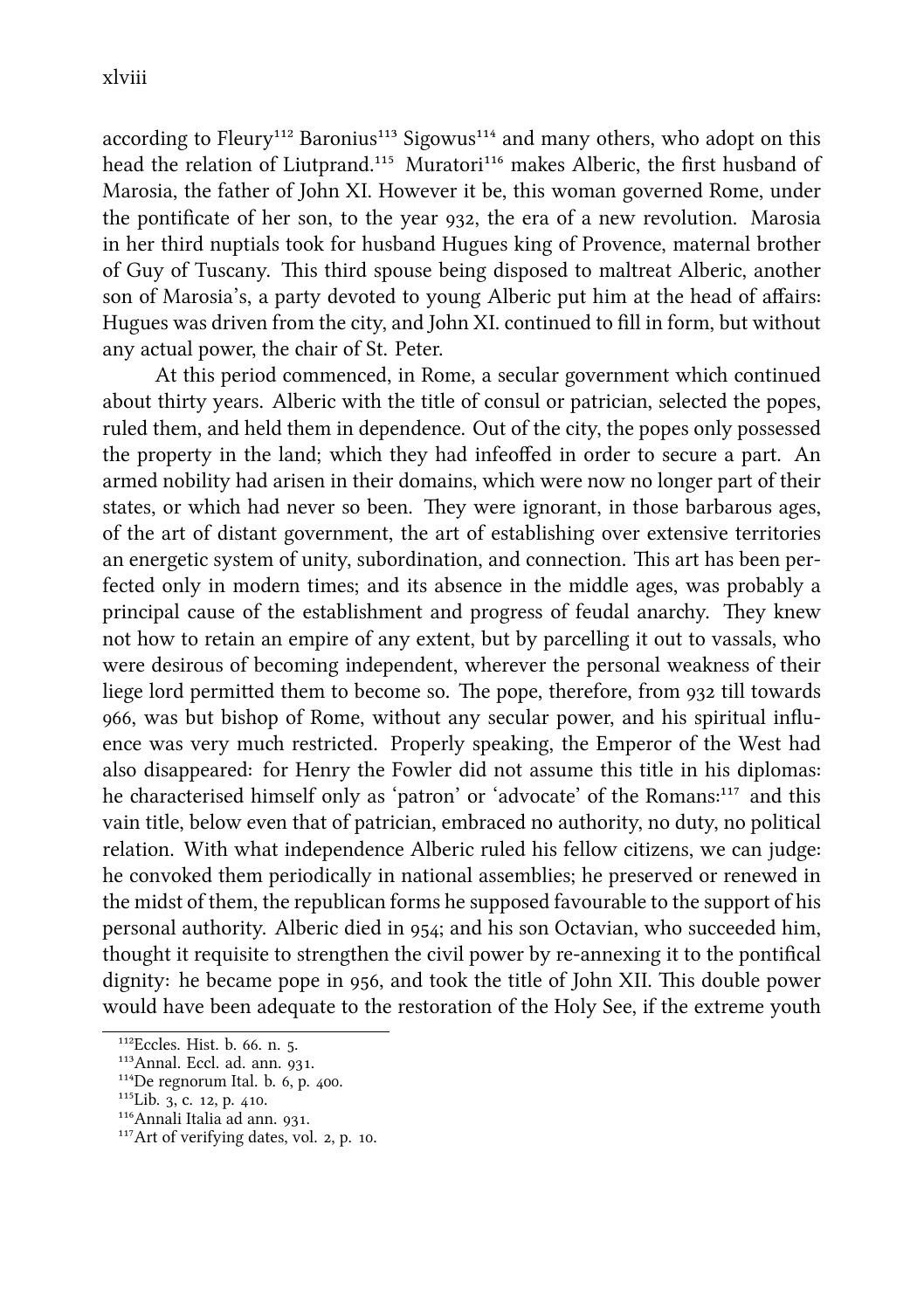of John, the mediocrity of his talents, and the enterprises of Berengarius II. king of Italy, had not led to the re-establishment of the imperial dignity. John having need of Otho King of Germany to oppose to Berengarius, he crowned him emperor in 962.

Berengarius and his son Adalbert were deposed: Otho reunited to his kingdom of Germany, that of Italy, and the imperial crown. In order to acquire such extensive power, he made most magnificent promises to the Roman Church, and received in return the oaths and the homage of the pope. These documents of Otho's and of John are still in existence: Gratian has delivered them to us in his canonical compilation; and if their authenticity be disputed, the source is unquestionable.<sup>118</sup> Otho confirmed the donations of Pepin, of Charlemagne, and of Louis I. he extended them perhaps, but expressly reserving to himself, the sovereignty over the city of Rome and all the ecclesiastical domains: "saving in every respect, he says, our own power and that of our son and our successors."<sup>119</sup>

The constitutions which required the emperor's consent in the installation of a pope were renewed: Otho considered himself even invested with a right to depose the Roman pontiffs, and deferred not to lay hold on an occasion for exercising it. Scarcely had he left Rome, when John XII. measuring with terror the extent of the imperial authority, repented having re-established it, and conceived the idea of getting rid of it: Berengarius and Adalbert, with whom he had promised to hold no intercourse, were to assist him in this undertaking. The emperor who was soon apprised of it, received at the same time some relation respecting the private conduct of the pontiff: it was not the most edifying. Otho, appeared to pay but little attention to these recitals:

"The pope, said he, is a child; the example of wor- "thy men may convert him; prudent remonstrance "may draw him from the precipice down which he "is ready to cast himself."

John received very ill these paternal counsels; he drew Adalbert to Rome, affected receiving him with pomp, collected troops, and openly revolted against the emperor, in defiance of the approach of this prince and his army. But the forces were too unequal: John was compelled to fly to Capua with Adalbert.<sup>120</sup>

Otho entered Rome, and after receiving from the Romans an oath not to recognize any pope not approved of by the emperor, he wrote to John XII. a letter,

 $118$ Liutprand, b. 6, c. 6.—Pagi. Crit. Ann. Baron, ann.  $962$  –Fleury. Eccles. Hist. b. 06, n. 1.

<sup>&</sup>lt;sup>119"</sup>This clause," says Fleury, "shews, that the Emperor always preserved to himself the sovereignty and jurisdiction over Rome, and all places embraced in this donation: and the sequel of history will prove it."  $120$ Eccles. Hist. b.66, n. 6.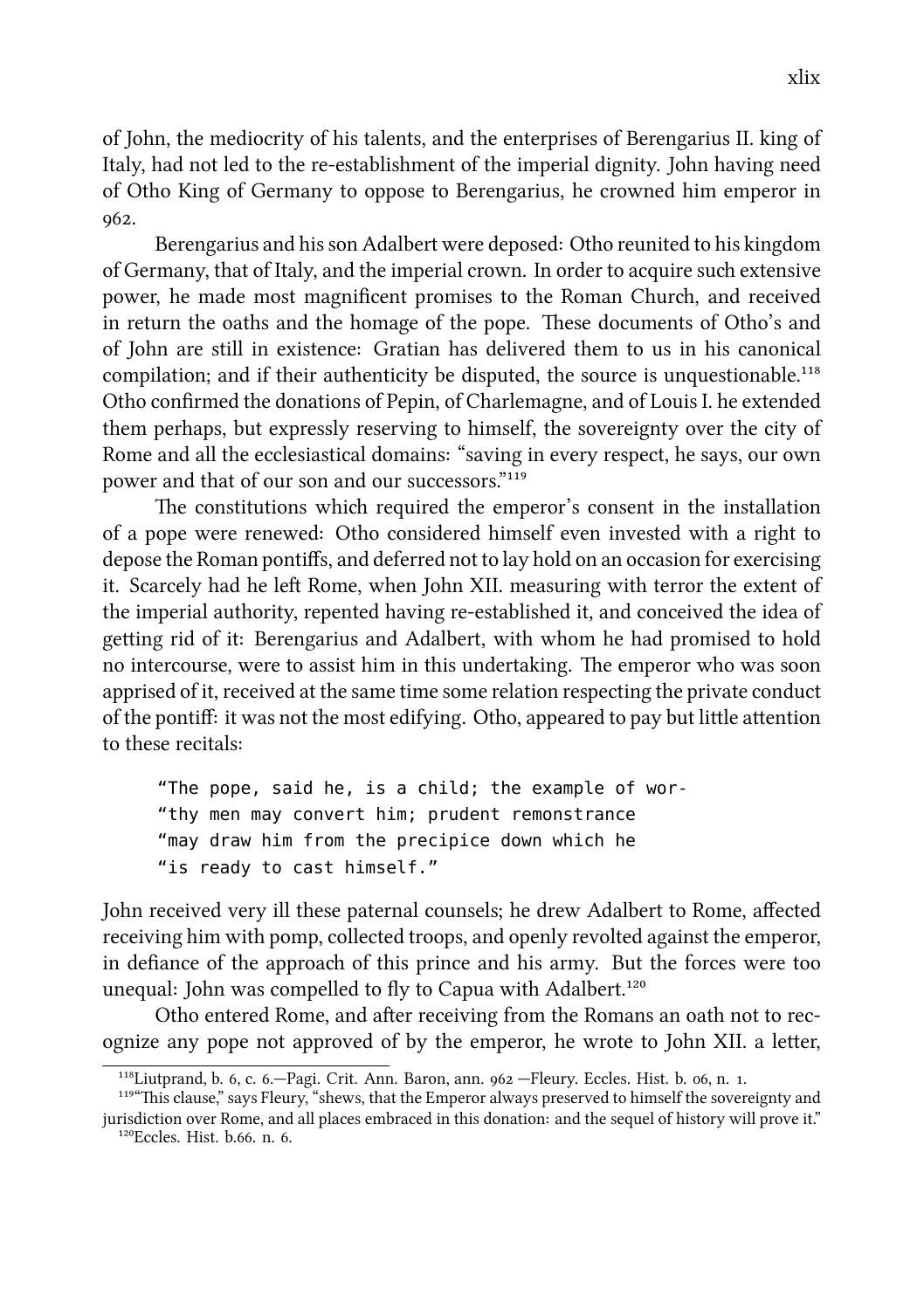which Fleury<sup>121</sup> relates in these words:

"Being come to Rome for the service of God, "when we demanded of the bishops and cardinals "the occasion of your absence, they advanced "against you things so shameful that they would be "unworthy the folk of the theatre. All, clergy as "well as laity, accuse you of homicide, perjury, sa- "crilege, incest with your relatives, and with two "sisters, and with having invoked irreverently Ju- "piter, Venus, and other demons. We therefore "beg of you to hasten instantly to exculpate your- "self from all these charges. If you have any appre- "hensions from the insolence of the people, we "promise you that nothing shall be done contrary "to the canons."

In reply the pope declared that he would excommunicate the bishops who should dare to co-operate in the election of a sovereign pontiff. This menace did not impede the council assembled by Otho, from deposing John XII, and electing Leo VIII., notwithstanding some nobles attached to the family of Alberic excited two seditions, one under the very eyes of the emperor, the other immediately after his departure. The second of these commotions replaced John on the pontifical throne, which he stained on this occasion with the most horrible vengeance: he confined himself not to excommunications, but caused to be executed or mutilated all who had concurred in his deposition. His sudden death suspended the course of these cruel executions: he perished from a stroke on the temple, applied at night by the hand of some secret enemy, no doubt by one of the husbands outraged by the Holy Father<sup>122</sup> The Romans in contempt of all the oaths they had taken to the emperor, gave him a a successor in Benedict V: but Leo VIII. who had taken refuge with Otho, was soon led back to Rome by this prince; and Benedict the true pope according to Baronius<sup>123</sup> acknowledged himself the antipope at the feet of the head of the empire, stripped himself of his pontifical vestments, sought pardon for having dared to assume them, and finally offered his homage to Leo as the legitimate successor of St. Peter<sup>124</sup> The

 $121$ Eccles. Hist b. 56. n. 6.

<sup>&</sup>lt;sup>122</sup>Bellarmine, says John XII, was almost the most vicious of the popes. Fait feri omnium deterrimus. De Rom. pontif. 6. 2. e. 20.

 $123$ Ann. Eccles. ad. aim. 964.

 $124$ Liutprand. I. 6. c. ult.—Vita Joannis xii. vol. 3. Rer. ltd. 1. ii. pa. 328.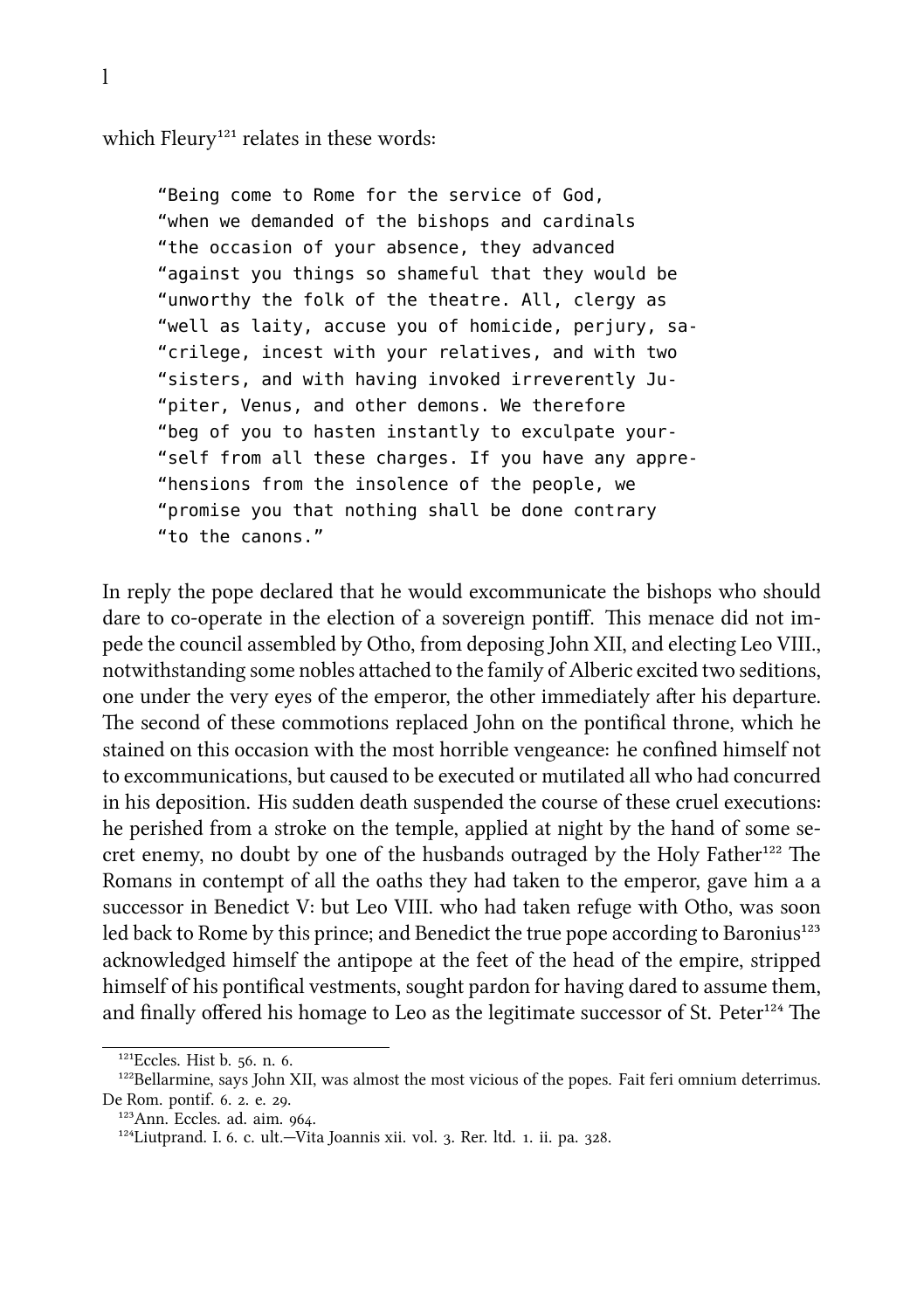German publicists<sup>125</sup> have no doubt of the authenticity of an act, which Otho caused Leo to subscribe at the time, addressed to the clergy and people of Rome: it is stated in it, that no person for the future shall have the privilege of electing the pope, or other bishop, without the emperor's consent; that the bishops elected by the clergy and the people shall not be consecrated until the emperor shall have confirmed the election, with the exception, however, of certain prelacies, the investiture of whi the emperor cedes to the archbishops; that Otho, king of the Germans, and his successors in the kingdom of Italy, shall have the power in perpetuity of selecting those who shall reign after them; and that of nominating the popes, as well as the archbishops and bishops who receive from these princes their investiture "by the cross and the ring."

With the exception of these last words the act is delivered down to us in Grotius's decree; yet some Italian authors consider it apocryphal, without, assigning any other reason for this opinion than the enormous extent<sup>126</sup> which this constitution seems to confer on the imperial power. We may, however, assert in this place, that though the authenticity of this text be not very rigororously insisted on, the testimony of contemporary historians<sup>127</sup> invariably proves, that Otho obliged Leo VIII. to subscribe an explicit recognition of the imperial rights.

The recent revolt of John XII. sufficed to excite in the emperor an anxiety for this new guarantee: and Leo, his own creature, had no power of placing restrictions to it. The act was such as Otho willed it to be and this prince, a conqueror and a benefactor, would not rest satisfied with an ambiguous formula.

Leo VIII. and Benedict V. died in 965; the commissioners of Otho caused the election of John XIII. but the Romans revolted against this new pope, and banished him. Otho was obliged to return into Italy, and hasten to Rome to subdue the seditious and restore the pontiff. John could forgive none of his enemies: he signalized his return by atrocious vengeances, of which the emperor condescended to become the accomplice and the instrument. They have tarnished the glory of this prince, and justified the indifferent reception, at this period, of one of his ambassadors to the Greek emperor, Nicephoras Phocas.:

"The impiety of thy master, said the empe-

 $125$ See Pleffell. Abr. Chron. of the History of the Public Rights of Germany, ann.  $964$ ; Koch's Sketch of the Revolutions of Europe. 3d period etc.

 $126^{\circ}$ These decrees are inventions in which we find exorbitant concessions to the imperial power, as well in the spiritualities as temporalities of the Church of Rome. Cardinal Baronius in his Ecclesiastical Annals, 964, father Pagi in his Critique on Baronius, and others, have wisely rejected similar impostures. Muratori's Annals of Italy, year 964. vol. 6. p. 410.

 $127$ Liutprand. 1. 6, c. 6.—See vol. Pannom. 1. 8. c. 136; Grationi Decretum dis. c. 73; De Marca Concord. 1. 8, c. 12; St Marc. Abd. Hist, of Italy, vol. 4. dog. 1167, 1185.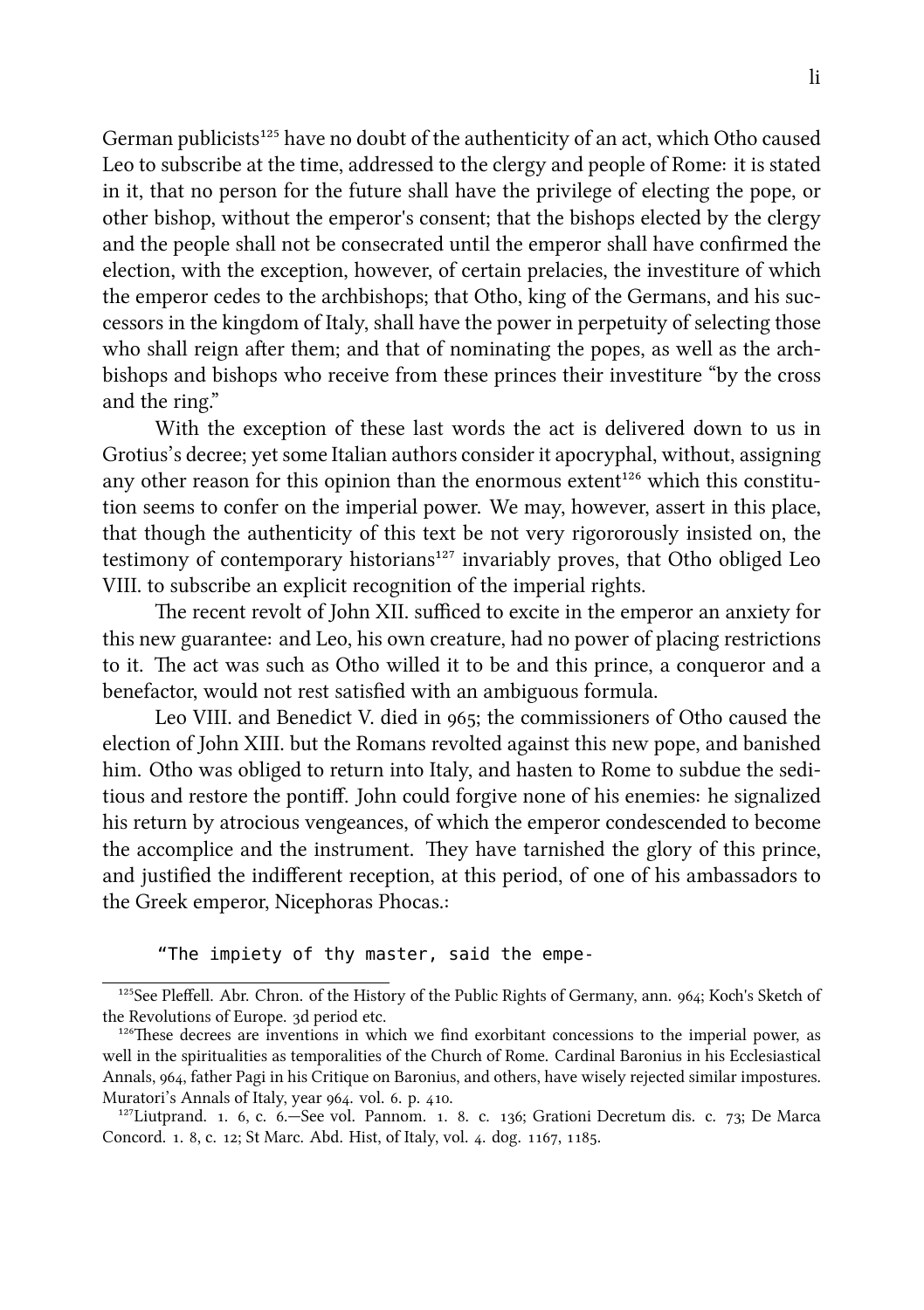"ror of Constantinople to the ambassador of Otho, "does not allow us to receive thee honorably: thy "master has become the tyrant of his Roman sub- "ejects; he has exiled some, he has torn out the "eyes of others; he has exterminated one-half of his "people by the sword and by the scaffold."

The ambassador to whom this discourse was addressed, was the historian Liutprand, who himself relates it.

Otho, however, was not cruel by nature; in this instance he only yielded to the importunities of the vindictive John.

The successes of Otho the Great, his excursions to Rome from the year 962 to , laid the foundation of the power of the German emperors, his successors. He wished the imperial dignity to become forever inseparable from the united kingdoms of Germany and Italy; that Christendom in its full extent might form a republic which should recognize in the emperor its sole temporal head; that it should be the privilege of this supreme chief, to convoke councils, command the armies of Christendom, establish or depose popes, to preside over, and to create kings. But in order to elevate himself to such a pinnacle of greatness, he had need to manœuvre the German bishops; they, therefore, received from him enormous concessions. He distinguished the cities into two kinds, prefectorial, and royal, since imperial, and confided the government of the latter to the bishops, who laboured hard to render them episcopal. The bishops became Counts and Dukes with royal prerogatives, such as the administration of justice, privilege of coining money, collecting customs, and other public revenues. It was by the title of fiefs, and on condition of following him in his military expeditions, that Otho gratified them with su power and wealth: but these dangerous benefactions, in abridging the domains of the crown and the revenues of the State, served the ends of future anarchy and revolution. The clergy, as well the secular as regular, required in most of the countries of Europe a formidable power, which would have been further encreased, if already some symptoms of rivalry between these two bodies had not fettered their common aggrandizement. Converts multiplied from day to day, and enried themselves almost beyond bounds. The Church's period of 1000 years was about to expire; and donations to the church, especially to monasteries, passed for the most certain assurance against eternal damnation. From the retirement of the cloisters arose important personages, before whom the thrones of the world were humbled. Dunstan, from Glastonbury Abbey, sprung forward to govern Great Britain, to insult queens, and subject kings to penance. Otho the Great was at this period the only prince of Christendom who fully ruled the ecclesiastical authority: and if there remained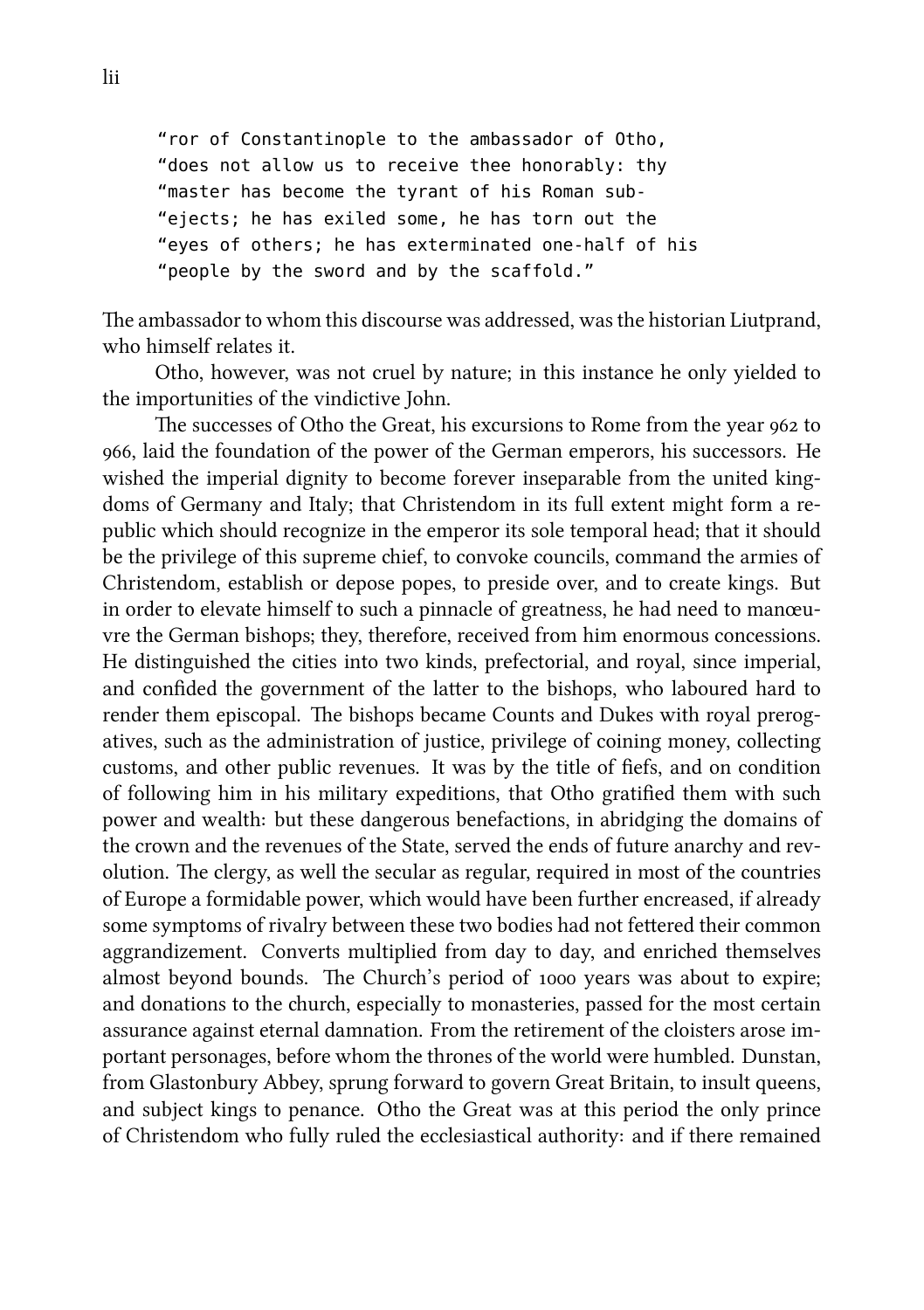among any people, ideas or 'habitudes' of civil independence, it was among the Romans in the centre of Christianity itself.

The reign of Otho the Great, is the era to which we would willingly refer the origin of the two factions, the papal and imperial, since called those of the Guelphs and Ghibelins. But in the tenth century, the partisans of the pope, were only citizens, emulous of obtaining the independence of their city or republic, and to withdraw their elective head from all domination. Some would have even preferred a civil magistracy simply, as that of Alberic; they united rather in opposition to the emperor, than in favor of the pontiffs chosen without, or in defiance of, his authority. Such were the elements of the factions, which revolted with John XII. which nominated Benedict V. and which repelled, as far as in their power, Leo VIII. and John XIII. The emperor had no partizans at Rome save his personal agents, and a few of the inhabitants; the rest were subjected only by his presence or his arms. Thus this pontifical faction which, in the sequel, appears to have supported the most monstrous excesses of pontifical ambition, was originally but a republican party, that more than once, it had been easy to engage in the destruction of the temporal power of the popes, by conferring on the Romans, and on some others of the cities of Italy, a suitable government.

Otho died in 973; and from his death to the pontificate of Gerbert or Sylvester II. the most remarkable events are, the accession of Hugh Capet to the throne of France, the excommunication pronounced against his son Robert, and the attempts of Crescentius to force Rome from the yokes of Otho II. and Otho HI. the feeble successors of Otho the Great.

Crescentius was the son of Theodora, and, according to Fleury, of Pope John X. We behold him governing Rome in quality of Consul towards 980; but it is probable that from the year  $974$ , he exercised a considerable influence; stormy or weak pontificates restored the civil magistracy. Benedict VI. the successor of John XIII. had been dethroned, imprisoned, and strangled, or condemned to die of hunger. Boniface VII. the usurper of the Holy See, after having plundered the churches, fled with his booty to Constantinople: they hesitated not to fill his place, and the imperial influence determined the election in favor of Benedict VII. who belonged to the family of Alberic, now counts of Tusculum; a powerful family, by whom the Emperor Otho II. and his agents, strengthened the German party. But this emperor occupied in a war with the Greeks in the Duchy of Beneventum, feared to displease the Romans by taking too active a part in their affairs. He therefore prevented not Crescentius, who had obtained their confidence, from ruling both the city and its bishop. In , when Benedict VII. died, the Romans and their consul elected John XVI. Boniface, however, returned from Constantinople, made himself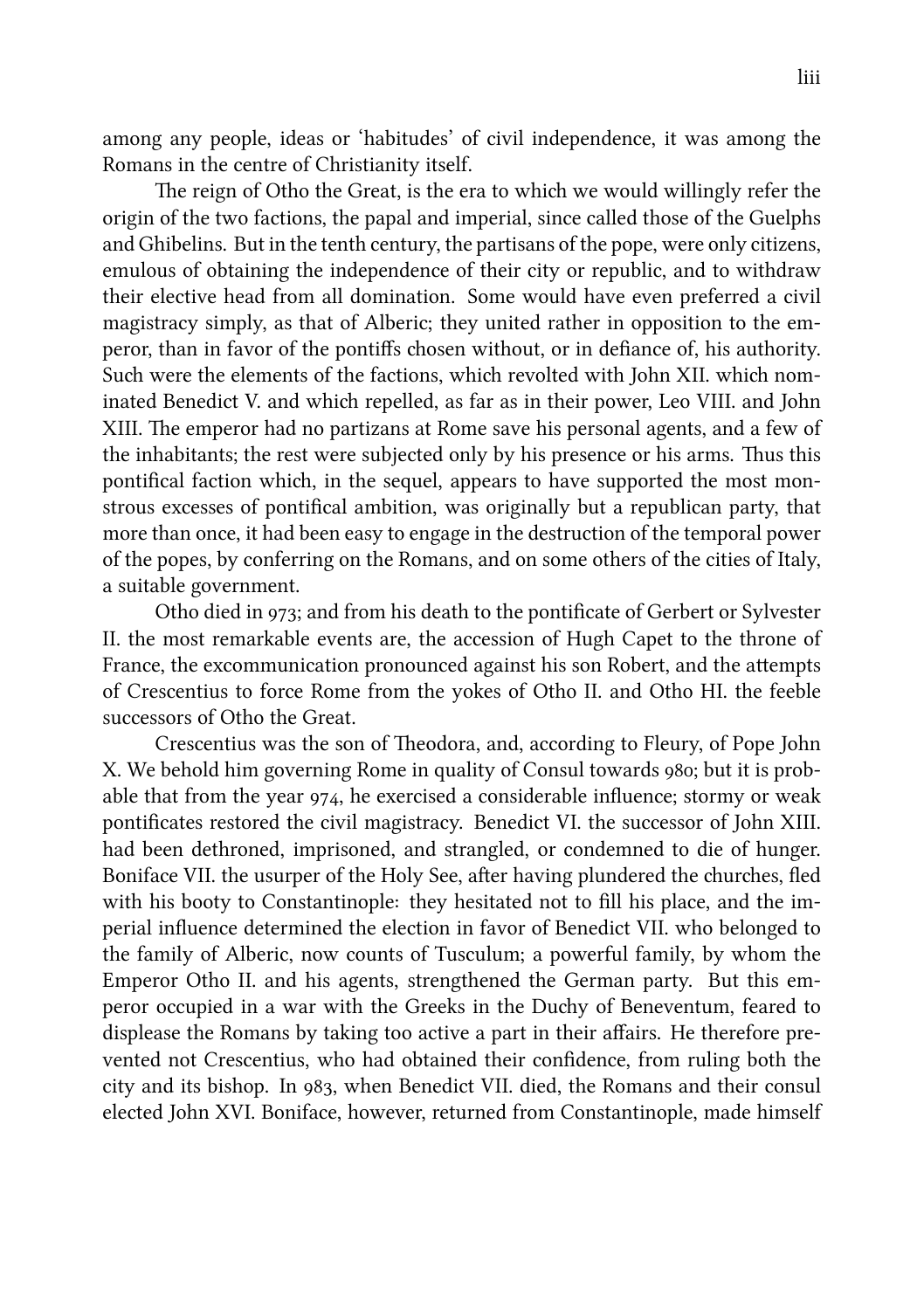master of Rome and of the person of John, caused him to perish in a dungeon, and maintained himself during the space of eleven months, at the head of the city and of the church. There is reason to think that Crescentius contributed to the fall of Boniface, whom a sudden death snatched from the vengeance of the people. John XV. elected in 985, had disputes with the consul, who exiled him, and did not agree to see him until the pope had promised to respect the popular authority. In despite of this promise, Otho III. was called into Italy by John, who submitted with reluctance to the ascendancy of Crescentius. John died at the moment he expected to see himself delivered from this governor. Otho III. nominated for pope a German, who took the name of Gregory V.: this foreign pontiff elected by the influence of the Counts of Tusculum, on the approach of the imperial army, odious on every account to the Romans, became still more displeasing to them from German manners and hauteur<sup>128</sup> It was at this moment Crescentius formed the project of replacing Rome under the sovereign authority of the Greek emperors, masters at once more gentle and more remote, accustomed to respect the privileges of the people, and under whose protection the Neapolitans and Venetians breathed freely and prospered. Greek ambassadors proceeded to Rome under pretence of fulfilling a mission to the court of Otho; they conferred with the consul, who deferred not to expel Gregory, and to replace him by a Greek named Philogathus, who from being bishop of Placentia, became pope or anti-pope under the name of John XVI. But Otho came to Rome, and laid hold of this new pontiff, whom Gregory condemned, in spite of the prayers of St. Nil, to lose his life by a series of the most horrible torments. Crescentius had retired to the wall of Adrian; they affected to treat with him, they pledged themselves to respect his person: he relied on this promise given by the emperor, quitted the fortress, submitted himself to Otho, and was instantly beheaded with his most faithful partisans.

It was John XV, who filled the chair of St. Peter, when in 987 Hugh Capet dethroned the Carlovingian race, and made himself king of France. This prince knew how to make this necessary revolution acceptable to the French nobles and bishops; it proceeded without commotion, and above all without the intervention of the Roman Court. Hugh did not apply to John as Pepin before had done to Zachary; and the happiness of not being indebted to the Holy See, for his elevation, was without doubt, one of the causes of the security of Hugh, the long duration of his dynasty, and the propagation of those maxims of independence, which have distinguished and done honour to the Gallican church. These maxims were proclaimed from the

<sup>&</sup>lt;sup>128</sup>Bellarmine and others, have attributed to Gregory V. the institution of the seven electorates of the empire: this absurd opinion has been often refuted. See for example, Natal. Alex. Dissert. 18, in secul, 9 and 10; Maimbourg's Hist, of the decline of the empire, 1. 2, &c.; and Dupin's Treatise on the ecclesiastical power, p. 270.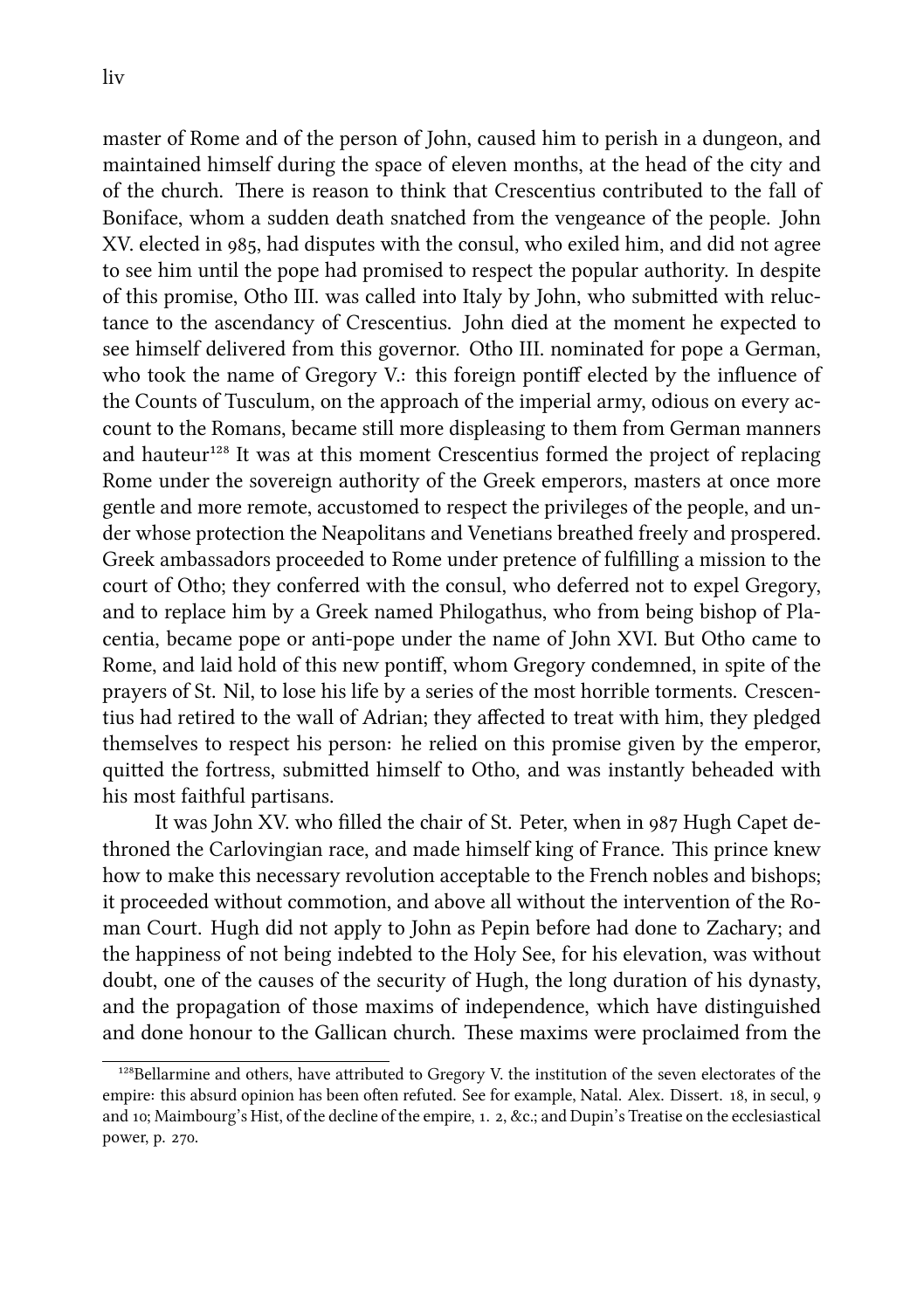reign of Hugh, by a bishop of Orleans, and by Gerbert archbishop of Rheims<sup>129</sup> It was in the affair of an archbishop of this same city of Rheims, named Arnoul, who had betrayed the new king, and whom this prince had deposed. John wished to reestablish Arnoul and annul the election of Gerbert: but the monarch was firm, and, while he lived, Gerbert remained in the See of Rheims, and Arnoul in the prison of Orleans.

Robert, son of Hugh, did not resist with equal success the attempts of Gregory V. Robert had married Bertha, although she was his relative in the fourth degree, and that he had been godfather of a son that she had by the Count of Chartres, her first husband. They exclaimed against a marriage made in contempt of two such serious impediments. Too much terrified by these clamours, Robert resolved to restore Arnoul to the See of Rheims: this complaisance by which he hoped to reconcile himself to the See of Rome, appeared but an indication of his weakness. The pope did not hesitate to declare the marriage void; he excommunicated the two spouses, and Robert, compelled to part Bertha, married Constance. This pliability has been much urged against him; but after the re-establishment of Arnoul, a perseverance in retaining Bertha would have led almost infallibly to fatal consequences. We must consider that Robert was the second king of his family; that this new dynasty had scarcely reigned ten years; that Gerbert, one of the most judicious men of this epoch, had left the King of France in order to attach himself to Otho III.; that this emperor had appeared at the council in which Gregory V. had excommunicated the son of Hugh; and finally, that these anathemas were then so dreadful, that at the present day we can scarcely avoid suspecting exaggeration in what is related to us of their effects.<sup>130</sup> It was the first time France beheld herself placed under an interdict, and that she received the injunction to suspend the celebration of the divine offices; the administration of the sacrament to adults, and religious sepulture to the dead. We are assured that Robert, when excommunicated, was abandoned by his courtiers, his relations, his household, and that even two servants who remained with him caused to pass through the fire the things which he had touched.

This Gerbert whom we have mentioned, became pope after Gregory V. by the

 $129$ Velly's Hist, of France, vol. 2, p. 275, &c.

<sup>&</sup>lt;sup>130</sup>"I know," says Bossuet, "that Peter Damien assures us, that no person held intercourse with the king, except two servants for the necessary occasions of life. But, either those of whom the pious Cardinal received this information have exaggerated, or at least we must suppose that the public officers continued to exercise their duties, since without it the government could not subsist an instant. Besides if it were true, that the exercise of certain public offices had been suspended for some time, all history would testify to this interregnum, and relate the confusion which would have resulted from it." Defence of the Grail. Cler. p.  $2,1$ , 6, c.  $27$ . Bossuet also observes, that at the moment in which Robert was struck with these terrible anathemas, nobody thought or asserted that this excommunication could carry the least attaint to the sovereign authority of this monarch.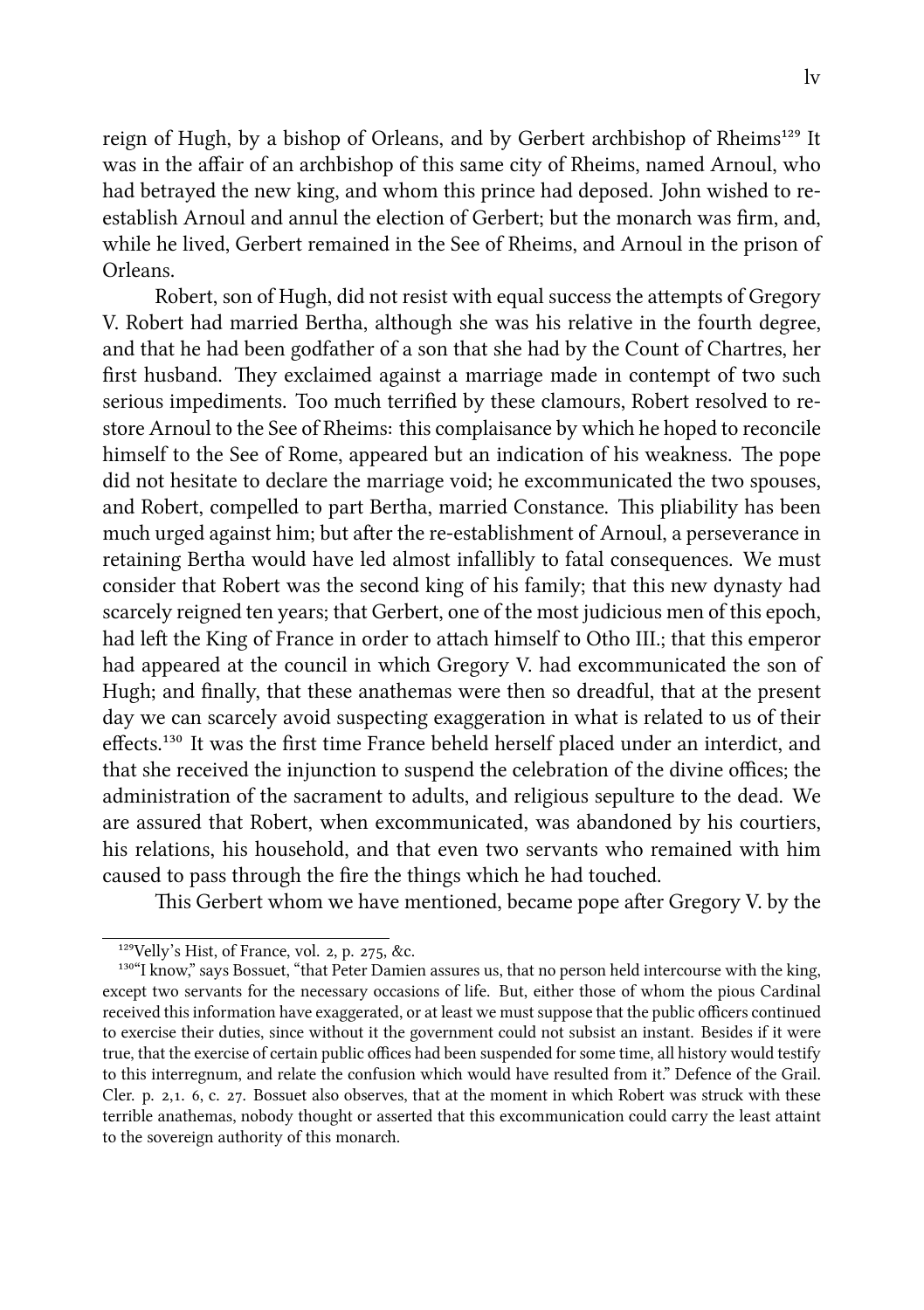name of Sylvester II. It was he who, being archbishop of Rheims, and seeing himself condemned by John XV. had expressed himself in these words:<sup>131</sup>

"If the bishop of

"Rome sin against his brother, and that, often warn- "ed, he obey not the church, he ought to be re- "garded as a publican: the more elevated the rank, "the greater the fall. When St. Gregory said, that "the church ought to fear the sentence of its pastors, "whether just or unjust, he did not mean to recom- "mend this fear to the bishops, who do not consti- "tute the flock, but are the heads and leaders thereof. "Let us not furnish our enemies with an occasion to "suppose that the priesthood, which is one in every "church, be in such sort subject to a sovereign pon- "tiff that if this pontiff suffer himself to be corrupted "by money, favor, fear or ignorance, no person can "hence be a bishop, unless he upholds himself by "such means. The church has for a rule, the "Scriptures, the decrees, and the canons of the Holy "See, when these are conformable to Scripture."

Driven from Rheims, Gerbert was received by Otho the III., who created him, first, archbishop of Ravenna, then head of the church in 998. He died in 1002, after having in this short pontificate, confirmed as far as in his power, the imperial authority at Rome, and refused the indications of independence which had agitated her citizens.

We cannot take leave of the 10th centuiy, without lamenting the gross ignorance into which Europe was plunged. Possessions were regulated by custom, and transactions pursued by remembrance alone. In the midst of these people, these nobles, these kings, who knew neither how to read nor write, the rudest instruction was, in the clergy suffered to put them in possession of the civil administration.<sup>132</sup>

"The ecclesiastics, says Pasquier, di- "vide among themselves the keys as well of reli- "gion as of letters, altho' so to speak, they derived

 $131$ Concilior. vol. 9, p. 744. A discourse which Arnoul bishop of Orleans, pronounced in the Council of Rheims in 991, has been occasionally cited under the name of Gerbert, which discourse may be read in the history of this council revised by Gerbert. This very remarkable document is too long to be inserted here.

 $132$ Researches on France, b. 8, c. 13.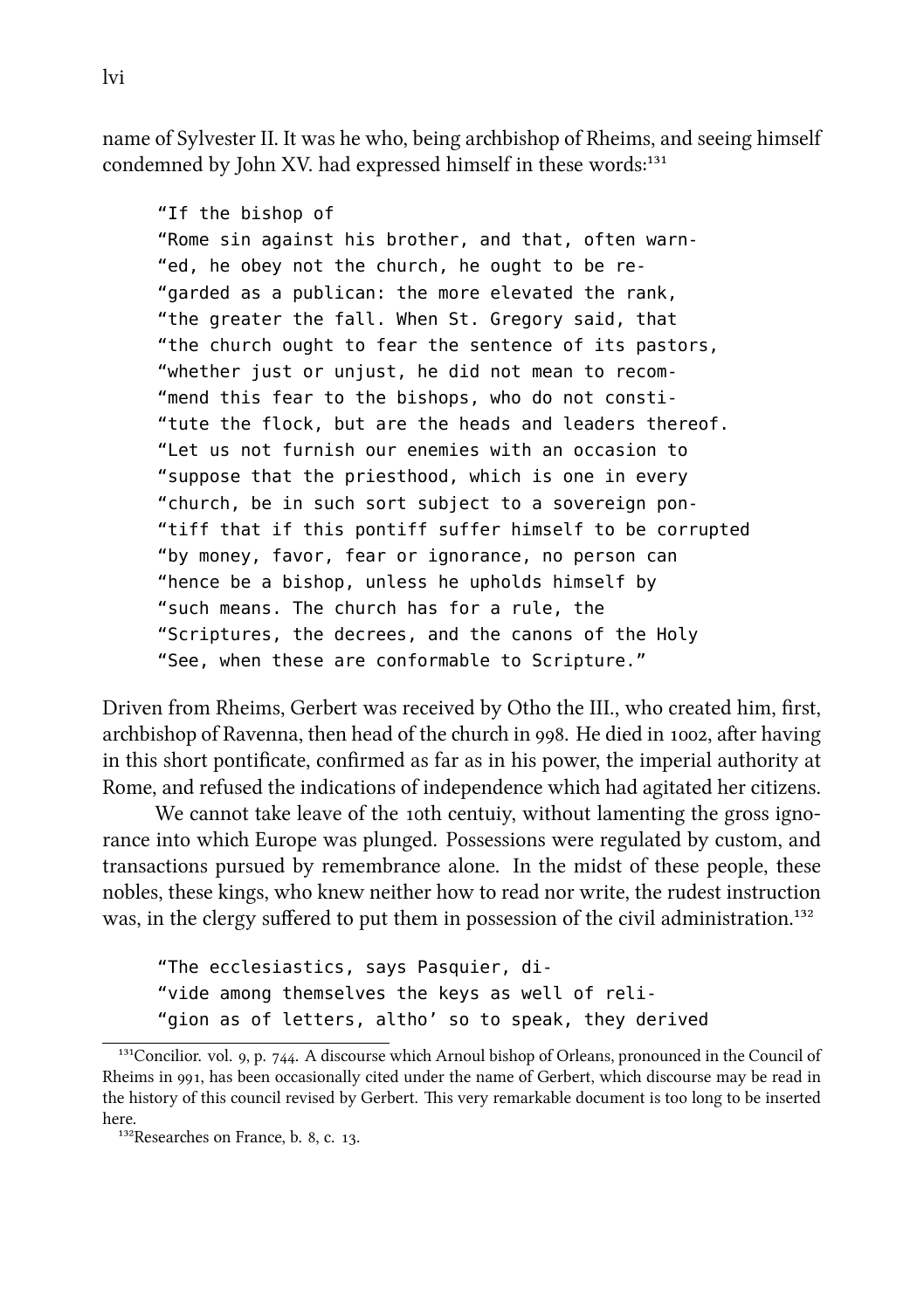```
"from these only sufficient provision for their
"cubs."
```
They alone could spell ancient writings, and trace some letters. They assumed the dictating of wills, the regulation of marriages, contracts, and public acts; they extorted legacies and donations, they freed themselves from the secular jurisdiction, and endeavoured to subject all things to a jurisprudence of their own.<sup>133</sup>

<sup>&</sup>lt;sup>133</sup>Velly's Hist, of France, vol. 2, p. 293.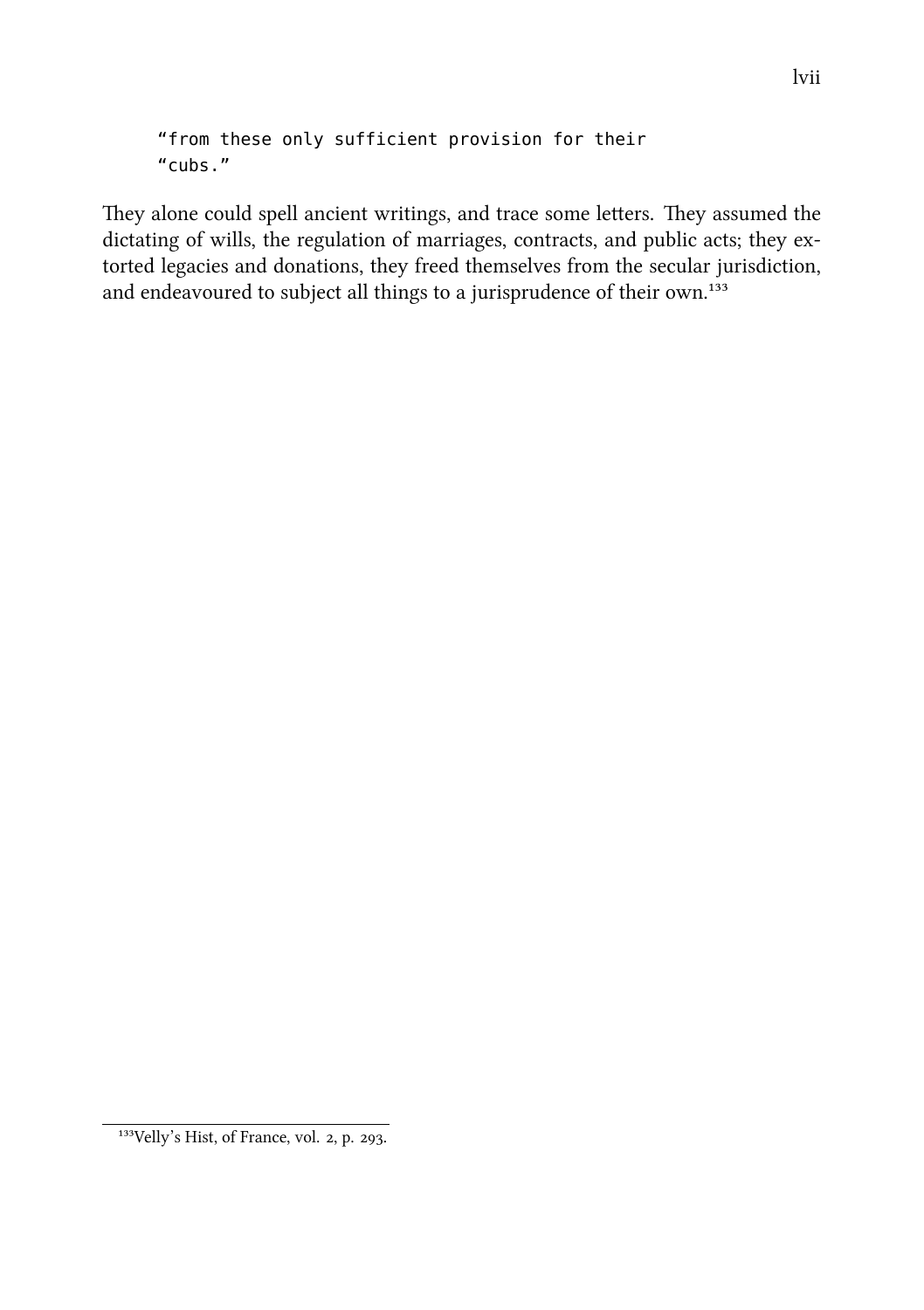## **CHAPTER IV. ENTERPRISES OF THE POPES OF THE ELEVENTH CENTURY**

A SHORT time after the death of Sylvester II. a patrician, consuls, twelve sentators, a prefect, and popular assemblies, were seen to re-appear at Rome. A SHORT time after the death of Sylvester II. a patrician, consuls, twelve sensecond Crescentius, the son perhaps of the first, filled the prefectorial office. As to the patrician, who was named John, and who was the principal author of the reestablishment of this civil magistracy, he is expressly designated to us as son of the first Crescentius. But in 1013, Henry II. came to Rome: he received from Pope Benedict VIII. the imperial crown: and the Romans, in spite of their menaces, lost once more their independence. Baronius<sup>134</sup> relates a diploma in which Henry confirms the donations of his predecessors: it is added that Benedict, before receiving this emperor, made him swear that he would be faithful to the pope, and regard himself only as the defender and advocate of the Roman Church. Glaber,<sup>135</sup> a contemporary historian, after having related this coronation, says, that it appears very reasonable, and a thing well established, that no prince could take the title of emperor, 'save he whom the pope shall have chosen and clothed with the insignia of this dignity:' words which seem much less to express in this place the sentiment of an individual than an opinion generally established in his time.

However Mabillon<sup>136</sup> and Muratori<sup>137</sup> deny the authenticity of the diploma instanced by Baronius; and we see that in 1020, when Benedict VIII. resorted to Henry in Germany, this prince confirmed the donations of his predecessors with an

<sup>&</sup>lt;sup>134</sup>Ann. Eccles. ad ann. 1014. vol. 9, p. 48.

 $135$ Hiclor, 1. l, c. ult.

<sup>&</sup>lt;sup>136</sup>Annal. Bened. ann. 1014.

 $137$ Annals of Italy, year 1014, yol. 6, p. 45.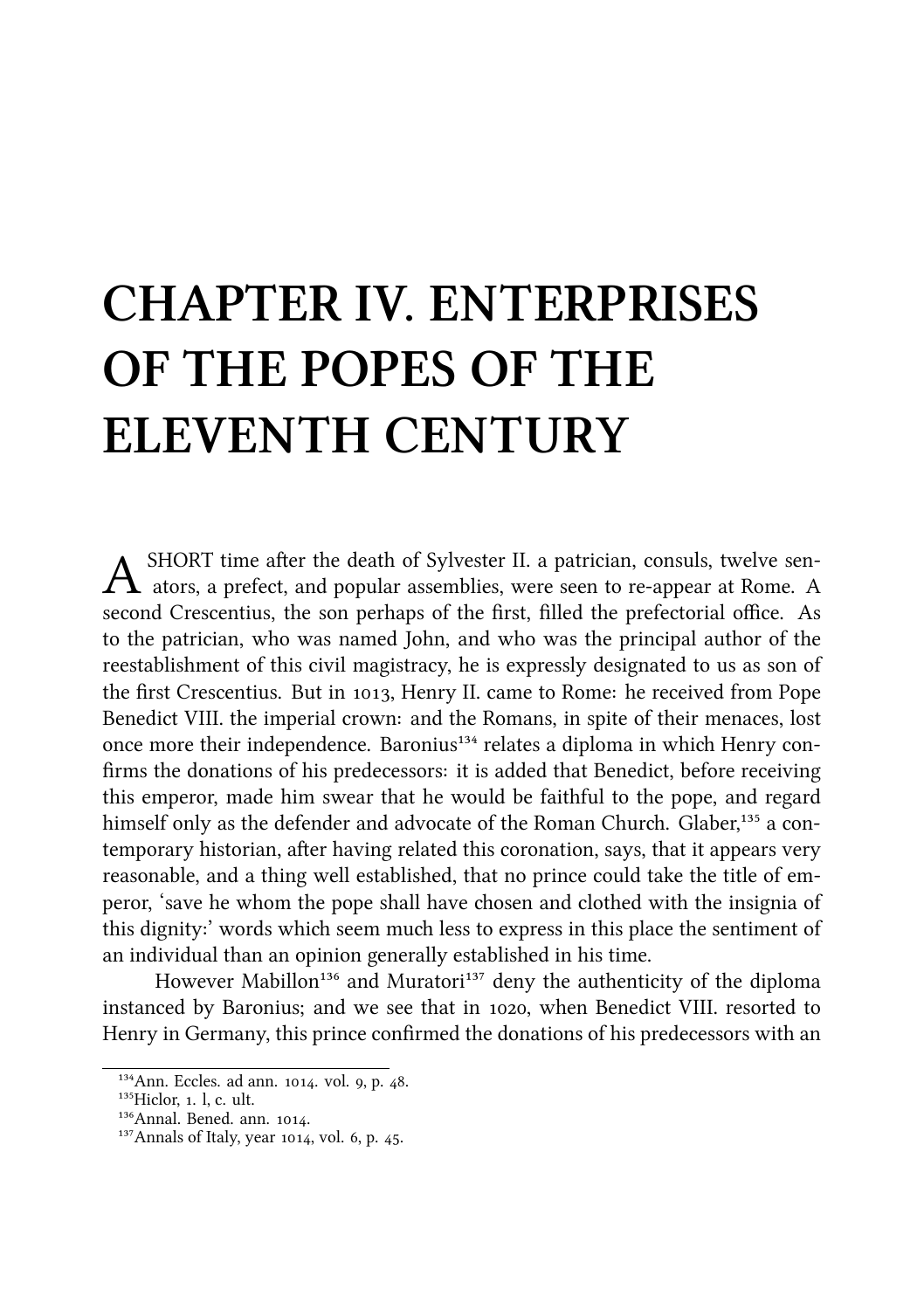express reservation of the imperial sovereignty.

John XIX. the successor of Benedict, was banished by the Romans, and restored by the Emperor Conrade, in 1033, whom he had crowned in 1027. After John, who survived his re-establishment but a short time, his nephew was elected pope, and took the name of Benedict IX. when he, according to Glaber,<sup>138</sup> was but ten years of age.

The elevation of an infant to the pontifical throne is not probable; but all circumstances concur in proving that Benedict IX. was in 1033 but a very young man: he bore to the chair of St. Peter the thoughtlessness and irregularities of youth; and he was equally reproached for his robberies and assassinations as for his gallantries. Behold how he is pouryrayed to us by Victor III. one of his successors and contemporaries<sup>139</sup>:

"I am horrified to state how shame-

"ful was the life which Benedict led, how dissolute, how "detestable. Therefore I shall commence my rela- "tion at the period when God took pity on his holy "church. After Benedict IX. had wearied the Romans "with his thefts, his murders, his abominations, the "excess of his villainy became insupportable; he "was expelled by the people: and to replace him "they elected for a stipulated price, in contempt of "the holy canons, John, Bishop of Sabine, who filled "the Holy See for three months only, under the "name of Sylvester in. Benedict IX. who was de- "scended from the Consuls of Rome, and whom a "powerful party recalled, wasted the environs of the "city, and by the aid of his soldiers, compelled "Sylvester to retire ignominiously to his bishoprick "of Sabine. Benedict in resuming the tiara, did not "leave behind him his manners, always hateful to the "clergy, and to the people, whom his irregularities "continued to disgust; terrified with the outcry "raised against his crimes, given up besides to volup- "tuous pleasures, and more disposed to live as an "Epicurean than as a pontiff, he adopted the re- "solution of selling the pontificate to the arch-

 $138$ Lib. 4, c. 6, 1, 6, c. 6.

 $139$  Dialo.  $1: 3$ , In app. Chron. Cassin. vol. 1.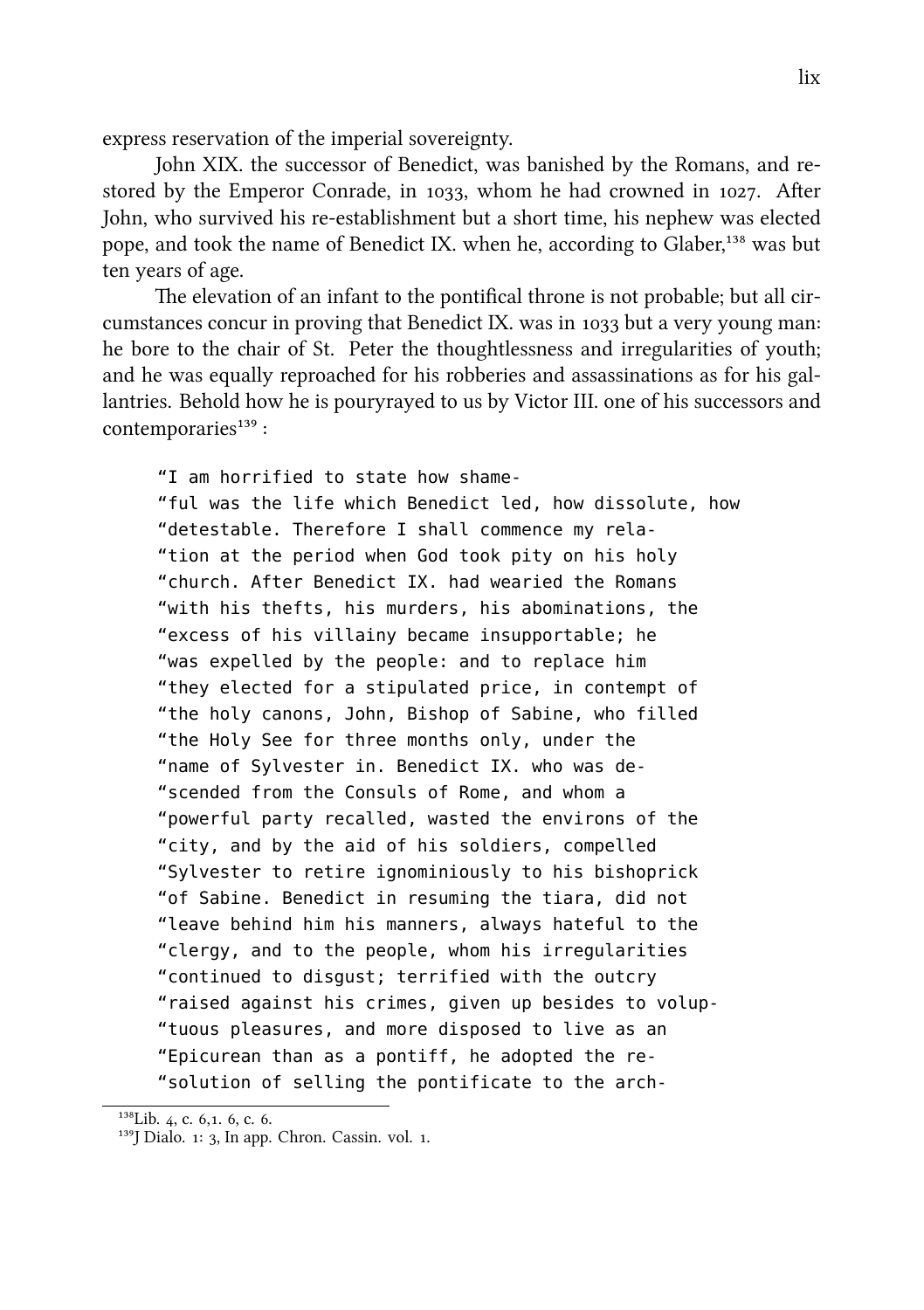"priest John, who paid him a considerable sum "for it. This John nevertheless passed in the city "for one of the best of the ecclesiastics; and while "Benedict took up his abode in houses of pleasure, "John under the name of Gregory VI. governed the "church two years and three months, till the arrival "of Henry III., king of Germany."

Such is the picture drawn for us by a pope, of the condition of the Holy See, under three popes, his predecessors, from  $1033$  to  $1046$ .

It may be proper to observe, that Benedict the VIII. his brother John XIX. and their nephew, Benedict IX. were of the house of the Alberics counts of Tusculum. This is one of the first examples of pontifical nepotism, or of the efforts of a family to perpetuate itself in the Holy See.

We have seen by the statement of Victor III. that in  $1045$ , there existed at the same moment three popes; to wit, Benedict IX. who had retired to his castle; Sylvester III. exiled to his original bishopric; and Gregory VI. seated at Rome, since 1044. This last pontiff, who had purchased his place, wished to reap its fruits, and could not behold them without grief considerably lessened from the loss of many domains, usurped by seculars from the Holy See. He took up arms to reconquer them, without neglecting, however, the excommunication of their possessors. These were the principal acts of his pontifical court. He is represented to us, as a very ignorant man, even for the age in which he fired; it is doubtful whether he could read;<sup>140</sup> and history relates, that a coadjutor was given him to perform the pastoral functions, while he was signalizing himself by warlike exploits.

At the moment of Henry's arrival, at Rome, the three popes were there, Benedict IX. at the palace of the Lateran, Sylvester III. at the Vatican, and Gregory VI. or John his coadjutor, at Saint-Mary-Major. Henry deposed the whole three without any difficulty, and caused a fourth to be elected, Suidger, bishop of Bamberg, who took the name of Clement II. To this Clement succeeded Damasius II.

Leo IX. and Victor II. all like himself, the creatures of Henry III. The ten years of this emperor's reign, are one of the epochs during which the Romans and the popes have been most decidedly subject to the imperial power.

Leo IX. the relative and subject of Henry, indemnified himself for that obedience which he could not refuse to this emperor, by acts of authority against other sovereigns. He held a council at Rheims in defiance of the King of France, Henry I. proclaimed in it the pontifical supremacy, and deposed and excommunicated prelates and seculars. In a council at Rome, he decreed that the females whom the

 $\frac{140}{4}$ Amolice Angerius de Viti Pontificum, p. 340.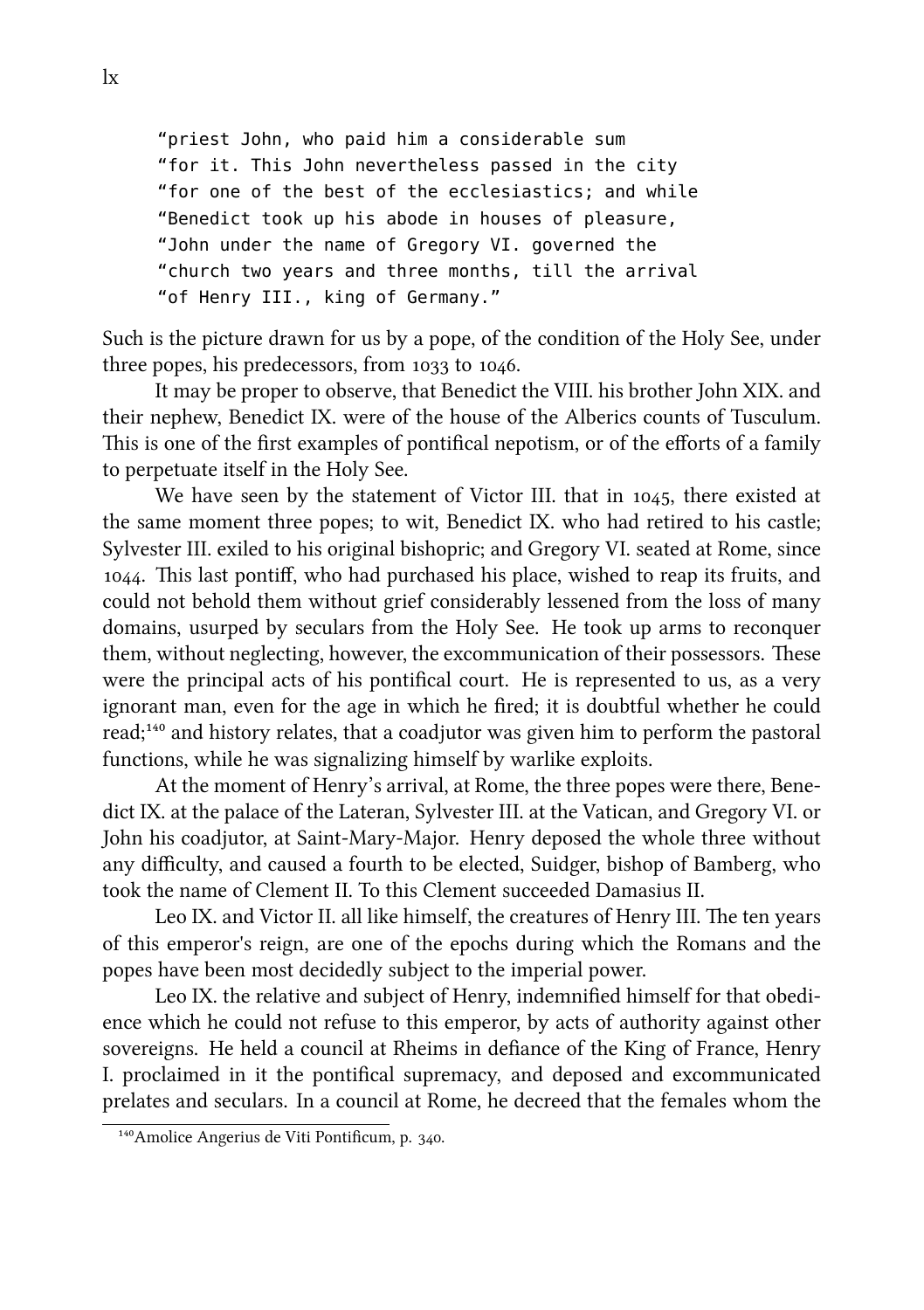priests should abuse in the bosom of this city, should remain slaves of the palace of the Lateran. $^{141}$  This pontiff, whom they have placed in the catalogue of saints, should rather have obtained a place in the rank of warriors. He led an army against the Normans, who defeated him, and kept him prisoner at Beneventum. His ponticate is memorable from the completion of the schism of the Greek church; but the religious discussions which belong to the history of this schism, exceed the limits of our subject: the principal political result of this division was, to extinguish the already very feeble influence of the Emperors of the East over the affairs of Italy.

'Tis under Leo IX. that Hildebrand begins to be distinguished, a man the most celebrated of his age. Born in Tuscany, where his father, they say, was a carpenter, he studied in France, embraced the monastic rule there, and returned into Italy to give counsel to Leo IX. Niolas II. and Alexander II. and finally to succeed them in the pontifical throne. The idea of a universal theocracy had assumed in his fiery and iron soul the aracter of a passion; all his life was devoted to the undertaking. To assure the empire of the priesthood over the rest of mankind, he saw the necessity of reforming their manners and concentrating their relations, to isolate them more strictly, and to form them into one great family, the members of which should no longer recollect having belonged to a secular one. Ecclesiastical celibacy was as yet but a general practice, introduced into and renewed in almost every church, but in almost all, nevertheless, modified by exceptions or transgressions. Hildebrand resolved to reduce it to a rigorous law: at his instigation, Stephen IX. in 1058 declared marriage incompatible with the priesthood; treated as concubines all the priest's wives; and excommunicated both them and their husbands, if the union was not instantly divided. The clergy made some resistance; the priests of Milan, especially, objected the permission granted them by St. Ambrose to marry, but in first nuptials only, and provided it was with a virgin. $142$  Hildebrand to cut these remonstrances short, classed in the number of heretics the obstinate gain-sayers.<sup>143</sup>

Under Nicholas II. Hildebrand changed the mode of electing the popes. Until his time, all the Romans, clergy, nobles, and people, had assisted in these elections. It was ruled that for the future they should be selected by the cardinal bishops alone, to whom the cardinal clerks should afterwards be united, and they were to close the matter by demanding the approbation of the rest of the clergy, and even that of the body of the faithful. The cardinal bishops are no others than the seven bishops of the Roman territory: Nicholas, in the same decree calls them his fellow countrymen,

 $141$ Fleury's Eccles. Hist 1. 59, n. 75.

<sup>&</sup>lt;sup>142</sup>Landolph Senior. Hist Mediol. 1. 3. et  $4;$  -Rer. Italic. t. 4, p. 96, See. - Cocio. Hist, of Milan, pa. 1, b. 6, &C.

<sup>&</sup>lt;sup>143</sup>Baron. Ann. Leoies. ad ann. 1069.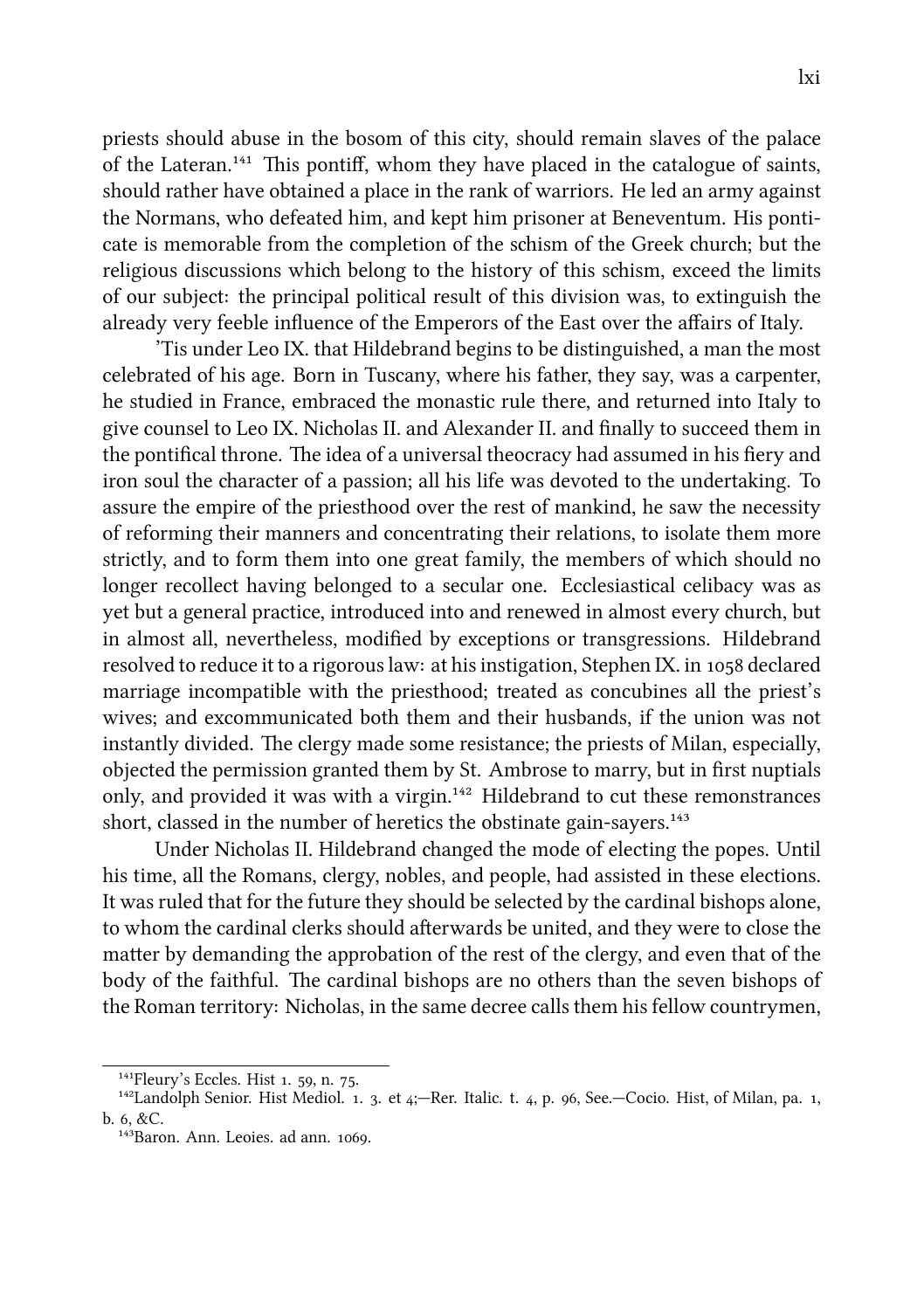"comprovinciales episcopi.<sup>144</sup> With respect to the cardinal priests or clerks, it was those who administered the offices of the twenty-eight principal churches of the city of Rome. Long before Nicholas, these twenty-eight priests and these bishops, had been designated by the appellation of 'cardinals'; but now for the first time, behold them invested with the exclusive and determinate privilege of nominating the new popes: the rest of the clergy and the people preserve no more than the power of rejecting the proposed. Such was the origin of the Electoral College of Cardinals; a college, however, which received subsequently, and by degrees, its present organization. It had, as we see, for its first founder, Nicholas II. or rather Hildebrand. Let us not omit the clause which terminates this decree:<sup>145</sup>

'saving the honour and respect due to king Henry, 'future emperor, to whom the Apostolic See has given 'the personal privilege of concurring in the election 'by consent.'

The rights of the emperor were as yet too firmly founded to permit being silent on them: they satisfy themselves by misrepresenting them, and by referring to them as a concession granted by the Holy See, as a personal privilege with which it was pleased to gratify Henry.

In founding ecclesiastical benefices, kings and nobles had reserved to themselves the right of appointing to them; none could possess them until after they had been invested by the donor or his heirs. It was a simple application of the feudal system to ecclesiastical domains; but the Court of Rome complained of the bad selection to which this system led, and especially of the bargains which were driven between the patrons and the candidates. A vast number of benefices were disposed of no doubt: but this traffic has subsisted under every regime; the question never has been other than that of knowing for whose benefit it should be earned on. Hildebrand armed himself with a sanctified zeal against this abuse: to extinquish it, he ventured to dictate for Nicholas II. a decree, which prohibited the acceptance of a benefice from a layman, even gratuitously.<sup>146</sup> This decree, published in 1059, in the same council which confined to the cardinals the election of the popes, presented itself under the form of a special rule against simony. Little attention was at first given to it, it was rarely carried into effect; but we are bound to point it out here as the prelude to the quarrels about investitures.

<sup>&</sup>lt;sup>144</sup>Mabillon. Mus. Italic, v. 2. p. 114. - Fra. Pagi. Breviar. Pontif. Roman, vol. 2, p. 374. - Thomassin. Dicipl. vet. et nor. 1.2, c. lid, 116.—Muratori. de origine Cardinalatus. Ant Ital. v. 6. p. 156.

 $145$ Concilior. tom. 9. p. 11,36.—Fleury Hiat.Eccles. 1.60 n 31.

 $^{146}$ Baronins. Ann. ecclea. ad. ann.  $1069, 5.32.34$ .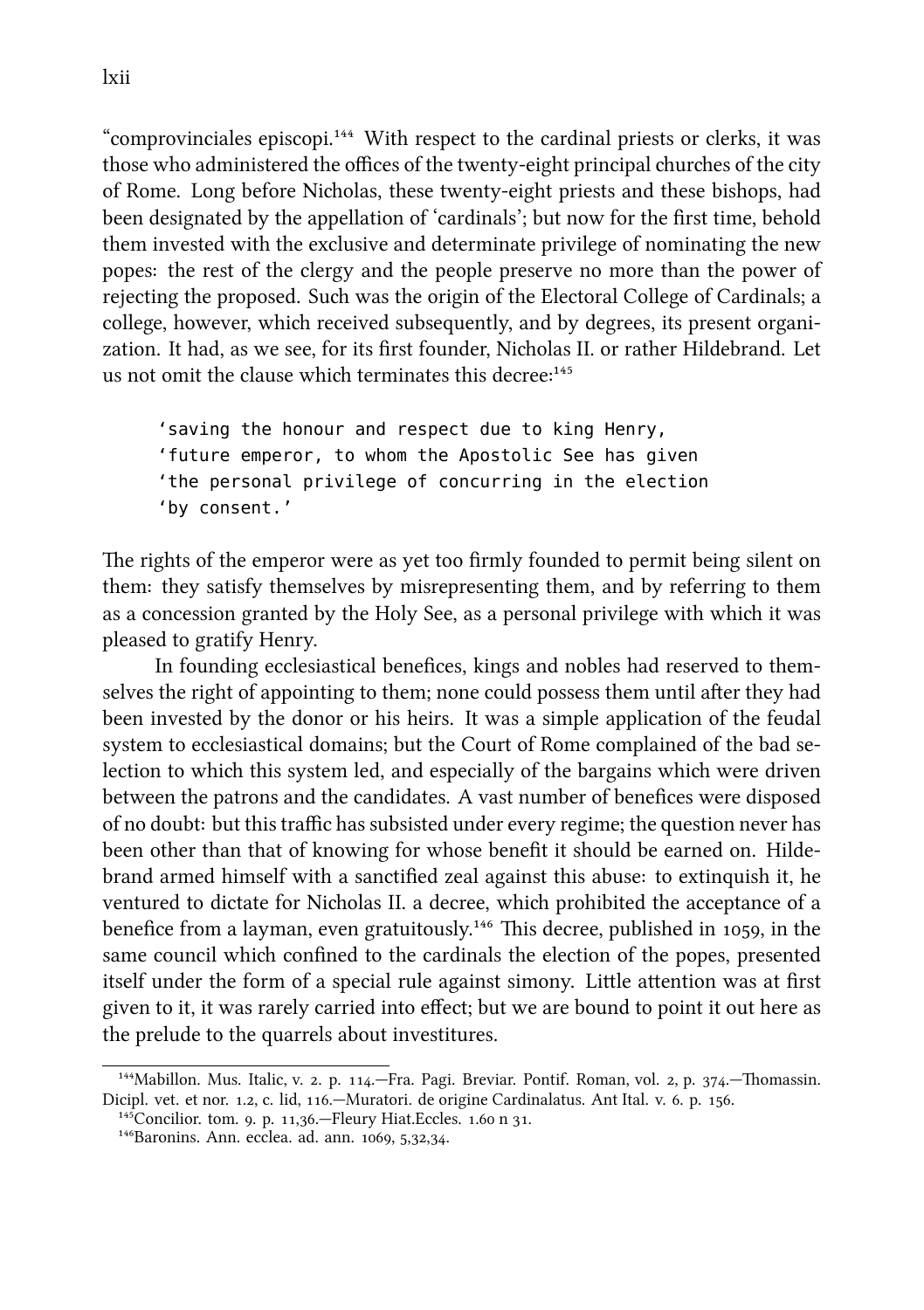For a long period, kings and nobles had invested prelates in presenting them with a switch or branch, as is practised in the investiture of counts and knights. But the clergy, from the tenth century, had more than once thought to deprive the patrons of benefices of their privileges, by proceeding without delay to the election and consecration of the prelate. It seemed allowed on all sides, that the consecration rendered the election irrevocable: and if the patron layman had been advertised of neither one nor the other, he lost the opportunity of bestowing or selling the dignity. To escape this stratagem, the sovereigns decreed that, immediately after the death of a prelate, the ring and crozier should be transferred to his successor only in investing him. Adam de Breme<sup>147</sup> refers to the reign of Louis le Débonnaire this form of investiture: but it is infinitely more probable, that it was not introduced until under Otho the Great, after the middle of the tenth century: it was almost universally established in the eleventh.<sup>148</sup> Hildebrand promised to himself its abolition, firstly, because it secured to laymen the right of nomination or of sale, and further, as it caused two symbols of the ecclesiastical power to pass through the hands of the profane.

Far from reconciling himself to the continuance of a ceremony, in which the secular authority seemed to confer sacerdotal offices, he pretended, on the contrary, to erect the head of the church into the supreme dispenser of temporal crowns. From the year 1059, he made, in the name of Nicholas II. the first essay of this system. Nicholas received the homage of the Romans, and created one of their chiefs Duke of Apulia Calabria and Sicily, on condition that as vassal of the Apostolic See, this chief, named Robert Guiscard, should take to the Roman Church the oath of fidelity, pledge himself in the same character to pay it an annual tribute, and enter into the same engagement for his successors.<sup>149</sup> Such was the origin of the kingdom of Naples; and this strange concession stripped the emperors of Constantinople of every remnant of sovereignty over Grecia Major. Nicholas II. died in 1063; and to elect and instal his successor Alexander II. the imperial consent was in no way sought for. The court of Henry IV, then a minor, was offended, and caused another to be nominated pope, Cadaloo, who named himself Honorous II. Cadaloo defeated the army of Alexander, and succeeded in fixing himself in the Vatican; but the duke of Tuscany drove him thence: Alexander was recognised as the true pontiff, and Hildebrand continued to reign.

Hildebrand did not sit in person in St. Peter's chair until 1073. We may be surprised he did not sooner occupy it; some authors think the pride and inflexibility of his aracter indisposed the electors towards him: to us it appears more than

<sup>&</sup>lt;sup>147</sup>Hist, eccles. 1.1. n. 2.

 $148$ Humbert 1.3. contra Simonaicus c. 7 et 11.

 $^{149}$ Baronins. Ann. eccles. ad ann. 1060.—Muratori's Annals of Italy vol. 6, p. 106.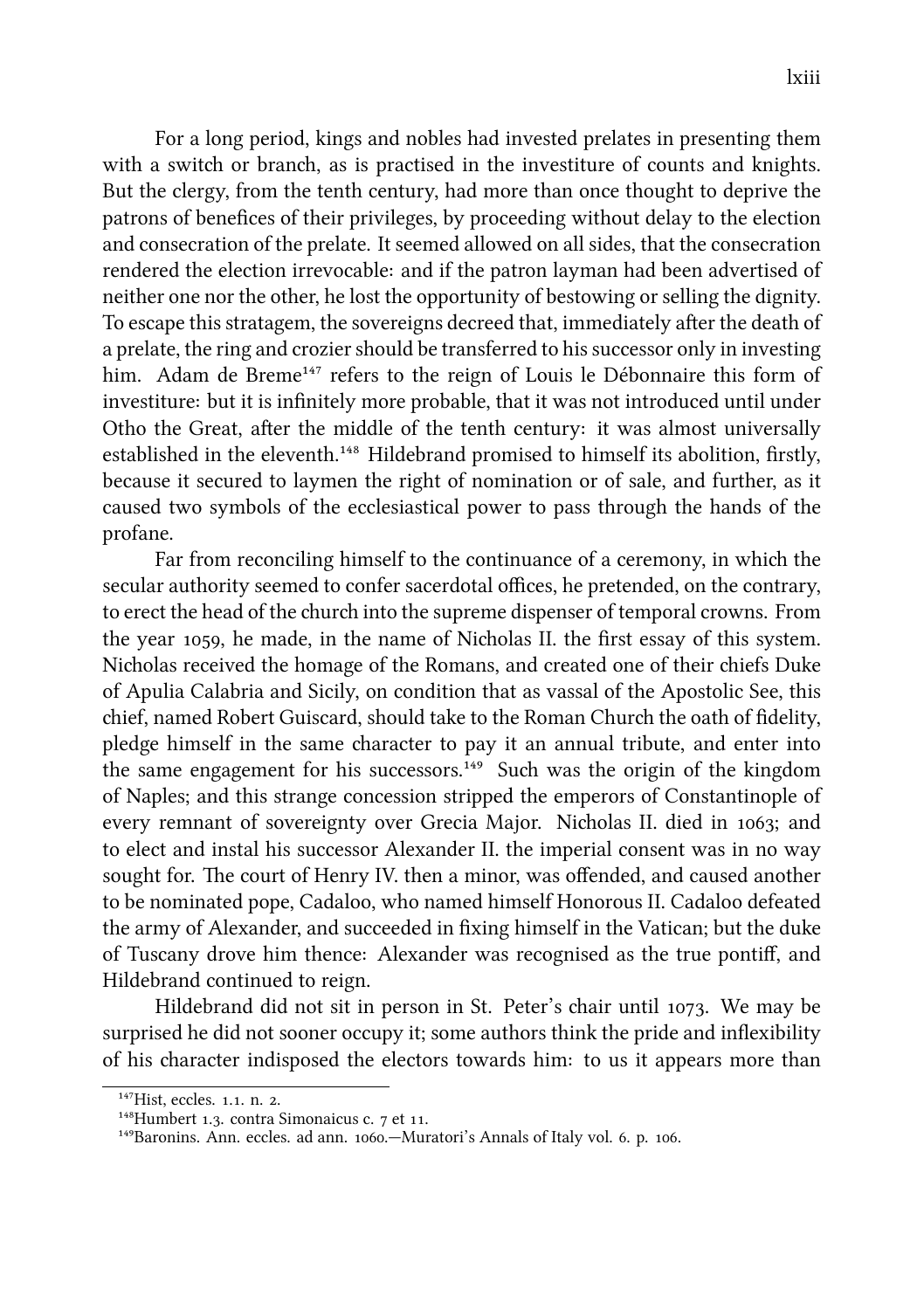probable that he in fact did not aspire to become pope, provided the pope became the sovereign of kings; for were he ambitious of the tiara, if he had desired, as he was capable of desiring it, how easily had he triumphed, since the year 1061, or even previously, over some feeble resistance. It was to the unlimited aggrandizement of the pontifical power, much rather than to his personal elevation, his opinions and character impelled him. We perceive in his conduct none of the manœuvering which private interest suggests: it evinces all the outlines of an inflexible system, the integrity of which is never permitted to be compromised by concession or compliance. His zeal, which was not merely active but daring, obstinate and inconsiderate, proceeded from an incurable persuasion. Hildebrand would have been the martyr of theocracy, if circumstances had called for it; and they were little short of it. Like all rigid enthusiasts, he considered himself disinterested, and became without remorse, the scourge of the world. Without doubt, interest is the spring of human actions: but the success of an opinion is an interest too; and to sacrifice thereto every other, has been in all ages the destiny of some. There are those who, cautious of troubling their neighbours, compromise only their own happiness; these are the more excusable, as it is perhaps to truth they offer so pure and so modest a sacrifice. Others, like Hildebrand, think to acquire by the privations they impose upon themselves, the privilege of terrifying and tormenting nations: and their melancholy errors cost the world a train of misfortunes.

There are attributed to Gregory VII. the papal name of Hildebrand, twenty seven maxims which compose a complete declaration of the temporal and spiritual supremacy of the Roman Pontiff,<sup>150</sup> comprising in it the right of dethroning princes, disposing of crowns, and reforming all laws. It is not very certain whether or not he really drew up or dictated these articles; but the substance of them and their developement will be found in his authenticated letters: they may be entitled "The Spirit of Hildebrand;" they were the rule of his conduct, the creed which he professed, and would have wished to impose on Christendom. In them it is expressly stated that the pope has never erred, and that he never can fall into any error; that he alone can nominate bishops, convoke councils, preside over them, dissolve them; that princes should stoop and kiss his feet; that by him subjects may be loosed from their oaths of fidelity; and in a word that there is no name upon earth but that of the pope.

With reason has it been remarked how very much circumstances favoured the designs of Hildebrand. Since the death of Otho the Great, the German Empire had done nothing but weaken itself: Italy was divided into petty states; a young king governed France; the Moors ravaged Spain; the Normans had just conquered

<sup>&</sup>lt;sup>150</sup>Dictalus Papæ. Concilior vol. 10 p. 110-Baron. Ann. eccles. ad ann. 1076, sec. 24. De Marca. 1.7,  $c. 26.8.9.$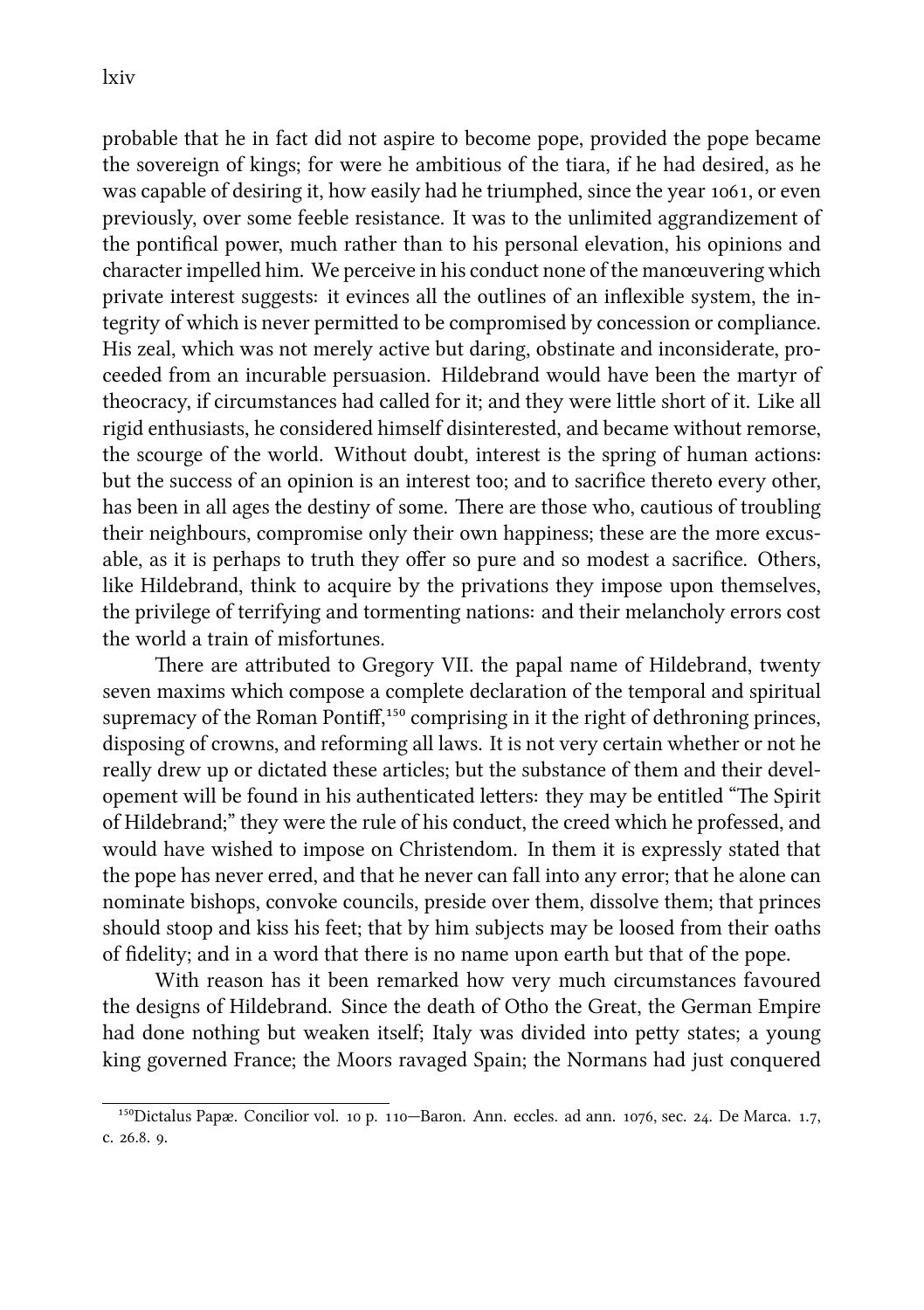England; the northern kingdoms, newly converted, were ignorant of the bounds of the pontifical authority, and were to set the example of docility.

When Gregory VII. saw William the Conqueror established in England, he did not hesitate prescribing to him to render homage for his kingdom to the Apostolic See.<sup>151</sup> This strange proposition had for its pretext, the alms which the English had paid for about two centuries to the Roman Church, and which was called Peter's pence. The Conqueror, replied that perhaps the alms would be continued, but it therefore did not follow, that homage should be demanded of those from whom he received charity. William at the same time forbad the English from going to Rome, and prohibited them acknowledging any other pope than him whom he should approve. This trifling affair had no other consequence; and we only mention it in this place as it evinces better than any other, that Gregory knew not how to fix any bounds to the pretensions of the Holy See. Perhaps he imagined that the newness of William's power in England might incline him to wish for the protection of Rome, and make him willing to purchase it by an act of vassalage: but it was evincing a very false idea of the state of this conqueror's affairs, his power, his character, and his ascendancy over his new subjects. The least reflection would have diverted Gregory from so ridiculous a step, shameful because useless.

Sardinia, Dalmatia, Russia, were in Gregory's eyes but fiefs which ornamented the tiara. "On behalf of St. Peter," thus he writes to Demetrius the Russian prince, "we have given your crown to your son, who receives it from our hands in taking the oath of fidelity to us." We must mention the names of all the princes who reigned in this pope's time, in order to fill up the catalogue of those whom he threatened or struck with his excommunications: Nicephoros Bonotiate, the Greek emperor, whom he enjoined to abdicate his crown<sup>152</sup>; Boleslaus, king of Poland, whom he declared deprived of his authority, and added that Poland should be no longer a king-dom<sup>153</sup>; Solomon, king of Hungary, whom he sent to learn from the old men of his country, that it belonged to the Roman church<sup>154</sup>; the Princes of Spain, to whom he stated that St. Peter was supreme and sovereign lord of their states and domains, and that it would be preferable that Spain should fall into the hands of the Saracens, than cease to render homage to the vicar of Jesus Christ<sup>155</sup>; Robert Guiscard, his vassal, whose slightest neglect he punished with anathemas<sup>156</sup> ; the Duke of Bohemia, of whom he exacted a tribute of a hundred marks of silver: Philip I. king of France, whom he affected to subject to similar exactions, and whom

 $^{151}$ Fleury Hist. Ecclea. 1. 62, n. 63.

<sup>&</sup>lt;sup>152</sup>Concil. Rom. ann. 1078.

 $153$ Dngloss. Hist. Polon. 1. 3. 295.

 $^{154}$ Gregor. Epist 1. 2, ep. 13, 23.—Fleury Hist. Ecoles\* L62,n. 9.

 $^{155}$ Fleury Hist eccles. 1. 62. a 9.

 $^{156}$ Greg. Epist 1. 1, 26, 26, 62, 67. - Fleury, 1. 62. n. 9.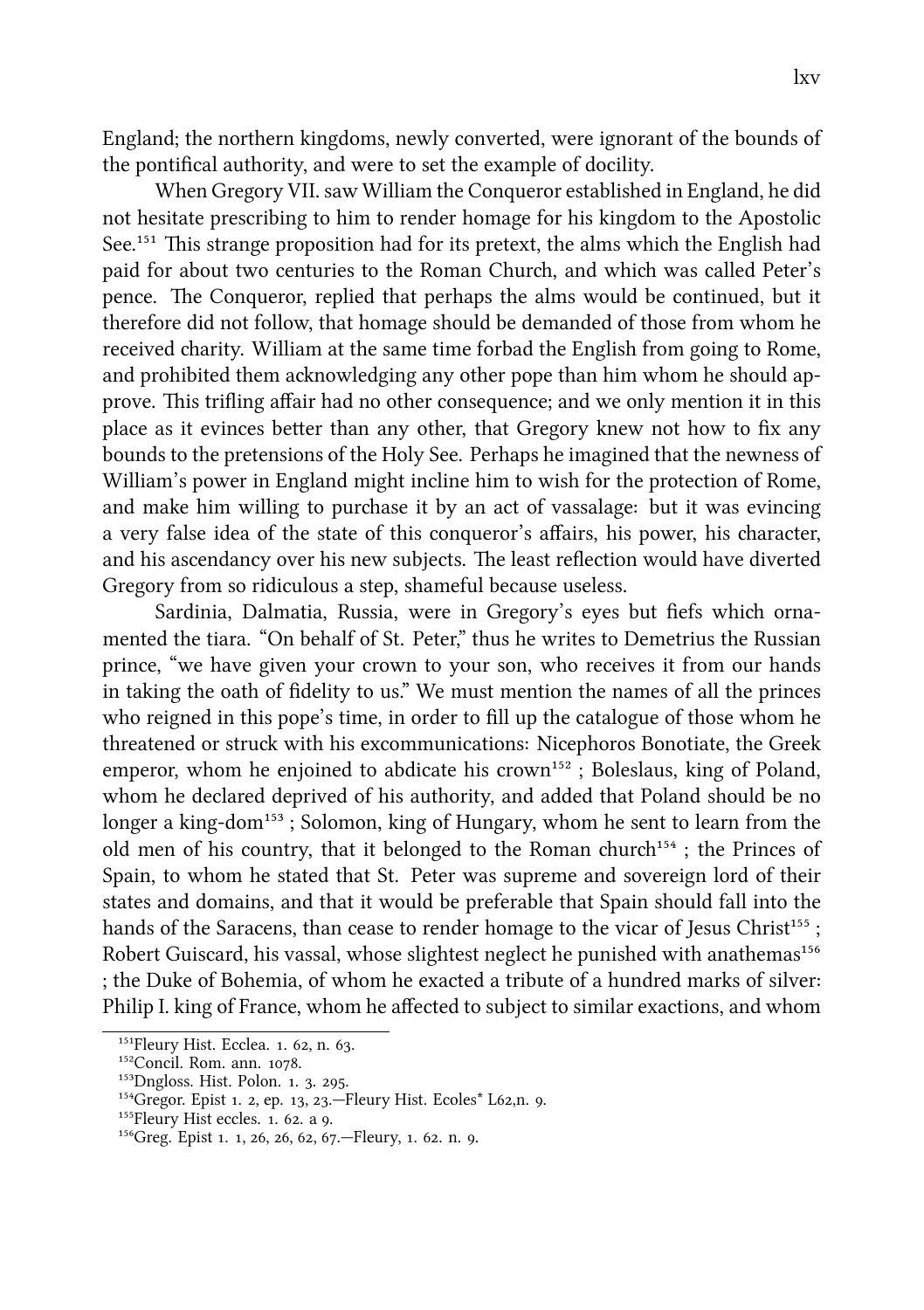he denounced to the French bishops as a tyrant plunged into infamy and crime, who deserved not the name of a monarch, and of whom they would render themselves the accomplices, if they did not rigorously resist him.

"Imitate, says he to them, the Roman Church your mother; sepa- "rate yourselves from the service and communion of "Philip, if he remain obstinate; let the celebration of "the holy offices be interdicted throughout all France; "and know that, by God's assistance, we shall deliver "this kingdom from such an oppressor."

But of all the sovereigns of Europe, the emperor Henry IV. who had the principal influence in Italian affairs, was, on this account, the most exposed to the thunderbolts of Hildebrand.<sup>157</sup>

Against so many potentates, and especially against Henry IV. Gregory had no other support, no other ally, than an Italian princess, with little talent, but much devotion, this was Matilda, countess of Tuscany. She possessed for him a generous and tender friendship; he addressed to her also, as a spiritual director, extremely affectionate letters; she lived unhappily with Godfrey-le-Bossu, her first husband: from this circumstance, and others, rash inductions have been drawn not supported by any positive fact.<sup>158</sup> It is not the tender passions we can reproach Hildebrand with; and the ascertained consequences of the connexion with Matilda, belong only to the history of the pontifical ambition.

This princess gave all her possessions to the Holy See, and three distinct monuments have been cited of this famous liberality. The first act, subscribed by her in 1077, has not been found. The second, which she signed twenty-five years later, when Hildebrand no longer lived, is preserved at Rome;<sup>159</sup> and a will is also spoken of, which is not forthcoming, but which they say, confirms the two preceding donations. There exist indeed some difficulties, respecting these three acts: why has

 $^{157}$ Greg. Epist. 1. 2. ep. 6.—Fleury 1. 62. n. 16.

<sup>&</sup>lt;sup>158</sup>Apud omnes sanum aliquid sapientes luce clarius con-stabat falsa esse quae dicebantur. Nam et papa tam ésimié tamqne apostolicè vitam instituebat, ut nec minimum sinistri rumoris maculum conversations ejus sublimitas admitteret; et illâ in urbe celiberrimâ atque in tantâ obsequentium fire-quentiâ, obscœnum aliquid perpetrans, latere nequaquam potu-isset. Signa etiam et prodigia quae per orationes papœ frequen-tiùs fiebant, et zelus ejus ferventissimus linguas communie bant.—Lambert Schafur. ad ann. 1177. This chronicler attributes, as we see, to Gregory, the gift of miracles, and concludes from it that his commerce with Matilda was irreproachable. "Nevertheless, says the Jesuit Maimbourg, as the world, from a certain malignity attached to it, has a greater 'penchant' for believing the evil than the good, especially with persons of some reputation for virtue, this commerce failed not to be of bad effect, and tended to blacken his character of Gregory at this period."

 $^{159}$ Diss. of St Marc. p. 1231. 1316 of v. 4. of Ab. Hist, of Italy.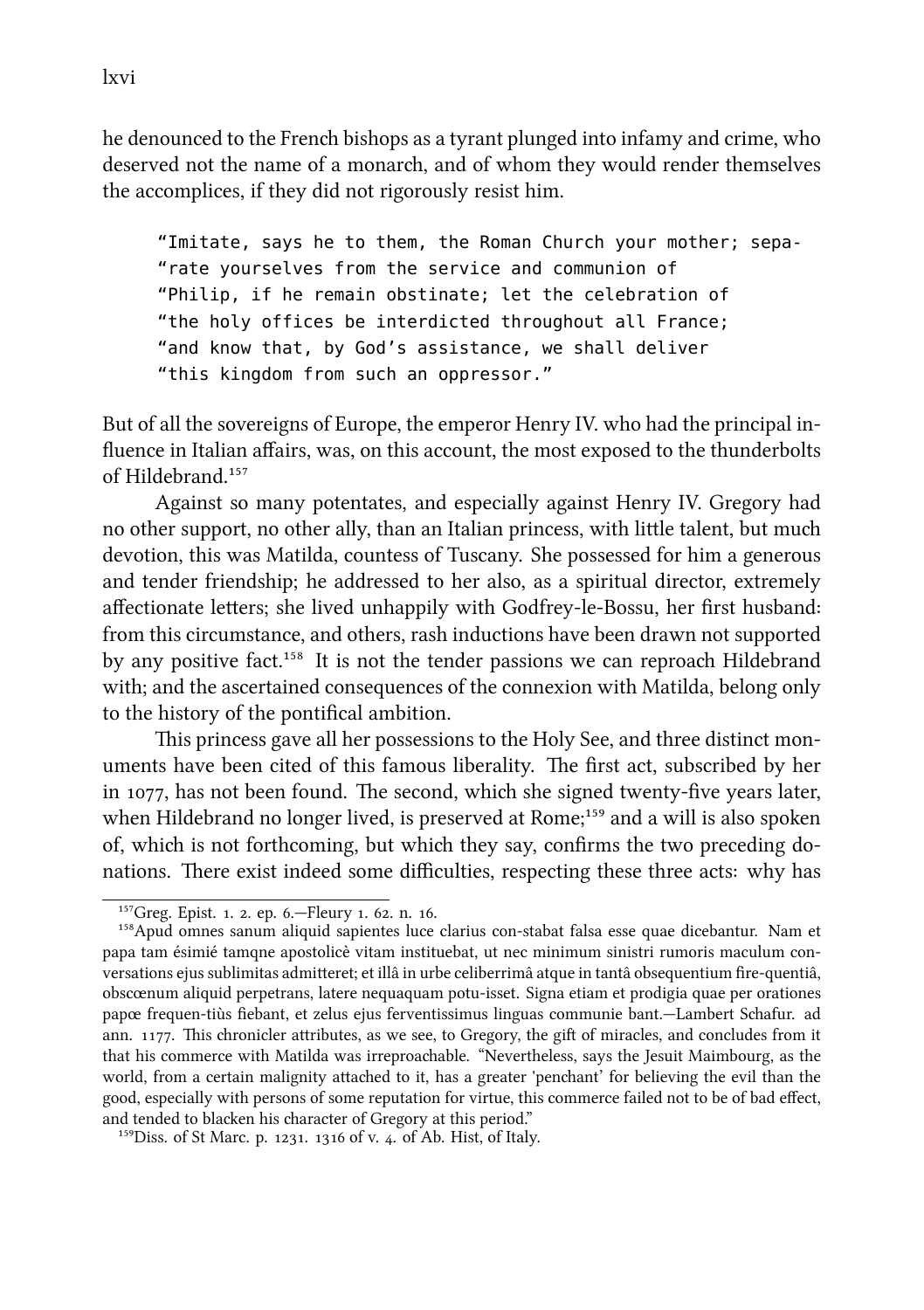the first been allowed to go astray? wherefore do historians say, it was signed at Canossa, while it is referred to in the second, as having been subscribed at Rome? And this second deed itself, which so completely divests the giver, which reserves to her only some life enjoyments, how reconcile it with the extensive domains with which she continued to enrich monks and canons, from the year  $1102$ , to  $1115$ ? Why not publish her will, which had, perhaps, explained these apparent contradictions? To all these questions we shall reply, that the act of  $1102$  subsists; that it expressly renews that of 1077; and that of all the donations of which the Holy See hath availed itself, that of Matilda is undoubtedly the best authenticated as well as the richest.

In truth, the emperor Henry V. the heir of this Countess, made himself master of all she had been possessed of, and which reverted at a later period to the Court of Rome; but, with time, the popes have secured a part of this inheritance, and have termed it the Patrimony of St. Peter: they are indebted for it to the cares of Gregory VII.

Heniy IV. had obtained a victory over the Saxons, when he was addressed by two legates, who communicated to him the order, to appear at Rome, in order to reply to the accusations brought against him: it related to investitures granted by him, 'by the cross and ring;' it was requisite to obtain pardon, or submit to an excommunication<sup>160</sup> Henry, although he despised the menace, thought proper to give the pope some trouble in the city of Rome: a tumult took place, and Gregory was seized, struck, imprisoned, and ransomed. The effect of this ill-treatment was to cast an interest on the person of the pontiff, and to prepare him against a more serious vengeance. The emperor in a council at Worms, deposed Gregory, who, too confident of the inefficacy of such a decree, replied to it by the following:<sup>161</sup>

"On the part of the Almighty God, and of my full "authority, I forbid Henry, the son of Henry, to "govern the kingdom of the Teutons and Italy: "I absolve all Christians from the oaths they have "taken, or shall hereafter take to him; and all per- "sons are forbidden to render him services as a "king."

We would willingly discredit it, but it is proved that these extravagant words, snatched from the monarch the fruit of all his victories. The civil war was again kin-

 $^{160}$ Lamb. Schaf. ad ann.  $1074$ . --Life of Gregory VII. ap. Bell. t. 17. p. 148.

<sup>&</sup>lt;sup>161</sup>Concilior. vol. 10, p. 366. Here is, according to Otho of Freisingen, the first example of the deposition of a king by a pope. Lego et relego Roma norum regum et imperatorum gestu, èt nusquam invenio quemquam eorum ante hune à Romano pontifice excommunicatum vel regno privatum. Otho. Fies. Chron. 1. 6, c. 35. - Quanta autem mala, quotbella, bellorumque discriminia, inde subsecuta sunt? Quoties misere Eoma obscessa, capta rastata? Ibid. c. 36.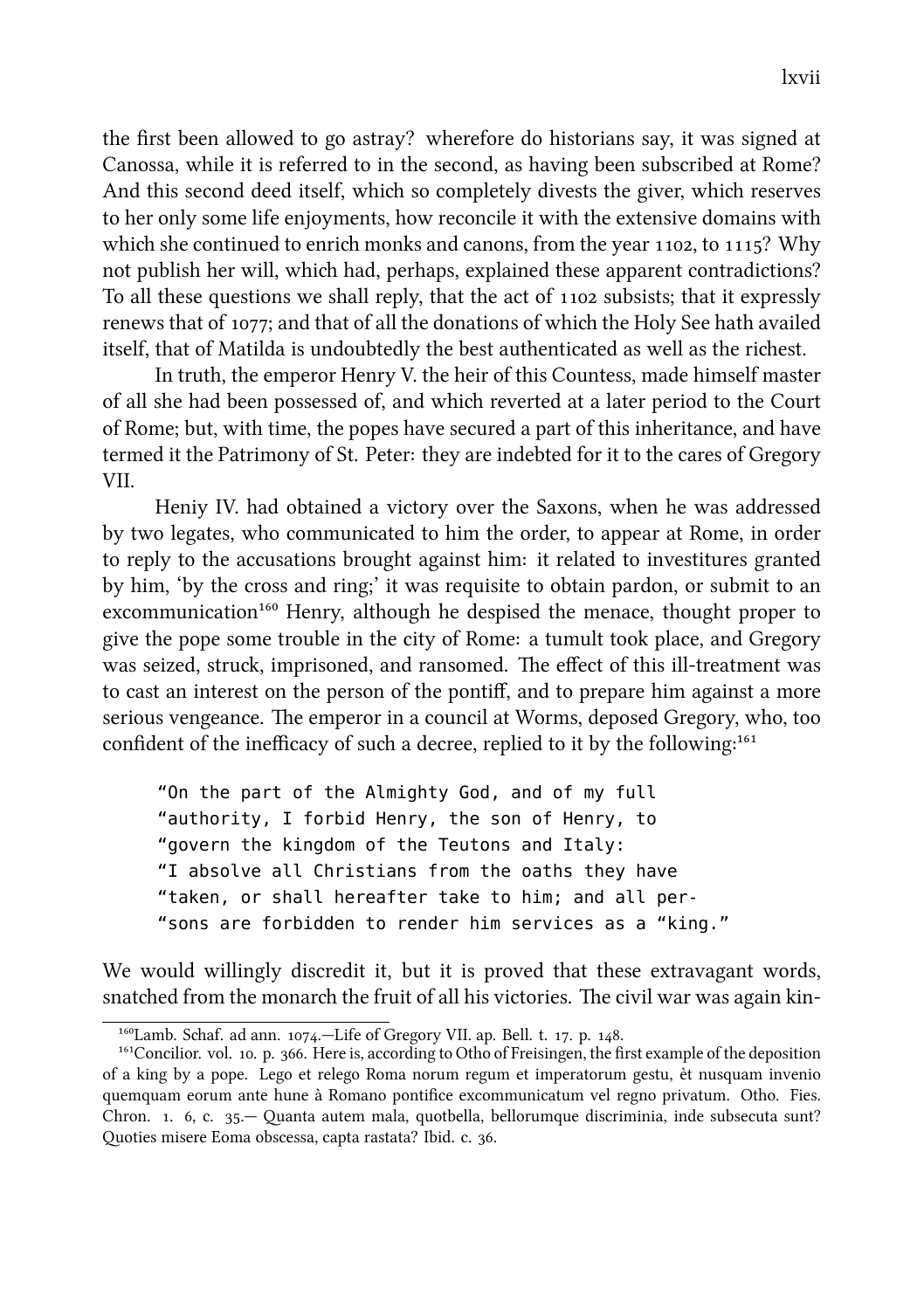lxviii

dled in the centre of Germany; an army of confederates was assembled near Spires, surrounded Henry, opposed to him the sentence of the pope, and made him pledge himself to forbear the exercise of his power, until the decision, to be pronounced at Augsburgh, between him and the pope, in a council over which the latter was to preside.

To prevent this last decision, Henry determined to seek pardon of Hildebrand; he found him in the fortress of Canossa, where the pontiff was shut up with his countess Matilda. The prince presented himself without guard, and without retinue: stopped in the second enclosure, he suffered himself to be stripped of his vestments and clothed in sackcloth. With naked feet, in the month of January 1077, he awaited in the midst of the court the Holy Father's reply. This reply was, that he should fast three days before he could be permitted to kiss Hildebrand's feet; and at the end of three days, they would be willing to absolve and receive him, under the promise of a perfect submission to the forthcoming decision of Augsburgh. Gregory might have foreseen that this excess of pride and tyranny would disgust the Italians, by whom he was already detested. His power had this disadvantage in their eyed, that it was not beheld at a sufficient distance. Lombardy armed itself in behalf of Henry, whom the Germans deserted; and while Germany elected another emperor Italy chose another pope.<sup>162</sup>

Rodolphus duke of Swabia having been nominated emperor, Gregory excommunicated Henry once more. "I take the crown from him he said, and give the Teutonic kingdom to Rodolph." He even made a present to the latter of a crown, round which was to be seen an indifferent latin verse, of which here follows a translation. "La Pierre a donne a Pierre, et Pierre donne a Rodolphe le diademe."<sup>163</sup> Peter, a stone, has given to Peter, and Peter gives to Rodolph a diadem. At the same time Henry elevated to the papacy Guibert the archbishop of Ravenna, and assembled an army against Rodolph. In vain Gregory prophesied that Heniy would be vanquished, would be exterminated before St. Peter: it was Rodolph who fell; he was killed in a skirmish by Godfrey of Bouillon, nephew of Matilda. Henry marched down on Rome: after a long seige, he took it by assault; and Gregory shut up in the mole of Adrian, continued to excommunicate the conqueror.

It will be perceived that the pun is perfect only in the French, the English is wholly incapable of it.

The commotions which were prolonged in Germany, compelled Henry to make frequent journies. During the siege of Rome, and after his entrance into this capital, he quitted it more than once. Robert Guiscard took advantage of one of

<sup>&</sup>lt;sup>162</sup>Henry's Eccles. Hist. 1074, 1080, 1. 62 and 63.

<sup>&</sup>lt;sup>163</sup>Petra dedit Petro, Petrus diadema Rodolpho.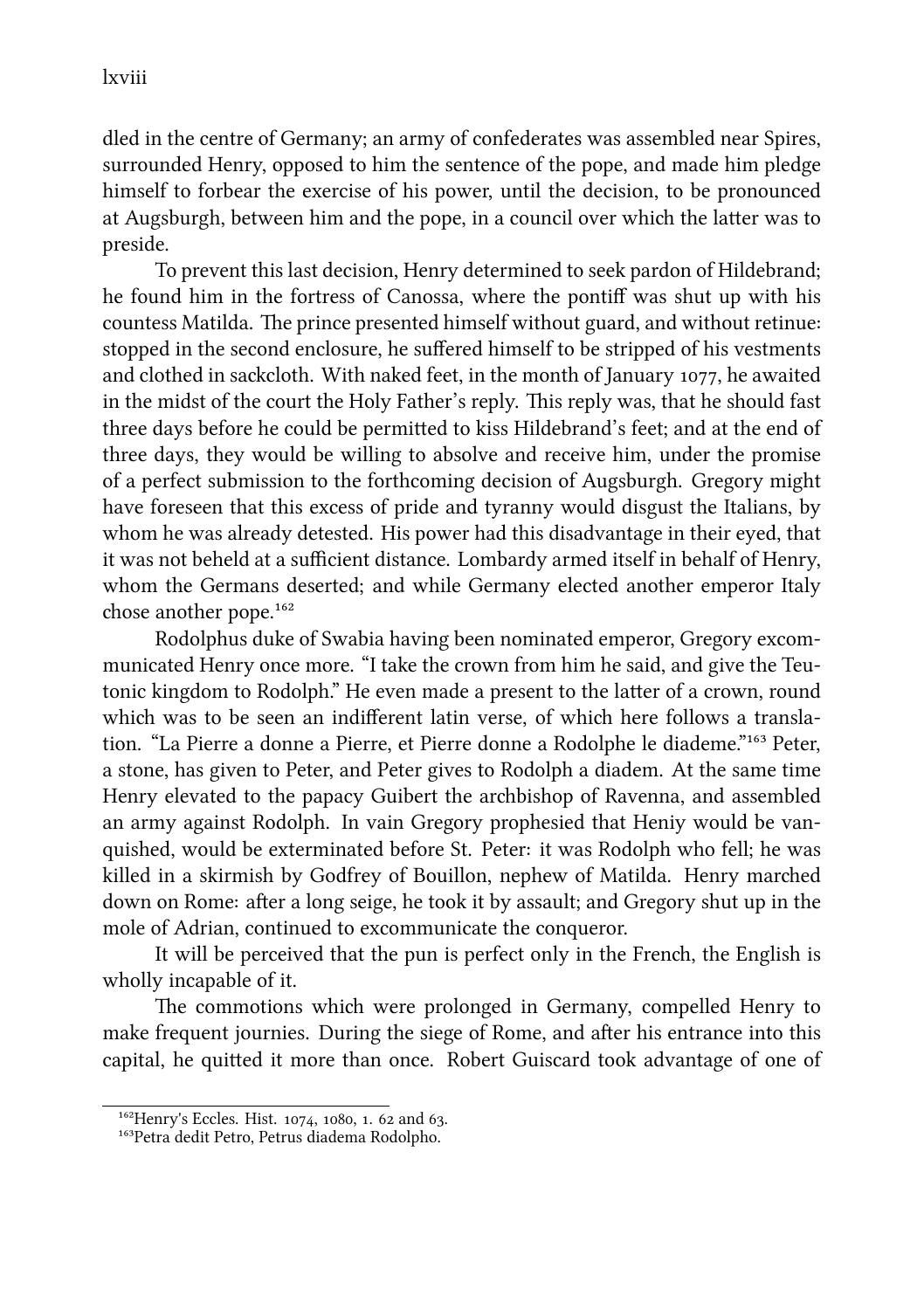these occasions to deliver Gregory, but still more to ravage and pillage the city: he burned one quarter, which has since remained almost deserted, that between St. John de Lateran and the Coliseum, and reduced to slavery a great number of the inhabitants. This was the most memorable result to the Romans, and the most lasting to this pontificate<sup>164</sup>

Hildebrand, borne away by the Normans to Salerno, terminated his career there the  $24$ th of May, 1085, excommunicating Henry to the last, with the antipope Guibert, and their adherents<sup>165</sup> So lived and so died Gregory VII., whose name, under Gregory XIII., was inscribed in the Roman martyrology, to whom Paul V. decreed the honours of an annual festival<sup>166</sup> and for whom Benedict XIII. in the 18th century, challenged the homage of all Christendom: but we shall see the parliaments of France oppose this design with an efficacious resistance.

It is deserving of greater reprehension than Gregory himself merited, the canonization, after five hundred years of study and experience, of his deplorable wanderings. For the excuse cannot be alleged in favour of his panegyrists that his enterprises may find in his enthusiasm, his ignorance, and the thick darkness of his age. Pasquier.<sup>167</sup> with too much reason describes him as:

"one of the boldest "combatants for the Roman See, who forgot nothing, "whether of arms, of the pen, or by censures, of what "he conceived to tend to the advantage of the Papacy "or disadvantage of Sovereigns."

e audacious Gregory VII. had a timid successor in Victor III. It is from him we have borrowed the words at the commencement of this chapter, to depict some of the preceding popes. Victor III. filled scarcely for a year the pontifical air. He confirmed, however, in a council at Beneventum, the decrees passed against investitures.

Urban II. who succeeded him, was during ten years a more worthy successor of Hildebrand: he instigated against Henry, Conrade, the eldest son of this emperor, encouraged this ungrateful son to calumniate his father, and recompensed him by crowning him king of Italy. Christendom was then divided between Urban II. and Guibert, who had taken the name of Clement III. and whom Henry IV. re-established in Rome in 1091. Urban till 1096 travelled in France and Northern Italy. Philip, king of France, repudiating his Queen Bertha, had married Bertrade: Philip was

<sup>&</sup>lt;sup>164</sup>Vita Greg. 7, édita à Card. Arrag. p. 313.—Landulph Sen. I. 3, c. 3, p. 120.—Rer. Jtal. vol. 5, p. 587. <sup>165</sup>Pauli. Beruried. Vit. Greg. VII. c. 110, p. 348. - Sigeb. Chron. ann. 1085.

 $^{166}$ Fleury's Eccles. Hist. 1. 63, a. 25.—Act. Sonet. Bell. 25. maii.

 $167$ Researches on France, 1, 3, c. 7.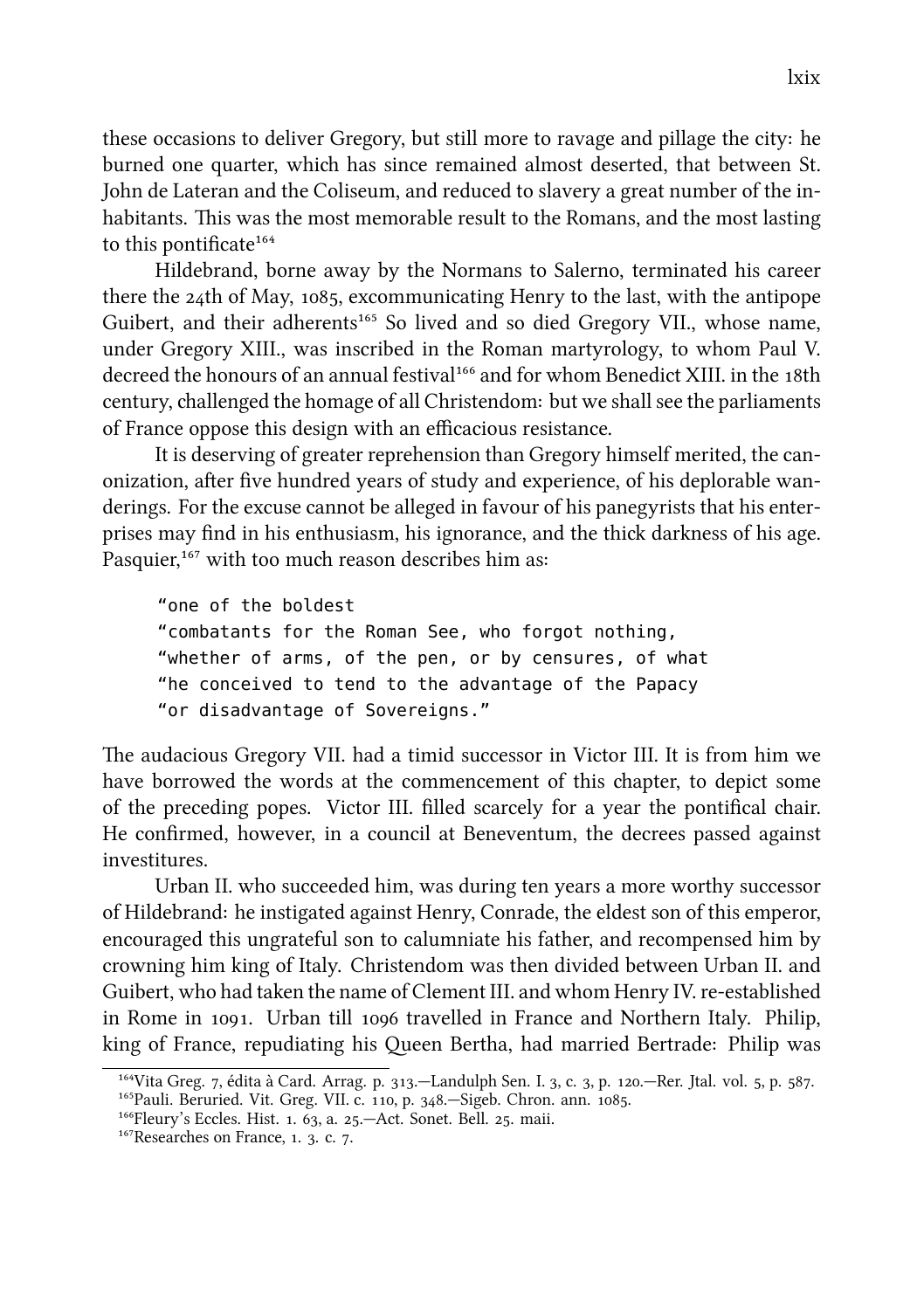excommunicated in his own States by Urban, his born subject, to whom he had given an asylum<sup>168</sup> But these journies of the pontiff are especially celebrated by the preaching up of the first crusade.

Hildebrand had conceived<sup>169</sup> the earliest idea of these distant expeditions, which were, in aggrandizing the church, to diminish the power of the Greek emperors, or compel them to return under the domination of the Holy See. He beheld in them an opportunity of regulating at once all the movements of the Christian princes, of establishing himself judge of all the quarrels which might arise among them, to divert them from the Government of their States, and to augment by their absence the habitual influence of the clergy over all kinds of affairs. The pilgrimages to the Holy Land became under Gregory VII. more frequent than they had previously been: the recitals of the pilgrims were one day to provoke a general movement. is day did not arrive till Urban's time: a man named Cucupietre, called Peter the Hermit, made to the pope a lamentable recital of the vexations which the Christians experienced in Palestine; he implored on their behalf powerful succours against the Musselmans. Urban dispatched Peter to all the princes and churches of Italy, France, and Germany; and after leaving the preacher time sufficient to spread his enthusiasm among the people of these countries, the crusade was finally proposed in a council or assembly at which the pope presided, in an open plain not far from Placentia. There were collected upwards of thirty thousand laics alone, independent of prelates and priests: the expedition projected was universally applauded, but it was applauded alone; no one as yet assumed the cross. Urban had better success in France; the crusade was resolved on at Clermont, in an assembly at which he presided and harangued. They exclaimed "Tis the will of God;" and these words became the device of the crusaders, the number of whom encreased beyond measure. The military history of this expedition does not concern us: we have only to observe, that the first act of this army was to re-establish 'en-passant' pope Urban, in the city of Rome, at the end of the year 1096. Henry, driven from Italy by the troops of the Countess Matilda, retired to Germany. Urban did not die till 1099; and the pontificate of his successor Pascal II. belongs principally to the twelfth century.

The age which we have passed over, ought to remain for ever famous in the history of the popes. If they are not yet recognized as sovereigns, if their temporal power has not yet been declared independent, it in effect rivals and threatens the throne which ought to govern it. Already the Two Sicilies had become fiefs of the Holy See; the donations of Matilda have extended, over almost all Middle Italy, the rights or pretensions of the court of Rome. But what signify the limits and the nature

 $^{168}$ Velly's Hist, of France, v. 2, p. 493.

 $^{169}$ Fleury. Hist. Eccles. 1, 62, n. 14.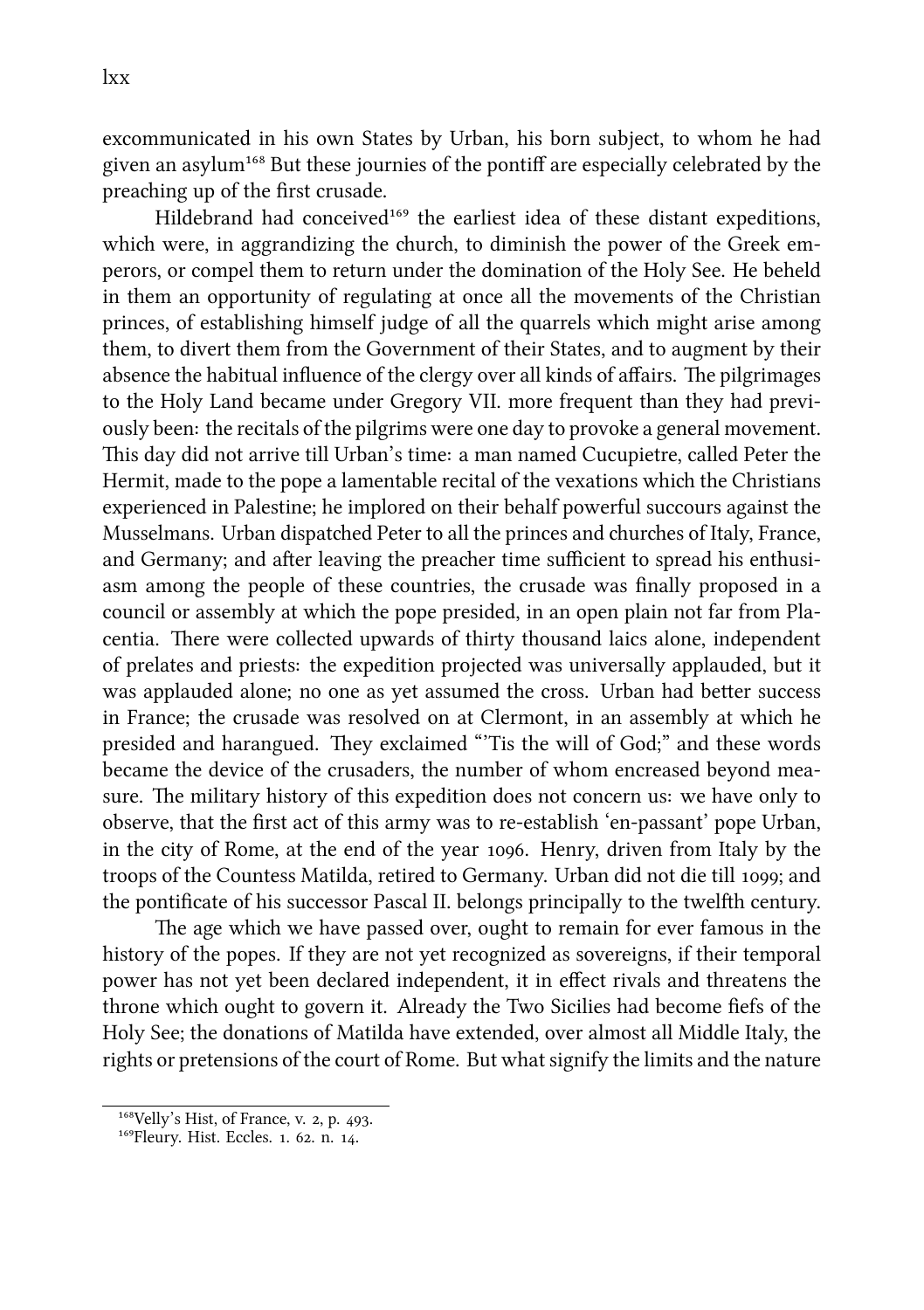of these temporal possessions, when the spiritual authority no longer recognizes restriction, when the gospel ministry transforms itself into a universal theocracy, which brands, curses, deposes kings, and disposes of their crowns. One man alone, it is true, had fully conceived this tremendous system; but the opinions, of which the ignorance of this man, as well as his contemporaries, was composed, encouraged his undertakings, however monstrous, and political circumstances promised him success from them. New dynasties had arisen in France, England, and other countries: the French emperors, threatened in their own palaces, had lost every remnant of authority in Italy: it was sufficient to humble the Emperor of the West; he alone counterbalanced in Europe the weight of the Holy See. In attacking him one might reckon on the support or neutrality of other monarchs; they were jealous of his preponderance: Rome in humiliating them, disposed them to reconcile themselves to it by the spectacle of more serious outrages reserved for their head; they childishly rejoiced in the great share he should have in the common humiliation. They turn, in the mean time, against him, the old or new factions which troubled Germany; they redouble their insolence and their power by the thunder of the anathemas with which they struck him; and if so many efforts did not overthrow him, at least, they staggered and weakened him. Such was the war waged by Hildebrand, against Heniy IV. the first at the period, or as we may term him, the only representative of the civil power in the West. In bequeathing this war to his successors, Hildebrand vanquished as he was, had pointed out the object, traced the plan, and tempered the  $a$ rms.<sup>170</sup> There had needed to complete his work, perhaps, in the course of the following century, but two or three successors of his inflexible enthusiasm. Giannone accuses him of having forged the Donations of Constantine, Pepin, Charlemagne, and Louis-le-Debonnaire. We have seen the first of these donations adduced in the eighth century;<sup>171</sup> the rest are mentioned by writers anterior to the eleventh: all these acts were spoken of before Gregory's time: at the most he could only have arranged the texts more categorically, and more favourable to his pretensions. It is certain, that no means adopted for the establishment of pontifical tyranny would have alarmed his conscience: the most efficacious, therefore, appeared to him the most laudable; and, if some of his proceedings, judged of after the events, seem to us equally imprudent and violent, we should reflect that so enormous an enterprise could only be accomplished by audacity in the extreme.

 $170$ Giannone's Hist, of Italy. 1.10, c. 6.

<sup>&</sup>lt;sup>171</sup>Ibid. p. 12.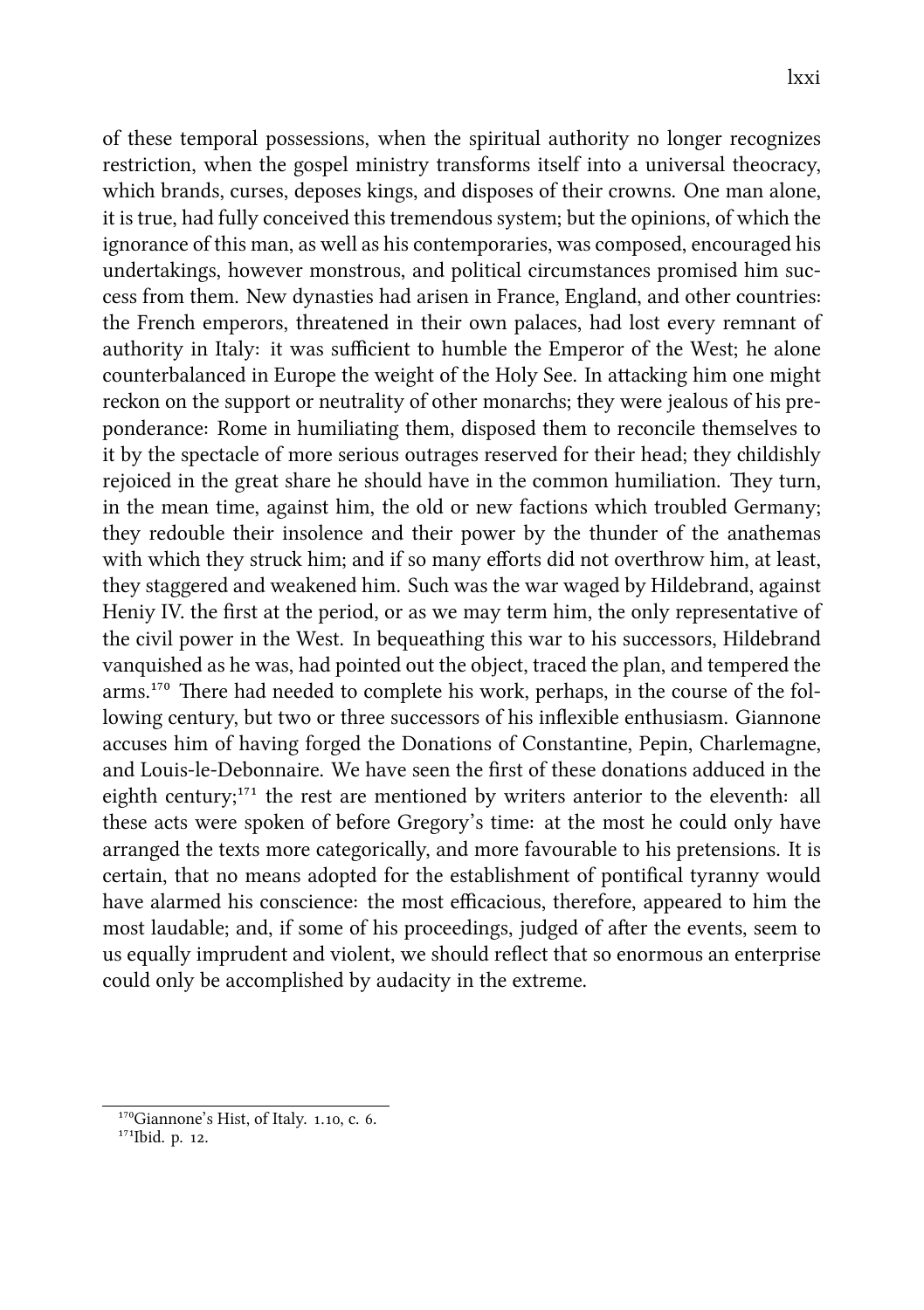## **CHAPTER V. CONTESTS BETWEEN THE POPES AND THE SOVEREIGNS OF THE TWELFTH CENTURY**

 $\rm W^{ITH}$  the pontifical power, such as Hildebrand would have it, not to gain a great deal was to lose a little. Now under the popes of the twelfth century great deal was to lose a little. Now under the popes of the twelfth century it was not much extended: they knew not how to reap the fruits of the labours of Gregory VII. Pascal II. however, who reigned near twenty years, from to 1118, very earnestly aspired to universal monarchy; but his designs, opposed by circumstances, were still more so by the weakness of his character. The antipope Guibert, who died in 1100, had for a long period for his successors, an Albert, a Theodoric, a Maginulph: obscure persons, whose pretensions, nevertheless, though weakly supported by a small Dumber of partisans, sufficed to intimidate Pascal. He did not press the excommunication of Henry king of England, when in 1101, the war of investitures was kindled between this monarch and Anselm archbishop of Canterbury. If he evinced greater boldness against Philip, king of France, it was, doubtless, because Urban II. had commenced the quarrel, and that the notoriety, the censures with which this prince had been struck, admitted of no retraction. Pascal II. therefore, ventured to send legates into France, who were to excommunicate king Philip anew, but still on account of his divorce. Indignant at the attempts of these priests, William, count of Poitou, and Duke of Aquitain, did himself honour under these circumstances, by a courage, that Philip, however, did not imitate.—. Philip demanded absolution of the pope, and obtained it, on swearing to renounce Bertrade. He came with bare feet in the depth of winter to take, in a council at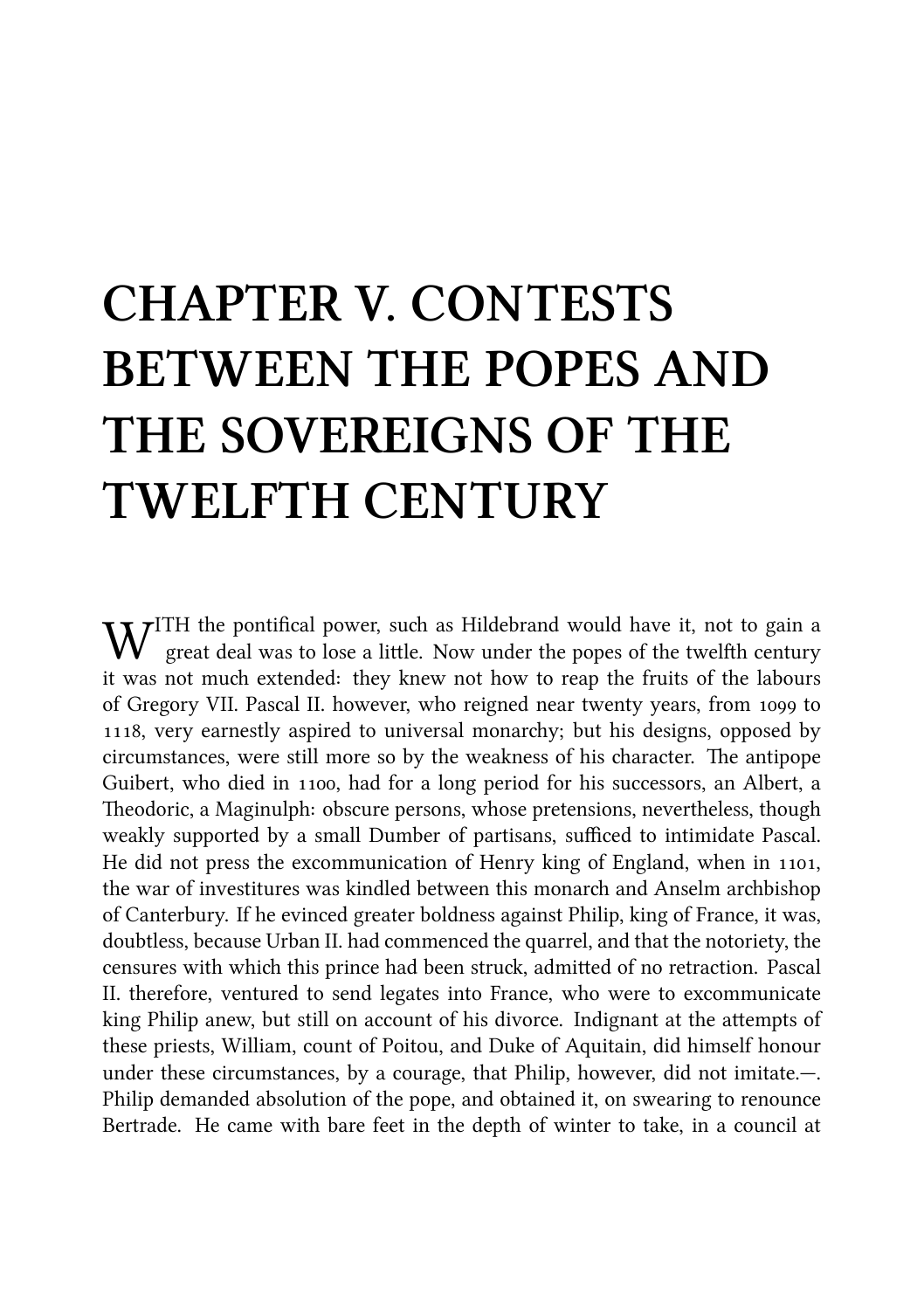Paris an oath which he did not observe.—We know of no authentic act, which reestablished the marriage of Bertrade with Philip; but they continued to live together without being disturbed by the church: the states and rights of their children were never called in question.

At the same period that Matilda renewed her donation, Pascal II. confirmed the anathemas of his predecessors against Henry IV.<sup>172</sup> and raised him an enemy in an ambitious and ungrateful son.

In vain did a paternal letter invite this son to repentance: $173$  it was replied, that an excommunicated person was not acknowledged as father, or as king.

Loosed from his oaths, and from his duties, by the sovereign pontiff, the youthful Henry took up arms, and had himself elected emperor in a diet held at Mayence. Henry the elder, retired to the castle of Ingelheim: there the archbishops, sent by the Diet, came to summon him to surrender to them the crown and other insignia of his power:

"Thou "hast rent the church of God, said they to him, "thou hast sold the bishopricks, the abbeys, every "ecclesiastical dignity; thou hast in no case res- "pected the sacred canons: for all these causes, it "has pleased the pope and the German princes to "expel thee from the throne as from the church." "I adjure you," replied the monarch, "you archbi- "shop of Cologne, and you of Mayence, who "hold of me your rich prelacies, to declare, what "was the price at which you purchased them of "me. Oh! if I only exacted from you the oath of fide- "lity to me, wherefore do you become the accom- "plices, the chiefs of my enemies? Could you "not wait the termination of a life which so many

<sup>&</sup>lt;sup>172</sup>He writes in these terms to Robert, Count of Flanders: "Pursue every where with all your power, Henry, the chief of heretics, and his abettors. You can offer to God no more acceptable sacrifice than to combat him who has raised himself against God; who endeavours to deprive the church of the kingdom, and who has been banished by the decree of the Holy Ghost, which the prince of the apostles has pronounced. We appoint this undertaking to you, and also to your vassals for the remission of your sins, and as a means of arriving at the celestial Jerusalem."

 $173$ Velly's Hist, of France, vol. 2, p. 480.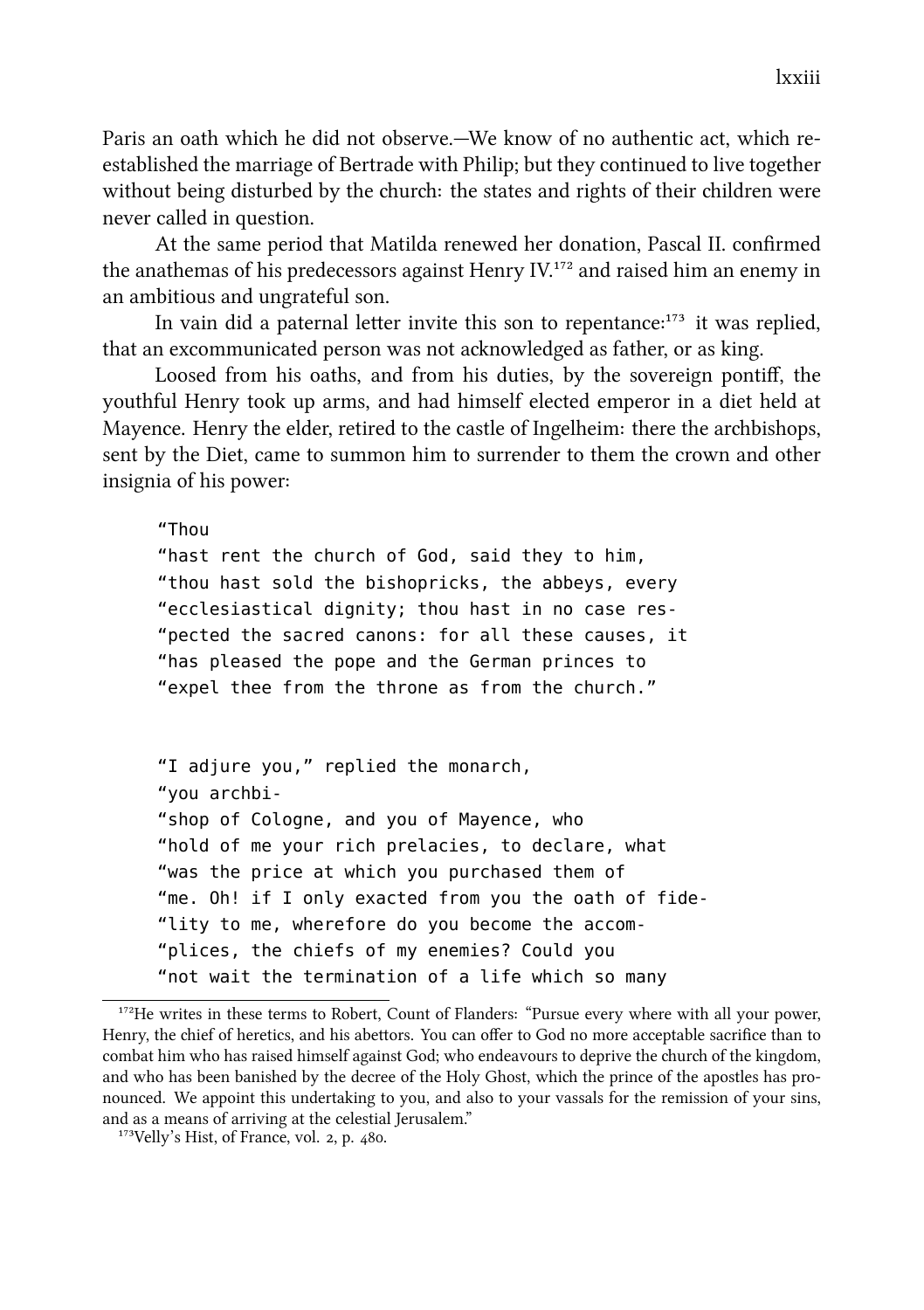lxxiv

"misfortunes might abridge, and at least, permit "my own hands to place the crown on the head of "my beloved son."

But Henry was not speaking to fathers; he addressed himself to inflexible prelates:

"Is it not to us, cried one of them, the privilege "belongs to create kings, and to dethrone them "when we have made a bad choice?"

At these words, the three arbishops fell on their sovereign; they tore the imperial crown from his head; and while he assured them, that if he suffered at this moment for the sins of his youth, they would not escape the punishment due to their sacrilegious disloyalty, they smiled at his menace, and to secure impunity for their crime by consummating it speedily, they hastened to Mayence, to consecrate and bless in the name of God the parricide Henry  $V^{174}$ 

Heniy IV. shut up in Louvain, saw an army of faithful subjects assemble around him. At their head he obtained a victory over the rebels; but, vanquished without resource, in a second combat, he fell into the hands of his enemies, who loaded him with insults. "The hatred of the popes," writes this unhappy sovereign to Henry the I. King of France,<sup>175</sup>

"the hatred of the popes, has carried "them so far as to violate the laws of nature; they "have armed my son against me; this son, in con- "tempt of the fidelity he had sworn to me as my "subject, comes to invade my kingdom; and what "I would I could conceal, he has even practised "on my life."

Escaped from prison, but plunged into extreme misery, the old emperor was reduced to solicit in a church, formerly built by his cures, a subaltern employment, which he did not obtain. He died; they disinterred him; Pascal II. would not allow an excommunicated corpse to repose in peace; five years, the remains of an emperor who had distinguished himself in sixty-six battles, remained without burial; the clergy of liege, who ventured to collect them, was punished for it by anathemas, and almost in our own days, a Jesuit named Longueval<sup> $176$ </sup> has adjudged the fidelity and boldness of this clergy to have been inexcusable.

 $174$ Otho Friging. Chron. 1, 7, c. 8, 12.—Abb. Ursperg. Chron. p. 243.—Sigon. de Regno Italico. 1, 19. <sup>175</sup>Sigeb. Gemblac. apud Stras, vol. 1, p. 866.—Otho Fris. Chron. 1. 7, c. 12.—Fleury's eccles. Hist. vol.

<sup>66,</sup> n. 42.

 $^{176}$ Hist, of the Gall. Church, vol. 8, p.  $187$ .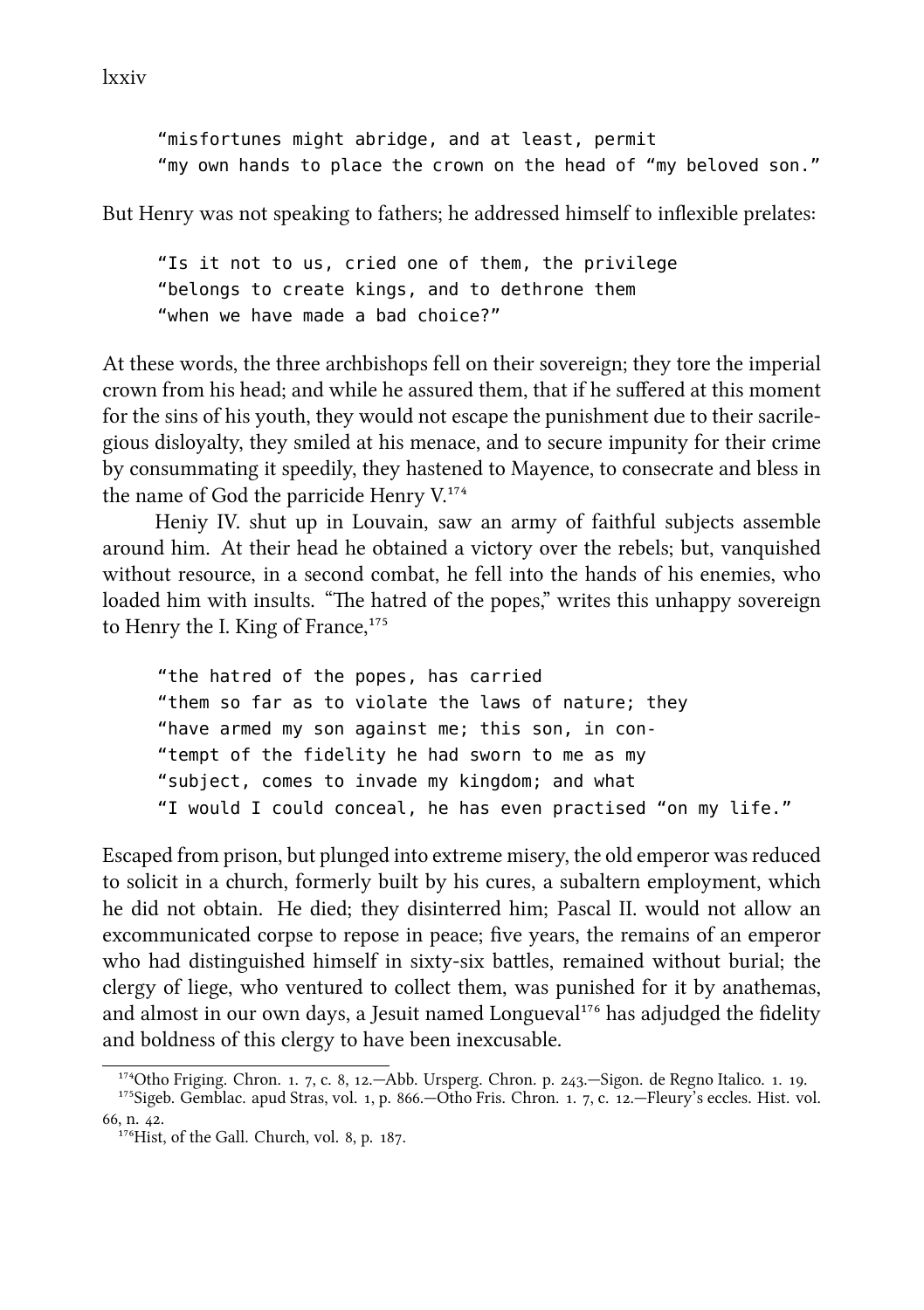The best authenticated history has almost the air of a moral fiction, when after , it represents Henry V. and Pascal occupied in avenging one upon the other, their common outrages on the rights and repose of Henry IV. Henry V. came to Rome, kissed the pope's feet, and desired to be crowned emperor. Pascal deemed the conjuncture a favourable one for regaining a formal renunciation of the investitures, which he had just condemned in a council held at Troyes. But he had hardly mentioned this pretension, when he was arrested, carried off to the Sabine, and confined in a fortress. There such a terror seized the Holy Father, that he, with sixteen cardinals; signed a treaty, in which he secures to the emperor, the right of investiture, provided he mingles with it no simony; he did more, he bound himself never to excommunicate Henry V. and consented to the inhumation of Henry IV. To seal this compact on the faith of the most awful mysteries, a host is divided between the pope and the emperor: "As these are divided into two parts, said the pontiff, so may he be separated from the kingdom of Jesus Christ, who shall violate this treaty." Such was the oath which Pascal took, and which he renewed after he had recovered his liberty.

From this period he had no resource from the reproaches addressed to him by the Roman clergy, and which were redoubled in proportion as the emperor and his army removed from Rome. Behold, then, the head of the church, who permits himself to be taxed with prevarication, who retires to Terracina to weep his error, who suffers cardinals to annul his decrees and his promises! he was about, he said, to abdicate the tiara; happily they opposed this design; and such is the docility of the holy pontiff, that he constrains himself to preserve power, in order to make a better use of it. Finally, he revokes, in a council, the treaty he had the misfortune to subscribe; he declines, however, to excommunicate Henry him-himself, so scrupulous is he still of violating his engagement! It was the Cardinals who pronounced this anathema in the presence of Pascal II. Not only did this Council condemn investitures, but furthermore, it termed all those heretics who did not condemn them. Henry V. conceived little danger from it. He came into Italy in 1116, to take possession of the rich inheritance bequeathed by Matilda to St. Peter. She had not transferred either sovereign rights or prerogatives, nor yet fiefs, but merely landed property, which the Roman Church was to enjoy as the proprietor, 'jure proprietario'.<sup>177</sup> It matters not—the emperor pretends that the countess had no power, even on these grounds, to dispose of those domains; and during the whole of the 12th century, the popes remained deprived of this inheritance. After having taken possession, Henry advanced towards Rome; a sedition had burst out there against

<sup>&</sup>lt;sup>177</sup>Chartula comittissæ Matbildia super concessione bono-rum suorum, Roman, eccles. vol. 6, p. 384. Script, rer. Italic.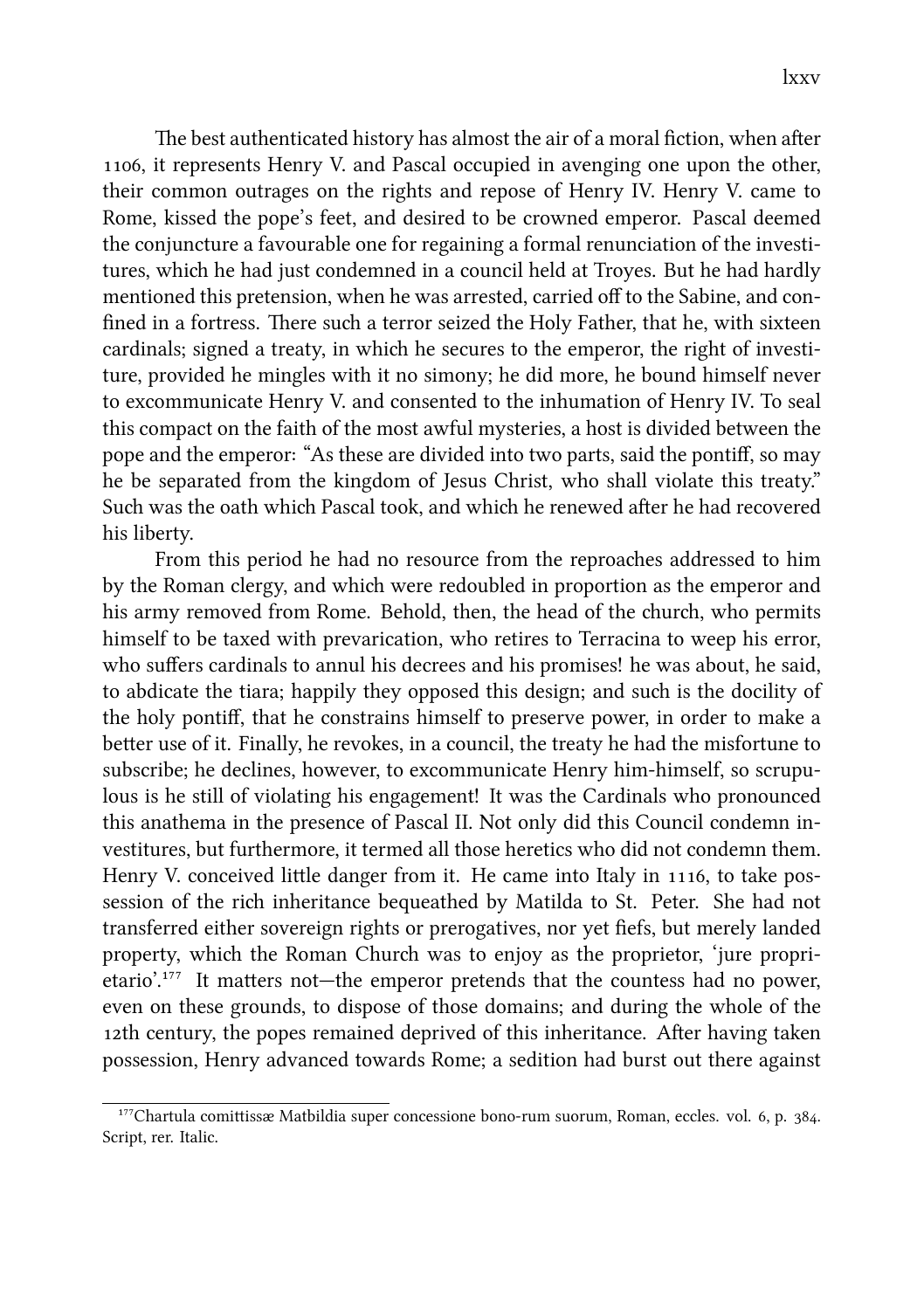lxxvi

Pascal, whose long pontificate displeased the great, and whose person every one. While the pope fled to Monte Cas-sino, and shut himself up in Beneventum, the excommunicated monarch entered Rome, as if in triumph, and there received the imperial crown from the hands of Bourdin, arbishop of Bruges. Pascal excommunicated Bourdin, endeavoured to raise up against Henry, now France, now the Normans established in Lower Italy, and, finally, terminated his career, rather ingloriously, in the month of January, 1118.

His partisans gave him for successor, Gelasius II. whom the Frangipani, a family devoted to the emperor, were unwilling to recognize. Gelasius, arrested, released, and pursued, took the determination to fly to Gaeta, his country, from the time he was aware that Henry approaed Rome. Henry had Bourdin raised to the papacy, who, having taken the name of Gregory VIII. crowned the new emperor. But the moment the latter quitted Rome, Gelasius entered it secretly. Driven out by the Frangipani he fled, returned, fled again, retired into Provence, and died at Cluni. He had reigned but one year, if, indeed, it can be said he reigned at all.

From the time of Gregory VII. to Gelasius II. inclusive, almost all the popes, drawn from the shade of the cloister, had borne to the throne the obstinacy and asperity of the monastic spirit. Calixtus II. who replaced Gelasius, sprung from the house of the counts of Burgundy. The relative of the emperor, and of many other monarchs, he possessed at least some idea of the art of governing, and of reconciling great interests. He had the honour of terminating the disputes about investitures. A diet at Worms ruled, that for the future the prelates should be elected only in the presence of the emperor, or of his lieutenants:—that in case of misunderstanding, the matter should be referred to the emperor, who should take the opinion of the bishops: that, finally, the emperor should bestow investiture by the sceptre, and not by the crozier and ring<sup>178</sup> Calixtus ratified this treaty in the midst of the general Lateran Council of  $1123$ . We may also applaud this pontiff for saving the life of his rival Bourdin; he contented himself with exposing him to the jests of the populace, consigning him for ever to the depths of a dungeon, and with causing himself to be represented trampling this antipope under his feet.<sup>179</sup> Such was the generosity of this friend! Calixtus pressed the king of England to restore a deposed bishop. 'I have sworn,' replied the king, 'never to suffer him to re-ascend his seat.' 'You have sworn,' said Calixtus, 'very well, I am pope, and I release you from your oath.' 'How, replied the monarch, 'shall I confide in this bishop's oaths, or in your's, if your will alone is necessary to cancel them.'

Honorius II. who filled the Holy See from 1124 to 1180, is only remarkable for

<sup>&</sup>lt;sup>178</sup>Concilior. vol. 10, p. 883.—Abb. Ursperg. Chron. p. 204. —Muratori's Antiquities of Italy, med. ævi. vol. 6, p. 72. - Schill. de libertate eccles. German. 1. 4, c. 4, p. 545.

 $179$ Art of verifying dates, vol. i. p. 283, 284.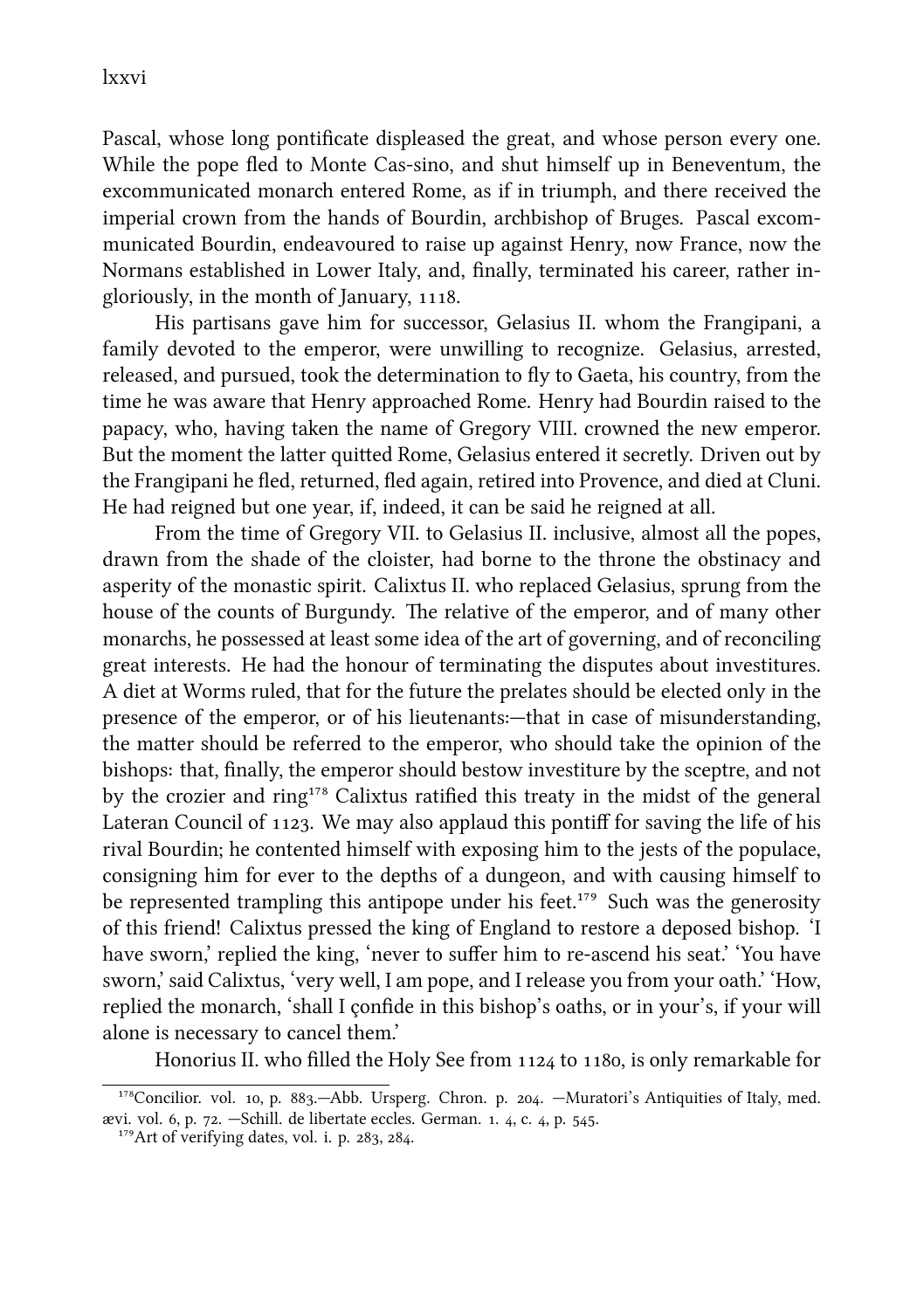his disputes with Roger, Count of Sicily, whom he wished to prevent uniting Apulia and Calabria, an inheritance left him by William II. his father, to his States. The pope fearing that Roger might become powerful enough to invade the Ecclesiastical States, sent an army against him, which was defeated. The king of France, Louis le Gros, was then exposed to the censures of the bishops of his own kingdom: the seditious conduct of the bishop of Paris having required repressive measures, this prelate, whose temporalities were seized, dared to place his own diocese, and the possessions of the king, under interdict. The most praiseworthy action of Honorius is the removal of this interdict, and the having coldly seconded the ardent zeal of St. Bernard, when this pious abbot, treating his king as an infidel, a persecutor, a second Herod, solicited the pope to bring this affair before the Holy See. Louis was indebted for the tranquillity of the last ten years of his reign; to the prudence of Honorius, whom St, Bernard accused of weak-ness.<sup>180</sup>

It was in the pontificate of this Honorius, that the two factions, the imperial and the papal, originating as we have seen, in the tenth centuiy, $181$  took, in a more decided form, the distinctions of Guelphs and Ghibeli-, nes. These two appellations are the names of two German houses, which in 1125, when Henry V, died, disputed the imperial crown. One of these families, sometimes called\* Salique, sometimes Guiebelinga or Waiblinge, reigned in Franconia, and had furnished the four last emperors; it was distinguished by its long disputes with the Church: the other family, originally of Allfort, possessed Bavaria; and many of its heads, devoted to the popes, had borne the name of Welf or Guelpho.

The duke of Saxony, Lothaire, chosen at Mayence, as successor to Henry, was impatient to manifest his attachment to the house of Guelph, by espousing the heiress of Henry duke of Bavaria. The duke of Franconia, Conrade, was then in Palestine; he hastened to combat Lothaire, re-animated the partisans of the house of Ghibeline, and caused himself to be crowned emperor, by the arbishop of Milan, while Honorius II. declared himself in favour of the confederate of the house of Guelph.<sup>182</sup>

At Rome, another powerful family, the Frangipani, had for rivals the children of a Jew named Leo, who, opulent, and a convert, had become, under these two qualifications, as formidable as famous. Peter de Leon, the son of this Jew, sought, under the name of Anaclet, to succeed Honorius II. to whom the Frangipani gave for a successor, Innocent IT. The two popes were enthroned and consecrated at the

<sup>&</sup>lt;sup>180</sup>Velly's Hist, of France, vol. iii. p. 73, 74.

<sup>&</sup>lt;sup>181</sup>Ibid. p. 88, 89.

 $^{182}$ Otto Frising. Chron. 1, 7, c. 17.—De Gestis. Fred. 1, 2, c. 2.—Mase. Comment, de rebus imperii sub Lothario ET. 1. 1, 8. 1. 9. 23; sub Conrade III. 1. 3, p. 141. - Chron. Weingen-tense de Guelfi principibus, apurt Leibnitz, v. 1, p. 781.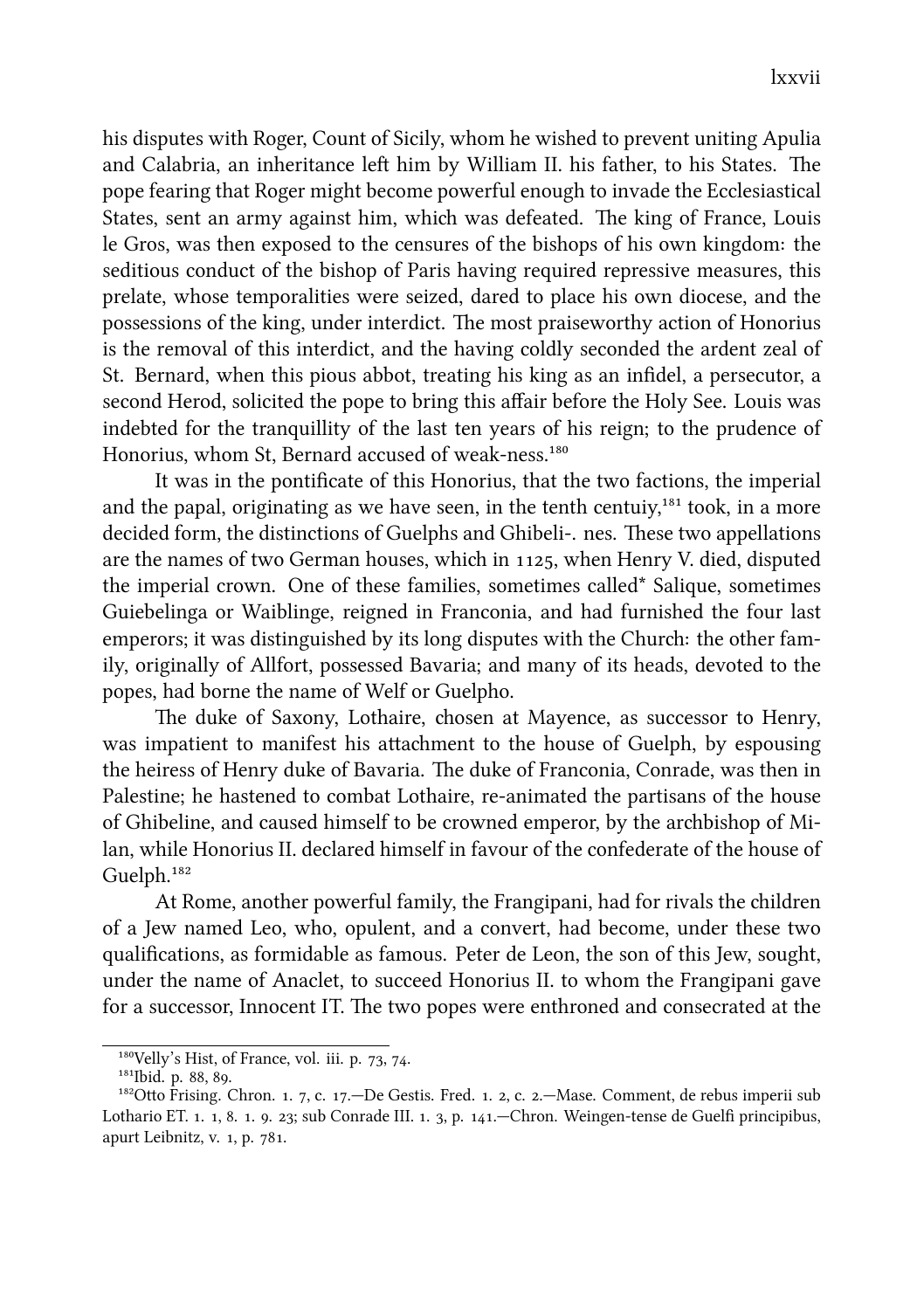## lxxviii

same time in Rome: but Anaclet proved the strongest there; Innocent took refuge in France, where St. Bernard had him acknowledged, and held many councils up to the year 1133. Returned to Rome, he crowned the Guelph, Lothaire, emperor, in ceding to him the usufruct of Matilda's domains. Anaclet died; his successor Victor abdicated the tiara; the schism was extinguished; and Pope Innocent II. considered himself sufficiently firm upon the pontifical throne, to menace Count Robert, and the king of France, Louis the Young. Roger defeated the troops of Innocent, who, fallen into the hands of the conqueror, saw himself compelled to confirm the title of king, given to Roger by Anaclet. Louis VII. defended himself with less success: exercising the right which all his predecessors had exercised, he had refused to ratify the election of an archbishop of Bourges. Innocent received the pretended archbishop, consecrated him, and sent him to take possession, spoke of the king as of a young man whom it was necessary to instruct, that it was not proper he should in anywise accustom himself to meddle in the affairs of the church,—and, enraged with the opposition of this prince, he laid his kingdom under an interdict: a sentence then so much the more terrible, as, echoed by the French prelates supported by St. Bernard, it presented to Thibault, Count of Champagne, a turbulent and hypocritical vassal, the opportunity of exciting a. civil war. Louis armed himself against Thibault, entered Vetry, and tarnished his victory by delivering thirteen hundred of its unfortunate inhabitants to the flames. This excess was subsequently expiated by a crusade which had itself needed expiation.

Celestine III. the successor of Innocent II. took off the interdict laid on France, refused to confirm the treaties entered into by his predecessors with Roger, king of Sicily, and declared himself against Stephen, who had taken possession of the English throne. The pontificate of Çelestine II. and that of Lucius II. who followed him, scarcely completed two years; but these are memorable from the disturbances which agitated the city and environs of Rome.

Arnauld of Brescia, an austere monk, but eloquent and seditious, had denounced the ambition and the despotism of the clergy. To maxims of independence, which were qualified political heresies, he united certain less intelligible errors, which he adopted of Abelard, his master and his friend. From 1139, Arnauld, condemned by the second Lateran council, had left Italy, and had taken refuge in the territory of Zurich. During his exile the Romans, discontented with Innocent II. restored some semblance of their former liberty; and these attempts, more bold under Celestine II. became, under Louis, serious undertakings. They created a patrician, popular magistrate, and president of a senate composed of fiy-six members. The patrician was a brother of the antipope Anaclet; the thirteen districts of Rome concurred in the choice of these fifty-six senators. Deputies were sent by this senate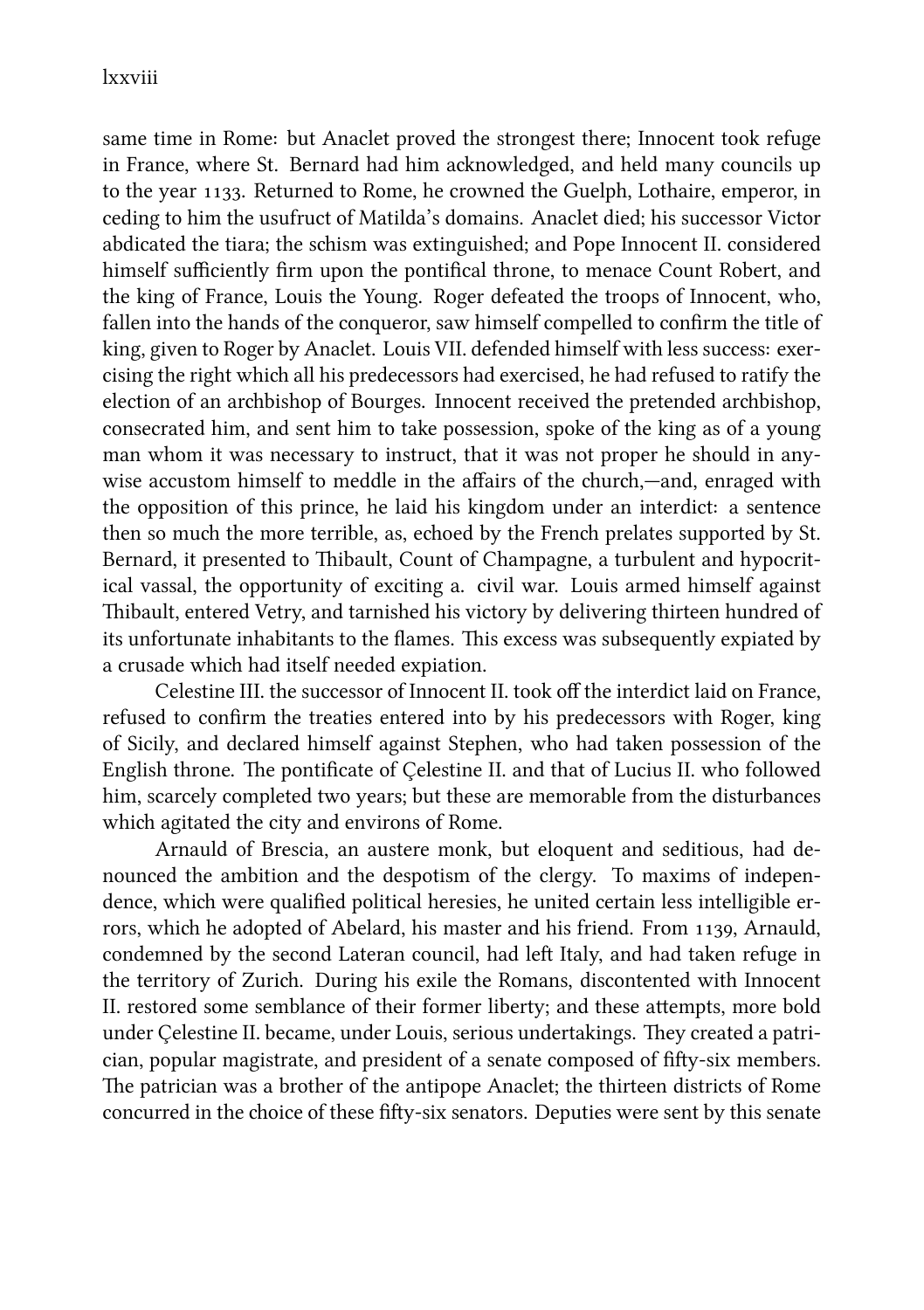to Conrade III. whom the death of Lothaire had left in full possession of the empire. The Romans invited Conrade to come and take in the midst of their city the imperial crown:

"Let your wisdom, said they to "him, call to mind the attempts undertaken by the "popes against your august predecessors. The "popes, their partisans, and the Sicilians, at the pre- "sent time in league with them, prepare for you "still greater outrages. But the senate is restored, "the people have resumed their vigour; this "people and this senate, by which Constantine, "Theodosius, and Justinian governed the world, "and whose vows, prayers and exertions, call you "to a similar degree of power and glory."

Conrade was perfectly aware of the projects of independence which this language harboured, and did not think it prudent to imitate Lucius, who also had addressed an epistle to him. Bold against enemies whom Conrade had abandoned, and whom Roger threatened, Lucius advanced towards the capital; he marched surrounded by priests and soldiers. This parade of all his temporal and spiritual arms, however, was useless; a shower of stones crushed the double army of the pope, and he himself received a mortal wound. His party very hastily gave him a successor; but this person, who was named Eugenius III. hastened to quit Rome, lest he should see himself compelled to ratify the re-establishment of the popular magistracy<sup>183</sup>

Eugenius armed against the Romans the inhabitants of Tivoli, and nevertheless re-entered Rome only by recognizing the senate. He obtained but the abolition of the dignity of patrician, and the re-establishment of the prefect. These transactions did not lead to a permanent peace; Eugeni us again took flight and passed into France, where he seconded as far as possible St. Bernard, the apostle of the fatal crusade of  $1147^{184}$  During the absence of Eugenuis, Arnauld of Brescia returned to Rome, followed by two thousand Swiss<sup>185</sup> he proposed restoring the consul, the tribunes, the equestrian order of the ancient Republic of Rome, to allow the pope the exercise of no civil power, and to limit the power they were obliged to leave in the emperor's hands. Eugenius re-appeared in the capital in  $1149$ , quitted again almost

 $^{183}$ Otho. Frising. Chron. 1. 7. c. 22,27,31.—De Gest. Frid. re. 1. 1. e. 21, 22, 27,26.—Moscow de reb. imperii sub Con rado HI. 1. 3, pa. 114.

<sup>&</sup>lt;sup>184</sup>This expedition is connected with our subject, only by general considerations, which we have already laid before oar readers-see page 116.

<sup>&</sup>lt;sup>185</sup>Chron. Corbeiens.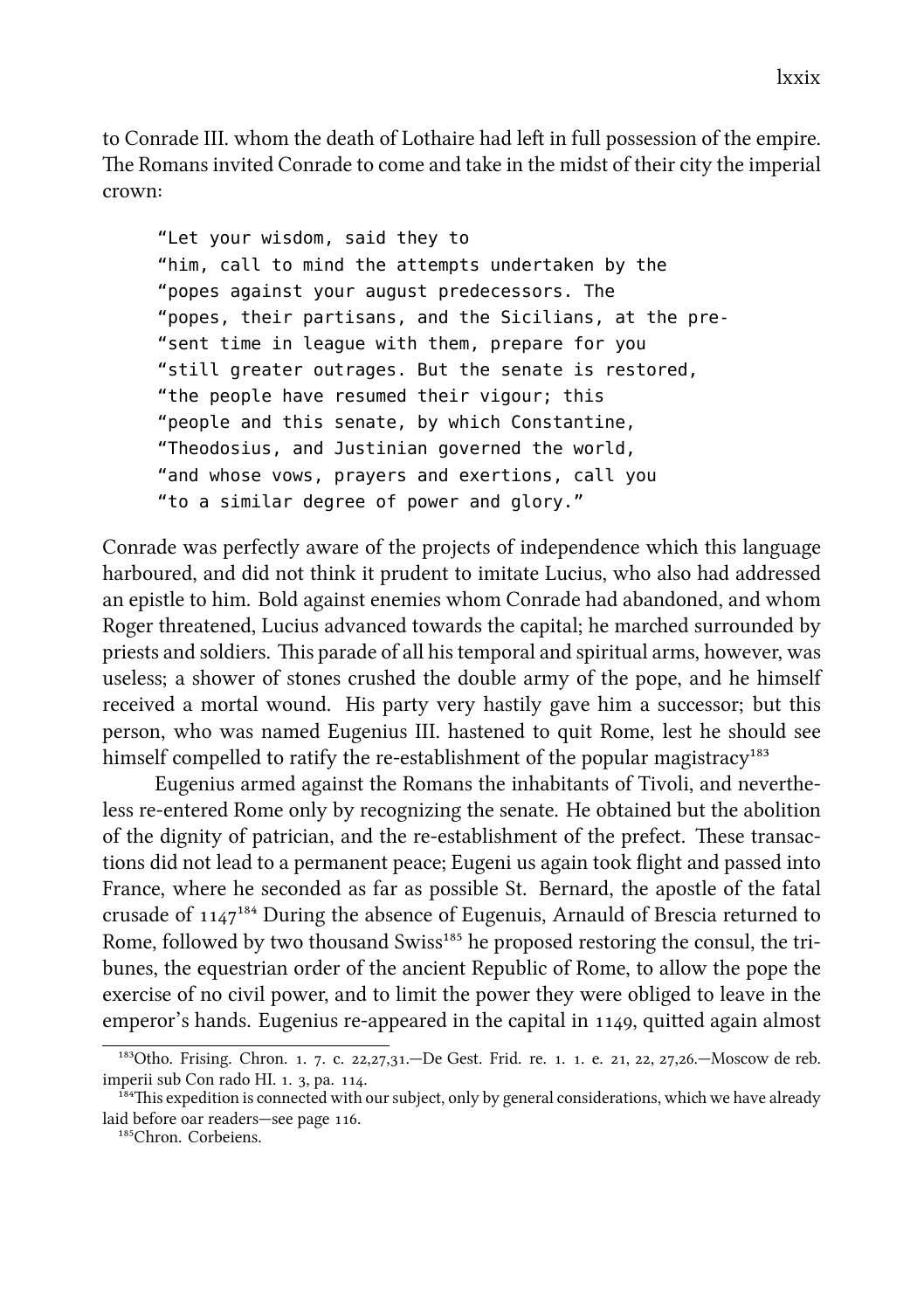immediately, again returned in 1153 to quit it no more. Imploring the assistance of Barbarossa, who had been elected emperor, he offered to crown him, and obtained from this prince a promise to receive the pontifical authority at Rome. Louis VII. broke at this time his marriage with Eleanor of Aquitain: this divorce, the only one perhaps which has had fatal consequences for France, is also the only one which has not experienced on the part of the church, any sort of opposition. Neither the pope, nor the bishop, nor St. Bernard complained of it.

Suger, who had advised against it, no longer lived; the French prelates, whom Louis condescended to consult, expressly approved of it; and the heiress of Guienne and Poictou, repudiated under the usual pretext of distant consanguinity, disinherited the daughters whom she had by the king of France, married Henry Plantagenet, and added two large provinces to Maine and Anjou, already possessed by Henry, who became afterwards king of England. Here we behold one of the principal causes of the long rivalry of these two kingdoms; and if the clergy, for a long time accustomed to pass the limits prescribed by their profession, had attempted to trangress them on the present occasion, for once, at least, we should have been enabled to bless the abuse of their ecclesiastical functions.

That which must render the pontificate of Eugenius III. memorable in the History of the Power of the Popes is, the approbation which he bestowed on Gratian's Decree. The name of 'Decree' designates in this place, a canonical compilation at first entitled 'Concord of the Discordant Canons,' which was completed in  $1152$ , by the aforesaid Gratian, a Benedictine monk bom in Tuscany. The then recent discovery of Justinian's Pandects, caused the revival in Italy of the study of civil jurisprudence: the collection of Gratian, became the 'text' of ecclesiastical jurisprudence; and the first of these studies, soon subjected to the other, appeared only as its appendage. This collection is divided into three parts, of which one treats of general principles and ecclesiastical persons, the second of judgment, and the third of sacred things. The tautology, the impertinencies, the irregularity, the errors in proper names, the disregard of correctness in the quotations, are the smallest faults of the compiler; mutilated passages, canons, false decretals, every species of falsehood, abound in this monstrous production. Its success was only the more rapid; they began to expound it in the schools, to cite it at the tribunals, to invoke it in treaties; and it had almost become the general law of Europe, when the return of learning slowly dissipated these gross impostures. The clergy withdrawn from the secular tribunals; the civil power subjected to the ecclesiastical supremacy; the estates of individuals, and the acts which determined them, sovereignly regulated, confirmed, annulled, by the canons, and by the clergy; the papal power freed from all restriction; the sanction of all the laws of the church conferred on the Holy See, itself indepen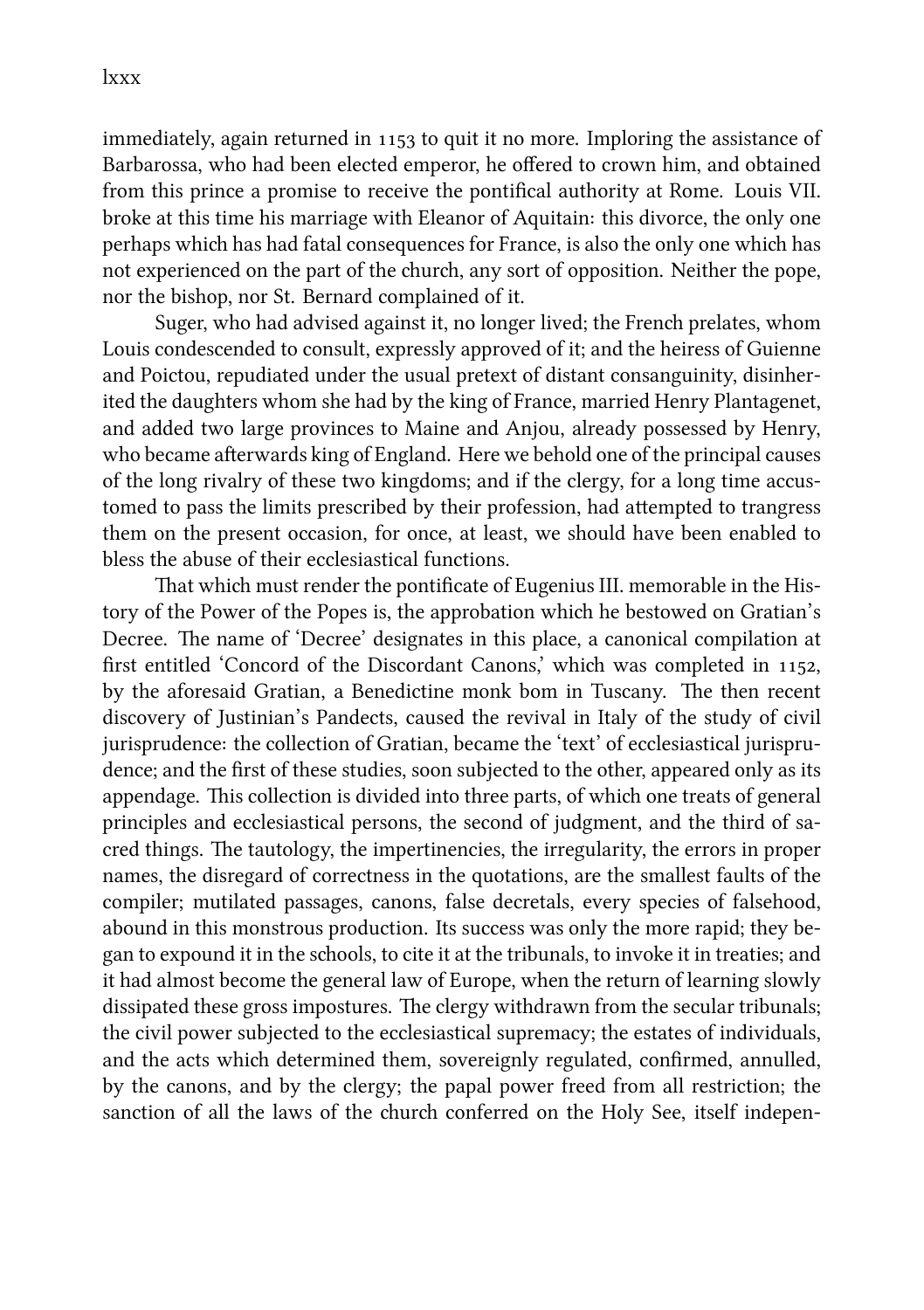dent of the laws published and confirmed by it: such are the actual consequences of this system of jurisprudence. Some churches, and that of France in particular, have modified it; but it is preserved pure and unaltered in the Roman Church, which has availed itself of it in the succeeding centuries to trouble the world. From the end of the eighth century the decretals of Isidore had sowed the seeds of the whole pontifical power. Gratian has compiled and enriched them. Represented as the source of all irrefragable decisions, the universal tribunal which-determines all differences, dissipates all doubts, clears up all difficulties, the Court of Rome beholds itself consulted from all parts, by metropolitans, bishops, chapters, abbots, monks, by lords, by princes, and even by private individuals. The pontifical correspondence had no limits but in the slowness of the medium of communication; the flow of questions multiplied bulb, briefs and epistles; and from these fictitious decretals, aributed to the popes of the first ages, sprung up and multiplied, from the time of Eugenius III. millions of responses and too well authenticated sentences. Matters, religious, civil, judicial, domestic, all at this period more or less clogged with pretended relations to the spiritual power; general interests, local disputes, quarrels of individuals, all was referred as a 'dernier resort', sometimes in both first and last instance, to the Vicar of Jesus Christ; and the Court of Rome obtained that influence in detail, if we may so term it, of all the most tremendous, precisely for this reason, that each of its consequences, isolated from the rest, appeared the more unimportant. Isidore and Gratian have transformed the pope into a universal administrator.

Frederick Barbarossa was then the principal obstacle to the progress of pontifical power. Young, ambitious and enterprising, he was connected, by the ties of blood, with the families of Guelph and Ghibeline. He seemed destined to extinguish, or at least to suspend, the fury of the two factions. He announced the design of confirming in Italy the imperial power; and it could not have been anticipated, that a new crusade should divert him as speedily from it, after the misfortunes attendant on that of  $1147$ .

In the mean time, Adrian IV. born in a village in the neighbourhood of the abbey of St. Alban, mounted the chair of St. Peter in the month of December 1154.<sup>186</sup> e king of England, Henry II. congratulated himself on seeing an Englishman at the head of the Church, and asked his permission to take possession of Ireland, in order to establish Christianity there in its primitive purity. Adrian consented to it, with this observation, that all the isles, in which the Christian faith had been preached, belonged indubitably to the Holy See, even as Henry himself acknowledged. The pope, then, did consent to dispose of Ireland in favour of the king of England, on condition that the king should cause the Roman church to be paid an annual tax of

 $^{186}$ Guill. Neubrig, Rer. Angl. 1. 2. c. 6. et 9,—Ciacon. de Vitis pont. Rom. Hadr. 4.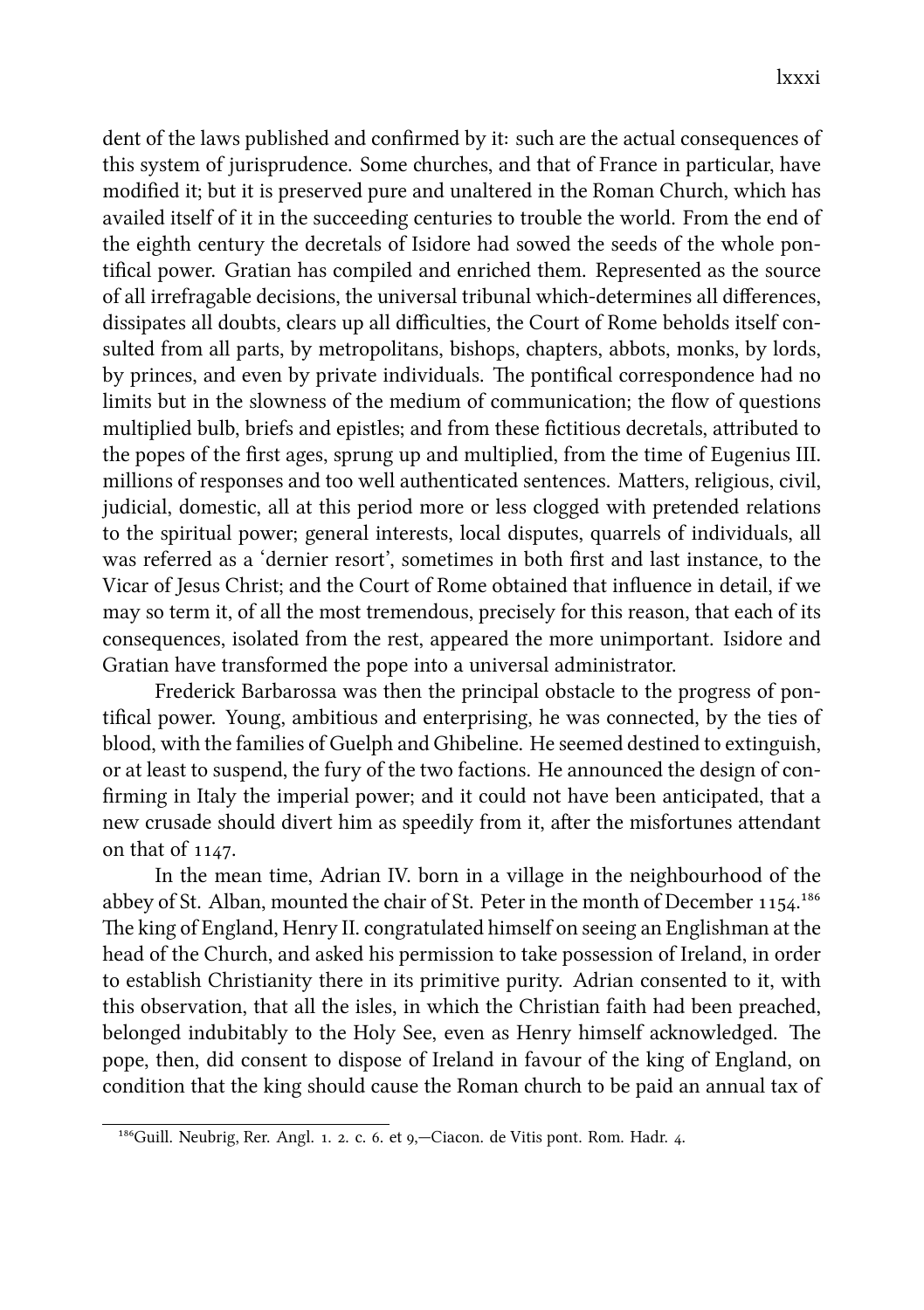lxxxii

one penny out of each house in Ireland. Fleury<sup>187</sup> supposes that John of Salisbury was one of the ambassadors sent by the king to the pontiff to solicit Ireland from him; but Matthew Paris<sup>188</sup> names the deputies without mentioning John of Salisbury; however, the latter might have been commissioned to second the application to Adrian, whose intimate friend he was.—They passed three months together at Beneventum. There it was that Adrian, having asked John what they said of the Roman Church, was answered, that she passed for the step-mother rather than the mother of other churches, that the Pope himself was a great expense to the world, and that so many violences, so much avarice, and so much pride disgusted Christendom. Is that, said the pope, your own opinion of the matter? "I am really puzzled," replied John; "but since the Cardinal Guy Clement joins the public on this point, I cannot be of a different sentiment. You are most Holy Father out of the right way; wherefore exact of your children such enormous tributes? and that which you have received freely, why not freely bestow it<sup>189</sup> ?" The pope, says Fleury,<sup>190</sup> began to laugh, and to exculpate Rome, alleged the fable of the stomach and the other members. But in order that the application should be correct, says the same historian, it would have been requisite that the Roman Church should have extended to other churches similar benefits to those she derived from them.

At the above period, reigned in Sicily, William sumamed the Bad, who enraged at receiving from the pope only the title of lord, in the place of that of king, carried hostilities into the ecclesiastical states.<sup>191</sup> Adrian, after having excommunicated him, raised against him the nobles, vassals of this prince, promising to support their privileges with an invincible constancy, and to have them restored to the heritages of which they had been deprived. However, the pope shut up in Beneventum, saw himself obliged to capitulate, and to sacrifice the Sicilians who had armed themselves in his defence. William of Tyre has blamed him for it;<sup>192</sup> but according to Baronius,<sup>193</sup> we must only pity him, for he lacked the means of remaining faithful to his engagements; and he was so far from free, that he was constrained to acknowledge, by authentic deed, that he enjoyed a perfect liberty. However it was, William the Bad, and the pope were reconciled; and there were none discontented save the barons, who, on the word of the holy father, had expected never to be abandoned.

From the commencement of his pontificate Adrian had been relieved of Amauld of Brescia. An interdict launched for the first time against the churches of

<sup>&</sup>lt;sup>187</sup>Petri Bles. Op. p. 252, 263.—Concilior. v. 9. p. 1143. Hist, eccles. 1. 70. n. 16.

<sup>&</sup>lt;sup>188</sup>Hist. Angl. anno. 1155.

<sup>&</sup>lt;sup>189</sup>Joann. Sarisb: Polycrat. 1. 6. c. 24; 1. 8. c. 22.

<sup>&</sup>lt;sup>190</sup>Hist, eccles. 1.70. n. 15.

<sup>&</sup>lt;sup>191</sup>Baron. Ann. ecdes. ann. 1154. - Pagi. Act. ann. 1154, n. 4.

 $192$ Lib. 18. c. 2. et segg.

 $^{193}$ Ann.eccles. ann  $1166$ —Concilior vol. 10. pa. 1151.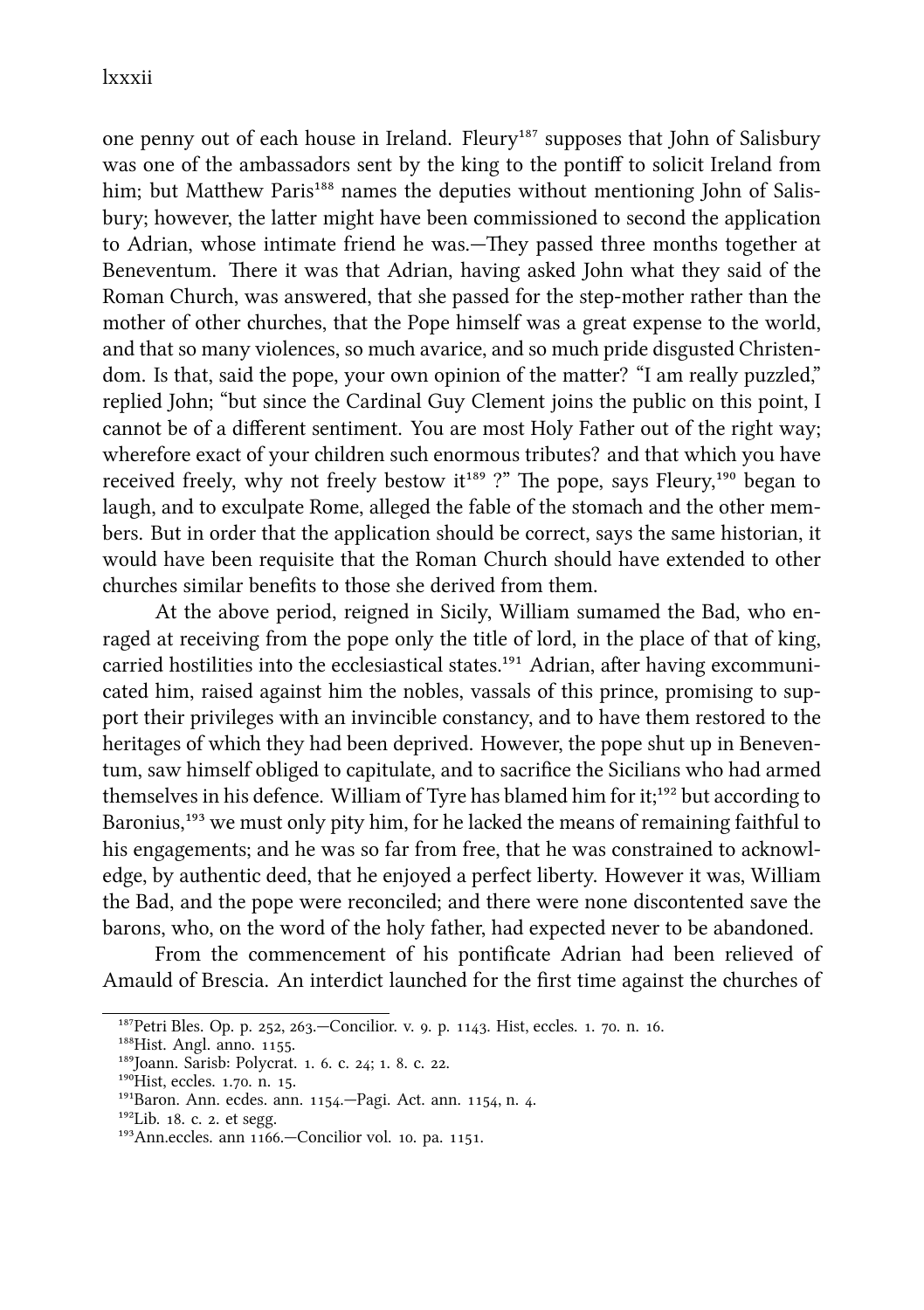Rome, terrified the people, and compeled the senators to exile Arnauld, who scarcely out of the city, was delivered to the sovereign pontiff by Frederick Barbarossa, and buried alive at the break of day, without the knowledge of the people. His ashes were thrown into the Tiber, for fear, says Fleury<sup>194</sup> that the people should collect them as those of a martyr. But this service rendered by Frederick to Adrian did not prevent their becoming enemies. From the year 1155, when Frederick came to Rome to receive the imperial crown, the first germs of their discord were perceptible.<sup>195</sup> Frederick, after having refused to hold the stirrup for the pope, acquitted himself of it with a very bad grace. He observed in the palace of the Lateran a picture, in which the Emperor Lothaire was represented on his knees before the pontif with the well known inscription:

Rex venit ante fores, jurans prim urbis honores; Post homo, fit paps, sumit, quo dante, coronam:—

that is to say, "the king presents himself at the gates; and after having recognised the rights of the city, becomes the vassal of the pope, who bestows on him the crown." Frederick complained of these two verses, as well as of the emblems they explained, and obtained but the vague promise of their future suppression. They still subsisted when, in the month of April, 1157, the pope's legates presented themselves before the emperor, who held a court at Besancon<sup>196</sup> and placed in his hands a letter from Adrian. It had for its purport an attack committed in the emperor's states on the person of the Bishop of Lunden.:

```
"How, said the pope, can
"the impunity of such a crime be explained? Is it
"negligence? Can it be indifference? Can the
"emperor have forgotten the benefits conferred on
"him by the Holy See? Has not the sovereign
"pontiff willingly conferred on him the imperial
"crown? Are there not other favours still which
"he may be disposed to confer?"
```
This language highly displeased the princes by whom Frederick was surrounded; they murmured, they menaced; and when one of the legates replied to them, "of

 $^{194}$ Hist, eccles. 1. 70, n. 4.—Otho Frising. de Gert. Frider. Anoborb. 1. 2, c. 21.—Vit. Adrioni ed à card. Arrag.

 $^{195}$ Otho Frising. de Oert. Frid. 1.2, c. 14,15,20.—Radev. de Gert. Frid. 1.1, c. 11.—Bossnet's Def. Gull  $Church_13$   $ex_18$ 

<sup>&</sup>lt;sup>196</sup>Radevic. 1, 1, c. 8, 9, 10.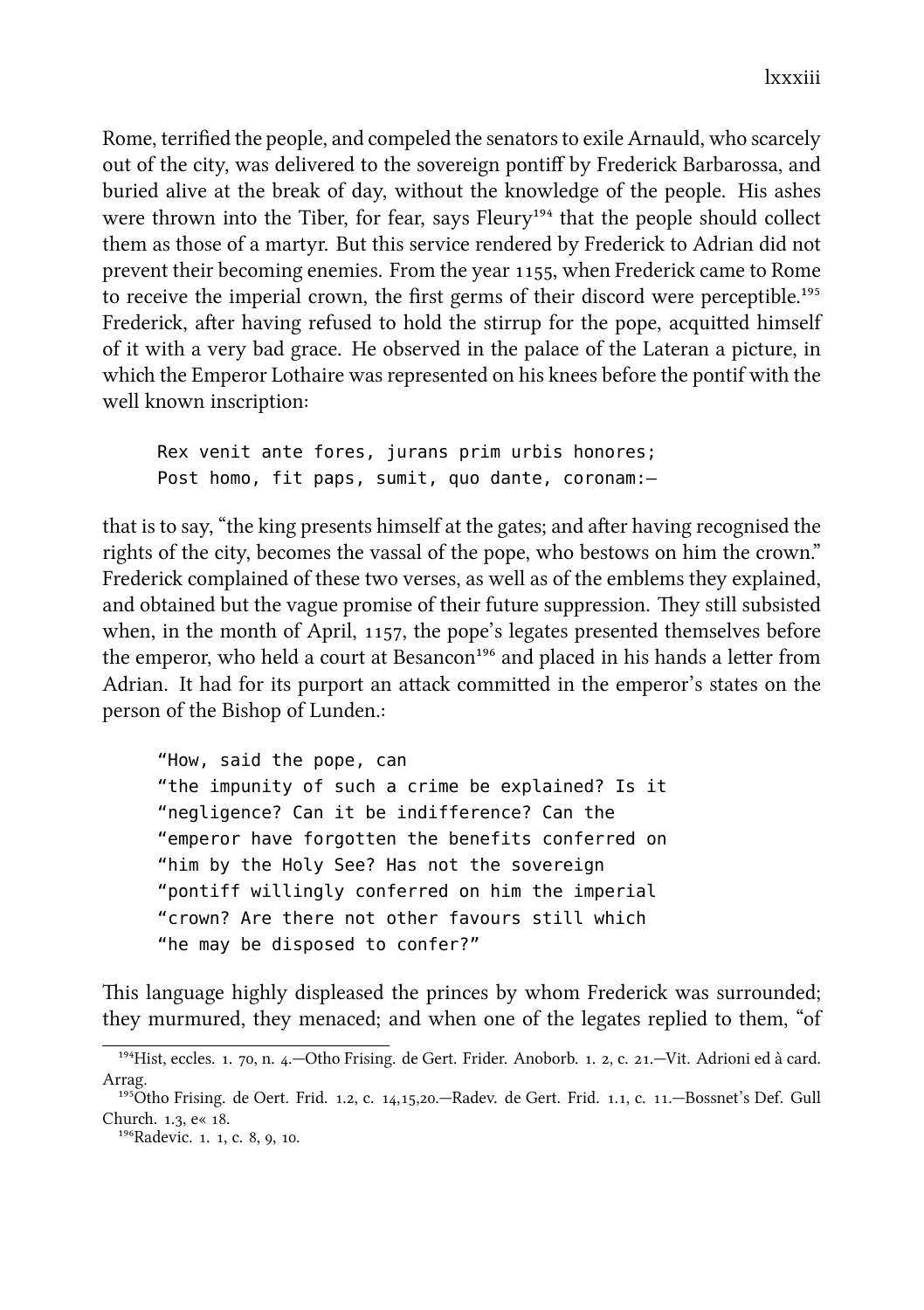## lxxxiv

whom then does the emperor hold the crown, if he holds it not from the pope?" one of the princes no longer restrained his indignation; he drew his sword, and he had infallibly cut off the legate's head, if Frederick had not hastened to oppose his imperial authority to this violence, and to have the envoys of the Holy See conducted to their residences, directing them to depart very early the following morning, and to return to Rome by the shortest road, without resting at the houses of either bishops or abbots<sup>197</sup>

Adrian took the step of addressing the bishops of Germany; he exhorted them to neglect no means of bringing Frederick back to more humble sentiments.<sup>198</sup> We have the reply of these prelates; $^{199}$  it is judicious and firm:

"Your

"words, they say to the holy fathers, have shocked "the whole court, and we cannot approve them.— "The emperor can never suppose, that he holds "from you his dignity: he swears that when the "Church wishes to subject thrones, such ambition "comes not from God; he speaks of figures and "inscriptions which you possess, and which outrage "his authority; he will not suffer, he says, such "gross attempts. We invite you to destroy these "movements of hostility between the empire and "the priesthood; we adjure you to pacify a chris- "tian sovereign, in addressing to him henceforth a "language more conformable to the Gospel."

At the same time that the bishops wrote this epistle, Frederick prepared to pass into Italy.<sup>1200</sup> Adrian called to mind William of Sicily and perceived that it was time to shew some deference to the emperor. Legates more skilful and more complying, came to Augsburgh, and presented Frederick with another epistle from Adrian<sup>201</sup> The pope explained in it the terms of his first letter, and the explanation amounted to a retraction. "By the word 'beneffcium,' he says, we understand not a benefice or a fief, but a benefit or a service. In speaking of your crown, we do not pretend having conferred it on you; we refer only to the honour we have had of placing it on your august head; 'contulimus' that is to say, imposuimus." This commentary, which

<sup>&</sup>lt;sup>197</sup>Concilior. vol. x. p. 1144.

 $198$ Concilior, vol. 10, p. 1145.

<sup>&</sup>lt;sup>199</sup>Radev. Gest. Frider. 1.1, c. 16.

<sup>&</sup>lt;sup>200</sup>Radev. 1, 17, c. 23.

 $^{201}$ Concilior. vol. 10, p. 1147.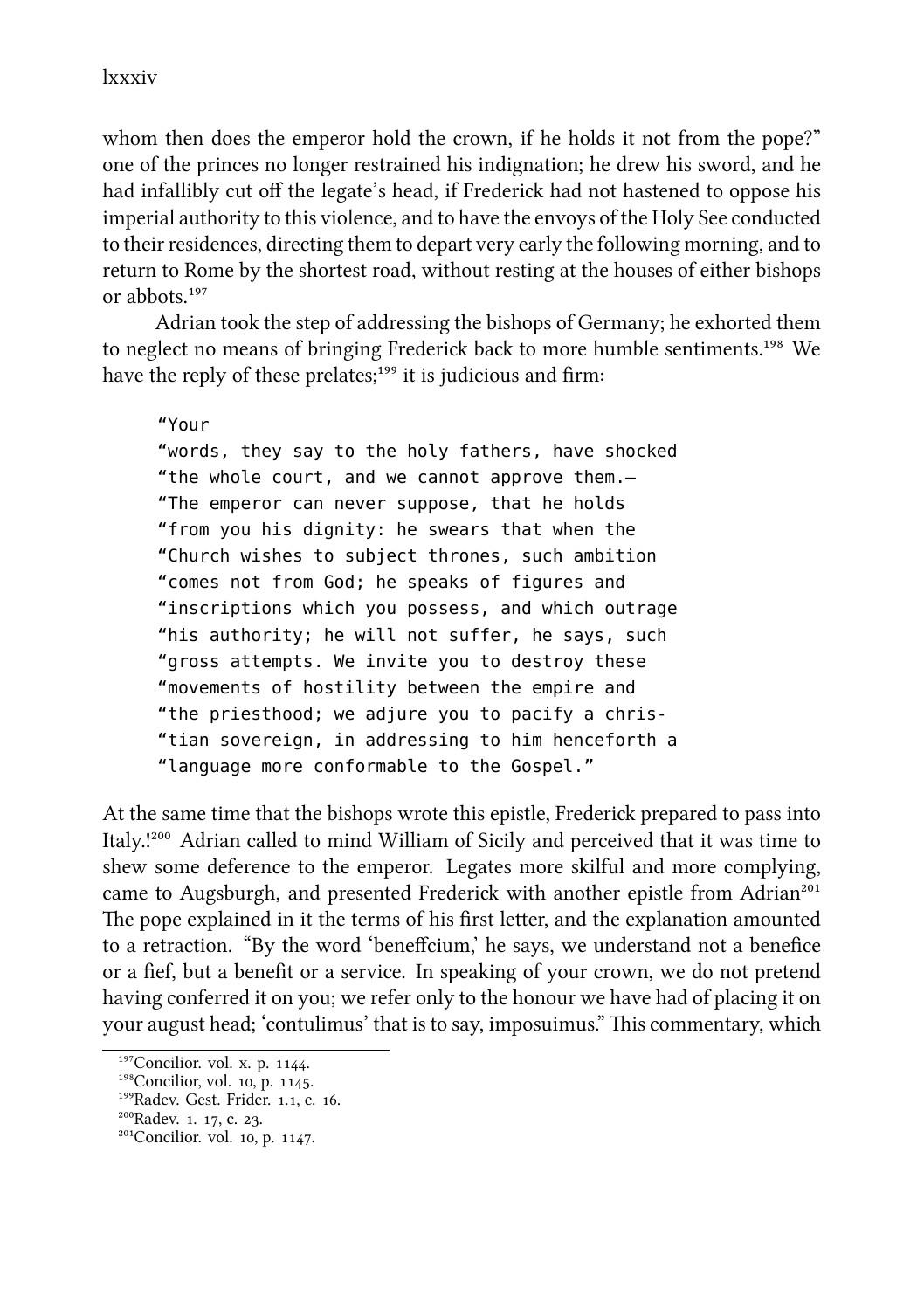by no means pleases Baronius,<sup>202</sup> satisfied the emperor, and produced between this prince and the pope a reconciliation which was not of long duration.

In the month of October 1150,<sup>203</sup> Frederick held at Roncaille, between Parma and Placentia, an assembly, in which the bishops and abbots acknowledged that they held from him their royal privileges. Dissatisfied with this declaration, and with the asperity with which the officers of the emperor asserted the right of forage over the lands of the Roman Church, Adrian wrote an epistle to Frederick which has not been preserved; but Radevic, who gives us a relation of it, $^{204}$  says, that it concealed, under humble and gentle terms, much bitterness and hauteur. In replying to it, Frederick affected to place, in the inscription, his own name before that of the sovereign pontiff.<sup>205</sup> It was to revert to an ancient custom, to which were substituted for some time past forms supposed to be more respectful. This bagatelle nettled the holy, father; and history relates, that letters were intercepted which he wrote to the Milanese, and other subjects of Frederick, to invite them to revolt. We do not possess those letters; but the reply of Adrian to the emperor has been transmitted to us.<sup>206</sup>

"To place your name before ours, says the servant "of the servants of Christ, is arrogance, is insolence; "and to cause bishops to render homage to you, "those whom the Scriptures call Gods, sons of the "Most High, is to want that faith which you "have sworn to St. Peter, and to us. Hasten then "to amend, lest that in taking to yourself that whi " does not belong to you, you lose the crown with "which we have gratified you."

This epistle<sup>207</sup> did not remain unreplied to; the minds of both became inflamed, and in despite of the négociations attempted in an assembly at Bologna in  $1159$ , war was going to break out, had not the pope died the first of September of the same year, at the very moment, says an historian<sup>208</sup> at which he pronounced the excommunication of Frederick.

Alexander III. elected pope after Adrian IV. did not die until 1181. His pontificate is the longest of the twelfth century. But four anti-popes, who succeeded each other in the lapse of these twenty-eight years, under the names of Victor III.,

 $^{202}$ Ana. eccles. ann. 1158. 76.—According to Bossuet, this letter of Adrian IV. alone, is requisite to annihilate all the conclusions which the Ultramontanes pretend to deduce from the ceremony of the coronation of kings.

 $^{203}$ Radev.l. 2. c.  $1 - 15$ .

 $204$ Lib. 2. c.  $18^*$ 

<sup>&</sup>lt;sup>205</sup>App. p. 562.

<sup>&</sup>lt;sup>206</sup>Concilior vol. 10.

<sup>&</sup>lt;sup>207</sup>Ego dixi: Dii estis et filii Excelsi omnes Ps. 81. r. 6.

<sup>&</sup>lt;sup>208</sup>Abb. Ursperg. Chron. p. 221.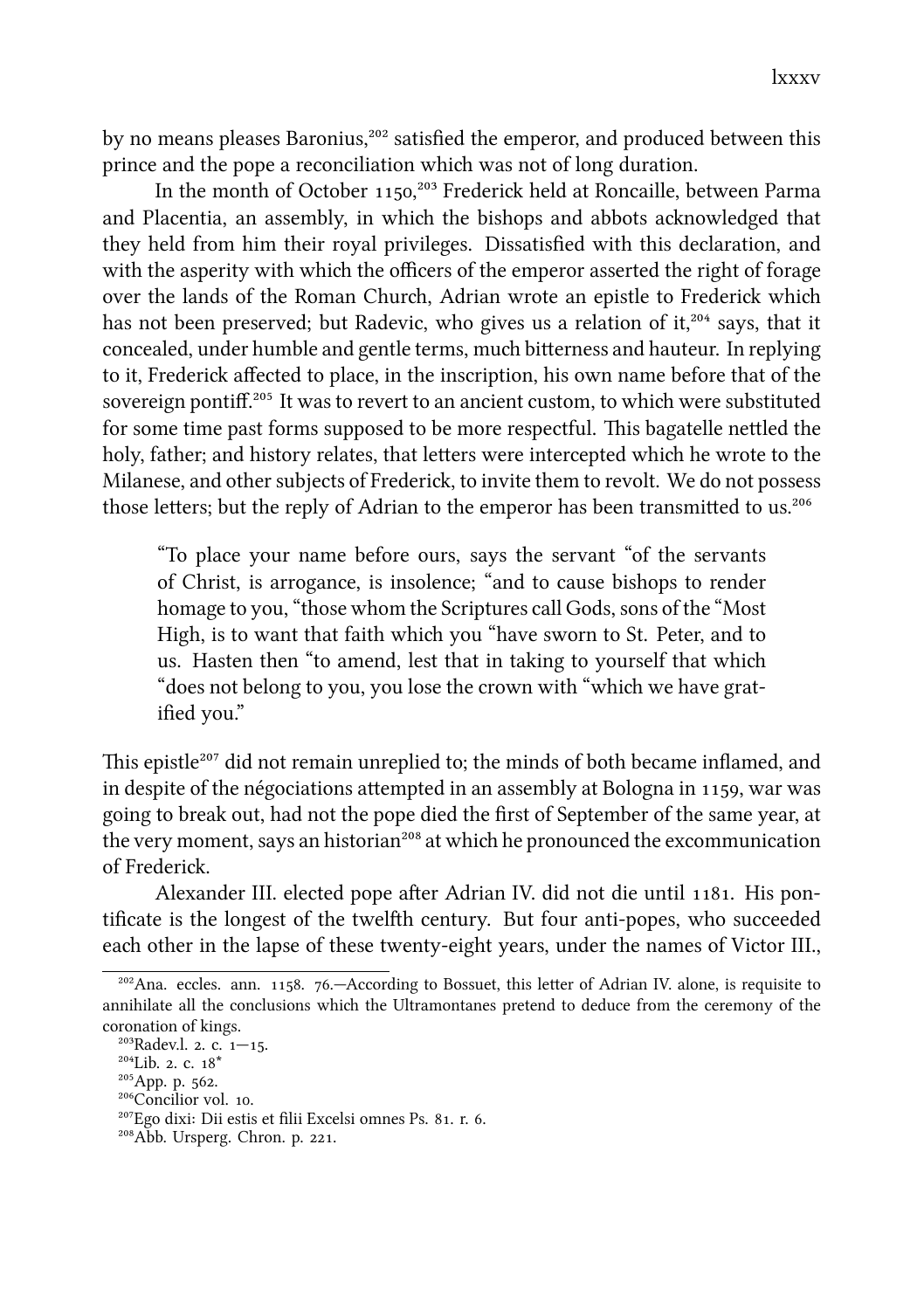lxxxvi

Pascal III., Calixtus III., and Innocent III., disputed and weakened the authority of the head of the church. Alexander who had been at Besancon as one of the envoys of Adrian, found in Frederick Barbarossa a formidable enemy. This emperor seeing that they had at the same moment elected two successors of Adrian, Alexander and Victor, summoned them to appear at Pavia, where he would decide between them in a council convoked by him. Victor appeared there and was pronounced the true pontiff. Alexander excommunicated by this council, in return excommunicated Frederick and Victor, loosed from their oaths the subjects of the former, and took refuge in France, then the usual common asylum of the popes expelled from Rome. Returned to this city in  $1165$ , after the decease of Victor, he left it again in  $1167$ , and behold in what way. The Romans besieged by the Germans, conjured him to sacrifice to their safety the title disputed with him,:

"No! he replied, a sovereign "pontiff is not subject, to the judgment of any mor- "tal, neither of kings nor of people, nor yet of the "church; let them know that no power on earth "shall make me descend from the rank to which God "has elevated me;"

and, while the cardinals carried to the citizens of Rome this pontifical reply, the holy father stole away without noise.<sup>209</sup> Frederick at this time supported a famous war against almost all Italy, confederated under the name of the League of Lombardy. Alexander III. became the head of the Lombards, who gave the name of Alexandria, to a city built by them in 1168, at the confluence of the Tanaro and the Bormida. The pope excited the Greek emperor Manuel to arm against the emperor of the West, and attempted to reconcile the two churches, separated since the pontificate of Leo IX. But when Manuel required that the Holy See should be established at Constantinople, this condition caused the failure of both projects. To occupy a secondary rank in a capital inhabited, possessed, and ruled by a secular sovereign, this subordinate situation, which for five centuries had suited the successors of St. Peter, was not to be listened to by the successors of Gregory VII.

As France, so England likewise, acknowledged Alexander III. notwithstanding the protection he seemed to grant to Thomas a Becket, Archbishop of Canterbury. This prelate elevated by the king, Henry II., to the most eminent dignities, dared to oppose himself to the punishment of a priest convicted of assassination, and to determine that the sole punishment should be, deprivation of his benefice.

<sup>&</sup>lt;sup>209</sup>Vit Alex. III. edit, a card. Arrag. p. 468.—Acerbug Rfp-rena, p. 1151.—-Baron. Ann. eccles. Anji. 1167, s. 11.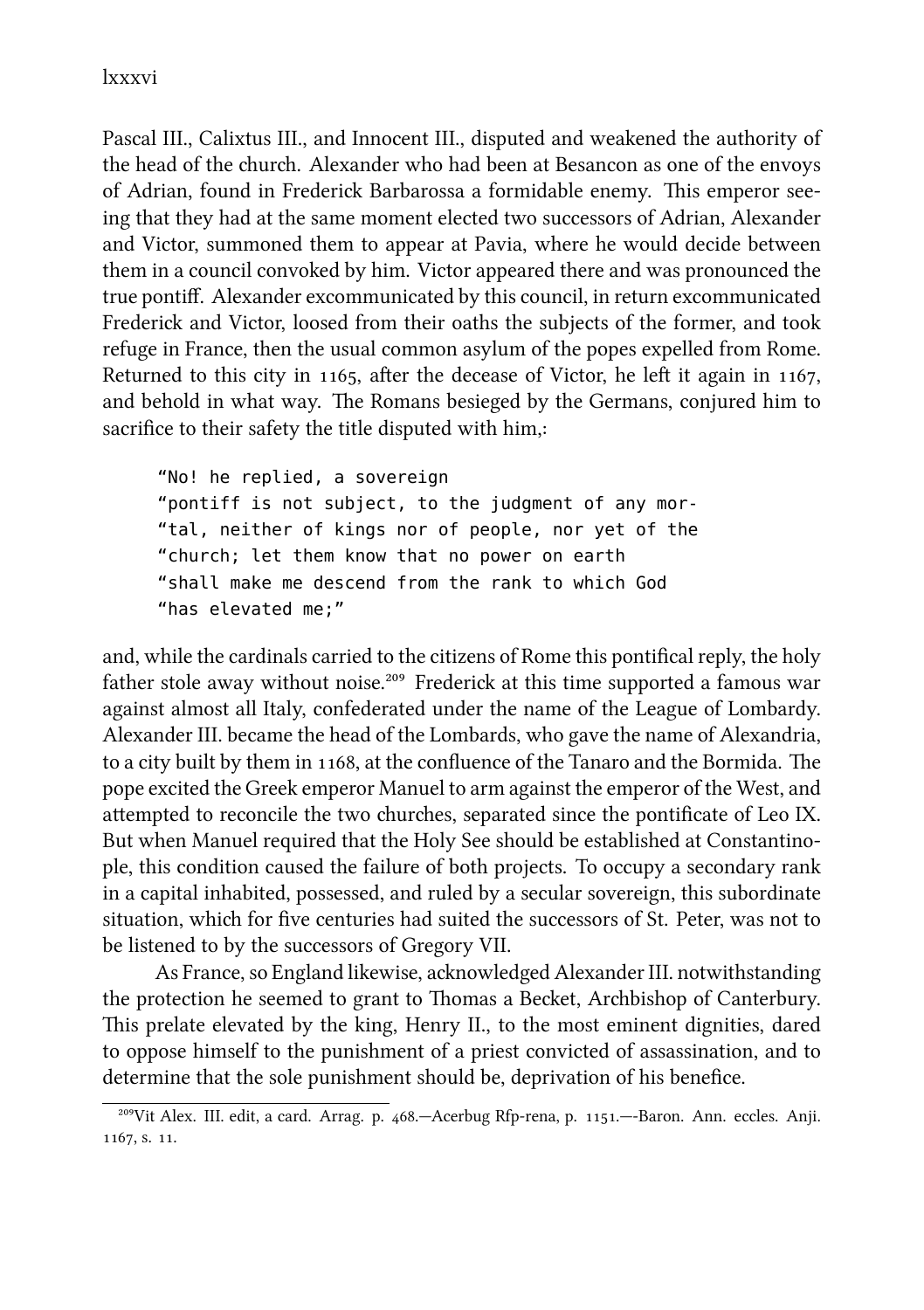The king wished that the common law should be applied, by the regular tribunals, to the frequent crimes of the members of the church; he desired that no bishop should without his permission go to Rome or appeal to the Holy See, nor excommunicate or suspend a vassal or officer of the crown. A parliament at Clarendon adopted these articles: Becket after having at first rejected them without examination, next adopted them without reserve, lastly accused himself to the pope of having betrayed the rights of the clergy, did penance for it, and renounced the exercise of his ministry until the sovereign pontiff had absolved him. Treated as a rebel by all the peers of Great Britain, as well ecclesiastical as secular, he took refuge in France, threatened the king with the fate of Nebuchadnezzar, and pronounced anathemas against the most faithful ministers and subjects of Henry. This prince attempted to recal Becket to reason and his duty: he exhausted every way for the purpose, even that of taking for arbiter his rival Louis the Young, king of France. Let the archbishop, said he, conduct himself towards me, as the most holy of his predecessors did with the least illustrious of mine, and I shall be satisfied. An apparent reconciliation led Becket back to England; but if he returned it was to excommunicate anew all the clerks, curates, canons and bishops, who had declared against him. Henry lost all patience; even to that degree that he exclaimed: will none of my servants avenge me of the most meddling and ungrateful of men? Four assassins went, in effect, to seek the arch-bishop, and dispatched him in his church of Canterbury. Alexander, who had condemned the Articles of Clarendon, placed Thomas a Becket in the number of the holy martyrs; and the king, whose imprudent words had rendered him guilty both of the murder and the canonization, finished, by tarnishing with the most ignominious penance the rights and dignity of his throne. This quarrel has given place to a multitude of letters, as well of Alexander III. as of many English and French prelates: a deplorable correspondence, in which we behold with what rapidity were propagated the unsocial maxims preserved in the decree of Gratian.<sup>210</sup>

Nevertheless, Alexander III. thought of establishing himself, and dreaded the consequences of too long a war with the emperor. He detaed himself from

Some English writers say that the four assassins, Fitzurse, Tracy, Britton and Morville, were so far from having an order to kill Becket, that they dared not reappear at Court after the commission of the crime. Hume adds, that the king suspecting the intention of these gentlemen from some words which had escaped them, dispatched a messenger after them, prohibiting their attacking the person of the prelate, but that the messenger arrived too late.

the Lombard League, and came to Venice in 1177, to offer Frederick a peace,

 $^{210}$ Matth. Paris. Hist. mag. p. 82, 83, 101, 104. - Collier's Ecclesiastical History, vol. 1, s. 12. - Concil. Magnse Britann. vol. 1. p. 434.—Epistolæ et Vita Thomæ Cantuar. &c. Brux. 1682, vol. 2. in 4to.—Natalis Alex. sec. 12, diss. 10, p. 833. - Telly's Hist, of France, vol. 3, p. 181, 198.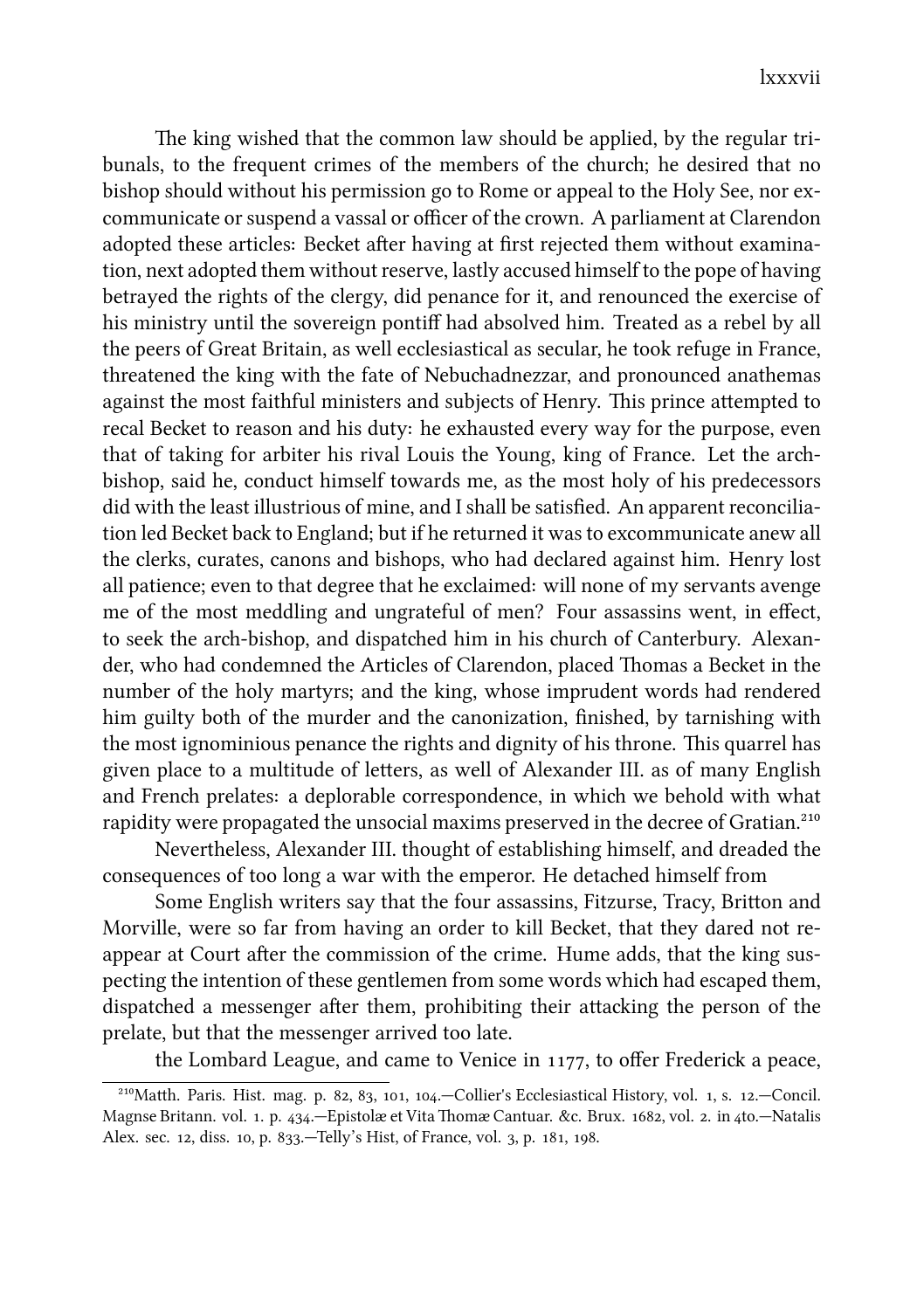lxxxviii

which the reverses of this prince were to render useful and glorious to the church. The pope reaped the fruits of the labours and combats of Italy. Frederick acknowledged Alexander, kissed his feet, held the stirrup of his horse, and restored the ecclesiastical goods, without, however, including herein the inheritance of Matilda, and signed a truce for six years<sup>211</sup> For ten years past, Alexander had invariably resided at Anagni; he seldom resorted to Rome, where the seeds of sedition had not ceased to ferment. He returned to it in  $1178$ ; his entry was solemn; he received the homage of the people and the oaths of the nobles, and held in  $1179$  the third general council of the Lateran. A crown being sent by him to the king of Portugal, Alphonso Henriquez, in order that this conqueror should not reign without the approbation of the Holy See, he was repaid by an annual tribute of two marks of gold.<sup>212</sup> Such have been the principal events of the pontificate of Alexander III. to whom the college of cardinals is indebted for the exclusive privilege of electing the popes; he ruled that this election should be effected by the union of two thirds of the suffrages in favour of one candidate. The memory of this pope has remained dear to the Italians, who were pleased at beholding in him the defender of their liberties; but he evinced still more zeal for the aggrandizement of the ecclesiastical power. They owe greater praise to his address and constancy than to his patriotism. He knew how to triumph over obstacles, support long reverses, weary out the prosperity of Frederick Barbarossa, and subject to the pontifical authority, the enemy of the Italian republics.

Lucius III. the first elected in the the forms established by Alexander, displeased the Romans on this very account, who compelled him to retire to Verona. Urban III. and Gregory VIII. proposed a third crusade, which was not undertaken until under Clement III. in 1189. To draw France and England towards the Holy Land, it was requisite to deaden the ardour of the quarrels which, from the divorce of Louis VII., divided the two kingdoms. A legate of Clement III. threatened France with a general interdict, if Philip Augustus did not hasten to reconcile himself to the English.<sup>213</sup>

"What do I care for "your interdict, replied Philip: does it belong "to Rome to threaten or disturb my States, "when I think proper to bring back to duty my "rebel vassals? we may plainly see you have got "a relish for the sterling money of the English."

 $^{211}$ Maratori's Antiquit Ital. med. ævi. vol. 4, p. 249.— Orig. Guelph, vol. 2, p. 479.

 $^{212}$ Velly's Hist, of France, vol. 3, p. 327.

 $^{213}$ Velly's Hist, of France, vol. 3, p. 327.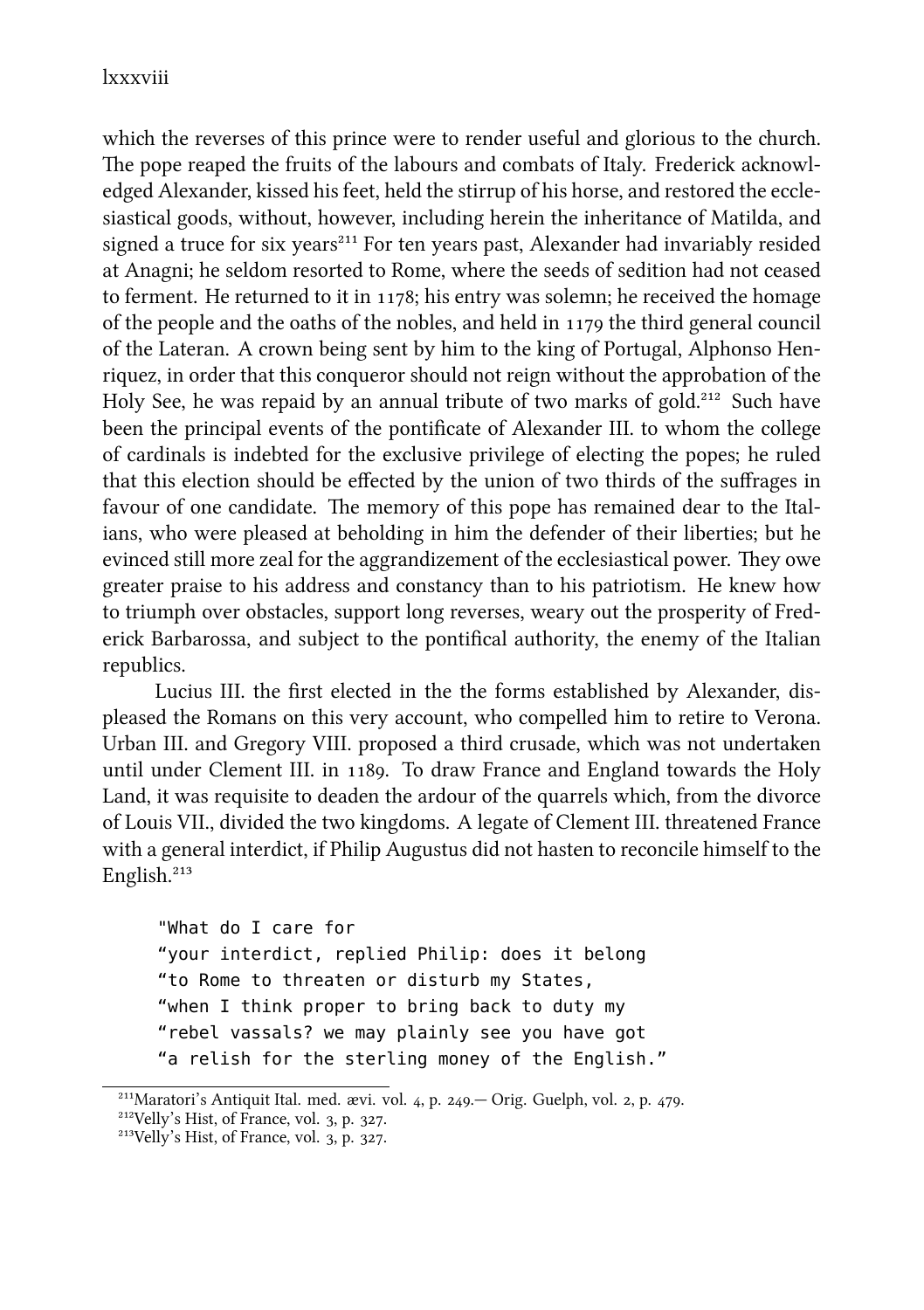Philip assumed the cross, nevertheless, as well as Richard, who had succeeded his father, Henry, on the throne of England. Frederick Barbarossa also took the cross and died in Armenia, in 1100, leaving the empire to his son Henry, VI. Clement III. had need to occupy the peoples minds with this remote expedition. The papal authority had been weakened anew under the short and feeble pontificates of his two predecessors. The Romans who had obtained royal privileges, restored them to the Holy See, only on condition that the cities of Tusculum and of Tivoli should be given up to their vengeance. Tusculum saed and reduced to cinders under Celestin III. took the name of Frescati, when branches of trees<sup>214</sup> served to form asylums for those that remained of the inhabitants.

Celestine III. elected in 1191, is the last pope of the 12th centuiy. Innocent III. who reigned from 1198 to 1216 ought to be considered belonging to the XII. Baronius relates<sup>215</sup> that in consecrating Heniy VI. Çelestine pushed with his foot the imperial crown. Muratori disputes the fact, $^{216}$  which proves, according to Baronius, the popes right to depose the emperor: in fine there can no finer reason be given for such a privilege. However it may be, Celestine excommunicated Heniy VI. Leopold Duke of Austria, Alphonso X. king of Leon, and annulled the decision of the Fren bishops, who had approved the repudiation of Ingelburg II. the wife of Philip Augustus. It is to be remarked that these anathemas although still formidable, had lost a large portion of their unfortunate efficacy. Philip took a third wife, without any new opposition on the part of Celestine. This pope, for some marcs of silver, acknowledged, as king of Sicily, Frederick II. a child of three years, son of the emperor Henry VI. In 1197, Henry died, and Germany was divided between Philip of Swabia, and Otho of Saxony; the simultaneous election of these two emperors became one of the causes of the aggrandizement of the pontifical power. Divisions in Germany, rivalry between France and England, new governments in almost all the states of Italy, expeditions into Palestine, hostilities of the crusaders against the emperors of the East, the propagation of the false decretals in the West: all concurred to promise the most splendid success to the pontiff, who, uniting boldness to skill, should reign sufficiently long to conduct a great enterprise: and this pontiff was Innocent III.

<sup>&</sup>lt;sup>214</sup>Frasche.

 $215$ Ann. eccles. ann. 1191.

 $^{216}$ Ann. d'Ital. ann. 1191.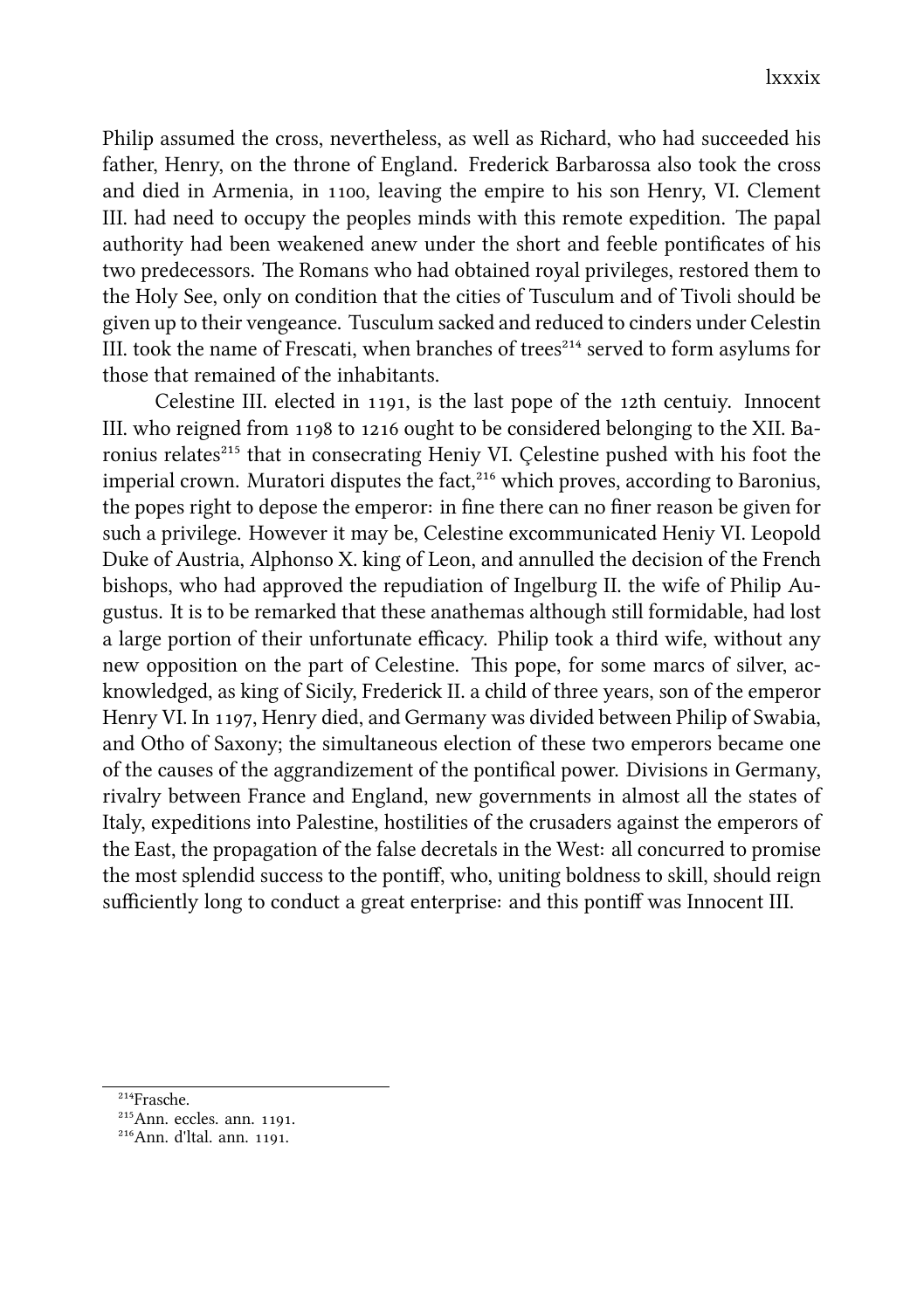## **CHAPTER VI. POWER OF THE POPES OF THE THIRTEENTH CENTURY**

**I**NNOCENT III. in one and the same year, bestowed in the plenitude of his power three royal crowns; to Ioanice, that of Walachia<sup>217</sup>; to Premislaus, that of Bo-NNOCENT III. in one and the same year, bestowed in the plenitude of his power hemia<sup>218</sup>; to Peter II., that of Arragon. Peter received his at Rome, and did the pope homage for his states, which became tributary to the Holy See.<sup>219</sup> But Innocent, the dispenser of kingdoms, and who even gave away that of Armenia, distinguished himself still more frequently by his anathemas. Venice, France, England, the emperor, all the great potentates of Europe, have experienced the force of his spiritual arms.

The Venetians, already powerful by their commerce, had assumed the cross but for the purpose of extending it; they gained lands and riches in meriting indulgences. Alone capable of equipping great fleets, they exacted eighty-five thousand crowns of gold for transporting the Christian army into Palestine; and, with the assistance of the legions they conveyed, conquered important places in Dalmatia. Innocent, in order to put a stop to their progress, thought of excluding them from the bosom of the Church. But one of the effects of commercial prosperity is, to weaken in people's minds the dread of ecclesiastical censures: the Venetians made themselves masters of the city and territory of Zara: they continued to fortify and aggrandize themselves; the anathema launched against their republic, had no important effect: the pontiff abstained from renewing it.

He treated Philip Augustus more rigorously. This monarch of France received

 $^{217}$ Fleury's Eccles. Hist. 1, 76, n. 14, 1, 76, n. 6.

 $^{218}$ Ibid.  $1.76$  n o.

 $^{219}$ Ibid. 1, 76, n, 10.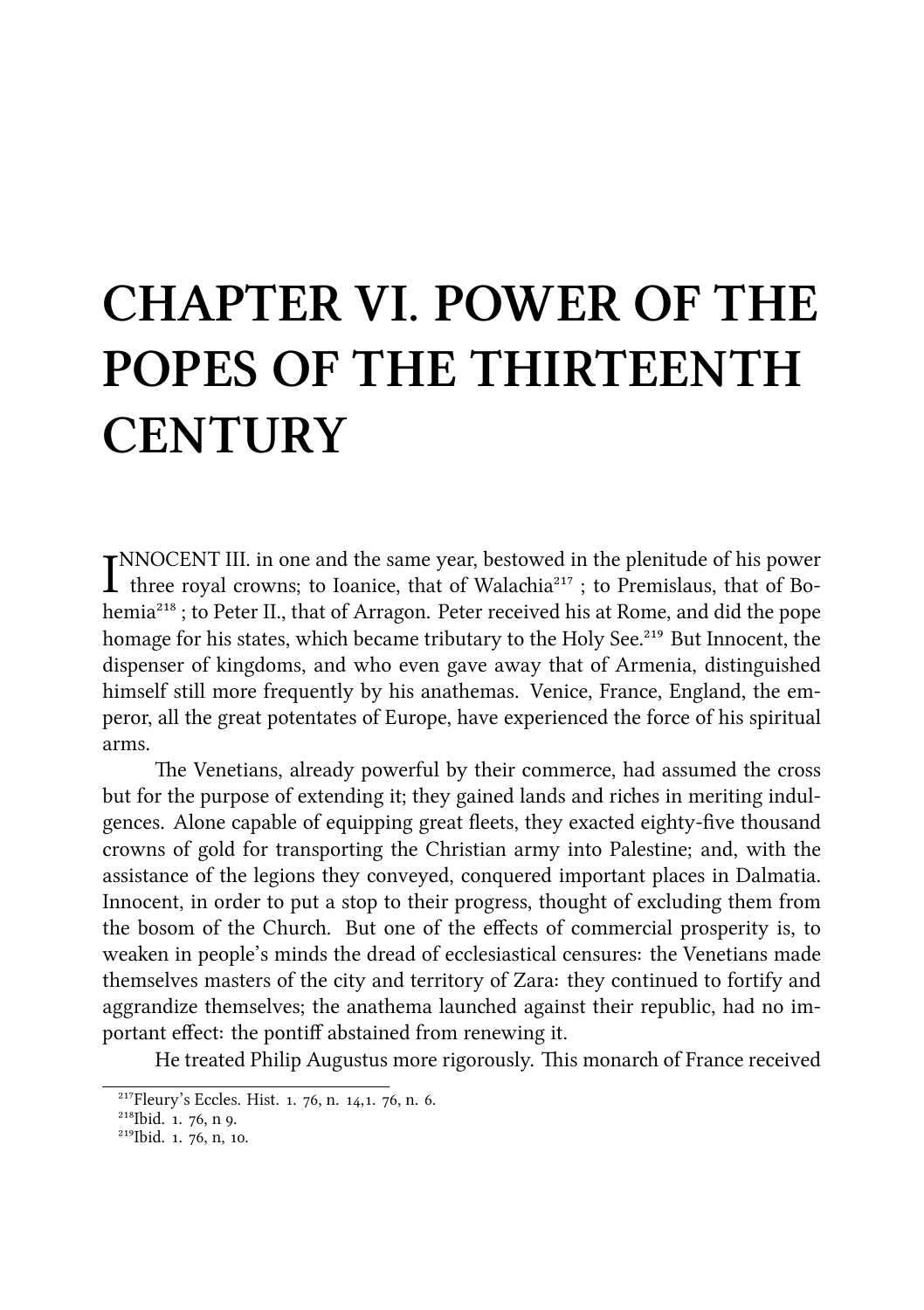from Innocent an express order to take back the divorced Ingelburg, and send away Agnes or Maria de Meronie, whom he had married after this divorce. The king at first assumed an attitude sufficiently bold; but the kingdom was under interdict; the divine offices, the sacraments, marriages, had ceased; the permitting the beard to grow enjoined; the use of flesh forbidden; mutual salutation prohibited. It was in vain that Philip humbled himself, he was obliged to ask of the pope a new enquiry into the affair; it even became necessary to prevent the result of this examination, by declaring that he was about to recall Ingelburg. She was indeed allowed the titles of wife and queen, but it was in the confinement of a castle. Emboldened by this success, Innocent did not hesitate to erect himself into a supreme arbiter between the kings of France and England, then armed one against the other. He commanded them to assemble their bishops, abbots, and nobles of their states, to deliberate on a peace, and to think on the best means of restoring the churches and abbeys which had suffered during the war. Philip replied that it did not belong to the pope to interfere in the disputes of kings, nor especially to convey to them such ordinances. Some French lords added, that the order to make peace was but another reason for continuing the war.<sup>220</sup> But Innocent replied, that an unjust war being a crime, and all crimes having for their judge the Holy Church, he fulfilled a pontifical office in disarming them both. On this principle says Fleury<sup>221</sup> the pope is judge of all the wars between Sovereigns: that is, to speak in plain terms, he is the sole Sovereign in the world. However it may be, Philip, after having renewed his course of conquest, thought proper to consent to a truce, and not irritate too far a pontiff determined on the boldest undertakings. He thus deferred, but by no means avoided, the excommunication. An anathema against Philip was one of the last acts of Innocent III., and one of the results of a new war kindled by this pontiff himself, between the king of England and France, whom he had affected to reconcile.

In fact, this very king of Great Britain whom Innocent had appeared, in 1204, to support against the French, became, a few years after, one of the victims of pontifical despotism. The pope having been desirous, in contempt of the canons and the laws, to dispose of the see of Canterbury in favour of cardinal Langton, John opposed himself to it only by fits of rage which exposed his weakness. Innocent, who knew how to use his power with more prudence, employed by degrees, three

<sup>&</sup>lt;sup>220</sup>Ego... nottim facio universil ad quos litteræ présentes pervenerint, quod ego domino meo Ph. illustri regi Franco rum consului, ut neque pacem neque treugam faciat regi Anglis, per violentiam y el per coactionem domini papæ aut alicujus paps. Quod si dominus papa eidam domino regi super hoc aliquam faceret violentiam aut coactionem, concessi domino regi tanquam domino meo ligio et creantavi super omnia qus ab eo teneo, quod ego super hoc ei essem in auxilium de toto posse meo. Acts drawn up in this form in the names of Renaud count of Boulogne, Raoul count of Soissons, and of Odo duke of Burgundy, are to be found in the Chamber of Charters, all under the date of 1202.

 $221$ Eccles. Hist 76 m. 60; 1. 79, no. 8.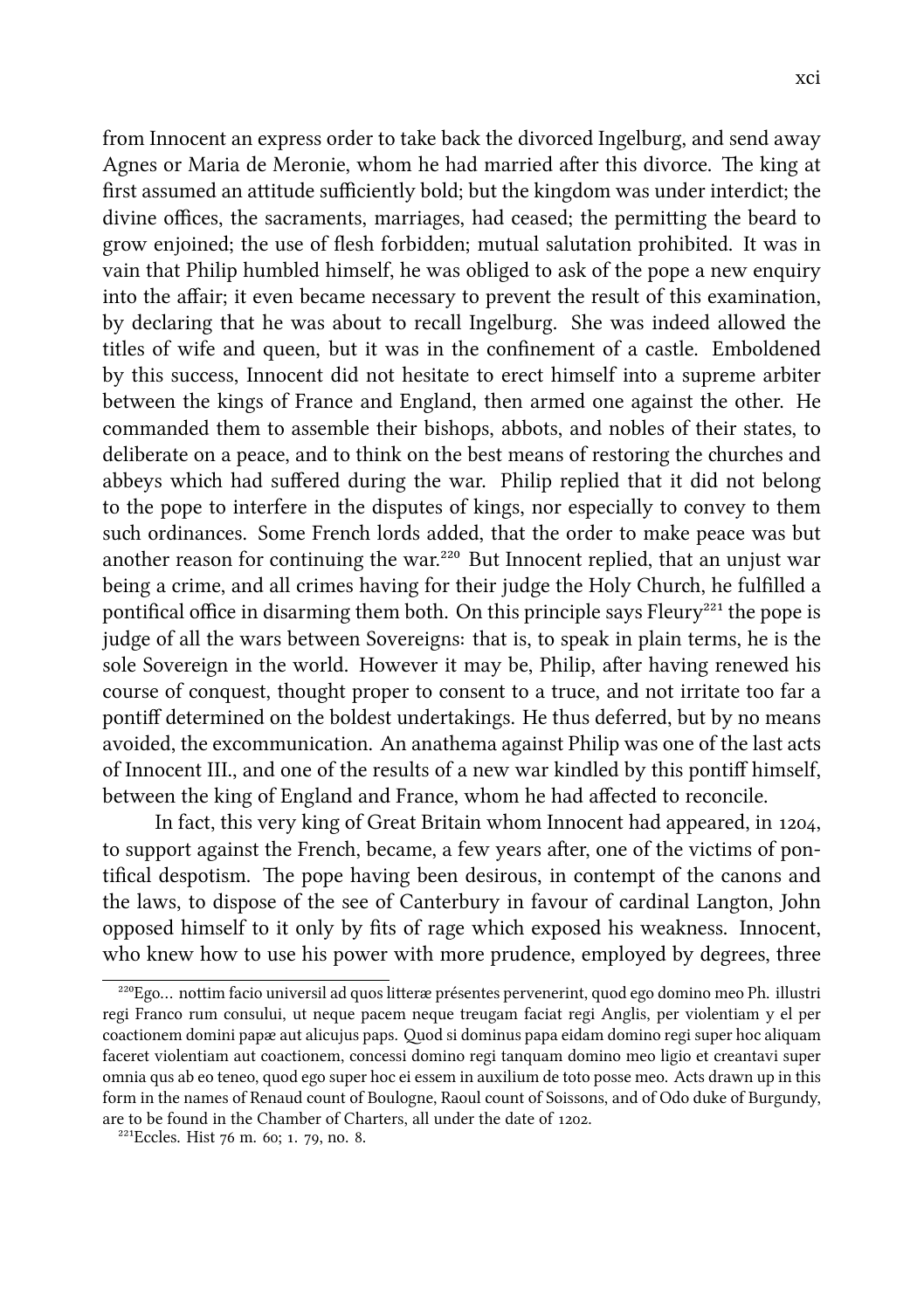modes of repressing this intractableness: first, an interdict upon the kingdom; next, the personal excommunication of the monarch; finally, the deposition of a king who had been so fully convicted of obstinacy in his disobedience to the Holy See.<sup>222</sup>

The English, already dissatisfied with their sovereign, were loosed from the oaths which they had taken to him, and the crown of England was decreed to Philip Augustus, who, imprudent enough to accept it, evinced his gratitude, by releasing Ingelburg from the castle of Etampes, and re-calling her to the throne. But while Philip prepared to reap, with arms in his hands, the fruits of the pontiff's liberality, a legate named Pandolph, took advantage in England of the fright of the deposed king, and presented him the means of recovering his sceptre, by accepting it as a pure gift from the hands of the Church. On his knees before Pandolph, John placed his hands between those of this priest, and pronounced in the presence of the bishops and lords of Ireland, the following words,<sup>223</sup>

"I, John, by the Grace of God, king of "England, and lord of Ireland, for the expiation "of my sins, of my perfect accord, and by the "advice of barons, give to the Roman Church, to "Pope Innocent and his successors, the kingdom of "England and the kingdom of Ireland, with all the "rights attached to the one and the other: I hence- "forward hold them of the Holy See of which I shall "be the faithful vassal, faithful to God, to the Church "of Rome, to the sovereign pontiff, my lord, and to "his successors lawfully elected. I pledge myself "to pay every year, a tax of one thousand marks of "silver; to wit, seven hundred for England, and "three hundred for Ireland."

This discourse is scarcely ended, when the legate is presented with a part of the tribute promised to St. Peter: Pandolph casts the money on the ground, tramples it under his feet, nevertheless collects it again, satisfied with thus expressing the subjection of temporal treasures as well as temporal powers.<sup> $224$ </sup> The sceptre and the crown remain in his hands: he keeps them five days; and when, after he has obtained some additional securities, he finally restores them, he pretends forsooth, that they are received as a perfectly gratuitous favour. He now passes immediately

 $^{222}$ Bofisuet, Defens. eler. Gallie. 1. 3. c. 21.

 $^{223}$ Innoc. 3. Epist. 1. 15. ep. 77.—Rymer Act. pub. vol. 1, p. 67.

 $^{224}$ Velly's Hist, of France, vol. 3. pa. 472.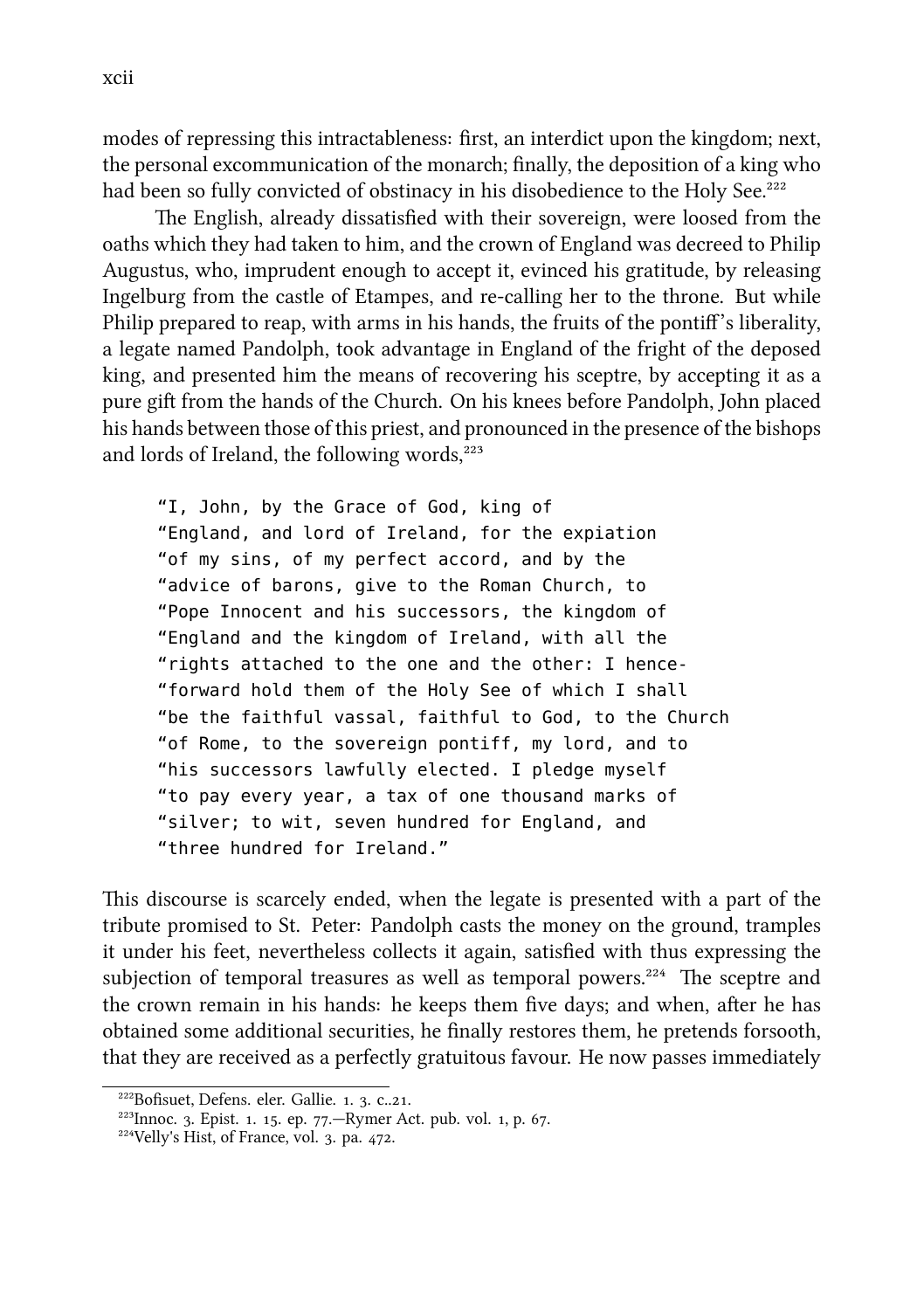into France to announce what he has performed in England.— Philip learns from Pandolph, that John, the vassal of the pope, occupies, under the protection of the Holy See, the throne of Great Britain, and that henceforth every enterprise against this kingdom will be punished by excommunication. Philip replied, that he took up arms at the solicitation of the pope alone, that the preparations for it had cost two millions, that a fleet, recently equipped, is in the road at Boulogne, that it waits the troops destined to land at Dover, and that the time for receding is departed. In the mean time, the rebellion of a vassal compels the French monarch to carry the war into Flanders: to this vassal the king of England, the emperor Otho IV. and almost all the princes of Europe join themselves. But the victory which the French obtain at Bouvines, dissipates the hopes of their enemies: Otho is no longer emperor, save in name; and John would have been already dethroned, if Rome had not obtained for him a truce of five years.

It was the English themselves who at this interval pronounced, regardless of the menaces of Rome, the dethronement of their monarch; they offered his crown to Louis, son to Philip Augustus. New decrees of Innocent's prohibit both father and son from invading the State of a prince, a feudatory of the Holy See. The father affects to disapprove a conquest which Rome deems sacrilege, but furnishes, nevertheless, all the means for its execution: the son, in fine, embarks; and the sovereign pontiff, who clearly sees that the father and son understand each other, excommunicates them both. Louis was almost in possession of Great Britain, when the death of John gave a different direction to men's thoughts and their affairs.<sup>225</sup>

As sovereign of Rome, and as possessing in Italy a very galling preponderance, the Western Emperor was the most exposed to the attempts of Innocent III. To depress the empire, it behoved above all things to re-establish at Rome and in the ecclesiastical domains, the pontifical authority; the pope commenced, therefore, by turning to account the ascendancy which his birth, reputation, and talents, gave him over the Romans; he abolished the consulate, and arrogated to himself the imperial rights, invested a prefect, installed the public officers, and received the oaths of the senators. It was at this moment, says Muratori,<sup>226</sup> that the imperial authority at Rome breathed its last sigh.

Out of Rome, Orbitello, Viterbo, Ombria, Romagna, and the March of Ancona, acknowledged Innocent III. for their sovereign. Reigning thus from one sea to the other, he conceived the hope of conquering Ravenna, which was still wanting to him, of possessing himself of the complete heritage of Matilda, of subjecting still further the two Sicilies, and, especially, prevent-ing their having for master the head

 $^{225}$ Velly's Hist, of France, vol. 3. pm 468, 475.

<sup>&</sup>lt;sup>226</sup>"Spiro qua l'ultimo fiato l'autorita degli Augusti in Roms." Muratori, Annals of Italy, win. 1198.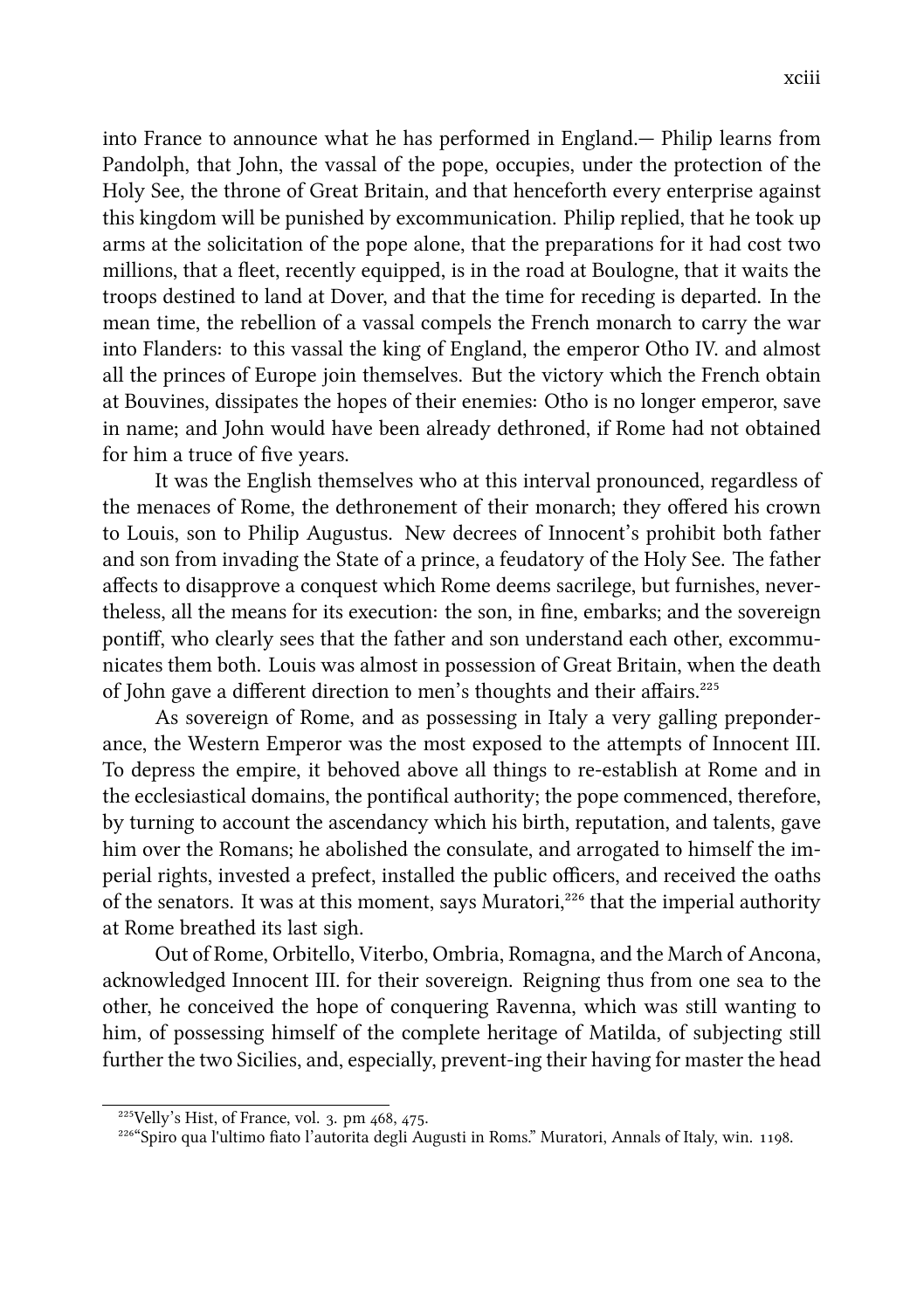of the empire; this last point was always a principle in the policy of the Holy See. Once should it govern in a direct manner the most part of the Italian provinces, it would be content to exercise elsewhere, a spiritual supremacy: the States which it could not possess, it would be satisfied to bestow, to resume, or to confer on su princes as should render themselves worthy by their docility. The conjunctures of the time altogether, as we have said, favoured this plan, at the accession of Innocent III. Frederick the II. was a child whom his father had caused to be elected King of the Romans, and his mother Constance, had placed him under the protection and even tutelage of the pope. One of this guardian's first acts was, to deprive his pupil of the title of King of the Romans, as well as of the prerogatives attached to the crown of Sicily. Between Philip of Swabia, and Otho of Saxony, simultaneously nominated emperors, the first of whom represented the house of Ghibeline, the second that of Guelph, Innocent determined in favour of Otho, even in prejudice of Frederick, whom he considered as a third competitor. It was, he said, to the Holy See belonged the privilege of judging sovereignly the claims of these competitors of the empire. The fortune of war favoured Philip of Swabia, with whom the prudent court of Rome already treated, when he was assassinated.—His daughter became the wife of Otho the IV. who thus having United all rights and suffrages, considered himself sufficiently powerful to refuse the pope the heritage of Matilda. Innocent now took the part of fulfilling his obligations as a guardian; he opposed his ward, Frederick, to the ungrateful Otho, excommunicated this prince, whom he had himself crowned, and raised Upper Italy against him. In this conjuncture the Ghibelines were seen armed by the pope against an emperor, whom the Guelphs sustained in his resistance to the pontiff: an historical phenomenon, which ought not to astonish us, as we have already observed, that these two parties were attached rather to particular families than to opinions. We may add, that it is the fate of permanent factions to experience many unlooked for changes, to modify according to circumstances their original designs, to retain their names, and their insignia, much longer than their thoughts or their sentiments, to preserve, in fine, no other invariable interest than that of remaining rivals, and falling foul of each other; it suffices then to be, and to be at war, it matters not to what end. It was especially the battle of Bouviines, which determined, as we have remarked, the fall of Otho IV. and the preponderance of the party of Frederick II. Innocent thus reaped in part the fruits of the triumph of Philip Augustus.

These disputes were connected with the crusade of 1202, which like that of 1095, and those of  $1147$  and 1189, placed in the hands of the pope the clue of all the movements of Europe. Each of these expeditions occasioned quarrels between the crusaders and the Greeks, and this misunderstanding appeared to Innocent an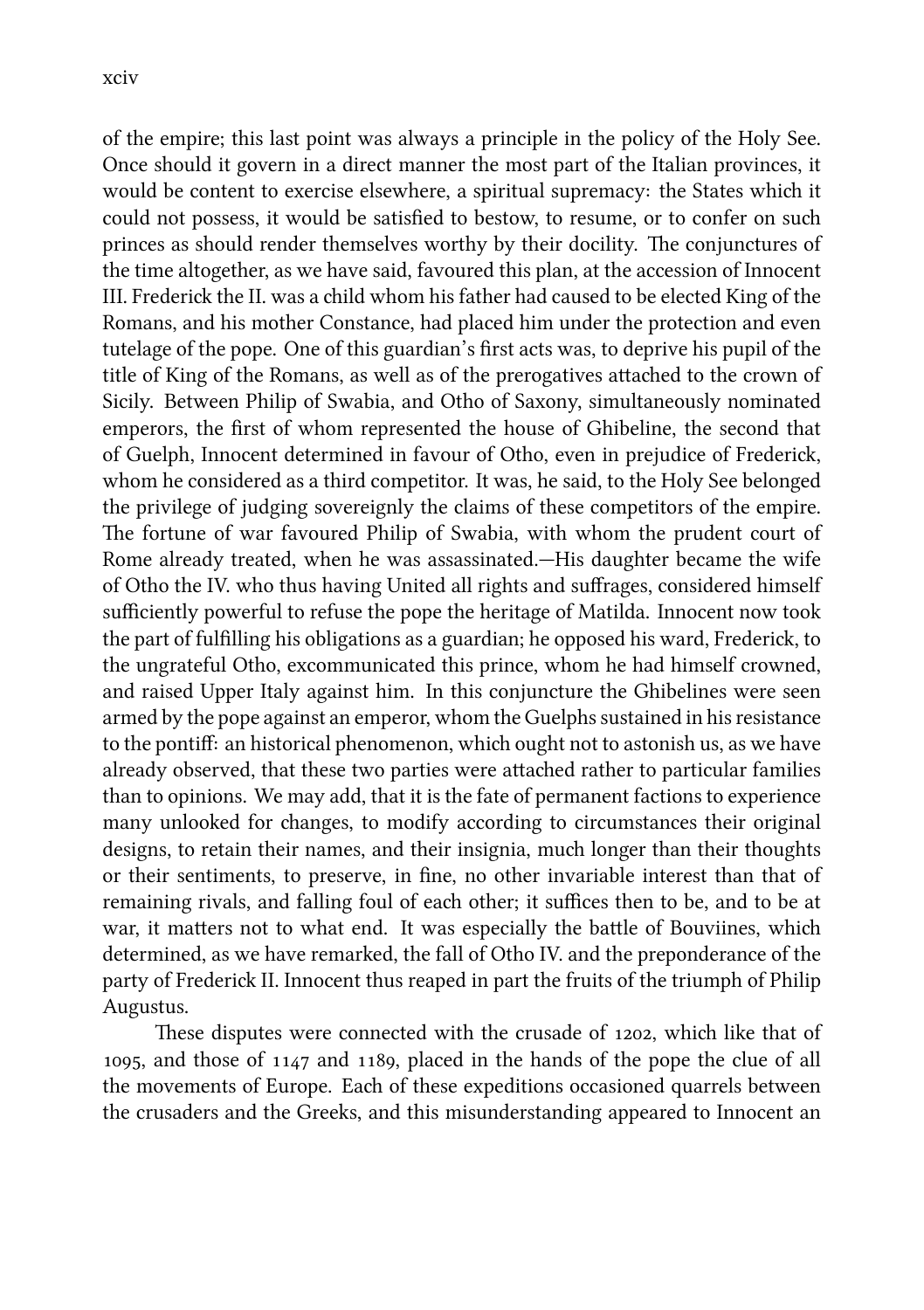open for re-conquering the Eastern Church, escaped now two centuries from the domination of the court of Rome. The Greek empire, worn out by war and by faction, became the prey of the crusaders, who, being unable to retain Jerusalem, made themselves masters of Constantinople. Baldwin, Count of Flanders, was nominated Emperor of the East; after him four other Frenchmen filled successively the same throne, while, having taken refuge in Nice, the Greek emperors reigned only over some provinces. The palaces and temples of Byzantium were plundered, and the booty, collected by the French lords was estimated at a quantity of silver of two hundred thousand pounds weight. They found it convenient to indemnify themselves in Greece for the losses sustained in Palestine; the vow which they had made, to combat only infidels, no longer repressed their covetousness; the re-establishment of holy places was but a pretext for pillaging the rich ones; and already the affectation of sentiments of religion was relinquished.:

"They "cast, says Fleury, the relics into unclean places, "they scattered on the ground the body and blood "of our Lord; they employed the sacred vases "for profane uses, and an insolent woman danced in "the sanctuary and seated herself in the chair of the "priest."

Innocent, who was not ignorant of these profanations and complained of them, did not approve the less of the conquest:<sup>227</sup>

"God, said he, willing to "console the church by the re-union of the schisma- "tics, has caused the empire of the haughty, supersti- "tious and disobedient Greeks to pass over to the "humble, catholic, and submissive Latins."

Another benefit derived from the crusades was, the application of their names to many other leagues formed or fomented by the Roman Church. Innocent III. is the inventor of this artifice, which evinces an abundant acquaintance with the means of leading minds astray by the illusion of words: he applied to the service of his serious political designs, the enormous power of a word which, for the period of one hundred and ten years, had the effect of exciting through Europe the most blind and restless enthusiasm. He preached therefore a crusade against England when

 $^{227}$ Hist, eccles. 1. 76. n. 2.; Innoc. III, Epist 1. 8. ep. 69.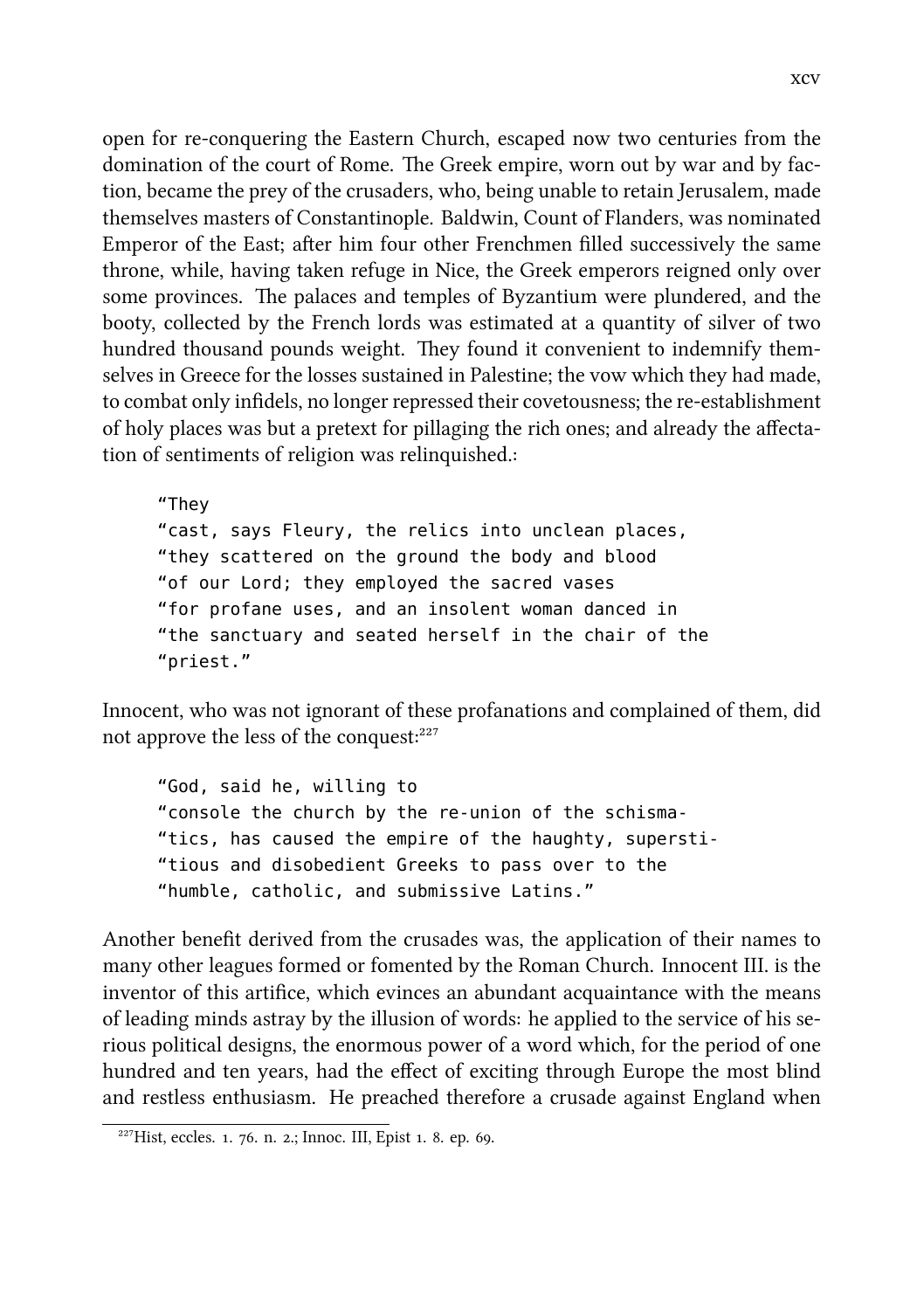he had determined on dethroning John; a crusade against the Hungarians when he affected to become the arbiter of their intestine dissentions; a crusade against a king of Norway, whom also he wished to depose; but above all, a crusade against the Albigenses, a sect extended through the entire south of France. Raymond VI. Count of Tholouse, because he protected the Albigenses his subjects, was excommunicated as the abettor of heresy; and, one of the legates, who excited these troubles, having received a mortal wound, the states of the count, accused without any proof of the assassination, were declared vacant, and the prize of the first crusader who possessed himself of them. In vain Raymond humbled himself to degradation: in vain he had-the more culpable weakness to take up the cross himself against his own subjects; Simon de Montford obtained these wretched provinces, purchased by torrents of blood, with which he had inundated them. Raymond took refuge with his brother-in-law, Peter II. king of Arragon, who, after useless intercession with Innocent, took arms against Simon de Montford, and perished at the battle of Muret, in 1213. Two years afterwards the pope in the midst of a Lateran Council, definitely deposed Raymond, granting him a moderate pension, and bestowed his states on Simon, whom they dared to name Maccabeus, and who died in 1218 at the siege of Thou-louse. We do not mean to exculpate the Albigenses altogether, sometimes also denominated Vaudois, because there are numbers residing in the valleys of Piedmont, and often Good-men, from the regularity of their manners; but, to exterminate thousands of worthy men, because they were deceived, and to dethrone him who ruled them, because he did not persecute them speedily enough, such excessive severity unveils the character and displays the power of Innocent III.<sup>228</sup>

It is not Without an object that this pope is applauded for the establishment of the inquisition. In fact, Lucius III. from the year 1184, had ordered the bishops to seek ont heretics, to subject them to Spiritual, and deliver them over to secular punishments; but this first germ of so formidable an institution was developed before the time, when Innocent III. thought of sending into Languedoc two Oistertian monks, charged to pursue the Albigenses, to excommunicate them, and denounce them to the civil authority, which was to confiscate their wealth, or proscribe them, under pain of incurring itself ecclesiastical censures. Friar Raynier, friar Guy, and the ardeacon Peter of Castelnau, are the first inquisitors named and known in history. Innocent enjoined the people and their rulers, to obey them; the sovereigns, to proceed against the heretics denounced by these missionaries; the people, to take up arms against disobedient princes, or those who evinced too little zeal. Those first ministers of pontifical vengeance had soon fellow helpers, among whom St. Dominick is distinguished; and from the year  $1215$ , their functions had acquired suffi-

 $^{228}$ Velly's Hist, of France, vol. 3, p. 430, 468.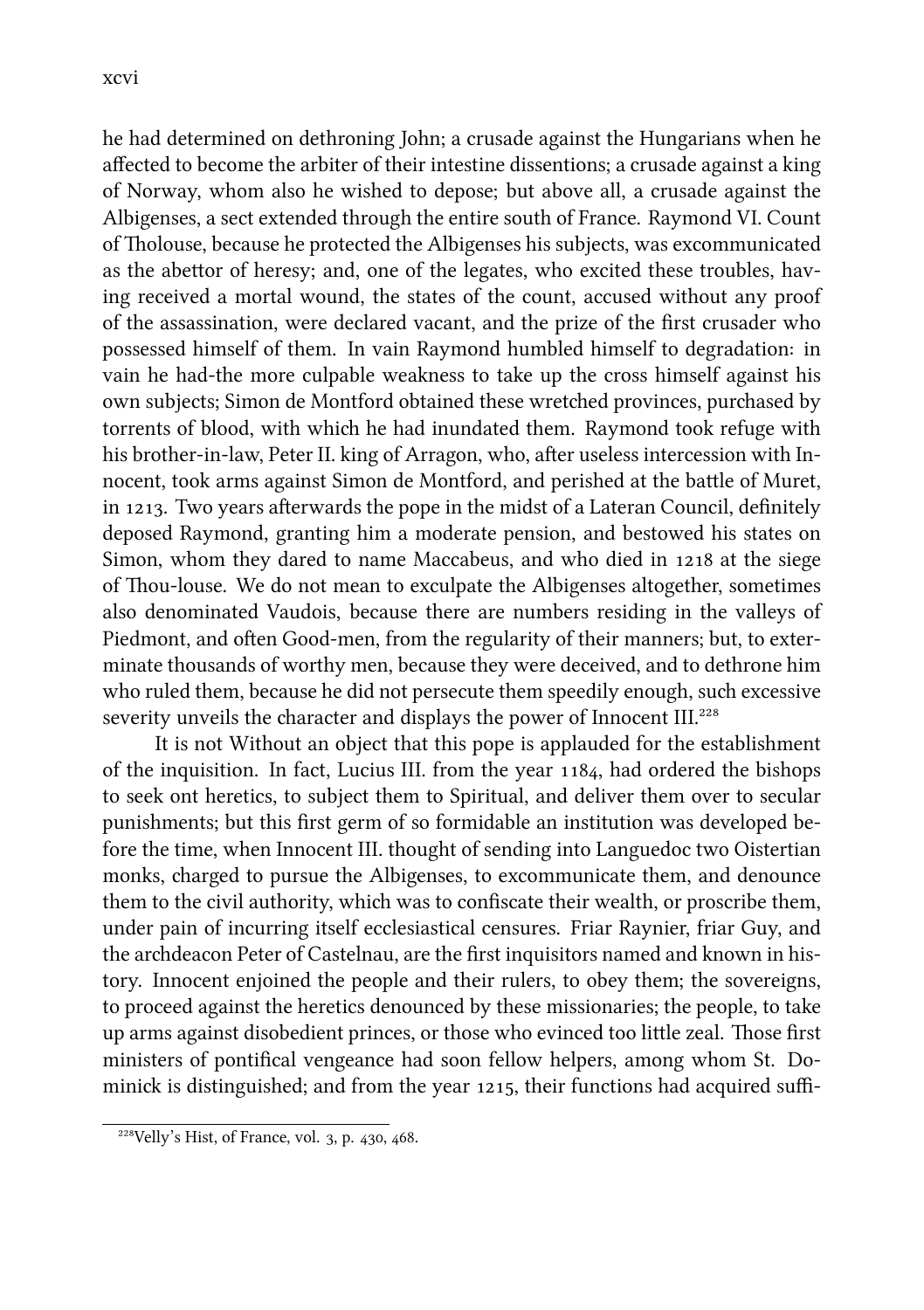xcvii

cient consistence and splendour to be solemnly approved in the Lateran council.<sup>229</sup> Without doubt, the inquisition, a kind of permanent crusade, had not been perfected or consolidated, save under the successors of Innocent: but, without the memorable experiment he had the honour of making, it is doubtful if it had so tremendously flourished or brought forth its fruits.

Among three hundred popes, or anti-popes, of which history presents us with the names, we know none of them more imposing than Innocent III; his pontificate is most worthy the attention and study of European monarchs: there they may learn to what extent temporal power, united with ecclesiastical functions, amplifies and perverts them; to what universal supremacy was the papacy destined; in fine, what tyranny did it not exercise over princes, and over people, whenever political circumstances, even in a small degree, favoured sacerdotal ambition. A pope, said Innocent, the vicar of Christ, is superior to man, if he be inferior to God—*minor Deo, major homine*; he is the light of day; the civil authority is but the pale planet of the night. It was Innocent III, who discovered in the chapter of Genesis this celestial theory of the two powers, and it was by similar allegories, proofs of the ignorance of the age and of his own, that he subjugated the West, troubled the East, and governed, and deluged the world with blood.:

"Sword, sword," cried he, on learning the descent of the French on England; "sword, sword "spring from the scabbard and sharpen thyself to "exterminate."

Such were the words of his last address.<sup>230</sup> In the midst of the anathemas which he pronounced against Louis and Philip Augustus, he was seized with a fever, which, in a very few days brought on a paralysis, a lethargy, and finally the death of the most haughty of pontiffs, of the most skilful enemy of kings. He had governed the Church, or rather Europe, for eighteen years ten months and nine days; it is the most brilliant period of the papal power. England, Poland, Portugal, and we know not how many other States besides, became his tributaries. All historians of this  $era^{231}$  relate, that in a mysterious vision, St. Latgarde saw Innocent III. in the midst of flames, and that this pious maid having asked him, wherefore he was thus tormented, he answered, that he should continue so to be till the day of judgment, for three crimes which would have plunged him into the depths of the eternal fire of hell, if the holy virgin to which he had dedicated a monastery had not averted the

 $229$ Concilior, vol. 11, p. 142,-Director. Inquis. part 1,c. 2.

<sup>&</sup>lt;sup>230</sup>Ionoc. III. Serm. de consec. pontif. op. yoI. i. p. 180.

 $^{231}$ Fleury's eccles. Hist 1. 77, n. 62.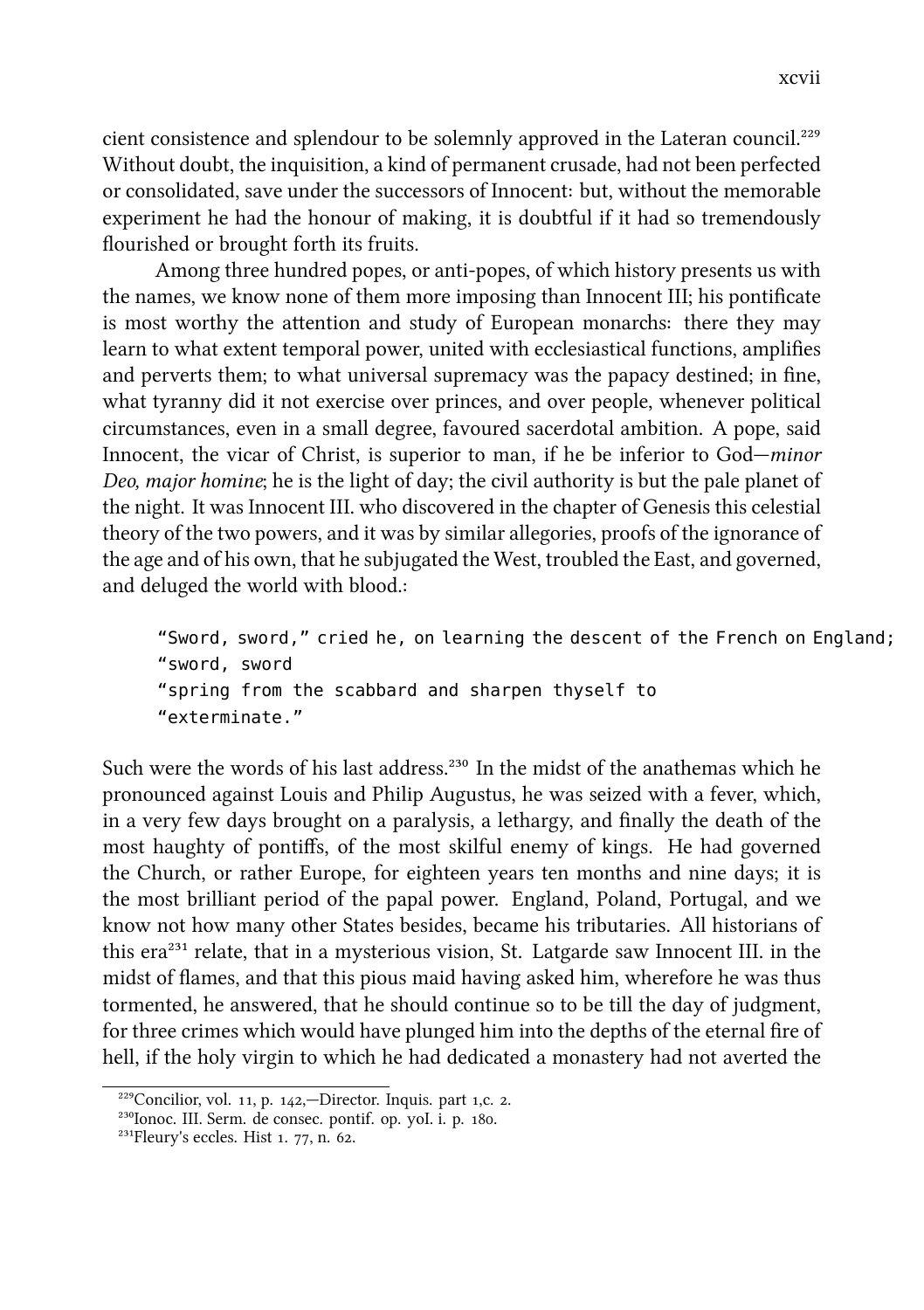divine wrath. We may be allowed to doubt respecting the vision: but, says Fleury<sup>232</sup> this relation proves persons of the greatest virtue were convinced that this pope had committed enormous crimes. What were the three to which St. Lutgarde alluded? It would be extremely difficult to select them in the life of Innocent.

After having had too weak a successor in Honorius III. his place was more worthily supplied by Gregory IX. This pope announced his pretensions by the extraordinary pomp of his coronation.— Historians<sup>233</sup> describe this gorgeous ceremony, in which nothing was omitted which could threaten Europe with a universal monarchy. Frederick II. who in receiving the imperial crown from the hands of Honorius, had ceded the heritage of Matilda, and placed his own son on the throne of the two Sicilies, in order that this kingdom should not remain united to the domains of the empire; notwithstanding so many compliances, and though he was the foster child as it were of the court of Rome, Frederick II. became the principal victim of the enterprises of Gregory IX.

Not content with creating against this prince a new Lombard league, Gregory, impatient to remove him from the midst of European affairs, summoned him to perform the vow which he had taken to go and combat the infidels in Palestine. Frederick embarked, but called back to Brundosium by illness, was excommunicated as a perjurer: he resumed his route, and for proceeding without absolution he was excommunicated anew. He arrives, he compels the sultan of Egypt to abandon Jerusalem, Bethlehem, Nazareth, and Sidon to him, yet, because he treats with an infidel and signs a truce, he is a third time excommunicated. On returning to Europe, he found La Fouille invaded, Italy armed against the empire, and his own son drawn by the pontiff into rebellion and almost into parricide. He triumphed, nevertheless, over so many enemies, arrested and imprisoned his unnatural son, and above all took advantage of a sedition of the Romans against the pope. The Romans who had resumed under Honorius the love of independence, banished Gregory IX. who, compelled to negotiate with the emperor, consented to absolve him for a large sum of money. But Gregory, among other pretensions, claimed Sardinia as a domain of the Holy See. Frederick claimed it as a fief of the empire. Now follows a fourth excommunication, in which Gregory, by the authority of 'Father, Son and Holy Ghost,' the authority of the apostles and his own, anathematizes 'Frederick, late emperor,' looses from their oaths those who had sworn fidelity to him, and forbids them to recognize him as sovereign. This bull, sent to all monarchs, lords, and prelates of Christendom, was accompanied by a circular letter, which commands the publication of the anathema, to the sound of bells, throughout all the churches.

<sup>&</sup>lt;sup>232</sup>Thom. Cantiprat. in vita St. Lutg. virg. apud Surium 16 Jan.—Raynald. ad. ann. 1216.

 $^{233}$ Hist, eccles. 1. 77, n. 62.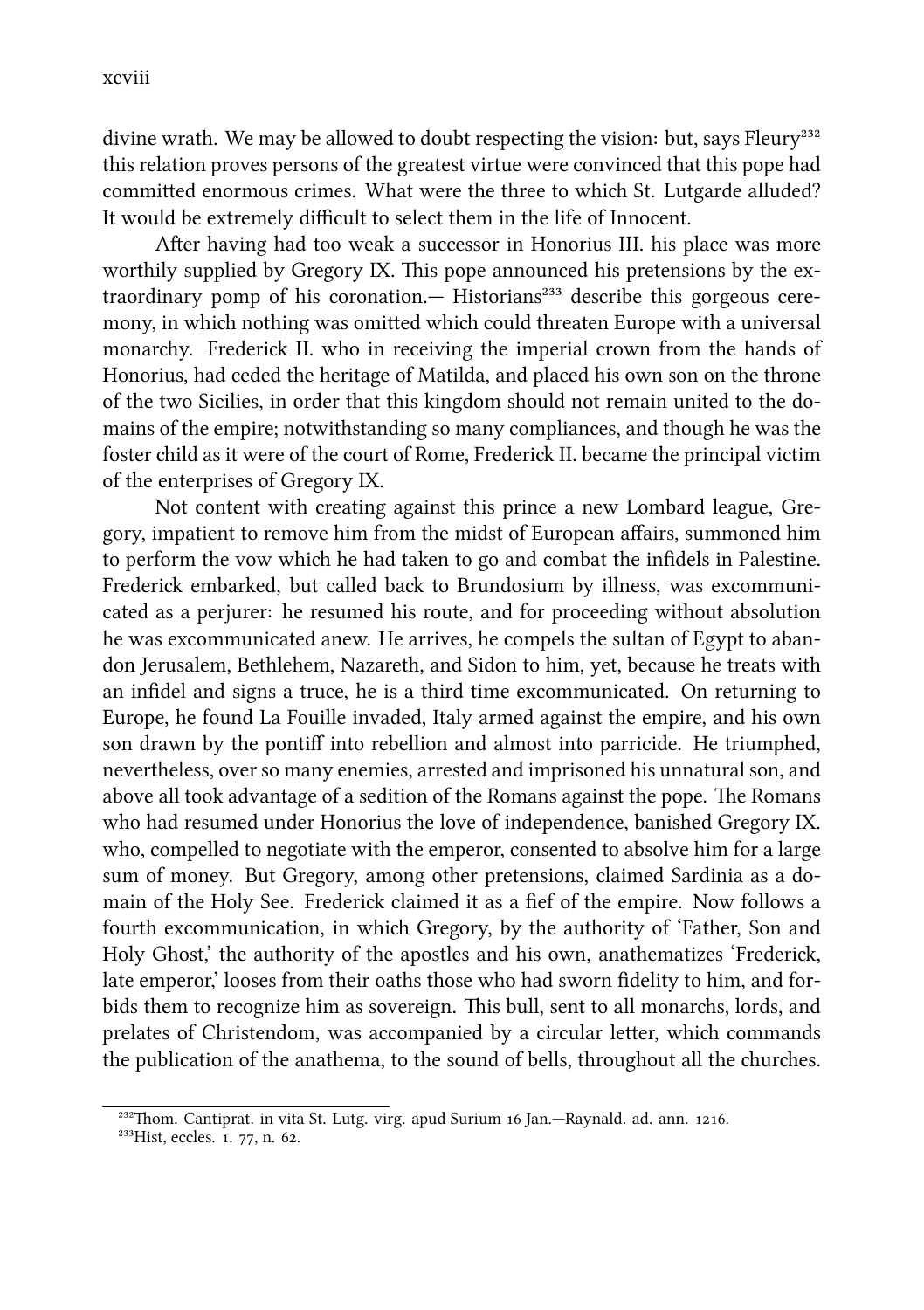Various writings of the Holy Father<sup>234</sup> represent Frederick as one of the monarchs described in the Apocalypse; political and religious crimes of every species are imputed to this prince by him, even that of having termed Moses, Jesus, and Mahomet, three impostors. Frederick stooped to reply to this torrent of accusation and insult; and that the apology should correspond with the accusation, he treated Gregory as Balaam, as Antichrist, the great dragon, the prince of darkness. By a special epistle<sup>235</sup> to the king of France, Louis IX. or St. Louis the pope offered the empire to the brother of this monarch, Robert count of Artois, on condition that the French should make a crusade against Frederick. St. Louis replied, that he saw with astonishment a pope attempt to depose an emperor; that such a power belonged to a general council alone, and only on the plea of the acknowledged unworthiness of the sovereign; that Frederick on the contrary appeared irreproachable; that he had exposed himself to the dangers of war and of the sea, for the service of Jesus Christ, while Gregory, his implacable enemy, took advantage of his absence to plunder him of his States; that the pope, counting for nothing the rivers of blood which had flowed to satisfy his ambition or his vengeance, wished to subject the emperor, for the sole purpose of afterwards subjugating all the other sovereigns; that his offers proceeded less from a predilection for the French, than from inveterate hatred for Frederick; that he would, however, make inquiry as to the orthodoxy of this prince, and if he proved a heretic, would make the most implacable war against him, as in such case he would not fear doing with the pope himself. This epistle, without doubt, mingled errors of the grossest kind with the expression of the most generous resolutions. What! an assembly of priests possess the right of dethroning a sovereign! What! the religious opinions of a prince be a sufficient motive, with those who did not possess the same, to declare war against him! Yes, such were the indisputable results of those decretals from which the popes had compiled the public law of Christendom.

But the more deplorable this madness, the greater is the homage due to the prince, who, feered by the bands of so many prejudices, could find in his own excellent heart a disinterestedness, a loyalty, and a courage, worthy of the happiest periods of history.

All the reputation of his exemplary piety was needed by Louis IX. to escape the anathemas of Gregory IX. and even the enterprises of the French bishops; for he repressed the bishops with firmness, whenever his understanding allowed him to perceive the abuses of their spiritual functions which they practised. They were seen, for the most trifling temporal interest, shut the churches, and suspend the administration of the sacraments. Experience had taught them the efficacy of these

 $^{234}$ Fleury's eccles. Hist. 1. 79, n. 21.

<sup>&</sup>lt;sup>235</sup>Concilior. vol. 11, p. 340, 346, 357.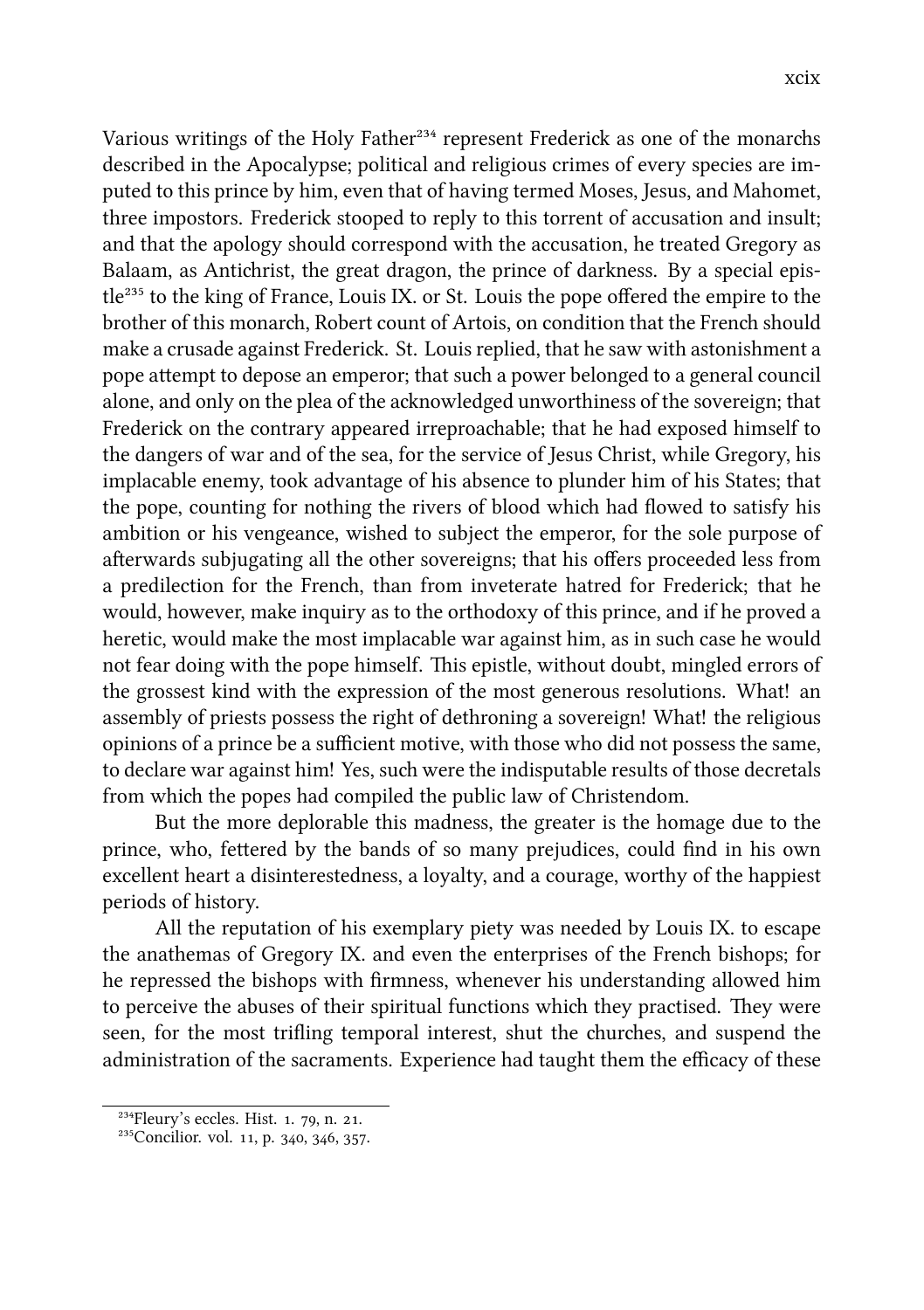measures; they obtained by this species of peishness the various objects of their desires. But a bishop of Beauvais, and an archbishop of Rouen, having employed this system with too little caution, and thinking proper to excommunicate some royal officers, St. Louis had their temporalities seized, and obtained from the pope a bull which forbade the interdiction of the royal chapels.:

"He had "for a maxim, never to yield a blind respect to the "orders of the ministers of the church, whom he "knew to be subject to the intemperancies of passion "as well as other men."

Thus does Daniel the historian express himself, the least suspected assuredly that we can instance here. Joinville relates how the clergy complained bitterly of the lile concern of civil officers for sentences of excommunication, and how Louis IX. expressed himself so decisively, on the necessity of ascertaining the justice of these sentences, that they abstained from urging the matter on him. This pious monarch one day caused the money levied for the Holy See to be seized, being unwilling it should be applied to the accomplishment of the ambitious projects of Gregory IX. The pontiff, to be revenged, annulled the election of Peter Chariot to the bishoprick of Noyou; this person was a natural and a legitimated son of Philip Augustus. Louis IX. was not to be shaken; he declared that no other person should possess this bishoprick. Gregory, though he exaggerated his pontifical power, though he protested, that God had confided to the pope the privileges of empire on earth as well as in heaven, confined himself to simple menaces; and France was indebted to her pious sovereign for a firmness, which he had still further occasion to manifest under the succeeding pontificates.

That of Gregory IX. more particularly memorable for the disputes with the emperor Frederick II., is so, likewise, for the publication of an ecclesiastical code compiled by Raymond de Pennafort the third general of the Dominicans. Since the decree of Gratian, decretals, and collections of decretals, had multiplied to that degree that one could scarcely see his way among them. Gregory had, to his own decisions, caused those of his predecessors from Eugenius III. to be added. There resulted from it a collection, of which the subjects are distributed into six books. A sorry verse<sup>236</sup> which announces this distribution, maybe too faithfully translated and appreciated in the following:

Judges, judgments, the clergy, marriages, and crimes.

<sup>&</sup>lt;sup>236</sup>Matt Paris, ann. 1239, p. 444.—Daniels, Hist, of France, vol. 3. p. 210.—Bossuet Def. Cler. Gall. 1. 4. c.  $6.$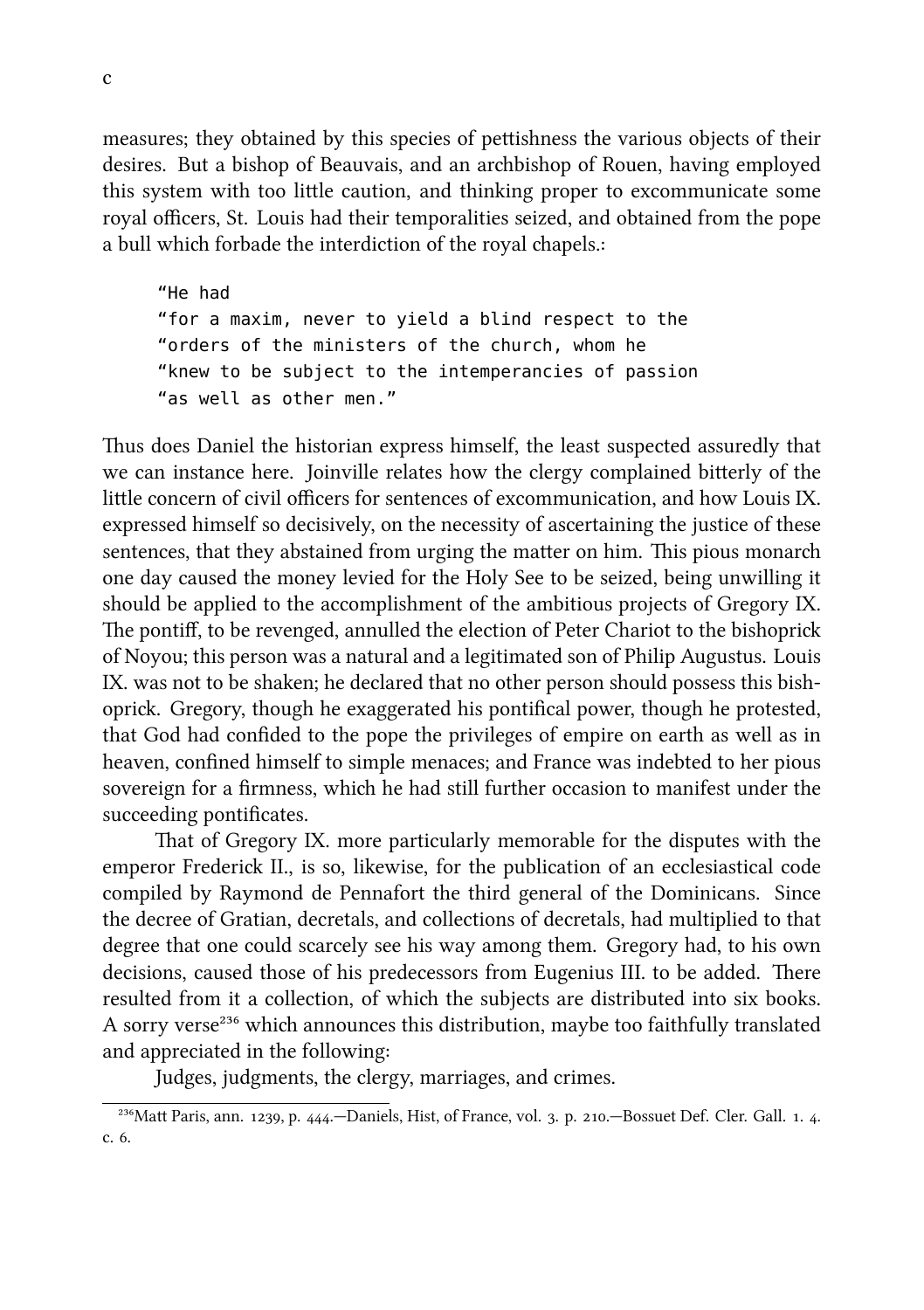The canonists cite this code under the name of 'The Decretals of Gregory IX.' or simply 'The Decretals,' and sometimes by the word 'extra,' that is, without the decree of Grattan; which decree had been for two centuries the sole source of ecclesiastical jurisprudence. As fruits of the vast correspondence of Alexander III., of Innocent III. and of Gregory IX., these five books are in every respect worthy to serve as a sequel to the decree: they have with it contributed to the propagation of maxims subversive of all government.

The election of Sinibald of Fiesque to the papacy, seemed to promise some years of peace between the priesthood and the empire: Sinibald had for a long time been connected by friendship with Frederick; but the cardinal friend became a pontiff enemy, even as the emperor had foretold. Innocent IV. the name of this pope, having placed on the absolution of Frederick, conditions which he would not accept, war was rekindled, and the pope, compelled to fly from Genoa, his country, came thence to solicit an asylum in France. Louis IX. consulted his barons, who maintained, that the court of Rome was always expensive to its guests, that a pope would obscure the royal dignity, and would form in the state another independent one.<sup>237</sup> Rejected by the King of France, refused also by the King of Arragon, Innocent addressed himself to the English, whose reply was not more favourable. What! they say, have we not already simony and usury, wherefore then need a pope, who would come in person to devour the kingdom and our churches. Very well! cried the pontiff incensed at this triple affront; we must finish with Frederick; when we have crushed or tamed this great dragon, these petty serpents will not dare to raise their heads, and we shall crush them under our feet.<sup>238</sup> To attain this object, he holds a general council at Lyons, a city which at that time belonged neither to France nor the emperor: the arbishops usurped to themselves the sovereignty in it, and maintained that it had ceased to be a fief of the empire.<sup>239</sup> There Frederick II. was deposed:

"In virtue, says the pope, of the power to "bind and to loose, which Jesus Christ has given "us in the person of St Peter, we deprive the late "emperor, Frederick, of all honor and dignity; we "prohibit obedience to him, to consider him as em- "peror or king, or to give aid or counsel to him, "under the penalty of excommunication by the act "alone."

<sup>&</sup>lt;sup>237</sup>Judex, judicium, clerus, sponsalia, crimen.

<sup>&</sup>lt;sup>238</sup>Velly, vol. iv. p. 306, 307.

 $239$ Matt. Paris, p. 600.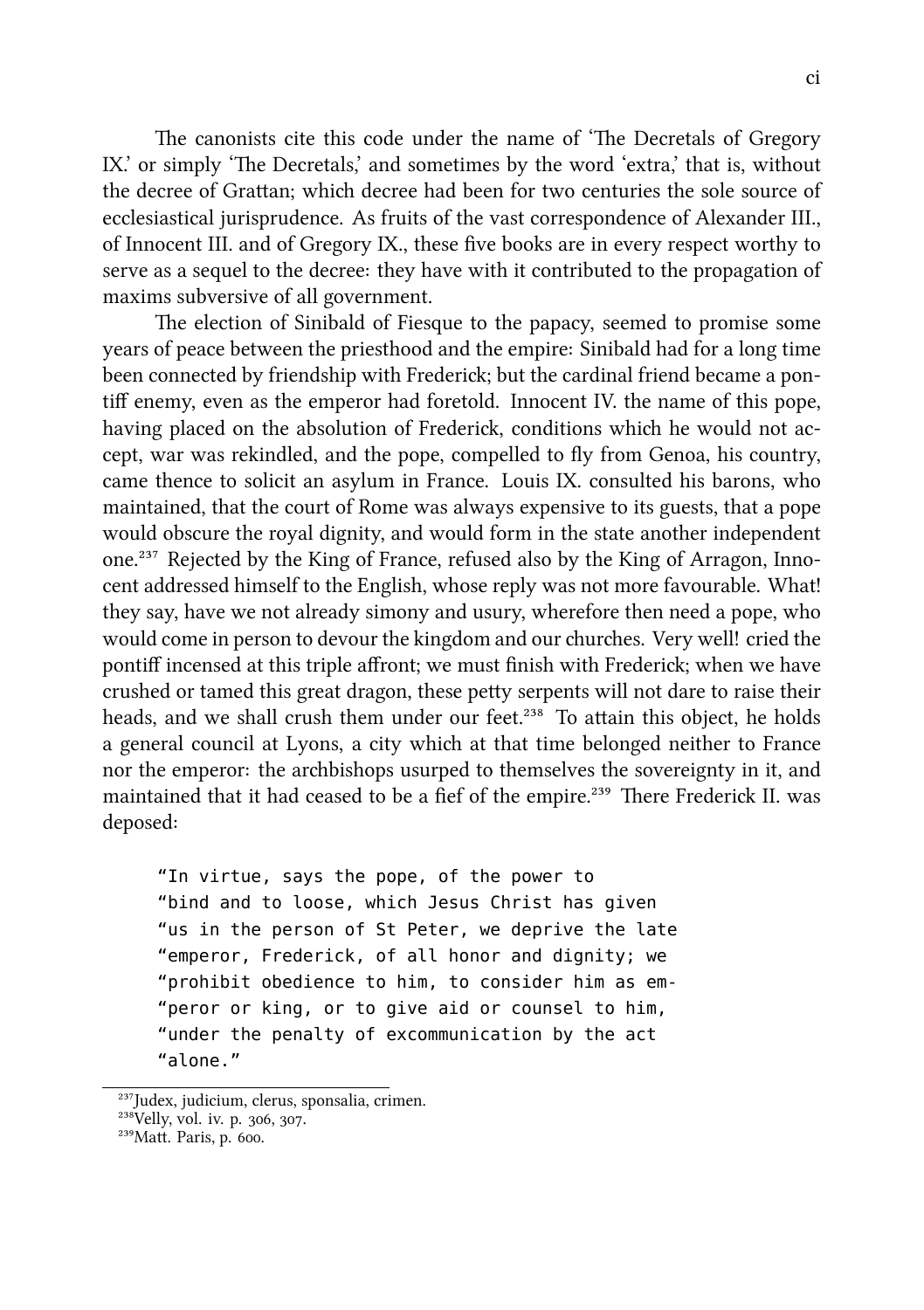To annihilate the house of Swabia had been for a long time the most ardent wish of the popes, especially of Innocent IV.; but he proclaimed almost fruitlessly, a crusade against Frederick: real crusades occupied them at the time, that is, expeditions into the East, and the fugitive Innocent IV. did not inherit the omnipotence of Innocent III.. The low clergy itself no longer adored the pontifical decrees: a curate of Paris, announcing to his parishioners that which deposed Frederick, addressed them in these remarkable words;:

"I am igno- "rant my very dear brethren, of the motives of this "anathema, I only know, that there exists between "the pope and the emperor great differences, and an "implacable hatred; which of them is right I can- "not inform you: but I excommunicate as far as "in me lies, him who is wrong, and I absolve him "who is aggrieved in his privileges."

This is the most sensible sermon which, to our knowledge, has been preached in the 17th century. St. Louis, who censured more loudly than the curate the deposition of Frederick, went to Cluni, and drew the pope there also, whom he would not suffer to enter farther into the kingdom. Their first conferences remain secret; and all that can be said of them is, that the obstinate pontiff was deaf to the pacific counsel of the sainted king. But history<sup>240</sup> has handed down to us a little more of the details of a second interview, which took place the following year, at Cluni also, between Innocent and Louis.:

```
"The Holy-
"land is in danger, said the king; and no hope ex-
"ists of delivering it without the help of the emperor
"who holds so many ports, isles, and coasts under
"his authority. Most Holy Father, accept his
"promises, I beseech you in my own name, and
"in the name of the thousands of faithful pil-
"grims, in the name of the universal church:
"open the arms to him who seeks for mercy:
"it is the gospel which commands you to do
```
<sup>&</sup>lt;sup>240</sup>While Innocent was at Lyons, some prebends of the church of this city became vacant, and he attempted to bestow them, in the plenitude of his authority, on foreigners, his relatives; but the people, and even the clergy of Lyons, resisted him to his face, and compelled him to relinquish this undertaking.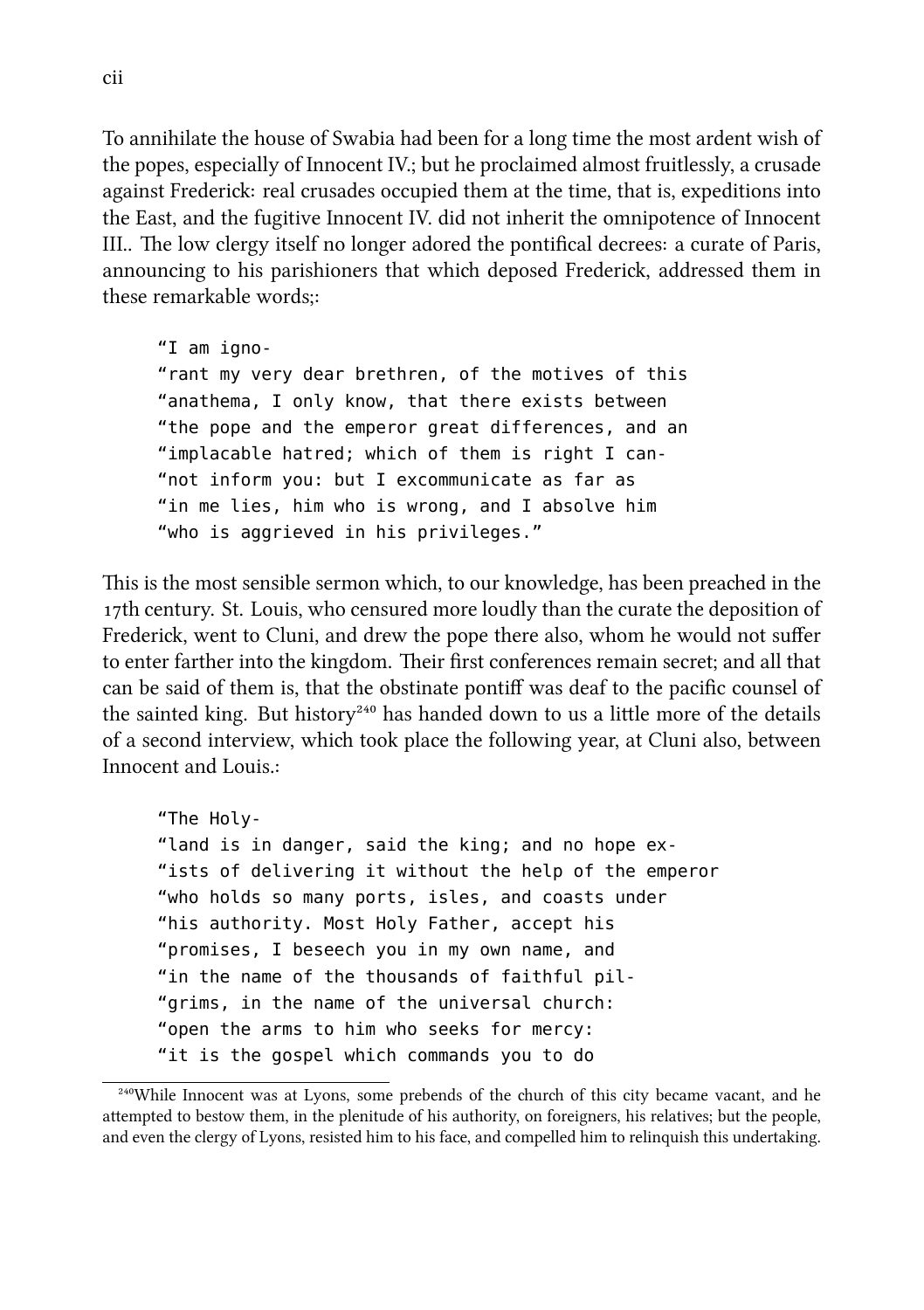"so; imitate the goodness of him whose vicar you "are."

The pope 'bridling up,' says Fleury, $^{241}$  persisted in his refusal. Thus these two personages, we may say, exchanged their provinces; it was the monarch who assumed the charitable language of the gospel, it was the priest who preserved the inflexible attitude of presumptuous power. At the same period, we behold a sultan of Egypt, Melie-Saleh, giving lessons of probity to the successor of St. Peter. Pressed by Innocent IV. to abandon, contrary to the faith of treaties, the interests of Frederick, Melie-Saleh replied:

"Your envoy has spoken to us about Jesus "Christ, with whom we are better acquainted than "you are, and whom we more worthily honour.— "You pretend that peace between all nations is the "object of your desires; we do not desire it less "than you. But there exists between us and the "emperor of the West, an alliance, a reciprocal "friendship, which commenced with the reign of the "sultan our father, whom may God receive to glory: "we shall therefore, conclude no treaty unknown to "Frederick, or contrary to his interests."

However, after useless attempts at reconciliation, and various vicissitudes of success and misfortune, Frederick died in  $1250$ , probably strangled, as they say, by his son, Manfred. On receiving this news, Innocent IV. invites the heavens and the earth to rejoice; these are the very words of a letter which he wrote to the prelates, lords, and people of the kingdom of Sicily. He terms Frederick the son of Satan.<sup>242</sup>

Conrade IV. son of Frederick II. was called to succeed him; and, in the absence of Conrade, Manfred his brother governed the two Sicilies. Innocent declares, that the children of an excommunicated person can inherit nothing from their parent; he proclaims a crusade against them, and draws into the revolt the Neapolitan nobles. Manfred succeeded in subduing them; he took the city of Naples by assault, and compelled the pope to fly once more to Genoa. The crusade is again preached against the sons of Frederick, and their kingdom is offered to an English prince. The quarrels which soon sprang up between the two brothers, re-animated the hopes of the Court of Rome; it received the most lively expectations from them, when it learned the

 $^{241}$ Matt. Paris, p. 697. Velly's Hist, of France, vol. iv. p. 469.—La Chaise's Hist, of St Louis, p. 449.

 $^{242}$ Hist. Eccles. 1. 83. n. 40.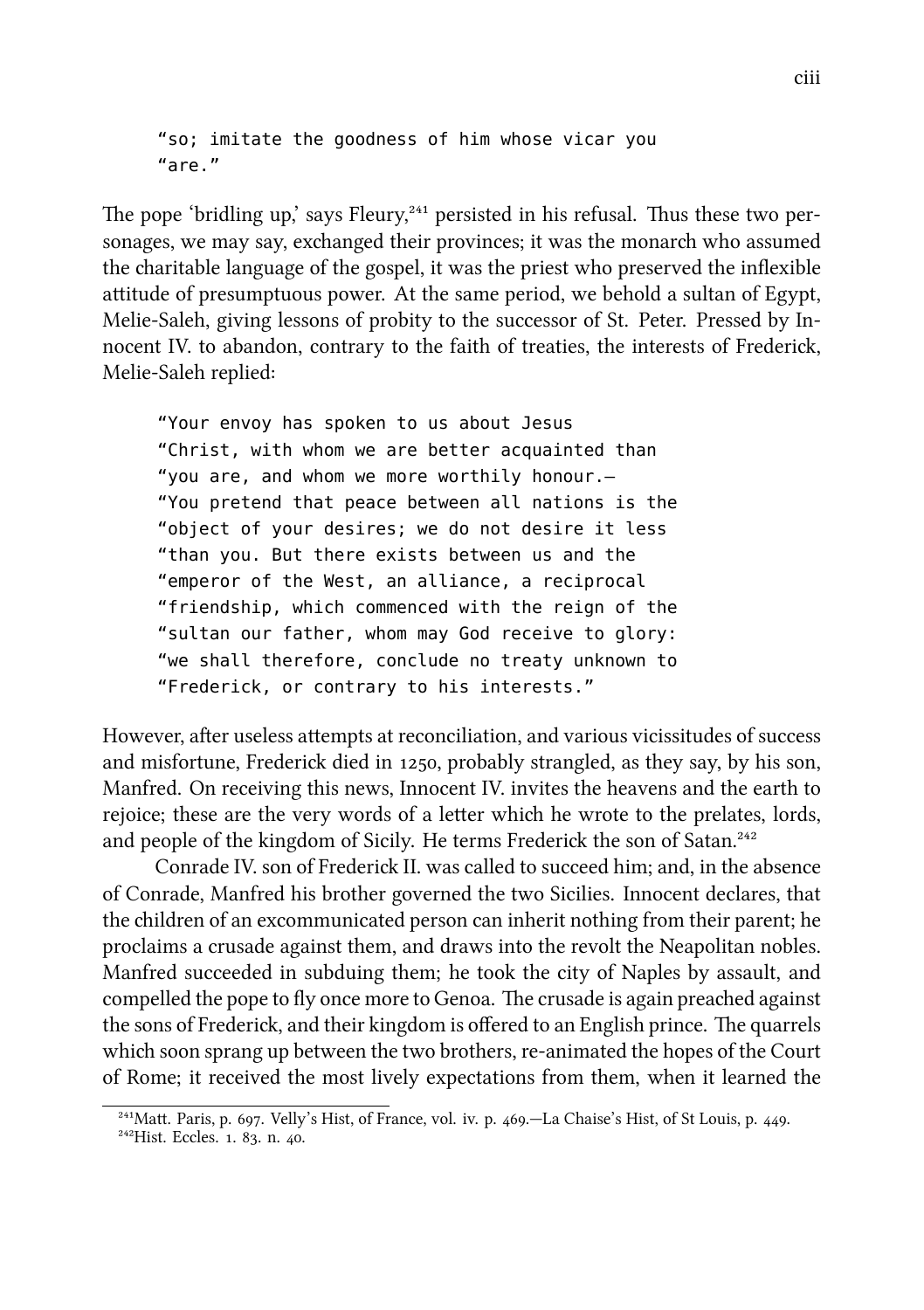death of Conrade, when Manfred was suspected of parricide, and nothing more was wanting, but to destroy the last branch of the house of Swabia, Conradine, a child of ten years of age, the son of Conrade, and as grandson, legitimate heir of Frederick II. The pope hesitated no longer to erect himself into king of Naples: in order to support this title, he levied an army; but this army had only a legate for its leader; it was beaten by Manfred. Innocent IV. died from despair in consequence, at the moment he had entered on a negociation with Louis IX. which had for its basis, the conferring on a brother or son of this monarch, the kingdom of the two Sicilies. This pope had excited a civil war in Portugal, by deposing the king Alphonso II., already interdicted by Gregory IX., and calling to the throne a count of Boulogne, brother of Alphonso. Innocent had disputes also with the English, who complained loudly of his extortions, his breach of the laws, and disregard of treaties.<sup>243</sup>

"The Peter's pence tax did not satisfy him, "they said; he exacted from all the clergy enor- "mous contributions; he had general taxes asses- "sed, and levied, without the king's consent: in "contempt of the right of patrons, he conferred "benefices on Romans, who did not understand "the English tongue, and who exported the money "of the kingdom."

Let us observe further, that in publishing crusades against Frederick II. and against his son, Innocent granted greater indulgences to them than to the expeditions into Palestine. The pope, said the French nobles, extends his own sovereignty by crusades against the Christians, and leaves our sovereign the task of fighting and suffering for the faith. St. Louis was then in the Holy Land, just released from his captivity. His mother, Queen Blanche, caused the property of the pope's crusaders against Conrade to be seized: let the pope, said she, maintain those who are in his service, and let them begone never to return.<sup>244</sup> Thus did the Guelph crusade miscarry in France, in spite of the exertions of the 'pious preachers' and 'pious minors,' the zealous servants

 $\frac{243}{11}$ Hist. Eccles. 1. 83, n. 25–26.

 $^{244}$ Fleury's Ecclesiastical Hist. 1. 82. n. 28. He relates also, 1. 83, n. 43, the reproaches which Robert Greathead, bishop of Lincoln, a learned and pious prelate, addressed to the Court of Rome, and particularly to Innocent IV. "The pope has not been ashamed to annul the constitutions of his predecessors, with a Non obstante: in which he evinces too great a contempt for them, and gives a precedent for disregarding his own. Although many popes have al-ready afflicted the church, this pope has reduced it to a greater degree of bondage, principally by the usurers he has introduced into England, and who are worse than the Jews. Besides, he has directed the friars preachers and the friars minors, when administering to the dying, to persuade them to bequeath by will their property for the succour of the Holy Land, in order to defraud the heirs of their wealth whether they should live or die. He sells crusaders to the laity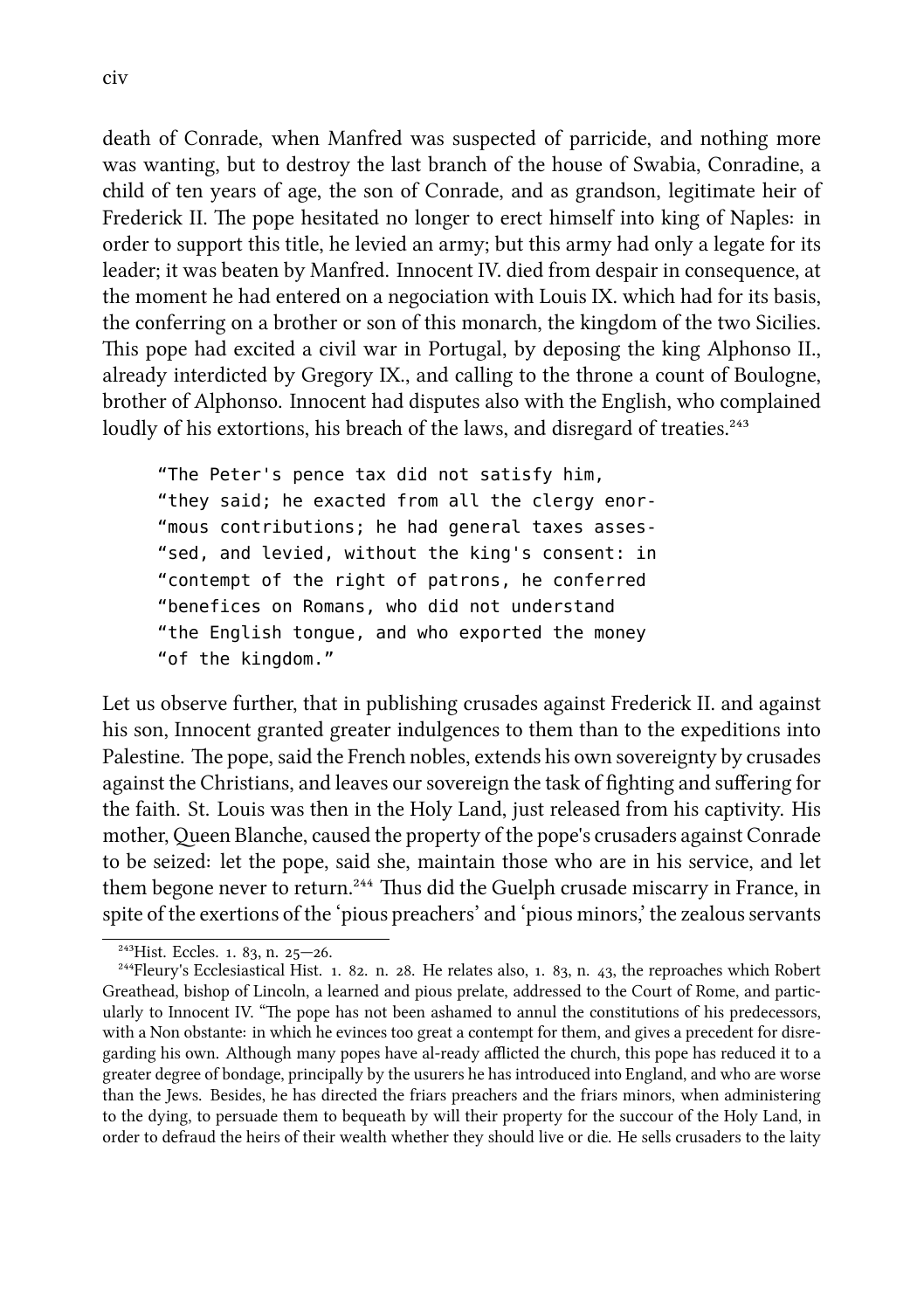of the Holy See. But from the accession of Gregory IX. Italy and Germany never ceased to be torn by the factions of Guelph, and Ghibeline, which assumed more and more their original direction, the latter against the pope, the former against the emperor, and especially against the house of Swabia.

Alexander IV. who succeeded Innocent in 1254, continued to contend with Manfred, summoned him, excommunicated him, and designed him for the victim of a crusade, which did not, however, take place. The pope succeeded only in extorting from the king of England, Henry III. fifty thousand pounds sterling. Henry had made a vow to go into Palestine; this vow was commuted into a stipulated contribution, destined to the support of the war against Manfred. To obtain such a sum, Alexander promised the crown of Naples to prince Edward, son of Henry; which did not, however, prevent his continuing the negociation with Louis IX. and his brother Charles of Anjou. But Alexander was not sufficiently favoured by circumstances, and was too little endowed with energetic qualifications, to obtain much success; he could scarcely keep his ground in the midst of his own domains: a sedition of the Romans compelled him to withdraw to Viterbo, and his seven years reign produced no important result, unless we consider as such the establishment of the inquisition in the bosom of France. We are concerned we cannot conceal, that St Louis had solicited as a favour such an institution. It had become from the time of Innocent III. much consolidated: in 1229, a council at Thoulouse had decreed, that the bishops should depute in each parish one clergyman, and two laymen, for the purpose of seeking out heretics, denouncing them to the prelates appointed to try them, and delivering them to the officers charged with their punishment. Gregory IX. in  $1233$ . had invested the Dominicans, or brother preachers, with these inquisitorial functions; the church was unquestionably enriched by this new power, and St. Louis had the misfortune of not preserving his subjects from it. He paid two enormous tributes to the ignorance of his age, the crusade, and the inquisition.—He was even

as formerly sheep and oxen were sold in the temple, and measures the indulgence by the money whi they bestow towards the crusade: furthermore the pope commands the prelates by his letters, to provide such a one with a benèfice, according as he may wish to purchase, although he be a foreigner, illiterate, in every respect unworthy, or ignorant of the language of the country: so that he can neither preach nor hear confessions, neither relieve the poor nor receive the traveller, as he is not a resident." Fleury adds, that Robert Greathead enlarged on the views of the court of Rome, especially its avarice and dissoluteness. "To swallow up every thing, it drew to itself the wealth of those who died intestate; and in order to pillage with the less restraint, it divided the plunder with the king. The bishop of Lincoln still more laments that the pope employed, in the collection of his extortions, the mendicant friars, learned and virtuous men, thus abusing their obedience by compelling them to mix with that world they had left; he sent them into England with great power as legates in disguise, not being allowed to send there in form and openly unless the king requested it." Such were, says Fleury, the complaints of the bishop of Lincoln, too sharp indeed, but too well founded, as appears by the writings of the period, even by the epistles of the popes.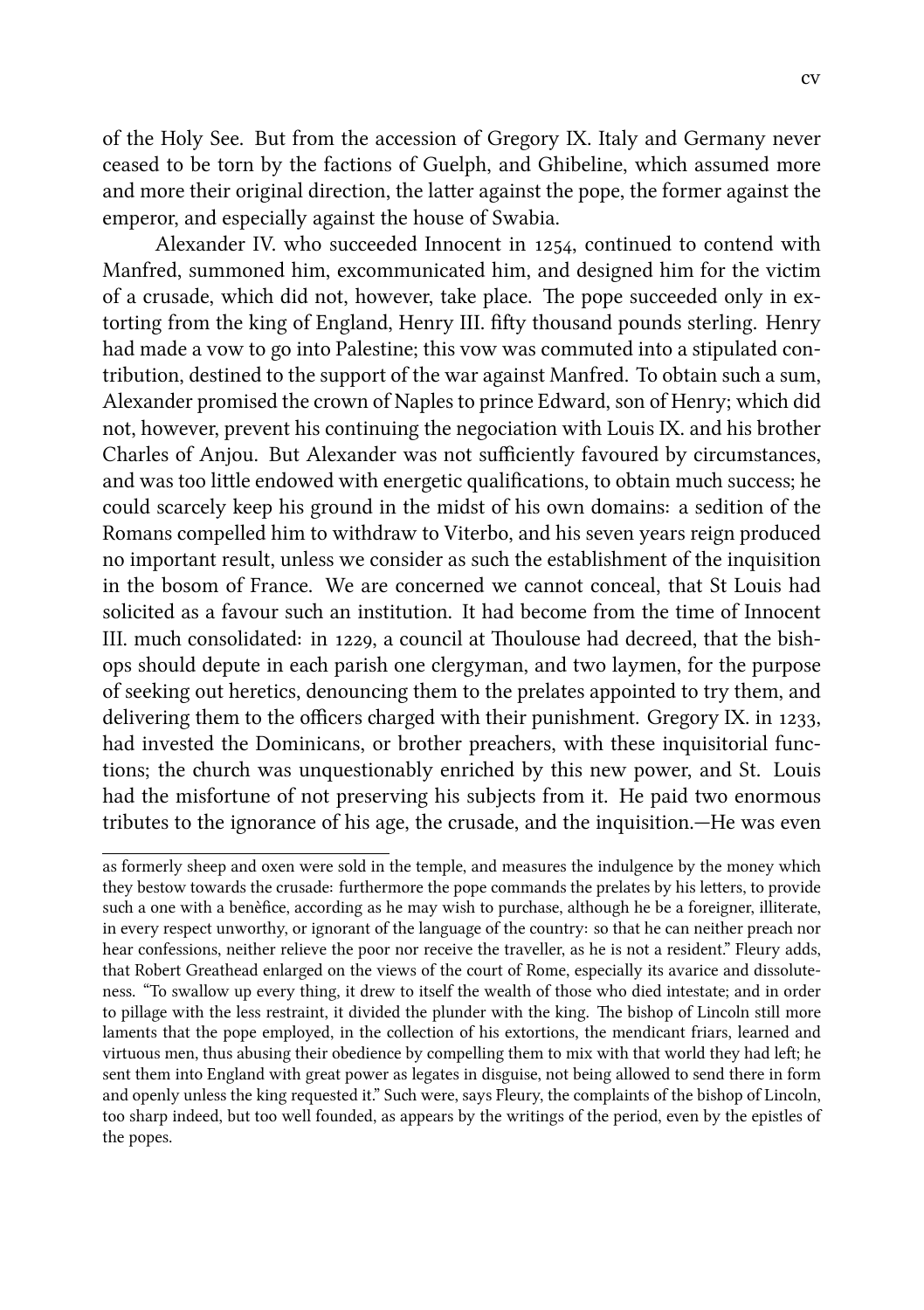not far from assuming the Dominican habit, and ceasing to be a king in order to become an inquisitor.<sup>245</sup> We enter into these particulars, because they are all effects of the ascendancy of the popes, of that unbounded extent which their temporal royalty gave to their ecclesiastical authority.— Alexander IV. was a zealous protector of the monks, especially the mendicants. This predilection made him unjust to the universities; he was the avowed enemy of that of Paris. The historian of this university, Egasse du Boulay,<sup>246</sup> tells us, that the death of this pope gave peace to the Parisian muses.

It was a Frenchman, born at Troyes, who become pope by the name of Urban IV. advanced principally the negociations with the count of Anjou. Impatient to exterminate Manfred, Urban saw too well that the publication of crusades, indulgencies, the equipment of pontifical troops, with all the temporal and spiritual arms of the Holy See, would remain powerless, without the active participation of a sovereign, interested by the allurement of a crown, to complete the ruin of the house of Swabia. Popular commotions rendered the residence of Rome rather uneasy to the sovereign pontiff; Urban had retired to Orvieto, whence by some mutinous acts, he was again driven to Perugia. He was, therefore, solicitous to conclude with Charles of Anjou; although this prince had seemed to detach himself from the pope, in accepting the dignity of senator of Rome, and the treaty, was about to be signed when Urban died: his successor, Clement IV. completed his design.

The incompatibility of the crown of Sicily with the imperial crown, as also with the sovereignty over Lombardy, or over Tuscany; the cession of Beneventum and its territory to the Holy See: annual tributes and subsidies to the church; recognizance of the immunities of the clergy of the Two Sicilies; inheritance of this kingdom reserved to the descendants of Charles alone; in default thereof, power granted to the pope to choose the successors to them. Such were the principal conditions of the treaty, which called Charles of Anjou to reign over the Neapolitans. He would have subscribed to still more humiliating ones. He promised to abdicate before the expiration of three years the title of senator of Rome; even to renounce it sooner, if he completed before this period the conquest of the kingdom which had been bestowed him, and, to neglect nothing to dispose the Romans to concede the disposal of this dignity to the sovereign pontiff: he subjected himself to interdiction, excommunication, deposition, if he should ever break his engagements: he finally pronounced an oath, framed in these terms:<sup>247</sup>

"I, per-

 $^{245}$ Matt. Paris, p. 713,-Velly's History of France, vol. v. p. 102-100.

 $^{246}$ Velly's Hist, of France, vol. v. p.  $193-197$ .

 $^{247}$ Hist. Univ. Paris, vol. iii. p.  $365$ .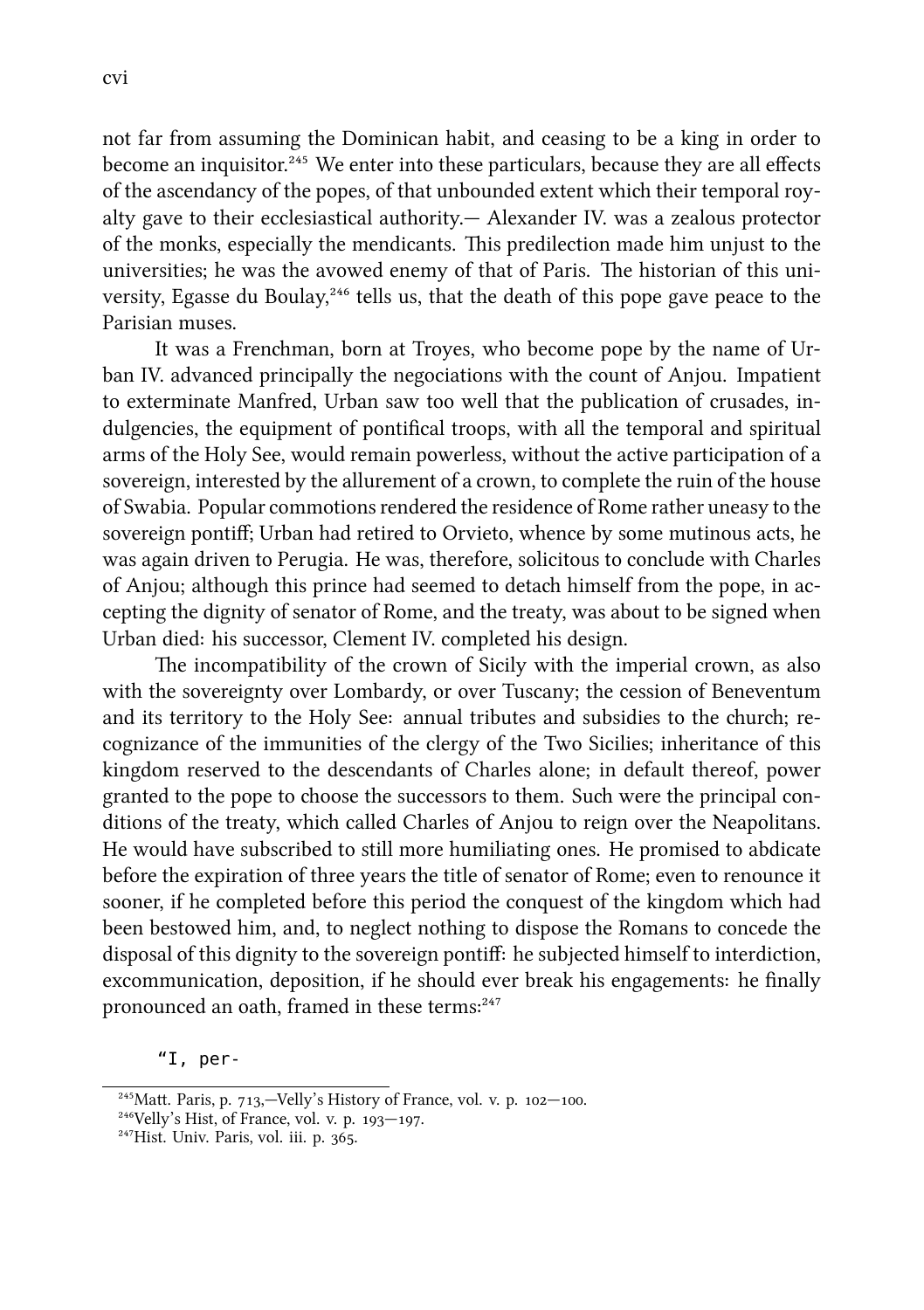"forming full allegiance and vassalage to the church, "for the kingdom of Sicily, and for all the territory "on this side the Pharos of Messina, to the fron- "tiers of the ecclesiastical state, now and hence- "forward promise to be faithful and obedient to St. "Peter, to the pope my supreme liege, and to his "successors canonically elected; I shall form no "alliance contrary to their interests; and, if from "ignorance I shall be unfortunate enough to form "such, I shall renounce it on the first order which "they may be disposed to signify to me.

It was in order to obtain so precarious a crown, to usurp a throne so degraded, that Charles of Anjou entered Sicily, animated by his presence the Guelphic faction, and set it at variance, from the Alps to Mount Etna, with that of the Ghibelines. The latter attached itself more than ever to Manfred, who, after some success, fell and perished at the battle of Beneventum. The young Conradine, until now eclipsed by Manfred, and detained by his mother in Germany, at length appeared: everywhere the Ghibelines received him, and strenuously supported him against the arms of Charles, and the anathemas of Clement; but, defeated at the plain of Tagliaoozzo, he fell into the hands of his rival. Charles was ungenerous enough to deliver his disarmed enemy into the hands of corrupt judges: distrust and revenge borrowed juridical forms; Conradine, at the age of eighteen, was decapitated at Naples, the 26th October, 1258; and the most faithful defenders of his indisputable rights shared his fate. The Ghibelines were proscribed through all Italy; rivers of blood bathed the steps of the subaltern throne, in which Charles went to seat himself at a pontiff's feet. Some writers assert that Clement disapproved of the murder of the young prince; others accuse him of having advised it, and of having said, that the saving of Conradine, would be the ruin of Charles; that the safety of Charles exacted the death of Conradine<sup>248</sup> However it was, the Holy See triumphed by the extinction of the house of Swabia.

Full of the idea of his power<sup>249</sup> Clement decided, that all ecclesiastical benefices were at the disposal of the pope; that he could confer them whether vacant or not vacant, giving them in the latter case in reversion, or as they term it in expectancy. Such audacity astonished Louis, and the indignation he conceived at it dictated an ordinance, known by the name of 'the pragmatic sanction' of which the following is a summary:

 $^{248}$ Velly's Hist, of France, vol. v. p. 326-345.

<sup>&</sup>lt;sup>249</sup>Vita Corradini, mors Caroli; mors Corradini, vita Caroli. Giannone, Istoria di Napoli. 19, c. 4.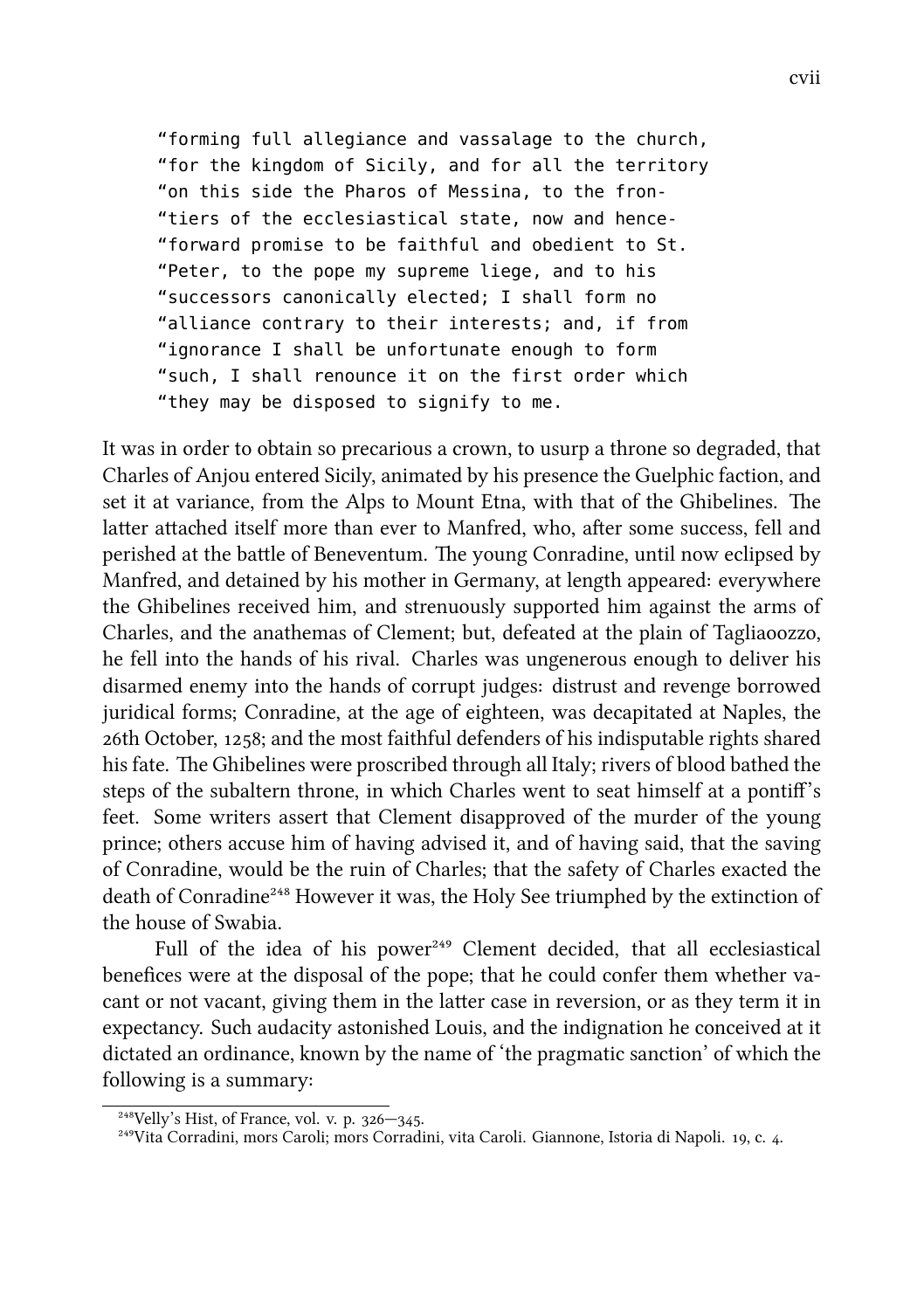"The prelates, patrons, and collators to benefices, "shall fully enjoy their privileges. "The cathedral and other churches of the king- "dom shall make their elections freely.

"The crime of simony shall be banished the "kingdom.

"Promotions and collations to benefices shall be "made according to common right and the decrees "of councils.

"The intolerable exactions, by which the court of "Rome has impoverished to such a wretched de- "gree the kingdom, shall cease, save in cases of "urgent necessity, and by consent of the king, and "of the Gallican church.

"The liberties, franchises, immunities, rights and "privileges, granted by the sovereigns to churches "and monasteries are confirmed."

This act is so important, and does so much honour to Louis IX, that the Jesuit Griffet<sup>250</sup> disputes its authenticity. We may oppose to Griffet, the authority of his brethren Labbe and Cossart:<sup>251</sup> of Bouchel, of Tillet, Fontanon, Pinson, Girard, Lauriere, Egasse du Boulay, in fine, that of all the jurisconsults, historians, and even theologians, who have had occasion to speak of the pragmatic sanction of St. Louis. But further, we see it cited in  $1491$ , by the University of Paris; in  $1483$ , in the states held at Tours; in 1461 by the parliament Charles VII. on the occasion of the prag-

cviii

<sup>&</sup>lt;sup>250</sup>"Nothing proves better," says a modern author, "the influence of superstition......than the number of crusades preaed by order of Clement IV. A crusade into Spain against the Moors, whom they wished to exterminate; a crusade into Hungary, Bohemia and elsewhere, against the Tartars, whose incursions they dreaded; a crusade in favor of the Teutonic knights, against the Pagans of Livonia, of Prussia and of Courland, over whom they Wished to reign; a crusade into England against the barons, whom Henry III. could not subject; a crusade into France and into Italy, to deprive the house of Swabia of the kingdom of Naples and Sicily; a general crusade for the conquest of the Holy Land. The crusaders were often opposed; they were loosed from the obligation to the one, when pressed to the execution of another; indulgences were distributed at the will of the pope; the expenses of the war exhausted kingdoms, and the pope's bulls kindled flames throughout Europe." — Millot's Elements of General History.—Mod. Hist. vol. ii. p. 184, 186.

<sup>&</sup>lt;sup>251</sup>Note upon P. Daniel's History of France, vol. iv. p. 563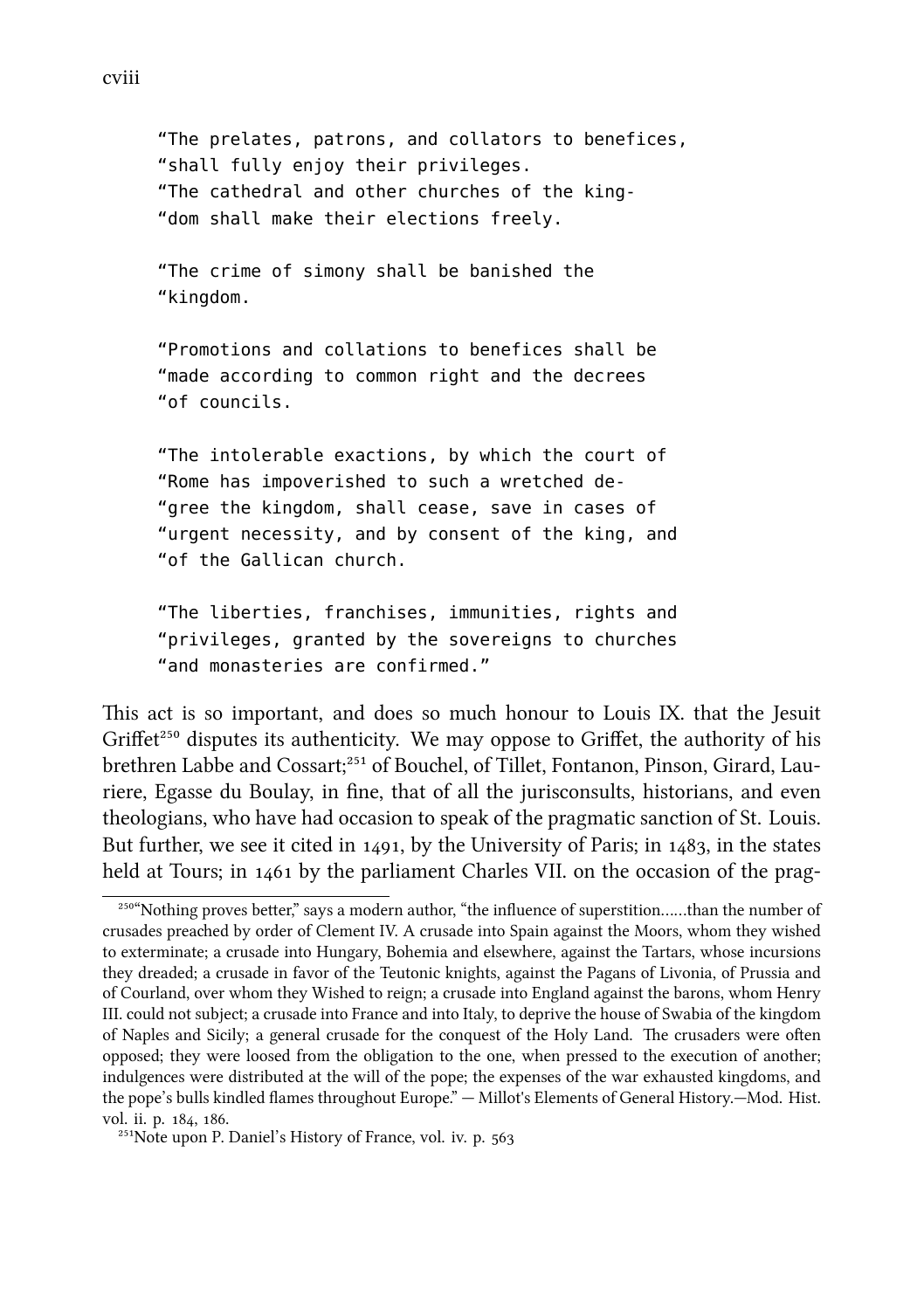matic published by this king, expresses himself in these words: in  $1440$ , by John Juvenal des Ursins,:

"You are not the first who has done "such things; thus did St. Louis, who is sainted and "canonized, and we must acknowledge he did well, "your father and others have approved it."

There is, then, no room to doubt, that the most pious of the French kings was the most zealous defender of the liberties of the Gallican church; and this glorious resistance, which he made in 1268 to Clement IV. expiates the unfortunate consent that he gave to the treaty concluded between this pope and Charles of Anjou.

Thirty months elapsed from the death of Clement, to the election of his successor, Gregory X. Charles of Anjou profited of this interregnum to acquire a great authority in Italy; he aspired even to govern it altogether. Gregory X. who, perceived this, endeavoured to oppose four obstacles to it: a new crusade; the reconciliation of the Eastern church; the restoration of the Western empire, and the extinction of the factions of Guelph and Ghibeline. Since the death of Conradine, the discord of these factions was almost without object: it survived from habit and personal animosities, rather than from opposition of political interests. The Guelphs more powerful from day to day, were about re-establishing the independence of the Italian cities, and perhaps reuniting under a head who was not to be a pope.—To provide against this danger, and to keep in check Charles of Anjou, Gregory X. confirmed the election of a new German emperor: this was Rodolph of Hapsburg, head of the house of Austria. This Rodolph renounced, in favour of the Roman church, the heritage of Matilda, and was nevertheless excommunicated, for having supported his sovereign rights over the Italian cities, and for having neglected to assume the cross. They at length became tired of these expeditions into Palestine, where the Christians, driven from the pettiest hamlets, scarcely preserved a single asylum. The Greek church, apparently reconciled to the second general council of Lyons, was not actually so for a long period. The most complete result of the pontificate of Gregory X. was the acquisition of the Comtat Venaissin, in which, however, the king of France, Philip the Hardy, reserved to himself the city of Avignon.

Nicholas III. annulled the oath taken to the emperor by the cities of Romagna; he obliged Charles of Anjou to renounce the vicarship of the empire, and the dignity of senator of Rome; he even incited Peter of Arragon to recover the kingdom of Sicily, which belonged by right of inheritance to his wife Constance. On which we must observe, that Charles had refused to marry one of his granddaughters to a nephew of Nicholas, and that this pontiff sprung from the house of the Ursini, had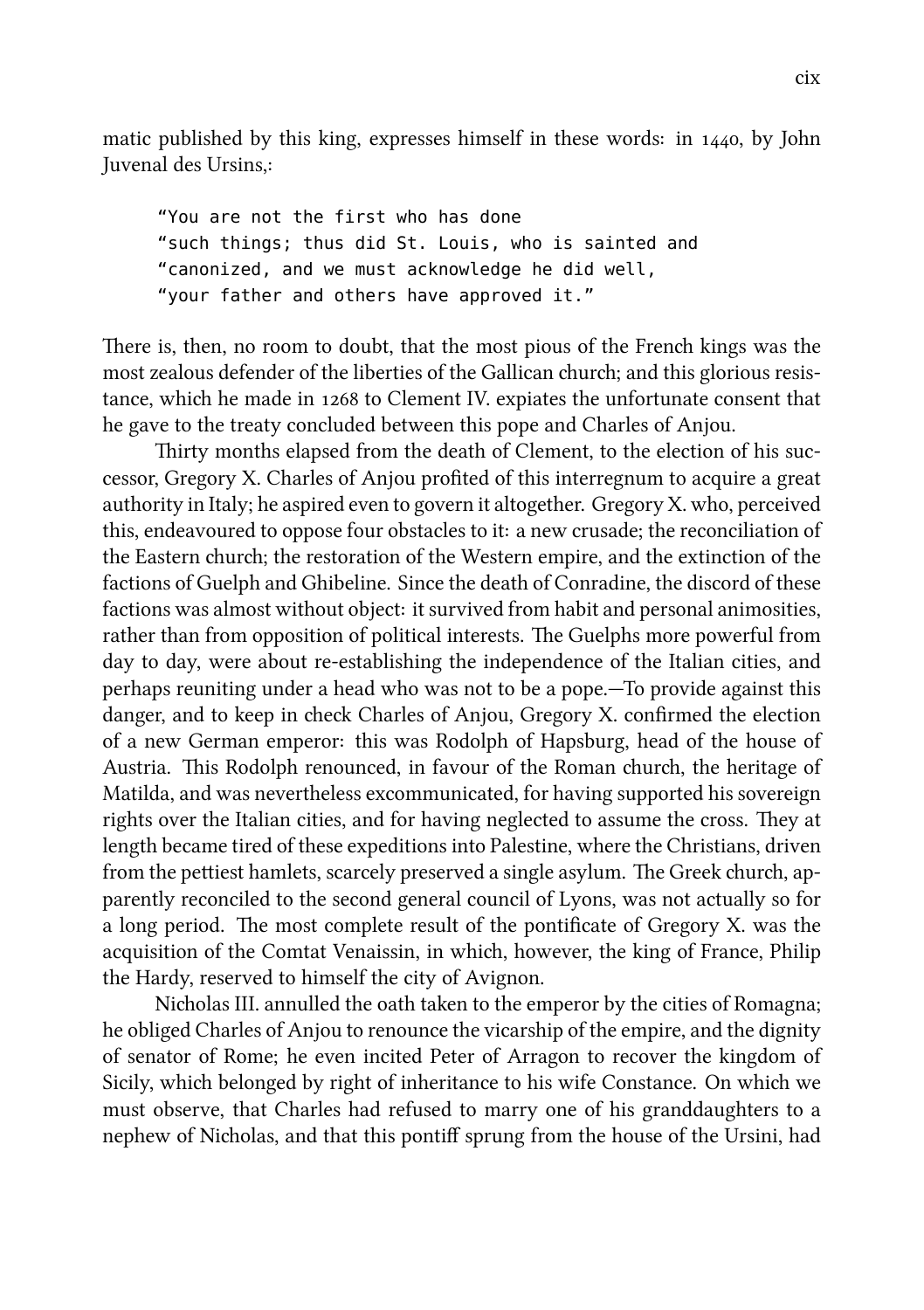conceived the idea of dividing among his nephews the crowns of Sicily, of Tuscany, and of Lombardy, These projects did not succeed.

Martin IV. elected by the influence of Charles of Anjou, laid an interdict on the city of Viterbo, excommunicated the Forlivians, confiscated whatever they possessed in Rome, excommunicated Peter III. king of Arragon, and excommunicated Michael Paleologus, emperor of Constantinople. A league of the Venetians, of Charles of Anjou, and the pope, had little success. Another crusade was undertaken against Peter of Arragon, who beat the crusaders: the Sicilian vespers, not without some appearance of justice, were aributed to this prince; a horrible massacre, in which the French were the victims, in the year 1282, and which Martin IV. and Charles of Anjou might have prevented by a more prudent conduct.

When Celestine V. yielding to the advice of the cardinal Benedict Cajetan, had abdicated the papacy, this cardinal succeeded him, imprisoned him, and under the name of Boniface VIII., disgraced the chair of St. Peter, from the year 1294 to . He excommunicated the family of the Colonnas, confiscated their estates, and preached a crusade against them. They were Ghibelines: Boniface, who had belonged to this faction, detested them for it the more. The pope answered in plain terms, that the Roman pontiff, established by providence, over kings and kingdoms, held the first rank on earth, dissipated every evil by his sublime regards, and from the height of his throne, tranquilly judged the affairs of men. You know, he writes, to Edward I. that Scotland belongs to the Holy See of full right. He treated Albert of Austria, elected emperor in 1298, as a usurper, summoned him to appear at Rome, and dispensed his subjects from their allegiance; but he menaced especially Philip the Fair, king of France.<sup>252</sup>

By the bull 'Clericis Laïcos,' Boniface had forbidden, under pain of excommunication, every member of the secular and regular clergy from paying, without the pope's permission, any tax to their sovereigns, even under the title of a gratuitous gift: Philip answered this bull by prohibiting the transportation of any sum of money out of the kingdom, without permission from under his hand. This measure at first seemed to intimidate the pontiff who, modifying his bull, authorised, in cases of pressing necessity, the contributions of the Clergy; but a legate soon arrived to brave Philip, and summon him to alter his behaviour, if he did not desire to expose his kingdom to a general interdict. This seditious priest was arrested; his detention set the pope in a rage.:

"God has appointed me over empires, to pluck up, "to destroy, to undo, to scatter, to build up and to

 $^{252}$ Concilior. vol. ii. Proofs of the liberties of the Gall. Church, vol. i. pt. 2. p. 28, 60, 66, 76,-pt. 3, p. 41, and, Real's Science of Government, vol. vii. p. 72.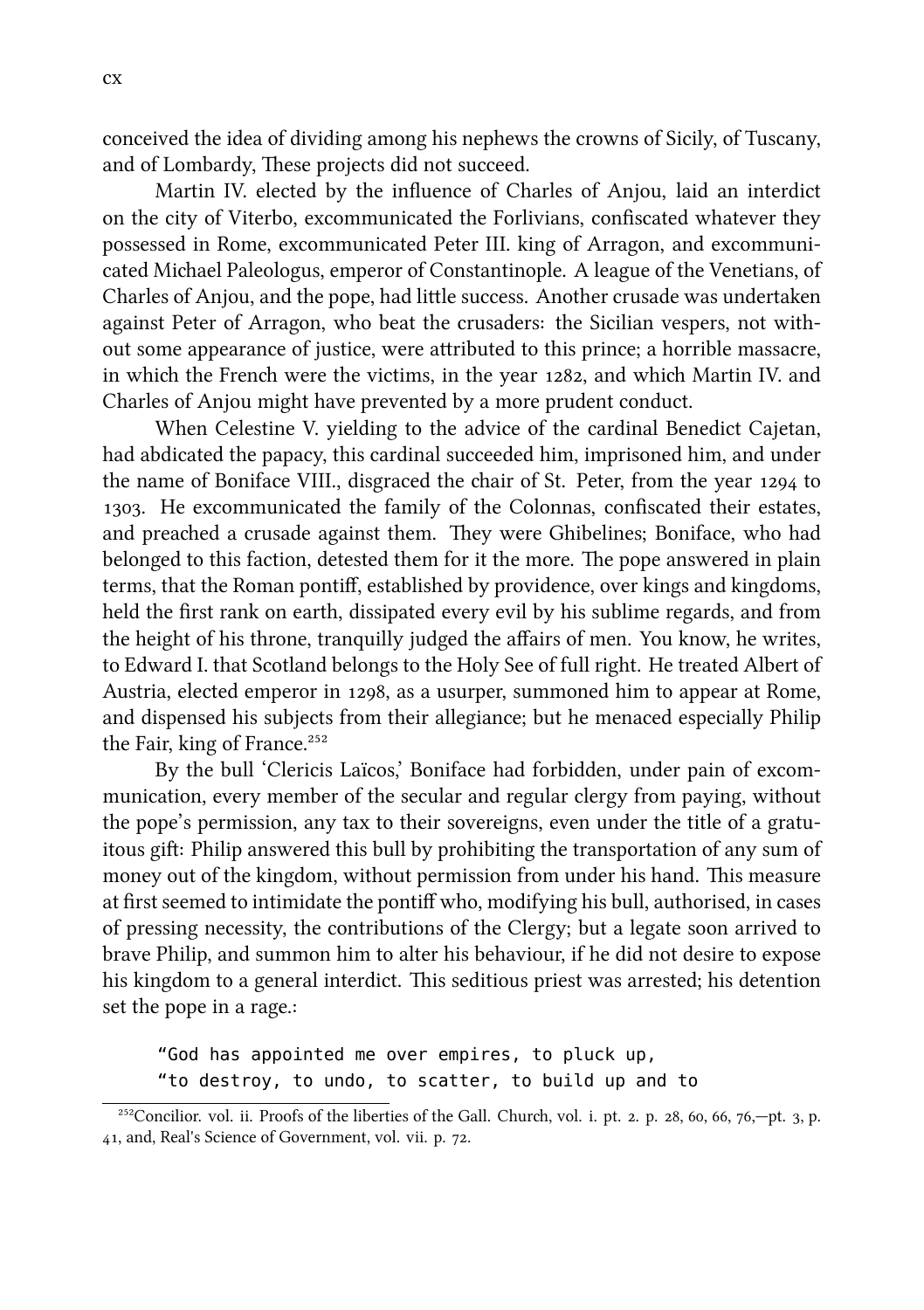"plant."

Thus does Boniface express himself in one of his bulls against Philip IV. That which is known by the name of 'Unatn sanctam,' contains these expressions:

"The temporal sword ought to "be employed by kings and warriors for the church, "according to the order or permission of the pope: "the temporal power is subject to the spiritual, which "institutes and judges it, but which can be judged "of God alone; to resist the spiritual power, is "to resist God, unless they admit the two principles "of the Manicheans."

An archdeacon, the bearer of these bulls, enjoined the king to acknowledge, that he held from the pope his temporal sovereignty. Finally, Bonifice excommunicated Philip: he ordered this monarch's confessor to appear at Rome, to render an account of the conduct of his penitent; he destined the crown of France to this same emperor, Albert, before treated as a criminal, but who now acknowledged by a written document.:

"that the "Apostolic See had transferred from the Greeks to "the Germans the Roman empire, in the person of "Charlemagne; that certain secular and ecclesiasti- "cal princes, hold from the pope the right of electing "the king of the Romans, the destined successor to "the empire; and that the pope grants to kings and "to emperors the power of the sword."

An euloguim is due to the victorious firmness of Philip, in opposition to these extravagancies: the commoners and the nobles of France supported him; the clergy, though already imbued with ultramontane maxims, was led away by the ascendancy of the two former orders. The prelates at all times adhered to the king with a reservation in favour of 'the faith due to the pope', and thirty-four of them proceeded to Rome in defiance of Philip.

A letter of this prince to Boniface, VIII. commences with these words:

"Philip, by the grace of God, "king of the French, to Boniface pretended pope, "little or no greeting. Let your very great Fatuity "take notice, &c."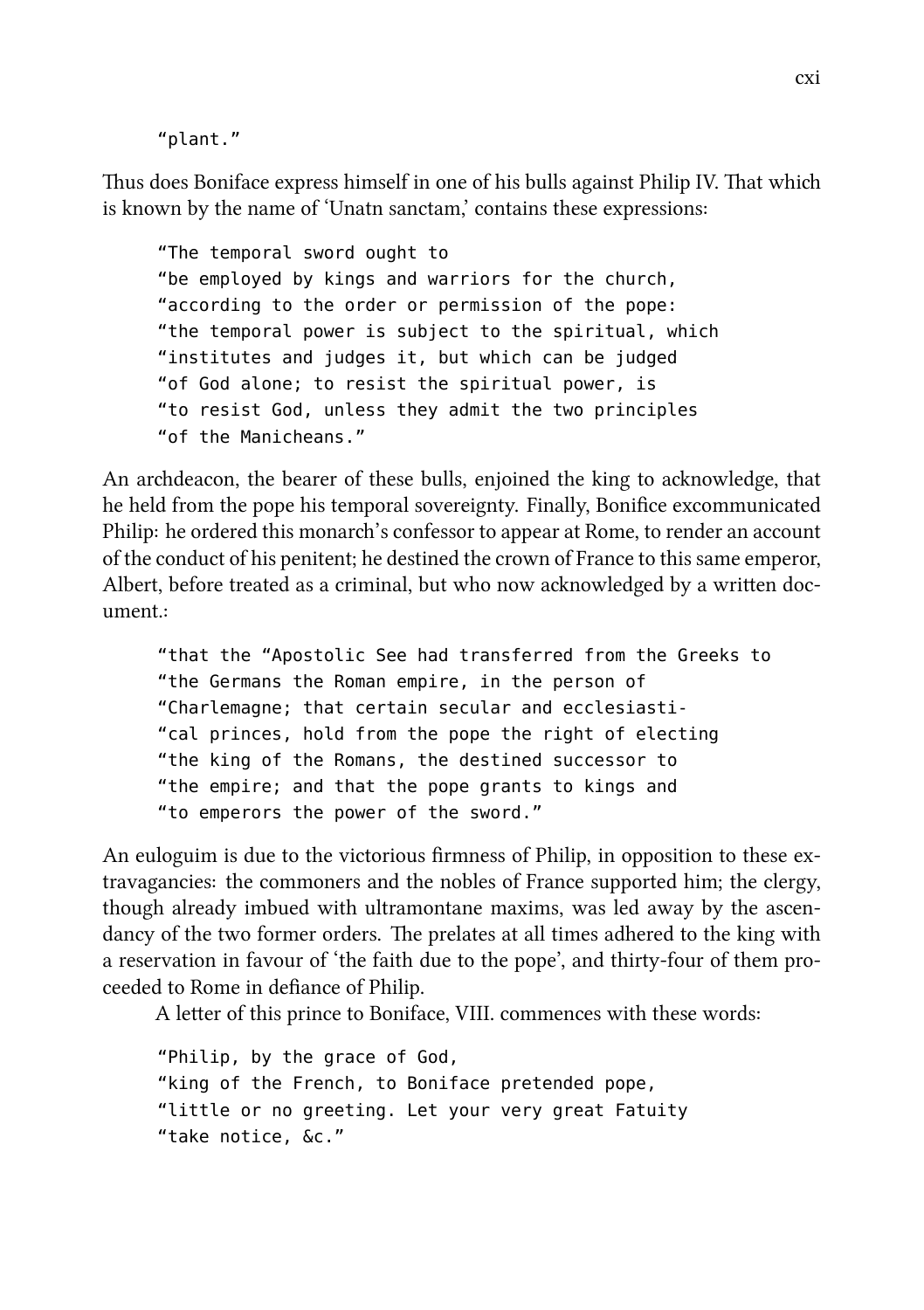These insulting expressions, but little worthy of him who employed them, would have very badly succeeded, addressed to any pope who had at all less merited them than Boniface; but his pretensions really bordered on delirium, and he was altogether destitute of the political address requisite for their success. Three men, in the course of the thirteenth century, have checked the menacing progress of the pontifical power. Boniface VIII. by disgracing it with his impotent excesses;<sup>253</sup> Philip IV., in publishing this discreditable conduct with unpunished insults; but above all, Louis IX. whose resistance, edifying like his other good works, had assumed against the worldly pride of the popes, the character and authority of the religion of Jesus Christ.

Gregory VII. or Boniface VIII. would infallibly have excommunicated Louis IX.: the anathemas of the former would have been formidable, those of the latter could injure the court of Rome alone.

Boniface caused an ecclesiastical code to be compiled, which bore the name of 'Sexte,' because it was considered as a sixth book, added to the decretals compiled under Gregory IX., by Raymond de Pennafort. is sixth book itself is divided into five, which correspond in the distribution of their contents with those of Raymond's collection, and embrace, with the decretals of Boniface VIII., those of his predecessors since the death of Gregory IX. When so many pontifical laws become accumulated in the several codes, ecclesiastical tribunals, of course, become requisite in order to apply them: episcopal courts therefore sprung up. Father Thomassin fixes their origin under Boniface VIII. and this opinion appears to us a more probable one than that which traces this institution up to the twelfth century.

By officials, we understand, judges properly so called, attached to the cathedrals, and to the sees of archbishops, for the purpose of pronouncing special, civil, or even criminal sentences: now this aracter does not sufficiently belong to certain dignitaries mentioned in the writings of Peter de Blois, and of which, in  $1163$ , a council of Paris complained.—Furthermore, whether in the thirteenth or twelfth century, the era of the establishment of ecclesiastical courts is certainly long subsequent to the publication of the 'False Decretals,' and to the corruption, of the ancient discipline of the church.

Legates, another instrument of the papal power, were divided into two classes: the first, chosen in the very places in which they exercised their functions; the second, dispated from the bosom of the Roman court, like arms extended by St. Peter, over the wide extent of Christendom. Among the former are also distinguished those who received an express and personal mission, and those who born, as it may be said, legates, held this title from a privilege annexed to the episcopal or

<sup>&</sup>lt;sup>253</sup>Bossuet Def. Cler. Gall. 1. iii. c. 33, 24, 35.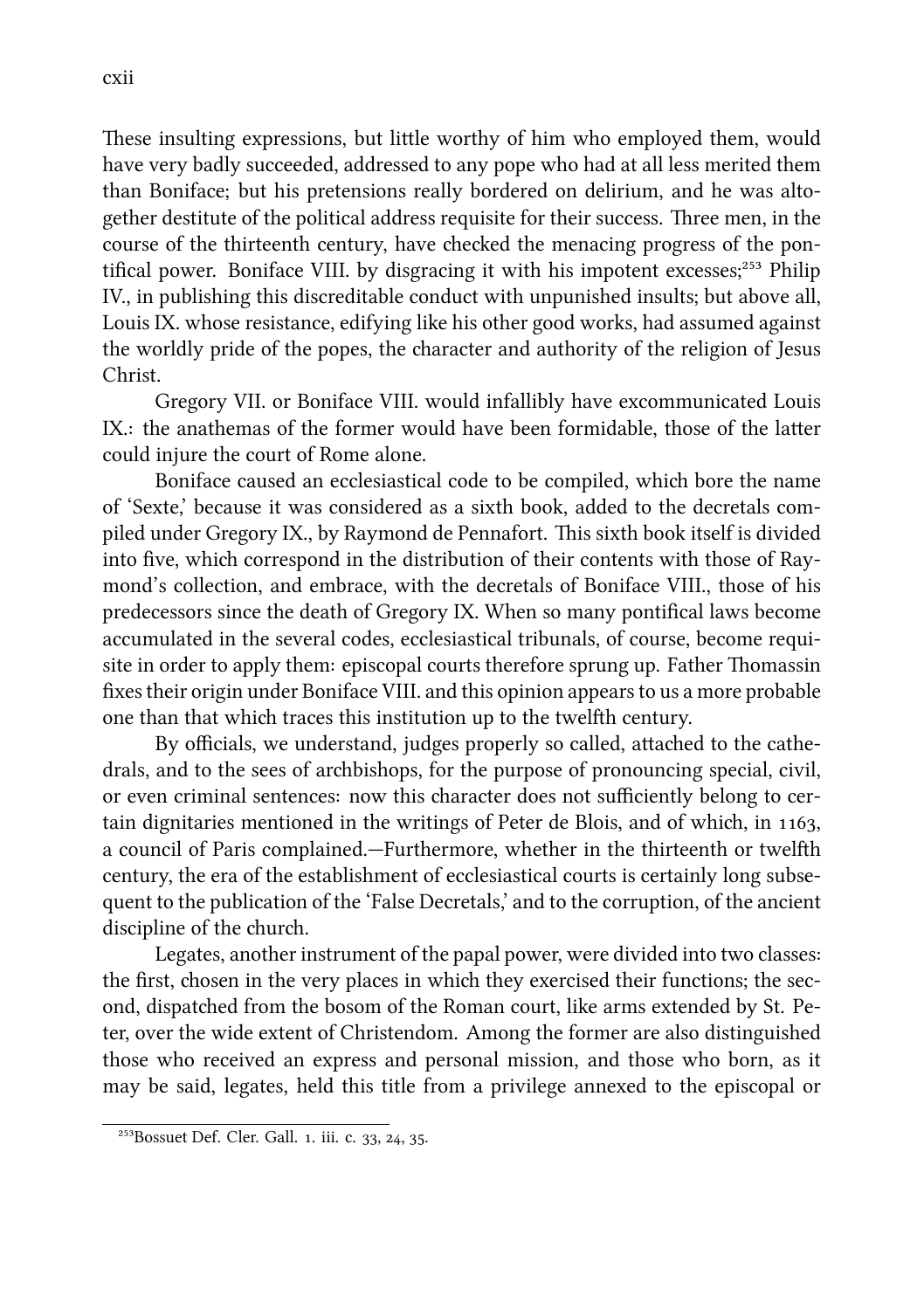metropolitan see which they filled. Of all these various ministers, or commissaries of the pontifical government, the most powerful would always have been detaed from their proper centre, if the very excess of their pomp and power had not too often humbled, in every kingdom, the prelates they came to eclipse and to rule. Their splendour, defrayed in each place by the churches, the monasteries, and the people, excited less of admiration than of murmurs; and even, after the third council of the Lateran had reduced them to twenty-five horses, they were still considered burdensome. It became necessary to dispose of sacred vases in order to make them presents; and to purchase at enormous prices the decisions, answers, favours, commissions, one had occasion to demand of them.

"The legations, says Fleury<sup>254</sup> were mines of gold to the cardinals, and they usually returned from them loaded with riches."

Their avarice was so notorious and so unchangeable, that St. Bernard<sup>255</sup> speaks of a disinterested legate as a prodigy; but their pride, more intolerable still, displayed too openly beneath the eyes of monarchs, the pretensions of the court of Rome, and provoked a signal resistance. Very early these Legates 'a latere' became unacceptable in France, and it was ruled, that none should be received there, save when they should have been demanded and approved of by the king: this is one of the articles of the Gallican liberties.

The thirteenth century is that in which the popes arrived at their highest pitch of power: councils, crusades, anathemas, canonical codes, monastic orders, legates, missionaries, inquisitors, all the spiritual arms, re-tempered and sharpened by Innocent III. were, during this century, directed against thrones, and often triumphed over them. Innocent bequeathed a universal monarchy to his successors: they have been unacquainted with the means of fully preserving this empire; but, in the year 1300, some small portion of wisdom had sufficed to Boniface VIII. to have been still the first potentate in Europe, and, notwithstanding the disgrace of this last pontificate, the influence of the Holy See still continued to sway that of other courts.

 $^{254}$ For the manners and religious opinions of this pope, see the pieces published by Dupuy. p.  $523 - 560$ of the Hist, of the dispute between Boniface and Philip the Fair. Many witnesses depose, that Boniface spoke with derision of the sacraments, of the mysteries, of the gospel, and even of the immortality of the soul. "We must," he said, "speak like the people, but we need not think like them."

 $^{255}$ 4th Disc, on Ecclesiastical History, no. 11.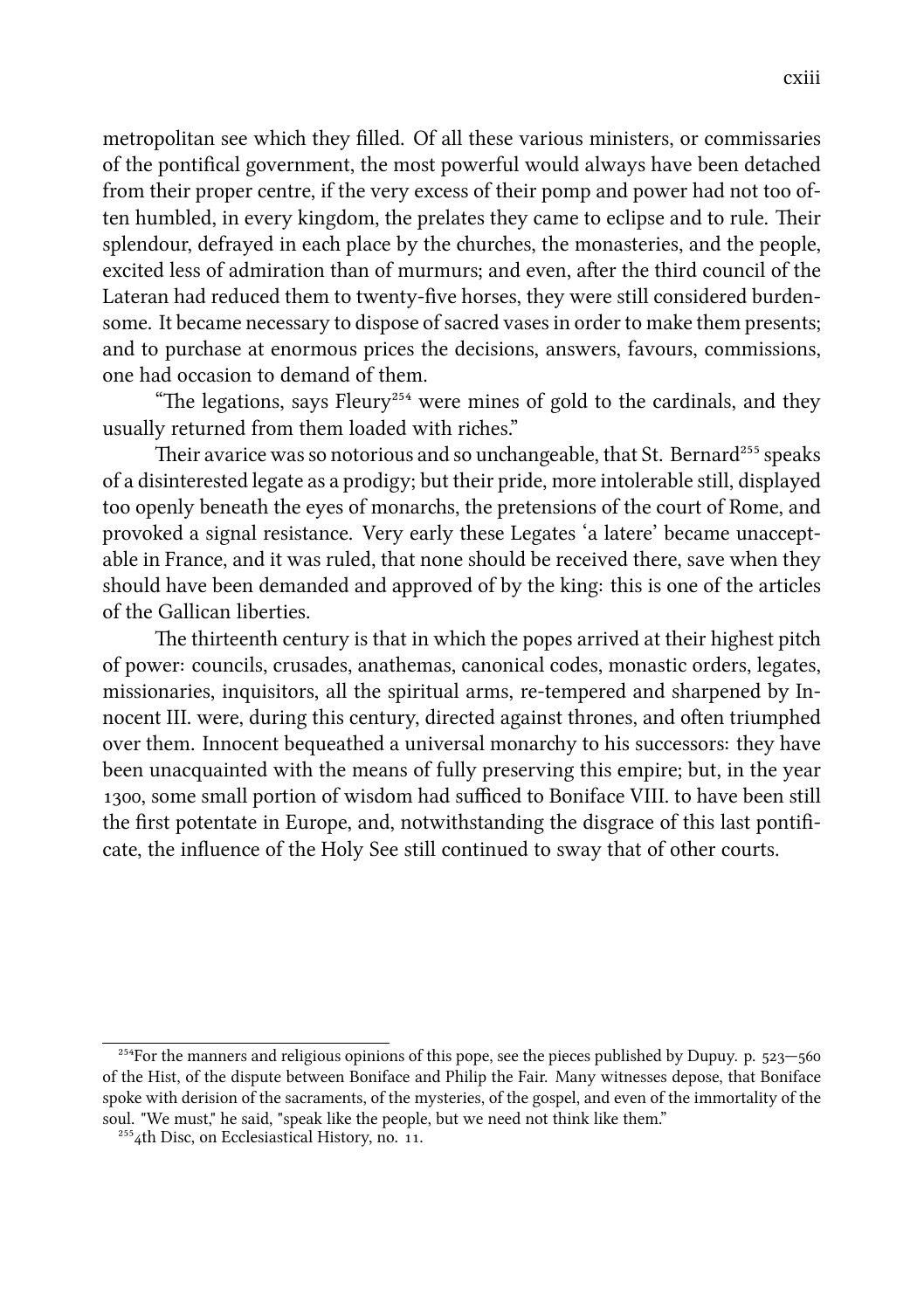## **CHAPTER VII. FOURTEENTH CENTURY**

THE residence of the popes within the walls of Avignon, from 1305 till subsequent to the year 1370, and the schism which, in 1378, divided for a long time quent to the year 1370, and the schism which, in 1378, divided for a long time the church between rival pontiffs, are the two leading circumstances of the ecclesiastical history of the fourteenth century; both have contributed to the decline of the pontifical empire. It is true that in leaving Italy the popes sheltered themselves from some perils: they removed from the theatre of the commotions which their ambitious policy excited or reanimated. It is also true that the apprehension of authorising, by so imposing an example, the wandering life of the bishops, was no longer worthy of restraining the sovereign pontiff: the time was past, in which sacred laws confined each pastor within the bosom of his flock; interests had amplified, had reformed these humble manners, and dissipated these apostolic scruples. But, to disappear from Italy, was to weaken the influence of the Holy See over the then most celebrated and enlightened country of Europe; it was to desert the post where they had obtained so many victories, the centre in which were united all the radii of the power they had achieved; it was to renounce the ascendancy which the very name of Rome conveyed, whose ancient glory was reflected on the modem pontificates that seemed to continue it; it was, in fine, to discontent the Italians, to deprive them of the last remains of their ancient consequence, and, by private rivalries, to prepare the way for a general schism. We may be astonished that this consequence should have been deferred for seventy years; but it was inevitable; and this schism, in exposing publicly the ambition of the pontiffs, in placing before the eyes of the multitude the picture of their scandalous quarrels, in revealing, by their reciprocal recriminations, the secret of their vices, dissipated for ever the illusion with whi the power of their predecessors was environed.

The sojourn of the popes in the Comtat Venaissin, evinces at least that the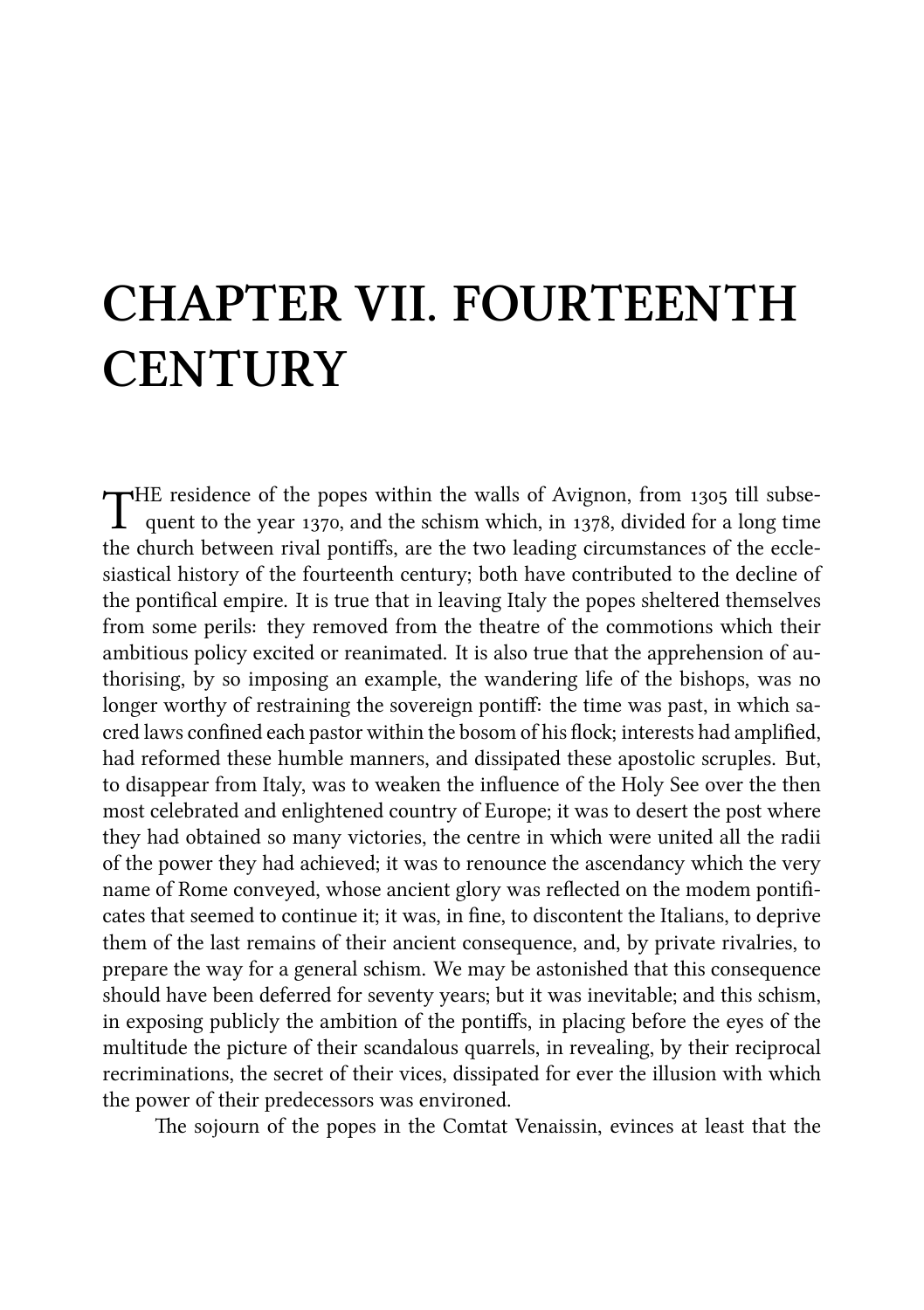pope could dispense with a residence in Rome; and many other proofs unite here to demonstrate, that any other city could become the seat of the first pastor of the church. To fix the papacy to a geographical point would be, to cut it off from the number of institutions necessary to Christianity; for it is, without doubt, impossible that an essential article in the gospel establishment should depend on any particular locality, changeable at the will of a thousand circumstances.

Not one word in the gospel, or in the writings of the apostles points out the city of Rome as the indispensible metropolis of Christianity. There is no spot upon earth, where one may not be, a Christian, bishop, patriarch, or pope. But this demitheological discussion exceeds the limits of our subject: let us return to the popes of Avignon.

To throw a light on this portion of the history of the papacy, and to compensate for the details which would occupy too much space here, we shall present in the first place, a slight sketch of the political revolutions of the fourteenth century.

In the East, the Turks were masters of Palestine. Ottoman, their head, founded the empire which bears his name; he turned to account the discord of the Persians, the Saracens, and the Greeks; he deprived them of Asiatic, and European provinces. e throne of Constantinople verged towards its ruin; seditions menaced it in the city, conspiracies encompassed it in the court; and the sons of the emperor were frequently the conspirators against him. The Russians were as yet barbarous; but in Denmark, Valdemar, taught by adversity, did honour to, and established the throne. Under his daughter Margaret, Sweden and Norway, formed with Denmark, but one monarchy. Poland, agitated for a long time by the Teutonic knights, respired under Casimir III. The English deposed Edward II., seconded the activity of Edward III,, and condemned and banished the proscriber Richard. In Spain, Peter the Cruel perished at the age of thirty-five, the victim of Henry Transtamare who succeeded him. In France, Philip the Fair had for successors his three sons, Louis X., Philip the Long, and Charles IV., weak princes, and dupes of their barbarous courtiers. After them, Philip of Valois, and John his unfortunate son, supported against the English an unsuccessful war: in vain did Charles V. devote himself to the reparation of so many evils; they recommenced with aggravations during the minority of Charles VI., continued during his derangement, during his whole reign, which was prolonged into the fifteenth century.

Since the Sicilian vespers, Sicily had remained subject to the king of Arragon, Peter III., who, in spite of the anathemas of Rome, transmitted it to his descendants; from the year 1262. Charles of Anjou had only reigned over Naples. Robert, the grandson of Charles, contributed in a singular degree to fix the popes in Avignon: he thus preserved a more immediate influence over the Guelphs, over Florence,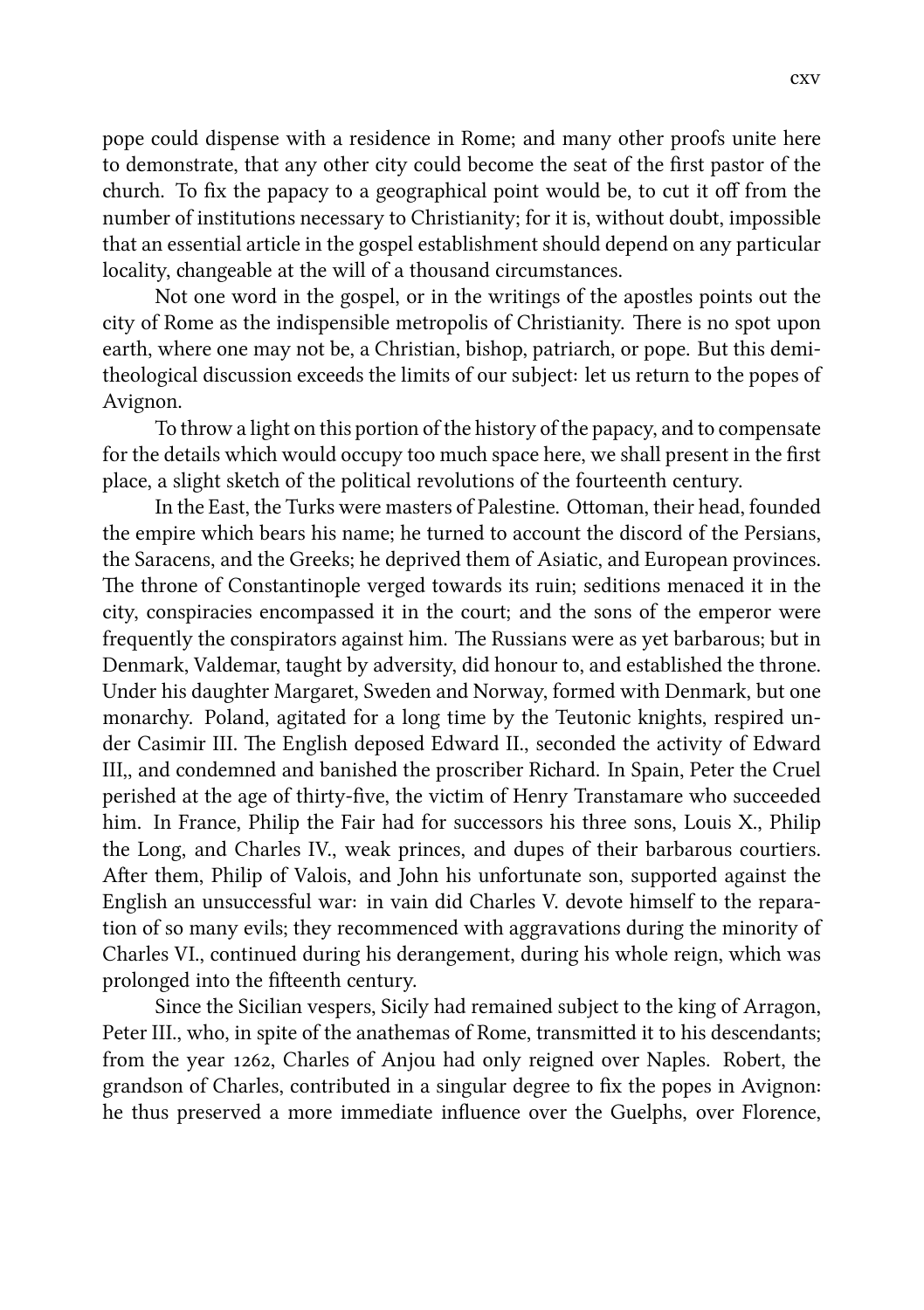over Genoa, and the other cities which belonged to this faction. The Holy See had clothed Robert with the title of vicar imperial in Italy during the vacancy of the empire; and, when the emperors Henry VII. and Louis of Bavaria restored once mort the Ghibeline party, Robert served as a counterpoise. Joanna, his grand-daughter, married the king of Hungary, Andrew, whom she is accused of having murdered; she herself died the victim of Charles Durazzo, who, fixing himself after her on the throne of Naples, transmitted it to his own children Ladislaus and Joanna II.

The exterior power of the Venetians rose or fell, their territories were extended or confined, according to the various success of their eternal wars with Hungary and Genoa. They took Smyrna and Treviso; they lost a part of Dalmatia; they made themselves masters of Verona, of Vicenza, and of Padua; they possessed, but could not preserve Ferrara: but they maintained and consolidated the the aristocratical government which Gradenigo had given them, and punished the attempted alteration by Salieri. Liguria, on the contrary, harassed for ages by intestine changes, presented in the fourteenth century a spectacle fickle as ever: we behold her obeying in succession a captain, two captains, sometimes Genoese, sometimes foreigners; a council of twelve, of twenty-four; a mayor; a doge: and, in the intervals of these ephemeral governments, receive or reject the yoke of the emperor, of the pope, of the king of France, or of the lord of Milan. This last title at this time belonged to the family of Visconti. From the thirteenth century, an arbishop of Milan, Otho Visconti, had become lord of this city, and had obtained for his nephew Matthew the title of vicar imperial of Lombardy. Matthew, at the beginning of the fourteenth century, associated with himself his son Galeas. Overthrown by the Torriani, restored by Henry VII., and upheld by Louis of Bavaria, the Visconti resisted the pope, the king of Naples, the Florentines, and the whole Guelphic party. After the emperor Venceslas had bestowed on one of these Visconti, John Galeas, the title of Duke of Milan, they became powerful enough to defend themselves against the head of the empire himself. When Robert, the successor of Venceslas, wished to deprive them of the cities of which they had become masters, a decisive battle in  $1401$ , confirmed their possession and retarded their fall.

The emperors of the fourteenth century were, Albert of Austria, whose yoke the Helvetians shook off; Henry VII. of Luxemburgh, who, during a reign of five years, began to shed some lustre on the imperial crown; Louis of Bavaria, the restless enemy of the popes; Charles IV. or of Luxemburgh, their creature; and his son Venceslas, a vindictive monarch, deposed in 1400. Robert belongs more pro-properly to the fifteenth century.

Thus the Visconti, being substituted for the emperors in Italy, erected themselves into heads of the Ghibeline faction, at the same time that the Ghelphic es-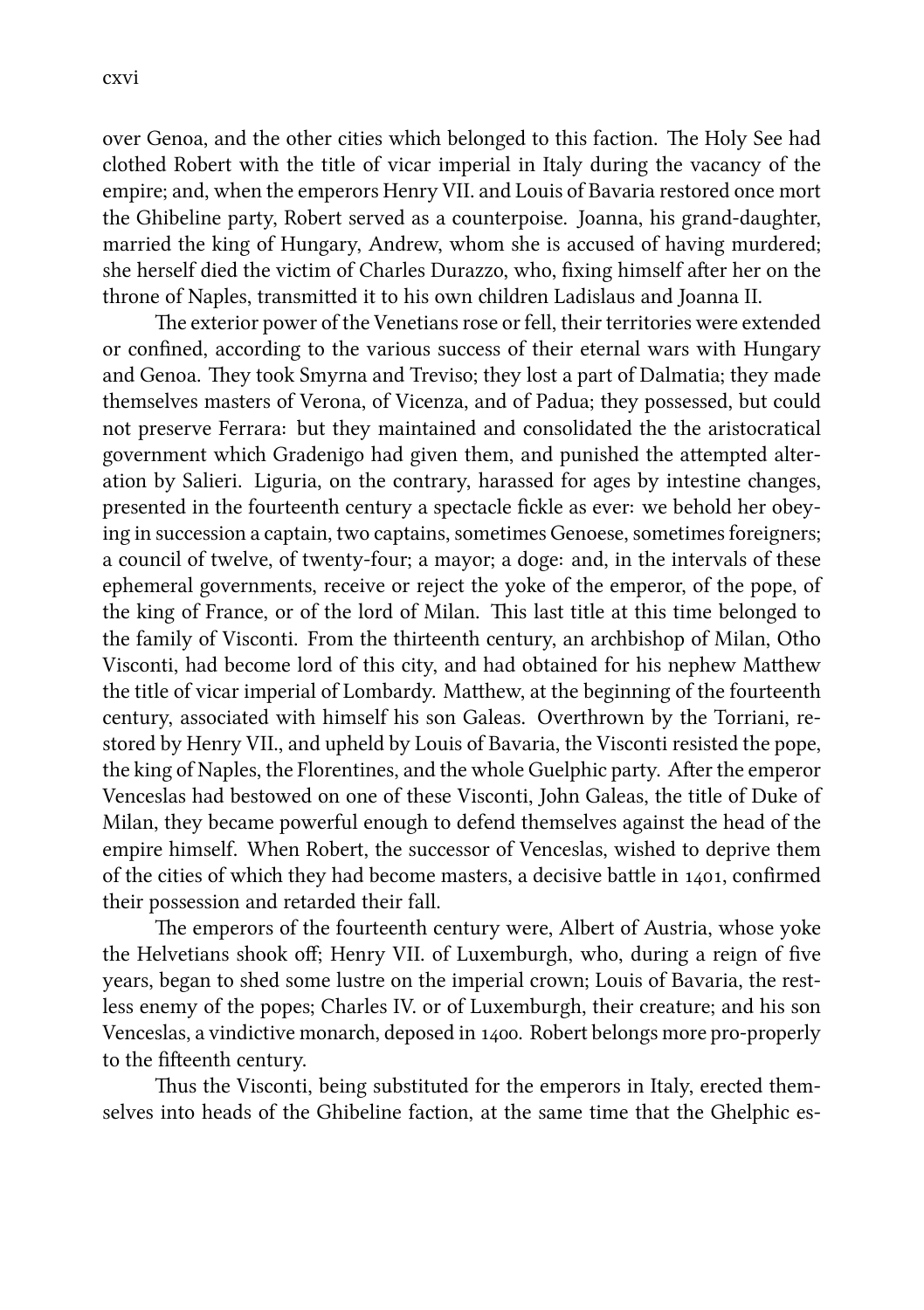cxvii

caped from the popes, and submitted to the influence of the house of Philip the Fair, sovereign of France and of Naples. The war continued between the two Italian factions, without any reference, of esteem or of interest, to their ancient chiefs; the pope was as little regarded by the Guelphs, as the emperor by the Ghibelines; even the latter were seen in arms against the emperor, Charles IV., when he suffered himself to be drawn by the pope into the Guelphic party; and against Robert, when he had declared war against the Visconti. On their side, the Guelphs, whom the weakness of their chiefs, pontiffs, kings of France, or of Naples, abandoned to their own exertions, fought only for the independence of their cities or the general liberty of Italy. At the end of the fourteenth century, Guelphs and Ghibelines, animated by similar interests, tended towards the same end; but it was undesigned; they would have feared to perceive it; and, when their ancient discord had no longer any motive, habit still continued to preserve it.

It results from this statement, that the court of Avignon had for rivals, Germany and France: Germany, which preserved till near 1300, the management of the Ghibeline faction: France, which protected the popes only to rule over them, and which endeavoured to become master in Italy of the Guelphic one.

It was requisite to temper, or elude by intrigue, the French influence, to repress by anathemas the imperial power, and, when Charles IV. devoted himself to the Holy See, to direct against the Visconti, the thunders of the church. Such were, in Avignon, the cares of the supreme pastors of the flock of Jesus Christ. They taught little, and edified less; they were temporal princes, and reign they would.

Benedict XI. the immediate successor of Boniface VIII. reigned but one year; he had retired to Perugia, to withdraw from the domination of the lords and cardinals who pretended to the government of Rome; the Colonnas, proscribed by his predecessor, entered it again. Out of Rome, Philip the Fair, aspired to the preponderance; connected at first, with the Ghibeline party by the anathemas of Boniface, absolved subsequently by Benedict XI., he little dissembled his intention of ruling the Holy See. Benedict became uneasy in consequence, and directed enquiries to be made after the authors of the outrages which Boniface had experienced. An excommunication thundered against the Florentines, for a political interest of trifling importance, was perhaps the principal fault which Benedict XI. had time to commit: Italian authors have imputed, without proof, to Philip the Fair, the premature death of this pontiff.

After an interregnum of nearly a year, the election of Bertrand de Gotte, or Clement V. was the work of Philip the Fair, who had reason to complain of him: the monarch wished to select, from among his personal enemies, a pope who would be altogether indebted to him for the tiara, and who would pledge himself to pay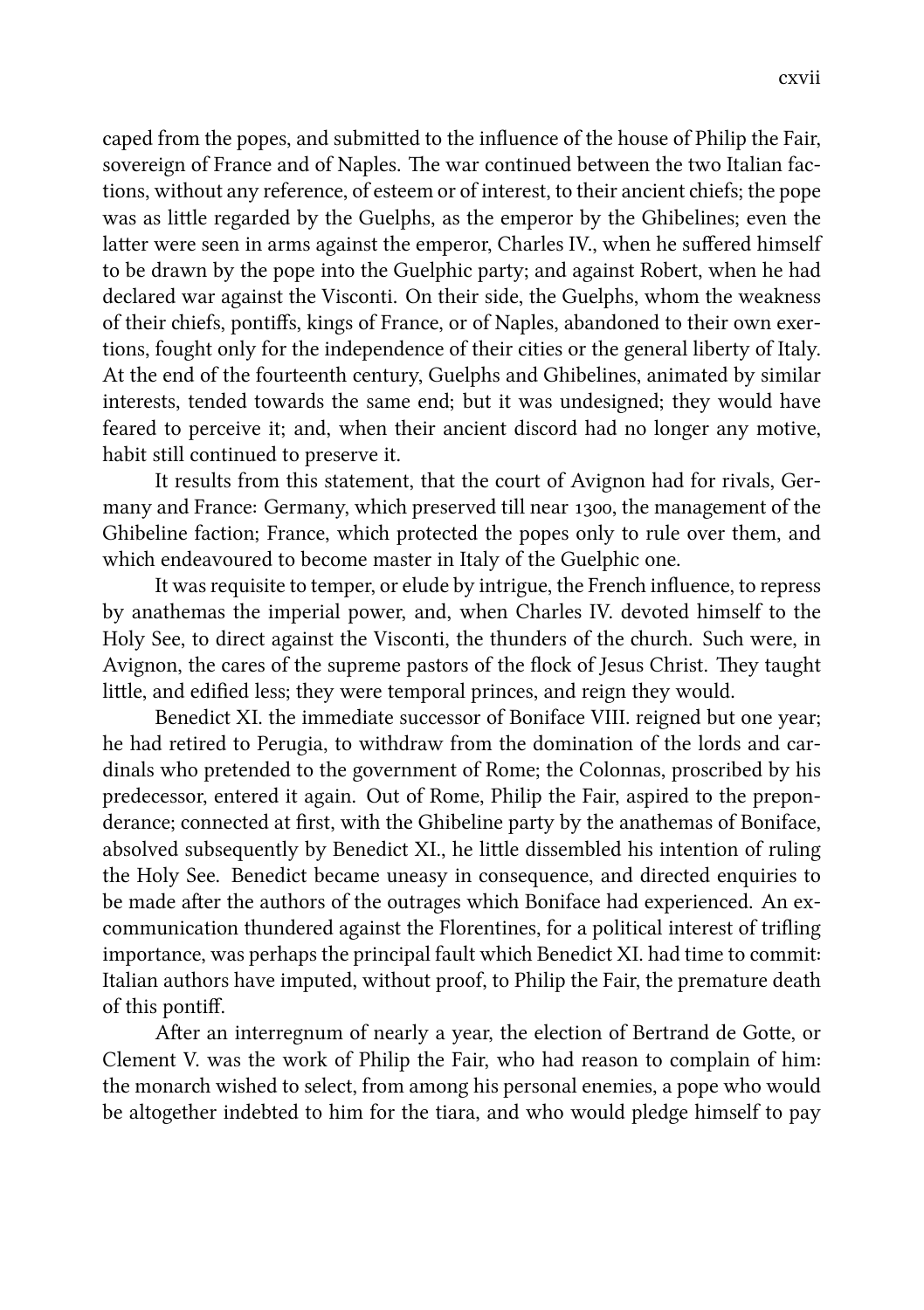cxviii

dearly for a benefit so little merited beforehand. Gotte made six promises to Philip, all of which were not redeemed by Clement V. For instance, this pontiff excused himself from condemning the memory of Boniface VIII.; and, when the empire became vacant by the decease of Albert I., the king of France, who canvassed for this place for a French prince, vainly counted on the services of the holy father: whilst seconding by a public letter the claims of this candidate, Clement transmitted to the electors a secret brief, in order to exclude him<sup>256</sup> It is certain that there needed only this accession to assure to the house of France, already established at Naples, a universal preponderance, especially when Clement, despairing to reduce the Romans to a tranquil obedience, consented to fix at Avignon the pontifical court. Yet he served the king but too faithfully in the affair of the templars: inasmuch as sound policy required the suppression of this order, insomuch it was accordant, as it ever must be with justice and humanity, to dissuade from so many judicial assassinations.

When Clement V. cancelled a decision of Henry VII. against Robert, King of Naples; when he decreed to the same Robert the title of Vicar of the empire, he erected himself expressly into a sovereign, and placed the emperor in the number of his vassals<sup>257</sup>

"Thus we do, he says, as well in virtue of the indu- "bitable supremacy which we hold over the Roman "empire, as of the full power that Jesus Christ has "given us, to provide for the sovereign's place dur- "ing the vacancy of the imperial throne."

He maintained also that Ferrara belonged to the Holy See; and the Venetians having taken this place from the house of Este, he excommunicated them; declared the doge and all the citizens infamous, deprived of every right, incapable, they and their children, to the fourth generation, of all secular or ecclesiastical dignity<sup>258</sup>

But these anathemas were no longer formidable.<sup>259</sup>

"The Italians," as a cardinal then observed, "no "longer dreaded excommunications; the Floren-

 $\overline{^{256}}$ De Consider. 1. 4, p 4, 5.  $25.5$ 

 $^{258}$ Fleury's Eccles. Hist. 1. 92, n. 8.

J. Villani. 1. 8, c. 101-Pfeffel. abr. chr. Hist, of Germany, ann. 1308.-Velly's Hist, of France, vol. 7, p. 393, 395

 $^{259}$ Baluz. Vit. Avenion. vol. 1, p. 69,—Fleury's Eccles. Hist. 1. 91, n. 33.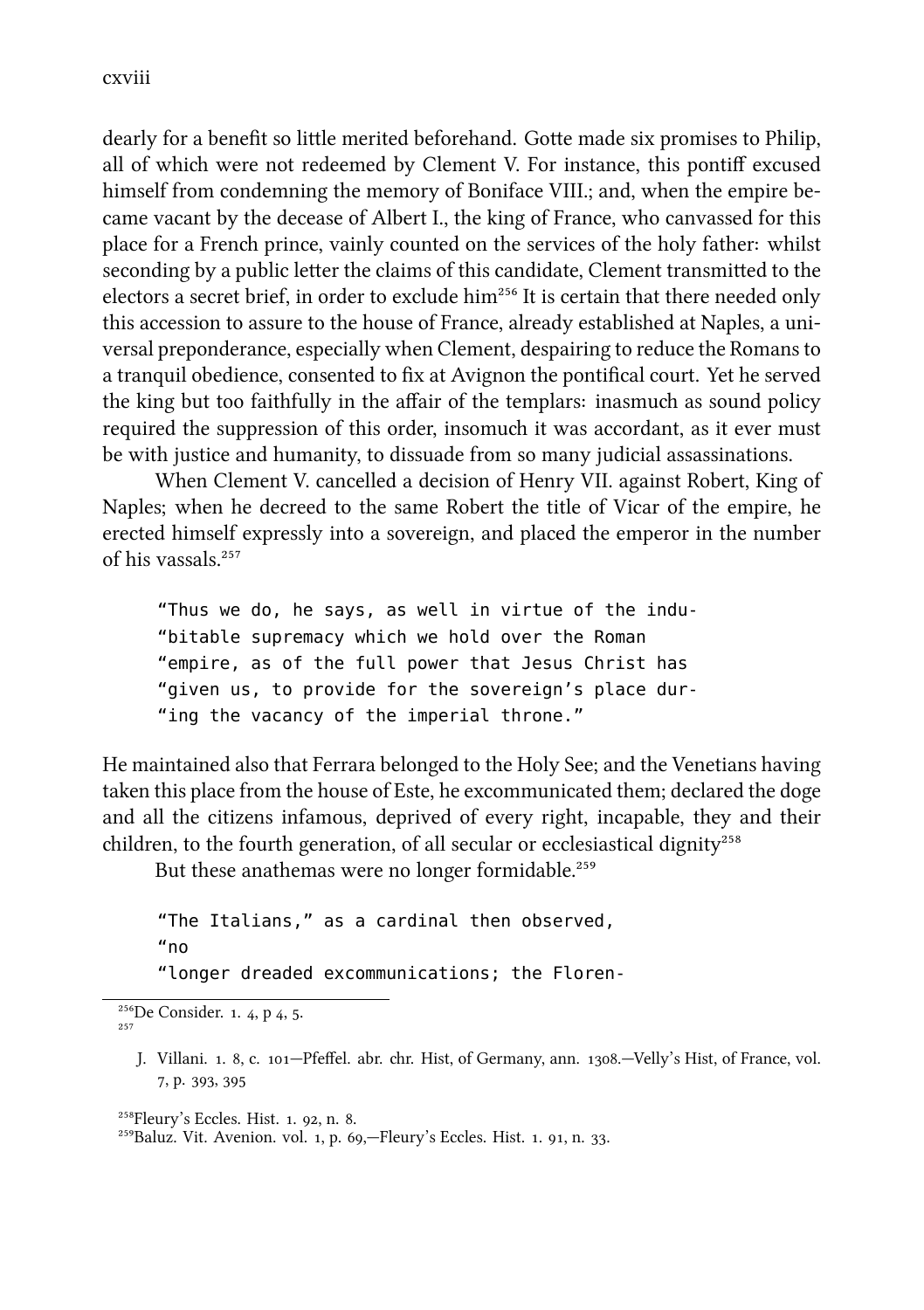"tines treated with contempt those of the cardinal "bishop of Ostia, the Bolognese those of Cardinal "Orsini, the Milanese those of the Cardinal "Pellagrue: the spiritual sword terrifies them not, "if the temporal one does not strike them."

Clement V. also published a crusade against the Venetians: this very Cardinal Pellagrue led an army against them; they were defeated, driven from Ferrara, and absolved.

The decretals of Clement V. united to the decrees of the general council of Vienna, held in 1313, form a canonic code which is designated "The Clementines." The decretals of John XXII., the successor of Clement, are termed the "Extravagantes," that is to say, supplementary to the preceding codes; and the name of "Extravagantes communes" is applied to a collection of the statutes of many popes, whether anterior or posterior to John. Thus the canon law of the middle age is composed of, the decretals forged by Isidore in the eighth century, the decree by Gratian in the twelfth, the decretals of Gregory IX., compiled by Raymond de Pennafort, in the thirteenth, of the "Sexte of Boniface VIII.," of the "Clementines," of the "Extravagantes" of John XXII., and of the "Extravagantes communes:" to which may be added the collections which comprize the bulls published by the popes of the latter ages. Such are the sources of the modern jurisprudence of the clergy: such the cause and the effect of the temporal power of the pontiff, and the unlimited extent of their spiritual authority: such the voluminous codes which have taken the place of the pure and simple rules of the primitive church; laws which, since the age of St. Louis to 1682, the Gallican Church has never ceased to re-assert.

A pontifical interregnum of two years, from Clement V. to John XXII., comprised the entire reign of the king of France, Louis X. or "le Hutin." His brother and successor Philip the Long, received from John XXII. a pedantic and high flown epistle<sup>260</sup> which will suffice to shew what this second Avignon pope would have dared under different circumstances. He created bishopricks in France: in authorizing the divorce of Charles the Handsome, who repudiated Blanche of Burgundy, he conceived a hope that he could subject by degrees a government which sought compliances of him. But Philip de Valois, who perceived his ambitious designs, threatened to have him burned,<sup>261</sup> and provoked a celebrated discussion on the bounds of the two powers. The king's advocate, Peter de Cugnieres, supported the rights of the civil power by arguments, not always of the best description, though mu less wretched than those made by the prelates to perpetuate the abuse of the ec-

<sup>&</sup>lt;sup>260</sup>Henrici. Vn. Iter, Ital. vol. 9. Rer. Italic, p. 703.

 $^{264}$ Baluz. Vit Pap. Avenion. v. 1. p,  $164$ –Fleury's Eccles. Hist. 1. 82. p. 25.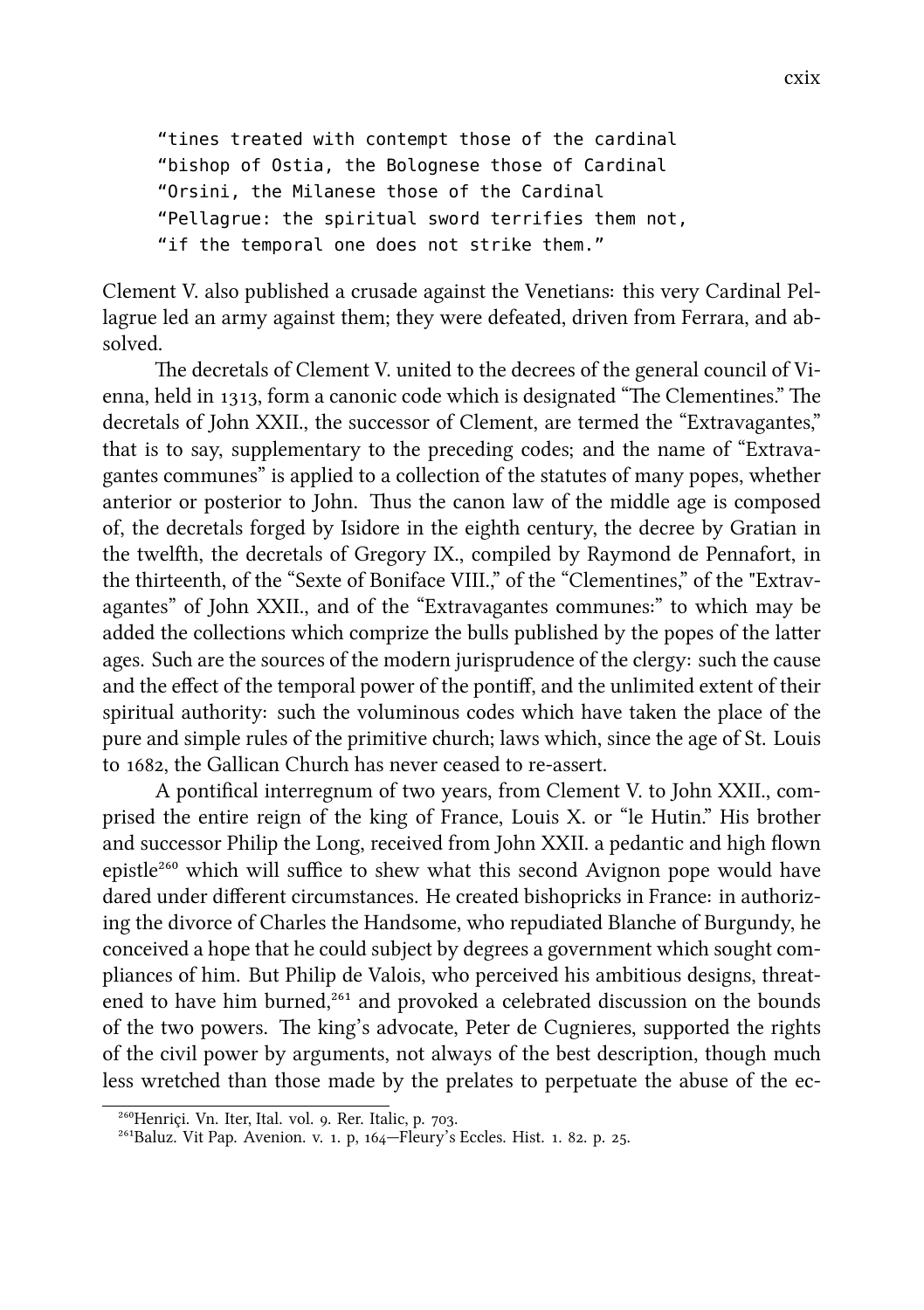clesiastical jurisdiction. It is, say they, by the exercise of this jurisdiction that the clergy are enried; now the opulence of the clergy, the splendor of the bishops and arbishops is one of the prime interests of the king and of the kingdom. Philip de Valois, but little sensible to this interest, commanded that within the space of a year the abuses should be reformed, without the intervention of the Roman or Avignon court.

This discussion had not adequate effects; but it was from it appeals as of abuse or error sprung, that is to say, appeals from ecclesiastical decisions to secular tribunals<sup>262</sup>

After the death of the emperor, Henry VII. Frederick the Handsome, duke of Austria, disputed the empire with Louis, duke of Bavaria, whose rights were established by victory. However, John XXII, cancelled the election of Louis; he maintained that it belonged to the sovereign pontiff, to examine and ratify the nomination of the emperors, and that, during the vacancy, the imperial government should immediately revert to the Holy See, from whence it emanated $^{263}$  The pope reproached Louis with protecting the Visconti, excommunicated as heretics; their heresy, we have seen, was the supporting and directing the Ghibeline party. Louis resisted, he kept no bounds in the invectives with which he loaded John. While John was deposing the emperor, the emperor caused John to be deposed by the clergy, nobility, and citizens of Rome. A Franciscan took the name of Nicholas V., and seated himself on the pontifical throne; but the repentance and obedience of Nicholas, injured so materially the cause of Louis, that he consented to renounce the empire, when John died, leaving twenty-five million of florins in his coffers.<sup>264</sup>

```
"This im-
"mense treasure, says Fleury, was amassed by his
"Holiness's industry, who, from the year 1319, estab-
"lished the reservation of the benefices of all the col-
"legiate churches of Christendom, saying, that he
"did it in order to do away simony. Furthermore,
"in virtue of this reservation, the pope seldom or never
"confirms the election of any prelate: but he pro-
"motes an archbishop to a bishoprick, and puts an in-
"ferior bishop in his place; whence, it often happens
"that an archbishop's see, or patriarchate, becoming
```
<sup>&</sup>lt;sup>262</sup>Brûler.—Millot's Hist. of France, v. 2, p. 84.

 $^{263}$ Villaret's Hist, of France, t. 8, p.  $234$ - $253$ . -Henault's Abr. Chron. of Hist, of France, ann. 1329, et 1330.

<sup>&</sup>lt;sup>264</sup>Fltury's Eccles. Hist, 1. 93, n. 4.12.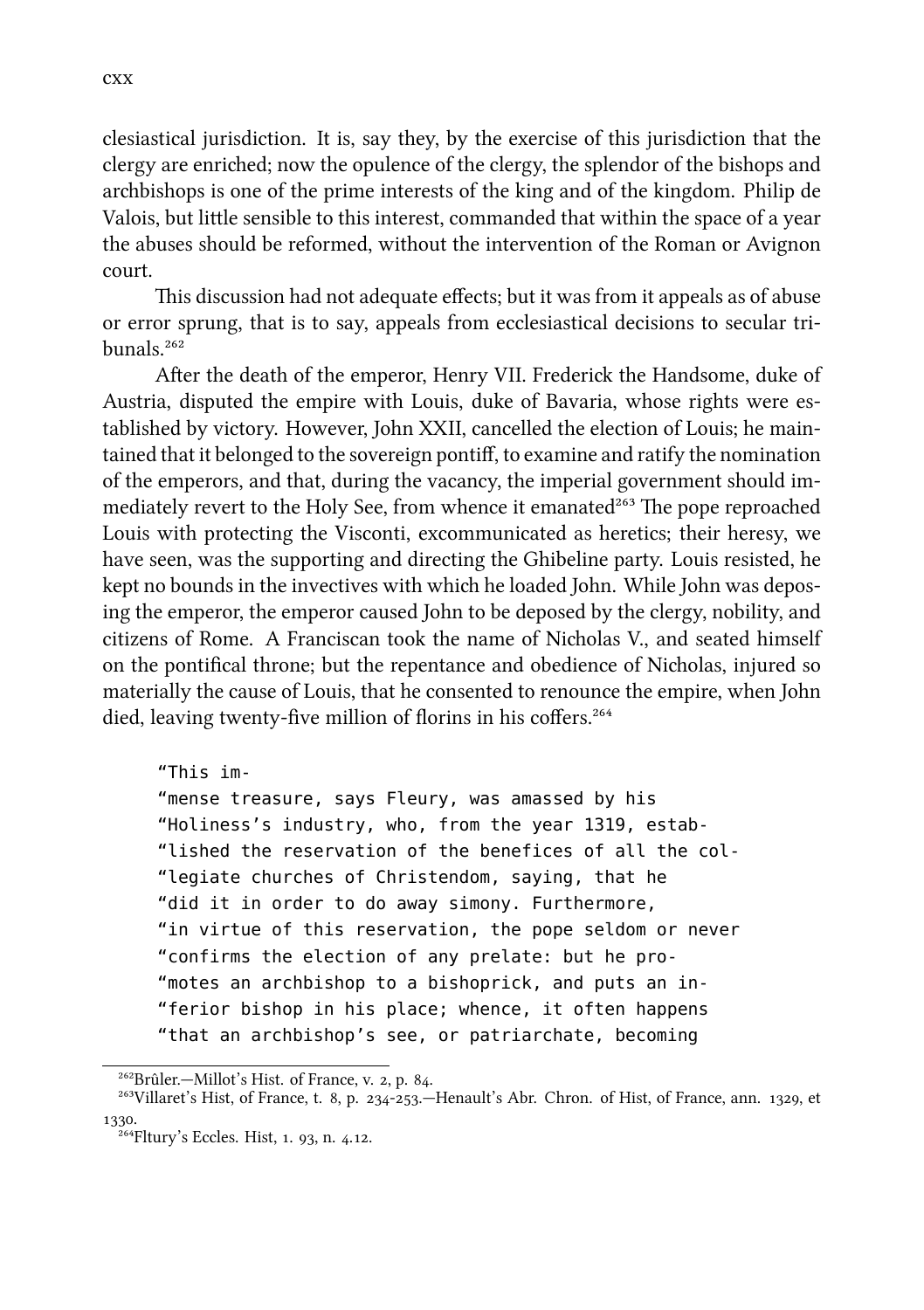"vacant, produces six promotions or more, and a "consequent flow of large sums of money into the "apostolic treasury."

In 1338. Benedict XII. having refused to absolve Louis of Bavaria, the Diets of Rensee and of Frankfort declared, that ancient custom conferred the vicariate of the vacant empire on the count Palatine of the Rhine; that the pretensions of the pope to replace the emperor during an interregnum were untenable; that the pope had over the German empire no sort of superiority; that it was not his province to regulate, nor confirm the elections of the emperors; that the plurality of suffrages of the electoral college conferred the empire without the consent of the Holy See, and, that to assert the contrary would be a crime of high treason.<sup>265</sup> The Germans gave to their decree, the name of "Pragmatic Sanction," and, at the same time, it was forbidden to pay any respect to the censures fulminated against the head of the empire, to receive bulls from Avignon, or keep up any correspondence with the pontifical court.<sup>266</sup> Four years after the publication of this decree arose Clement VI. who demanded of the emperor a perpetual edict, in which the empire should be declared a fief of the Holy See, a benefice that none could possess without the authority of the sovereign pontiff. This Clement said, that none of his predecessors knew how to be a pope; Benedict XII. more modest, said to the cardinals his electors: You have elected an ass $^{267}$ 

Clement renewed the anathemas of John XXII. against Louis of Bavaria; he added thereto more solemn imprecations:

"May the divine wrath! he "cried, may the vengeance of St. Peter, and St. "Paul, fall upon Louis in this world, and in the "next! may the earth swallow him up alive! may "all the elements combine against him! and may his "children famish before the eyes of their father, by "the hands of his enemies!"

But Clement, aware that cursing no longer availed, excited a civil war in the heart of Germany, leagued the nobles against Louis, deposed him anew, nominated a vicar of the empire in Lombardy, and caused to be elected emperor in 1340, the Margrave of Moravia, who took the name of Charles IV. Louis of Bavaria, everywhere conqueror, died in  $1347$ , and Clement VI. triumphed. About this time a horrible plague

<sup>&</sup>lt;sup>265</sup>Eccles. Hist. 1, 94, n. 39.

<sup>&</sup>lt;sup>266</sup>Pfeffel ann. 1338.

 $^{267}$ Fleury's Eccl. Hist. 1. 94, n. 611.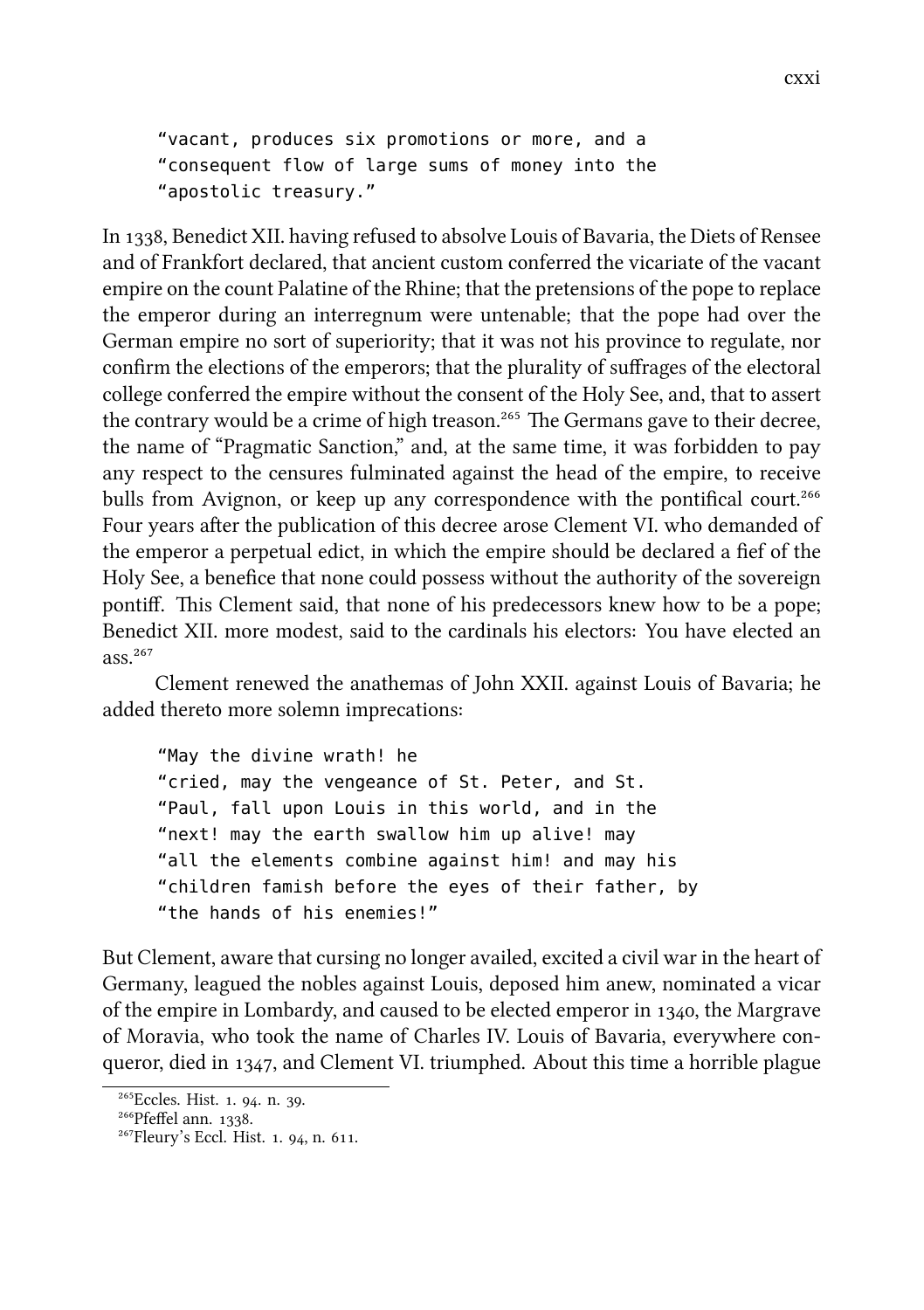ravaged Italy: the sovereign pontiff who had founded great hopes on this scourge, watched the moment in which the petty princes of Italy, reduced to the last degree of weakness, and having no longer an army to oppose to his anathemas, would be brought to acknowledge and sue to the pontifical authority. To accelerate this event, and second the plague, Clement employed money, stratagem, and force, in order to conquer the insubordination of the cities and nobles of Romagna; in particular, he menaced the Visconti, cited them before the consistory of cardinals, and summoned them to restore Bologna to the church; but, when he heard speak of twelve thousand horse, and six thousand infantry, who were to make their appearance at the court of Avignon with the lords of Milan, he took the course of negociation with this powerful house, and for one hundred thousand florins, sold it the investiture of Bologna. Avignon he had purchased: Joan, queen of Naples, had ceded this place to him for eighty thousand florins, which, it is said, were never paid. But Clement declared Joan innocent of the murder of her first husband, Andrew; he acknowledged the second; he placed difficulties in the way of the projects of Louis, king of Hungary, who in order to avenge his brother Andrew was about to invade the kingdom of Naples. It was thus that Clement VI. paid for Avignon; and, as this city was a fief of the empire, the sale was confirmed by Charles IV., who, indebted for his crown to the sovereign pontiff could refuse him nothing.

This Pope died in 1352; the picture of his manners, has been drawn by Matteo Villani, a contemporary historian, whose expressions Fleury<sup>268</sup> thus translates and softens:

"He kept up a regal estab-

"lishment, had his tables magnificently served, a great "train of knights and equerries, and a numerous "stud of horses, which he often mounted for amuse- "ment. He took great pleasure in aggrandizing his "relations; he purchased extensive lands in France "for them, and made many of them cardinals; but "some of them were too young, and of too scanda- "lous a life. He also made some at the request of "the king of France, who were many of them also "too young. In these promotions, he had regard "to neither learning nor virtue. He himself had a "moderate share of learning; but his manners "were gallant, and unbecoming an ecclesiastic.— "When an archbishop, he preserved no restraint

 $^{268}$ Eedw. Hiat 1,96, a. 13,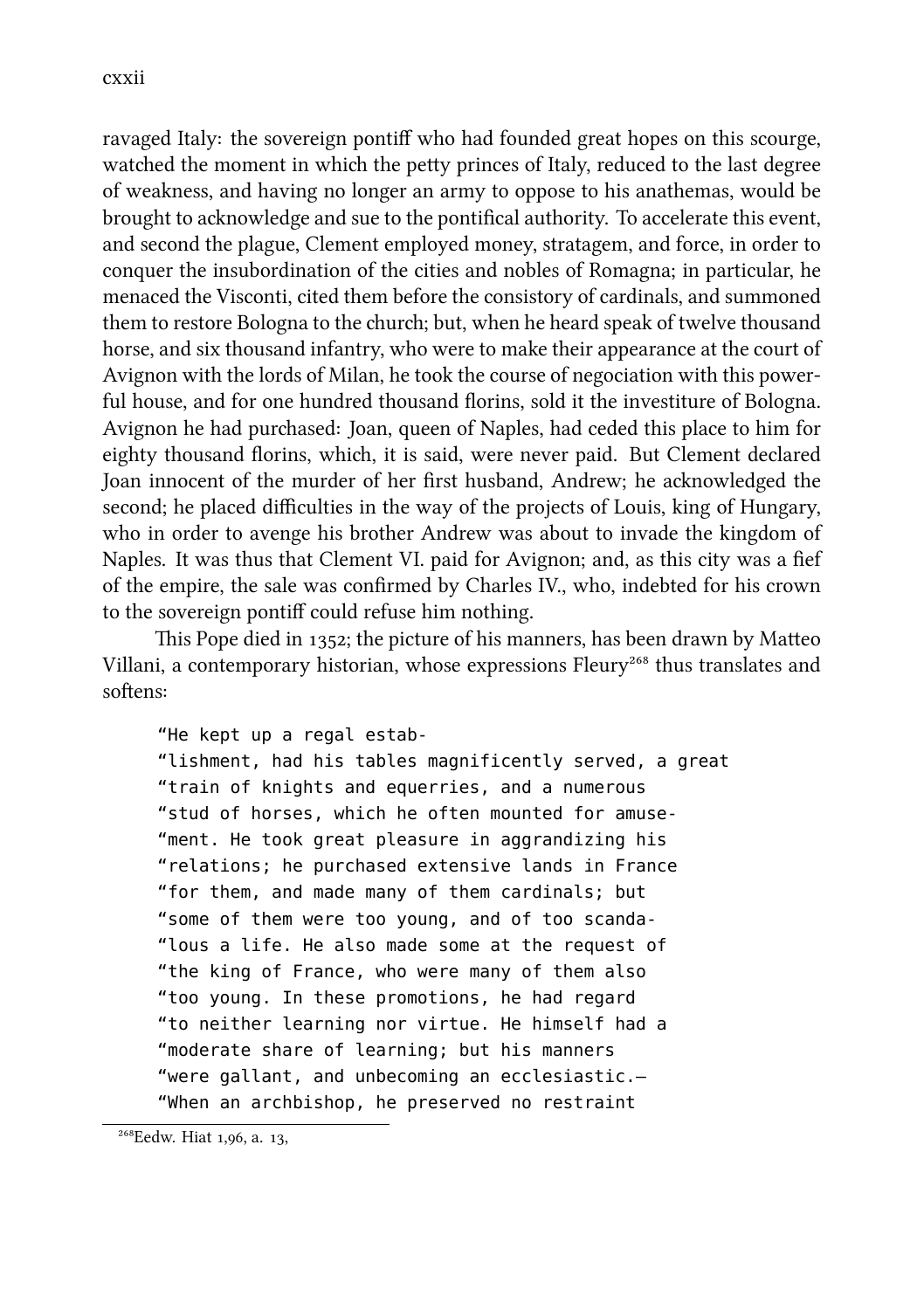"with women, but went further than the young no- "bles; and when pope, he neither knew how to "refrain nor correct his conduct in this way. Great "ladies, as well as prelates, visited his apartments; "among othes a Countess of Turenne, on whom "he conferred numerous favours. When he was "sick, it was the ladies who waited on him, as female "relations take care of seculars."

A short time before his death, Clement received a letter written, they say, by the archbishop of Milan, John Visconti, and of which the following are lines:<sup>269</sup>

"Leviathan, prince of darkness, to Pope Clement "his vicar........Your mother, the haughty, salutes "you; Avarice; Lewdness, and your four other "sisters, thank you for your good will, which has "caused them to thrive so well.'

It was during this pontificate that the Romans saw a man of low rank, Cola Rienzi, raise himself to a high degree of power. Deputed to Clement VI., to invite him to return to Rome, and not being able to prevail on him, Rienzi returned to plant the standard of liberty on the capitol, proclaimed himself tribune, and governed for several months the ancient capital of the universe.

The emperor Charles IV. had promised to renounce all claim of sovereignty over Rome and the ecclesiastical domains; these were the conditions on whi Clement VI. had raised him to the empire; Charles kept his word. When in he resumed the imperial crown, he acknowledged the absolute independence of the temporal power of the popes, and swore never to put his foot in Rome, nor on any spot belonging to the Holy See, without the permission of the holy father, annulling all the contrary acts of his predecessors, and obliging his successors, under penalty of deposition, to the maintenance of the engagement entered into by him. This is the first authenticated act which elevated the pope into a temporal sovereign, an independent monarch: till this period he had been but a vassal of the empire. Innocent VI., who reigned in 1355, profited by this event to enrich his family.<sup>270</sup>

 $^{269}$ Fleury's Eccles. Hist. 1, 96.n.9.

<sup>&</sup>lt;sup>270</sup>Innocent VI. sent Philip de Cabassole into Germany, to raise the tenth penny on all the ecclesiastical revenues. The following were the complaints of the Germans at the news of this exaction: "The Romans have always looked on Germany as a mine of gold, and have invented various ways of exhausting it. What does the pope give to this kingdom but letters and words? Let him be master of all the benefices as far as the collation; but let him relinquish their revenue to those who do the duty of them. We send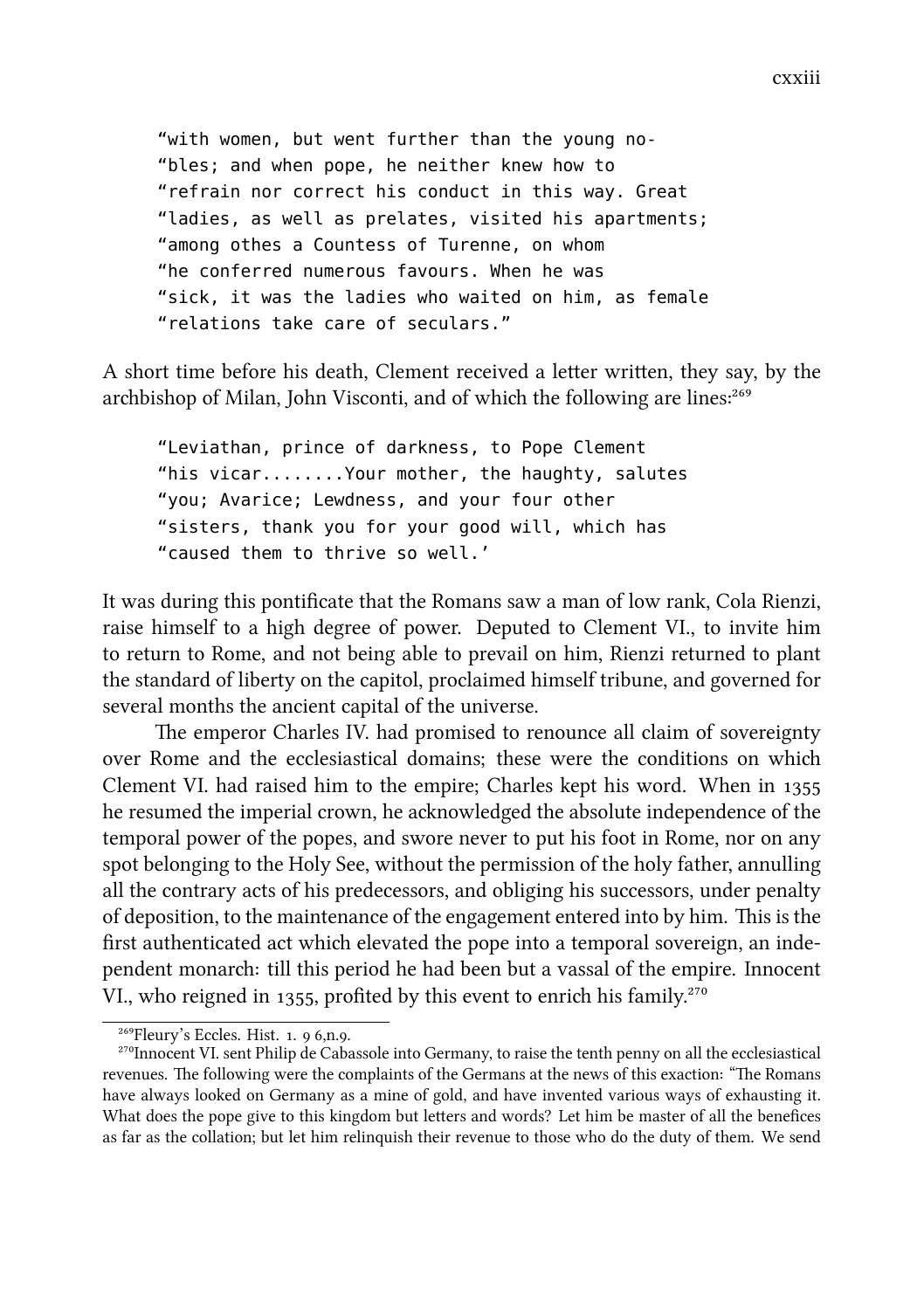cxxiv

Charles IV., a prince as weak as he was ambitious, was commonly surnamed the emperor of the priests.:

"You have then," Petrarch writes to him, "you have promised with an oath never to return to "Rome. What a shame for an emperor, that priests "should have the power or rather the audacity to "compel him to such a renunciation! What pride "in a bishop to deprive a sovereign, the father of "liberty, of liberty itself! And what opprobrium in "him whom the universe should obey, to cease to "be his own master, and obey his vassal!"

This Petrarch, who beheld too nearly the court of Avignon, compares it to<sup> $271$ </sup>

"a labyrinth in which an "imperious Minos casts into the fatal urn the lot of "humanity, where bellows a rapacious Minotaur, "where triumphs a lascivious Venus. There is no "guide, no Ariadne; to chain the monster, to bribe his "hideous porter, there is no means but gold. But "gold there opens heaven, gold in that place buys "Jesus Christ, and, in this impious Babylon, a "future existence, immortality, the resurrection, the "last judgment, are placed with Elysium, Acheron "and the Styx, in the class of fables imposed upon "the grossest credulity."

Although the weakness of the emperor Charles IV. had opened a new career to pontifical ambition, yet the return of some degree of light, and the perpetual commotions in the city of Rome, which kept innocent VI. at Avignon, which compelled

money enough into Italy for various merchandize, and to Avignon for our children, who study there or stand for benefices, without mentioning their having to purchase them. None of you are ignorant, my lords, that every year large sums of money are taken from Germany to the pope's court, for the confirmation of prelates, the obtaining of benefices, the prosecution of suits and appeals to the Holy See; for dispensations, absolutions, indulgences, privileges, and other favours. At all times the arbishops confirmed the elections of their suffragan bishops. It is pope John XXII. alone who, in our time, has taken this right from them by violence. And yet this pope further demands of the clergy, a new and unheard of subsidy; threatening with censures those who will not give it, or who oppose it. Check this evil in its outset, and do not permit the establishment of this shameful servitude." Vita 2, Lrnoc. VI. and Bahiz. Vit. Pap. A veiv. 1. p. 350.

 $^{271}$ Petrarc. Op. Epist. s. tit 7. 8.10. 11.16.—Three sonnets against the Roman Coart—Et, De Vita Solitar. 1.3. 4.  $c. 3$ .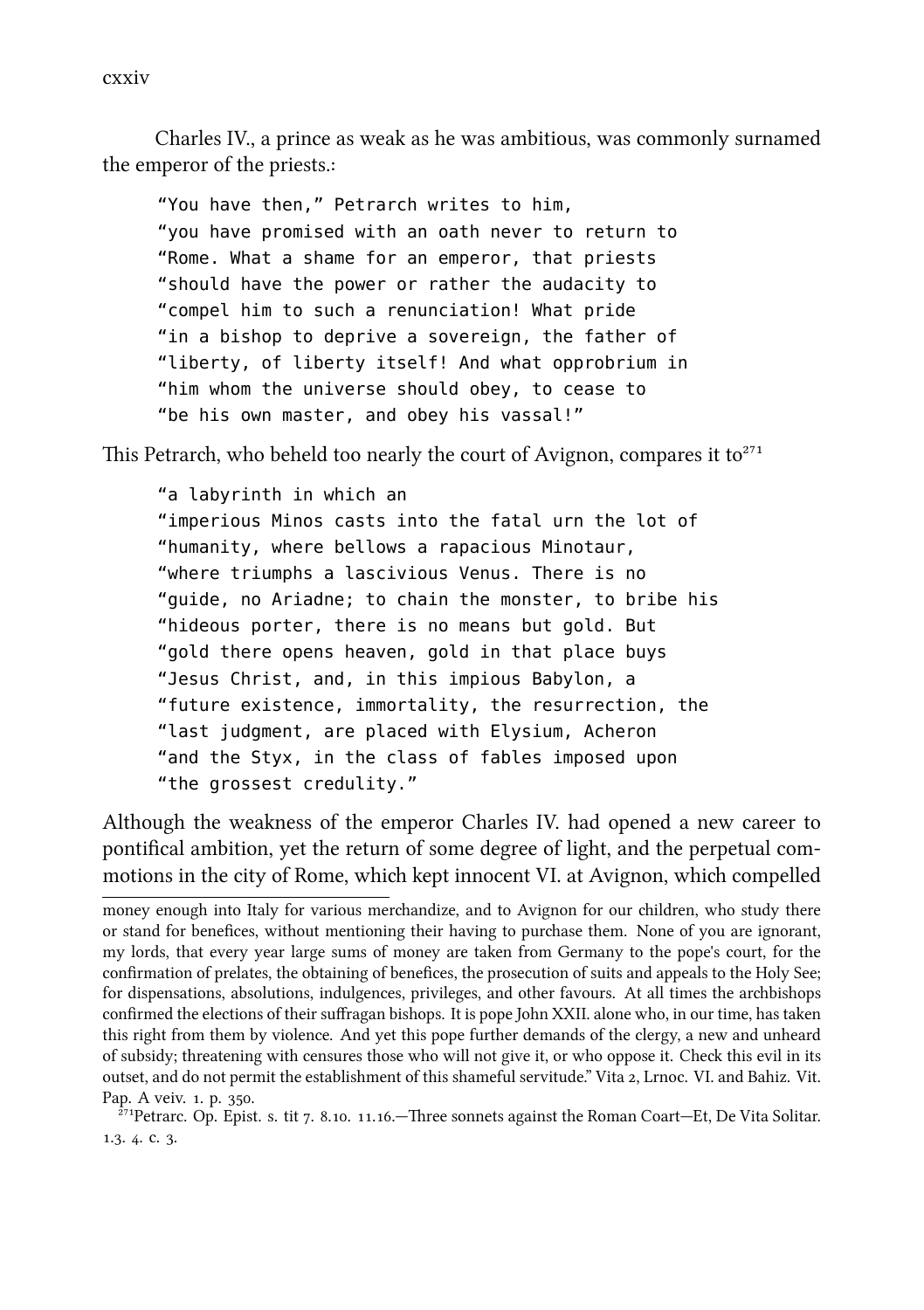Urban V. to return to it<sup>272</sup> and which would have sent Gregory XI. back, when he died; finally, the schism with which this pope's death was followed; all these causes concurred in depriving the Holy See of the fruits of the policy and enterprises of Clement VI.

In 1378, the cardinals, assembled to give a successor to Gregory XI. proclaimed Barthelemi Pregnano, who took the name of Urban VI., and they a few months after withdrew to Fondi, where they elected Robert of Geneva, or Clement VII.: they pretended that the election of Urban was but a formality to appease the fury of a people which wished to control their choice. Clement was installed in Avignon: France, Spain, Scotland and Sicily acknowledged him: the rest of Europe supported Urban, who resided at Rome, and published in England a crusade against France. Urban died in 1389, and the cardinals of his party supplied his place by Peter Tomacelli or Boniface IX. On the other hand, Clement being deceased in 1394, the French cardinals raised to the pontificate Peter de Lune, a Spaniard, who was called Benedict XIII. Modes of reconciliation were proposed from all quarters; France especially evinced her anxiety to extinguish the schism: but neither of the pontiffs would listen to relinquishing the tiara; and the spiritual arms directed by each pope against the other became harmless in their hands. What one did against the supporters of the other; what dangers they encountered; what cardinals, what kings, what cities, they excommunicated; how many threats, how many bulls, how many censures they published, we will not undertake to relate here: we shall only remark, that the Church of France, after useless efforts to reestablish concord, ended by withdrawing, in the year 1298, from obedience to either one or the other pontiff.:

```
"We," says Charles VI.,
"supported by
"the princes of our blood, and by many others, and
"with us the church of our kingdom, as well the
"clergy as the people, we, altogether withdraw from
"obedience to Pope Benedict XIII. as from that of
"his adversary. We desire that henceforth no
"person pay to Benedict, his collectors, or other
"officers, any ecclesiastical revenues or emoluments:
"and we strictly forbid all our subjects from obeying
"him or his officers in any matter whatever."
```
<sup>&</sup>lt;sup>272</sup>Urban V. when dying, expressed these words: "I firmly believe all that the Holy Catholic Church holds and teaches; and if I ever advanced doctrines contrary to the church I retract and subject them to its censure." Here is one pope, says Fleury, who did not think himself infallible.—Eccles. Hist. 1, 97, n. 18.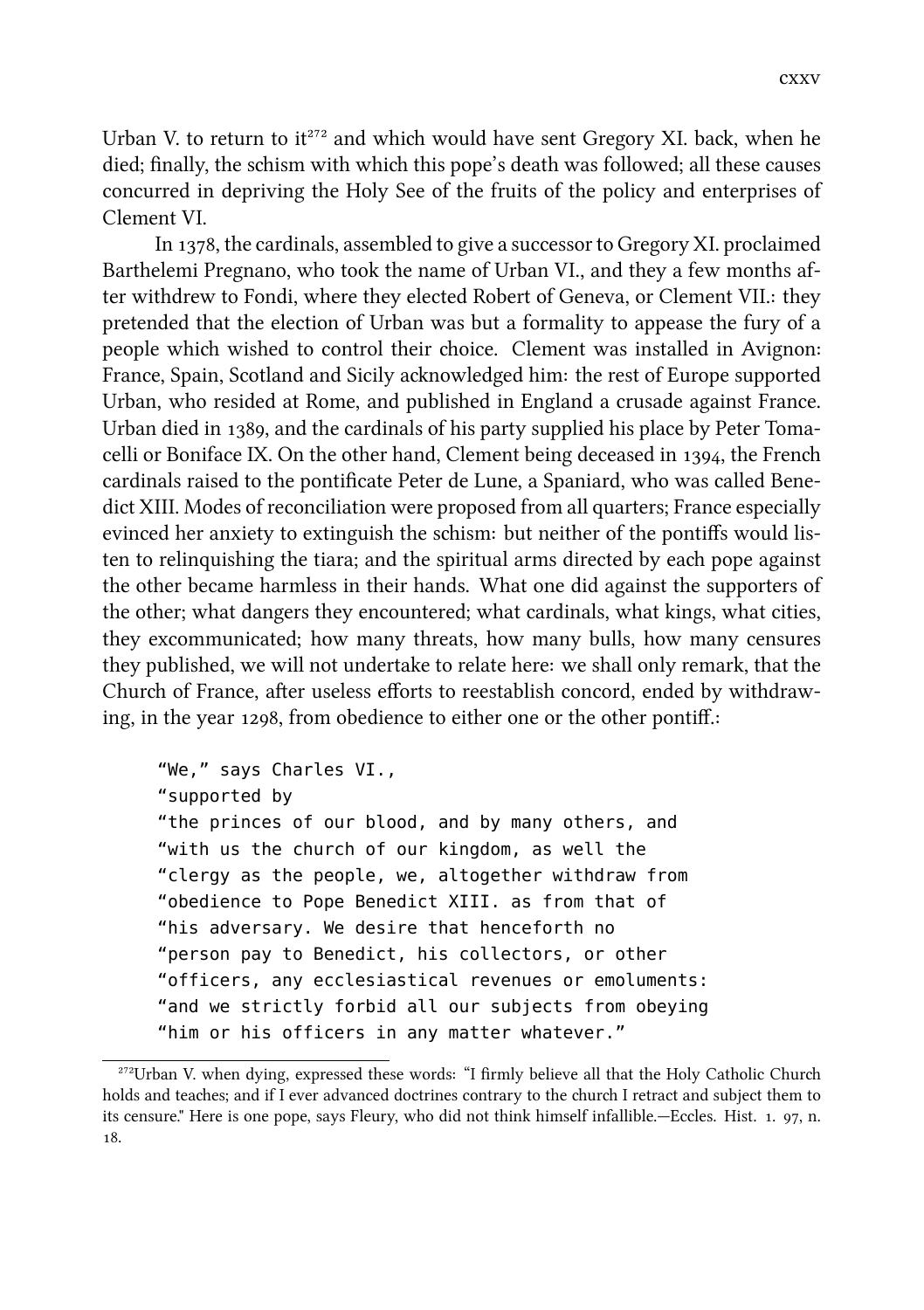Villaret<sup>273</sup> adds, that Benedict having caused a report to be spread, that the French were desirous to withdraw from obedience to him in order to substitute a pope of their own nation, the king to do away such suspicions, declared, in his letters, that any pope would be agreeable to him, whether African, Arab or Indian, provided he did not dishonour by his passions the chair of St. Peter.

The French profited by these events to repress the exactions of the pontifical court. The churches were restored the right of freely electing their prelates, and collators the disposal of other benefices. Boniface IX. had perfected the art of enriching the Holy See; he had, as Fleury observed,<sup>274</sup> doubly need of money, for himself, and, to support Ladislaus at Naples against the house of Anjou. We may read in Fleury,<sup>275</sup> how the clergy, who possessed benefices at Rome, paid for the favour of being examined; how Boniface in the second and third year of his pontificate, dated as of the first the bulls for benefices; how he exacted compensation for this antedate; how he extended to prelacies the right of first fruits, that is, the reservation of the revenue of each benefice for the first year; how he kept couriers throughout Italy, to be apprised, without delay, of the sickness or death of prelates or other dignitaries, and in order to sell twice, or thrice, the same abbey or church; how, by clauses of preference, he revoked the reservation, and the survivorship, the price of which he had received: how he would even annul the preferences which paid a higher price; how in fine, this traffick, combining with the plague, and the consequent rapid mortality of the incumbents, brought into the treasury of the apostolic see, the innumerable contributions of all those who obtained, hoped for, or coveted, a rich or a poor ecclesiastical benefice.

It was, without doubt, impossible but that these scandalous abuses, multiplied and extended through the lapse of time from Hildebrand to Boniface IX. and Benedict XIII., should excite the indignation of upright minds and honest hearts. The French, much more christianized in the fourteenth century than the people of Italy or Germany, evinced, by this alone, more zeal in repressing the irregularities and excesses of the clergy. They had seconded Philip the Fair against Boniface VIII.; under Philip of Valois, Peter de Cugnieres had expressed their honourable wishes; and more than twenty years before their renunciation of Benedict XIII. as of Boniface IX. they had, under Charles V. enquired into the limits of ecclesiastical authority. A monument of this discussion has been preserved to us under the title of "The Verger's dream, or Disputation between the clerk and the squire:"276 a work the au-

<sup>&</sup>lt;sup>273</sup>Hist, of France, vol. xii. p. 270,271.

<sup>&</sup>lt;sup>274</sup>Eccles. Hist. 1. 99. n.-26.

<sup>&</sup>lt;sup>275</sup>Ibid. n. 26, 27,28.

<sup>&</sup>lt;sup>276</sup>"The Verger's dream," one of the most ancient monuments of French literature and of the liberties of the Gallican Church, occupies the half of a folio volume, in the collection of proofs of, and treatises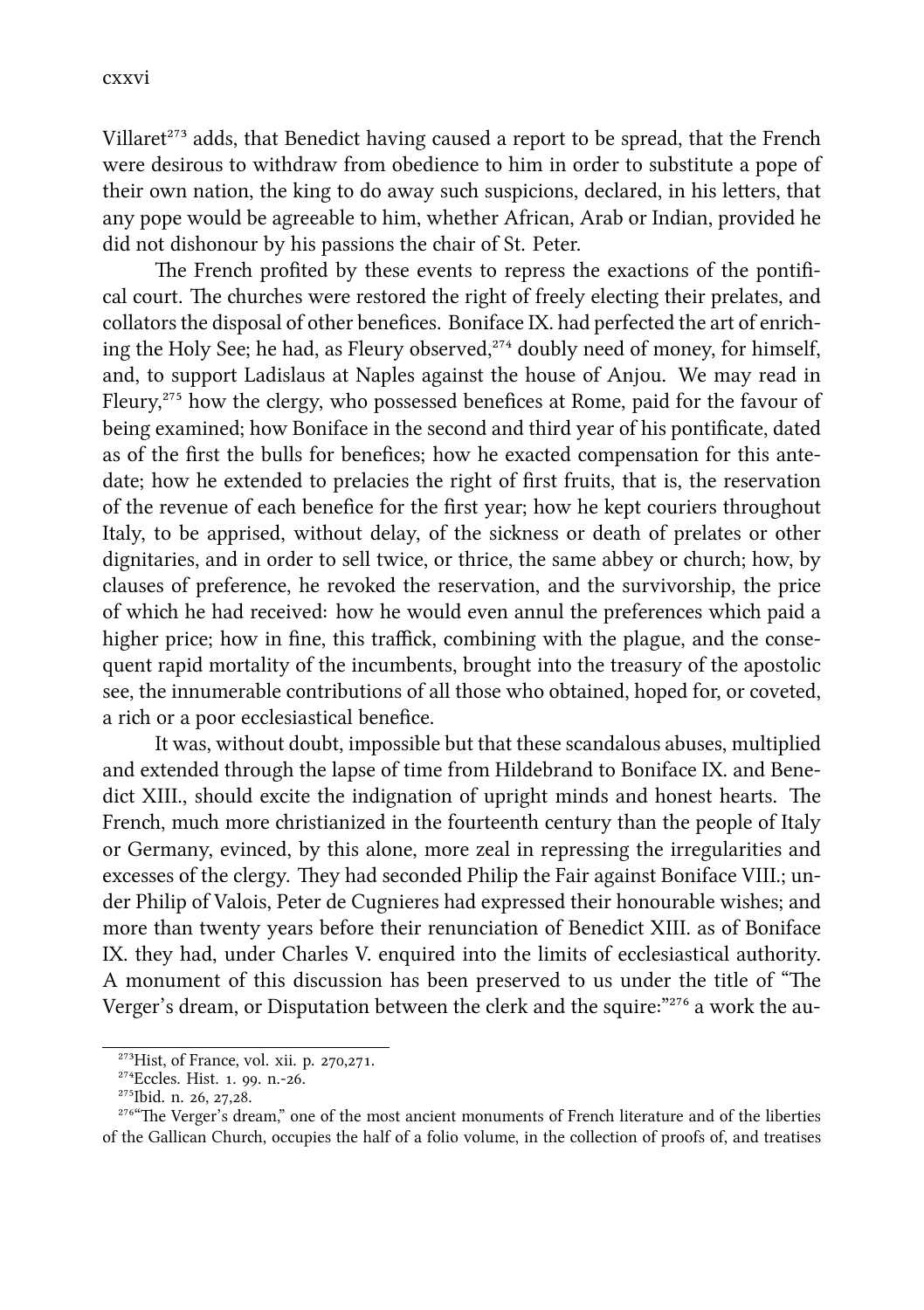thor of which is not well known; but which we would attribute to John de Lignano, or to Charles de Louvieres, rather than to any other. The clerk in it claims for the successor of St. Peter, the title of Vicar-General of Jesus Christ upon earth.—The squire distinguishes two eras in our Saviour's history, one of preaching and humility before his death, the other of power and of glory after his resurrection. St Peter, according to the squire and the pope as well as St. Peter, can represent but the poor and the modest: Jesus, preaching the gospel, and affecting over thrones and temporal things, no sort of pretension, acknowledging that his kingdom is not of this world, submitting himself to the civil power, and, in fine, rendering to Cesar, that which to Cesar belongs.

on these liberties.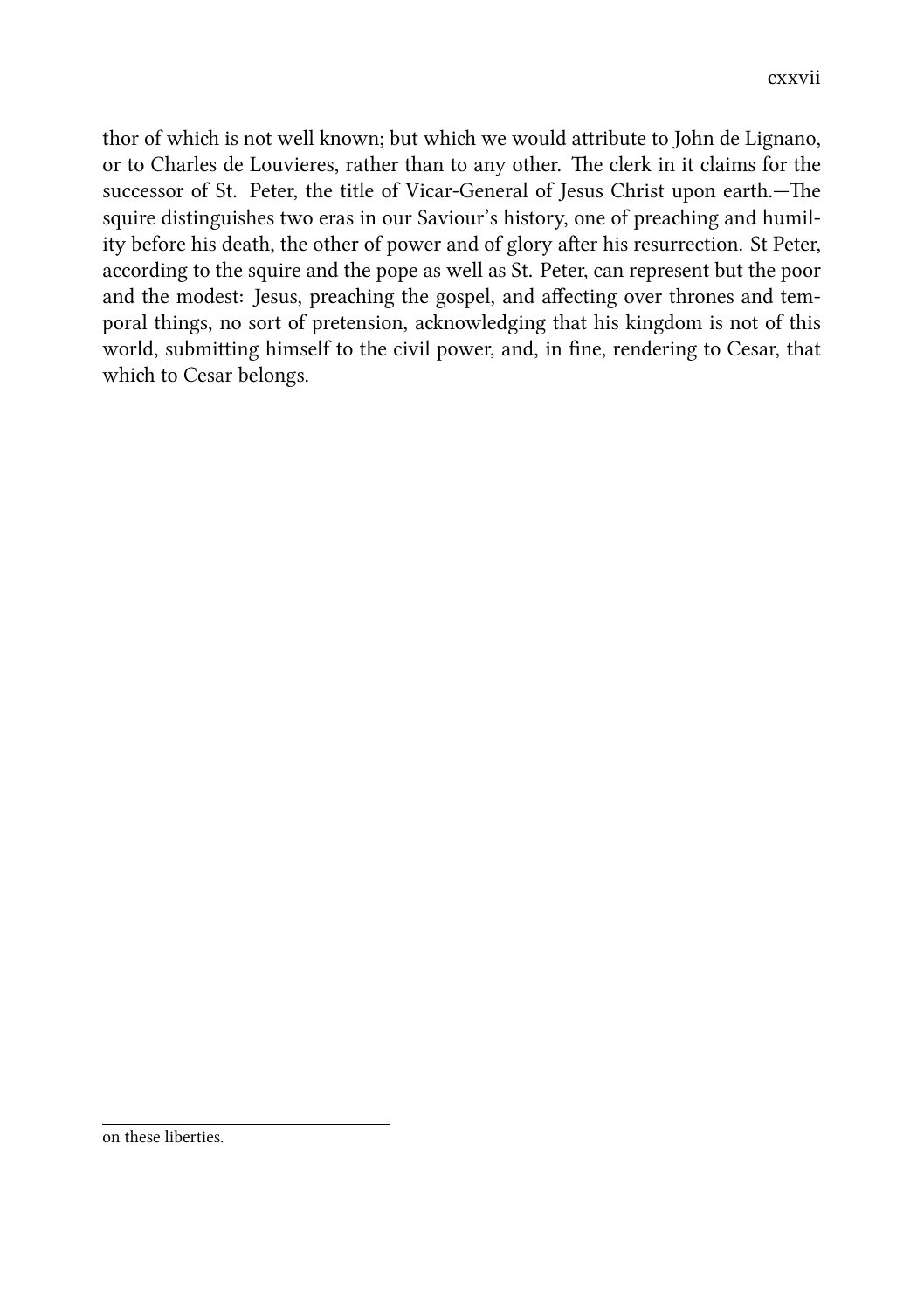## **CHAPTER VIII. FIFTEENTH CENTURY**

 $\Gamma_{\scriptscriptstyle{1460.}}^{\rm{OUR}}$  great councils were held in the fifteenth century, all previous to the year 1460. The council of Pisa in 1409: it is not reverenced as an oecumenical one; it  $1460$ . The council of Pisa in  $1409$ : it is not reverenced as an oecumenical one; it nevertheless, in deposing. Gregory XII. and Benedict XIII. elected Alexander III. to their place. This act did not extinguish the schism; on the contrary it occasioned at once three popes.

The council of Constance in  $1414$ : this had greater authority; it caused John Huss and Jerome of Prague to be burned; further, it declared the superiority of general councils over the popes; a doctrine always disapproved of at Rome, and to which Martin V: did not adhere, though elected by this very council of Constance. But the church had no longer more than two heads, Martin V. and the obstinate Benedict XIII. Gregory XII. sent in his resignation; and John XXIII. the successor of Alexander V. was thrown into prison, from whence he did not come out until he had acknowledged Martin V. There is no vice, no crime, which contemporary historians and the council of Constance do not reproach John XXIII. with An act of accusation prepared against him, presented, they say, a complete catalogue of every mortal crime<sup> $277$ </sup> They assert that he had seduced three hundred nuns<sup> $278$ </sup> according to Theodoric de Nieve<sup>279</sup> he kept at Bologna two hundred mistresses. These exaggerations discover calumny; and the friendship and hospitality with which the Florentines, especially the Medicis, a family at this period distinguished, honoured a pontiff so weakly established, would suffice to refute or weaken the accusations with which, his enemies and his misfortunes have loaded his memory. The weakness of his character stimulated the insults of his rivals, and his disgraces those of

<sup>&</sup>lt;sup>277</sup>Theodor, de Niem. ap. Vonder Hart. vol. ii. p. 389.

 $^{278}$ L'Enfant's Hist, of Coun. of Constance, 1. 2, p. 184.

 $^{279}$ Invect. in Joann. 1, 23, p. 6.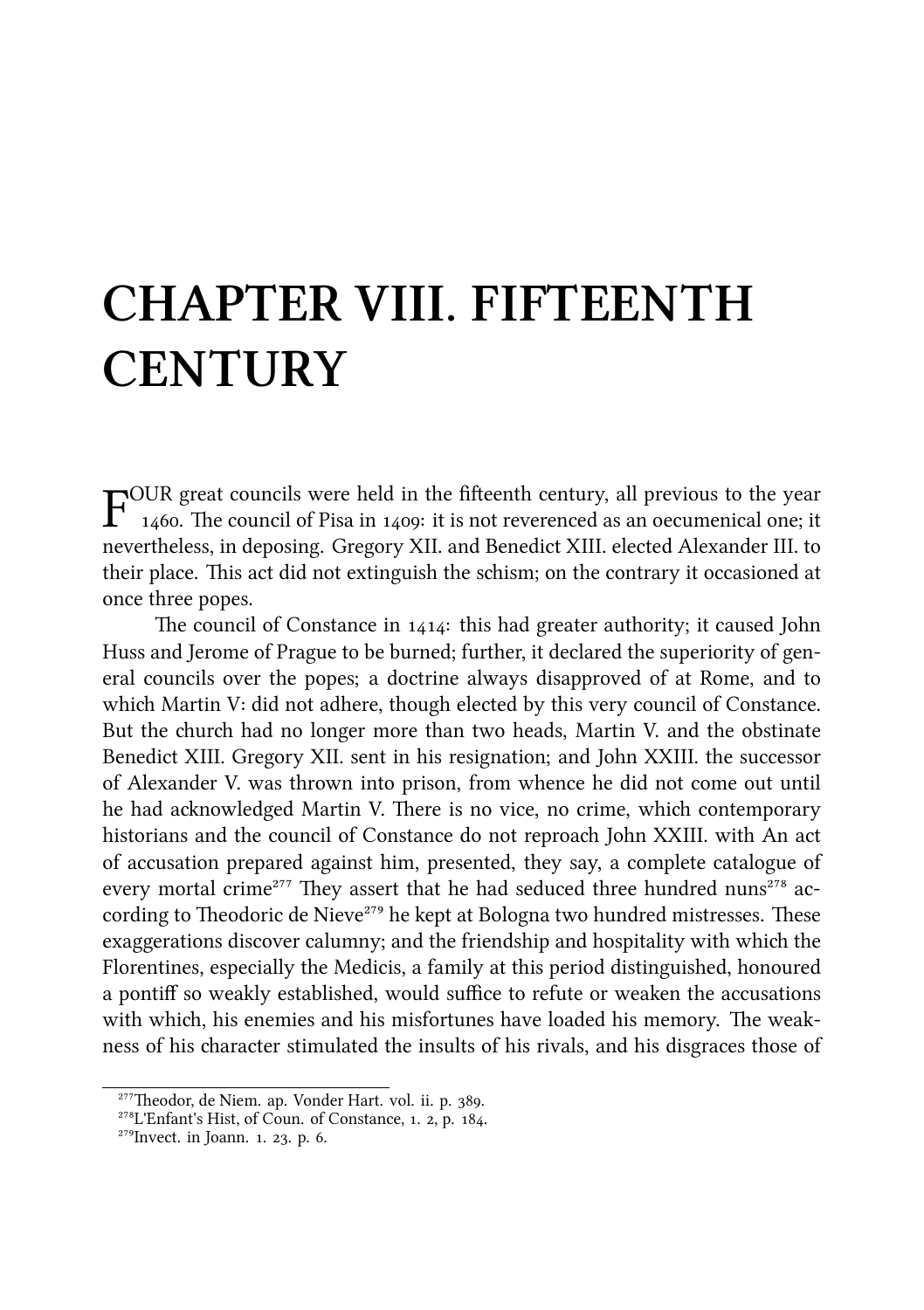the historian. Stripped of his states by Ladislaus, king of Naples, betrayed by Frederick, duke of Austria, hunted by the emperor Sigismund, John used too liberally the sole resources which remained to him, simony and usury; he brought to perfection, even after Boniface IX, the traffic in benefices<sup>280</sup> and we read<sup>281</sup> that a note for one thousand florins would be passed him where he lent eight hundred for four months.

The council of Basle in 1431: theologians declare it oecumenical to its twentyfifth session only; it held forty-five. This council also humbled a good deal the papal authority; and its decrees on this head, as well as those of Constance, served to prepare in France the celebrated pragmatic sanction, to which we shall revert by and by. The fathers of Basle deposed Eugene IV., the successor of Martin V., describing the said Eugene as a disturber, a heretic, and a schismatic. Eugene excommunicated this third council, and held a fourth at Florence in  $1459$ . In it the reconciliation of the Greeks was treated of: John Paleologus, emperor of the East, was at it, endeavouring to confirm by this re-union the throne upon which he tottered; but the priests of Constantinople persisted in the schism.

Louis III. of Anjou, had disputed the throne of Naples with Joan II., daughter of Charles Durazzo. Delivered from Louis by Alphonso V. king of Arragon, Joan adopted the Arragonese monarch, and her liberator was to become her heir. Subsequently some misunderstanding between Alphonso and Joan determined her to revert to Louis of Anjou, and to revoke in his favour the act of adoption obtained by Alphonso. Joan and Louis died: and, two competitors present themselves to reign over Naples, Alphonso and Reni, the brothers of Louis. Pope Eugene declares for Alphonso, precisely because Reni, more acceptable to the Neapolitans, and to Italy generally, would have been too formidable a neighbour for the Holy See. This is the principal affair purely political in which the pontiff concerned himself. He however obliged Uladislaus, king of Poland and Hungary, to break a peace with the Turks, sworn to on the Evangelists and on the Koran. A rupture fatal as it was perfidious, and which drew after it, in 1444 near Varne, the defeat and death of Uladislaus.

Eugene retained to his death the title of pope, although the counsel of Basle had conferred it on the duke of Savoy, Amadeus VIII. whose papal name was Felix V. This duke afterwards abdicated the tiara, and the church had at last but one head Nicholas V., the successor of Eugene; Nicholas, a pacific prelate; the friend of literature, and founder of the Vatican library, and one of the most generous protectors of the learned Greeks, who took refuge in Italy after Mahomet II. had taken Constantinople in 1446.

We have seen that during the first half of the fifteenth century, the priesthood,

<sup>&</sup>lt;sup>280</sup>Fleury's Eccles. Hist. 1. 103, n. 46.

<sup>&</sup>lt;sup>281</sup>Theodor. Niem. Invect. p. 8.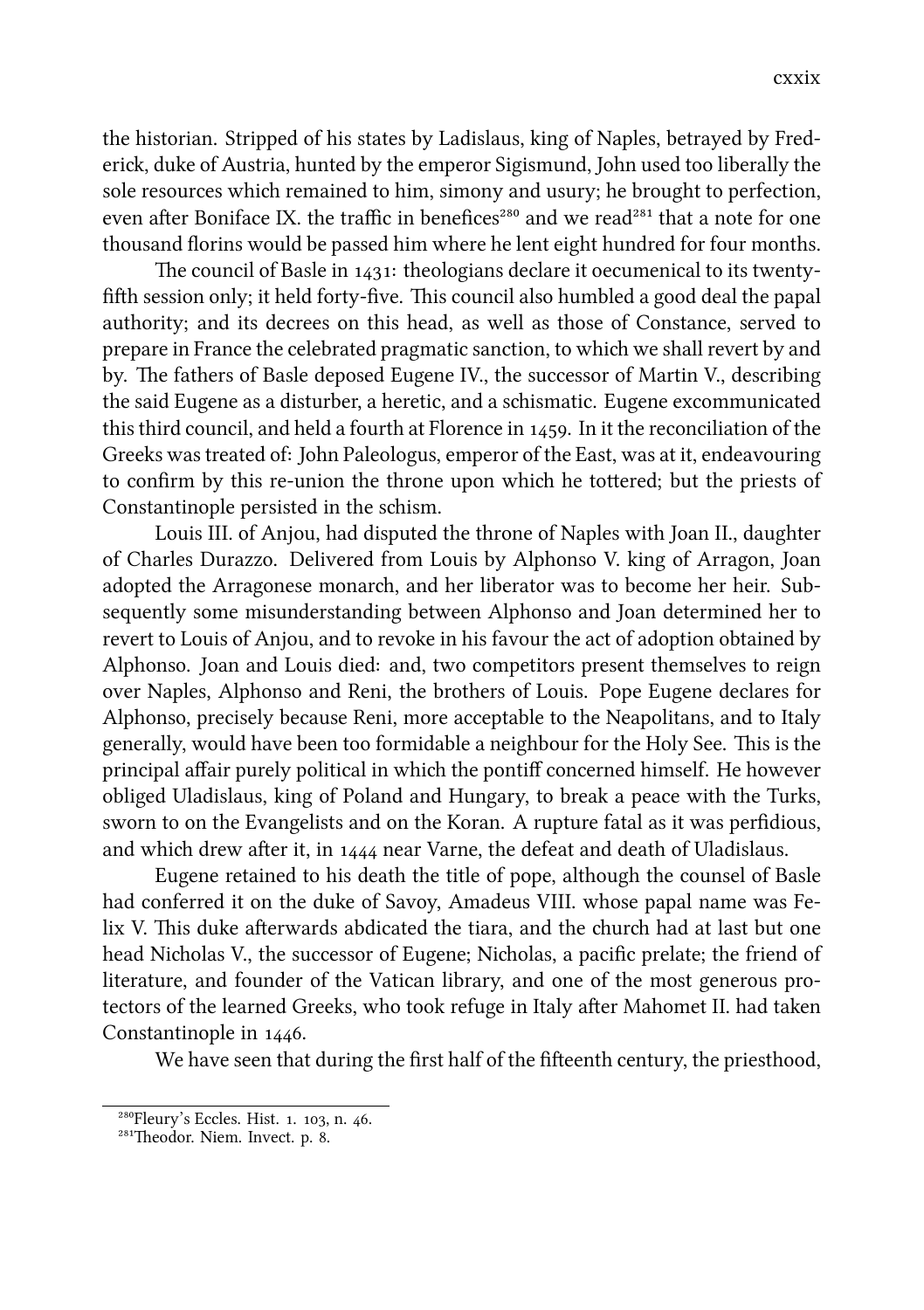divided, had no means of very seriously threatening great empires. This opportunity ought to have been seized on for effecting those reformations, provoked by the corruptions which the false decretals had produced in the ecclesiastical discipline.

The ancient rules left to the clergy, to the people, and to the sovereign, an active part in the election of bishops, and the new law reserved to the pope the institution of the incumbents. Excommunications, formerly rare and confined to matters altogether spiritual, were multiplied after the tenth century against emperors and kings, whose power they shook. The popes of the eight first centuries never thought of enacting tributes from the newly elected bishops; now, the pope demands first fruits of them. Before the decretals, the ecclesiastics were in civil and criminal cases amenable to the secular tribunals: after the decretals, the pope wished to become, in all sorts of causes, the supreme judge of every member of the priesthood. In fine, dispensations, pardons, reservations and reversions, and appeals to the Holy See, were perpetual; the abuses, become excessive, wearied France in an especial manner.

After having withdrawn, as we have said, from obedience to both the candidates for the papacy, the Gallican church began to regulate itself agreeable to the primitive laws, and received with transport the decrees of the councils of Constance and Basle, which limited the power of the pope and subjected it to that of the united church. The council of Basle, when Eugene IV. had quitted it, sent its decrees to the king of France, Charles VII. who communicated them to the great nobles of his kingdom, secular as well as ecclesiastical, met together for this purpose in the holy chapel of Bourges. The decrees of Basle and of Constance, approved and modified by this assembly, formed the pragmatic sanction, which was read and proclaimed as the king's edict, in the parliament of Paris, the 3d of July,  $1439$ . It is determined by this edict, that general councils ought to be held every ten years, that their authority is superior to that of the pope, that the number of cardinals should be reduced to twenty-four, that the presentation to ecclesiastical benefices should be perfectly free, that the first fruits should no longer be demanded, and that neither reservations or reversions should be recognised.<sup>282</sup> All orders of the state received this "pragmatic" with enthusiasm; and the whole course of history attests how dear it was to the French.

 $^{282}\text{We must observe, said the president Henault, that in 1441 the king issued a declaration respectively.}$ the pragmatic sanction, implying that his design and that of the assembly at Bourges, was, that the arrangement made between Eugene IV. and his ambassadors should take effect from the day of the date of this pragmatic, without any regard to the date of the Basle decree, issued before the date of the pragmatic; and from this it is concluded, that the decrees of general councils, as respects discipline, have no force in France until after they have received authority from the edicts of our kings.—Ab. Chron. of Hist, of France, ann. 1438.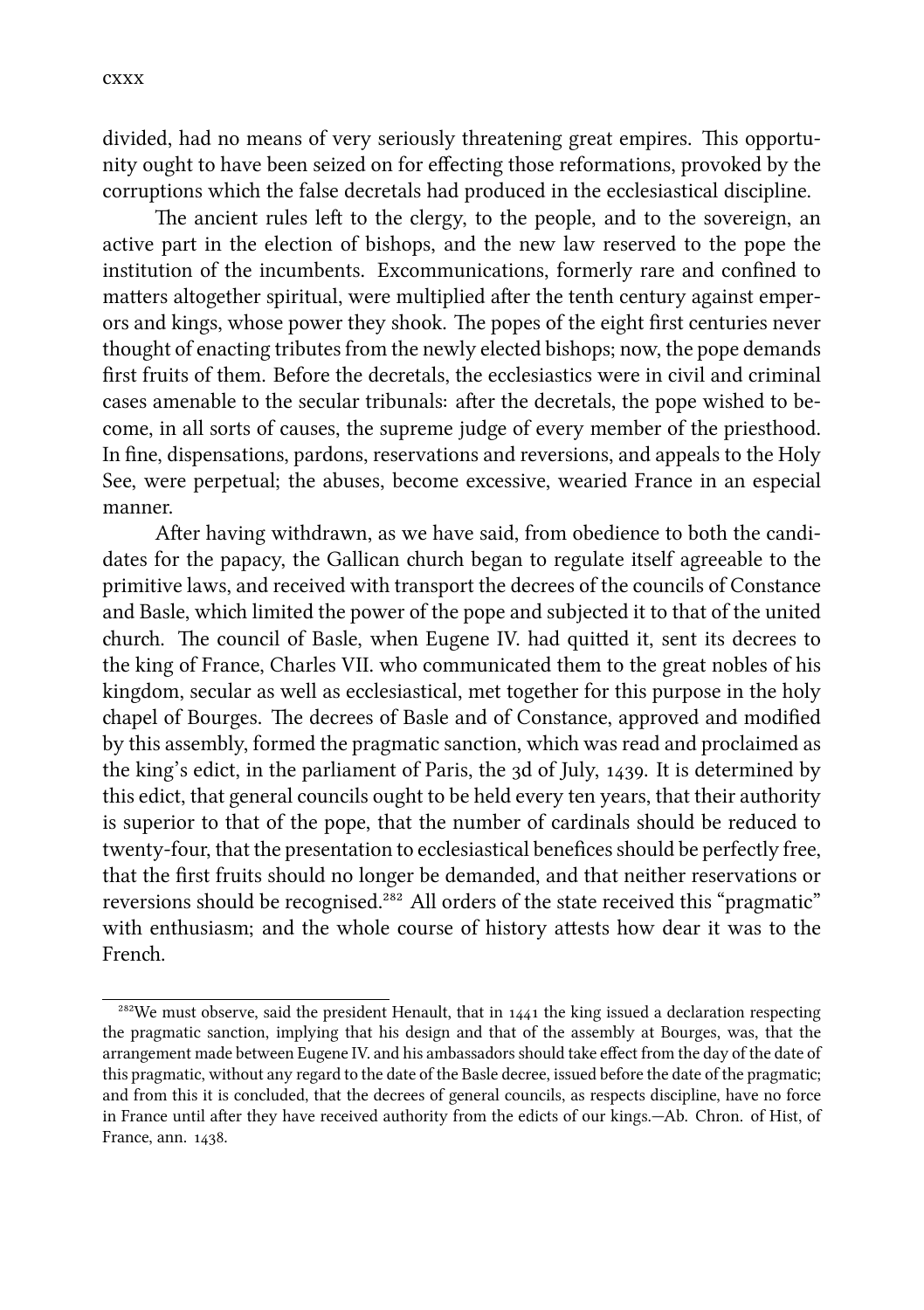In Italy the schism had gradually produced a revolution in their political views. Under doubtful and rival demi-popes; under the feeble influence of the emperors Robert, Sigismund, Robert II. Frederick III. the Guelph and Ghibeline factions become almost extinct either from want of heads or of standards, or lassitude consequent on four or five centuries of madness and misfortune. The Visconti, become the chiefs of the Ghibelines, sunk and disappointed, replaced by the Sforza, a family just hatched and destined to combat for interests new as itself. The Medicis, less recent, laboured to calm the commotions which agitated Florence, and indulged the hope of seeing liberty, laws, and literature flourish, in the loveliest country they could make their abode.— Impelled also by the idea of their advances in the fine arts, other cities of Italy aspired to free themselves altogether from the German yoke, and to exercise an habitual influence over the people they had outstripped in civilisation. This national pride it was which reconciled them secretly to the papacy, disposed them to consider it as the centre of Italian power, and to mourn over the ancient splendour of this once dreaded focus. The middle of the fifteenth century, is the true era in which was confirmed, and propagated in Italy, the doctrine elsewhere denominated ultramontane, a doctrine which has since been but the mask of the political interests of this nation, well or ill understood by her. Since then, the Italians have generally abstained from seconding the resistance that the English, the Germans, the French, have not ceased to oppose to the pretensions of the Roman pontiff, to his worldly ambition, and abuse of his spiritual ministry. Already, in the councils of Constance and Basle, the Italian prelates were in general remarked for the lukewarmness of their zeal in the reformation of ecclesiastical irregularities. Terrified no doubt, by the rash boldness of Wickliffe and many other innovators, they did not perceive that propriety of manners and wise laws would be the most certain security against alterations in doctrine; or rather, the preservation of the faith was not what they most sincerely desired to secure. Behold then, in what disposition the successors of Nicholas V., found the clergy, the learned, the rulers, and consequently the people of Italy; and such were the points of support on which the pontifical levers went to work, in order to put it under way once more.

Six popes, after Nicholas V, governed the church during the second half of the fifteenth century: Calixtus III., from  $1445$  to  $1458$ ; Pius II. to  $1464$ ; Paul II. to  $1471$ ; Sixtus IV. to  $1484$ ; Innocent VIII. to  $1492$ ; and Alexander IV. for the following years.

Calixtus III. who vainly preached a crusade against the Turks established at Constantinople, shewed much more zeal still for the particular interests of his family. This pope had three nephews: he raised two of them to the cardinalat, which they disgraced by the open irregularity of their conduct. He heaped secular dignities on the head of the third: he made him duke of Spoleto, and general of the troops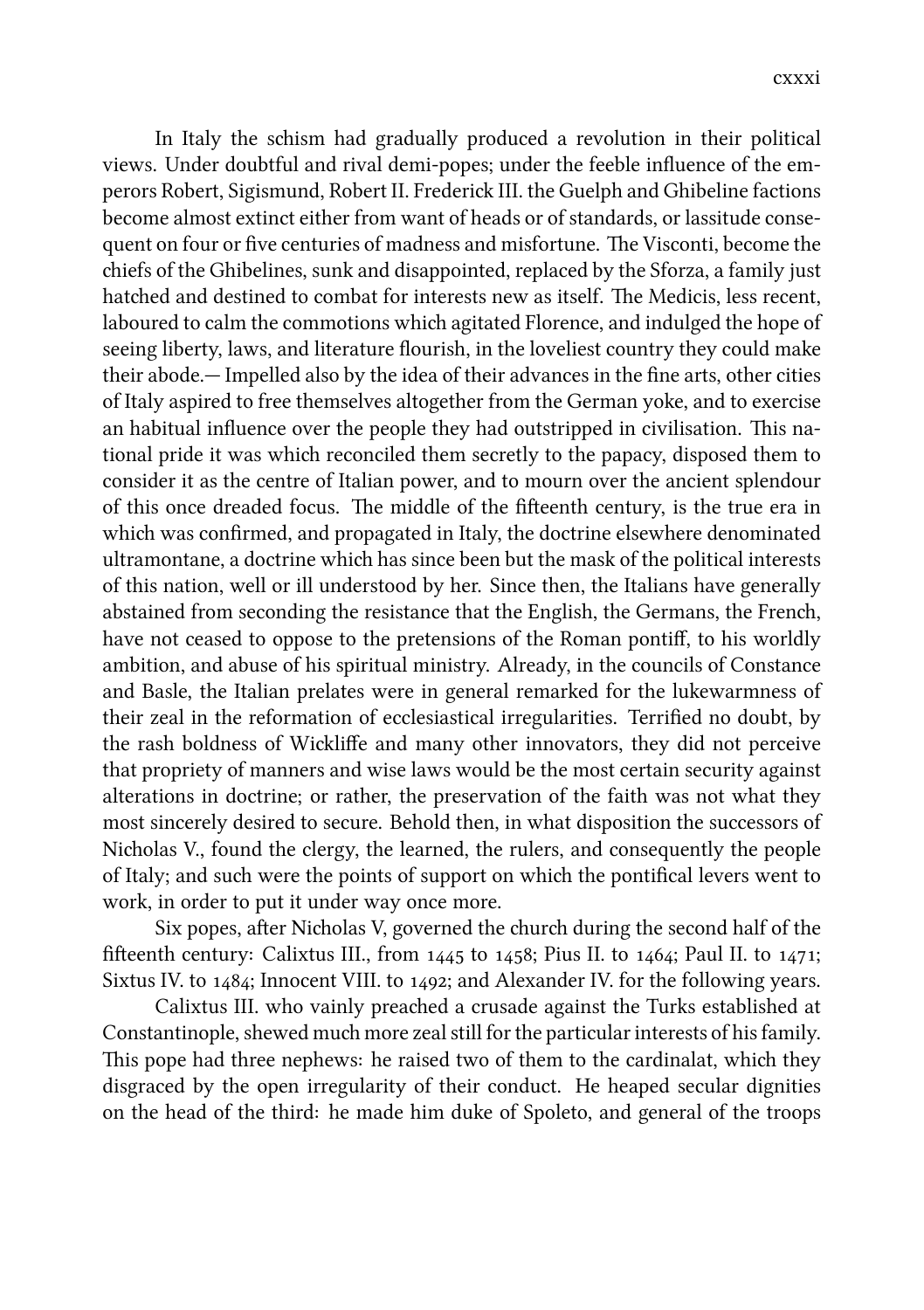of the Holy See; he was desirous of making king of Naples, and thus terminate the rivalry existing between Ferdinand, the son of Alphonso, John, the son of Rene, and other candidates, whose object this kingdom was. Calixtus endeavoured to arm the Milanese against Ferdinand, and forbad this prince on pain of excommunication from taking the title of king: but Calixtus reigned only three years, and his ambitious intentions had no durable consequence.

After him came Pius II., who before, under the name of Eneas Sylvius, was an author sufficiently distinguished: he had also been secretary to the council of Basle, and as such a zealous partisan of the supremacy of councils; but finally, when pope, an ardent defender of the omnipotence of the Holy See. He even formally retracted all that he had written at the dictation of the council; and, by an express bull, Pius II. condemns Eneas Sylvius.<sup>283</sup> His bull 'Execrabilis,' anathematizes appeals to general councils, to one of which France appealed on this very bull. Charles VII. still reigned; he maintained the pragmatic sanction; and observe in what terms the attorney general Douvet protests against this bull:<sup>284</sup>

"Since our holy father the pope, to "whom all power has been given for the building up "of the church and not for its destruction, wishes to "disturb and insult our lord the king, the ecclesi- "astics of the kingdom, and even his secular sub "jects, I, John Douvet, attorney general of his "Majesty, do protest such judgments or censures to "be null, according to the decrees of the sacred "canons, which declare void, in many cases, this "sort of decisions; submitting, nevertheless, all "things to the judgment of a general council, to "which our very Christian king purposes to have "recourse, and to which I, in his name, appeal."

But Louis XI. succeeded Charles in 1461, and repealed the 'pragmatic' yielding to the solicitations of Pius, who wept for joy at it, ordained public festivals, and caused the act of the assembly at Bourges to be dragged through the puddle of Rome. Louis had affixed two stipulations to his compliance; one, that the pope should favour John of Anjou and proclaim him king of Naples; the other, that a legate, a Frenman by birth, should be appointed to invest the incumbents in France. Pius, who had made

<sup>&</sup>lt;sup>283</sup>"Never did individual," says Mezerai, "labour more to reduce the power of the popes within tbe limits of the canons than Eneas Sylvius; and never did pope endeavour more to extend it beyond the bounds of right and of reason, than the same man when he became Pius II."—Abr. Chron. vol. i. pt. 2, p. 436.

 $^{284}$ Proofs of the Liberty of the Gallican Church, vol. i. p. 2, pa. 40.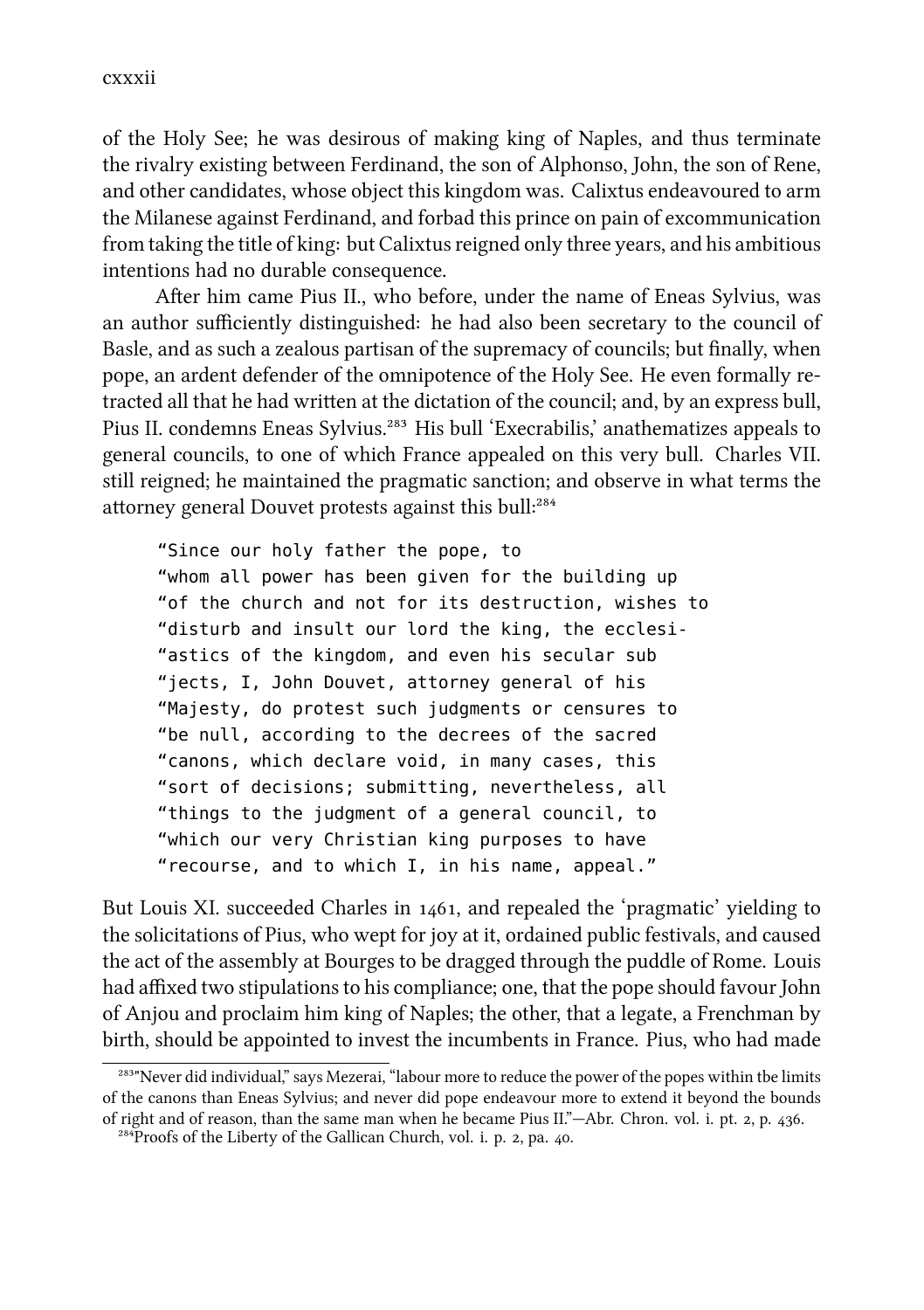both these promises, fulfilled neither; but he composed verses in honour of the king, and sent him a sword, ornamented with diamonds, to fight Mahomet II.—Louis highly irritated, directed the parliament secretly to oppose the edict which rescinded the pragmatic. This opposition it was not difficult to secure, it was sufficient not to thwart it: the parliament embraced so rare an opportunity of testifying their obedience, by refusing to obey. Louis XI. armed not against the Turks; but while Pius II. thus stimulated the kings of Europe to combat the new masters of Constantinople, let us see what the holy father writes to Mahomet II. himself.<sup>285</sup>

"Do you "wish to become the most powerful of mortals? "What prevents your becoming so to-morrow? a "mere trifle certainly, what may be found without "the seeking, some drops of baptismal water. "Prince, but a little water, and we will declare you "emperor of the Greeks and of the East, of the "West also, if need be. In former times, freed "from Astolphus and Didier, by the good offices of "Pepin and of Charlemagne, our predecessors "Stephen, Adrian, and Leo, crowned their liber- "ators. Do you act like Charlemagne and Pepin, "and we shall do as Leo, Adrian and Stephen."

These are plain terms, we see, and disguise nothing of the pontifical policy.

To Pius II. succeeded Barbo, a Venetian, so handsome and so vain, that he was templed to assume the name of Formosa:<sup>286</sup> he contented himself with that of Paul II. His efforts to league the Christian sovereigns against the Turks, and to have the abrogation of the pragmatic registered by the parliament of Paris, were equally unsuccessful; other interests occupied the former, and the parliament of Paris was obstinate. In vain Cardinal Balne obtained from Louis the deprivation of the solicitor general John de Saint Romain: the university united with the magistrates in an

<sup>&</sup>lt;sup>285</sup>Pii secundi pontificis maximi, ad illustrem Mahumetem Turcarum imperatorem, epistola. Tarvisii, Garard de Flandria. 1475, in 4to. We read in fol. 4 and 3: "Parva res omnium qui hodie Vaint, maximum et potentissimum et cla-rissimum te reddere potest Quæris quid sit? Non est inventa difficiles neque procul quærenda; ubique gentium reperitur: id est, aquæ parexillium quo baptizeris. Id si feceris, non erit in orbe princeps qui te gloriâ superet aut tequare potentiâ valeat. Nos te Graecoram et Orientis imperatorem appellabimus Et sicut nostri antecessories, Stephanas, Adrianas, Leo, ad versas Haistulphum et Desi-deritun, gentes Longobardæ reges, Pipinum et Karolum Magnum accersiverunt, et liberati de manu tyrannicâ, imperium à Grœcis ad ipsos liberatores transtulerunt, ita et nos in ecclesiæ necessitatibus patrocinio tuo uteramur, et vicem redderemus beneficii accepti."

<sup>&</sup>lt;sup>286</sup>Art of verifying Dates, vol. i, p. 337 .— 'Formosus' implies 'handsome.'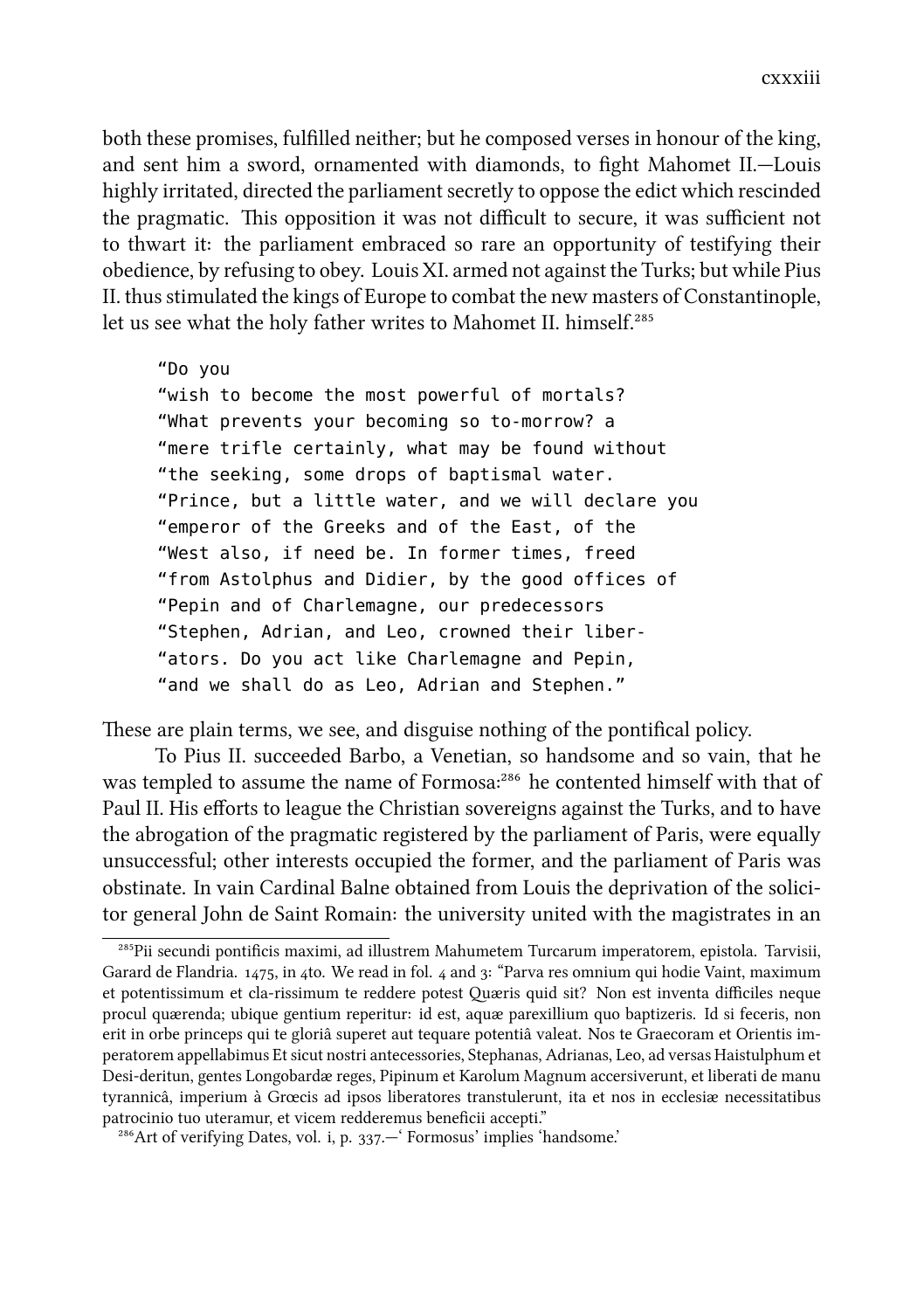cxxxiv

appeal to a future council. In the mean time letters are discovered which prove to Louis that he is betrayed by Balne. The cardinal is already cast into prison; but Paul pretends to be the sole legitimate judge of a prince of the church, and Balne, after a long detention in an iron cage, is finally liberated.

Paul also vainly endeavoured to make himself master of Rimini: in vain he armed the Venetians against Robert Malatesti who occupied this place: Robert, aided by the Medicis, opposed a formidable army to the Venetians, and which, under the command of the Duke d'Urbino, put that of the pope to flight<sup>287</sup> His holiness received such conditions as his conquerors dictated; he loaded the Medicis with invectives, and no longer made war but with men of letters;<sup>288</sup> he condemned many of these to horrible tortures to extort from them the avowal of heresies which they never professed; and when their constancy in refusing to make false confessions, when all the evidence, all the witnesses proclaimed their innocence, the holy father declared they could not leave their dungeons until they had completed in them an entire year, having at the time of their arrest made a vow not to release them before the expiration of this term.

Platina, one of Paul's victims, has compiled a history of the popes in which. this pontiff is not spared: Platina is doubtlessly here a suspicious testimony; but as the reverend Benedictine fathers judiciously observe,:

"his relation is supported by the evidence of James "Piccolomini, cardinal bishop of Pavia, a respect- "able writer, who, both in his commentaries, in "the letter he wrote to Paul himself a short time "after his exaltation, and in that addressed to the "cardinals who had elected him, draws a very un- "favourable portrait of this pope."

Two nephews, invested the one with the duchy of Sora, the other with the county of Imola; an expedition fruitless against the Mahometans; alternate alliances and enmities with the Venetians; disturbances encouraged in Ferrara, Florence and Naples; arms, stratagems, and anathemas, in turn assayed against the enemies of the Holy See: these several details of the history of Sixtus IV. would possess greater interest if the conspiracy of the Pazzi did not absorb all the attention this pontificate can claim.

The Medici had offended Sixtus IV. by some shew of resistance to the elevation of his nephews, and to the nomination of the archbishop of Pisa, Salviati. Their

<sup>&</sup>lt;sup>287</sup>Muratori's Annals of Italy, vol., ix. p. 508.

<sup>&</sup>lt;sup>288</sup>Art of verifying Dates, vol. i. p. 327.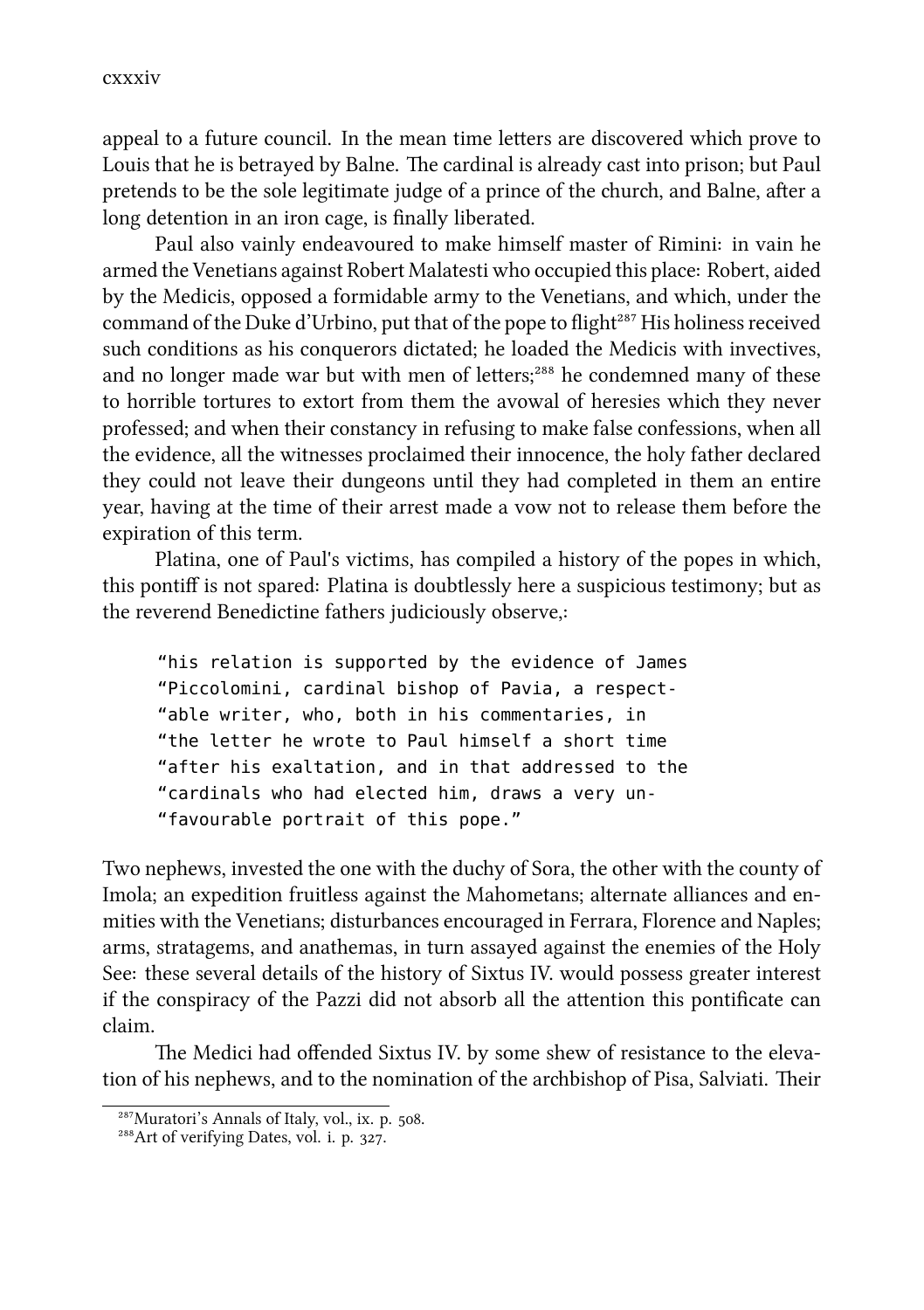power, so much the more imposing as it was then connected with the most honourable renown, restrained and wearied the pontiff, who aspired to become master of Florence and the North of Italy. One of the first cares of Sixtus was, to deprive the family of the Medicis of the situation of treasurer of the Holy See, in order to give it to that of the Pazzi. Till this period, no jealousy was manifested between these two illustrious houses, united on the contrary by alliances and by mutual services. The Florentine authors exhaust in vain their investigations to discover motives or pretexts for the enmity of the Pazzi to the Medici. To represent the latter as tyrants, the conspirators as liberators, is at once to oppose sound morality and contemporary history. No, it is impossible to imagine any other causes here than the instigations of the court of Rome, and the hope presented to the Pazzi, of invading under the protection of the Holy See, the government of Florence, if they were willing to become, not the rivals of the Medicis, but their assassins. To the Pazzi were joined the Count Riacio, nephew of the pope, the cardinal Riacio, nephew of the Count, the archbishop of Pisa, a a brother of this prelate; one Bandini, known by the excess of his debaucheries; Montesecco, one of Sixtus's 'condottieri,' with other robbers and priests. It was arranged to poignard Lorenzo and Giulio de Medici, on Sunday, the 26th of April, in the church, in the middle of Mass, at the moment of the elevation of the host. These circumstances, which added to the crime the character of sacrilege, terrified the conscience of Montesecco,<sup>289</sup> who had received, as the best skilled of them all at assassination, the commission to strike Lorenzo; two ecclesiastics took the office on them. But they acquitted themselves with less skill than zeal; and Lorenzo, only wounded, escaped from their hands, while Giulio expired under the blows of Bandini and Francisco Pazzi.

The death of Giulio was instantly revenged: the traitors were seized, and exterminated by the populace. The archbishop of Pisa was seen when hanged by the side of Francisco Pazzi, biting in his agony the carcase of his companion. Montesecco revealed at the foot of the scaffold the dark clues and sacred origin of the conspiracy. Bandini, after having fled to Constantinople, was sent back by Mahomet 11. to Florence, where he was executed: a sultan would not afford an asylum to an assassin that a pope did not blush to arm; and while Lorenzo, scarcely recovered from his wounds, endeavoured to repress the popular indignation, even while he saves the Cardinal Riario, what does Sixtus do? As if his being an accomplice was not sufficiently exposed by Montesecco, was not abundantly demonstrated by the circumstances themselves, he proclaims it himself by the excommunication of Lorenzo de Medicis and the Florentines. He terms Lorenzo and the magistrates, chil-

<sup>&</sup>lt;sup>289</sup>He said, his courage would never support him in commiting such a crime in a church, and adding to his treason sacrilege.—Machiavellii's History of Flortnce, 1. 8.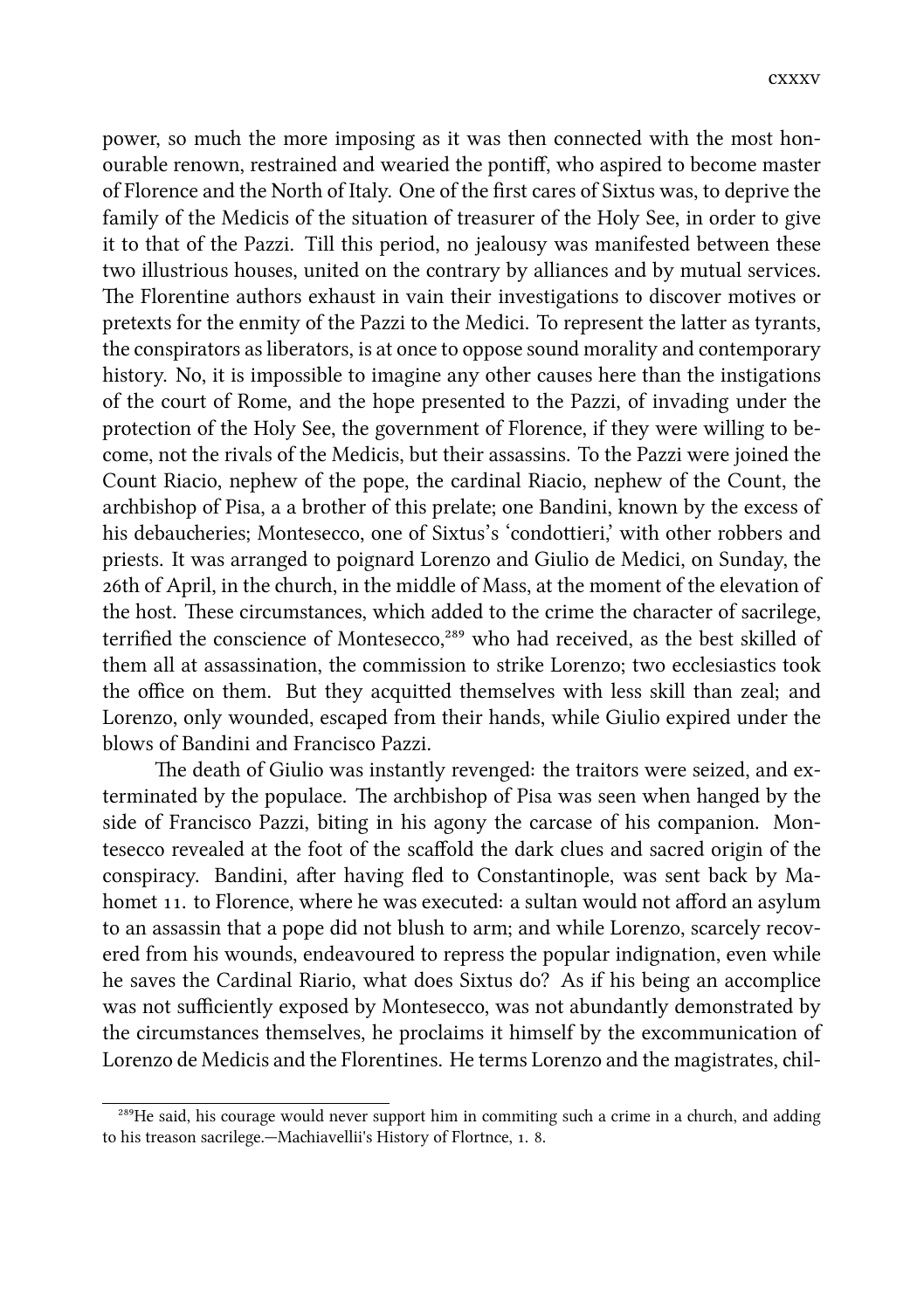dren of perdition, suckers of iniquity: he declares them and their successors born or to be born, incapable of receiving or transmiing any property by will or inheritance; he summons the Florentines to deliver Lorenzo up to him; and, when he can no longer hope for so unprincipled a treason, he raises troops against Florence; he arms some Neapolitans; at any price he is desirous to consummate the crime, of which the Pazzi succeeded in effecting but the half. In the mean time Italy, Germany, and France, interested themselves for the Medicis; Louis XI. himself declares that he will restore the 'pragmatic,' if the pope does not revoke his anathemas: but the descent of the Turks at Otranto was requisite, and that the fears and the forces of the courts of Naples and of Rome should have to turn their attention to this point, before the pontiff would pardon the victim who had escaped his thunders and his poignards.<sup>290</sup>

Sixtus, to associate the court of Naples in his vengeance, had abolished a quit rent which it paid to the Court of Rome. Innocent VIII. designed its re-establishment, as necessary to the undertakings he meditated against the Mussulmans. Upon the refusal of king Ferdinand, the pope encouraged the Neapolitan barons to revolt, partisans of the Duke of Calabria, and little attached to the house of Arragon. He promised, and sent them troops; he excommunicated the king, deposed him, and called the king of France, Charles VIII. into Italy: but, indolent and unskilful, Innocent merited no success; and the eight years of his pontificate have left behind but trifling mementos.

Of Alexander VI. the private life is well known; the nature of our subject will excuse us from pursuing the details which compose it, of, robbery, perjury, revelings, sacrilege, obscenity, incest, poisoning, and assassination. Our business is with his politics not his manners. He persuaded Charles VIII. to pass into Italy, for the purpose of conquering Naples; and, while Charles was preparing for it, Alexander entered into negociations with every court, even that of the Sultan, to raise up enemies to France. His writing to Bajazet II. that Charles menaced Naples but in order to fall on the Ottoman empire; his delivering Prince Zizim, the brother of Bajazet, to Charles, by order of the Sultan, but delivering him up poisoned, and receiving from the latter the price of his crime: such were, in his political career, the feats of Alexander VI. Yet this did not prevent his holiness from concluding a treaty of alliance with Charles, and almost immediately after leaguing with the Venetians and the Emperor Maximilian against the same Charles, whose greatest error was, opposing the designs of eighteen cardinals who, already wearied with the excesses of Alexander, resolved to depose him.

 $^{290}$ Ang. Politian. De Hist, coryurat. Pactianæ comment.— Don Bossi, chron. ann. 1478.—Machiav. Hist, of Flor. 1. 8. - Ammir. Hist. Flor. vol. iii. p. 118, &c. - Valori, Vita Laurent. Med. - Fabr. Vit. ejusdem.—Muratori's Annals of Italy, years  $1478$ ,  $1479$ , &c.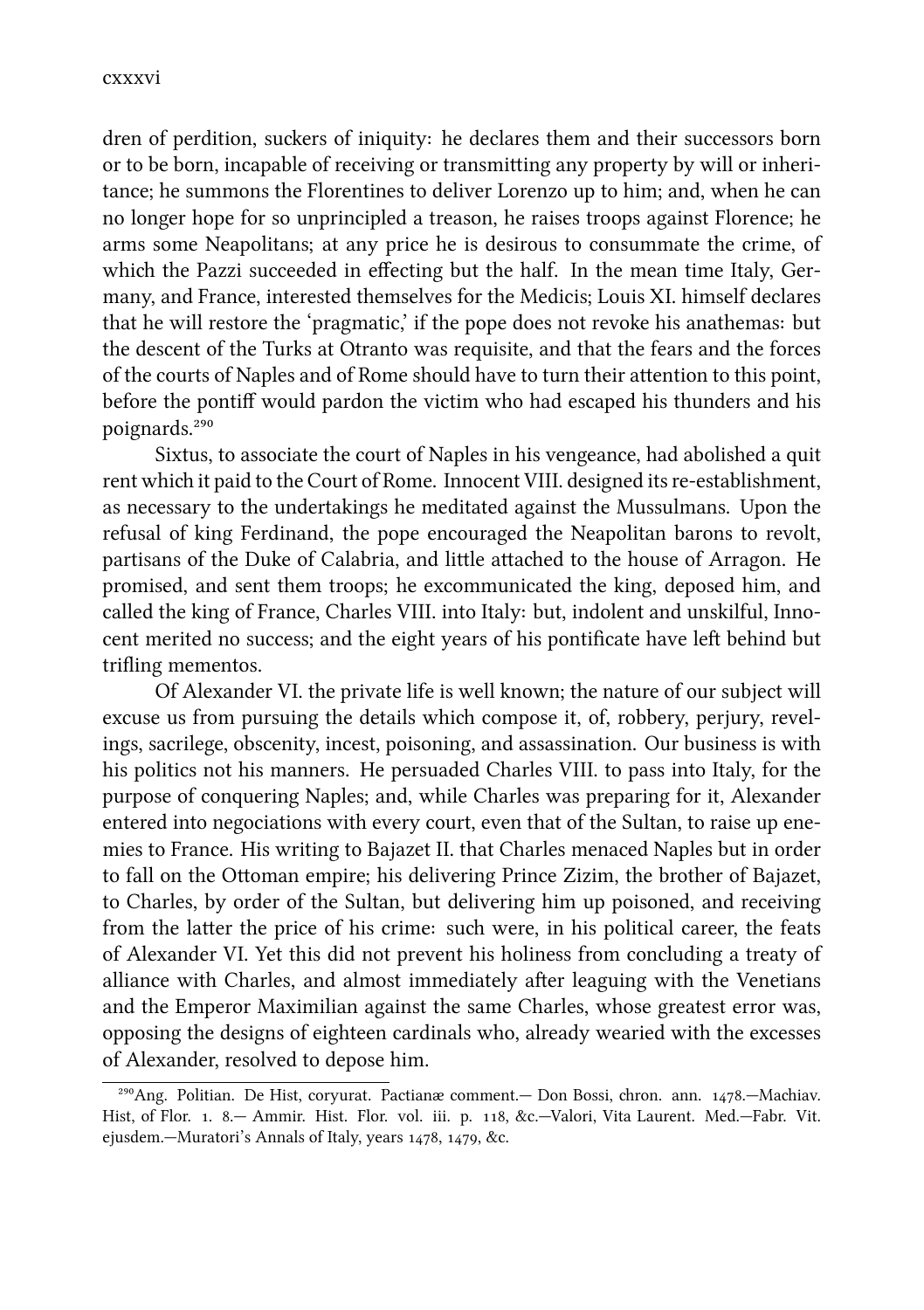e pope had a daughter named Lucretia, and four sons, of whom one named Geoffrey remains almost unknown; another obtained from the King of Naples the title of Squillace; another became celebrated under the name of Cesar Borgia; and the eldest was Duke of Gandia and Benevenlum. To advance Cesar, who was only a cardinal, Charles VIII. was promised support in a second expedition of the Fren into Italy: Charles died before it could be undertaken, and Frederick, king of Naples, was then resorted to. This prince was required to give his daughter in marriage to Cesar, who should be created prince of Tarentum: Frederick having rejected this proposal, it was necessary to recur a third time to the French, then governed by Louis XII.

Cesar arrived in France: he took with him a bull which authorised Louis to part with his first wife; and he instigated him to conquer Naples and Milan: Naples, which from the time of Charles of Anjou, had not ceased to belong to a French prince; Milan, where Louis was to recover the rights he derived from Valentine Visconti, his grandmother: and, to prevent his being over-ruled by wiser counsels, his minister, cardinal Amboise, was seduced with the hope of being one day the successor of Alexander VI. Behold here, how the best of kings, having become the ally of the most perfidious of pontiffs, engages in a dangerous war, in which the treacheries of Rome snatch from the French the fruits of their victories. But the Cardinal Cesar becomes Duke of Valentinois; the family of Borgia triumphs over its enemies, and enries itself with their spoils; in fine, Alexander VI. became the first potentate in Europe, when a drug which he had prepared for others terminated, by a happy mistake, his abominable pontificate.

This pope and his predecessors, since Calixtus, have been much reproached with their nepotism, or zeal for the elevation of their nephews, their children, and their relations. Certainly we do not mean to justify this abuse of the apostolate, this triumph of the interests of individuals over those of the religion of Jesus Christ; but, in order to clear up as far we are able, by general observations, a history, the details of which we could not embrace here, we may say that Nepotism was a weakening, a degradation of the political ambition; that the papacy, regarded as a means of enriching and aggrandizing families, became, by these means alone, less formidable to sovereigns: and, that after the extinction of the schism from  $1450$  to  $1500$ , the civil authority had suffered much more frequent attacks, if these domestic cares, these family interests, had not so often diverted the popes from the vast undertakings necessary to restore the importance of the Holy See. Sedulous to humble kings, Innocent III. and Gregory VII. did not busy themselves in elevating particular families: they sought to exercise themselves, and transmit to their successors, a universal supremacy. Many circumstances, which we have pointed out, would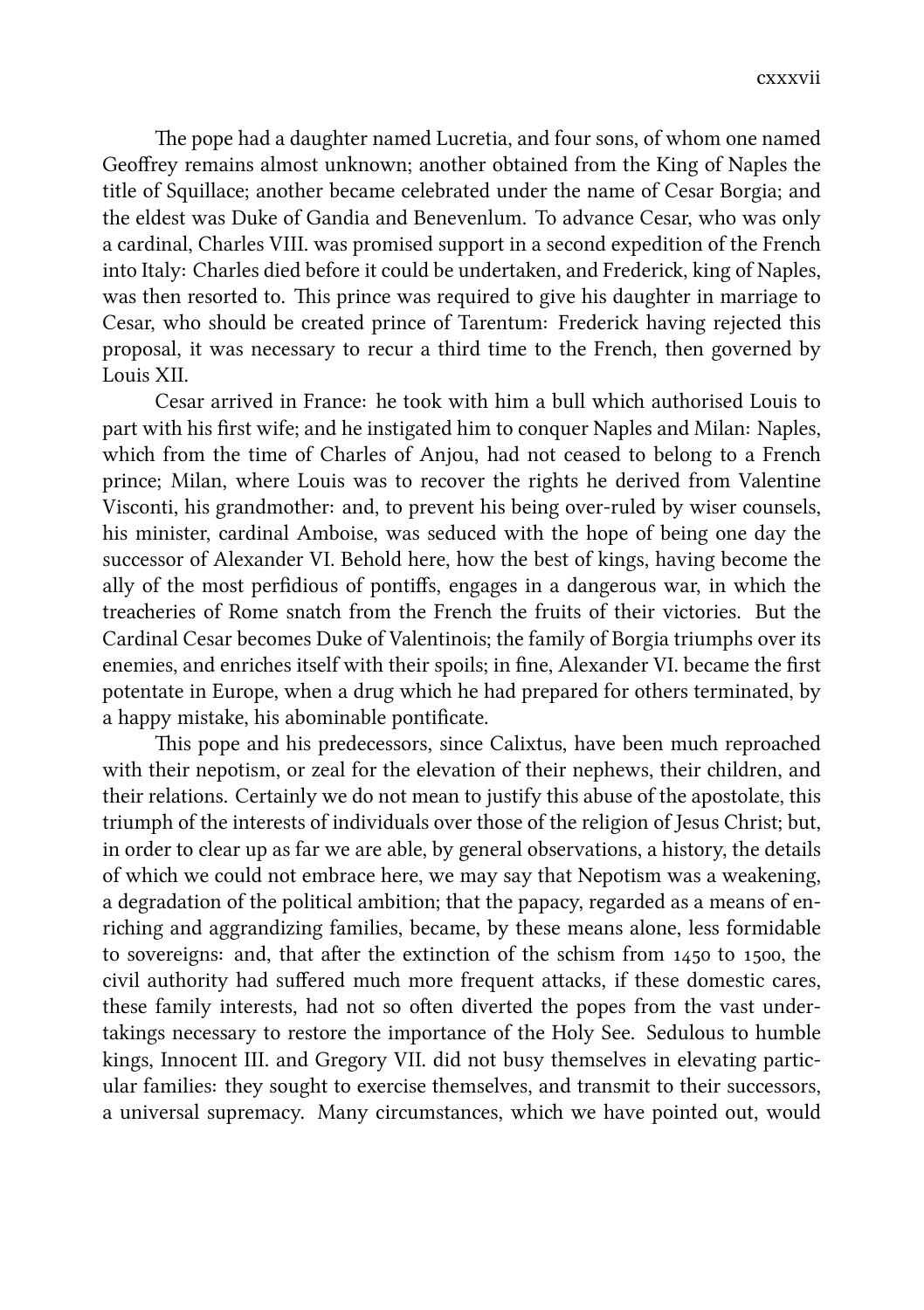have favoured, at the middle of the fifteenth century, the re-establishment of this enormous power, if the popes had united the austere and disinterested enthusiasm of Hildebrand, to the knowledge which must have been possessed by the contemporaries of Politiano, and almost of Machiavel. It was not that Pius II. wanted sense, nor Paul II. wiedness, nor Sixtus IV. perfidy, nor Borgia any vice; but it is not sufficient to be unprincipled, a pope must know also how to turn to account the errors of others and his own crimes.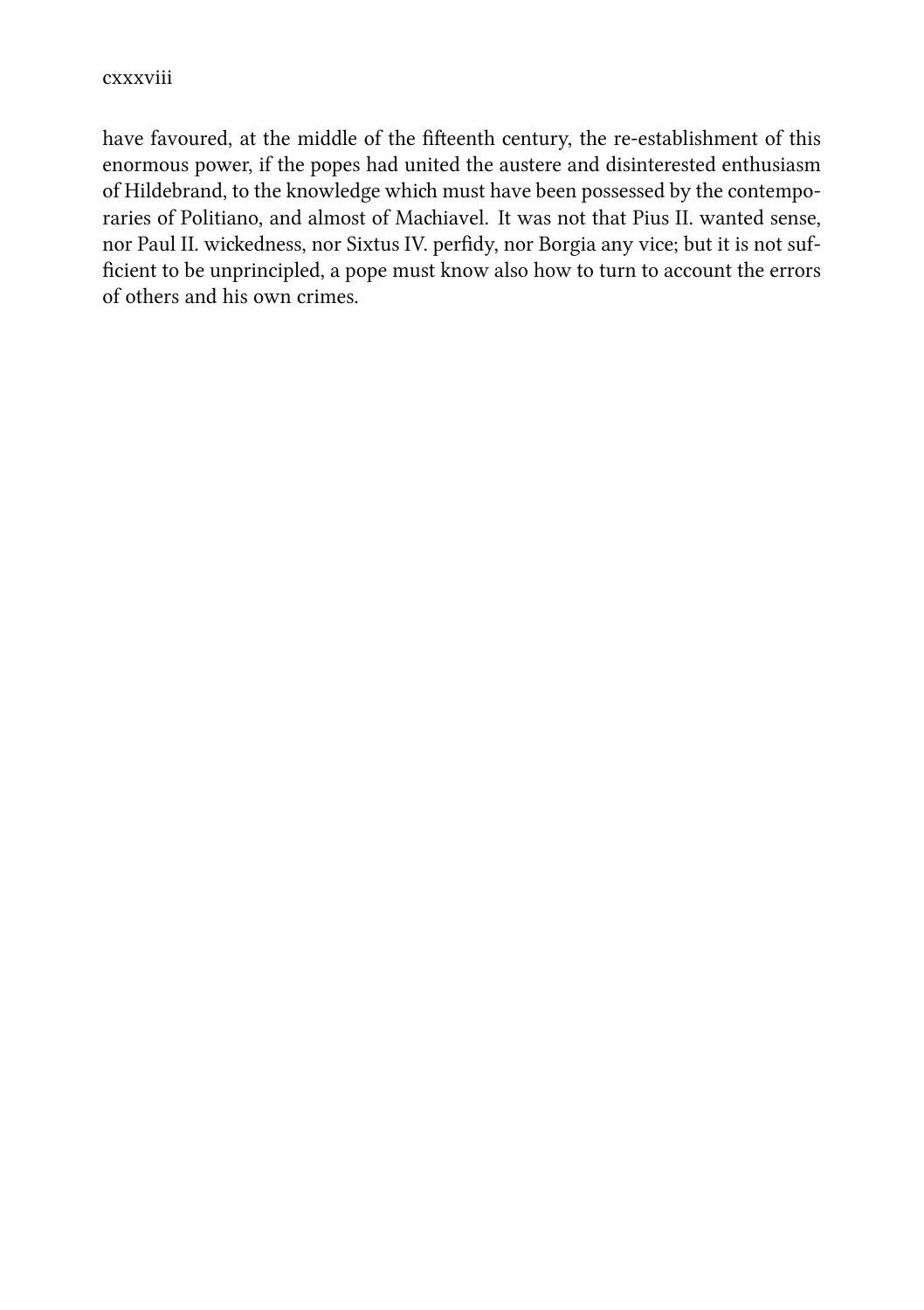## **CHAPTER IX. POLICY OF THE POPES OF THE SIXTEENTH CENTURY**

 $\mathbf{O}^{\mathrm{F}}$  all the periods of modern history, the sixteenth is the fullest of tempests, of revolutions, and of important events. It shines with the bright lustre of Italian  $\sum$ F all the periods of modern history, the sixteenth is the fullest of tempests, of literature; but, it is tinged with all the blood which fanaticism could shed in the lapse of an hundred years. Each of the eras which divides the duration of this age, is itself a memorable event; the league of Cambray in 1508; the concordat of Leo X. and Francis I. in 1515: the conquest of Egypt by the Turks, new expeditions to the two Indies, the English schism, and the establishment of the Jesuits, in  $1540$ ; the abdication of Charles V. and the accession of Elizabeth in 1558; the council of Trent from  $1545$  to  $1563$ , and, the increase of heresies, the Batavian confederation, the excesses of Philip II. and St. Bartholomew's-day in 1572; the league, the assassination of Henry III. by James Clement, in 1589; the victories of Henry IV. his recantation, and the edict of Nantz, in 1598. Fifteen popes during these tragical events governed the church, almost all of them of distinguished talents, and some of an energetic character: but the remembrance of the Avignon schism, the permanent scandal of nepotism, the invention of printing, the discovery of a new world, the general advancement of knowledge, the exertions of Luther and Calvin, the influence of their doctrines, and propagation of their errors; so many obstacles were opposed to the progress of the pontifical power, that it required extreme dexterity in the bishops of Rome to retard its decline.

After the concessions made by the emperor, Charles IV. in 1355 the German Sovereigns had lost their ancient preponderance in Italy; and the French, in carrying their arms into it, had obtained a considerable influence, which was much less op-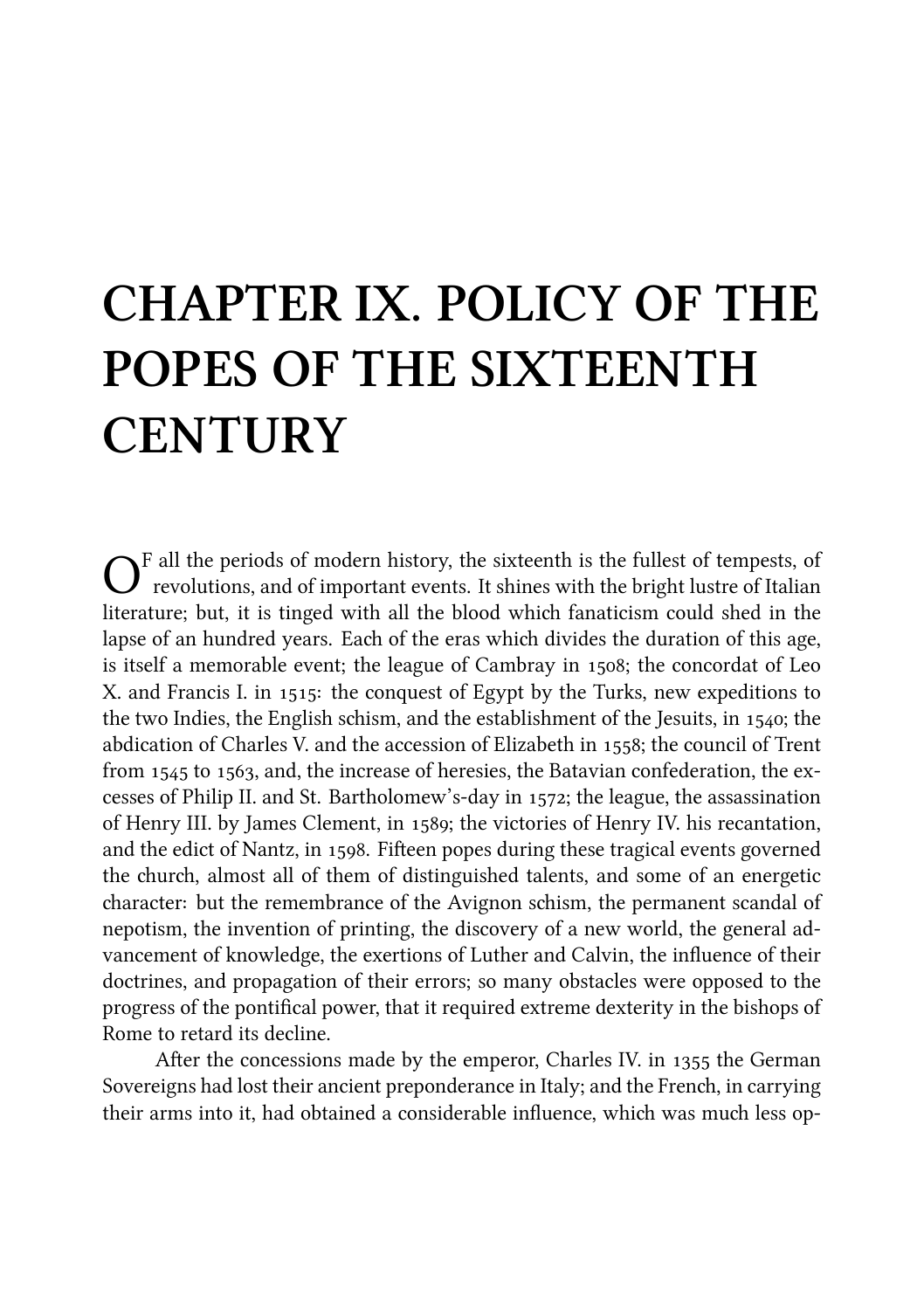posed by the popes than by the Venetians, the princes of Arragon, and the powerful families that ruled Florence and Milan. Pope Julius II. nephew of Sixtus IV. resolved to enfranchise Italy, that is, to subject it to the court of Rome, to expel foreigners, to sow divisions among the rivals of the Holy See, and to take advantage of them in order to re-assume in Europe that supremacy before aspired to by Gregory VII. and exercised by Innocent III. Gregory VII. Innocent III. and Julius II., among so many popes, are the three most violent enemies of kings.

After the death of Alexander VI, and during the twenty-seven days of the pontificate of Pius III. the Venetians had regained important places taken from their republic at the end of the fifteenth century: they occupied a part of Romagna; Cesar Borgia had secured the other, as well as many cities of the March of Ancona, and of the Duy of Urbino; the Baglioni possessed Perugia; the Bentivoglio, Bologna: divers portions of the pontifical domains were then to be recovered. Julius succeeded in despoiling Borgia, the Bentivoglio, the Baglioni: but, to subdue the Venetians, he concluded against them with the king of France, the emperor, and the king of Arragon, the famous league of Cambray.—But, soon after, the advancement of Louis XII. rendered him uneasy: he feared to allow that of the emperor; he hastens to enter into a secret négociation with the Venetians, and promises them, provided they restore Faenza and Rimini, to join them in repelling the 'barbarians'; it is thus he calls the French, the Spaniards, and Germans. The Venetians, who rejected these offers, were excommunicated, defeated, and absolved by submiing to the pope. Then Julius leagued, in fact, with the Venetians against the French; he puts on the cuirass, lays siege to, in person, and takes Mirandola. Vanquished by Trivulzio, general of the French, he excommunicates Louis XII. lays France under an interdict, and endeavours to arm England against her. Apostolic legates labour to corrupt the French soldiers: the title of defenders of the Holy See rewards the ravages of the Swiss; the Genoese are excited to revolt; the states of John d'Albret, king of Navarre, the ally of Louis XII. are delivered over by the Roman court to the first occupier.<sup>291</sup>

<sup>&</sup>lt;sup>291"</sup>About this time, 1512, says Flecher, pope Julius piqued against France and her allies, abusing the power which God had given him, and making religion subservient to his own particular passions, went to such lengths as to excommunicate kings and strip them of their kingdoms. The greatness of Louis XII. secured him from these exactions, and France, supported by her internal force, feared neither the violence of the pope, nor the ambition of those who would have taken ad-vantage of it to attack this crown. The evil fell on John d'Albret, king of Navarre, who, not being sufficiently provident to secure himself from surprise, nor powerful enough to defend himself against an armed neighbour, watchful of every opportunity to aggrandize his kingdom, had been ex-communicated because he had united with the king of France, and was finally driven from his states, under the pretence that he had contributed to the convocation and continuance of the council held at Pisa against the Holy See. Ferdinand, in virtue of this bull of excommunication, which it is believed the pope had secretly conveyed to him before he had fulminated it, caused his troops to advance quietly, and put himself in a position to attack the king of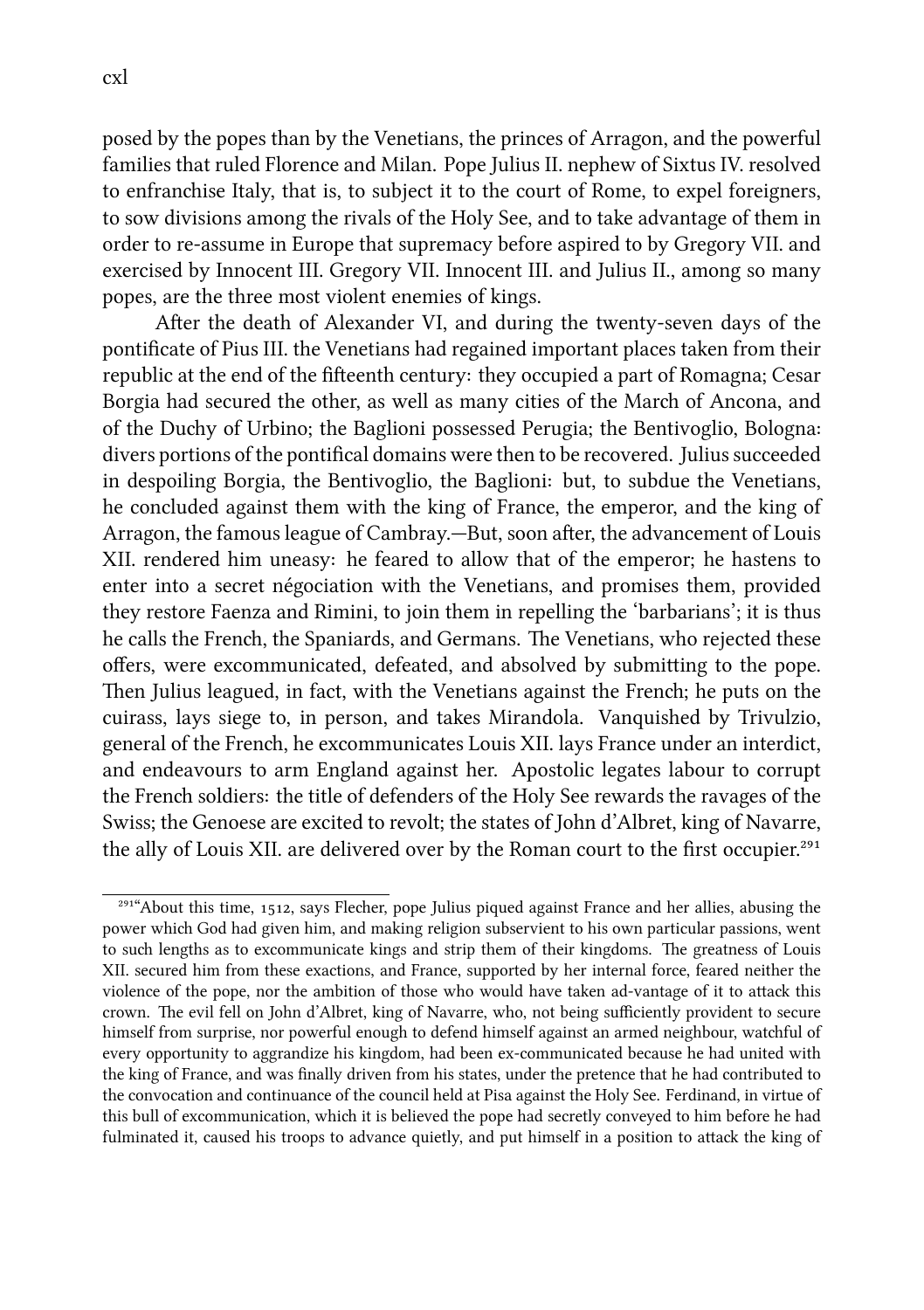To crush France, overthrow Florence, such were the designs of Julius when he died in 1513, the tenth year of his pontificate. Medals, struck by his order, represent him with the tiara on his head, a scourge in his hand, pursuing the French, and trampling under his feet the crown of France. Julius II. was so much of a temporal prince, that it would be hard to discover the bishop in him; he attended too little to even the forms of the Apostolat; this was the principal deficiency in his policy.<sup>292</sup> It was nevertheless in his pontificate that the doctrine of the infallibility of the pope was established. Julius II. according to Guicciardini,<sup>293</sup> did not merit the title of a great man; and he obtains it from those only who, incapable of appreciating the value of words, imagine that a sovereign pontiff becomes less illustrious by seing an example of the pacific virtues, than in extending the domains of the church by the effusion of Christian blood. He was detested even in Italy. Before his death, the inhabitants of Bologna, threw down his statue, the work of Michael Angelo.

Leo X. though he reigned but eight years, has given his name to the age in which he lived: the just and invariable effect of liberal protection extended to men of letters, when it is bestowed with equal judgment and generosity. This pontiff loved power still less for its own sake and the vast designs it facilitates, than for the magnificence and gratifications it procures. The son of Lorenzo de Medicis, he especially interested himself in ways of securing to his family a lasting ascendancy in Italy. He destined for his nephew the sovereignty of Tuscany, and to his own brother the kingdom of Naples. Louis XII. absolved from the anathemas with which Julius had loaded him, was pledged to favour the ambition of the Medicis, who, on their part, were to support their pretensions to Milan. This alliance, secretly stipulated<sup>294</sup> not having sufficiently speedy effects, Leo purchased the state, of Modena from the emperor Maximilian, which he purposed uniting with those Of Reggio, of Parma,

Navarre, with whom he was living on good terms, and who suspected nothing. He knew in his conscience he was about committing " an injustice, and doubted not he would be reproached with his invasion: on this account he sent to desire Cardinal Ximenes might come to him in Logrogne, where he was, in order to sanction by his presence, at least in the eyes of his subjects, a war which in other respects had no just grounds." Life of Cardinal Ximenes, pa. 358, 359. Ed. of 1693.

<sup>&</sup>lt;sup>292</sup>John Lemaire, a contemporary author, made upon the warlike disposition of Julius II. the following observation: "Still shall we declare another wonderful change it is, the Sultan's graciousness and tractability towards the Very Christian King, compared with the rigour and obstinacy of this modern pope, who, so martial and quarrelsome in his accoutrements, as if it was a duty of his to cause his terrible and warlike arms to be famous, like the great Tamerlane emperor and sultan of the Tartars, wishes always to be engaged in war, which is as becoming to him as for a dirty monk to dance. Unless he shall make some monstrous world to accord with his own ideas: for hogs will ever feed on acorns."—Preface to the Treatise on Schisms, p. 5. Julius II.

 $^{293}$ History of Italy. 1. 11. ann. 1513.

 $^{294}$ Guicciardini's Hist, of Italy, 1. 12. The King of France promised to aid the pontiff in the acquisition of the kingdom, of Naples, either for the church or for Giuliano his brother.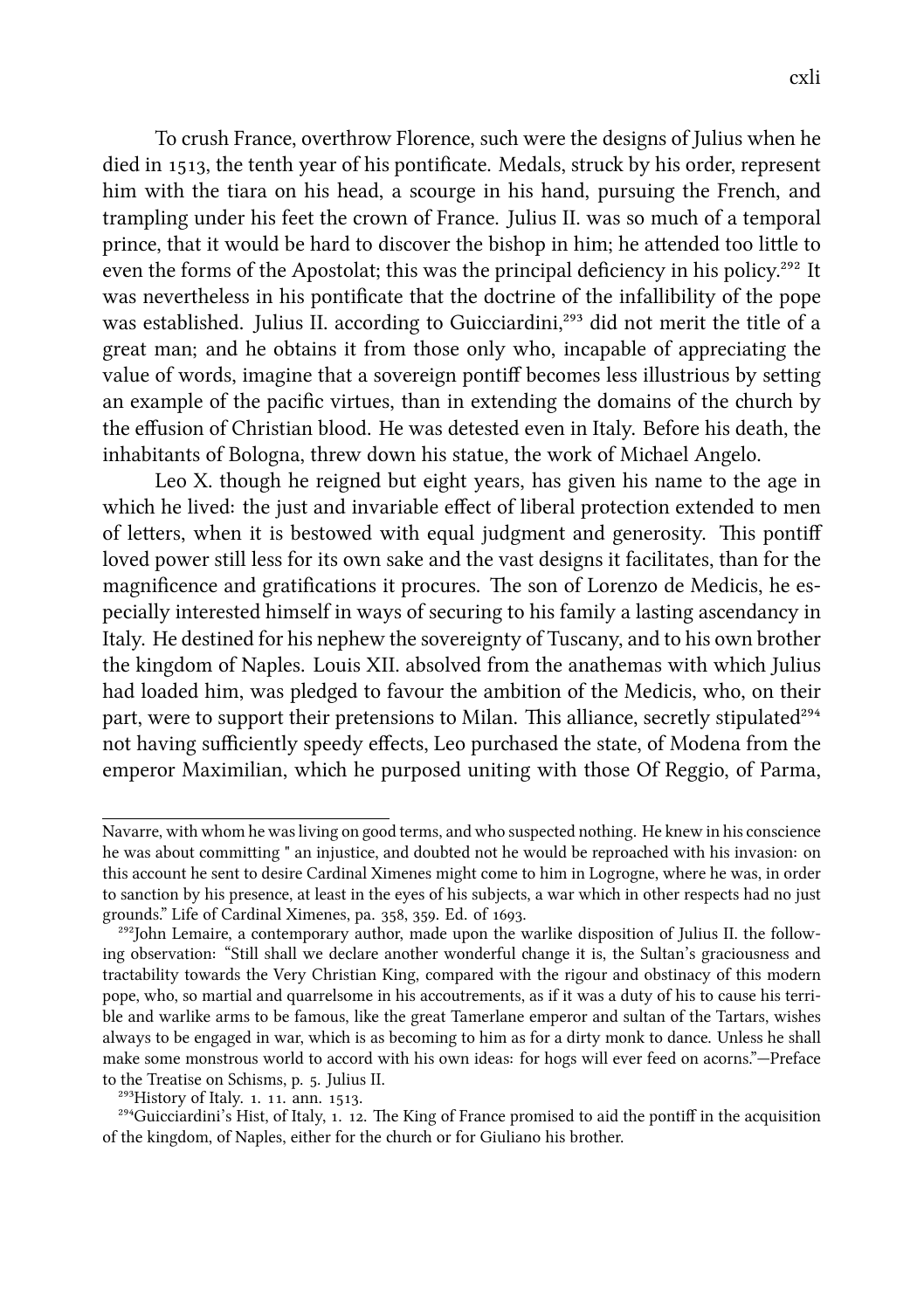and of Placentia, and possibly Ferrara, to bestow on his brother, or enrich with them the court of Rome.

After being leagued with the king of France, Francis I. to compel the emperor Charles V. to relinquish the kingdom of Naples, incompatible, he said, with the empire, the pope formed an alliance against the French with this same Charles, whose menaces terrified him to that degree, that he acceded in his favour to the reunion of the two crowns. Leo took into his pay a body of Swiss troops, and vowed thenceforward so violent a hatred to the French, that, when he had heard of their repulsion from the Milanese territory, he almost instantly expired, as is asserted from joy. He was but forty-six years of age; and notwithstanding the errors into which pontifical policy led him, we must regret that he did not live to protect for a longer period the advancement of the fine arts. He encouraged them like a man worthy of cultivating them; he cherished them with a sincere and constant love, with which they never inspire bad princes. His interior administration merited the gratitude of the Romans:<sup>295</sup> their grief when deprived of him was profound; and, a few years before, equally pure homage was rendered to him when he escaped a conspiracy similar to that of the Pazzi, and in which the same Cardinal Riario, one of the accomplices in the former with Sixtus IV. was concerned. Guicciardini and other writers have judged too hastily of Leo X. For what pope can obtain approbation, if it be not due to him, who has done more for Rome than any of his predecessors since Leo IV. and who did in Europe but a part of the mischief which tradition and example had bequeathed to him.

The expense which the building the church of St. Peter exacted, obliged Leo to have recourse to the sale of indulgences. The clamours of Luther against this traffic were the prelude of a great revolution in Christendom. Leo X. excommunicated Luther and his followers. Bossuet<sup>296</sup> thinks with reason, that the heresies and schisms of this century might have been prevented, if necessary reformations had not been neglected. But, in the history of this pontificate, what most relates to the present subject is, the concordat concluded between Leo X. and Francis I. in 1516.

In vain Julius II. excommunicated Louis XII. and menaced transferring the title of the Very Christian King to the king of England who was destined to merit it so badly, Henry VIII.; in vain the fih council of the Lateran published a monitory against the parliament of Paris, and all the abettors of the pragmatic sanction, enjoining them to appear at Rome to give an account of their conduct: Julius died without shaking Louis. This excellent prince himself died at the moment in which

<sup>&</sup>lt;sup>295</sup>They have erected a statue to him with this inscription: Optimo, principi. Leoni. X. Joan. Med. Pont. Max. ob. restitutam. restauratamque. urbem. aucta. sacra, bonasq. artes. adscitos. patres, sublatum, vectigal. datumq. congiarium. S.P.Q.R.P.

<sup>&</sup>lt;sup>296</sup>Hist, of the Variat. 1, I, n. 1, 2, 3.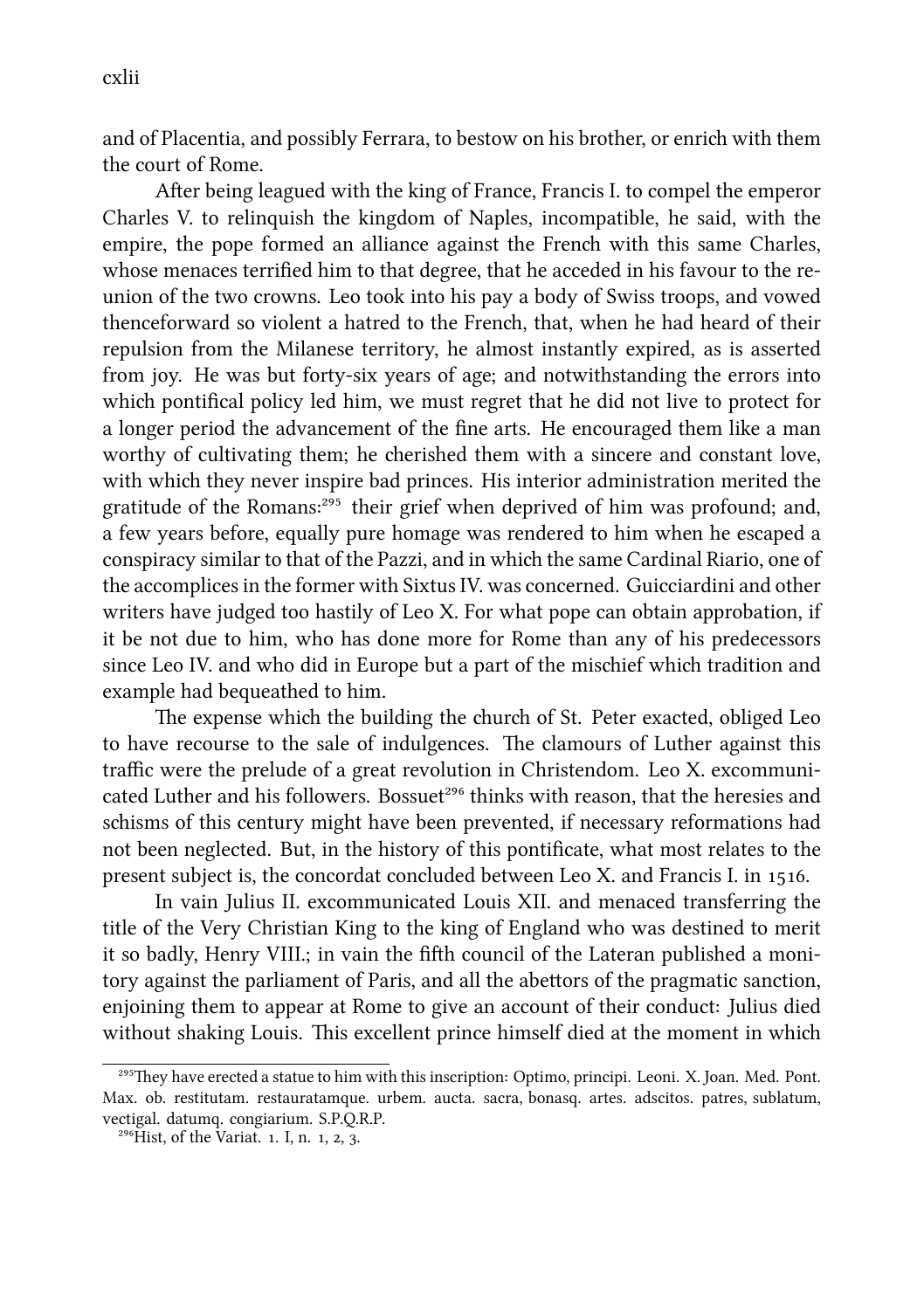Leo was preparing to deceive him and the crown of France devolved on Francis I. of whom Louis had often said: 'This great booby will spoil all.'—In fact, Francis I. in an interview with Leo at Bologna, consented to a concordat, and directed his chancellor Anthony Duprat to digest it in unison with two cardinals appointed for this purpose by the pope. The principal articles of this concordat are those which import, that for the future the chapters of the cathedral and metropolitan churches should not proceed in future to the election of bishops; that the king, within the term of six months from the date of a see becoming vacant, shall present to the pope a doctor or lieutenant of twenty-seven years of age at least, who shall be made by the pope incumbent of the vacant see; but, if the person proposed does not possess the requisite qualifications, the king shall be required to propose another within three months, reckoning from the day of the refusal; that moreover the pope, without the previous presentation of the king, shall nominate to the bishops and arbishops' sees, whi shall become vacant whilst the incumbents are in attendance at the court of Rome. It is proper to remark that, in granting the nomination to the king, the pope reserved to himself the first fruits<sup>297</sup>

Francis I. went himself to the parliament to have the concordat registered, and the chancellor Duprat explained the reasons which dictated it. They refuse to register it; the king gets angry. The parliament places a protest in the hands of the bishop of Langres, that, if the registry take place, it will be by constraint, and that they will not act in consequence in less conformity with the pragmatic. It is at length registered, but in endorsing on the folds of the concordat, that it has been read and published at the express command of the king, many times reiterated.

The see of Alby became vacant in 1519: the chapter nominated agreeable to the pragmatic sanction, and the king according to the concordat; the parliament of Paris, deciding between the two candidates, pronounced in favor of the one elected by the chapter of Alby. In 1521, a bishop of Condom, elected by the chapters of this church, was in the same manner supported against him whom the king had nominated. All the causes of this kind were similarly decided, until after the imprisonment of Francis I. and would have continued so to be, if a declaration of the 6th of September, 1529, had not referred to the grand council the cognizance of all proceedings relative to bishopricks, abbeys, and other benefices, the nomination to which had been granted to the king by Leo X.

The president Henault<sup>298</sup> has collected all the reasons alleged in favor of the concordat, and which may be reduced to the two following: 1st, kings in founding benefices, and in receiving the church into the state, have succeeded to the right

 $^{297}$ On this subject observe the remark of Mezerai: "There never was seen go odd an exchange; the pope, who is a spiritual power, takes the temporal to himself, and bestows the spiritual on a temporal prince."

<sup>&</sup>lt;sup>298</sup>Ab. Chron. of Hist, of France: remark, particul.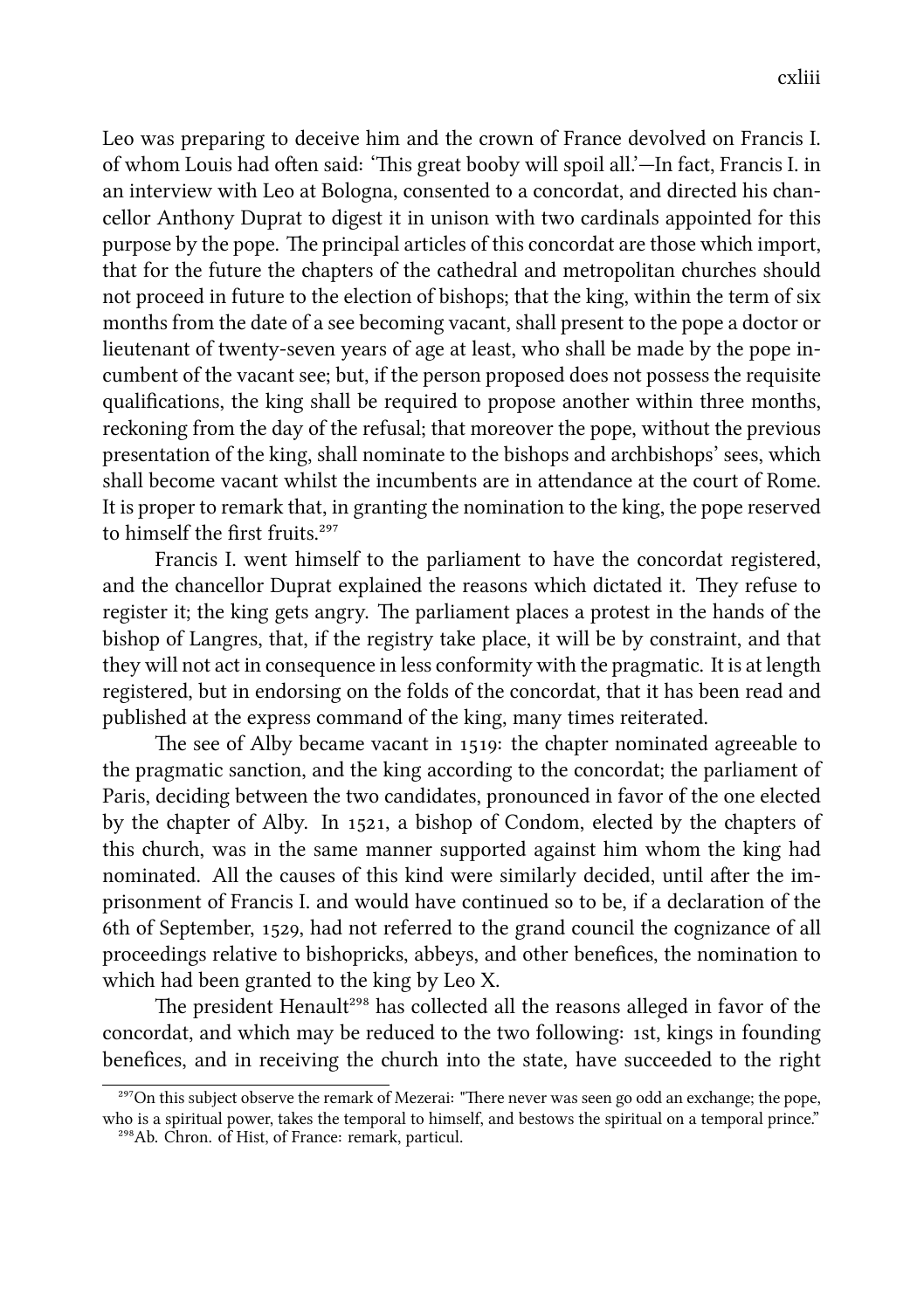of election exercised by the early believers: dly, simony, intrigue, and ignorance, govern electors, and give to the dioceses unworthy pastors.<sup>299</sup>

But, at bottom, the royal nominations were not the thing which most excited the clamours of the parliament; it complained more particularly of the first fruits, and the bull of Leo against the pragmatic sanction; of the first fruits, which, from St. Louis to Charles VII. all the kings of France had prohibited, and which the early popes had declared improper and simoniacal, when they were enacted by the emperors; of the bull of Leo, which denounces as a public pest, as an impious constitution, a pragmatic, founded on the decrees of general councils, erished by the people and promulgated by the sovereign. This bull suspended, excommunicated, menaced with loss of temporal possessions, civil or ecclesiastic, the French prelates, and even lay lords, who should re-demand or regret the pragmatic sanction of Charles VII. In fine, they dared to cite in this same bull of Leo X. the bull of Boniface VIII. "Unam sanctam," in which the right of humbling thrones, of taking and bestowing crowns, is ascribed to the Roman pontiff. This is what provoked the opposition of the parliament; and we must admit, apparently, this was neither unreasonable nor contrary to the interests of the monarchy.<sup>300</sup> If the question had only been to substitute to the right of confirming the elections, possessed for a long time by the monarch, that of making the choice himself, we have reason to think the registry would have experienced much less difficulty.

Such as it was concluded, in 1516, the concordat could not be pleasing to a people who had received with enthusiasm the pragmatic of  $1439$ . Under Francis I., under his successors Henry II., Francis II., Charles IX., Henry III., the universities and the parliaments seized every opportunity of remonstrating against this alteration of the fundamental laws of the Gallican church. The states of Orleans under Charles IX., those of Blois under Henry III. expressed the same regret: the clergy themselves have often demanded the restoration of the 'pragmatic;' they said in their remonstrance of 1585, that the king Francis I., when near death, had declared to his son, that there was nothing which weighed so heavily on his conscience as the concordat.<sup>301</sup>

<sup>&</sup>lt;sup>299</sup>The worst of it was, says Brantome, when they could not agree in their elections, they often came to blows, and cuffed each other with their fists, knocked each other down, wounded nay killed each other......They generally elected him who was the best companion, who loved the girls and was the greatest toper; in short he who was most debauched: others elected, from pity, some wretch of a monk who had been secretly plundering them, or kept his own private purse and starved his poor friars.....The bishops, elected and installed in these great dignities, God knows what lives they led…A dissolute life after dogs, birds, feasts, banquets, clubs, weddings and girls, of whom they kept seraglios...I would add more; but I do not wish to give offence.

 $300V$ elly's Hist, of France, vol. xxiii. p. 161, &c.—Gaillard's Hist, of Francis I. vol. vi. p. 1—120.

 $301$  This mode of thinking on the pragmatic and concordat was so national, so constant, that in 1789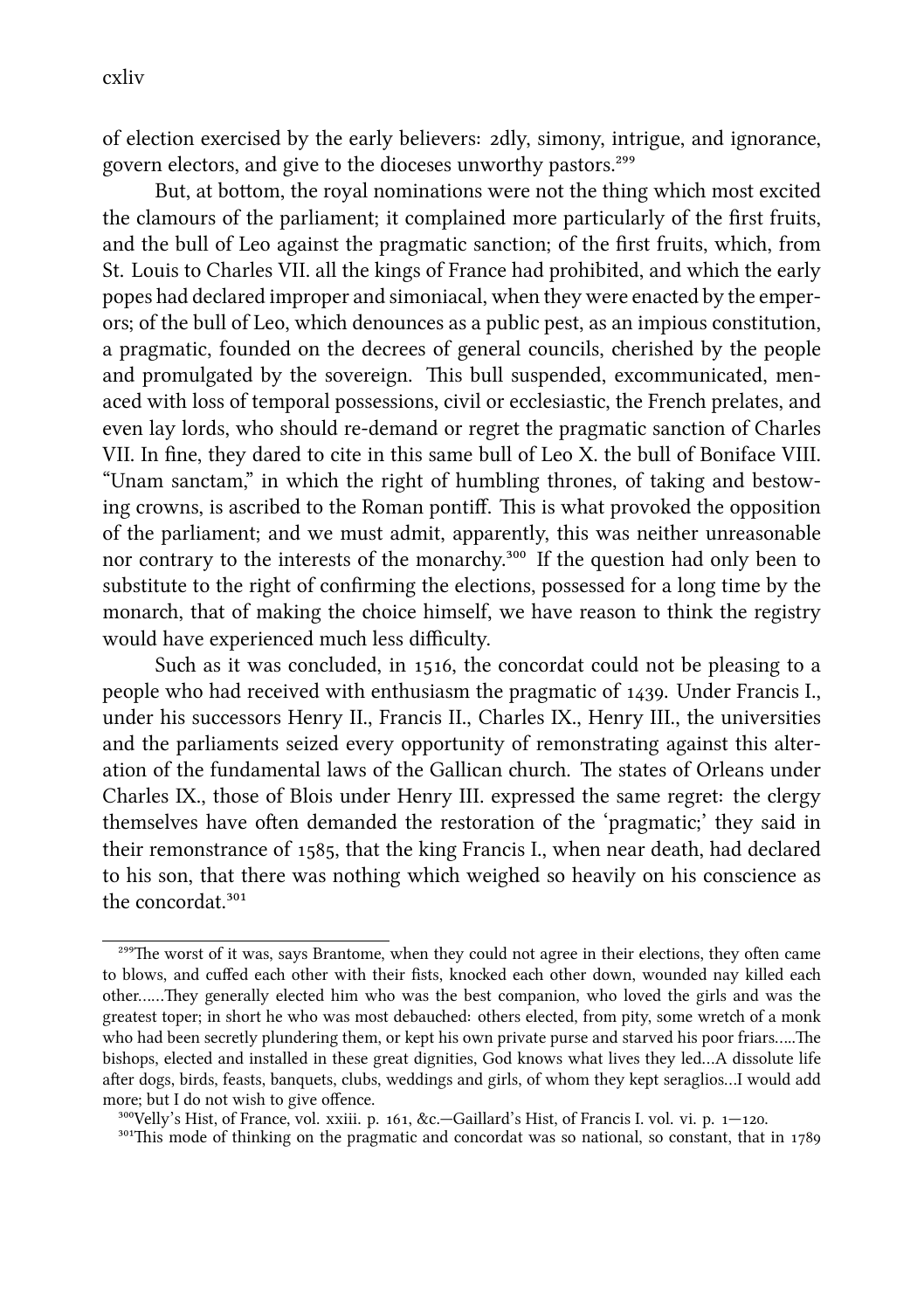After Leo X. Adrian VI. born of very obscure parents, occupied for but twenty months the chair of St. Peter. He had taught when a simple doctor of Louvain, that the pope was subject to err in matters of faith: far from retracting this doctrine when pope, he caused a work to be printed in which he professed it.<sup>302</sup> On this head, some sophist of Louvain might have, after the example of an old Greek sophist, argued in this manner:<sup>303</sup>

```
"If the pope be infalli-
"ble, it follows that Adrian must have been so when
"he asserted he was not; therefore by this very in-
"fallibility they prove it not to exist. Either Ad-
"rian deceives himself, and therefore the pope is in-
"fallible, or Adrian is right, and then we must ac-
"knowledge with him the pope may be de-
"ceived."
```
The natural and posthumous son of Giulio de Medicis, assassinated in  $1478$  by the Pazzi, Clement VII. was elected pope, infallible or not, in 1223 (?? Ed.).—The successes and genius of Charles V. restored at this time to the imperial dignity its ancient splendour and its preponderance in the affairs of Italy. Clement wished to place difficulties in the way of it; he formed against the emperor a league, whi was called holy, because the pope was its head, and into which the king of France, the king of England, the Venetians, and other Italian governments, entered: but the constable of Bourbon, quitting Francis I. for Charles V. led a German, and, in great part, Lutheran army against Rome, took this city, sacked it, and compelled the people to retire to the castle of Saint Angelo. Clement did not leave it, but by pledging himself to deliver it up to the officers of the emperor, and to pay three hundred and fifty thousand gold ducats. He bound himself, to deliver up to the Imperialists Ostia, Civita—Vechia, Citta di Castello, and, to cause to be restored to them Parma and Placentia. Not being able to fulfil his engagements, the pope escaped in the disguise of a merchant to Orvieto. Affected with the great distresses of the pontiff, Francis I. resolved to march to his assistance, and made arrangements which compelled Charles

even the petitions prepared for the sessions of the States general unanimously demanded the abolition of the concordat and restoration of the pragmatic sanction.. Summary of the Petitions, vol. i. p. 33; vol. ii. p. 277; vol. iii. p. 409, 410.

<sup>&</sup>lt;sup>302</sup>Bossnet. Def. Cler. Gall. Diss. prœria. n. 38. p. 23... The text of Adrian is as follows: "Dico quod, si per Romanam ecclesiam intelligatur caput illius, puta pontifex, certum est quod possit erare, etiam in is quæ tangunt fidem, heræsim per suam determinationem aut decretalem docendo: plures enim fuerunt pontifices Romani hæretici. Idem et novissime fertur de Joanne XXII." &c. In lib. 4, Sententiæ.

 $303$ The Italians had no love for this pope: Pallavicini, in his Hist, of the Council of Trent, 1, 2, c. 9, n. 1, says, that Adrian VI. was indeed a very good priest, but a very indifferent pope.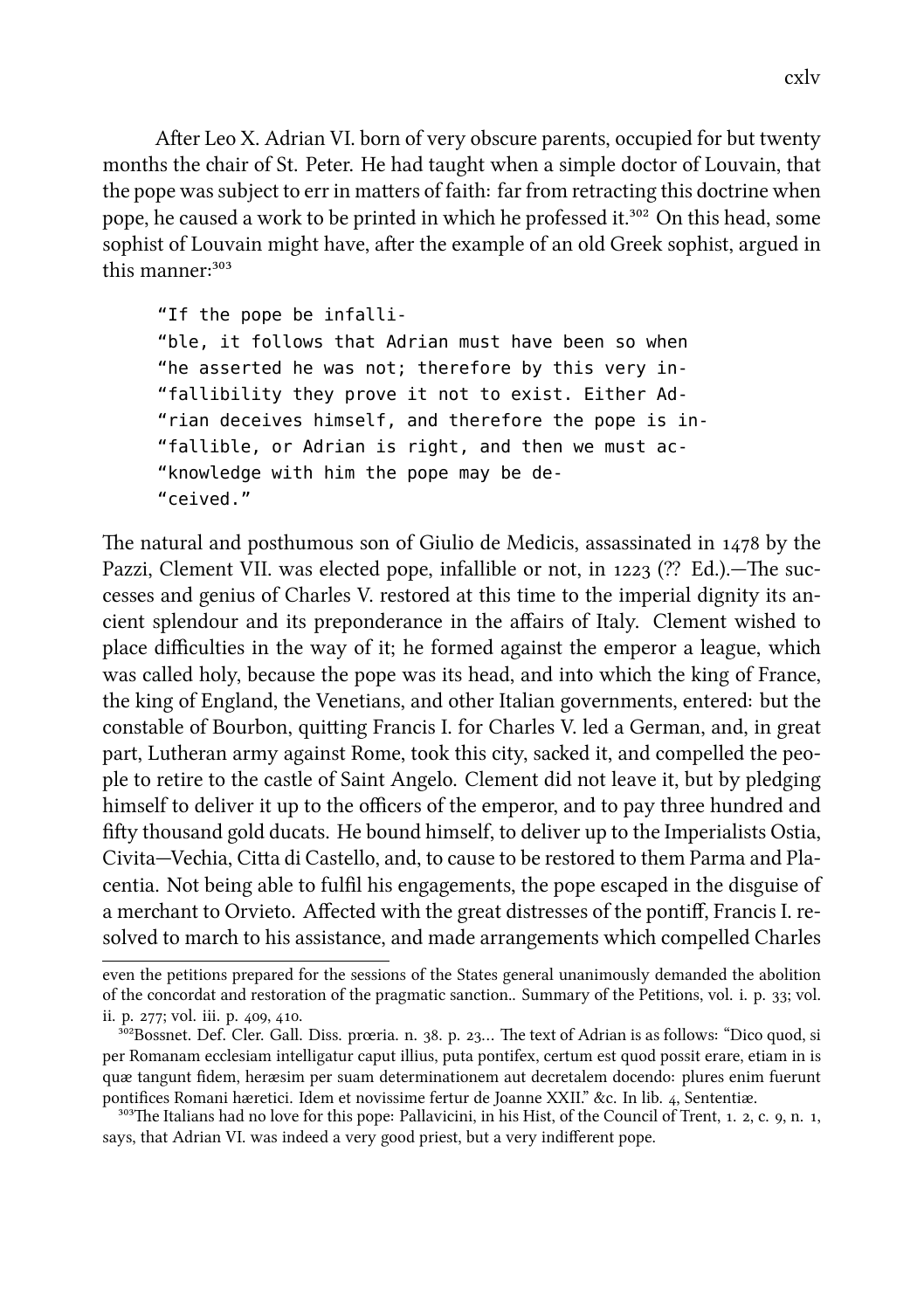cxlvi

to become reconciled with Clement. Charles, crowned emperor by Clement in 1530, promised to re-establish the Medicis in Florence, for the pontiff did not neglect the interests of his family; he married his niece Catherine, to the son of Francis I, that niece but too famous in the annals of France, down to the year 1589. It was in these circumstances Henry VIII. of England thought of puing away his wife, Catherine of Arragon, aunt of the emperor, in order to marry Ann Boleyn. While the war continued between the Holy See and Charles, Clement seemed favourable towards this project, and the bull of divorce was prepared. The reconciliation of the pope and the emperor led to quite ah opposite decision. In vain did the theologians of England, of France, and of Italy, declare, that the marriage of a brother with his brother's widow should be considered void; this was the situation of Henry with Catherine of Arragon; Charles dictated to Clement a decision which declared the validity and indissolubility of this marriage. Henry is excommunicated if he persists in the divorce. The monarch appeals to a general council on the matter; the English clergy decide, that the pope has no authority over Great Britain: the parliament gives him the title of supreme head of the church. Thus is completed a schism it Would have been so much the more easy to avoid, as the king abhorring the name of heretic, and emulous of the glory of being a very zealous catholic, had written against Luther, and obtained from Leo X. the title of defender of the faith. Henry, cut off from the church, fell to persecuting alike the partisans of the pope and the Lutherans.

Paul III. who reigned from  $1534$  to the end of the year  $1549$ , confirmed the excommunication of Henry, convoked the council of Trent, approved the new institution of the Jesuits, and was the first author of the bull, "In cœnâ Domini". Those who appeal from the decrees of the pope to a general council, those who favour the appellants, those who say that a general council is superior to a sovereign pontiff; those who, without consent from Rome, exact from the clergy contributions for the necessities of the state; the civil tribunals which presume to try bishops, priests, those who are only tonsured, or monks; chancellor, vice-chancellors, presidents, counsellors, and, attorney-generals, who decide ecclesiastical causes: all those, in fine, who do not admit the omnipotence of the Holy See and the absolute independence of the clergy, are anathematized by this bull, which, published for the first time on holy Thursday, of the year  $1536$ , was to be so published annually on the same day: it is on this account, therefore, denominated: In coena Domini; for the practice of thus publishing it every year at Rome was established in despite of the just remonstrances of sovereigns.

We shall here render homage to certain cardinals and prelates who addressed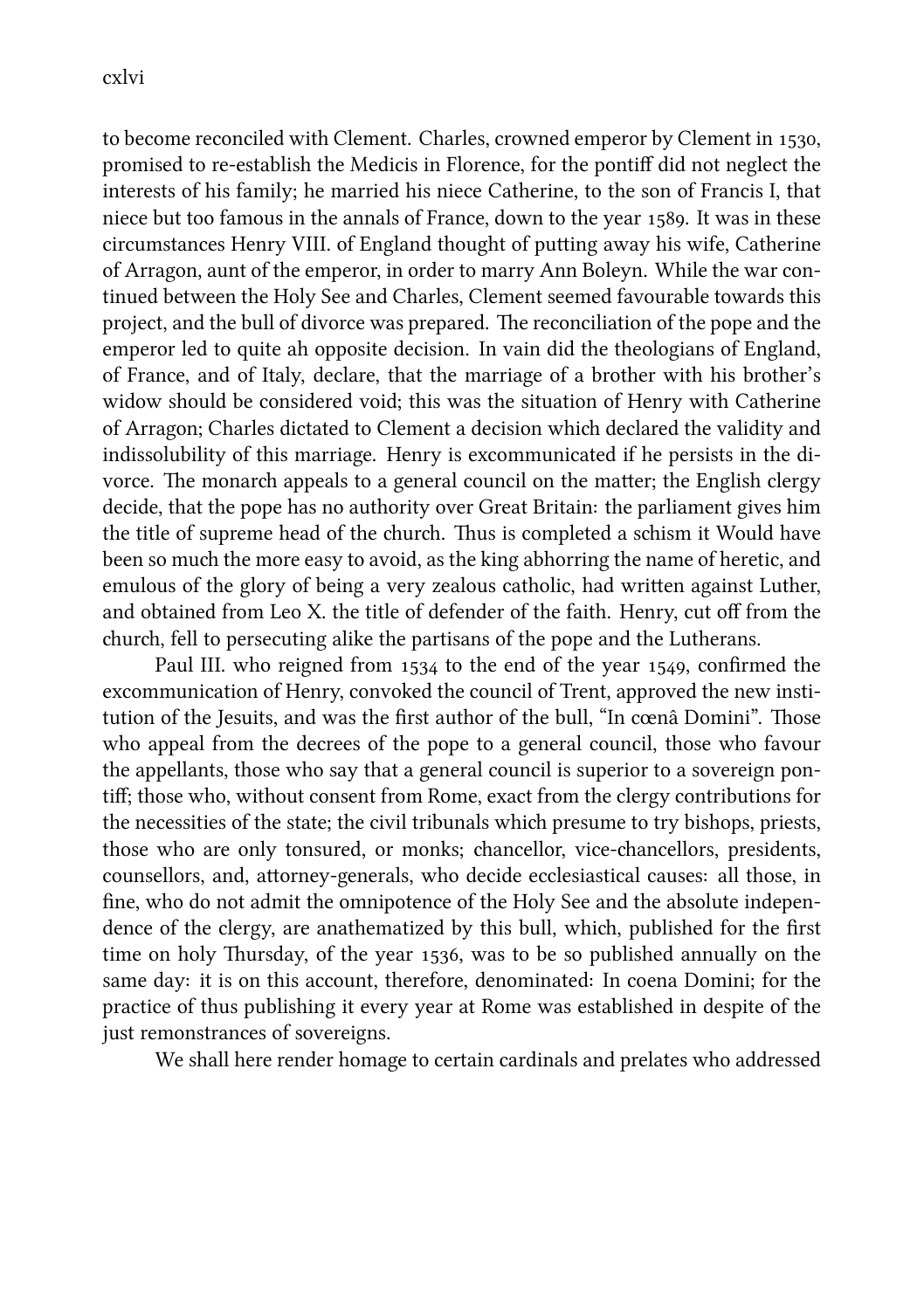to Paul III. some very judicious, though very useless remonstrances.<sup>304305</sup>

"You are aware," they say, "that your predecessors were "willing to be flattered. It was unnecessary to de- "sire it, they would have been sufficiently so without "exacting it; for adulation follows princes as a sha- "dows follows a body, and to this day the throne is "difficult of access to uncompromising truth. But, "in order to secure themselves the better from its "intrusion, your predecessors surrounded them- "selves with skilful doctors, whom they commanded "not to teach duties, but to justify caprices. The "talents of these doctors were to be exercised, "in discovering every thing to be lawful which pre- "sented itself as agreeable. For instance they have "declared the sovereign pontiff absolute master of "the benefices of Christendom; and, as a lord has "the right of selling his domains, that so, they con- "clude, the head of the church can never be guilty "of simony, and that in affairs relating to benefices, "simony can only exist when the seller is not pope. "By this, and similar reasoning, they have arrived "at the sweeping conclusion they were to demon- "strate, to wit, that, that which is pleasing to the "pope is always lawful to him. Behold, holy fa- "ther, the remonstrating cardinals add, behold the "indubitable source from whence have issued as "from the wooden horse, all the abuses, and all the "plagues which have afflicted the church of God."

Paul III. had destined for his grandson, Octavius Farnese, the States of Parma and Placentia: Charles V. who intended to unite them to the duchy of Milan, was threatened with the heaviest censures. Afterwards the pontiff wished for Parma for the Holy See, and they say, died of grief when he learned that Octavios was on the point of obtaining this duy.

Julius III. by agreement with the emperor, refused the investiture to Farnese; but the king of France, Henry II. protected the duke, and sent him troops. At this

<sup>304</sup>It commences with these words: "Consuererunt Romiani Pontiiicis," and contains twenty-four paragraphs.

<sup>&</sup>lt;sup>305</sup>See Appendix.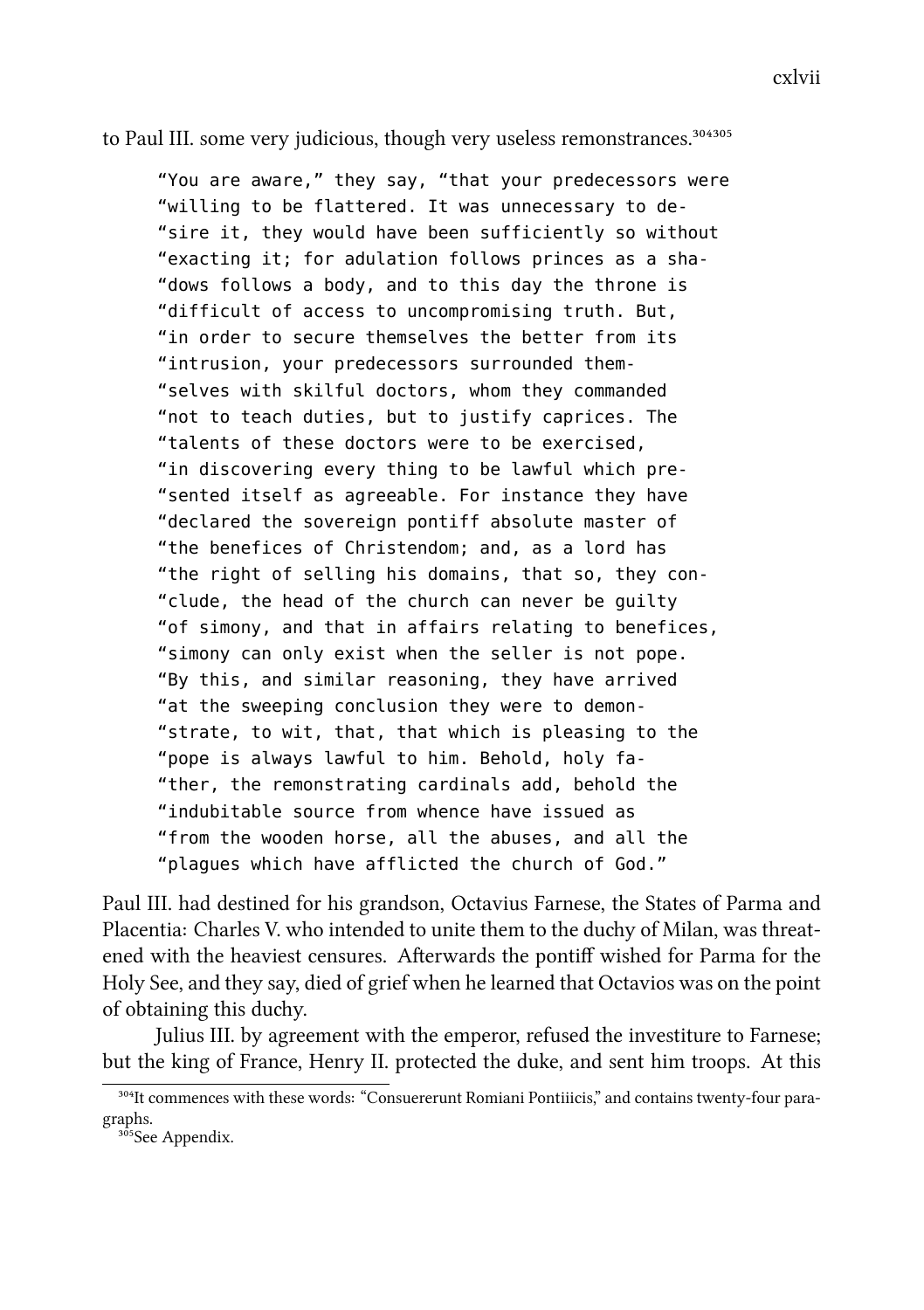news Julius excommunicated the king of France, and threatened to place the kingdom under interdict. Henry was not terrified; he forbade his subjects from taking money to Rome, or addressing themselves to others than the usual prelates in ecclesiastical matters. This firmness softened the holy father, who even laboured to reconcile the emperor with the king of France.

After Marcellus II. who reigned but twenty-one days, John Peter Caraffa, was elected pope, who took the name of Paul VI.:

"Although he was se- "venty nine years old," says Muratori, "his head "was an epitome of Mount Vesuvius near which he "was born. Overbearing, passionate, cruel, inflex- "ible, his zeal for religion, was without prudence, "and without bounds. His savage look, his eyes "hollow, but sparkling and inflamed, presaged a "a severe and sullen government. Paul neverthe- "less began with acts of clemency and liberality "which seemed to belie the apprhensions which "his character had inspired: he so lavished "favors and courtesies, that the Romans erected "a statue to him in the capitol. But his natural tem- "per soon returned, burst the banks, and verified the "most unfortunate forebodings."

Family interests made him the enemy of Spain: he not only persecuted the Sforzi, the Columnas, and other Roman families attached to this power, but he entered into a league with France to deprive the Spaniards of the kingdom of Naples. The cardinal of Lorain and his brother, the duke of Guise, led Henry II. into this league in spite of the constable, Montmorenci. But the cardinal Pole, minister of Mary, Queen of England, and wife of Philip the Spaniard, had the address to make the Fren monarch sign a truce of five years with the court of Madrid. Paul is enraged; his nephew, the cardinal Caraffa, comes to France to complain of the treaty they have presumed to make with Spain, without the knowledge of the Court of Rome. The duke of Alba, viceroy of Naples is dessous of lulling this quarrel; he sends a delegate to the pope, whom the pope imprisons. This outrage compels the viceroy to take arms; he makes himself master in a short time of a great part of the ecclesiastical state. Alarmed at the progress of the duke of Alba, tbe court of France sends an army of twelve thousand men against him, commanded by the duke of Guise. But,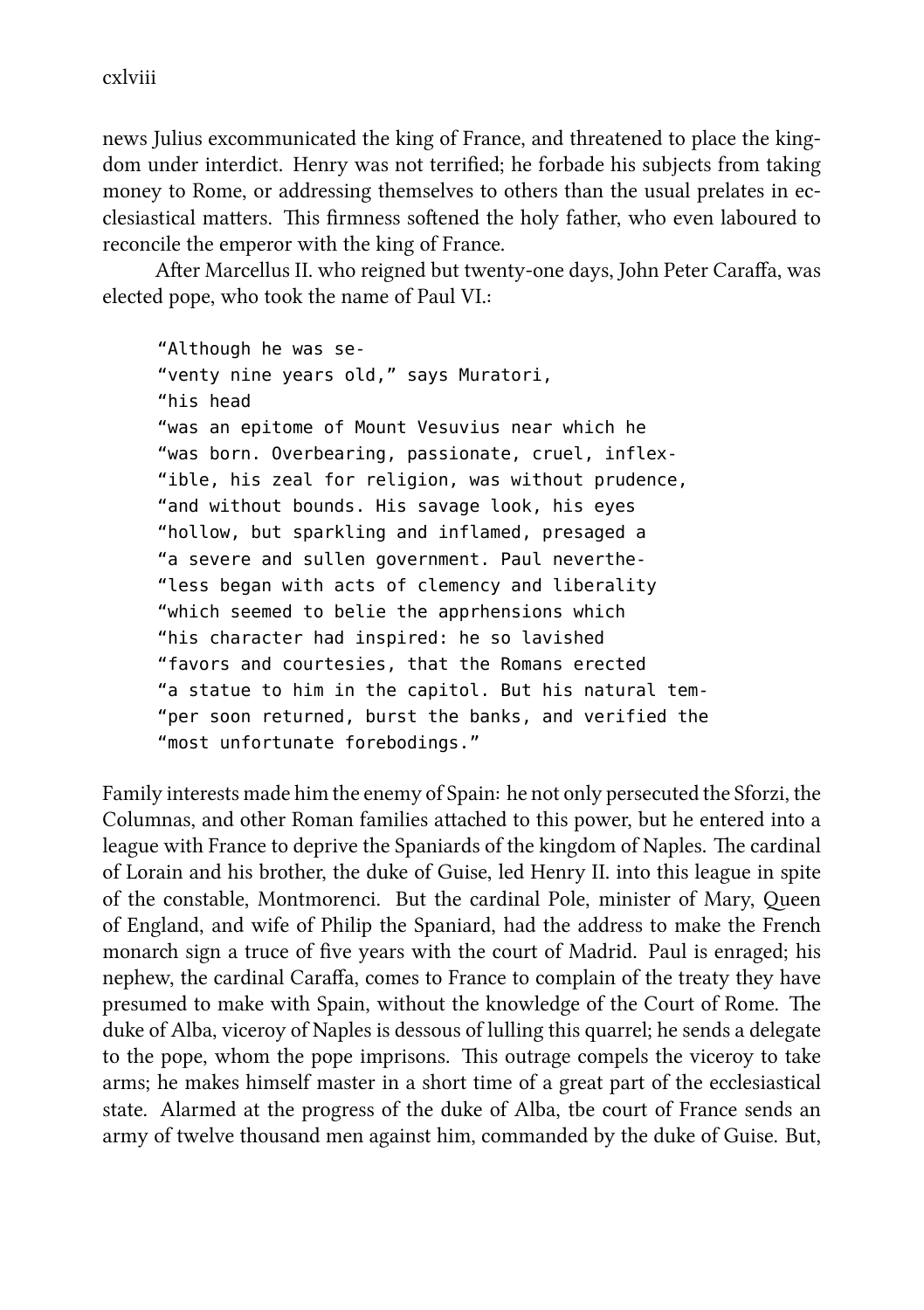in the mean time the French lose the battle of Saint Quentin: to repair this loss, they are obliged to recall Guise and his troops, and the pope is compelled to negotiate with the viceroy.

Charles V. in uniting the imperial crown to that of Spain and of the Two Sicilies, had obtained, not only in Italy, but in Europe, a preponderance vainly disputed by Francis I. The abdication of Charles, in 1556, divided his power between his brother Ferdinand, who became emperor, and his son, Philip II. who reigned over Spain and Naples. But, in spite of this division, this house was nevertheless, during the greatest part of the sixteenth century, that which most justly excited the jealously of the sovereign pontiffs; and Paul IV. in declaring war against him, was led into it by the general policy of the Holy See, as much as by family interests and personal resentments. He refused to confirm Ferdinand's election to the empire, and maintained that Charles V. had no power to abdicate this dignity without the approbation of the Court of Rome<sup>306</sup> Frederick had the good sense to dispense with the pope's concurrence, and the succeeding emperors followed his example. The most certain means of restraining the pontifical power within just bounds was, to suppress in this way, the forms and ceremonies which had so importantly contributed to extend it.

Elizabeth, who succeeded her sister Mary in 1558 on the British throne, was disposed by the circumstances of her accession to favor catholicity. The impetuous Paul, mistook the prudence of this queen for weakness and fear: he replied to the ambassador of Elizabeth, that she was but a bastard, and that England was but a fief of the Holy See; that the pretended queen ought to commence by suspending the exercise of her functions, until the Court of Rome had sovereignly pronounced on her claims. A bull declared that all prelates, princes, kings and emperors, who fall into heresy, are, by the act itself, deprived of their benefices, states, kingdoms and empires, which belong to the first catholic who may wish to make himself master of them, and that the said heretical princes or prelates never can resume them. From this moment Elizabeth no longer hesitated to establish the English schism; she embraced, favoured, and propagated heresy: we must blame her no doubt; but how can we excuse a pope whose violence led him to such extremities, and who refrained not from participating in the conspiracies framed against the authority and even life of this sovereign? When after four years reign this pontiff died, the Romans broke his statue and cast it into the Tiber; scarcely could his body be secured from the fury of the populace: the prison of the Inquisition was burned; Paul had made a terrible use of this detestable tribunal, and he reproached with severity the German princes

<sup>306</sup>We shall transcribe in our 2d vol. some of the arguments of Paul and his theologians, to prove that the pope was the "superior" of the emperor.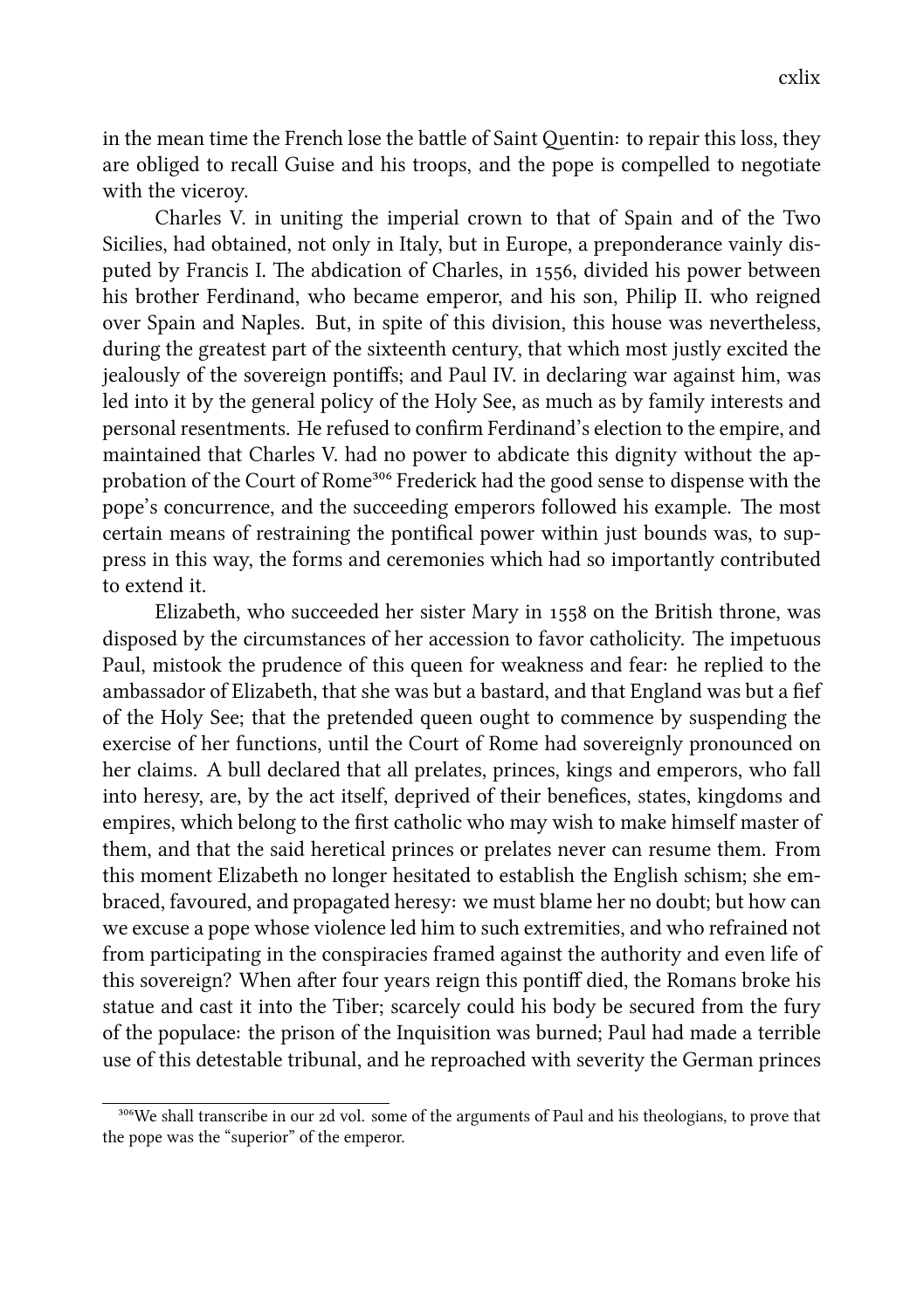for their indulgence towards heretics.

Pius IV. exercised against the nephews of Paul the most cruel revenge, advised to it, it is said, by the King of Spain, Philip II., the implacable enemy of the Caraffa. The Queen of Navarre was summoned by this pope to appear at Rome within six months, under the usual penalties of excommunication, deprivation, and degradation: menaces almost as ridiculous as they were criminal, the only effect of which was to irritate the court of. France. But the pontificate of Pius is especially remarkable for the termination of the council of Trent, which had lasted eighteen years, from  $1545$  to  $1563$ . The doctrinal decisions of this council do not concern us: we shall say something of its legislative decrees.

The council of Trent pronounces, in certain cases, excommunication, deposition and deprivation, against kings themselves. It ascribes to bishops the power to punish the authors and the printers of forbidden books, to interdict notaries, change the directions of testators, and apply the revenues of hospitals to other uses. It renders the marriages of minors, without the consent of parents, valid: it permits ecclesiastical judges to have their own decisions against laymen executed, by seizure of goods and imprisonment of person; it screens from the secular jurisdiction all the members of the clergy, even those who have only received simple tonsure; it desires that criminal proceedings against bishops should be judged only by the pope; it authorises the pope to depose non-resident bishops, and appoint successors to them; it subjects in fine its own decrees to the approval of the sovereign pontiff, whose unbounded supremacy it recognizes. Gregory VII., Innocent III., Boniface VIII., and Julius III., never aspired to a more absolute theocracy, more subversive of all civil authority and of all social principle.<sup>307</sup> In consequence, they determined in France, that the council of Trent, infallible in its dogmas, was not so in its legislation; and not to be surprised into it, they published neither its legislation nor dogmas: the States of Blois in 1570, and of Paris in 1614, opposed themselves warmly to this publication, demanded by the popes, and solicited even by the clergy of France; for we are obliged to avow, that since 1560 the larger proportion of this body did not cease, whatever they may say to the contrary, to confound its interests with those of the court of Rome; and if it appeared for a while to detach itself from it, by the Five Articles of 1682, of which we shall shortly treat, it has since amply repaid by compliances and connivance, a step into which peculiar circumstances had led it.

Pius V. had been grand inquisitor under Paul IV.; he continued to act the part when pope: no pontiff has burned more heretics, or persons suspected of heresy, at Rome than he. Among the victims of his zeal we observe many learned men,

<sup>&</sup>lt;sup>307</sup>We here beheld with what immense auxiliaries the clergy had encompassed and enriched their pastoral office. "They had," says Pasquin, "extended their spiritual jurisdiction over so many matters and affairs, that the suburbs became thrice as large as the city."—Researches on France,  $1$ .  $3$ ,  $x$ .  $22$ .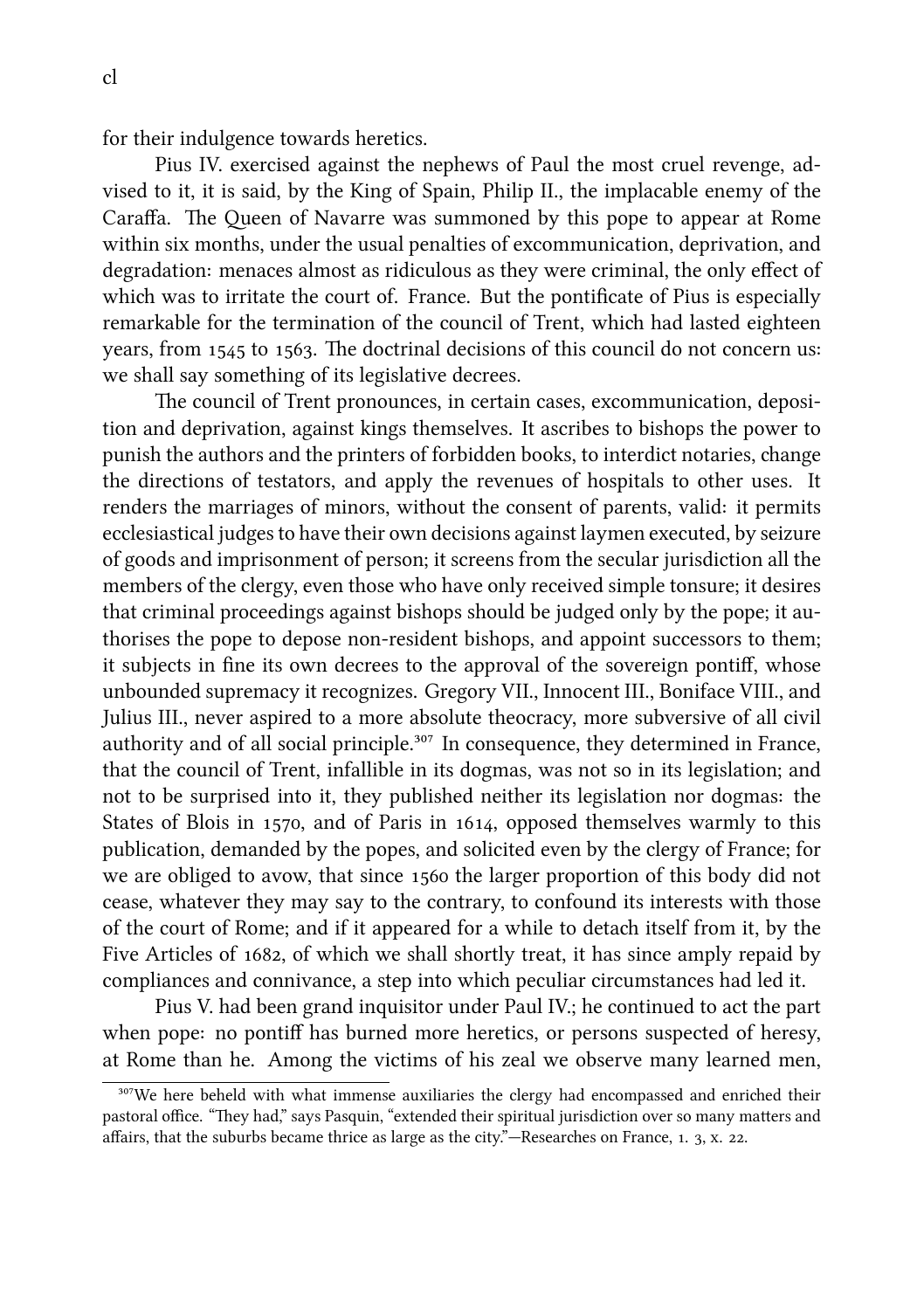and especially Palearius, who had compared the Inquisition to a poignard directed against men of letters; "sicam districtam in jugula litteratorum." A bull of Pius V. against certain propositions of Michael Baius, was the first signal of a long and melancholy quarrel. This pope in renewing and amplifying the bull of Paul III. "In cænâ Domini," commanded it to be published on holy thursday throughout all the churches; previously it had been fulminated only at Rome:<sup>308</sup> it may be said, that Pius V. wished to arm against the Holy See the remnant of the Catholic princes, and to condemn them to the alternative of renouncing the independence of their crowns or the faith of their ancestors.

The remonstrances were universal; Philip II. the most superstitious of the kings of this period, forbade under severe penalties the publication of this bull in his states. By another bull Pius excommunicated Elizabeth: an anathema at least superfluous, and which produced no other consequence than the execution of John Felton, who had ventured to placard this sentence in London. A league entered into between the Pope, Spain, and Venice, against the Turks, was successful: Don John of Austria, rendered himself illustrious by the victory of Lepanto; and the pope was not afraid to apply to this warrior, the bastard of Charles V. these words of the Gospel: "There was a man sent from God, and this man's name was John." Finally, by the power which he said he held from God, and in character of pastor charged with examining into the claim of those who had merited extraordinary honours by their superior zeal for the Holy See, Pius V. decreed the title of grand duke of Tuscany to Cosmo de Medicis. The emperor remonstrated in vain: Cosmo with his new title had himself crowned at Rome, and took the oath at the hands of the pope. But that which is most remarkable here is, the reasons assigned to Maximilian by the cardinal Commendon to justify this pontifical act: Commendon said, that the pope had deposed Childerick, invested Pepin, transferred the empire of the East into the West, appointed the electors, confirmed and crowned the emperors; from whence he concludes that the pope is the distributor of thrones, of titles, and in some sort, the nomenclator of princes, as Adam had been that of animals.

We shall here remark that the same Pius V. who, to avenge some articles of the Catholic faith, armed Christian against Christian, wrote to the Persians and to the Arabs, that in spite of the diversity of worship, a common interest ought to unite Europe and Asia to combat the Mussulmans. This apparent contradiction should surprise no one: we know that in religious dissensions, hatred is proportionately lively as the sentiments recede least from each other.

<sup>&</sup>lt;sup>308</sup>In 1580, many French bishops attempted to publish, in their dioceses, the bull "In coena Domini," but on the complaint of the procureur general, the parliament of Paris ordered the seizure of the temporal revenues of the prelates who should publish this bull, and declared, that any attempt to enforce it would be reputed rebellion and the crime of high treason.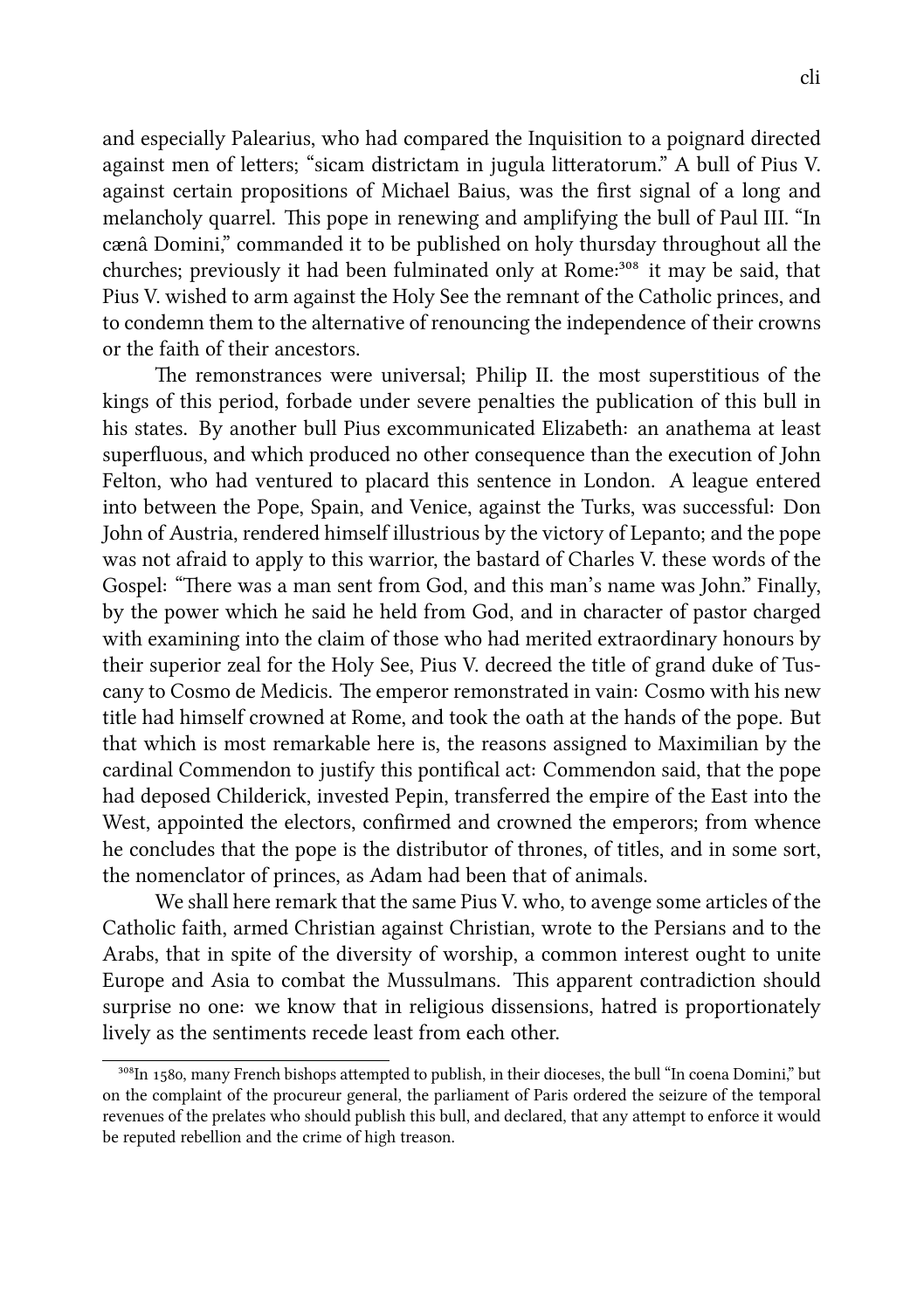Gregory XIII. crowned pope the  $25th$  of May,  $1572$ , three months before the too celebrated St. Bartholomew's day, no sooner heard of this massacre than he caused cannon to be discharged, and kindled fires, for joy: he returned thanks to heaven in a religious ceremony; and history records a picture which attested the formal approbation bestowed by the pontiff on the assassins of Coligny: "Pontifex Colignii necem probat." In 1584, Gregory also sanctioned the league, on the exposé of the Jesuit Mathieu, who was deputed to Rome for this purpose. "For the rest," writes this Jesuit, "the pope does not think it proper to attempt the life of the king; but if they can secure his person, and give him those who will hold him in rein, he will approve it much." Gregory even avoided signing any writing which the league could take advantage of; he assisted them only with the 'small money' of the Holy See, said the Cardinal of Este: now this money consisted of indulgences.

The dissensions which distracted France at this time had without doubt various causes, but among them the abolition of the 'pragmatic' and the establishment of the concordat were not sufficiently noted. On one side, so fatal an alteration in the discipline, in scaring people's minds, had disposed them to receive new doctrinal opinions disapproved by the court of Rome; on the other, the ultramontane maxims that the concordat had introduced, and that Catherine de Medicis had propagated, inspired sentiments of intolerance in those who remained in the communion of the Holy See: the 'pragmatic' would have preserved France both from heresy and from persecuting zeal. Under the reign of the concordat, these two seeds of discord, rendering each other fruitful, had enveloped with their horrible fruits, the reigns of Charles IX. and Henry III. The new interests which the concordat gave to the clergy of France, rendered them devoted to the court of Rome, and weakened more and more the ties which ought to have held them to the state. They applied themselves so to the maintenance and renewal of the maxims of the middle age, that Gregory ventured, in this enlightened age, a new publication of the decree of Gratian; but the pope, in reforming the calendar, performed a service which the people separated from the Romish communion had, for a long time, the folly not to profit by.

The successor of Gregory was the too famous Sixtus V., a sanguinary old man, who knew how to govern his states only by punishments, and who, without advantage to the Holy See, reanimated by bulls the troubles which disturbed other kingdoms. He professed a high esteem for Henry IV. and for Elizabeth; he excommunicated both, but in some measure for form sake alone, and because such a step seemed required in his pontifical character. He detested and dreaded Philip II.: he wished to take the kingdom of Naples from him; he supported him against England. A solemn bull gave Great Britain to Philip, declared Elizabeth a usurper, a heretic, and excommunicated; commanded the English to join the Spaniards to de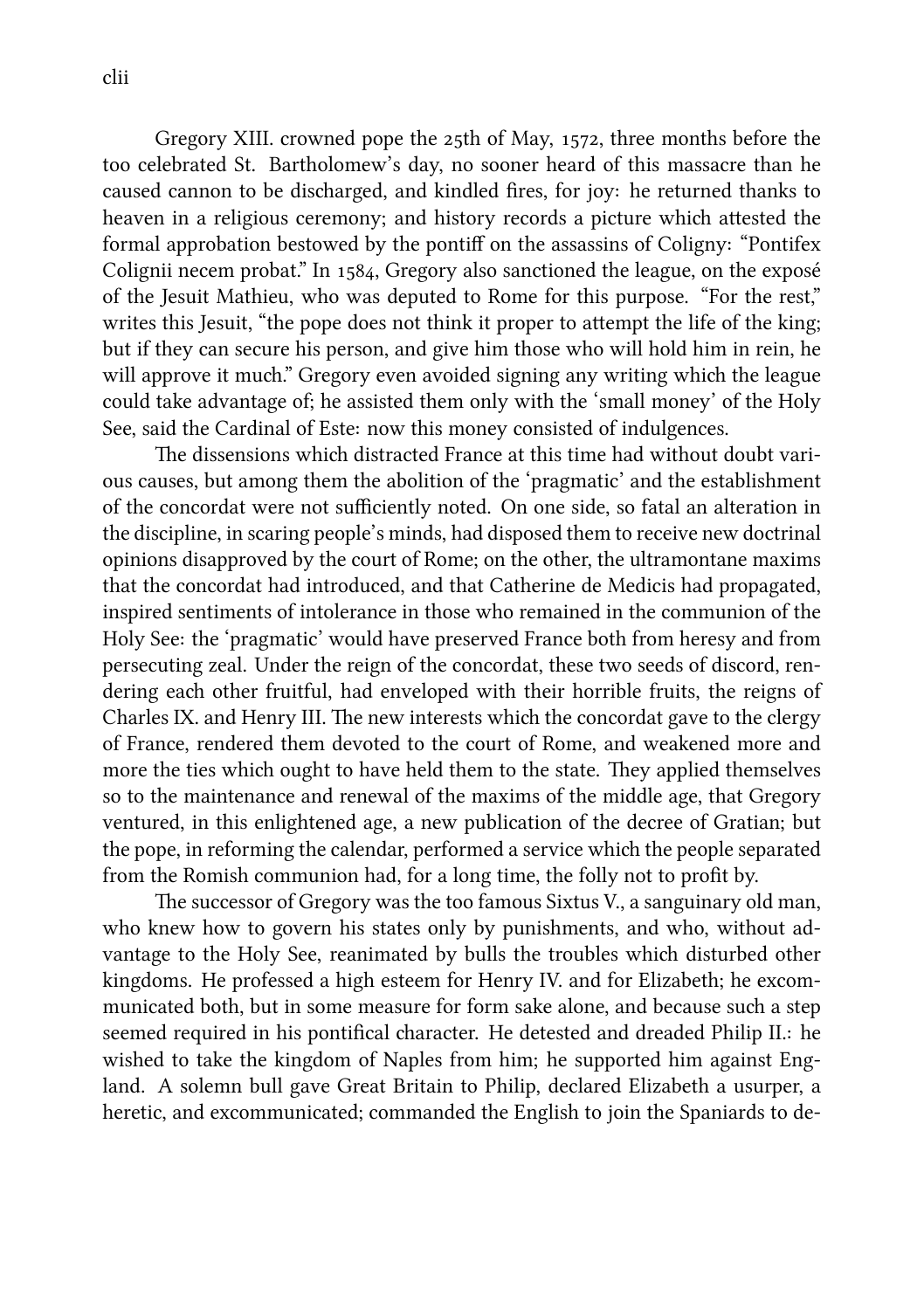throne her, and promised rewards to those who should deliver her to the catholics to be punished for her crimes. Elizabeth with the same ceremony excommunicated the pope and the cardinals at St. Paul's cathedral in London. Nevertheless Philip failed in his undertaking, and Sixtus was almost as well pleased as Elizabeth at it; he invited this princess to carry the war into the heart of Spain.

Notwithstanding his detestation and contempt of the league, Sixtus launched his anathemas against the king of Navarre and against the prince of Conde, calling them an impious blasted race, heretics, relapsed enemies of God and of religion; loosed their present and future subjects from their oaths of allegiance, finally declaring these two princes and their descendants deprived of all rights, and incapable of ever possessing any principality. This bull commences with the most insolent display of the pontifical power:

"superior to all the potentates of the earth, "instituted to hurl from their thrones infidel princes, "and precipitate them into the abyss of hell as the "ministers of the devil."

The king of Navarre, afterwards Henry IV. acted like Elizabeth; he excommunicated Sixtus, 'styling himself pope,' and Sixtus applauded this courageous resistance. But these bulls, which their author himself laughed at, did not serve the less as cause of civil wars; the fanaticism they erished in the catholics, compelled Henry III. to persecute the calvinists the more rigorously, to command them to abjure or quit the kingdom; while, on his part, the king of Navarre found himself compelled to take severe measures against the catholics. Henry III. more than ever distracted between the two parties, had neither the skill nor the power that such a situation demanded. We behold him depriving the king of Navarre of the right of succession to the throne of France, and afterwards throwing himself into the arms of this generous prince. This reconciliation provoked a Monitory, in which Sixtus orders Henry III. to appear at Rome in person, or by Attorney, within sixty days, to give an account of his conduct, and declares him excommunicated if he do not obey. We must conquer, said the king of Navarre to Henry III. whom this anathema had terrified, we must conquer: if we are beaten we shall be excommunicated and harassed again and again. These censures had preserved so little of their ancient power, that a bishop of Chartres said, they were without force at this side of the mountains, that they froze in passing the Alps. The poignard of James Clement was more efficacious. Henry III. fell beneath the blows of the assassin: and, if we may believe the league, Sixtus V. was in an extacy at so daring an enterprise, compared it to the incarnation of the word and the resurrection of Jesus.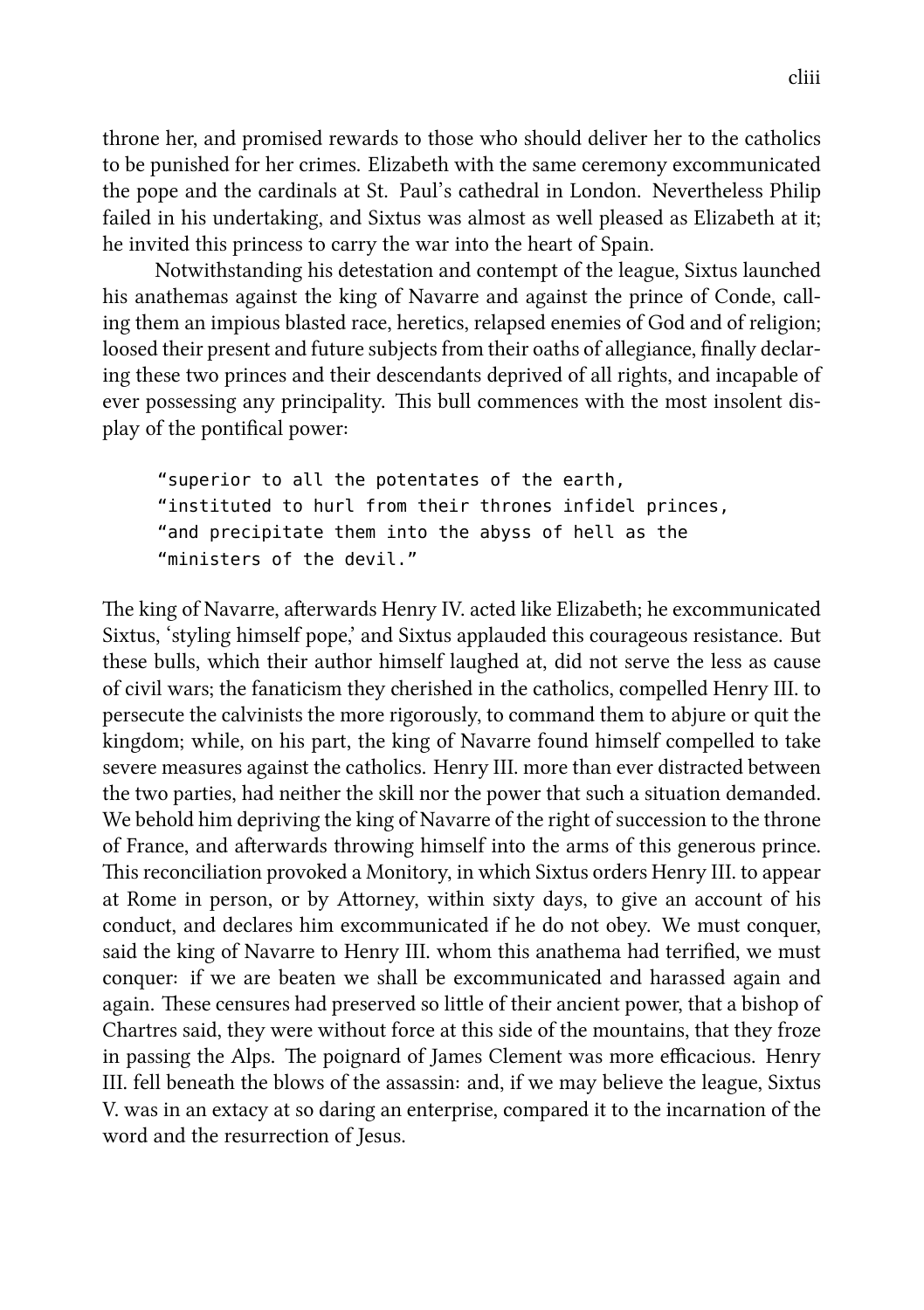If it were necessary to explain the policy of this pontiff we would say, that his real enemy, the rival whom he wished to overthrow, was Philip, whom he did not excommunicate, and against whom he dared not do any thing openly: circumstances did not permit it. Sixtus hoped, no doubt, that the commotions excited in England, and kept up in France by pontifical anathemas, would extend further and lead to some result fatal to Philip. This display of the papal supremacy, exhibited against the kings of Navarre and of England, more truly menaced him who, governing Spain, Portugal, Belgia, the Two Sicilies, and a part of the new world, surpassed in riches and in greatness every other potentate. To declare Great Britain a fief of the Roman church, was to renew abundantly the pretensions of the church over the kingdom of Naples; and, when the pope erected himself into a sovereign arbiter of kings, he gave it plainly to be understood, that an error or a misfortune might suffice to draw after it the fall of the most powerful.

Unhappily, the catholicity of Philip was impregnable; Henry IV. was satisfied in defending himself against Spain, Queen Elizabeth preferred securing her own throne to disturbing those of others, and Sixtus finally died too soon.<sup>309</sup>

After him Urban VII. reigned but thirteen days, Gregory XIV, but ten months, and Innocent IX. but eight weeks. Gregory had sufficient time to encourage the leaguers, notwithstanding, to excommunicate Henry IV., and to levy at a great expense an army of brigands, who ravaged some of the provinces of France.

Clement VIII., the last pope of the 16th century, having ordered the French to choose a king catholic in name and in deed, the sudden Catholicism of Henry turned the tables on the court of Rome, the league, and the intrigues of Spain. The pope preferred absolving Henry to seeing him reign and prosper in defiance of the Holy See. In truth, the representatives of the king, Perron and d'Ossat, lent them-

 $309$ In execution of a decree of the council of Trent, a decree pronounced in 1546, Sixtus published in 1590, an official edition of the Vulgate; and, in a bull which served as a preface, he declares of his personal knowledge, and with the plenitude of his power, that this was the version consecrated by the holy council, commanding every old edition to be corrected by it, forbidding all persons from publishing any not exactly copied from this model, under penalty of the greater excomunication by the act alone. Who would believe that after such a sentence, this edition, which had been waited for forty and four years, should have been suppressed immediately after the death of Sixtus, and replaced, in 1592, by that which bears the name of Clement VIII. Between these two editions they reckon about two thousand variations, the most of which, however, are trifling. But the edition of Clement has prevailed in the catholic church; it is recognised and revered by it as the true Vulgate. We make this remark as one of those tending to prove, that even in matters of doctrine, the general consent of the churches abrogates, or confirms, the decisions of the popes. "We must admit, says Dumarsais, either that Clement was wrong in revising the Bible of Sixtus V.; or, that Sixtus erred in declaring by his bull, that the edition published by his order was very correct and in its purity." Exposition of the doctrine of the Gallican church, pa. 163 of the 7 vol. of Dumarais works.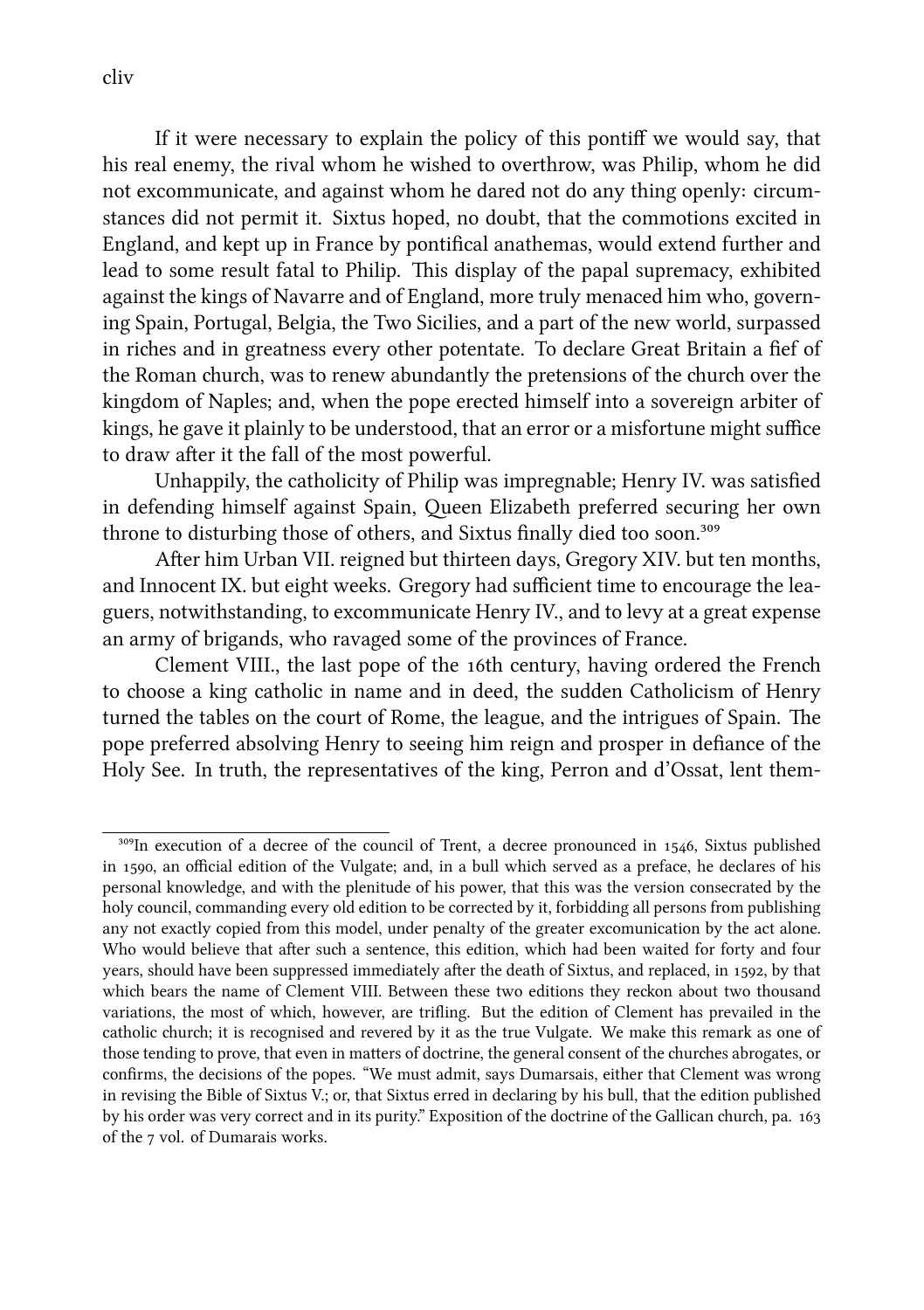selves very complaisantly to the ceremonies of the absolution;<sup>310</sup> and they had not much difficulty in obtaining the suppression of the formula: "We reinvest him in his royalty." But the absolved prince took a decisive measure against the pretensions of the court of Rome, in securing to the Protestants, by the Edict of Nantes, the free exercise of their religion and full enjoyment of their civil rights. When the catholic clergy came to require of him the publication of the decrees of the council of Trent, he evaded the proposition with that ingenious and easy politeness whi distinguished the manners of the French, and which embellished in those of Henry IV. courage, fortitude and truth. Yet this Henry, publicly adored by the nation, fanaticism proscribed in secret; and the Jesuits, whom the poignards of Barriere and John Chatel had ill served, sharpened that of Ravaillac.

In 1597, Alphonso II. duke of Ferrara, dying without children, Clement resolved to make himself master of this duchy, and made so good a use of his spiritual and temporal arms, that he succeeded in this undertaking to the exclusion of Cesar d'Este, the heir of Alphonso. This pope and his predecessors have been often reproached, since the death of Julius II, with a vacillating policy, and an extreme fickleness in their enmities and alliances. Let us not mistake these charges for proofs of unskilfulness; they evidence only the difficulties of the circumstances, and the state of weakness, in which the the schism of Avignon, the progress of heresy, and the ascendancy of some princes, had placed the Holy See. If during the sixteenth century the chair of St. Peter has been almost continually occupied by skilful pontiffs, this age also presents to us seated on most of the thrones, celebrated sovereigns, whose virtues, talents, or energetic characters, severally recommended them to the historian: for example, Henry VIII. and his daughter Elizabeth, in England; Louis XII. Francis 1. and Henry IV. in France; Charles V. and Philip II. in Spain. None of our modern eras has been more fertile in memorable men in all pursuits. And yet the court of Rome renounced none of its pretensions; it upheld the traditions of its ancient supremacy; it continued to speak in the language of Gregory VII. and Innocent III. What more could she do in the midst of so many formidable rivals? It was doing much to weather the tempests and preserve herself for better times. But these times did not come, and the popes of the seventeenth century, far inferior to those of the sixteenth, to Julius II. to Leo X. and to Sixtus V. have suffered even the hope to be lost of ever re-establishing in Europe the pontifical authority.

Among the numerous writings published in the course of this century on the liberties of the Gallican church, that of Peter Pithou in  $1504$  is particularly distinguished. Comprised in eighty-three articles, it has the form and has almost obtained the authority of a code; for, we find it not only quoted in pleadings but in the

 $310$ Bossuet Def. Clsr. Gall. 1. 3. c. 28.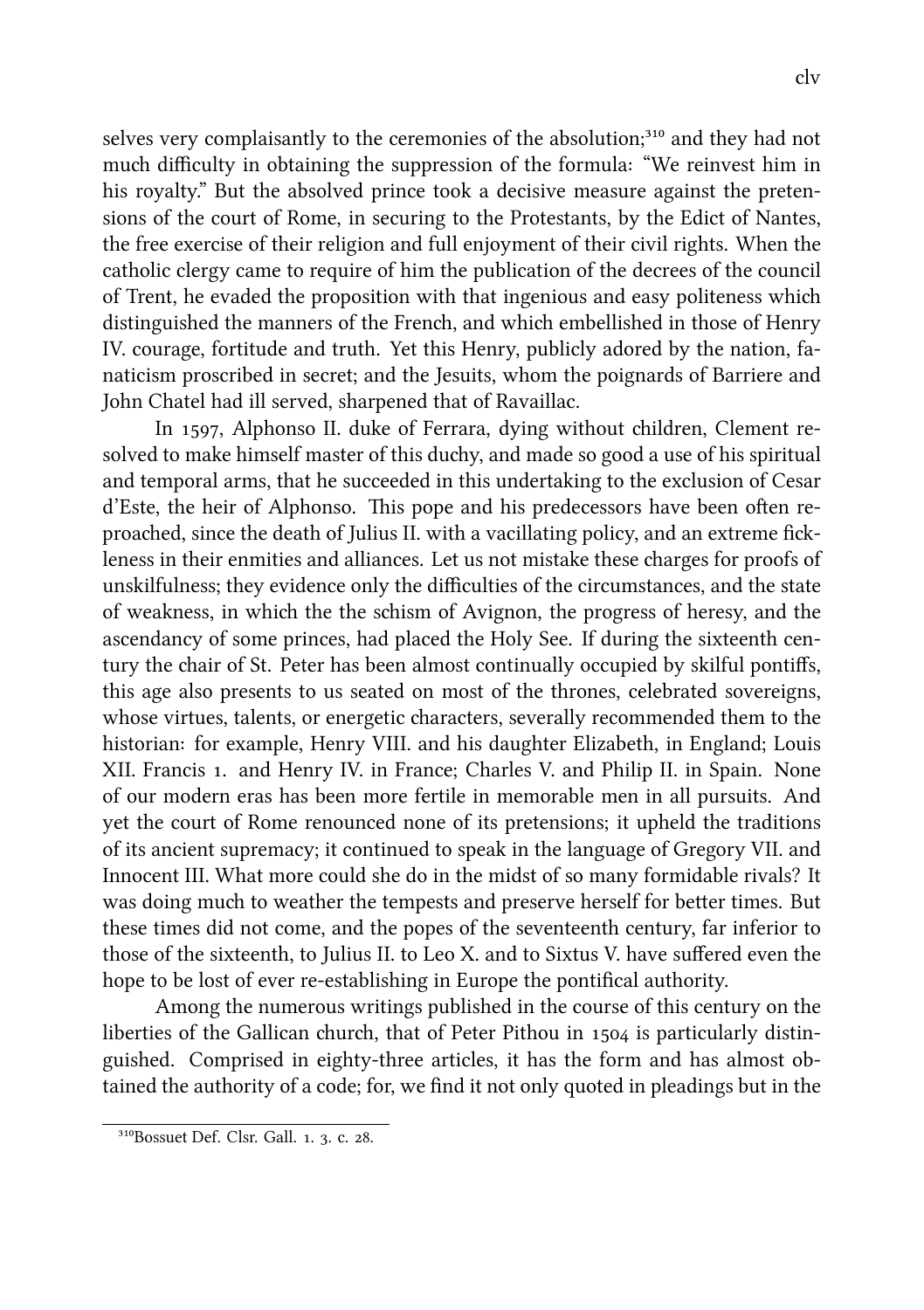laws themselves.<sup>311</sup> The pragmatic of St Louis in tbe thirteenth century, the Vergers Dream in the fourteenth, the pragmatic of Charles VII. in the fifteenth, Pithou's treatise in the sixteenth, and the Four Articles in 1682, present, among the French, an unbroken tradition of the soundest doctrine on the limits of the pontifical office.

 $311$ The 50th article of Pithou is cited in the edition of 1719.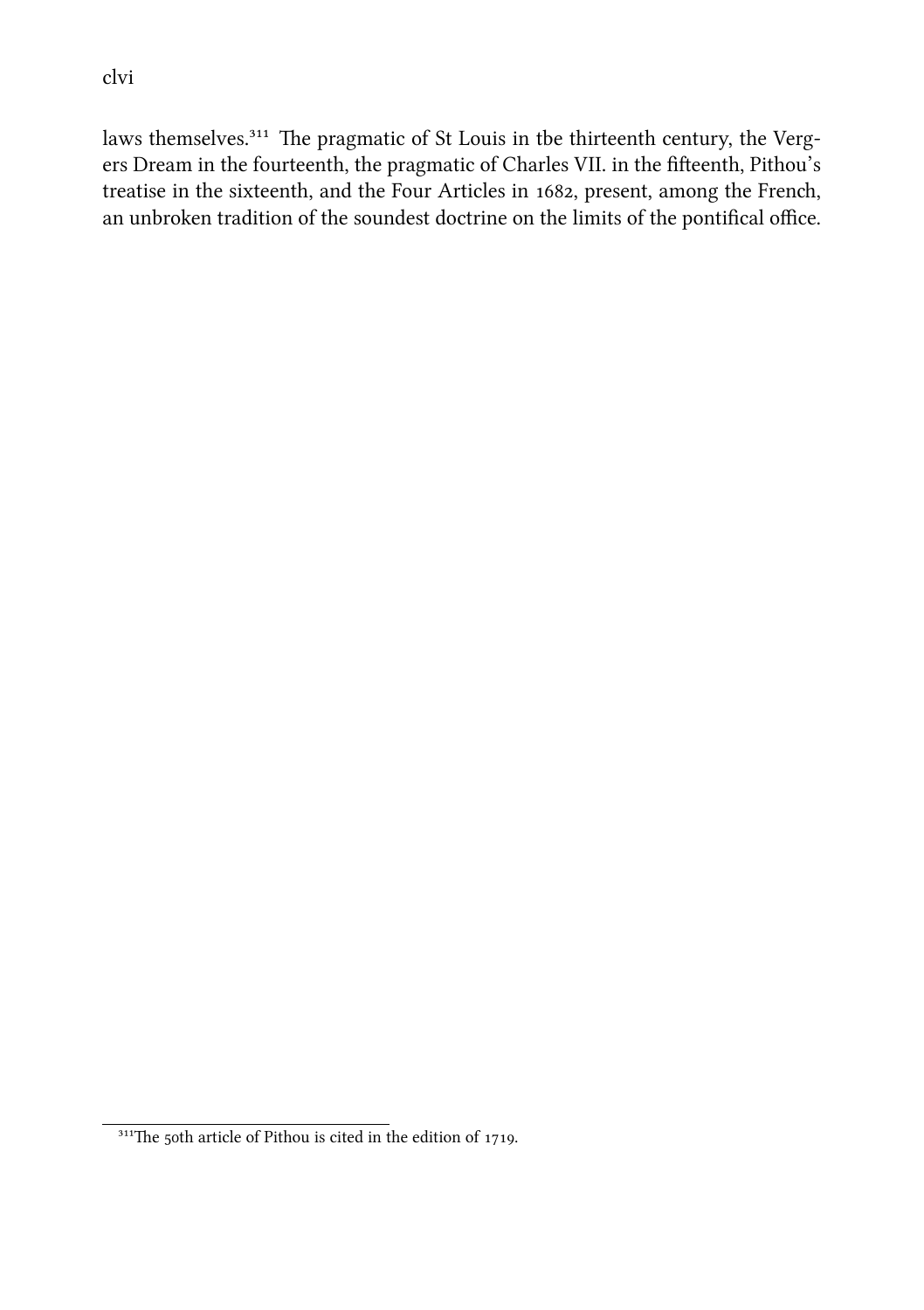## **CHAPTER X. ATTEMPTS OF THE POPES OF THE SEVENTEENTH CENTURY**

 $\mathbf{N}^{\text{O}}$  pope since the year 1600 united to an energetic ambition talents worthy of seconding it. Henceforward the Holy See becomes but a power of the second seconding it. Henceforward the Holy See becomes but a power of the second order, which, scarcely capable of bold aggressions, defends itself by intrigue, and no longer attacks but by secret machinations. The reforms which separated from the Romish Church one part of Christendom, serve to deliver the remainder from the pontifical tyranny. Everywhere the civil power became confirmed; disturbances even tended either to organize and especially to enfranchise it. The annals of the popes become more and more detaed from the general history of Europe, and thus lose all their splendour and a great part of their interest. We shall therefore only have to collect into this chapter a very limited number of facts, after we shall have considered in a general point of view the influence of the Roman court in the seventeenth century over the principal courts of Europe.

In England, James I. the successor of Elizabeth had escaped, himself, his family and his parliament, from the powder plot, hatched by the Jesuits and other agents of the sovereign pontiff. A prodigal and consequently indigent king, James had seen the formation of the opposite parties of Whigs and Tories. The House of Commons, in which the Whigs governed, resisted Charles I.; Charles menaced, they insulted him; he takes arms, they compel him to fly; he perishes on a scaffold, the ignoble victim of tragical proceeding. The protector of the English republic, Cromwell, tyrannizes over it, and renders it powerful: but Cromwell dies, and Monk delivers England up to Charles II. The inconstancy and contradictions which accumulated during this new reign, disclose the indecisive influence of the Roman court; the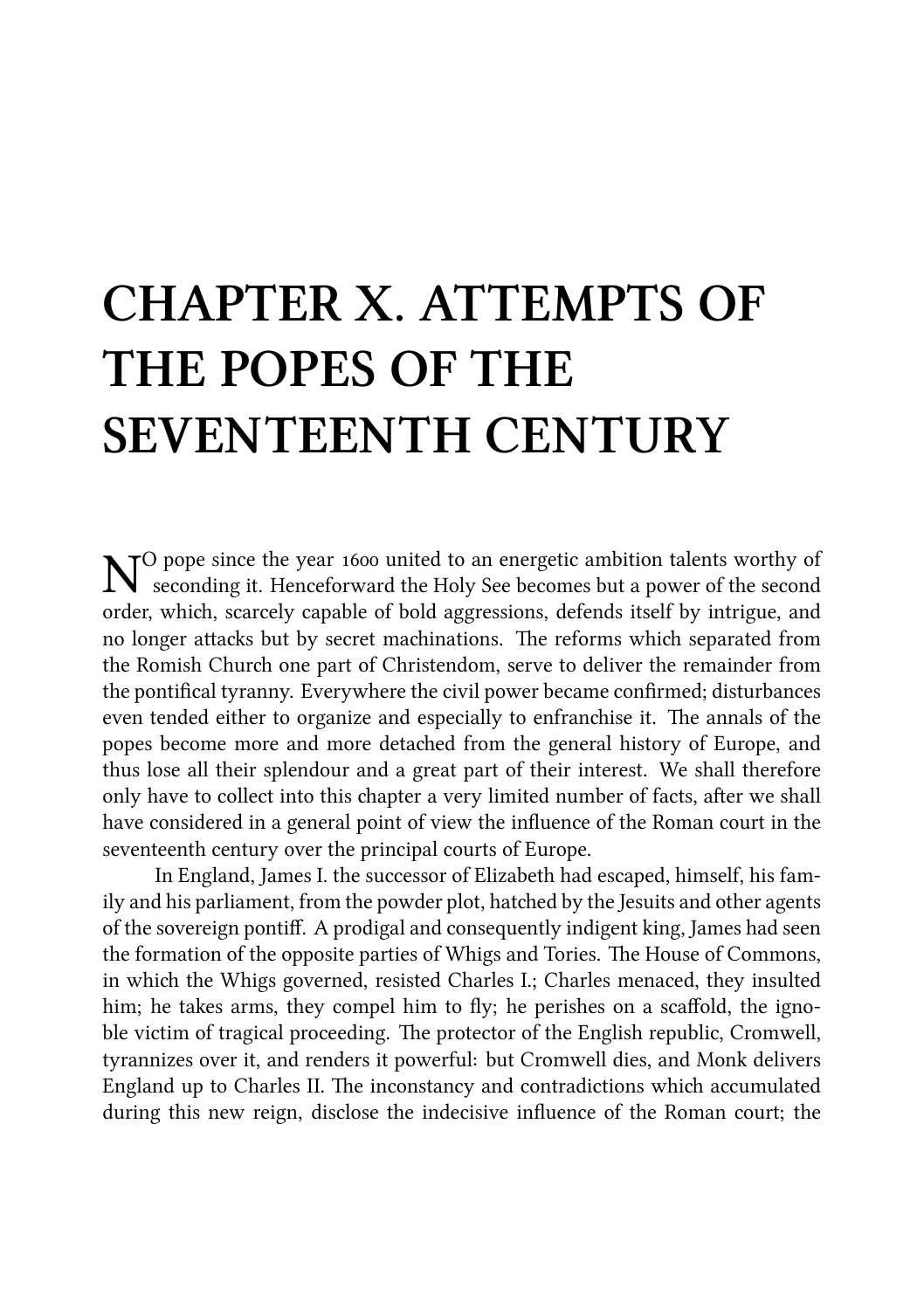catholics are tolerated, accused, protected, excluded from employments; five Jesuits are decapitated; the king dissolves the parliament, and signs the act of Habeas Corpus; an anti-papistical oath is enacted, and the duke of York, who refuses to take it, is, nevertheless, appointed to the rank of high admiral; soon after he succeeds Charles his brother, under the name of James II. and wearies by barbarous executions the patience of his subjects. James without friends, even among the catholics whom he loaded with favours, deserts himself, and loses without a combat his degraded sceptre. The English government re-organized itself, and William of Nassau, prince of Orange, the son-in-law of James, was called to the throne of Great Britain. William, at the same time Statholder in Holland, and king of England, governed both countries with energy, and triumphed over the conspiracies continually fomented or encouraged against him by the Holy See. Thus disturbances and crimes, the weakening of catholicity, the restoration of the civil authorities, such have been among the English of the seventeenth century the only results of the dark manœuvres of the court of Rome.

The peace of Munster, in  $1648$ , proclaimed the independence of the united provinces. In spite of the soil, the climate, and their discord, Holland, already flourishing, and freed from the Spanish yoke, assumed a distinguished rank among the powers escaped from the dominion of the Holy See. The king of Spain, Philip III. also lost Artois, which Louis XIV. became master of, and Portugal which crowned the duke of Braganza king. Charles II. son of Philip IV. lost Franche Comte, died without children, and bequeathed his kingdom to a grandson of the king of the French. The ascendancy which the popes still possessed over Spain, so fallen herself, and who seemed to place herself under French influence, was therefore a weak resource.

In Germany, the orthodoxy of the emperors Ferdinand II. Ferdinand III. and Leopold, did not check tbe progress of heresy. After tbe despotism of-Ferdinand II. had disgusted the Germans and the North of Europe, we behold the imperial authority decline in the hands of Ferdinand III.; and Leopold, ruled for forty-seven years by his ministers, women, and confessors, the useless friend of the popes, supported himself only by the idea he inspired of his weakness.

After Henry IV. who was assassinated in 1610, the seventeenth century presents us with but two kings of France, Louis XIII. and Louis XIV. Louis XIII. banished Mary de Medicis his mother, recalled her, and banished her once more; he insults her because he fears her: he does not esteem Rich-lieu whom he receives as minister and as master. The Protestants, always restless and menaced, take arms; Rochelle, their bulwark, capitulates after a long siege. Richlieu publishes an act of grace: he is too fearful of Rome and the children of Loyala, to crush as yet the fol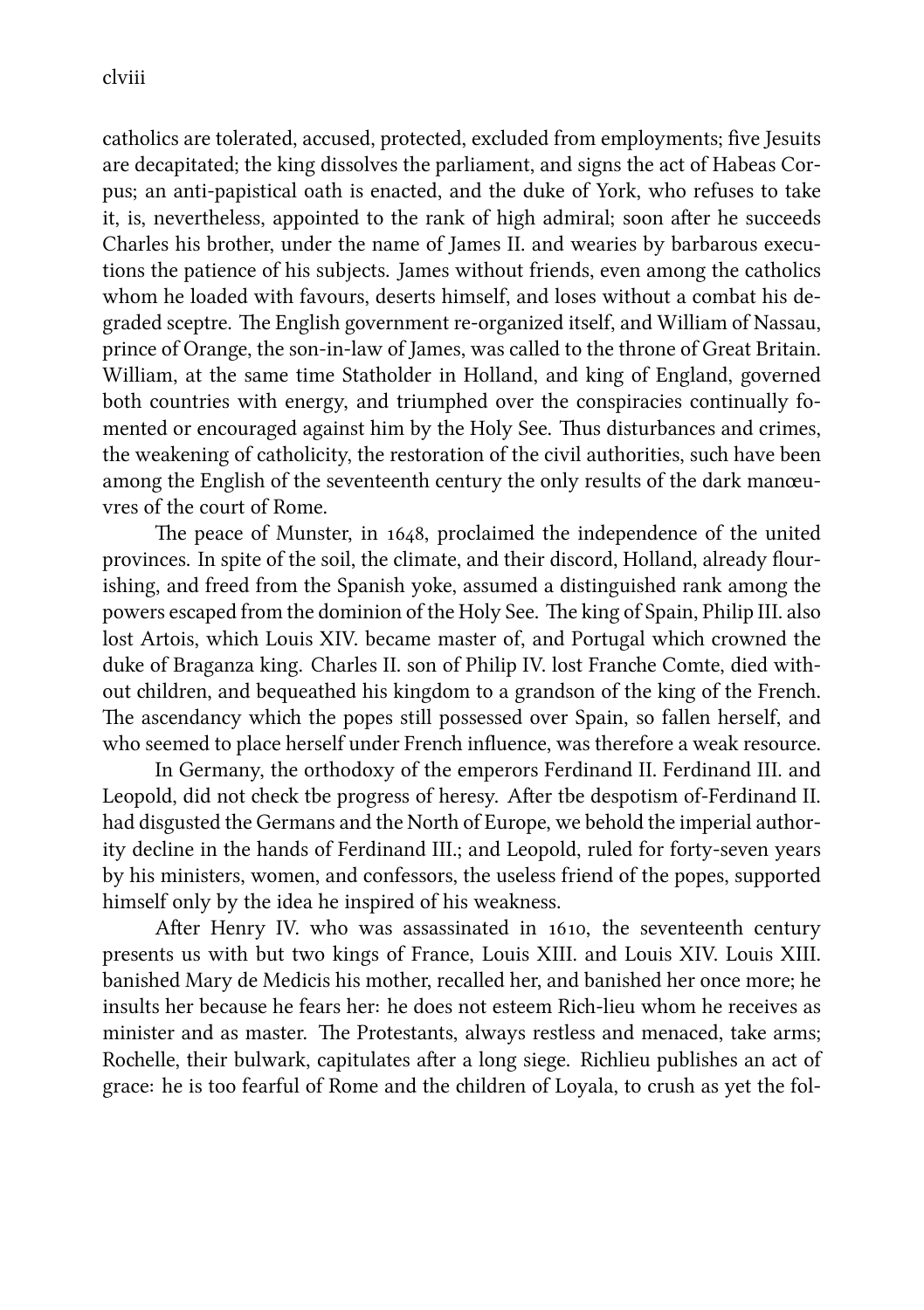lowers of Calvin.<sup>312</sup> He is more desirous of humbling the great; and terrifies them by the executions of Marillac, of Montmorency, and of Cinq-Mars; and, finishing by unworthy means what Henry IV. had not time to perfect, he established in the interior of France the monarchical power. His death, and that of Louis XIII. led to a stormy minority: the Fronde repulsed Mazarin; Mazarin wearied out the Fronde, and applied himself to ruling carelessly a frivolous people. What he most neglected was the education of the young king, that Louis XIV. who, from 1661 to 1716 reigned over the French, and for awhile gave law to Europe. The revocation of the edict of Nantes, in 1685, divides this long reign into two parts: good services, and triumphs, immortalize the first: hypocrisy, fanatacism, vain glory, and misfortunes, filled the latter with intrigues, proscriptions, and slow calamities. Yet, whatever may have been the misfortunes of Louis XIV. the most glorious recollections of French history under its third dynasty belong to his reign. The nation whose pride he cherished pardoned the excesses of his; and so many of those who surrounded him merited the appellation of just, that he has obtained it himself; other princes on the contrary reflect their personal greatness on that which surrounds them. But his imposing authority for a long time repressed the ambition of the popes; and the influence whi they exerted over the latter period of his reign, has tended much more to injure France than to benefit the Roman Court.

The wars of the Venetians against the Turks, the conspiracy of the Spaniards against Venice, in  $1618$ , the sedition of Mazaniello in Naples, in  $1640$ , and the enterprizes of some of the Roman pontiffs, are in this century the principal events in the annals of Italy. Never was the country more disposed to bear and to extend the dominion of the popes: but the popes failed in the address necessary to draw the full advantage from this disposition: they suffered the fine arts to languish and decay about them, while they grew and flourished elsewhere: in this century the Italians ceased to be the most enlightened people of Europe, a preeminence whi they needed, to preserve any share of it, and not suffer themselves to be reduced in all respects to a state of inferiority.

The most remarkable popes of the seventeenth century were Paul V. Urban VIII. Innocent X. Alexander VII. Clement IX. Innocent XI. Alexander VIII. and Innocent XII.

The republic of Venice had punished with death, without the intervention of the ecclesiastical authority, an Augustine monk convicted of enormous crimes;

<sup>312</sup> Richlieu rejected the prayers of Urban VIII. who, in his letters to Louis XIII., to the queen, and to Richlieu himself, ceased not to recommend the complete extermination of the Huguenots. "Cæterum, cùm scias quâ curâ custodiendi sint victoriarum fructus, ne marcescant, nemo est qui ambigat a te reliquis omnes hæreticorum in Gallicâ vineâ stabulantium propediem profligatum iri." Urb. VIII. Epis, ad principes, ann. 6. f. 10. Aux. Arch. of the Empire.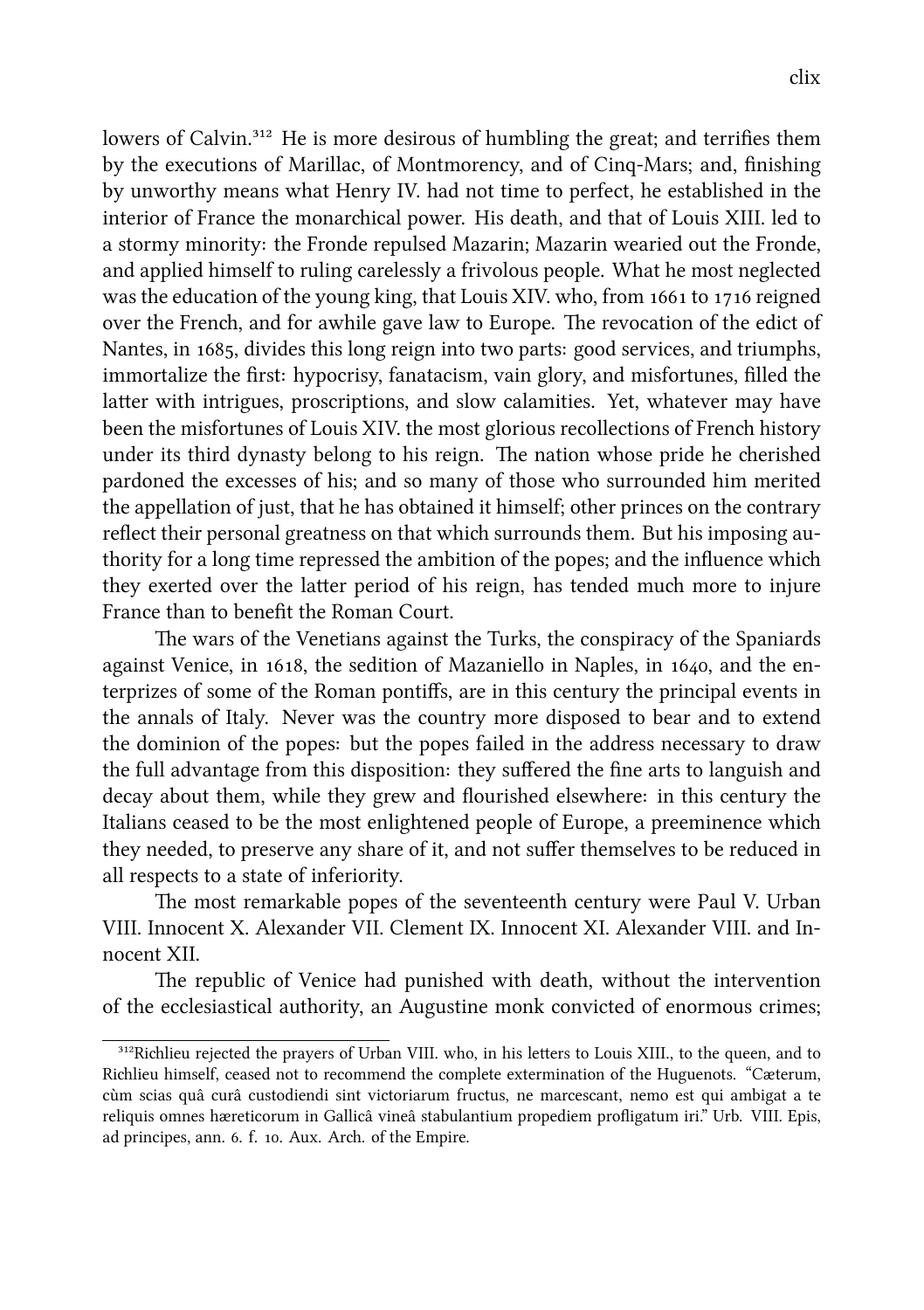a canon and an abbot were imprisoned for similar reasons; the senate forbad the encrease, without its permission, either of convents or churches; it prohibited the alienation of lands for the benefit of monks or of the clergy. These acts of independence irritated Paul V.; he excommunicated the doge and the senators, and laid an interdict on the whole republic. He required that within twenty four days the senators, revoking their decrees, should deliver into the hands of the nuncio, the canon and the abbot they had imprisoned. If, after the twenty-four days, the doge and senators persisted in their refusal for three days, the divine functions were to cease, not only in Venice, but through all the Venetian dominions; and, it was enjoined on all patriarchs, archbishops, bishops, vicars-general, and others, under pun of suspension, and deprivation of their revenues, to publish and affix in the churches this pontifical decree, which Paul pronounced, as he said, by the authority of God, the apostles, and his own. The Capuchins, the Theatins, and the Jesuits, obeyed the interdict, which was disregarded by the rest of the Venetian clergy as it was by the people. Little attention was paid to the Theatins and Capuchins; but the Jesuits, more powerful and more culpable, were banished for ever. A protest against the anathemas of Paul was addressed by the doge to the prelates and clergy; and the senate wrote on the same head to all the cities and communes of the state. These two pieces are distinguished for their calm energy, which mingles no insult, no indication of passion, with the expression of unshaken resolution. We have omitted nothing, say the senators, to open the eyes of his holiness; but he has closed his ear to our remonstrances, as well as to the lessons of Scripture, of the holy fathers and of councils; he perseveres in not acknowleging the secular authority which God has committed to us, the independence of our republic, and the rights of our fellowcitizens. Shall we appeal to a general council? our ancestors have done it in similar circumstances; but here the injustice is so palpable that a solemn appeal would be superfluous. Our cause is too immediately that of our subjects, of our allies, of our enemies themselves, that such an excommunication should disturb for a moment the external or internal peace of our republic.

In fact, the anathema remained inefficacious within and without. $313$  In vain did the pope employ the Jesuits to raise or indispose the European courts against the Venetians. In Spain even, where these Jesuitical intrigues were somewhat more successful than elsewhere, the Venetian ambassador was admitted to all the ecclesiastical ceremonies, in spite of the threats of the nuncio. The governor of Milan, the

<sup>313</sup>The court of Rome, says Dumarsais, fears only those who do not fear her, and concedes only to those who will not concede to her; she has no power but that derived from the weakness of those who are ignorant of their own rights, and who ascribe to her, what she would never have dared to attribute to herself but for their blind deference.—Exp. of the Doctrine of the Gallican Church, v. 228 of 7th vol. of Dumariais' Works.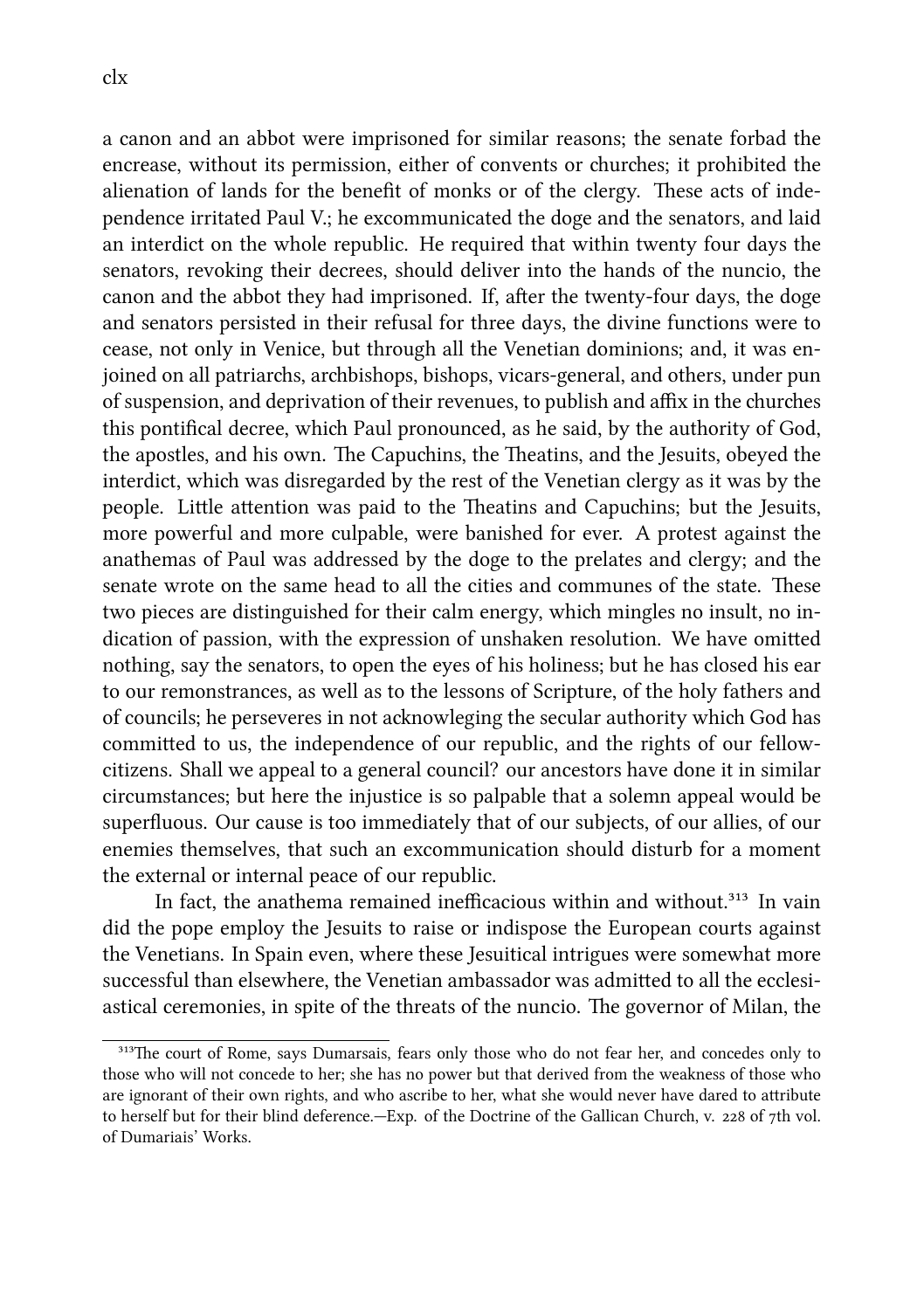dukes of Mantua and Modena, the grand duke of Tuscany, the viceroy of Naples, openly espoused the interests of the excommunicated republic. Sigismund, king of Poland, also declared that it was the cause of his kingdom; and the duke of Savoy, that it was that of every sovereign in Christendom. The court of Vienna blamed the pope's conduct, and invited Sorance, the Venetian ambassador, to a procession of the holy sacrament, in despite of the apostolic nuncio, who refused to be present at it. The nuncio Barberini did not succeed better in France when he required that entrance into the churches should be prohibited the Venetian ambassador. Priuli. Abandoned thus at all the courts, and reduced to his own spiritual and temporal resources, the sovereign pontiff resolved to levy troops against Venice: happily for this papal army, Henry IV. offered his mediation, and ended the dispute, $3^{14}$  on terms more favourable than Paul could have hoped for, although he had formed a 'board of war:' it was in truth a committee of priests, and a perfectly novel application of sacerdotal functions.

Paul V, conspired to disturb England also, by two briefs, in which he forbade the catholics to take the oath of allegiance to their king James I: he renewed the bull 'In caena Domini,' and inserted it in the Roman ritual, accompanied by a surplusage of anathemas.<sup>315</sup> The pretensions of this pope gave rise to many publications on the pontifical power. The 8th of June, 1610, twenty-four days after the assassination of Henry IV. the parliament of Paris condemned to the flames a book in which the Jesuit Mariana permitted, nay advised, the attempting the lives of intractable kings. The 28th of November following, justice was done the treatise in which Bellarmin extends over the temporalities of princes the spiritual power of the popes.<sup>316</sup>

In 1614 the same parliament consigned to the flames a book, equally seditious, of the Jesuit Suarez. The court of Rome took a tender interest in these three works; that of Suarez is more frequently referred to in the correspondence kept up with the nuncio resident in France, in  $1614$ : By what right does a parliament judge of points of doctrine? What does Suarez teach but the catholic faith? What dogma is more sacred than that of the sovereignty of popes over kings; direct sovereignty in religious matters, and not less efficacious though indirect in political ones? Even if some inaccuracies had glided into the book of father Suarez, did it not belong to the Holy See, alone, to perceive and ratify them? Such is the substance, during one entire year, of the letters written in the popes name to his nuncio Ubaldini $317$ 

<sup>&</sup>lt;sup>314</sup>Bossuet. Def. Cler. Gall. 1. 4, c. 12.

<sup>315&#</sup>x27;Pastoralis Romani pontificis vigilantia,' such are the words of the bull 'In cænâ Domini,' renewed by Paul; it has thirty articles, that is, six more than the bull 'Consuevernnt' of Paul III.

 $316$ Bossuet. Def. Cler. Gall. 1. 4, c. 16.

<sup>&</sup>lt;sup>317</sup>Register of Letters from the Secretary of State of Paul V. to the bishop of Montepulciano, nuncio in France, 1613, 1614.—In the Archivet of the Empire.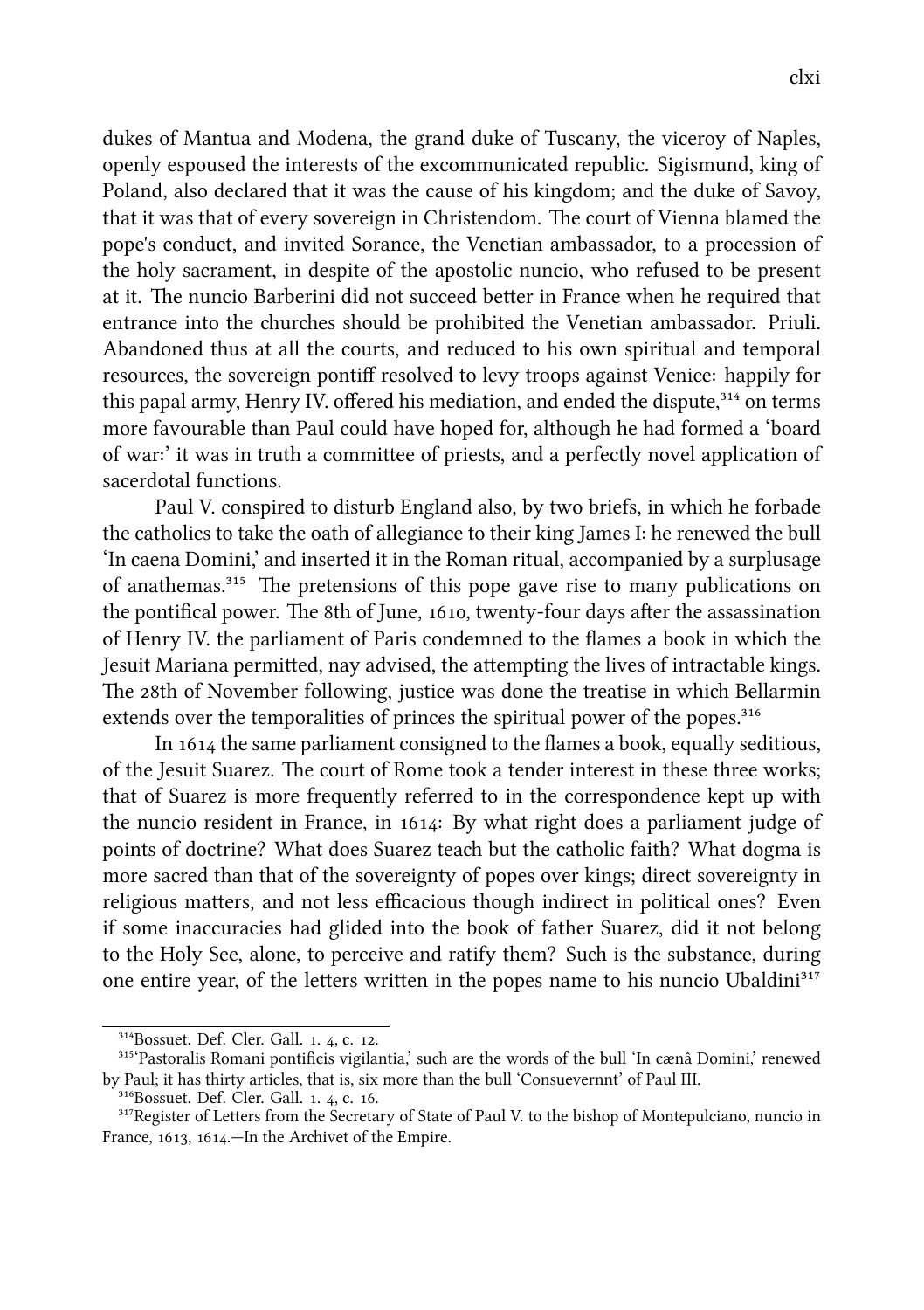clxii

However, the civil authority found defenders in two Scotch men, William Barclay and John his son; then in Anthony de Dominis, who did not spare the visible head of the church; but, especially in Edmund Richer, who combated with more calmness the ultramontane opinions, and yet was not the less the victim of his zeal for the Gallican liberties.<sup>318</sup>

Disputes with the dukes of Parma and of Savoy, the republic of Lucca, the Ligurians, and with the Swiss; attempts on the Valtaline; intrigues to support the inquisition at Naples, and to favour the Jesuits in Spain: these trifling details we shall dispense with, as generally tending but to prove the impotence of pontifical ambition from  $1505$  to  $1621$ .

Urban VIII. who gave to the cardinals the title of 'Eminence,' refused to Louis XIV. that of king of Navarre. This refusal, of which there are other examples, had for its source the excommunication and deposition of John d'Albret by Julius  $II^{319}$ To support the sentence of Julius, the popes have been as silent as possible on this title of king of Navarre, in speaking of the kings of France, heirs to John d'Albret.

The parliament refused registering any bulls in which they noticed this omission: Urban VIII. was particularly reproached with it. This pontiff being desirous to interfere in the differences of the courts of France and Spain, on the affair of the Valteline, he had the vexation to learn that these two powers had signed the peace without his knowledge. Nevertheless he succeeded in uniting to the Holy See the duchy of Urbino, with the counties of Montefeltro and Gubbio, the lordship of Pesaro, and vicariat of Sinigaglia: these domains were given him by the duke Francis Maria, the last branch of the house of Rovere. But cardinal Richlieu kept his eyes fixed on the designs of the pontiff; he refused an audience to the nuncio Scoti, and never suffered him to be ignorant, that the court of France would not consent to a dependence on the Holy See. The parliament had a publication of an Italian Jesuit, Santarelli, burned, which ascribed to the pope the right of deposing kings, condemning them to temporal punishments and loosing their subjects from their oath of allegiance. The work of Peter de Marca, on the concord of the priesthood and the empire, appeared about this time, and so displeased the court of Rome that it refused to confirm the nomination of the author to a bishoprick. De Marca had the weakness to modify his opinions at the pleasure of this court; and in the sequel, coveting the cardinalat, he dictated, a short time before his death, a treatise to Baluze on the infallibility of the pope. Intriguing as he was learned, de Marca sacrificed his sentiments to his interests: the works of this writer are useful from the quotations and facts which they embrace.

<sup>318</sup>Bossuet. Def. Cler. Gall. 1. 6, c. 30.

<sup>&</sup>lt;sup>319</sup>See p. 380.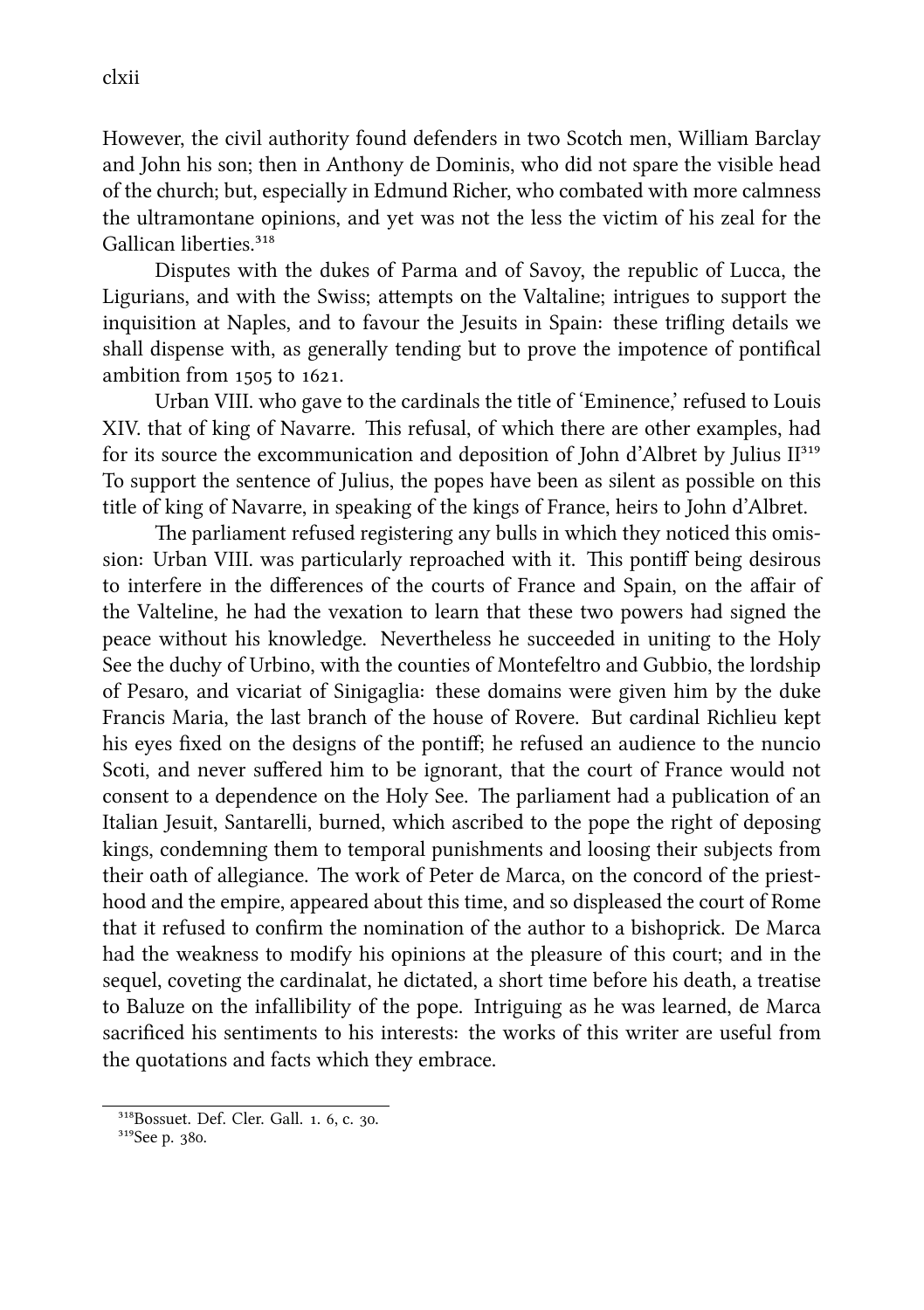A pope could no longer declare war but against petty princes. Urban VIII. did so with the duke of Parma, who had refused to the holy father's relatives the price of services he pretended to have rendered him. The duke is cited, excommunicated, his duchy of Castro taken possession of, which was obliged to be restored him, by treaty, after four years of disputing and fighting. But, this war, badly extinguished, recommended under Innocent X. the successor of Urban: and, because the duke of Parma could not pay soon enough the enormous interests due to the 'Mont-de-piete,' Castro was confiscated, sacked, and razed, by order of the head of the church: on the ruins of this city, a column was raised with tills inscription, "Here Castro was."<sup>320</sup> When a terrible war in which two great states engage, two powerful princes, or two blind and numerous factions, leads to such disasters, humanity must lament it: but, when a pecuniary interest, an obscure and trifling quarrel between two petty rivals, leads to the destruction of a city, the depression of its inhabitants, and the ruin of their families, and that this useless devastation was coolly ordered by one who had conquered without danger, and almost without an effort, we are filled with more astonishment than indignation; and we could not anticipate such gratuitous severity in a prince, if this prince were not a pontiff, and this pontiff not the successor of Boniface VIII. Yet, it is astonishing that the popes could have been so ignorant of their direct interest in husbanding the Italian cities, in attaching them to the Holy See by benefits, and finally, in restoring them that degree of prosperity and influence, which would enable them to contribute to the re-establishment in Europe of the pontifical dominion. Many popes of the sixteenth century acted on this policy; and it is in consequence of its neglect by those of the fifteenth and seventeenth, that the temporal power of the Roman church seems henceforth doomed to languish and become extinct.

A revolution had placed on the throne of Portugal John of Braganza, or John IV. whose ancestors had been dispossessed by the king of Spain, Philip II. Philip IV. who languished in a disgraceful supineness, did not attempt to re-conquer the kingdom of Portugal by arms. The court of Madrid had recourse to the pope Innocent X. who refused bulls to the bishops nominated by John of Braganza, and declared he would never recognize this new monarch. John consulted the universities of his States: they replied, if the pope persisted in his refusal, they had only to dispense with his bulls.—This was also the opinion of the assembly of the French clergy, interrogated on the same point by the Portuguese ambassador. This assembly did more, it wrote to the pope, respectfully representing to him, that it was but right to grant the bulls to the prelates named by John; by which perhaps the French clergy evinced too great an interest in foreign affairs; but it shews us what its views were

<sup>&</sup>lt;sup>320</sup>Oui fu Castro.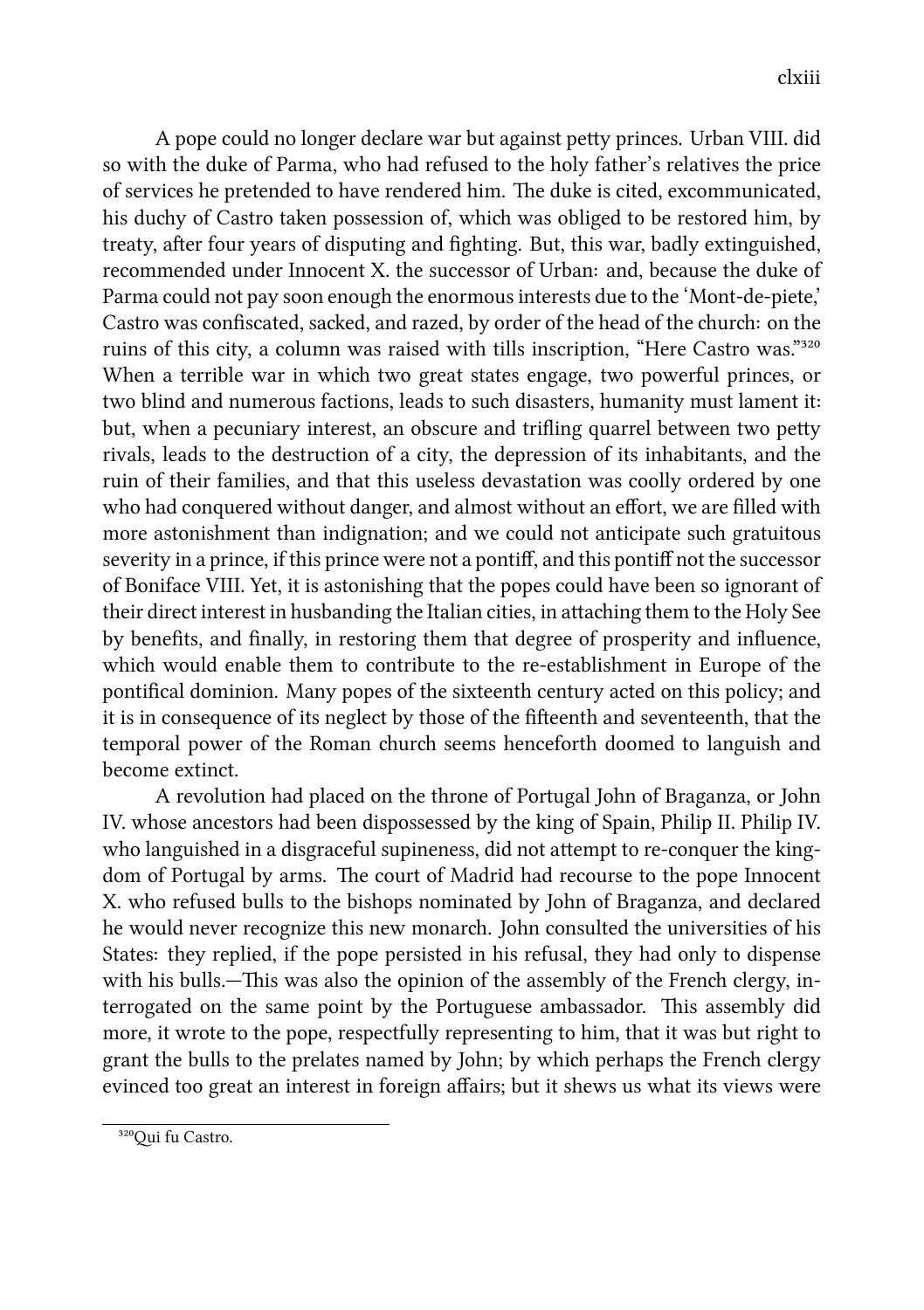clxiv

of canonical institution, and the right to consider it as obtained, when refused by a vain caprice. Furthermore, Innocent at this period feared France and Portugal more than Spain: he therefore dispated the bulls, and no longer contested with John of Braganza the title of king.

Innocent even detaed himself so from the court of Spain, that to support the Neapolitans who had revolted against her, he invited the duke of Guise, a descendant of the princes of Anjou, former kings of Naples, to assert his claims on this kingdom, and endeavour to conquer it; but the pope kept none of his promises which seduced the duke; and this perfidy was one of the causes which prevented his success. We shall observe, that there did not exist at this period any sort of alliance or friendship between the courts of France and of Rome. Innocent X. having commanded all the cardinals to reside in the capital of Christendom, with a prohibition to quit the territories of the Holy See, without the permission of the sovereign pontiff, the parliament of Paris annulled the decrees as unjustifiable; and cardinal Mazarin forbade the sending money from France to the Roman court. In reflecting on this last arrangement, the pope perceived he must relinquish the residence of the sacred college; but was consoled with the acquisition of the city of Albano from the duke Savelli.

But the most remarkable event of the pontificate of Innocent was, the opposition he presumed to make to the treaties of Munster and Osnabruck.—Long rivalries and bloody wars harrassed, and almost exhausted, Europe; these treaties were at length to terminate those disasters. But a bull arrives, in which the vicar of the lamb of God protests against the peace of the world, and in which he annuls, as far as in him lies, the concord of the Christian republic. They have, he said, given up ecclesiastical property to the reformed; they have permitted to the reprobate the exercise of civil employments; they have, without the permission of the Holy See, encreased the number of electors; they have preserved privileges in the states to those who have ceased to have them in the church; the church abrogates these odious articles, these rash concessions, these heretical conventions. Innocent, no doubt, suspected, that war would afford more chances to the court of Rome, and that the ecclesiastical power had nothing to gain by a peace which would restore to the secular governments more stability, activity, and interior prosperity: but he was too little acquainted with the period at which he published such a bull; he did not perceive, that the pontifical ambition, before detested, was now only ridiculed; and he compromised by a silly step, which they scarcely deigned to notice, the weak remains of the authority of his predecessors.

Not having undertaken a detailed history of all the pontifical intrigues, we shall take leave to be silent on the five propositions of Jansenius, condemned by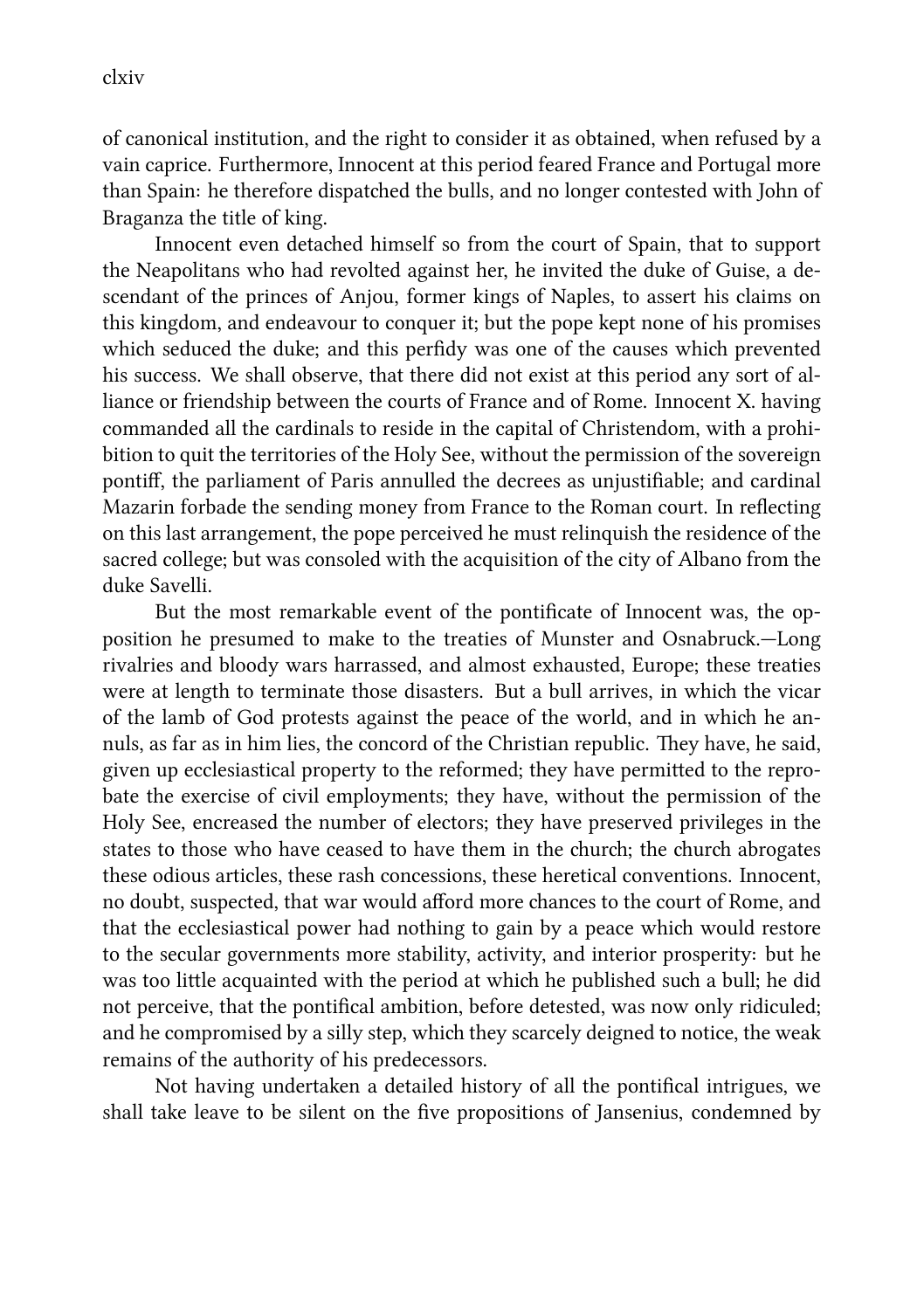Innocent X. and his successor Alexander VII. who ordered the signature of a formulary, long famous. These quarrels, already deplorable at the end of the seventeenth century, became so contemptible in the course of the eighteenth, that success or defeat was equally attended with dishonour. In dividing the clergy into two parties, almost equally disregarded, these wreted controversies weakened the influence of the priesthood, and consequently that of the first pontiff. From 1659, Alexander might have perceived the decline of his credit in Europe, when, after having attempted to mingle in the negociations between France and Spain, he found they had treated without him. Nevertheless he ventured three years after to displease the most powerful monarch of the age. Crequi, the ambassador of Louis XIV. at Rome, was insulted by the pontifical guard, which killed one of his pages and fired on the carriage of his lady. Obtaining no satisfaction of the pope or of his ministers, Crequi retired to the Florentine territories. Louis demanded a solemn reparation: and, not considering that adequate which he had been made wait four months for, he marched some troops against Rome, and took possession of the city and county of Avignon, which a decree of the parliament re-united to the crown the 26th of July . Alexander did not let slip this opportunity of displaying against a great prince the spiritual and temporal arms, only until he had solicited in vain the support and concurrence of all the catholic states rivals of France. Then the Holy See prudently humbled itself, and the cardinal Chigi, nephew of the pope, came to make to Louis all the reparation which this monarch required. In Europe no high idea existed of the veracity of Alexander: "We have a pope," writes Renaldi, the ambassador of Florence at Rome, "we have a pope who never speaks a word of truth."<sup>321</sup>

This pontiff died in 1664, leaving his family abundantly enriched, and the Roman people loaded with nine new subsidies besides the old, which had been very scrupulously maintained.

After Clement IX. had suppressed for awhile the disputes excited by the formulary, and that the cardinal Altieri had, for the space of six years, peacefully governed the church under the name of Clement X, his uncle Odescalchi, or Innocent XI. bore with him to the chair of St Peter more energy and ambition. He felt for Louis XIV. a personal enmity which he could not dissimulate, and which burst forth on two important occasions, that of the 'regale.' and that of the right of franchise.

The 'regale' was a right which the kings of France had for many centuries enjoyed, and which consisted in receiving the revenues of the vacant sees, and in nominating to the benefices dependent on the bishop. Some churches having at-

<sup>&</sup>lt;sup>321</sup>Mem. of Cardinal de Retz. vol. 5. p. 177, ed. of 1718. In support of this testimony of Renaldi, in our 2d vol. will be found a secret writing in which Alexander VII. contradicts his own public declarations. This document, of eight pages, is wholly in the hand writing of this pontiff, and is dated by him 18th of February, 1664.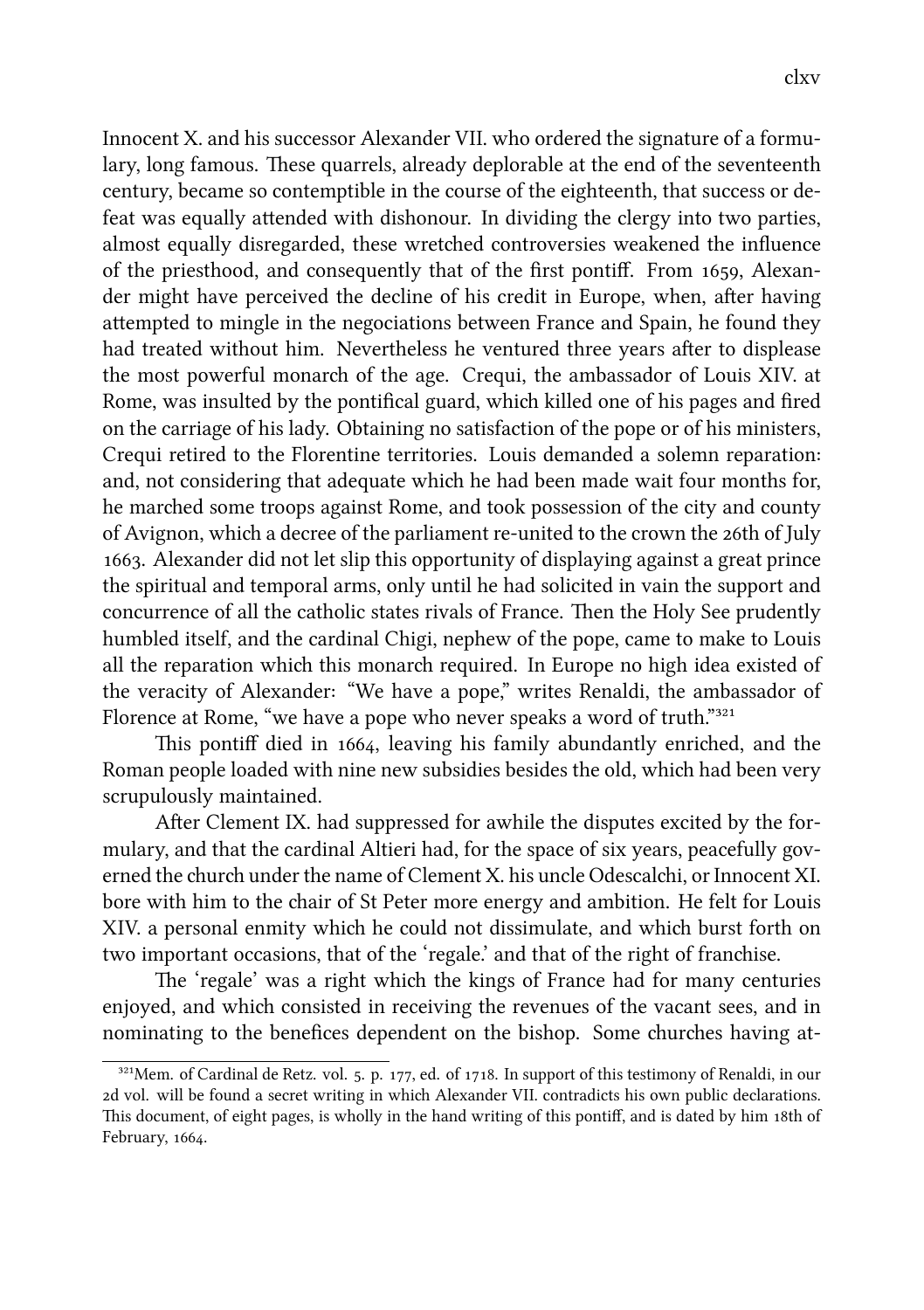tempted to emancipate themselves from this law, Louis, by an edict of 1673, declared that the 'regale' applied to all the bishoprics of the kingdom. Two bishops protested against this edict; those of Pamiers and of Aleth, known by their opposition to the formulary of Alexander VII. These two prelates, refractories to the decrees of the popes, were supported by Innocent XI. in their resistance to the will and rights of their sovereign. An assembly of the clergy of France, having adhered to the king's edict, and the pope having condemned this adhesion, the heat of their disputes led minds on to an examination into the rights and pretensions of the pope himself, and the four celebrated articles of  $1682$  were produced.

That the ecclesiastical power does not extend to the temporals of sovereigns; that a general council is superior to a pope, as decided by the fathers of Constance; that the judgment of the pope in matters of faith is not an infallible rule, until after having received the approbation of the church; that the laws and customs of the Gallican church ought to be maintained: such is the substance of the four articles. Innocent XI. condemned them; he refused bulls to the bishops nominated by the king, and forgot nothing that might provoke a separation; already a patriarate was spoken of in France, independent of the court of Rome.

It is of Innocent XI. that Fontaine speaks in these lines, addressed in 1688 to the Prince de Conti:

Pour nouvelles de l'Italie Le pape empire tons les jours— Expliquez, seigneur, ce discours Du coté de la maladie: Car aucun Saint-pere autrement Ne doit empirer nullement Celai-ci, véritablement. N'est envers nous ni saint ni pere, &c.

In English:

As to the news from Italy, The pope each day grows worse and worse.— Upon the score of malady Explain my lord this strange discourse. In any other sense than this So to decline would be amiss, Yet much I fear the man you paint Will prove to us no other father-saint.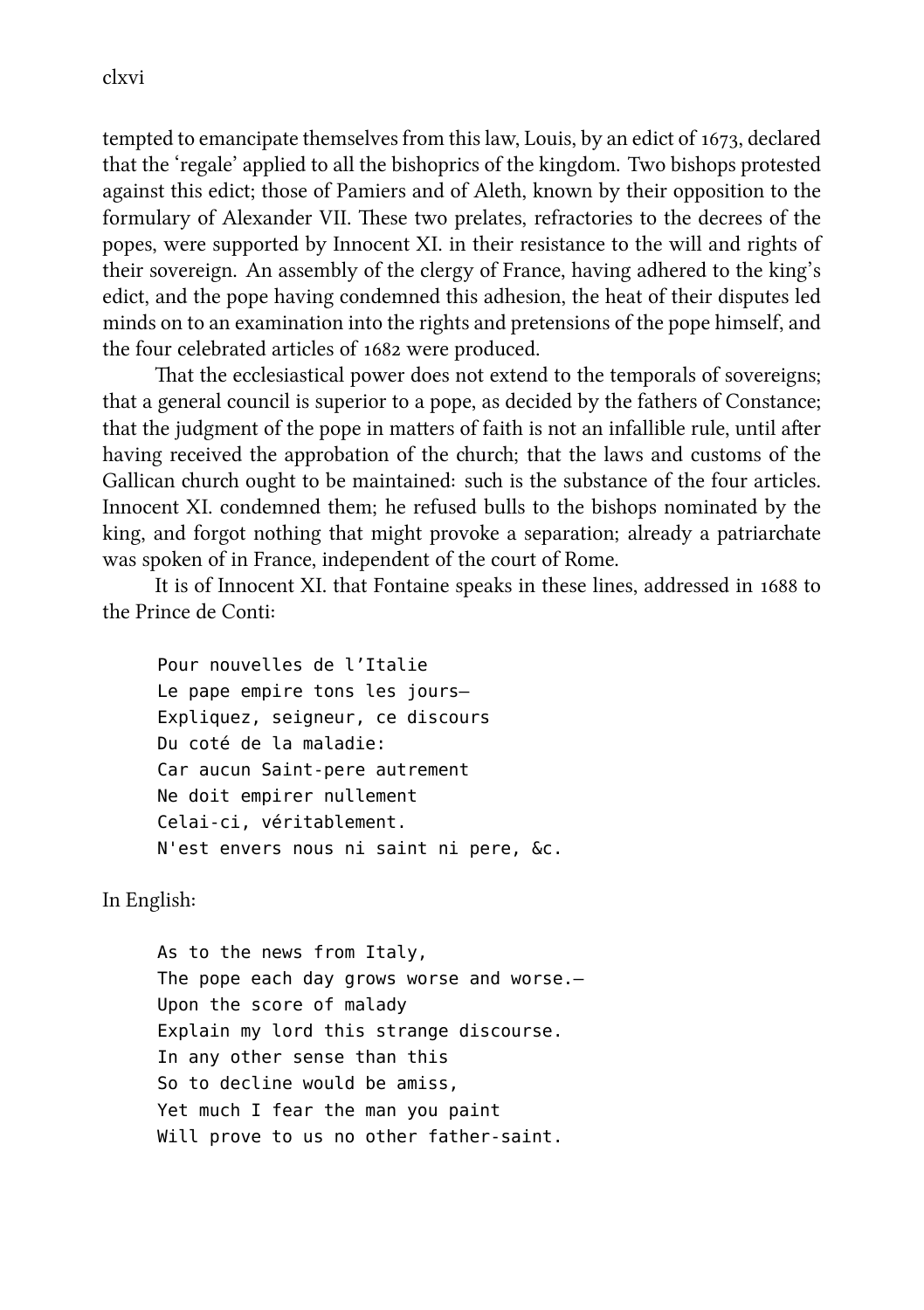Racine, in 1689, alluded to the same pope in these lines of the prologue of 'Esther':

Et l'enfer, couvrant tout de ses vapeurs funèbres, Sur les yeux les plus saints ajete les tenèbres.

In English.:

"And hell with darkness spreading all the skies "Casts its thick film o'er the most holy eyes."

Bossuet had been the principal compiler of the four articles; the court of Rome, which wished to oppose to him an adversary worthy of him, offered the cardinalat to the celebrated Arnauld, if he would write against these four maxims. Amauld replied to this proposal as to an insult: it became necessary to, he says, "have not concealed the fact, that it depended on himself alone to be clothed with the Roman purple, and, that to attain a dignity which would have so gloriously washed away all the reproaches of heresy which his enemies have dared to make against him, it would have cost him nothing but to write against the propositions of the clergy of France relative to the pope's authority."

Far from accepting these offers, he even wrote against a Flemish doctor who had treated these propositions as heretical. One of the king's ministers who read this piece, charmed with the force of its reasoning, proposed having it printed at the Louvre; but the jealousy of M. Amauld's enemies carried it against the fidelity of the minister and even the interest of the king; it might apply for defenders to an humbler rank, to the theologians of Louvain, to Gonzales general of the Jesuits, to Roccaberti the Dominican, Sfrondati the Benedictine, and to Aguirre, another Benedictine, who was rewarded with a red hat. Their writings are forgotten, but the 'Defence of the four articles,' remains among the number of Bossuet's best works. We must observe, it was not printed till 1730, a delay which can only be ascribed to the intrigues of a part of the clergy, already repentant for their firmness in 1682. A more correct edition of the work of Bos-suet, and a French translation accompanied by notes, appeared in  $1745$ , without privilege, and as issued from the press of Amsterdam. No direction of Louis XIV. if we except those of his will, has been worse executed than the edict by which he commanded that the doctrine of the four articles should be annually taught in the schools of theology. The Jesuits have never professed them, and the idea of abrogating them has been often entertained from the year 1700 to the end of cardinal Fleury's ministry. If this abrogation has not taken place it was, that they feared the remonstrances of the Jansenists, and foresaw the credit it would give them, by constituting them sole defenders of the liberties of the Gallican church. In the matter of the franchises Louis XIV. was perhaps wrong. The other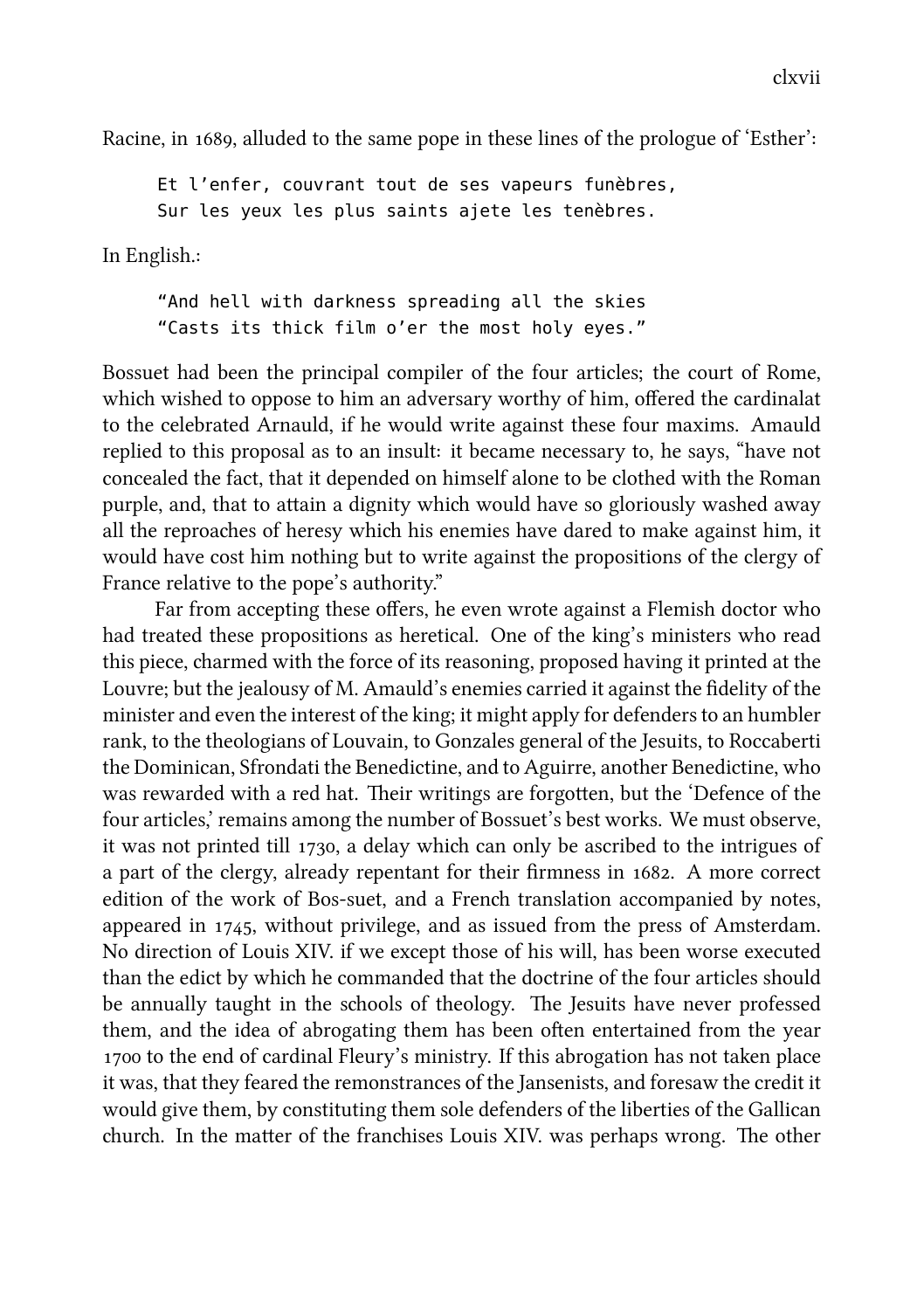clxviii

catholic monarchs had relinquished this strange privilege, by which the palaces of the ambassadors, and even their precincts, offered an asylum to malefactors from the pursuit of justice. The king of France declared that he never took the conduct of others for his rule, but on the contrary, that he meant to serve as their example. His ambassador, Lavardin, in 1687, came to Rome to assert the 'Franchises' and affected to brave the pontiff by a pompous entry. The censures thundered against Lavardin irritated Louis XIV: Avignon was once more taken; and these hasty disputes had led to a decisive rupture, if it were not possible to reconcile it with the severities exercised since 1685 against the protestants. The proscription of the Calvinists restored harmony in this delicate conjuncture between the court of France and the Holy See.

Avignon was restored to the successor of Innocent XI. Alexander VIII. who condemned equally the Four Articles of 1682. Innocent XII. after him, persevered in refusing bulls to the bishops, favourers of the four articles, and he obtained from them a letter which he accepted as a retraction. It said, in effect,<sup>322</sup>

```
"that
"all which might have been held decreed in 1682, on
"the ecclesiastical power, ought to be held as not de-
"creed, since they had no intention of making any
"decree, nor of doing prejudice to the churches."-—
```
Ambiguous words and most fortuitously framed, which assuredly do not tend to confirm the four articles, but which, on the other hand, would be quite insignificant, if they did not evince a disposition to abandon them. This letter, but little creditable, was one of the effects of the revocation of the edict of Nantes, one of the evidences of the decaying character of Louis the Great,<sup>323</sup> and one of the proofs of what we have elsewhere<sup>324</sup> asserted, the secret inclination which, since the year 1560, biassed the French clergy towards the ultramontane system.

Happily, the other orders of the state upheld with perseverance the four maxims of the clergy, against the clergy itself, and the interests of the throne, almost forgotten by the declining monarch. Among the magistrates to whom the Gallican church owes the maintenance of her ancient doctrine, at this era, the advocate

<sup>&</sup>lt;sup>322</sup>D'Aguesseau says that "the terms of this letter were coached so that it could only be considered as a testimony of the grief of these bishops, in learning the prejudice which this pope entertained with respect to them, in regard to what had passed in the assembly held at Paris in 1682. They did not avow that these pretensions were well founded." Whatever d'Aguesseau may say about it, the letter of these bishops does them no honour: it will be found in our second volume.

 $323$ We shall transcribe in vol. 2, the letter of Louis to the pope, announcing that the edict of March, 1632, would not be executed. This letter is dated, as is that of the bishops, on the  $14$ th of Sept 1693.  $324$ See page 302.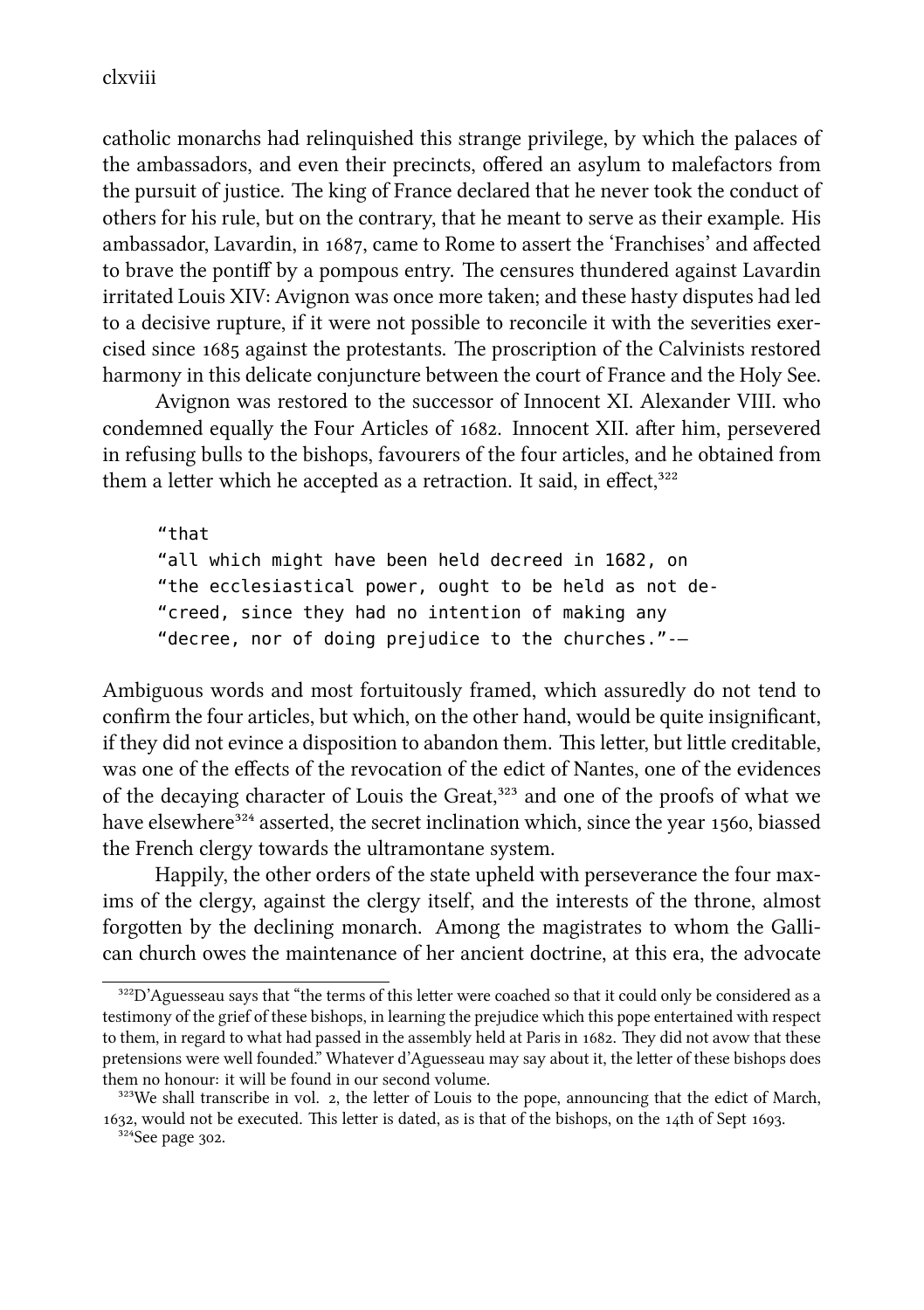general Talon is distinguished, author of a treatise on the authority of kings in the administration of the church, one of the best works published on this subject. He professed the same principles in the exercise of his duties, and especially in a request preferred in 1688. We shall terminate this chapter by some extracts from this requisition.:

"In an assembly held on the subject matter of "the regale, the bishops, aware that the ultramon- "tane doctors, and the emissaries of the Court of "Rome, omitted no care to spread through the "kingdom the new doctrines of the pope's infalli- "bility, and of the indirect power which Rome en- "deavours to usurp over the temporal power of the "king, this assembly, we say, does not pretend to "make a decision on a doubtful point of contro- "versy, but, to render publie and authentic testi- "mony to an established truth, taught by all the "fathers of the church; confirmed by all the coun- "cils, and especially by those of Constance and "Basle.

"We have seen however with astonishment, that "the pope looks on this declaration as an insult "offered to his authority; insmuch that the king, "having nominated to the episcopacy some of those "who were present at this assembly, and who are "as meritorious from their piety and virtue as from "their knowledge and learning, of which they have "on various occasions given proof, he has refused "the bulls, under pretence that they do not make "profession of a sound doctrine.

"This refusal which has not the appearance of "reason, does not fail to occasion great scandal, and "to produce irregularities we can scarcely express.

"Who could ever suppose that the pope, whom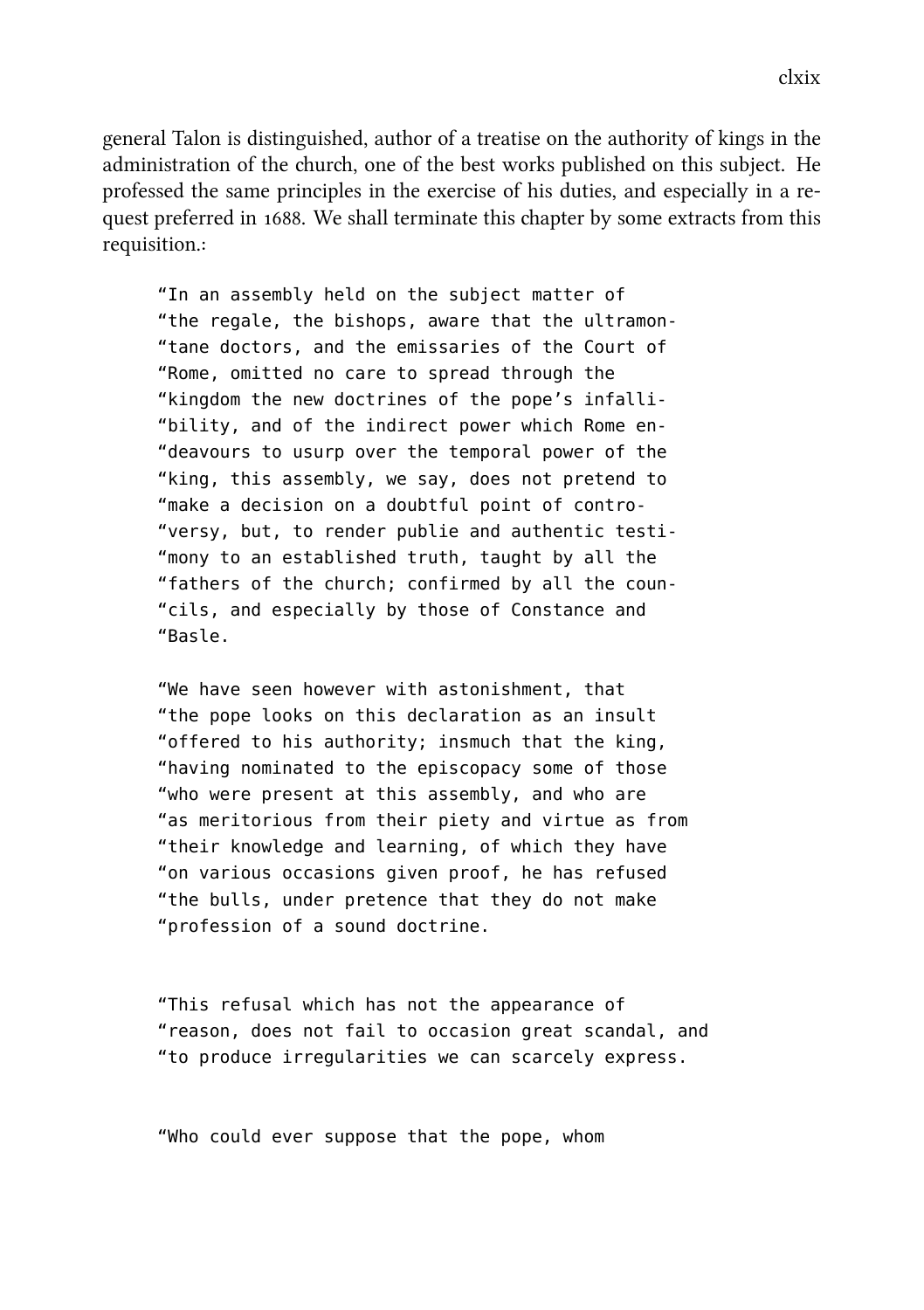"we have held up to us as the model of sanctity "and of virtue, should remain so wedded to opinions, "and so jealous of the shadow of an imaginary au- "thority, that he leaves the third of the churches of "France vacant, because we are not disposed to ac- "knowledge his infallibility?

"Those who imbue the pope with these ideas, "do they imagine they can make us change our "sentiments? and are they so blind, that they do "not perceive we are no longer in those wretched "times, when the grossest ignorance, united to the "weakness of governments, and false prejudices, "rendered the decrees of the pope so terrific, how- "ever unjust they may have been; and, that these "disputes and bickerings, far from augmenting their "power, can only serve to excite enquiry into the "origin of their usurpations, and diminish rather "than encrease the veneration of the people.

"We shall say more: the bad use the popes have "made on so many occasions of the authority of "which they are the depositories, in prescribing no "bounds to it but that of their will, has been the "source of the almost innumerable evils with which "the church has been afflicted, and the most speci- "ous pretext for the heresies and schisms which have "sprung up in the last century, as the theologians "assembled by direction of Paul III. honestly con- "fessed, and even, at present, the idea alone of "the infallibility and indirect power, which the com- "plaisance of the Italian doctors confers on the See "of Rome over the \* temporal\* of kings, is one of "the greatest obstacles which is opposed to the con- "version, not of individuals alone, but, whole provin- "ces; and we cannot too strongly impress, that

clxx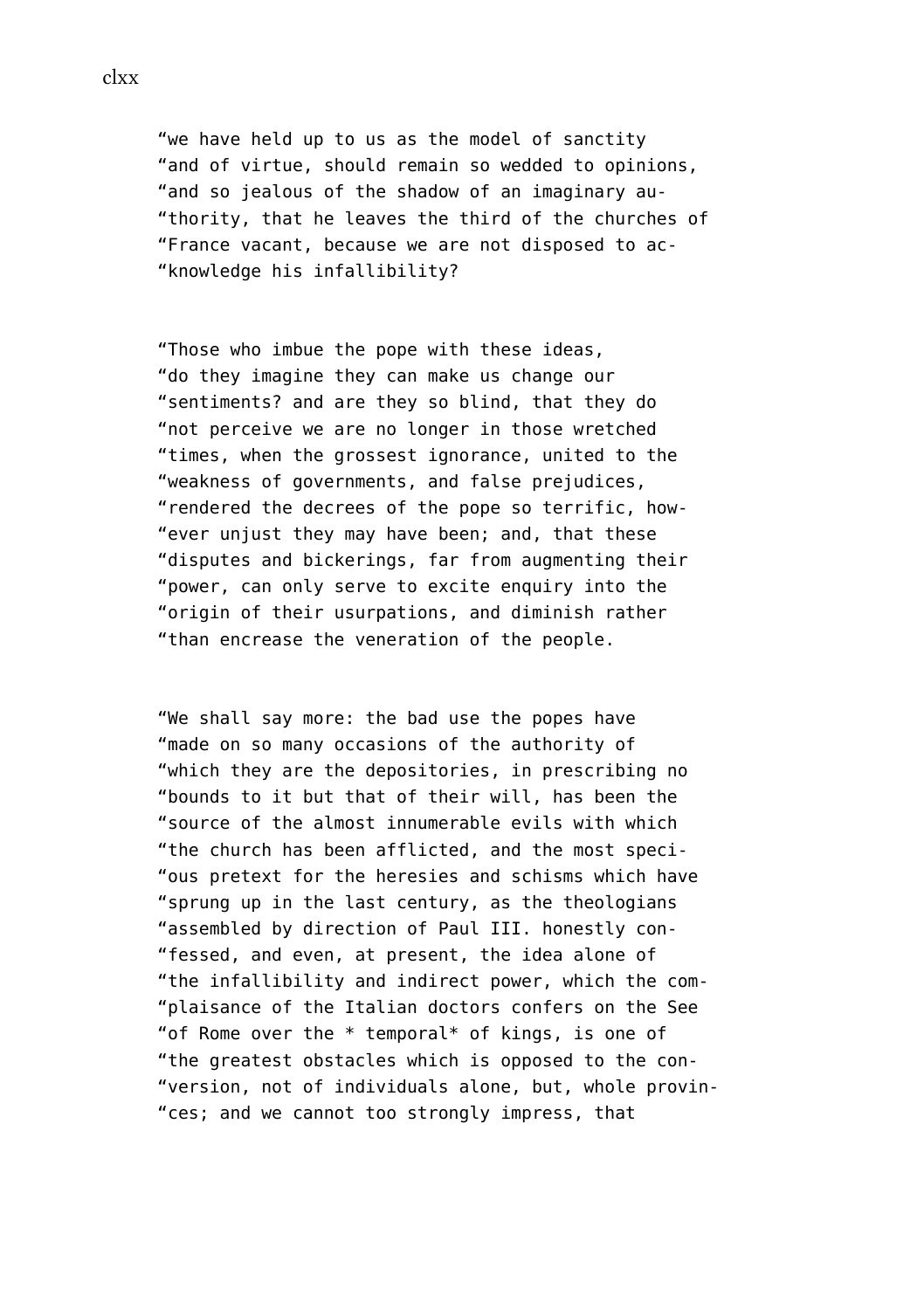"these new opinions are no part of the doctrine of "the universal church....

"The thunders of the Vatican have nothing terri- "ble in them; these are transient fires which go out "in smoke, and which do neither ill nor prejudice "but to those who launch them.

"The refusal of the pope to grant the bulls to the "bishops nominated by the king, causes a derange- "ment which encreases daily, and which requires a "prompt and efficacious remedy. The councils of "Constance and of Basle having laboured to reduce "to some moderation the usurpations of the court of "Rome, and the confusion which was introduced in "the distribution of benefices, the pragmatic sanction "was subsequently compiled from the decrees of these "councils. But the popes, seeing their authority "diminished by it, exerted eveiy artifice to cause "its abolition; and by the concordat entered into "between Francis I. and pope Leo X., the mode of "appointing to the vacant sees and abbeys was re- "gulated: not only the devolution, or right of pre- "sentation by lapse, but the reversion, was granted "to the pope, with power to admit resignations in fa- "vour of individuals, and many other articles; which "were very burdensome on the ordinary collators, "and altogether opposed to the ancient canons.

"Besides, our ancestors for a long period have re- "monstrated against the concordat: the ordonnance "of Orleans had restored the elections; and it would "be very advantageous if all ecclesiastical affairs were "arranged in the kingdom, without being obliged to "have recourse to Rome. In the sequel, however, "the concordat was acted on faithfully by us, and "we cannot conceive that the pope by an invincible "obstinacy, wishes now to compel us to deprive him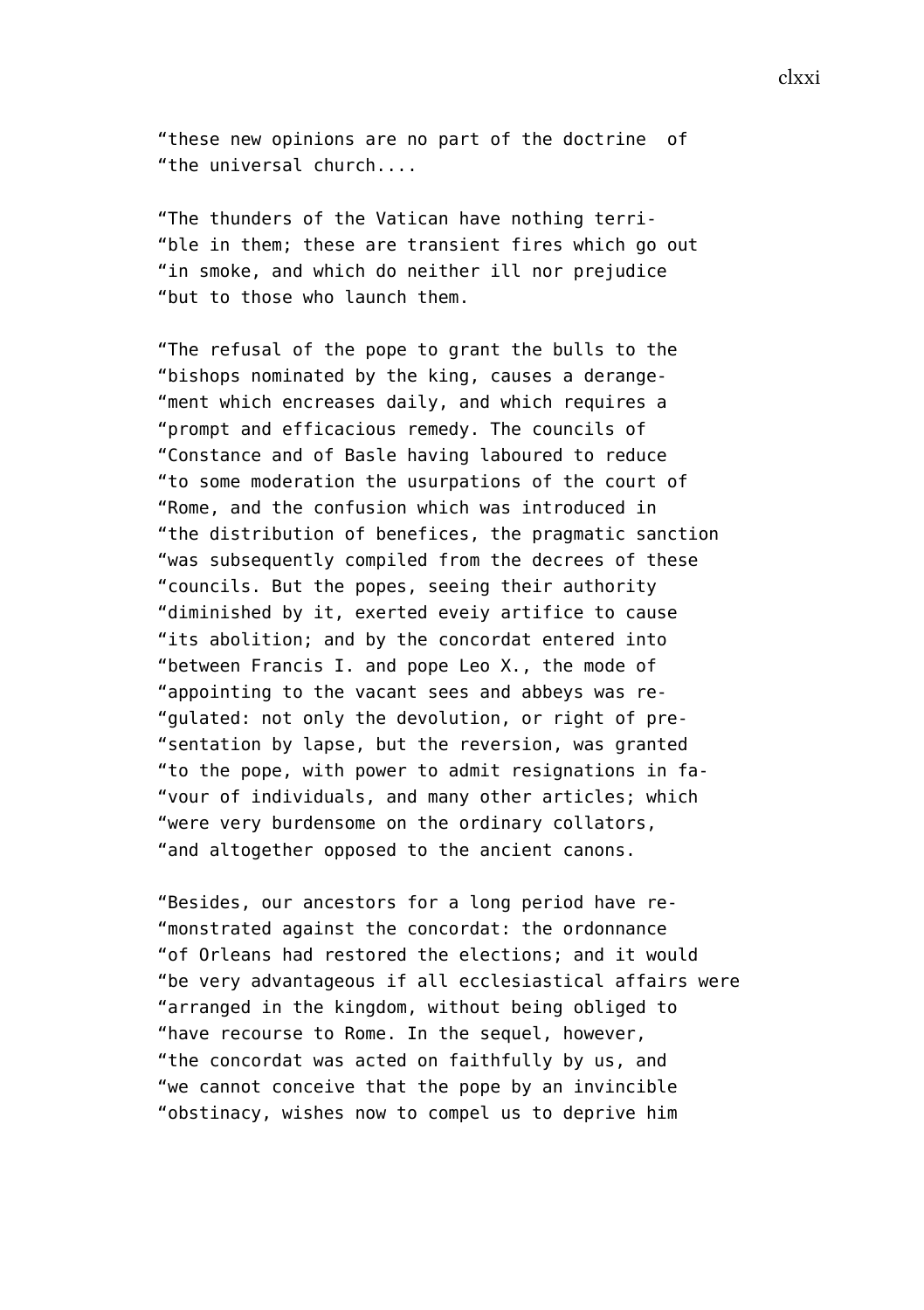"of the advantages which the court of Rome derives "from a treaty so advantageous to it....

"After all, those who, before the concordat, were "elected by the clergy and people, and afterwards "by the chapters, in presence of a king's commissioner, "were they not ordained by the metropolitan, "assisted by the bishops of the province, after the "king had approved of the election? The right "acquired by the king in the concordat, authorised "in this case by the tacit consent of all the Gallican "church, and confirmed by a possession of near two "hundred years, ought so much the less be subject- "ed to change or attack, as, during the four first ages "of the monarchy, they did not resort to Rome to "ask for appointments to benefices; the bishops dis- "posed of all those which became vacant in their "dioceses, and our monarchs almost invariably nomi- "nated to the bishopricks; and, if they occasionally "granted to the clergy or the people, the privilege of "electing a pastor, they more frequently reserved the "selection to themselves; and without the pope "having any concern in it, those who they "elected were immediately consecrated. What "prevents us from following these examples, founded "on this excellent principle, that the right, which all "the faithful had originally in the appointment of a "head, when it could no longer be so exercised, "should pass into the hands of the sovereign, on "whom the people had conferred the government of "the state, of which the church is the nobler "part."

"But, with respect to the pope, since he declines "to grant to the king's nomination the concurrence "of his authority, we may presume that he is de- "sirous of relieving himself from a part of the painful "burden which oppresses him; and, that his infir-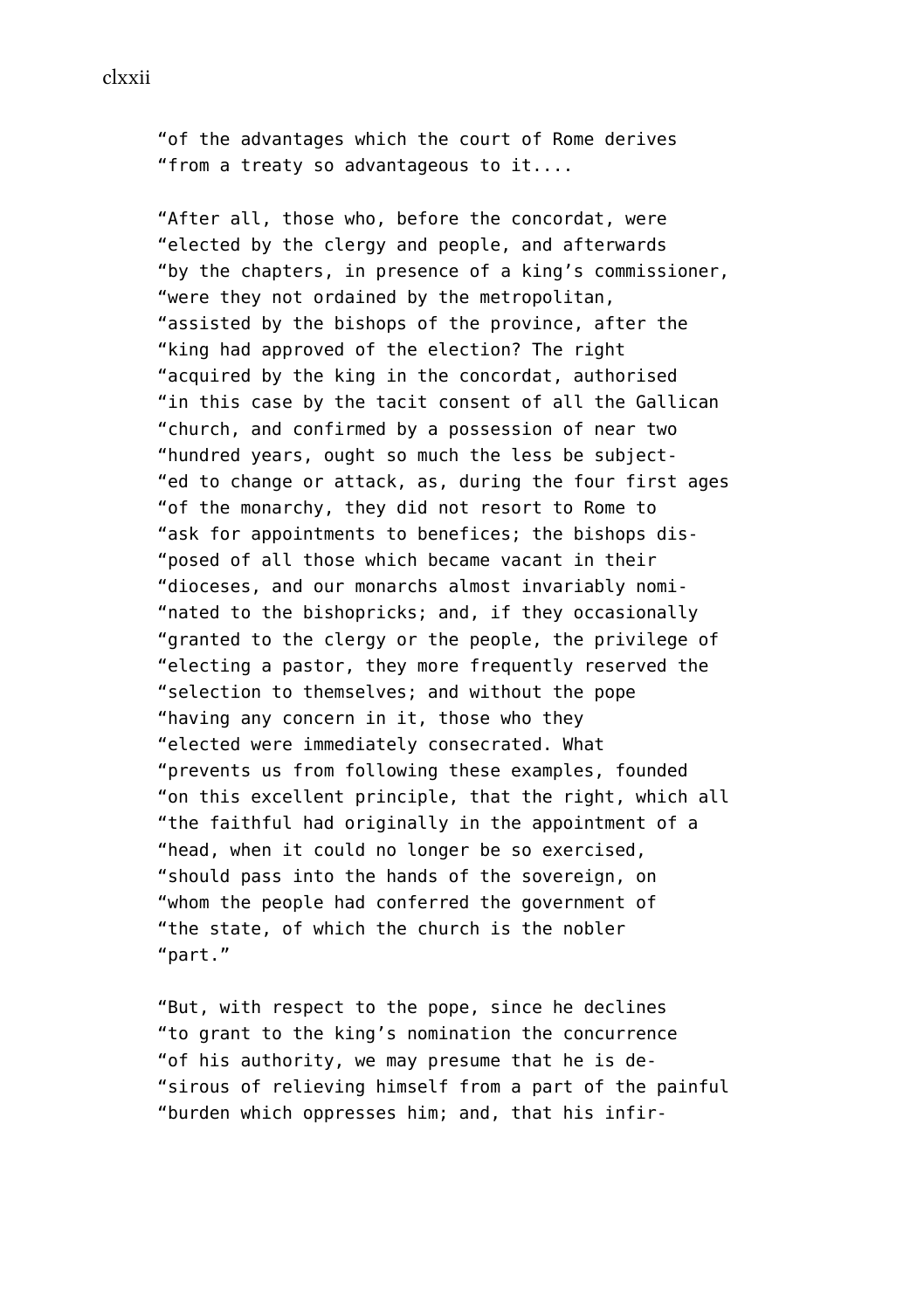clxxiii

"mities not permitting his extending his pastoral vigi- "lance overevery part of his universal church, the lapse "which sometimes takes place in cases of negli- "gence, even of the superior to the inferior, may "authorize bishops to confer the imposition of hands "on those whom the king shall nominate to the "prelacies."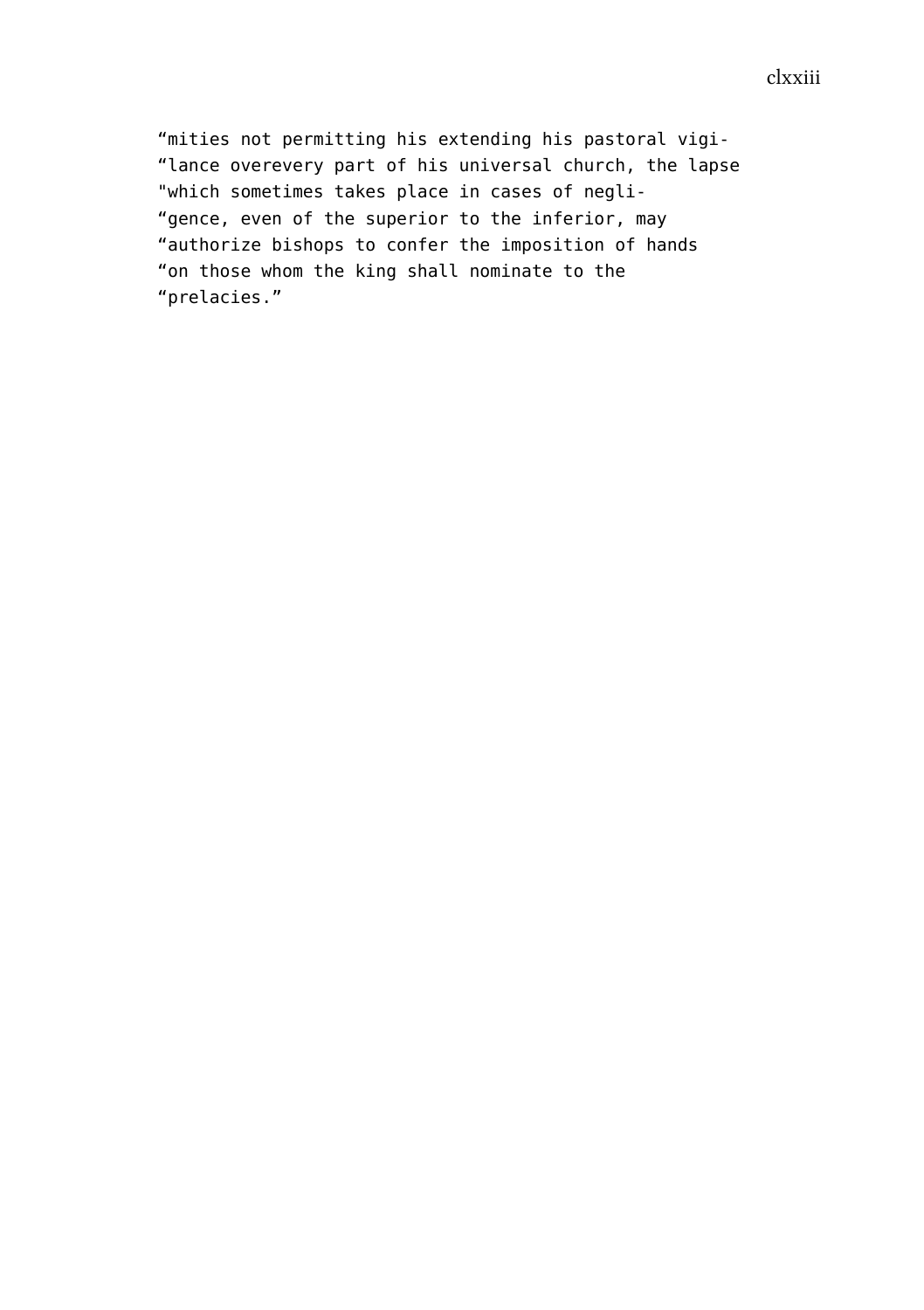clxxiv

## CHAPTER XI. EIGHTEENTH CENTURY.

 $\mathbf{I}^{\text{F}}$  the temporal power of the popes has subsisted later than the year 1701, it is principally because no one was concerned to accelerate its inevitable fall. Placed  $\mathbf{T}^{\text{F}}$  the temporal power of the popes has subsisted later than the year 1701, it is between Milan and Naples, as a barrier to the preponderance of either Austria or the Bourbons over Italy, the feeble States of the Holy See seemed to belong to the political system of Europe, and to contribute to the maintenance of the general equilibrium. Each prince being interested in not suffering another to invade them, all concurred to retard a revolution, which the progress of general knowledge would soon bring about, which would be accomplished of its own accord, from the moment they would cease to prevent it, and which, at a future time, other circumstances perhaps would render more reconcilable with the situation of European affairs.

Besides the general cause which we have pointed out, three particular causes have perpetuated, during the eighteenth century, the temporal sovereignty of the Roman pontiffs; at first, the ill-enlightened devotion of Louis XIV. from  $1700$  to  $1715$ ; in the second place, the influence of the Jesuits, as well during these first fifteen years as under the ministry of cardinal Fleury from 1726 to 1743; finally, the wisdom of the two popes, Lambertini and Ganganelli of whom the one governed the church from  $1740$  to  $1758$ , the other from  $1769$  to  $1774$ . If, like these two, the other popes of the eighteenth century had known how to manage and circumscribe their power, they would have preserved, perhaps confirmed it: but they aspired to aggrandize it, the spiritual arms have continued to serve as instruments to pontifical ambition; while they have dared to reproduce the silly doctrines of the supremacy and infallibility of the popes; and the Holy See, which might have remained a power of the third order, has fallen even below this rank in aspiring to reassume the first.

Clement XI. taking advantage of the circumstances in which the king, the clergy, the government, and the people of France found themselves, published the bull 'Vineam Domini' in 1705, the bull 'Unigenitus' in  $1713^{325}$  It is well known what an uproar the latter excited the Holy See and the Jesuits had the misfortune to triumph; a defeat had been less injurious to them than such a victory. Clement XI. nevertheless conceived so high an idea of his own power, that he engaged in a long dispute with Victor Amadeus king of Sicily: he re-claimed over the Sicilies the same rights in the 18th century, which had been relinquished by Urban II. a pope of the eleventh, and the almost immediate successor of Hildehrand; he confirmed the excommunications launed by the Sicilian bishops against the magistrates of this country; he abolished by a constitution, in  $1715$ , a tribunal which for six hundred years had exercised the right of deciding sovereignly, within this kingdom, many kinds of ecclesiastical affairs.—But this constitution which attacked a prince, had not

<sup>325</sup>The bull 'Unigenitus' is one of those in which the king of France is not designated 'king of Navarre.'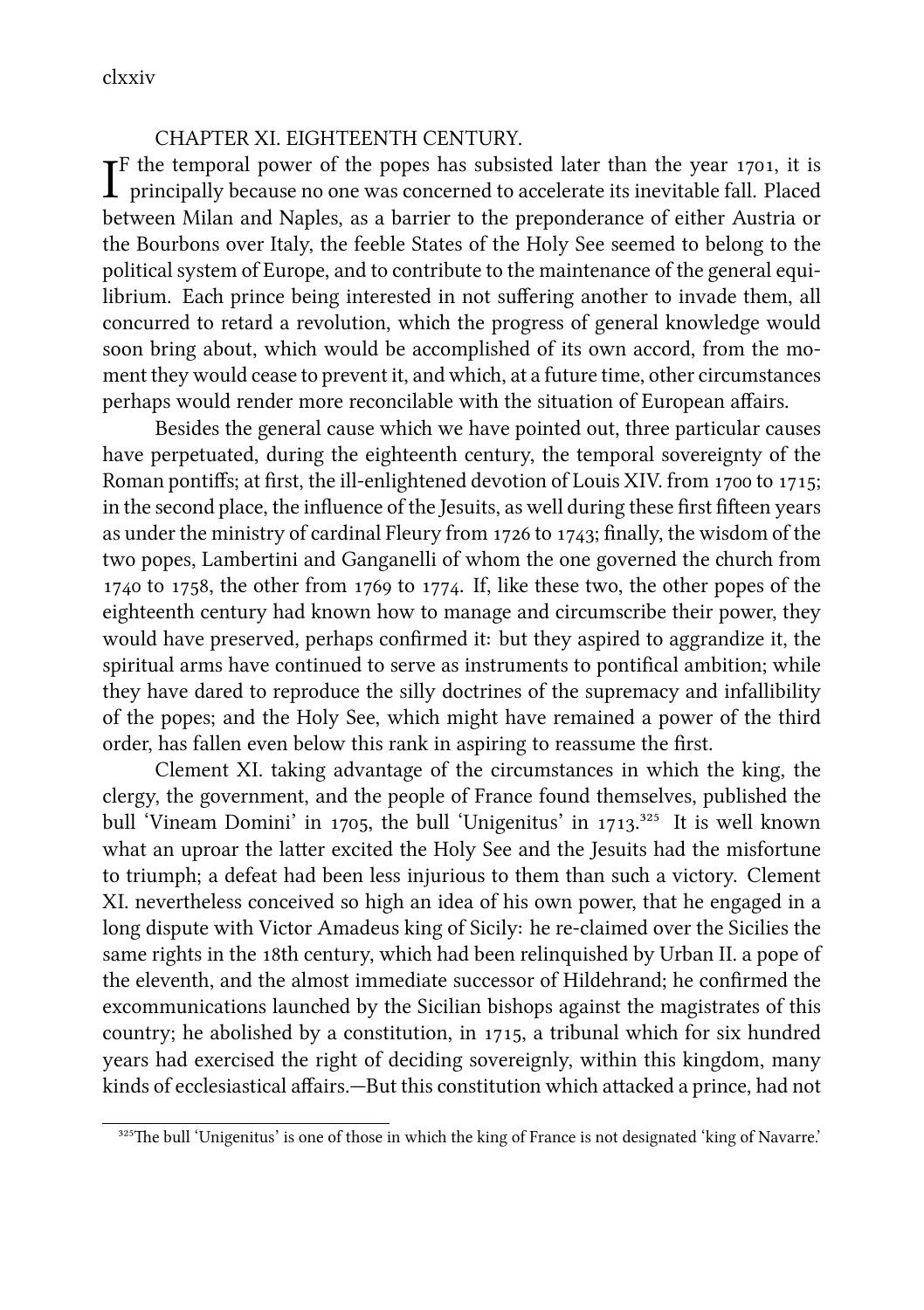the success of the 'Unigenitug' which a monarch was pledged to support. Clement died without having humbled Victor Amadeus.

At the instigation of the Jesuits, Benedict XIII.. in 1729, re-canonized the much celebrated Hildebrand, whom Gregory XIII. and Paul V. had already inscribed in the catalogue of the blessed. The liturgy was enriched by Benedict XIII. with an office to be celebrated the 25th of May each year, in honour of St. Hildebrand or St. Gregory VII. A legend inserted in this office relates the high achievements of this exemplary pontiff:

"how he

"knew how to oppose with generous and athletic "intrepidity, the impious attempts of the emperor "Henry IV. how, like an impenetrable wall, he de- "fended the house of Israel; how he plunged this "same Henry in the deep abyss of misery; how "he excluded him from the communion of the faith- "ful, dethroned him, proscribed him, and absolved "from their duty towards him the subjects who had "pledged fidelity to him."

Such are the Christian words which Benedict XIII. directed to be recited or sung in the churches, for the edification of the faithful and instruction of kings. But the parliament of Paris took offence at this very pious legend, condemned it as seditious, and forbade its publication.—The parliaments of Metz, of Rennes, and Bourdeaux, opposed themselves, not less vigorously, to the insertion in the breviaries of this novel style of praying to God. There were even French bishops, those of Montpelier, Troyes, Metz, Verdun, and Auxerre, who would not recognize this new supplement to the divine office, and published directions, to refuse expressly the worship of St. Hildebrand. It may be proper to observe, that Cardinal Fleury, who then ruled France, abstained from mingling his voice with that of those who remonstrated against this canonization: in truth, he did not take up more openly the defence of the legend;<sup>326</sup> but he knew where to find the members of the parliament who had rejected it; he obliged them to register, on the 3rd of April 1730, without any

<sup>&</sup>lt;sup>326</sup>He contented himself with neutralizing as much as he could, the effects of the resistance of the bishops, and the resolutions of the parliament. The 18th of February 1730, he wrote to the council "that it sufficed in the present circumstances that the essential, that is, the maxims of the kingdom be secured. Prudence requires that we seek not to encrease the evil rather than cure it. The king desires especially that no mention be made of the mandate of the bishop of Auxerre; he ought to know that it was his duty, before its publication, to have made himself acquainted with the intentions of H. M. on so delicate an affair, and have come to concert the mode in which it should have been expounded."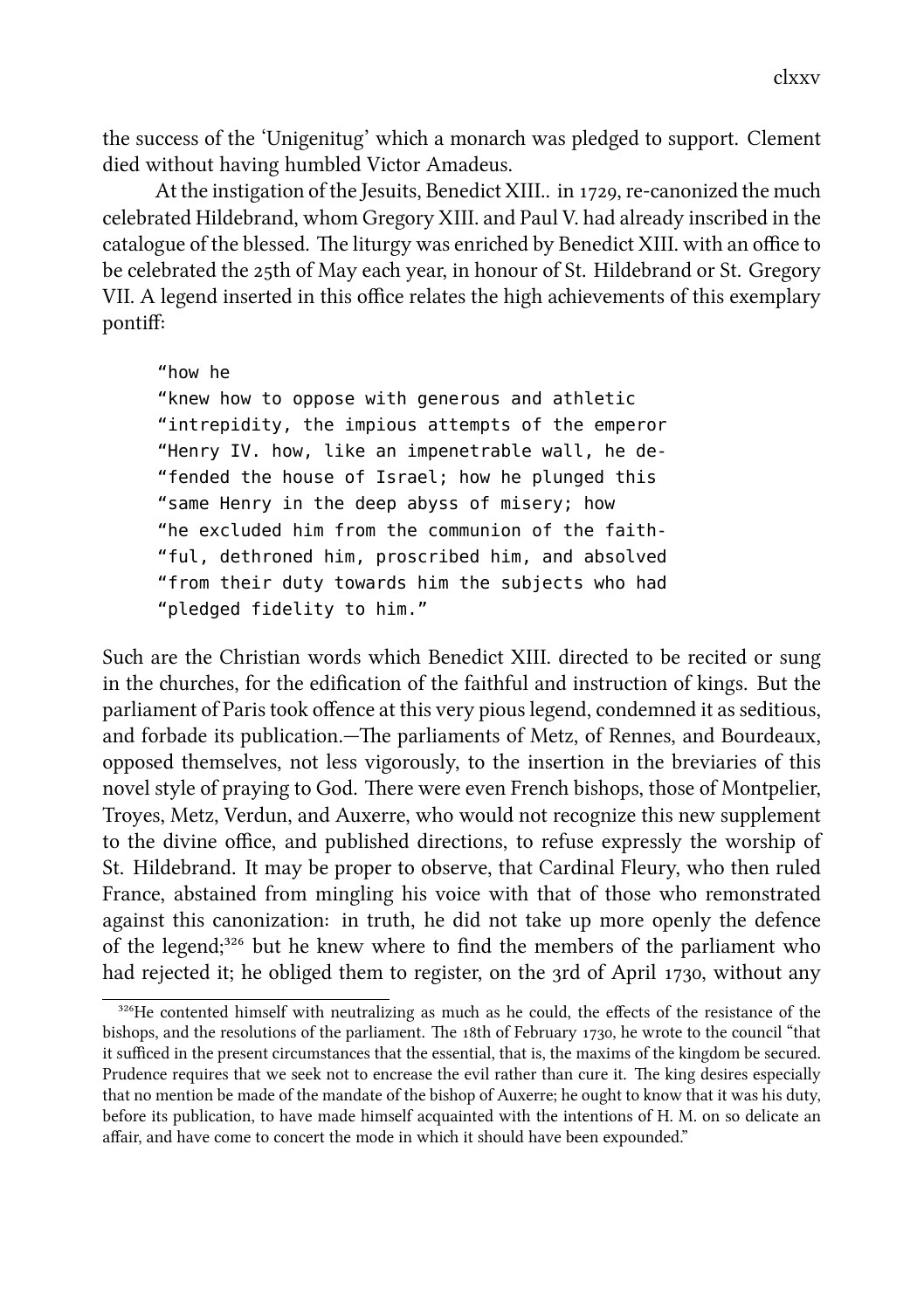modification, the bull 'Unigenitus', which was not a whit more pleasing to them. In France then they were quit for this bull; and the government did not compel the celebration of the sainted pontiff who had dethroned an emperor. Benedict was obliged to content himself with establishing this devout practice in Italy, where, since 1729, all the churches pay religious adoration annually to Gregory VII. The sovereigns of Europe are either ignorant of it, or disdain to complain of it.

In a letter to the first president, dated  $24$ th of February, the same year, Fleury testifies 'much joy' that kings passed off so well in the parliament with respect to the decree by which the briefs of Benedict XIII. had been condemned and suppressed; but the cardinal adds: "I have forgotten to represent to you, that it would not be suitable that this decree should be cried about the streets, for fear of wrong interpretations, and the noise that the ill-disposed might make about it."

We cannot avoid remarking, that in this affair the bishop of Auxerre and the parliaments defended the rights of the throne and the independence of the royal authority, and that their opponent was the prime minister of the monarch. Behold the peril to which a young prince was exposed in yielding such unlimited confidence to a cardinal.

After Benedict XIII. Clement XII. reigned ten years; an economical and charitable pontiff, who did good to his subjects, and little ill to foreigners. His successor Lambertini, or Benedict XIV. merits greater praise: he was one of the best men and wisest princes that the eighteenth century produced. Me mounted the chair of St. Peter the same time as Frederick II. the throne of Prussia; and for eighteen years they were the two sovereigns the most distinguished by their personal qualifications. Frederick, separated as he was from the communion of the Holy See, rendered to Benedict those testimonies of esteem which did honour to both. Lambertini inspired the schismatic Elizabeth Petrowna, empress of Russia, with similar sentiments; and the English, attracted to Rome by the celebrity of this pontiff, as well as by the love of the arts, of which he was the protector, praised him with enthusiasm when they wished to paint him with truth. His amiable mind and gentle manners obtained the more approbation, from his knowing how to combine the talents and the graces of his age, with the austere virtues of his office, and the practice of every religious duty. Benedict XIV. had reconciled Europe to the papacy: in beholding him, it were impossible to recall to memory a Gregory VII. an Alexander VI. or even a Benedict XIII. His evangelical toleration confirmed, in a reasoning age, the pontifical throne, shaken by the restless ambition of his predecessors; and his successors had needed only to have copied his example, in order to secure their temporal enjoyments by the benefits of their pastoral office.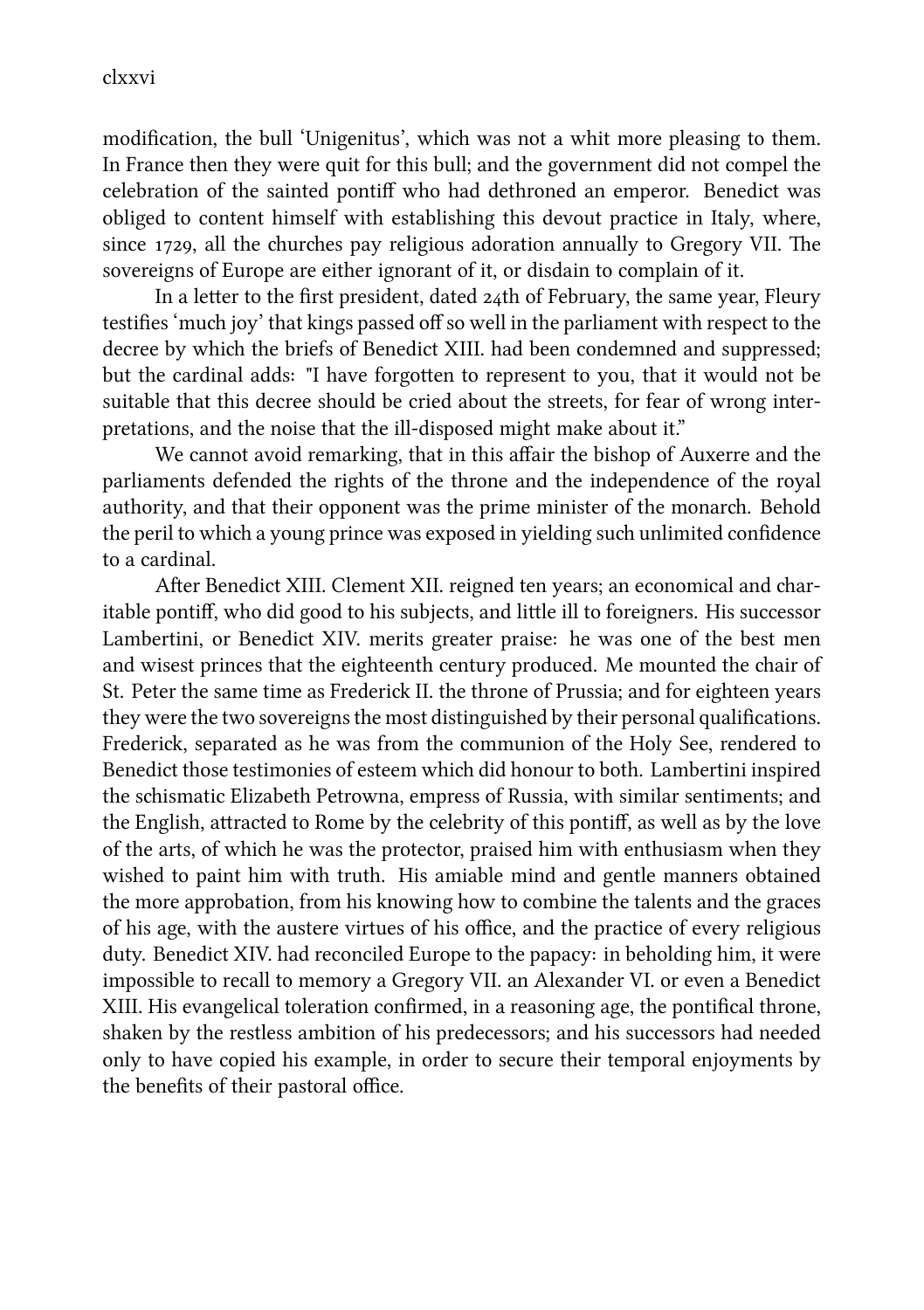But he was succeeded in 1758 by Rezzonico, whose narrow mind and incurable self-sufficiency, plunged again the Roman court into the most fatal disrepute. He was a second Benedict XIII. a pope of the middle ages, cast by mistake into the midst of modern knowledge, inaccessible to its influence, and even incapable of perceiving its presence. When Portugal, Spain, France, and Naples, bitterly accused the Jesuits, and got rid of them but too late, Clement XIII. persevered in upholding and falling with them; he seemed to connect with the cause of the Holy See, that of a society whose rebellion monarchs would no longer endure. In Portugal they had attempted the life of the king, and three Jesuits were among the number of those detected; the court of Lisbon asked permission of that of Rome to try them in the same manner as their accomplices, by the ordinary tribunals; Clement would not allow it. They were obliged to accuse one of the three Jesuits, Malagrida, of heresy, not of high treason; to seek in writings he had before published, for certain mystical errors and extravagant visions, and to deliver him to the inquisition, which had him burned as a false prophet, without deigning to question him as to the attempt on the life of the monarch. It was impossible to accumulate more fully all the iniquities calculated to rouse the indignation of Eufope. Priests suspected strongly of the most horrible crimes escaped from the secular tribunals, the throne was not avenged, but the Inquisition burned a poor enthusiast; Rome exacted the impunity of a parricide, and Malagrida, without a trial, perished the victim of superstition, and of a detestable policy.

About the same time Ferdinand of Bourbon, duke of Parma, reformed the inveterate abuses in the churclies and monasteries, and disregarded the rights which the pope arrogated to himself, of conferring benefices, and deciding all suits in the territories of Parma, Placentia and Guastalla. Clement assembled the cardinals: in the midst of them he condemned as sacrilege all the acts of Ferdinand's administration; he declared unlawful whatever he had dared to do in a duchy which appertained to the Holy See "in ducatu nostto" he annulled the edicts published by the dukes; he directed the anathemas of the 'holy thursday bull', "in cœna Domini," against those who drew up these edicts, those who executed them, and whoever adhered to them. Ferdinand, by new decrees, suppressed the pope's brief and banished the Jesuits. Naples, Venice, Spain, Austria, France, all Europe, took up the duke of Parma's cause against the holy father. The brief is condemned as invasive of the independent rights of sovereigns; the parliament of Paris extends this condemnation to the bull of holy thursday and, while the king of Naples makes himself master of Beneventum and Ponte Corvo, Louis XV. like Louis XIV. resumes possession of the Comtat Venaissin; the parliament of Aix declares this territory to belong to France, and the count de Rochechouart arrives, and thus addresses the vice-legate, governor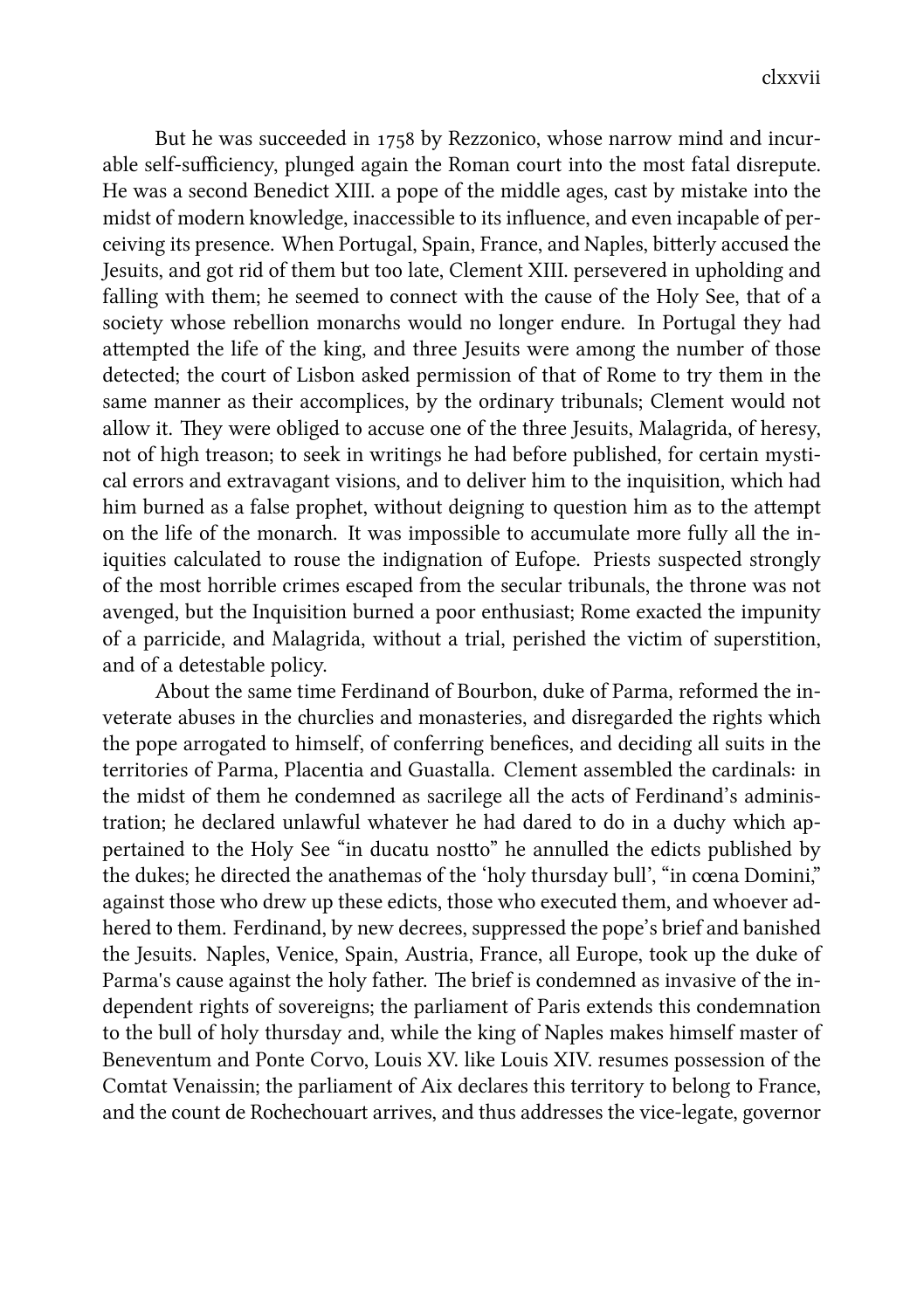of Avignon:

"Sir, the king commands me "to replace Avignon in his hands, and you are so- "licited to withdraw:"

this was the usual formula in such cases. They spoke also of obliging the pope to restore Ronciglione; Portugal thought of appointing for herself a patriarch: the Romans themselves murmured; and they had in all probability taken very decisive measures, if Clement had not departed this life the 3d of February  $1769$ , $327$  and behold wherefore those arms are directed against the church, with which sovereigns are only armed to defend her; behold the cause why they dare to attack with arms in their hands the pastor of the flock of Jesus Christ, even to seduce the people from the authority of their only legitimate sovereign, to invade our states, and a patrimony, which is not ours, but that of St. Peter, of the church, and of "God." He alludes to Beneventum, Ponte-Corvo, Avignon, &c. and these domains he here calls in direct terms, 'the patrimony of God.'

We transcribe these lines from one of the ten Authentic registers which contain the letters of Clement XIII. to the sovereigns. These letters contain the pleadings on behalf of the Jesuits, for the bull 'In cœna Domini' and for the omnipotence of the Holy See: invectives against the Jansenists, the parliaments and laical authority; much lamentations, mysticisms and trifles.

We shall publish in our Second Volume, the allocation pronounced by the same pope, the 3d of September 1762, in secret consistory, to abrogate all the acts of the parliaments of France against the Jesuits. This manuscript was found enclosed in a second paper, on which was to be read the following note of the keeper of the Archives, Garampi:

"Allocation which his holiness, our lord the pope, held in his secret consistory, the 3d of September 1762, in abrogation of all the acts and proceedings of the parliaments of France for the expulsion of the Jesuits; which his holiness commanded me to preserve sealed in the office of Archives in the castle of St Angelo with the secrets of the holy office, and which was to be opened by no one without the special authority (oracolo) of his holiness, or of his successors in faith, this  $24$ th day of August 1763." Joseph C. Garampi, prefect of the secret office of Archives of the Vatican, and that of the castle of St. Angelo, with my proper hand.

The conduct of Ganganelli or Clement XIV. was so judicious and so pure that Avignon, Ponte-Corvo, and Beneventum, were restored to him. The prejudices,

 $327$ The 19th of June 1768, he wrote, with his own hands, to Maria Theresa, to implore the assistance of this princess against the other sovereigns of Europe. "Thank God," said he, "we have resisted with a sacerdotal heart unworthy collusions."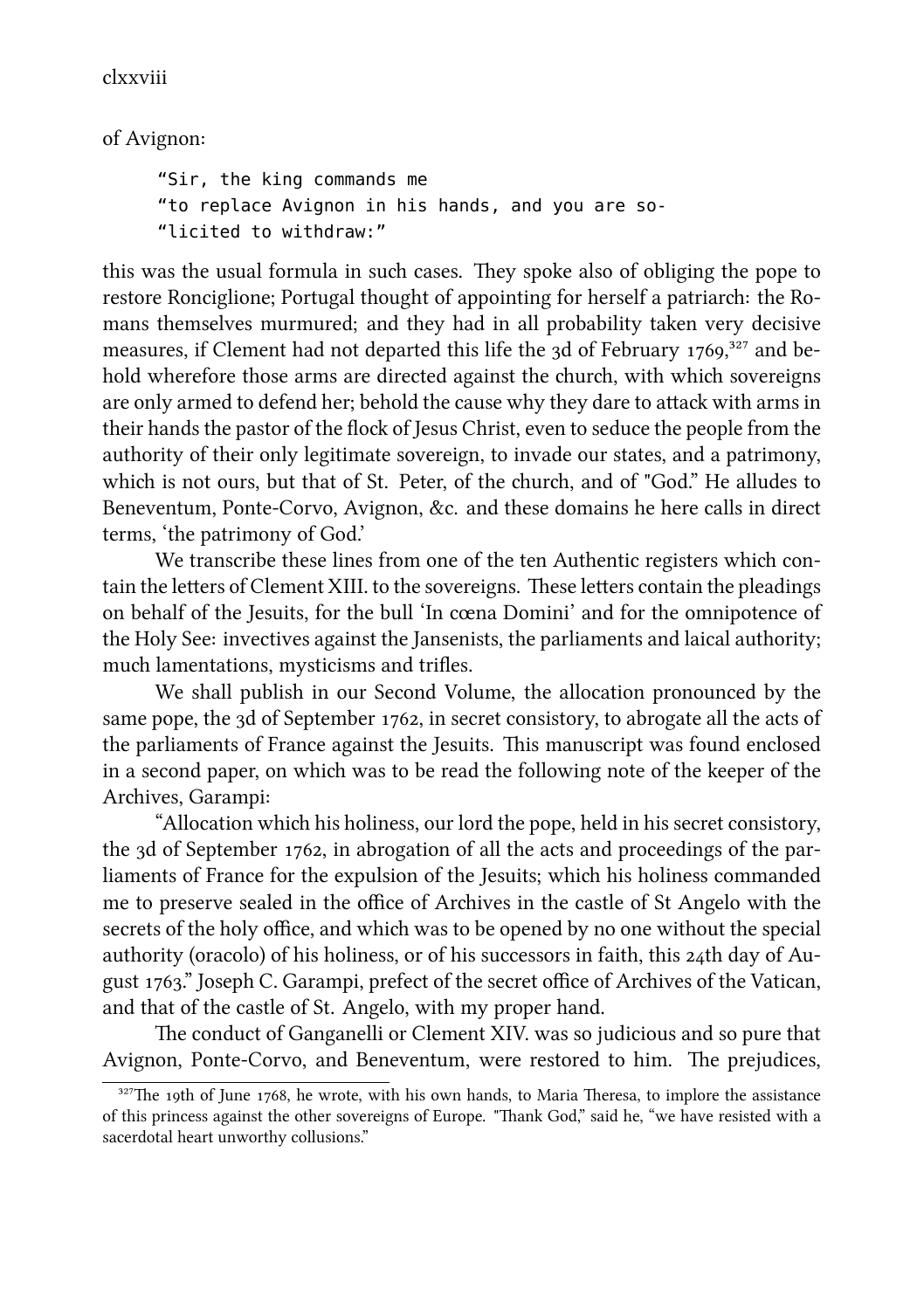but too legitimately entertained against the court of Rome, once more began to yield, in the minds of both sovereigns and people, and the temporal power of the popes began again to appear compatible with the peace of Europe. Two great acts have peculiarly done honor to this pontificate; the bull 'In cœna Domini,' and the suppression of the Jesuits. This society had existed now two hundred and thirty years, and had never ceased to be the enemy of kings and people. The particular interests which it cultivated attached it only to the court of Rome; it embraced by its establishments every country subject to the Holy See, and recognized itself, no other country save the church, no other sovereign but the pope. Its ambition was to exercise, under the protection of Rome, an active influence over courts, families, the clergy, youth, and literature. Having become odious since 1610, by serious and unjustifiable enterprises, it felt the necessity of uniting, with its political intrigues, the affectation of learned labour and literary employment. We behold it devoting itself to public education, and cultivating every department of literature, obtaining scarcely in any an eminent distinction, but producing in almost all a great number of men who filled and did honour to the second rank. This success restored it, and conferred on it a power which it abused in various ways from  $1685$  to  $1750$ : and its fall, demanded by the people and determined by kings, might have drawn after it that of the temporal power of the popes, if Ganganelli had not detached the interests of the Holy See from those of the Jesuits, and, finally, consummated their abolition. When he died, some months after their suppression, they were accused of having shortened his days. If it were true that he fell the victim of their implacable resentment, as is generally believed, they have by this last crime hastened by many years the extreme decrepitude, and hour of dissolution, of that pontifical power of which they had been the supports. Apparently they were unwilling it should survive them; they immolated the man who alone rendered it tolerable. Since the year 1774, it has done little else than wander about, exhaust itself, fall into agonies, and expire.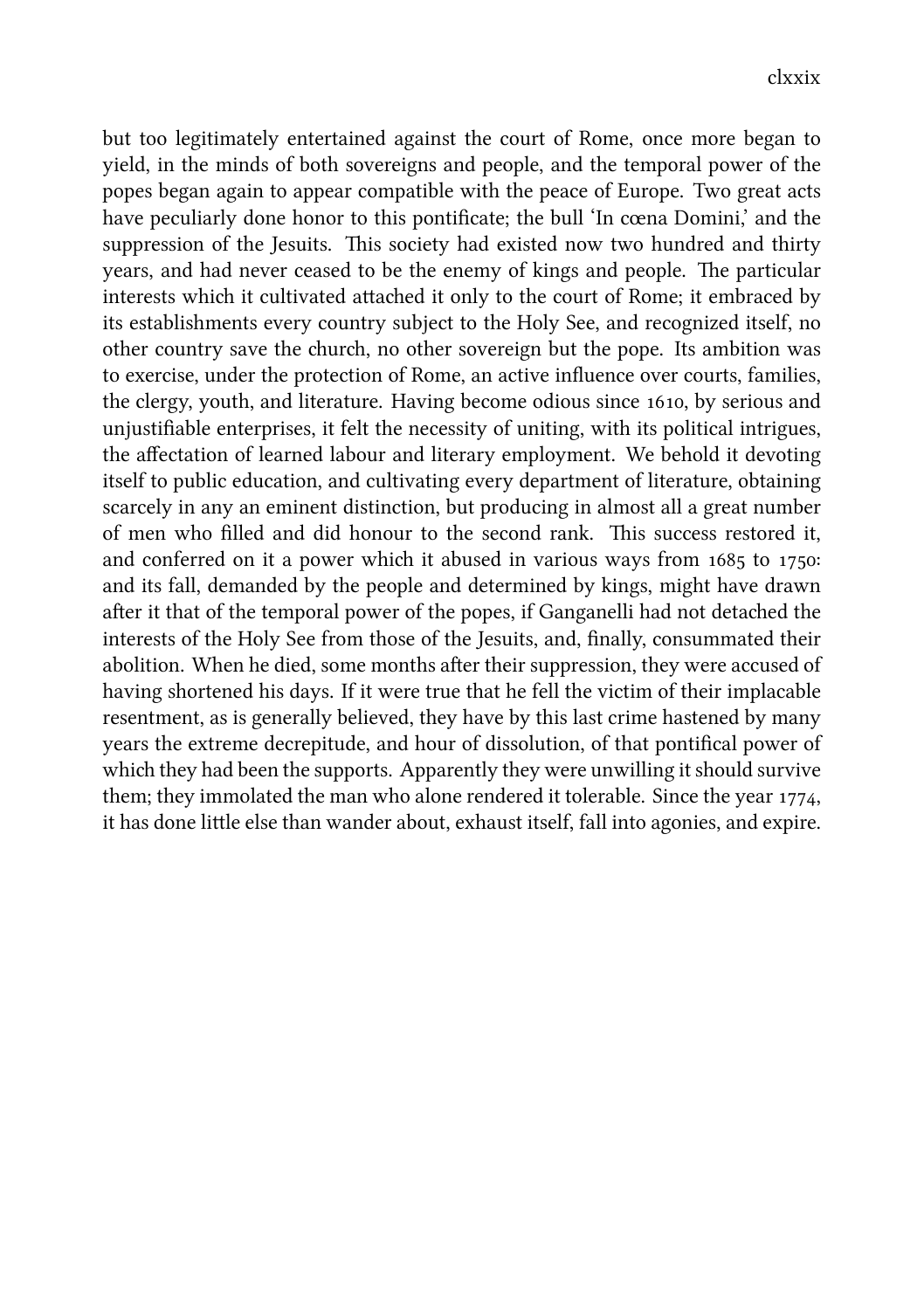## **CHAPTER XII. RECAPITULATION**

C HRISTIANITY had for a period of seven hundred years, glorified God, sanctified man, and given consolation to the earth, before any minister of the gospel ever thought of erecting himself into a temporal prince. This ambition sprung up in the eighth century, after the dissolution of the Roman empire, and the ravages of the barbarians, in the bosom of universal ignorance, and of troubles which overturned Europe, but in an especial manner rent and divided Italy. But the popes had scarcely obtained the exercise of a precarious civil power when, corrupted by functions so foreign to their apostolic ministry, unfaithful vicars of Christ and of the sovereign, they aspired to be no longer dependent, and speedily to rule. Menacing in the ninth century and dissolute in the tenth, the pontifical court had weakened itself by the publicity of its vices, when the stern Gregory VII. conceived the idea of a universal theocracy: an audacious enterprize, weakly sustained by most of the pontiffs of the twelfth century, but which Innocent III. realized at the opening of the thirteenth; this is the era of the greatest display of the spiritual and temporal supremacy of the bishops of Rome.—Their residence within the walls of Avignon in the fourteenth century, and the schism which was prolonged to the middle of the fifteenth, abated their power and even their ambition; after the year 1450, the popes no longer thought of any thing but the aggrandizement of their families. Julius II. came too late to attempt anew the subjugation of kings; his successors during the sixteenth century, to prevent being too much humbled themselves, had need of an address which those of the seventeenth did not inherit; and the foil of the temporal power of the popes has been only retarded, since the year 1700, by the wise conduct of two pontiffs and the little attention which the errors of others claimed.

The political revolutions which followed the dethronement of Augustulus; the elevation of Pepin to the throne of France, and of Charlemagne to the empire; the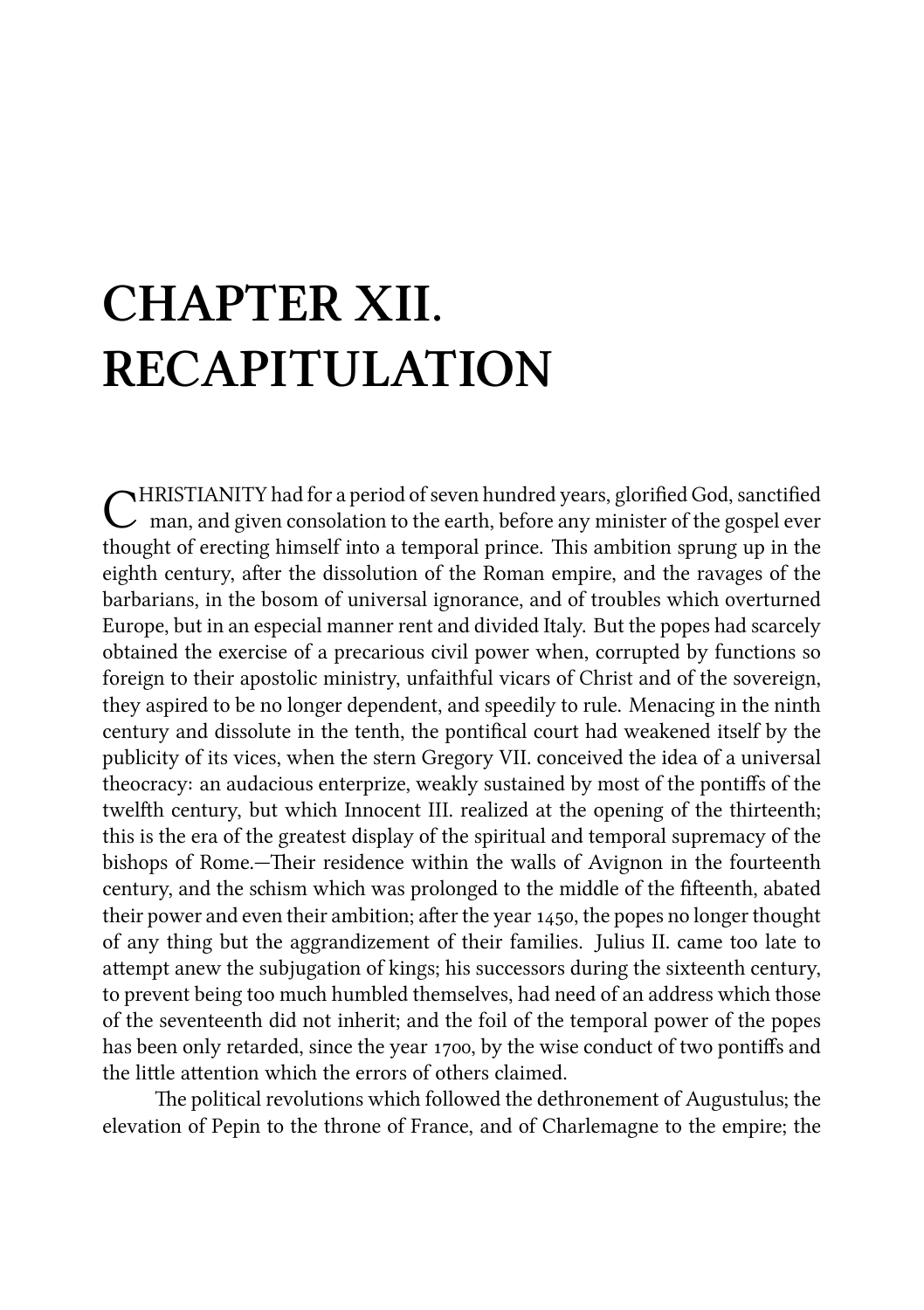weakness of Louis le Debonnaire, and the partition of his states among his children; the imprudence of some kings who solicited against one another the thunders of the Vatican; the fabrication of the decretals; the propagation of a canonical jurisprudence contrary to the ancient laws of the church; the rivalry of two houses in Germany; the schemes of independence adopted, by some Italian cities; the crusades, the inquisition, and the innumerable multitude of monastic establishments: such were the causes which produced, confirmed, extended, and for so long a period sustained the temporal power of the popes, and favoured the abuse of their spiritual functions.

This power had for its effects the corruption of manners, the vices of the clergy, heresies, schisms, civil wars, eternal commotions, the deepest misery in the states immediately under the government of the popes, and the most terrible disasters to those which they aspired to rule. The popes of the first seven centuries generally set an example of the Christian and sacerdotal virtues: the generality of their successors have proved bad princes without being good bishops. We have rendered our homage to some: for instance, to a Gregory II. in the eighth century; a Leo IV, in the ninth; to Calixtus II. Honorius II. and Alexander III, in the twelfth; to Nicholas V, in the fifteenth; to Leo X, in the sixteenth; and to Benedict XIV, and Clement XIV. in the eighteenth. We would have been pleased in having much more opportunity to praise; but when we reflect on the confused mixture of the sacred ministry with political power, upon this amalgamation so calculated to deprave both of these heterogeneous elements, we are not astonished at finding much fewer good governors in the catalogue of popes than in the list of any other description of sovereigns.

All these bitter fruits of pontifical dominion have contributed to destroy it: eventually, so many abuses, excesses, and scandals, rendered Christian Europe justly indignant. But, causes more direct, and which we have in succession noted, have since the middle of the thirteenth century shaken the edifice of this intolerable tyranny: let it suffice that we here recall a few of them; the holy opposition of Louis IX. the firmness of Philip the Fair; the frenzy of Boniface VIII. the irregularities of the court of Avignon; the schism of the West; the pragmatic sanction of Charles VII. the restoration of letters; the invention of printing; the despotism of the popes of the fieenth century; the ambitious designs of Sixtus IV. the crimes of Alexander VI. the ascendancy of Charles V. the progress of heresy in Germany, England, and other countries; the troubles in France under the son of Hemy II. the wise administration of Henry IV, the Edict of Nantes; the Four Articles of 1682; the dissensions arising from the formulary of Alexander VII. and the bull, 'Unigenitus,' of Clement XI.; lastly, the Quixotic enterprises of Benedict XIII., Clement XIII. and other pontiffs of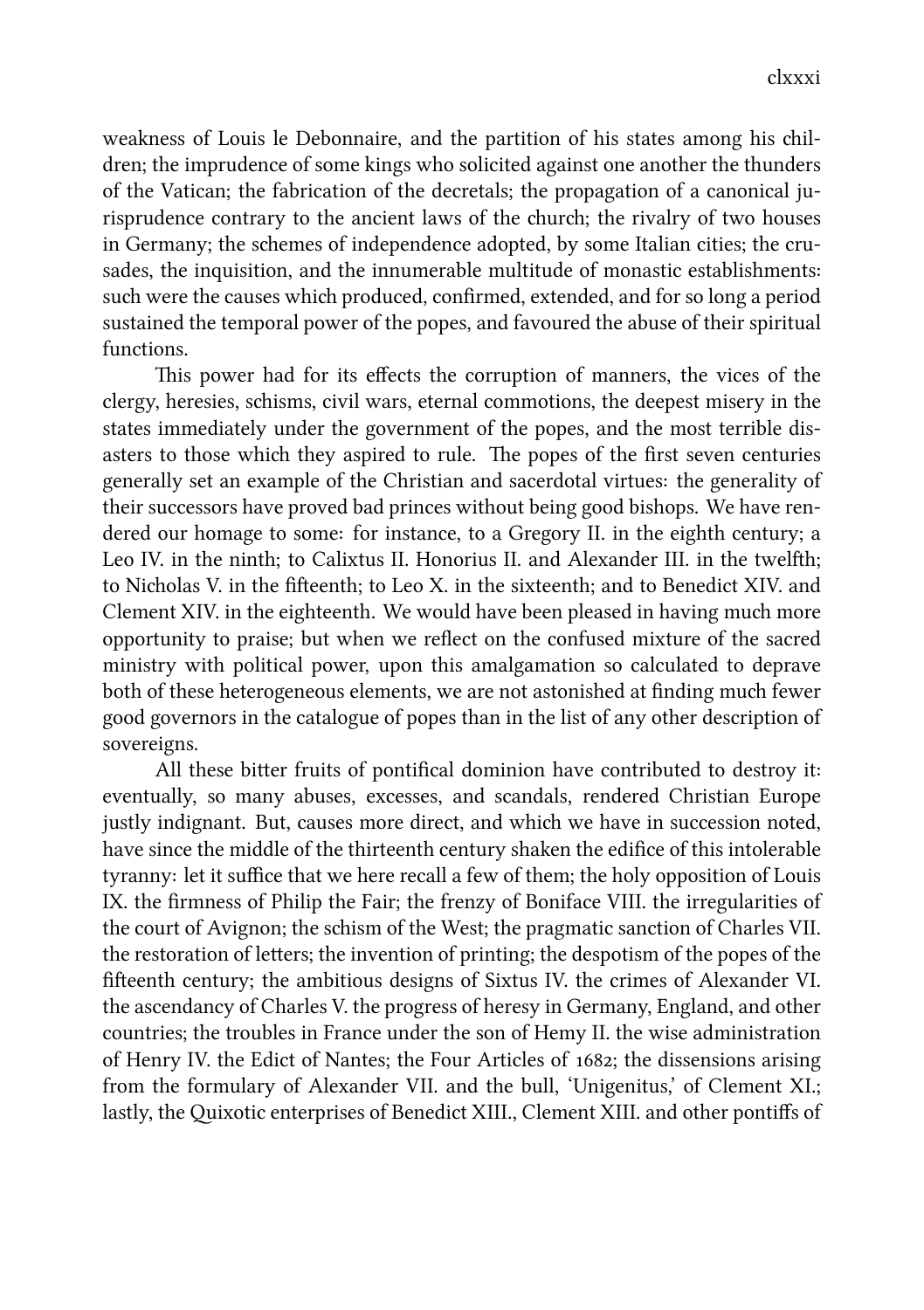clxxxii

the eighteenth century. No! the Papal power can never survive so much disgrace: its hour is come; and there remains no alternative to the popes, but to become, as they had been during the first seven centuries, humble pastors, edifying apostles: it is a destiny abundantly noble.

Once relieved from the burden of temporal affairs, and devoted to their evangelical ministry, they would be so much the less tempted to abuse their sacred office; as there exists to bound their spiritual authority, efficacious means which have been taught by experience. It would even be superfluous to revert to the decrees of the councils of Constance and Basle; or to the pragmatic sanction of  $1439$ : the Four Articles of 1682 are sufficient.

The king of France, Henry IV. had given the example of another security against the pontifical enterprises, when, by his edict of Nantes, he permitted the free exercise of a religion which was not that of the state, and of which he had the happiness to acknowledge and abjure the errors. Toleration of all modes of adoring the Deity is a debt due from sovereigns to their subjects; the gospel which directs the preaching of truths and the enlightening those who are in error, forbids by this very act itself the persecuting of them; for persecution must rather confirm in heresy or extort hypocritical abjurations, which deprave morality and outrage religion. All the Christian kings who have harassed religious sects, have been in their turn disturbed by the popes, and obliged to resist them: St. Louis himself did not escape this just ordination of Providence. To know how far a prince yields to the yoke of the pontiffs; we have only to look to what degree he limits the consciences of his subjects; his own independence is to be measured by the religious liberty which he permits to them: it is necessary, if he wish not to be subjected himself, that he inflexibly refuse to priests, or to the prince of priests, the proscription of modes of worship which differ from the dominant church.

The liberty, or if you please, the toleration of these various professions, supposes in those who exercise them the perfect enjoyment of every right, civil and political, granted to other subjects; whence it follows, that legislation should altogether detach from the religious system the particular situation of individuals, and consequently the circumstances of births, marriages, divorces, burials, which tend to determine it. Here the ecclesiastical office is confined to exhorting the faithful to the observance of certain precepts, or to religious advice, and administering to them the rites of the church or the sacraments, instituted to sanctify the various periods of human life. It is to civil legislation, and to it alone, can belong the establishment of offices purely civil to verify these acts, to invest them with the forms it has prescribed, and which ought to ensure the public authenticity of them, and guarantee all their effects. Now such a legislation is in itself one of the firmest barriers against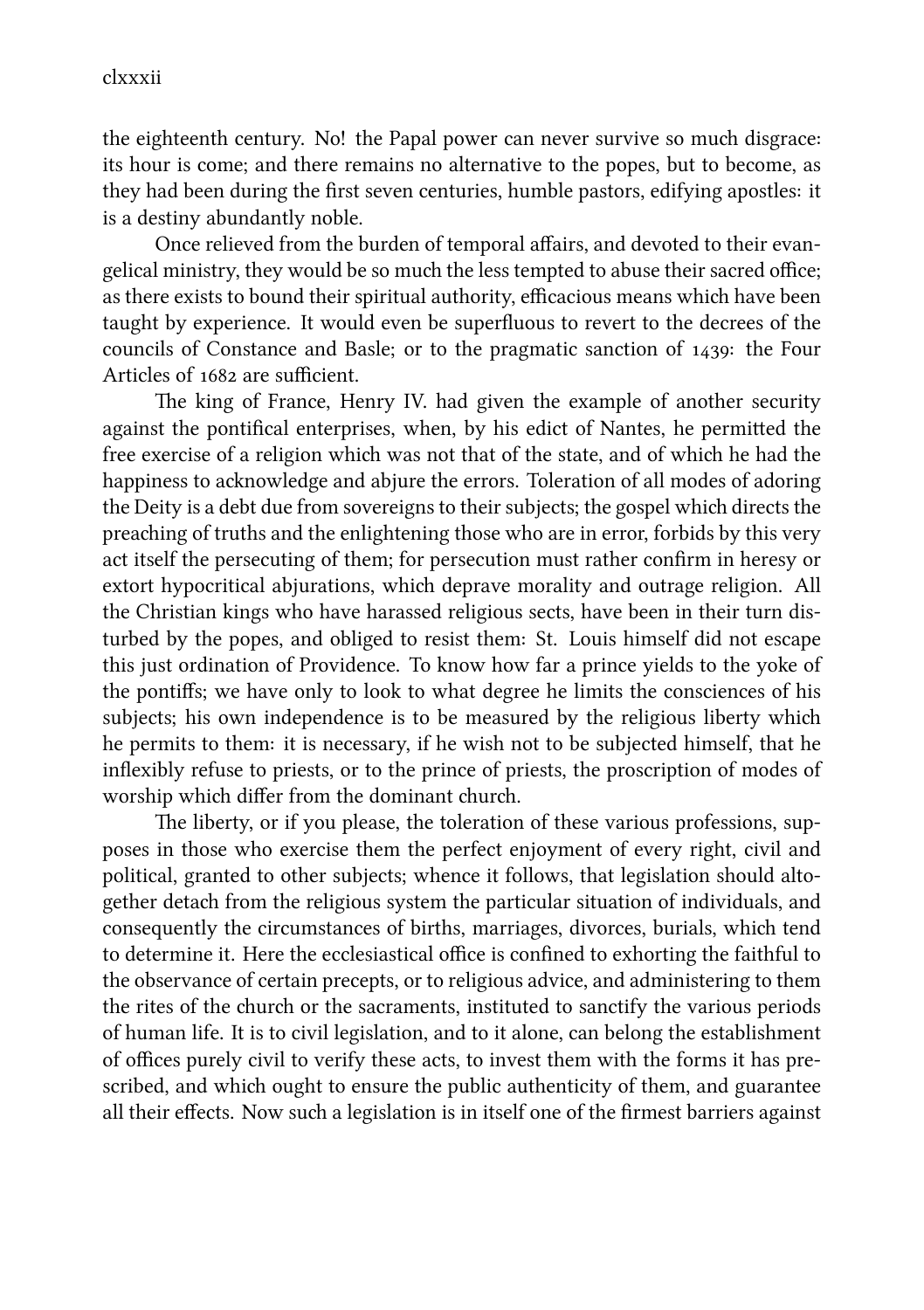ecclesiastical usurpation, and the fatal influence which the head of the clergy would willingly exercise in the bosom of empires and of families.

The history of the first ages of Christianity would, perhaps, point out other preservatives against the pontifical ambition. It should be the endeavour to substitute the ancient laws of the church, in place of those of the middle age, framed to give a separate interest to the clerical body, and render it devoted to the court of Rome, in loosing it from all domestic and patriotic ties. We must avow that these delicate reformations should be matured by time, and carried into effect with circumspection: it is requisite that, induced by publish wish, and as it were enacted by public opinion, they should be previously agreed upon, and looked for with hope before being established. But, to submit to a regime purely civil all the circumstances which determine the personal state, to tolerate the various modes of worship which may desire peaceably to exist around the established one; to render to the articles of the most sacred authority; and, above all, to abolish for ever the temporal power of the popes; these four steps, as easy as they were salutary, have been but too long deferred: no obstacle, no fear, no anticipation, can advise to defer them; and without doubt they will for a long period be sufficient to prevent the principal abuses of the spiritual office.

Among these abuses, however, there are two that we conceive it our duty to point out more particularly: the one consists in excommunications, the other in the refusal of canonical investiture.

Although the Christian churches were only individual associations, they ought to possess the right of excluding from their bosom vicious or dissentient members, who, by their scandalous conduct or discord, disturbed the sacred harmony of those assemblies. From this so natural right, the exercise of which had for a long period been as gentle as it was secret, sprung up, in the middle ages those thundering anathemas, which shook thrones and overturned empires. It was no longer either vice or error which was excommunicated: the sacred thunder served only to avenge the temporal interests of the clergy and of the sovereign pontiff. Who can particularize the number of emperors, kings, and other princes who, from the eighth century to the eighteenth, have been struck by this, often formidable, arm? To confine ourselves to the very-christian kings of France, we may count, between Charlemagne and Louis the Just, twelve sovereigns who have suffered ecclesiastical censures: in the ninth century, Louis-le-Debonnaire and Charles the Bold; in the tenth, Robert; in the eleventh, Philip I.; in the twelfth, Louis VII, and Philip Augustus; in the sixteenth, Louis XII. Henry II. Henry III. and Henry IV. Now of all these excommunicated kings Henry the IV. alone could have been accused of heresy: the orthodoxy of the others was without reproach; there was no question but that of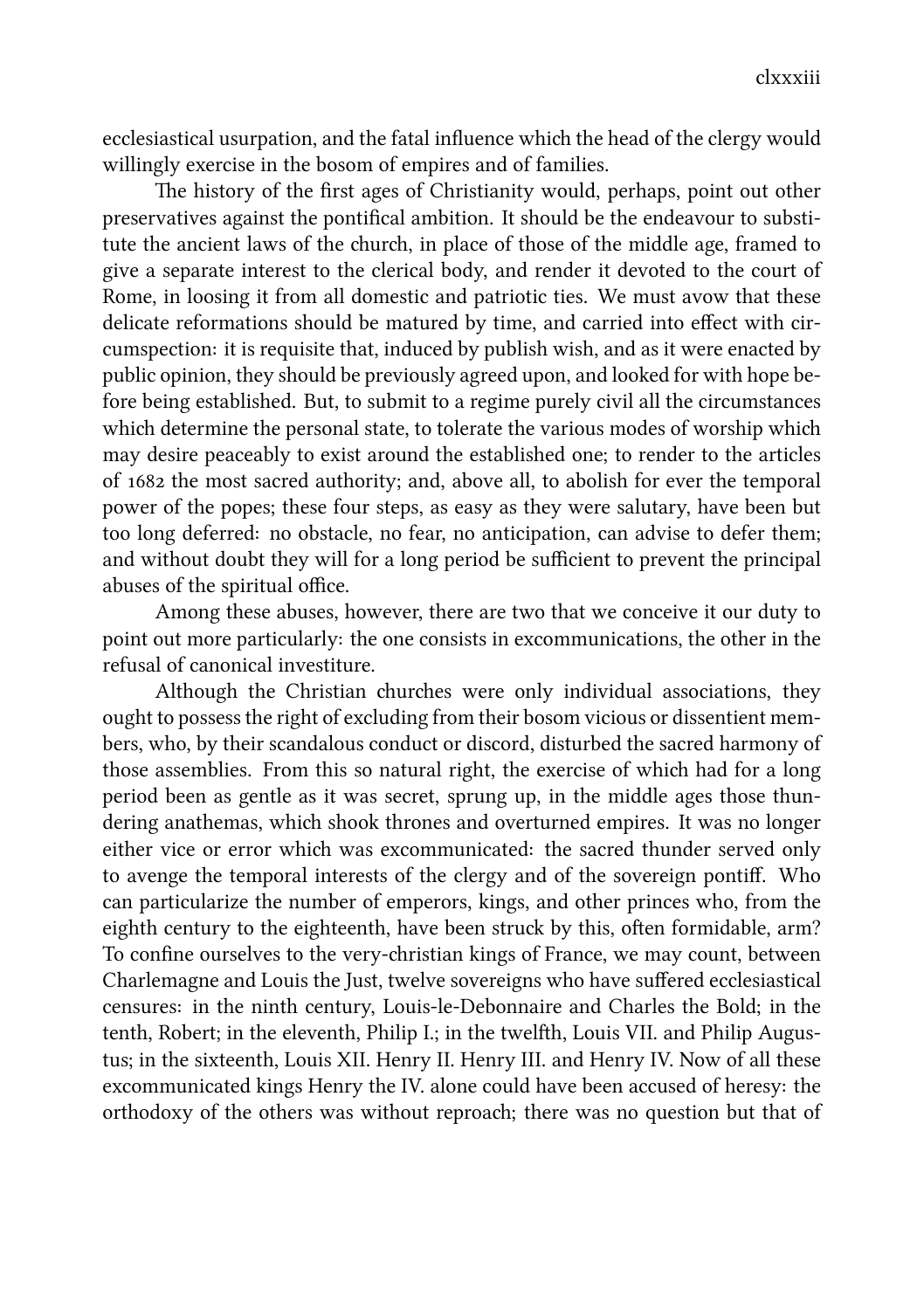their political relations with Rome, and the independence claimed for their crown. But, the excessive, the profane use of these anathemas, brought them into such discredit, that in the present day it would be as ridiculous to fear them as it would be to renew them.

Stripped of all temporal power, and become the subject of one of the princes of Europe, will the pope excommunicate his own sovereign? Such audacity or extravagance is not by any means probable. It is true that past ages offer examples of it; but, at the present time, too just an idea is formed of such anathemas; it would now be regarded but as a seditious libel, a public instigation to revolt, an insult on the majesty of the sovereign and of the laws, a penal though an impotent attempt.

Will the sovereign under whom the pope shall live, permit him to excommunicate foreign princes, whether allies or enemies? we cannot imagine such an imprudence. We have, no doubt, beheld monarchs thus direct against their rivals those spiritual arms which were soon after turned against themselves: but experience has sufficed to deter them from a description of warfare as uncertain as it is ungenerous. Besides, where shall we now find a nation, a mob even, ignorant enough not to be aware that they are only expressive of pontifical caprice or spleen, or a puerile regret for some foolish prerogative?

In fine, will the sovereign of the pope permit his other subjects, magistrates, public officers, or private individuals, to be struck by ecclesiastical censures? we will never suppose it. In a regulated state every condemnation is pronounced in the name of the prince, by the officers specially appointed for this description of judicial functions; and no public censure should emanate from an authority foreign to his.-Let us add, that from the moment the church becomes incorporated with the state, it ceases to be a distinct association: Christianity becomes an institution recognized by the laws: and the acts of the religious 'regime,' from the time they require publicity, belong to the general administration. Thenceforward if it belong to the bishops, the pope, or the councils, to condemn dogmatical errors, without the intervention of the sovereign, at least their persons remain under his protection, and ought not to be officially marked out or disgraced, but agreeable to the forms prescribed by him.

It now remains for us to speak of canonical institution.

That each newly elected bishop should pay homage to the head of the church, is an act of communion with the Holy See extremely commendable. That the nominator of this bishop should be expressly approved by the pope, is a practice calculated to draw closer the ties which ought to connect the first pastor with all the others. That the pope should even profit of this circumstance to examine the qualifications of the elected, and to remonstrate against an improper choice, is also a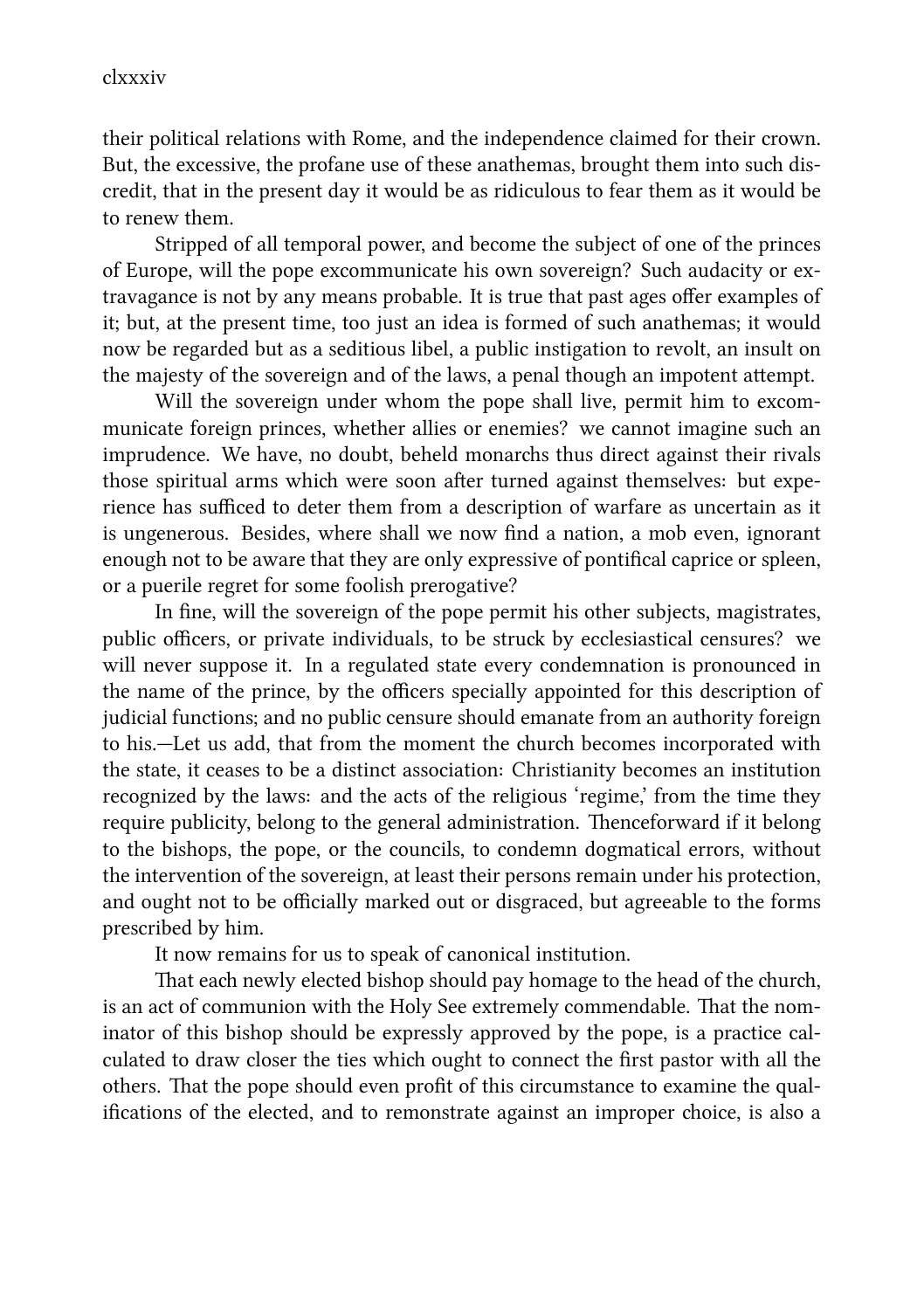security of the honour of the clergy and the discreet administration of the dioceses; it is also a means of enlightening the religion of the prince, and providing against surprise or error. But, that the pope should refuse investiture to a prelate whom the sovereign thinks irreproachable, or that, from considerations foreign to the person of the individual elected, from motives merely political, or, because of certain differences between the sovereign and the pope, the latter should persevere in withholding all canonical investiture; so criminal an abuse of a respectable office authorizes a reversion to the ancient privilege of nomination. We have collected, in concluding the tenth chapter, the principles professed on this head by the advocate general Talon at the close of the seven-, teenth century; about which time Bossuet traced the origin of bulls of investiture and acknowledged their novelty.<sup>328</sup>

"As the pope," he says, "gives "bulls for the investiture of bishops, Bellarmin fixes "on this point, which he exhibits as an important "proof in favor of his opinion. But he does not "condescend to observe how modern this practice "is, and how often the church has united with the "Greeks and other Orientals, yet leaving them in "full possession of their ancient customs, and with- "out obliging them to look for bulls.... The church "of Carthage possessed the absolute right of or- "daining the bishops dependent on it, as also the "bishops of Ephesus, of Cesarea in Cappadocia, "and Heraclia. Our Gallic churches and those of "Spain enjoyed the same privilege."

These two authorities, Talon and Bossuet, might suffice; but it may not be useless to establish on this important point a chronological series of facts and of evidence.

We read in the Acts of the Apostles<sup>329</sup> that the bishops are appointed by the Holy Ghost to rule the church of God: neither this verse of Scripture, nor any other sacred text, makes mention of the pope as a universal pastor by whom all the rest are to be ordained. We should vainly seek for the slightest vestige of a bull of ordination, granted by the sovereign pontiff to the bishops of the earlier ages: for example, to St. Cyprian, St. Chrysostom, St. Basil, St. Ambrose, or St. Augustine. St.

<sup>&</sup>lt;sup>328</sup>Def. of the Clergy of France, 1. 8. c. 15. ³²⁹

C. xx. v. 28.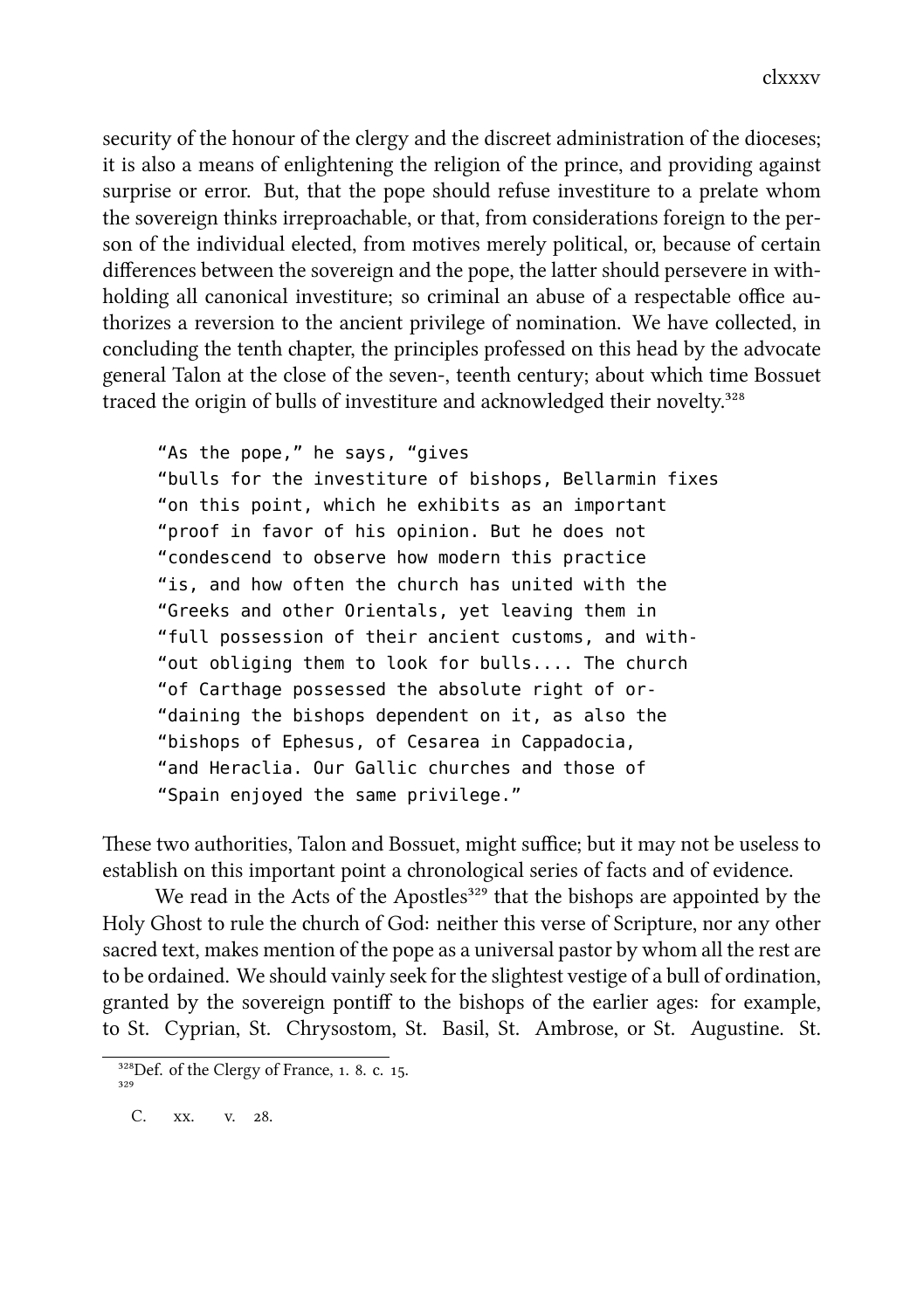Cyprian, on the contrary, having adopted an erroneous opinion, was scarcely in communion with the pope. The Council of Nice<sup>330</sup> directs that each diocesan bishop may be confirmed by his metropolitan or archbishop; a regulation which leaves no pretext for supposing that the bishop of Rome had, in this respect, any function to perform. Three popes of the fifth century, Zosimus, Leo the Great, and Gelasius, have spoken of the installation of prelates, claiming for the metropolitan, and for him alone, the right of investiture. Zosimus<sup>331</sup> says, that the Apostolic See itself ought to respect this prerogative of the metropolitans. That a bishop should be required by the people, elected by the clergy, consecrated by the bishops of the province, under the presidency of the metropolitan, is all that is insisted on by Leo I.<sup>332</sup> and lastly, Gelasius<sup>333</sup> decides, that when the metropolitan is dead, it belongs to the provincial bishops to confirm and consecrate his successors. A council of Toledo in  $681$ <sup>334</sup> confers the same right on the bishop of the metropolis; and this doctrine was so well established in Spain, that before the thirteenth century, the bishops of this kingdom had never applied to the pope for bulls of investiture or confirmation.

Many authors fix the origin of this pretension of tbe pope in the pontificate of Alexander III, 1159, 118-1.

Potestas sane vel confirm&tio pertiaebit per singulas provincias ad metropolitanum episcopum.

See a like regulation in the twelfth canon of the Council of Laodicea.

"We may easily suppose," they add, "that the metropolitans of Germany, and especially those who are also electors of the empire, have borne with much unwillingness this great diminution of their rights, with respect to the confirmation of the new bishops, elected in their respective provinces; and the grievances drawn up at Constance under the emperor Sigismund, by the deputies of the provinces of Germany, and laid before the Council of Constance afterwards, by deputies of the same nation, as Galdart relates, clearly evinces: [here follows what we read in the 3d chapter]: Every time that it becomes necessary to proceed to an election, after it shall have been terminated, let it be examined according to legal form by the immediate superior; and, if found canonical, let it be confirmed; and let not the sovereign pontiff be allowed in any way to attempt any the smallest thing to the contrary, unless that the elected be immediately subject to him; in which case he may intimate his prohibition; or, unless they have acted in some way contrary to the regular forms: in such case, as he is bound to the observance of the law, so is it allowable

<sup>330</sup>Can. 4. Council. Hord. vol. 1. Col. 783.

 $331$ Epist. 7.

 $332$ Epist. 8.

<sup>&</sup>lt;sup>333</sup>Epist. ad Episco. Dardan.

 $334$ Canon 6.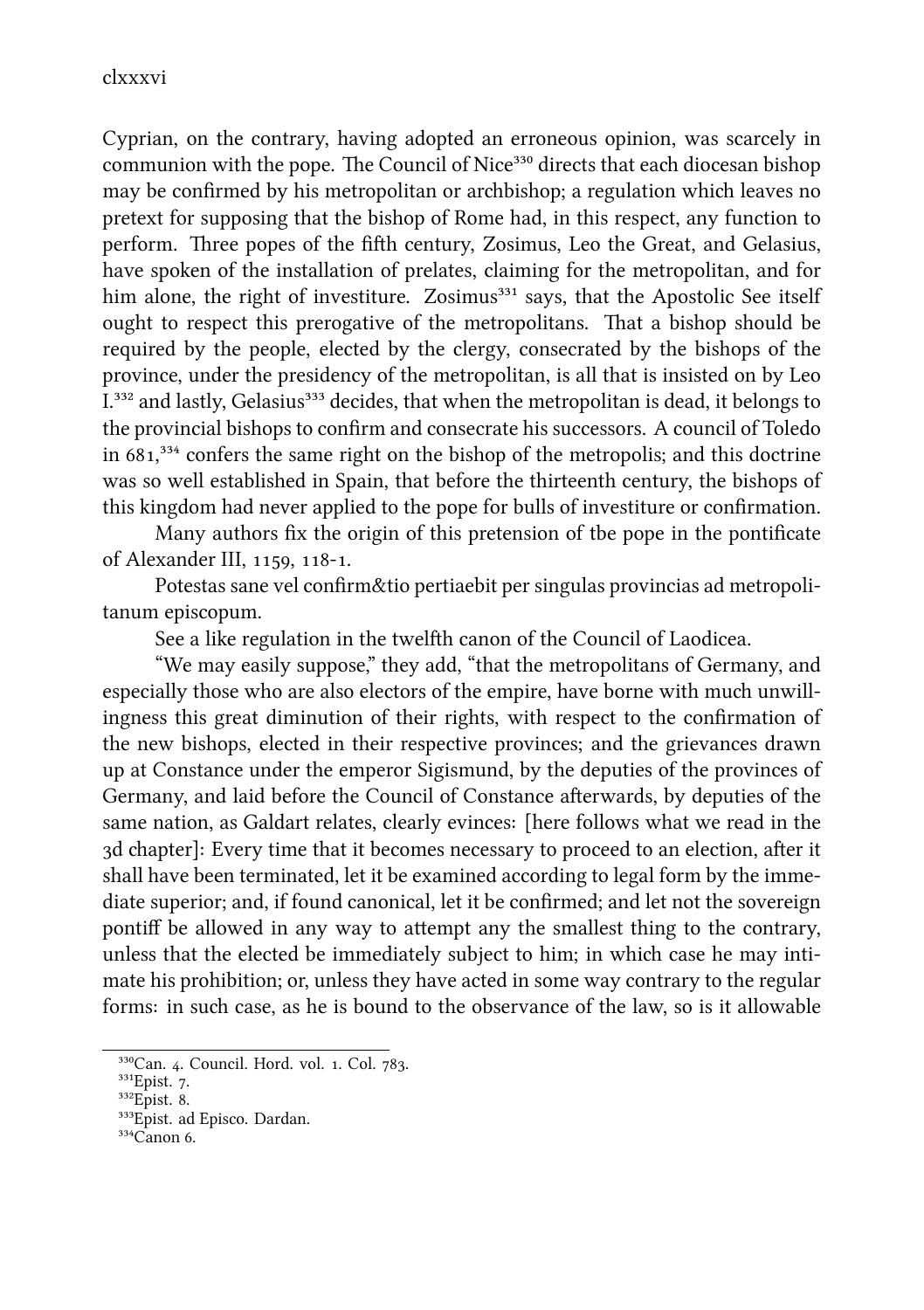to him when any thing is done contrary to that law, or attempted to be done, to reform it, and even correct and punish the transgressors. We have before proved, that this latter power belongs to the sovereign pontiff of common right. Although the council of Constance in the 36th session, to prevent the peace of the church being disturbed, ratified the confirmation of bishopricks, made by popes whom it deposed shortly after; and, although it directed the expediting and signing in its name the bulls which had never been given to bishops who had abdicated, or who were driven from their sees; it, nevertheless, thought seriously at the same time of reducing the confirmation of bishops to the terms of the ancient law, since, in the decree of the th session, by whi it prescribed to the pope who was about to be elected, by way of salutary caution, many points of the great-est importance, to which in the sequel a better form was to have been given, it inserted in the 5th article that of the confirmation of electors. But what the council of Constance only premeditated, we know that the council of Basle carried more fully into effect: for, after having annulled the reservation as well general as particular, it only allowed, that in cases where the church or the commonweal might suffer damage, the sovereign pontiff might be resorted to for the confirma\* tion of canonical elections; adding, that if the confirmation was refused at Rome, the new election should devolve on the chapters. For the rest, it clearly directs, that the elections be made without impediment; and confirmed after examination, agreeable to the disposition of the common law. The grievances of Mayence, drawn up after the council of Basle in  $1440$ , and reported in Scakenburg under the term 'project of a concordat' are entirely in unison with these complaints; they explain the meaning of these words 'according to the disposition of the common law,' when they assert, that according to common right, the privilege of confirming elections should be restored to the immediate superior: the election being terminated, they say, the decree of "election ought to be presented to the immediate superior" to whom belongs the right of confirmation; this superior ought, in this matter, examine with care the form of the election, the merits of the elected, and every other circumstance relating thereto; so that if the election ought to be affirmed, it maybe so judicially. The father of the diocesan synod of Freisingen in Bavaria adopted, in the same year 1440, these projects of the States of the Empire, &c.

It is nevertheless to the eleventh century we may trace up in many churches the custom of an oath, by which each newly elected prelate bound himself "to defend the domains of St. Peter against every aggressor; to preserve, augment, and extend, the rights, honours, privileges, and powers, of the lord pope and his successors; to observe, and with all his power cause to be observed, the decrees, ordonances, reservations, provisions, and directions whatever, emanating from the court of Rome; to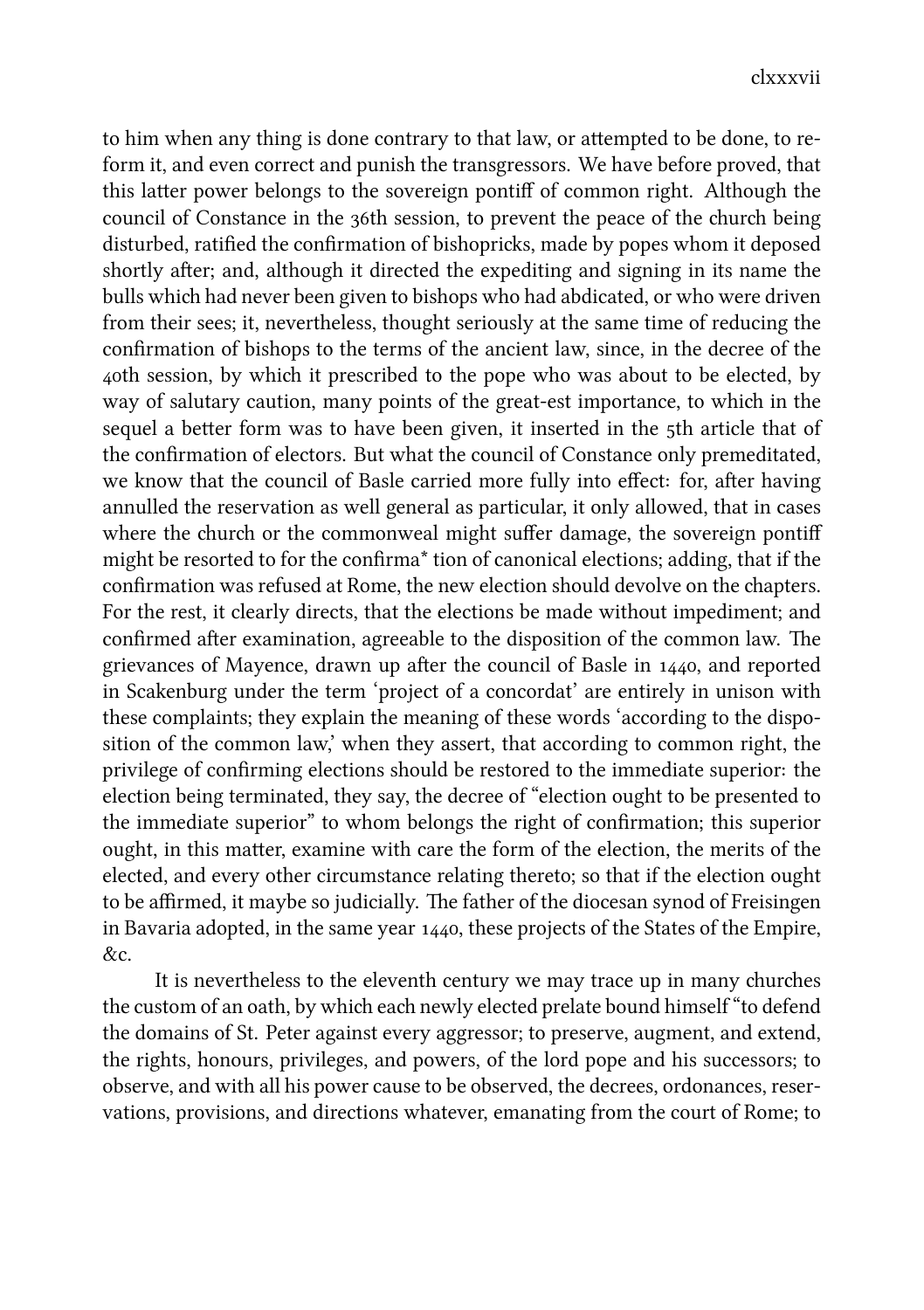## clxxxviii

persecute and combat heretics and sismatics to the utmost extremity, with all who will not render to the sovereign pontiff all the obedience which the sovereign pontiff pleases to exact."

This oath, who can believe it? has been taken by bishops whose sovereigns were not catholic princes.

How are we to conceive that sovereigns, catholic or not, could have allowed their subjects to enter into engagements so opposed to the good order of society at large:—it was complained of in Hungary, in Tuscany, and in the kingdom of Naples; and the prelates of Germany placed restrictions on this formula. But it is in itself so revolting, and besides so foreign to the discipline of the ten first centuries of the church, that we cannot believe they mean seriously to allege it as a proof of the necessity of bulls of investiture.

Some French authors have observed how the public and notorious dissensions between pope Innocent XI. and Louis XIV. seemed to present a favorable opportunity for re-establishing the ancient discipline, and for terminating this shameful subjection, which drew after it the obligation of soliciting and obtaining pontifical bulls for consistorial benefices. By so doing, there would not only remain in the kingdom immense sums of money, now sent every year to Rome, but the bishops would again enter into their ancient rights, and the clergy, as well regular as secular, would be in consequence better governed.—On the Government of the Church translated from the Latin of Febronius, vol. i. c.  $4.$  s.  $3.$ —For original see Appendix B.

Another formula was introduced in the thirteenth century, to wit, that by which the prelates were termed "bishops.... by the grace of the Holy Apostolic See." An archbishop of Nicosia first employed it in 1251, and was followed in it by many of his brethren. The French bishops did not adopt it till a later period; and some suppressed it as incorrect, abusive, and novel: Bossuet termed himself 'bishop by the divine permission.'

At the close of the fourteenth century, when the Castilians had withdrawn from their obedience to Peter de Lune, Henry III. king of Castile, commanded the archbishops to invest the bishops.<sup>335</sup> —The king of France did the same, when, at the same period, the Gallican church refused to recognize any of the three contending popes. In 1587 the bishop of Constance was consecrated, installed, and put into full possession of his office ten years before tbe bulls from Rome were received; this is attested by the pleadings of the advocate-general Servin, wherein the right of dispensing with these bulls is proved by the ancient discipline of the church. This was, as we have seen, the doctrine of the French bishops consulted by the court of

<sup>335</sup> Gonzales de Avila. History of the Antiquities of the city of Salamanca, 1. 3, c. 14.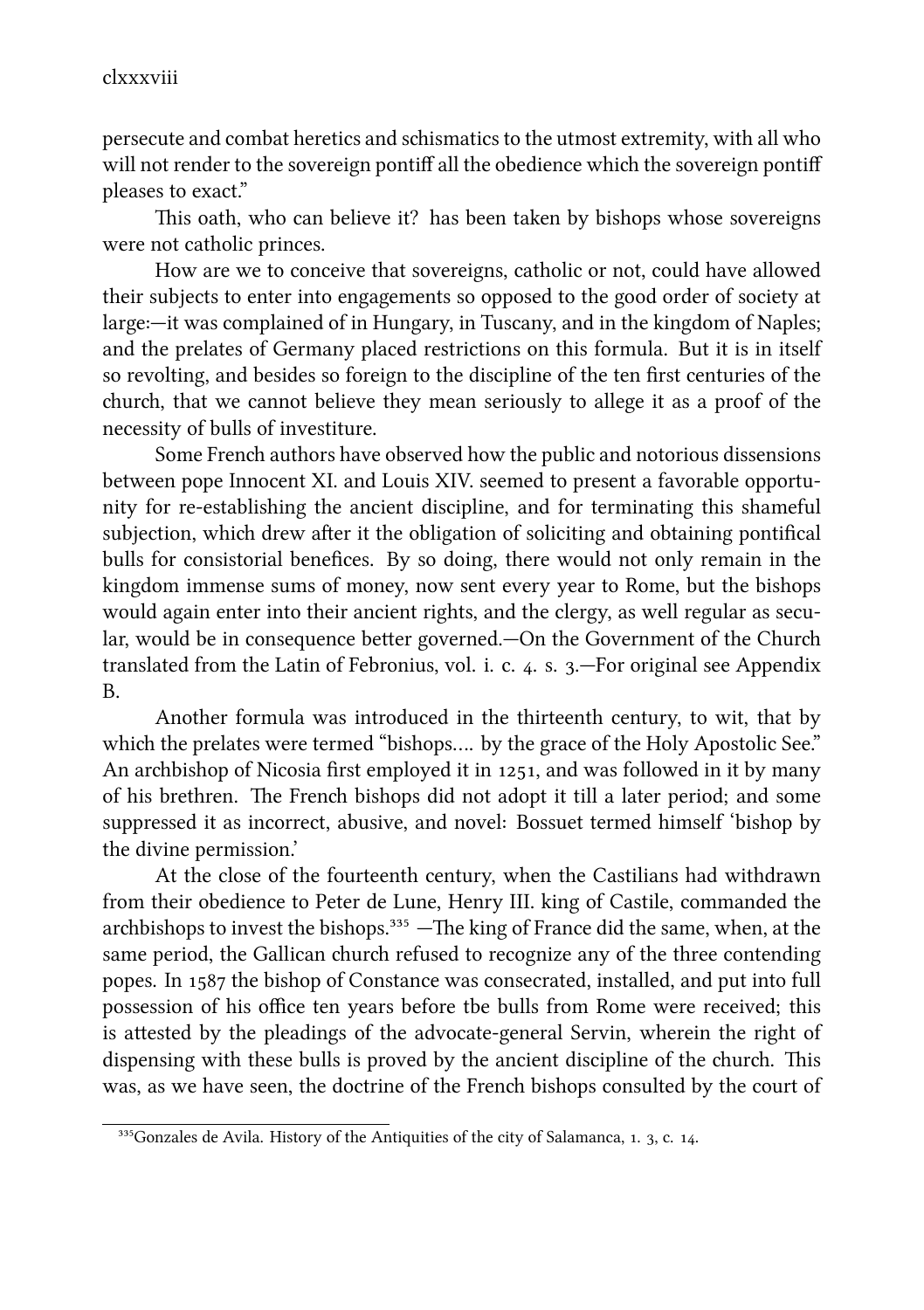Portugal;<sup>336</sup> it was that of Simond, of Peter de Marca, of Thomassin, and of Talon and Bossuet.

Simond<sup>337</sup> observes, that before the fifteenth century, when Gaul was subject to the Romans, the bishops, elected by the people and the clergy, were invested only by the metripolitan.

De Macra,<sup>338</sup> desires they may banish from Christian schools, the novel and unheard-of doctrine, unknown to the twelve first centurics, which inculcates the belief that the bishops receive their authority from the pope; he is of opinion, that many circumstances may fully authorize the bishops to dispense with the modern custom of appointments termed canonical, and the reverting to natural and divine right, without any respect to the forms introduced by the new law; and father Thomassin<sup>339</sup> assures us that, notwithstanding the efforts he has made to discover in antiquity some vestiges of this institution, he has found, on the contrary, that the ancient bishops, and especially those of the East, ascended their sees without the popes having been made acquainted with it. Lastly, in 1718, the council of Regency consulted the Sorbonne on this point, which decided, that, circumstances or occasion requiring, it might restore to their ancient privileges of investing, without pontifical bulls, the prelates legitimately elected. This is surely enough to demonstrate that these bulls are in no wise necessary, and that, at least, they may be considered as obtained, when they are refused from motives foreign to the personal qualifications of the elected.

The historical details of this feeble and too hasty essay, rather glanced at than fully developed, expose slightly, at least, the dangers of the temporal sovereignty of the pope, and the limits which ought to confine his spiritual authority. These limits had need to be assigned by a victorious hand, capable of setting bounds to all subaltern ambition, and unaccustomed to suffer any restrictions to be put on the progress of civilization, the diffusion of knowledge, and the glory of a great empire. The abolition of the terrestrial power of the pontiffs, is one of the greatest benefits Europe can be indebted for to a Hero. The destiny of a new founder of the Western Empire is, to repair the errors of Charlemagne, to surpass him in wisdom, and therefore in power; to govern and consolidate the States which Charles knew only how to conquer and rule; in fine, to render eternal the glory of an august reign, in securing, by energetical establishments, the prosperity of succeeding sceptres.<sup>340</sup>

<sup>336</sup> See page 298. (Ism. Bull.) Libelli duo pro eccl. Lucitanicis: Parisiis in 1655, in 4to.—Narratio…rerum quæ acci-derant super confirmaodis……episcopis Lusitanie; Ulypsip. 1667, in 4to.

<sup>&</sup>lt;sup>337</sup>Præfat. ad App. Concil. Gall. v. 2.

<sup>&</sup>lt;sup>338</sup>De concord, sacerd. et imperii.

 $339$ Discip. Eccles. vol. 2, p. 2, 1. 2, c. 8

<sup>&</sup>lt;sup>340</sup>"The re-establishment of metropolitans in their ancient rights," says the bishop of Novarra, "confers" the means of providing, without any injurious delay, for the vacant churches. It was for this purpose that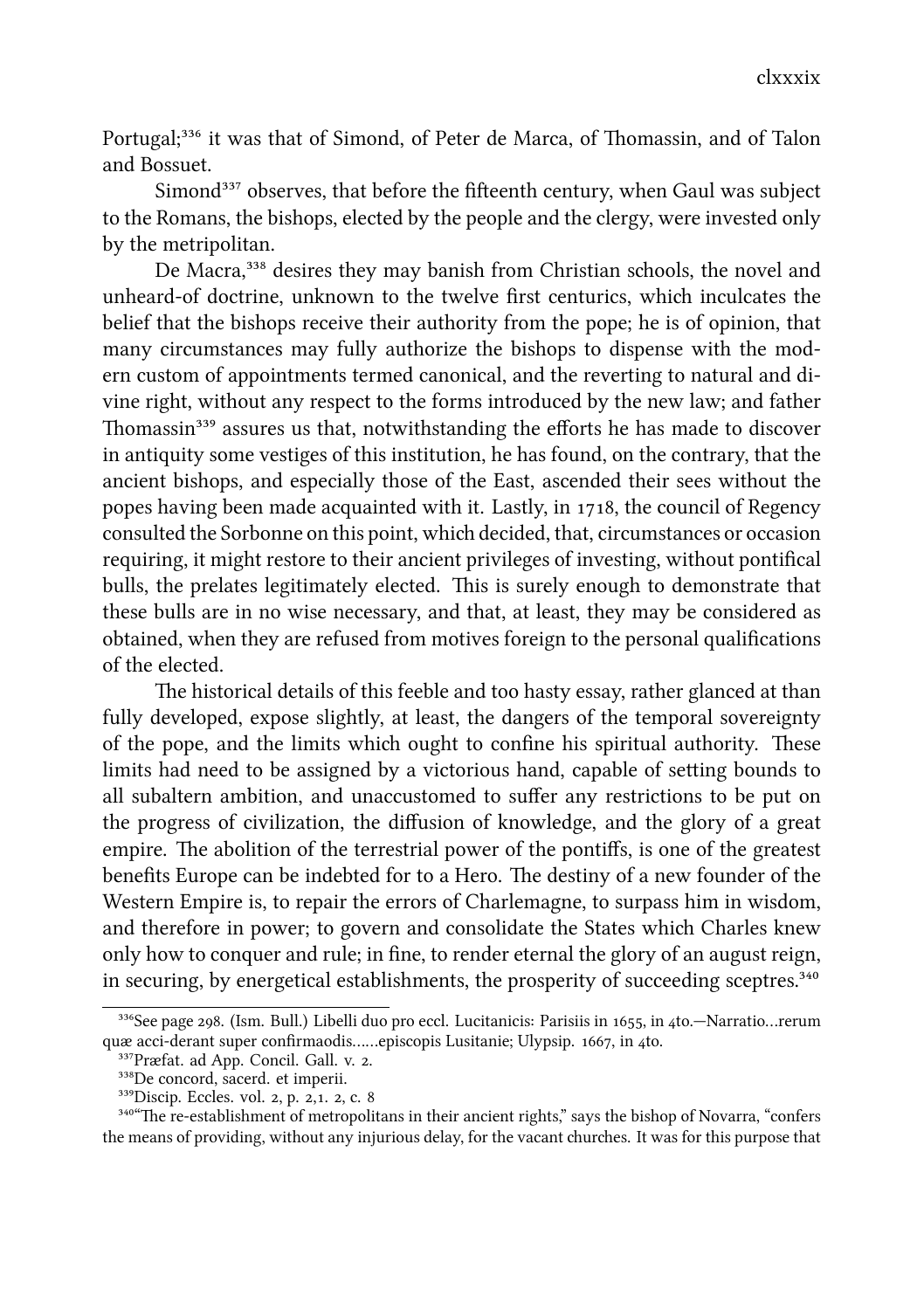the famous council of Nice conferred on the metropolitan alone the ordination of bishops: all the succeeding councils have been unwilling to recognize as bishop him who was not ordained by the decree of his metropolitan. The Roman pontiffs themselves have asserted this general doctrine of the church to the year 1051; and it was religiously observed during upwards of a thousand years. The bishop consecrated by the metropolitan and by his suffragans proceeded at once to the government of his church, and was installed by the clergy of the vacant see. Antiquity knew of no canonical institution or oath of fidelity to the Roman pontiffs, to which they would subject the episcopacy in these latter times, and by which they restricted its divine and original authority. Such are the true and invariable principles, is the constant and pure doctrine, of the church." Address of the bishop of Novara to his His Imperial Highness the prince Viceroy of Italy. Moniteur 11th February 1811. The bishop of Forli professes the same principles. "The ordinary power of bishops," says he, "is derived immediately from Christ.... In whatsoever place a bishop is to be found, whether at Rome, at Gubbio, at Constantinople, at Reggio, at Alexandria, or at Favi, he has the same character and posseses the same authority. All are equally successors of the apostles, so says St. Jerome.... After the abdication of Necturius, the council of Ephesus wrote to the clergy of Constantinople to take charge of this church, in order to render account thereof to him who by the divine will should be ordained thereto by command of the emperor….For upwards of a thousand years, no canonical investment was known in the church, nor oath of fidelity to the pope; obligations fatal to the ordinary authority of the episcopacy," &c.—Moniteur, 16 Feb. 1811. "I am perfectly satisfied," says the bishop of Verona, "that the spiritual jurisdiction which a bishop exercises is derived to him immediately from God, and that he may be placed in his see by the competent power, in virtue of the canonical decrees of the universal church....Bishops are not the vicars of the sovereign pontiff, but the true ordinaries of their dioceses….In the council of Trent, the most learned bishops strongly defended the prerogatives of the episcopacy."—Moniteur, 1st of March, 1811. The bishop of Verona, whose expressions we have above transcribed, published about thirty years since a volume in 4vo, entitled 'De Finibus Sacerdotii et Imperii,' a learned and judicious work which the court of Rome hastened to condemn.—For original see Appendix C.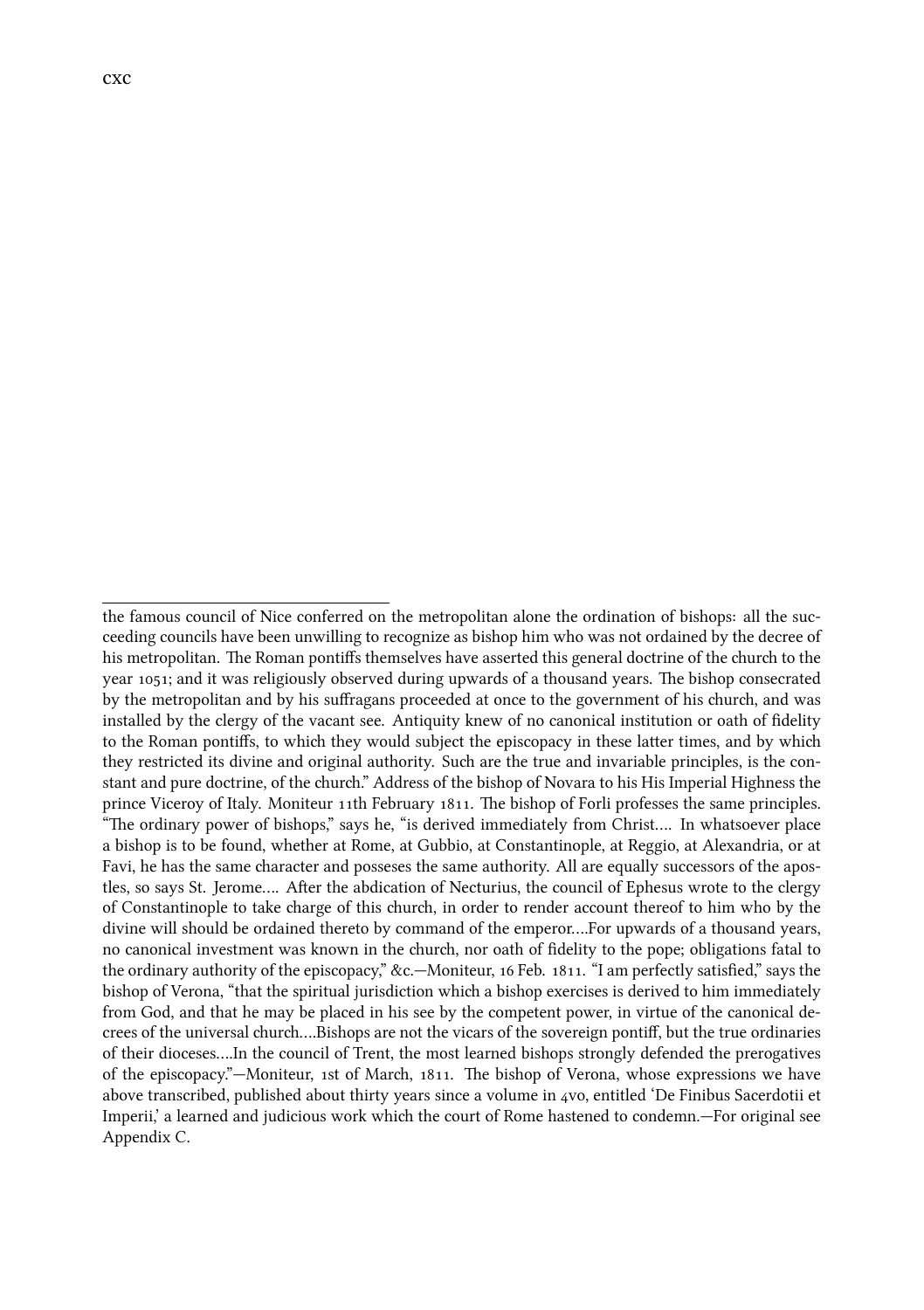# **CHRONOLOGICAL TABLE**

FIRST CENTURY.

| 1. St Peter,                                                           | 66  |
|------------------------------------------------------------------------|-----|
| 2. St. Lin, son of Hercolanus,<br>born at Volterra in Toscany, died in | 78  |
| 3. St. Anaclet, or Clet, died in                                       | 91  |
| 4. St. Clement, son of Faustinas, born at Rome, died in                | 100 |
| SECOND CENTURY.                                                        |     |
| 5. St. Evanstas, born in Syria, died in                                | 109 |
| 6. St. Alexander I.                                                    | 119 |
| 7. St. Sixtus I. born at Rome,                                         | 127 |
| 8. St. Telesphore,                                                     | 139 |
| 9. St. Hyginus, died in                                                | 142 |
| 10. St. Pius I.                                                        | 157 |

YEAR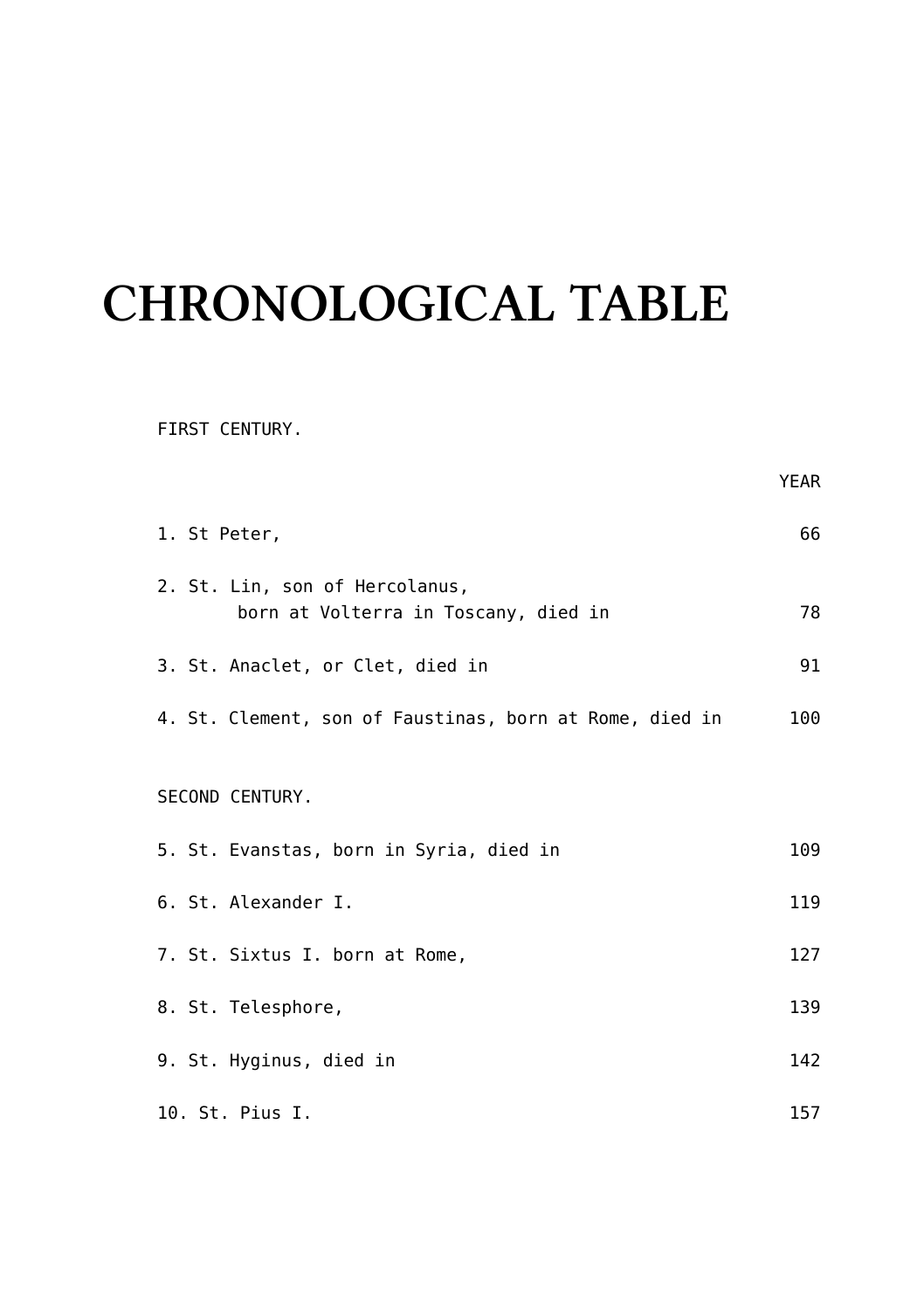#### cxcii

|  | 11. St. Anacetus,                                  | 168 |
|--|----------------------------------------------------|-----|
|  | 12. St. Soter, born at Fondi,                      | 177 |
|  | 13. St. Eleutberius, died the last day of the year | 192 |
|  | 14. St. Victor,                                    | 202 |

THIRD CENTURY.

|  |                    | 15. St. Zephirinus, died in          | 219 |
|--|--------------------|--------------------------------------|-----|
|  |                    | 16. St. Calixtus I. 14th October,    | 222 |
|  | 17. St. Urban I.   | 25th May,                            | 230 |
|  | 18. St. Pontien,   | 28th Sept.                           | 235 |
|  | 19. St. Antherus,  | 3rd Jan.                             | 236 |
|  | 20. St. Fabian,    | 28th Jan.                            | 250 |
|  |                    | 21. St. Cornelius, 14th Sept.        | 253 |
|  |                    | 22. St. Lucius, I. 4th or 5th March, | 255 |
|  | 28. St. Stephen I. | 2nd Aug.                             | 257 |
|  | 24. St. Sixtus II. | 6th Aug.                             | 258 |
|  | 25. St. Dionysius, | 26th Dec.                            | 269 |
|  | 26. St. Felix I.   | 22nd Dec.                            | 274 |
|  |                    | 27. St. Eutychian, 7th or 8th Dec.   | 283 |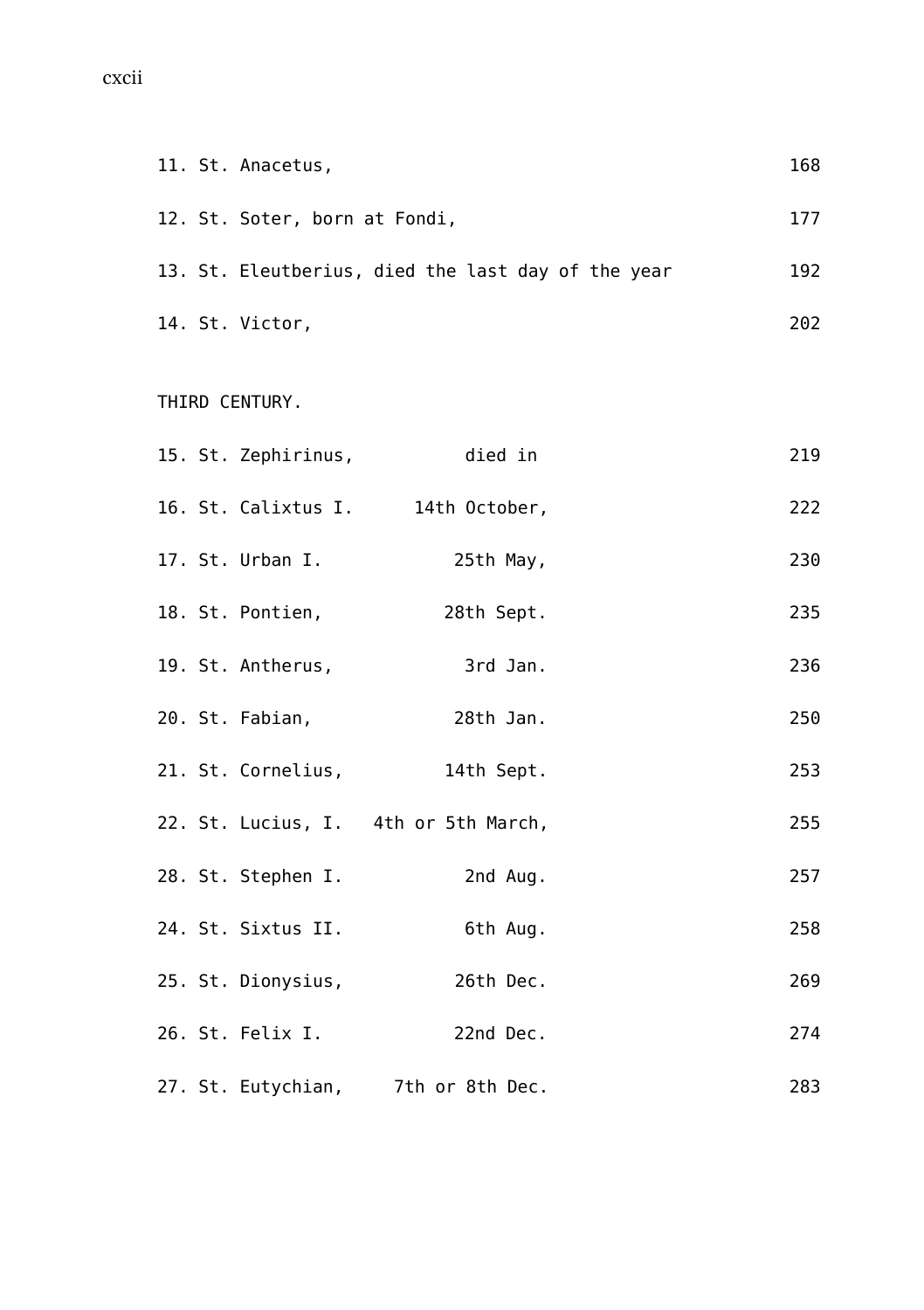| ۰.<br>. .<br>×<br>۰, |  |  |
|----------------------|--|--|

|                |  | 28. St. Caius,                                | 22nd April,                                                                                                                         | 296 |  |
|----------------|--|-----------------------------------------------|-------------------------------------------------------------------------------------------------------------------------------------|-----|--|
|                |  | 29. St. Marcellinus,                          | 24th Oct.                                                                                                                           | 304 |  |
|                |  | FOURTH CENTURY.                               |                                                                                                                                     |     |  |
|                |  |                                               | 30. St. Marcellus, a Roman by birth, died 16th Jan.                                                                                 | 310 |  |
|                |  | 31. St. Eusebius, 26th Sept.                  |                                                                                                                                     | 310 |  |
|                |  |                                               | 32. St. Miltiades or Melchiades, died 10th or 11th Jan.                                                                             | 314 |  |
|                |  |                                               | 33. St. Sylvester I. born at Rome, died 31st Dec.<br>Pretended donation of Constantine.<br>Council of Nice, 1st oecumenical, in 325 | 335 |  |
|                |  | 34. St. Mark, died the 7th Oct.               |                                                                                                                                     | 336 |  |
|                |  |                                               | 35. St. Julius I. a Roman by birth, died 13th April,                                                                                | 352 |  |
|                |  | 36. St. Liberius, 24th April,                 | Felix II. antipope, 22nd Nov. 365                                                                                                   | 366 |  |
|                |  | 37. St Damasiuc, a Roman, 10th or 11th Dec.   | Council of Constantinople 2nd oecum. 381.                                                                                           | 384 |  |
|                |  | 38. St. Siricius, a Roman, died 25th Nov,     | The first of whom we have an authentic decree                                                                                       | 398 |  |
|                |  | 39. St. Anastasius I. a Roman, died in 401 or |                                                                                                                                     | 402 |  |
| FIFTH CENTURY. |  |                                               |                                                                                                                                     |     |  |
|                |  | 40. St. Innocent I. died 12th March           |                                                                                                                                     | 417 |  |
|                |  |                                               | 41. St. Zosimus, born in Greece, died 26th Dec.                                                                                     | 418 |  |
|                |  | Jocundus, died 4th Sept.                      | 42. St. Boniface I. a Roman, son of the priest                                                                                      | 422 |  |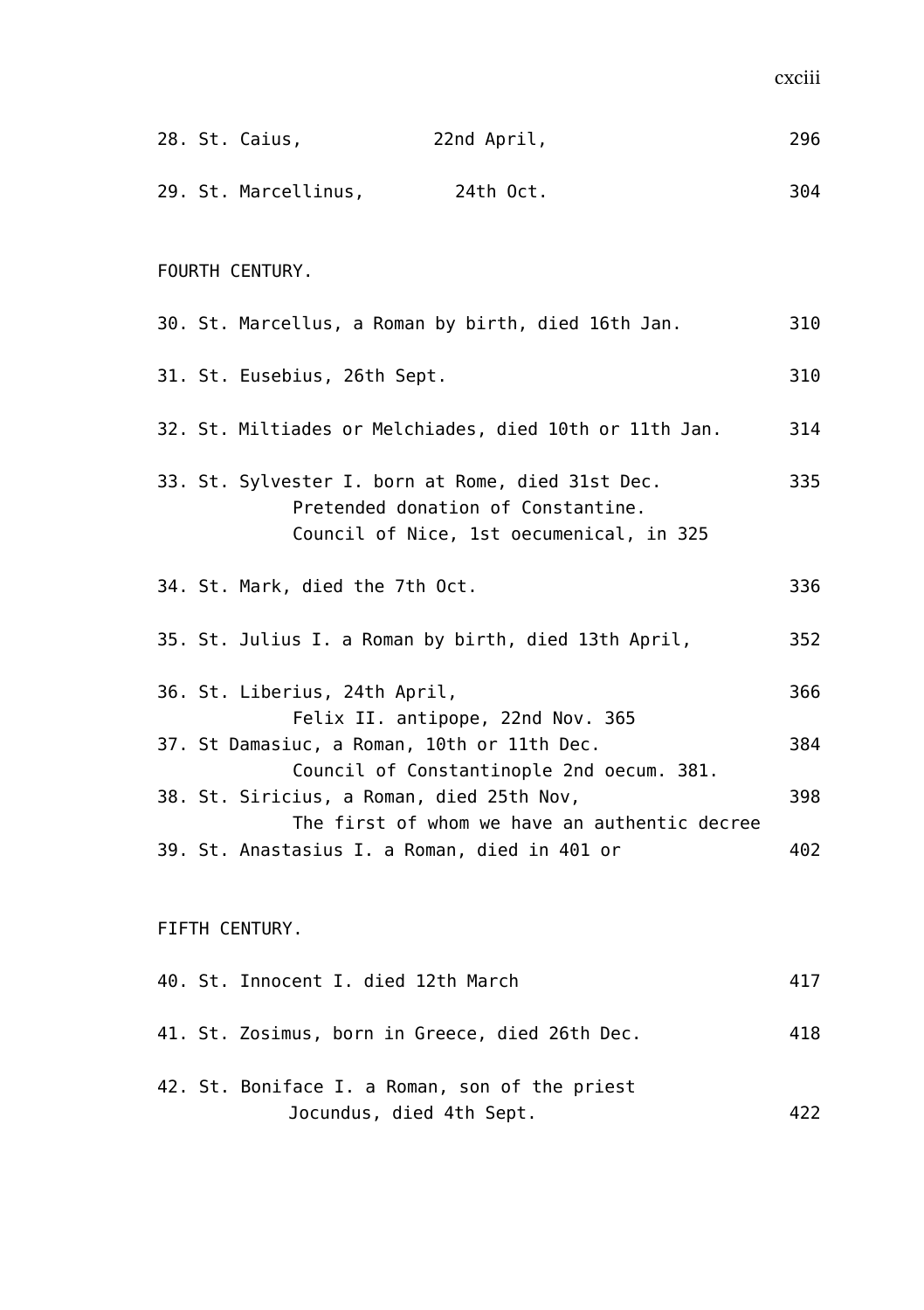#### cxciv

|  | 43. St. Celestine I. a Roman, 30th July,                                               | 432 |
|--|----------------------------------------------------------------------------------------|-----|
|  | Council of Ephesus, 3rd oecumen. in 431.<br>44. St. Sixtus III. a Roman, 18th Aug.     | 440 |
|  | 46. St. Leo I. or the Great, born at Rome, one of<br>the doctors of the Latin Church,  |     |
|  | died 6th or 8th Nov.                                                                   | 461 |
|  | Council of Chalcedon, 4th oecumen. 451.<br>46. St. Hilary, a Sardinian, died 21st Feb. | 468 |
|  | 47. St. Simplicius, native of Tivoli, died 25th Feb.                                   | 483 |
|  | 48. St. Felix III. a Roman, 24th or 25th Feb.                                          | 492 |
|  | 49. St. Gelaaias, born at Rome, 19th Nov.                                              | 498 |
|  | 50. St. Anastasias II. 17th Nov.                                                       | 498 |

# SIXTH CENTURY.

| 51. Symmachas, born in Sardinia, died the 9th July           | 514 |
|--------------------------------------------------------------|-----|
| 52. Hormisdas, born at Frusignone in Campania died 6th Aug.  | 523 |
| 53. St. John I. a Toscan, 18th May,                          | 525 |
| 54. Felix IV. a Samnite, in                                  | 530 |
| 55. Boniface II. born at Rome, of Gothic origin, died        | 532 |
| 56. John II. called Mercnrins, born at Rome, died            | 535 |
| 57. Agapit, son of the priest Gordian, died the 22d of April | 536 |
| 58. Sylverius, a native of Campania son of pope Hormisdas    | 538 |
| 59. Vigilias, son of the Consul John, elected pope           |     |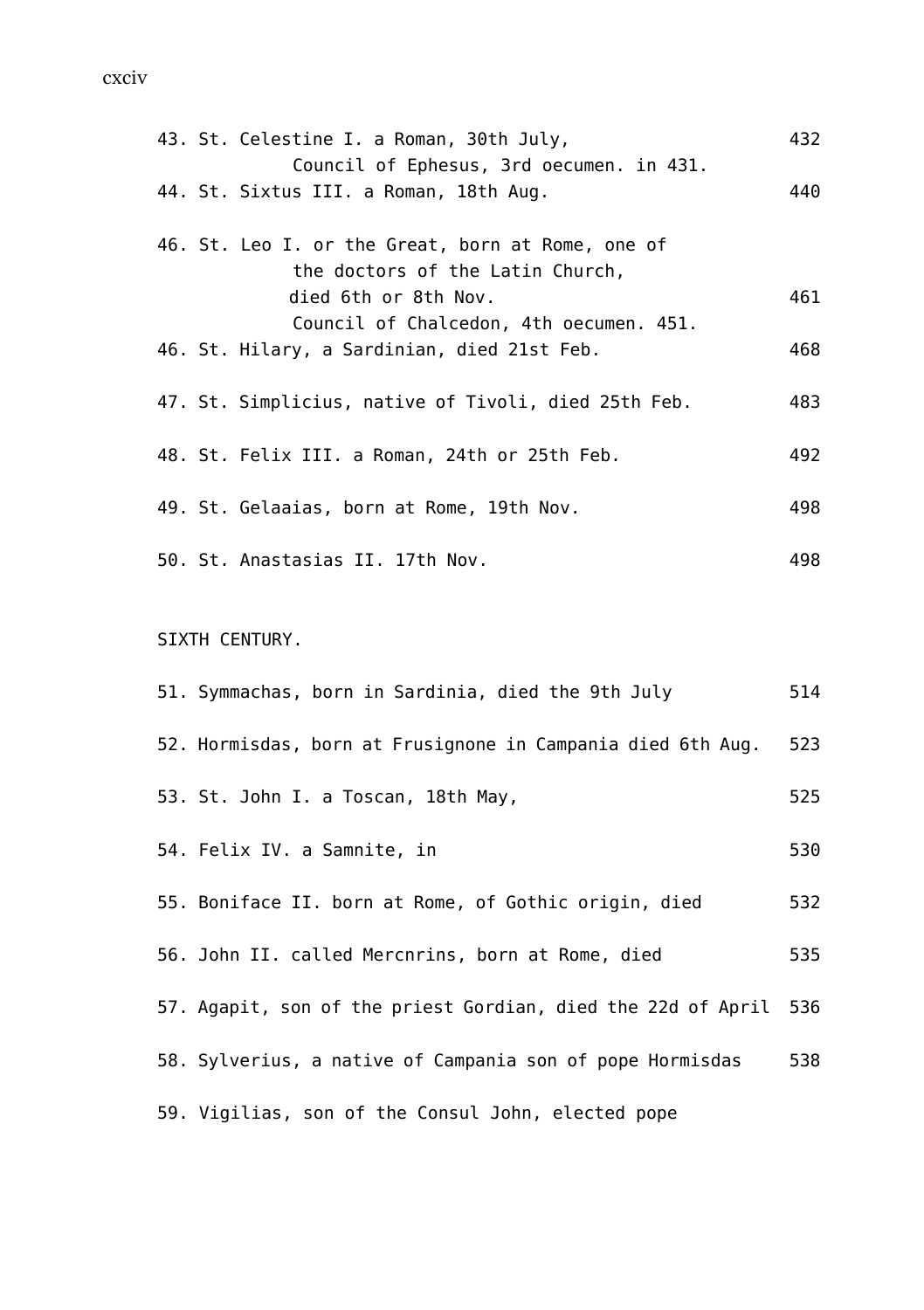| Nov. 537, before the death of Sylverius,<br>died at Syracuse, 10th Jan.<br>2nd Council of Constantinople, and<br>6th œcumenical, held in 553 | 555 |
|----------------------------------------------------------------------------------------------------------------------------------------------|-----|
| 60. Pelagias I. died 1st March,                                                                                                              | 560 |
| 61. John III. called Cateline, born at Rome, died 13th July                                                                                  | 575 |
| 62. Benedict Bonosius, 30th July,                                                                                                            | 557 |
| 63. Pelagias II. died 8th Feb.                                                                                                               | 590 |
| 64. St. Gregory I. or the Great, born at Rome, one<br>of the fathers or doctors of the Latin Cburch<br>12th March,                           | 604 |
| SEVENTH CENTURY.                                                                                                                             |     |
| 65. Sabinian, died 22nd Feb.                                                                                                                 | 606 |
| 66. Boniface III.                                                                                                                            | 607 |
| 67. Boniface IV. native of Valeria, country of the Moors,                                                                                    | 615 |
| 68. St. Dens Dedit, a Roman, 3rd Dec.                                                                                                        | 618 |
| 69. Boniface V. born at Naples, died 22d Oct.                                                                                                | 626 |
| 70. Honoriua I. a native of Campania, son of the<br>consul Petronius, died 12th Oct.<br>AN INTERREGNUM OF TWENTY MONTHS                      | 638 |
| 71. Severinus, born at Rome, consecrated in May, died                                                                                        | 640 |
| 72. John IV. of Dalmatia, 11th Oct.                                                                                                          | 642 |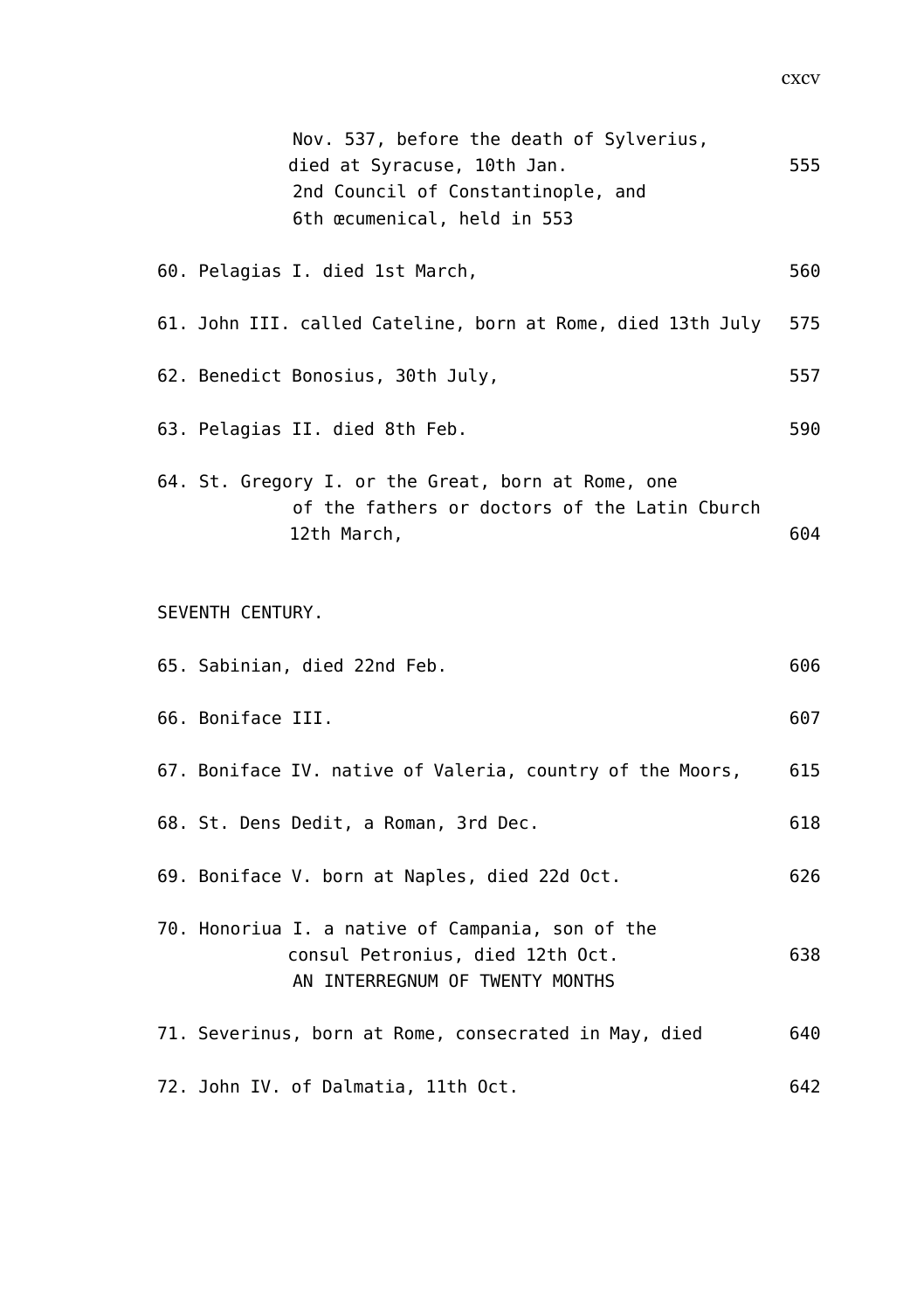# cxcvi

| 73. Theodore I. born at Jerusalem, died 13th May,<br>The first who received the title of sovereign |     |
|----------------------------------------------------------------------------------------------------|-----|
| pontiff.                                                                                           | 649 |
| 74. St. Martin I. of Todi, 17th Sept.                                                              | 654 |
| 75. St. Eugene I. a Roman, 1st Jan.                                                                | 657 |
| 76. Vitalian, born at Segni, 27th Jan.                                                             | 662 |
| 77. Adeodat, a Roman, in June,                                                                     | 676 |
| 78. Donus or Domnas, a Roman, 11th April,                                                          | 678 |
| 79. Agathon, a Sicilian, 10th June,<br>Third Council of Constantinople, the 6th                    |     |
| oecumenical, held in 680 and 681.                                                                  | 682 |
| 80. St. Leo II. a Sicilian, died in 683 or                                                         | 684 |
| 81. Benedict II. a Roman, died 7th May,                                                            | 685 |
| 82. John V. a Syrian, 7th Aug.                                                                     | 687 |
| 83. Conon, born in Sicily, of Thracian origin, died Sept.                                          | 687 |
| 84. St. Sergius I. born at Palermo, of Antiochian 8th Sept.                                        | 701 |
| EIGHTH CENTURY.                                                                                    |     |
|                                                                                                    |     |
| 85. John VI. a Greek, died 9th Jan.                                                                | 705 |
| 86. John VII. a Greek, 17th Oct.                                                                   | 707 |
| 87. St. Sinnius, a Syrian, 7th Feb.                                                                | 708 |
| 88. Constantine, a Syrian, 9th April,                                                              | 715 |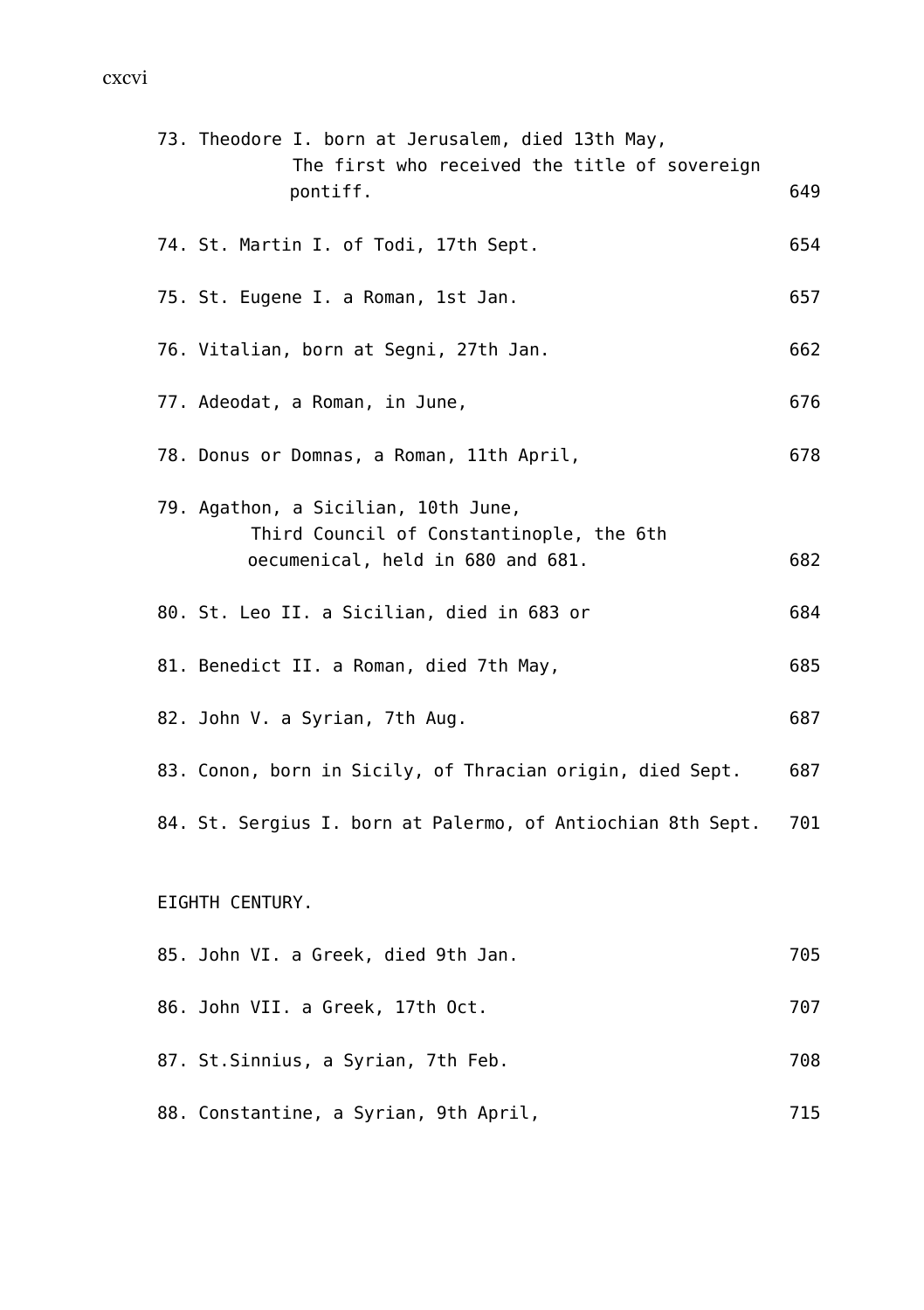## cxcvii

| 89. St. Gregory II. a Roman, died the 10th Feb.<br>Quarrel with the Emperor Leo the Isaurian.                                       | 731 |
|-------------------------------------------------------------------------------------------------------------------------------------|-----|
| 90. Gregory III. a Syrian, 27th Nov.<br>Excommunication of the Iconoclastes<br>-Roman Republic.                                     | 741 |
| 91. Zachary, a Greek, 14th March,<br>Accession of Pepin the Short.                                                                  | 752 |
| Stephen elected pope in<br>died before being consecrated.                                                                           | 752 |
| 92. Stephen II. died 25th April,<br>Pretended sacred donation of Pepin,<br>letters of St. Peter, &c.                                | 757 |
| 93. Paul I. brother of the preceding, died 28th Jan.                                                                                | 767 |
| 94. Stephen III. a Sicilian, 1st Feb.                                                                                               | 772 |
| 95. Adrian I. son of Theodale, duke of Rome, 25th Dec.<br>Charlemagne in Italy.<br>Second Council of Nice, 7th oecumenical, in 787. | 795 |
| 96. Leo III. a Roman, 11th June,<br>Charlemagne crowned emperor in 800.<br>False decretals                                          | 816 |
| NINTH CENTURY.                                                                                                                      |     |
| 97. Stephen IV. installed 22d June 816, died 24th Jan.                                                                              | 817 |
| 98. Pascal I. a Roman, installed 25th Jan. 817, died May                                                                            | 824 |

99. Eugene II. born at Rome installed and died in Aug. 827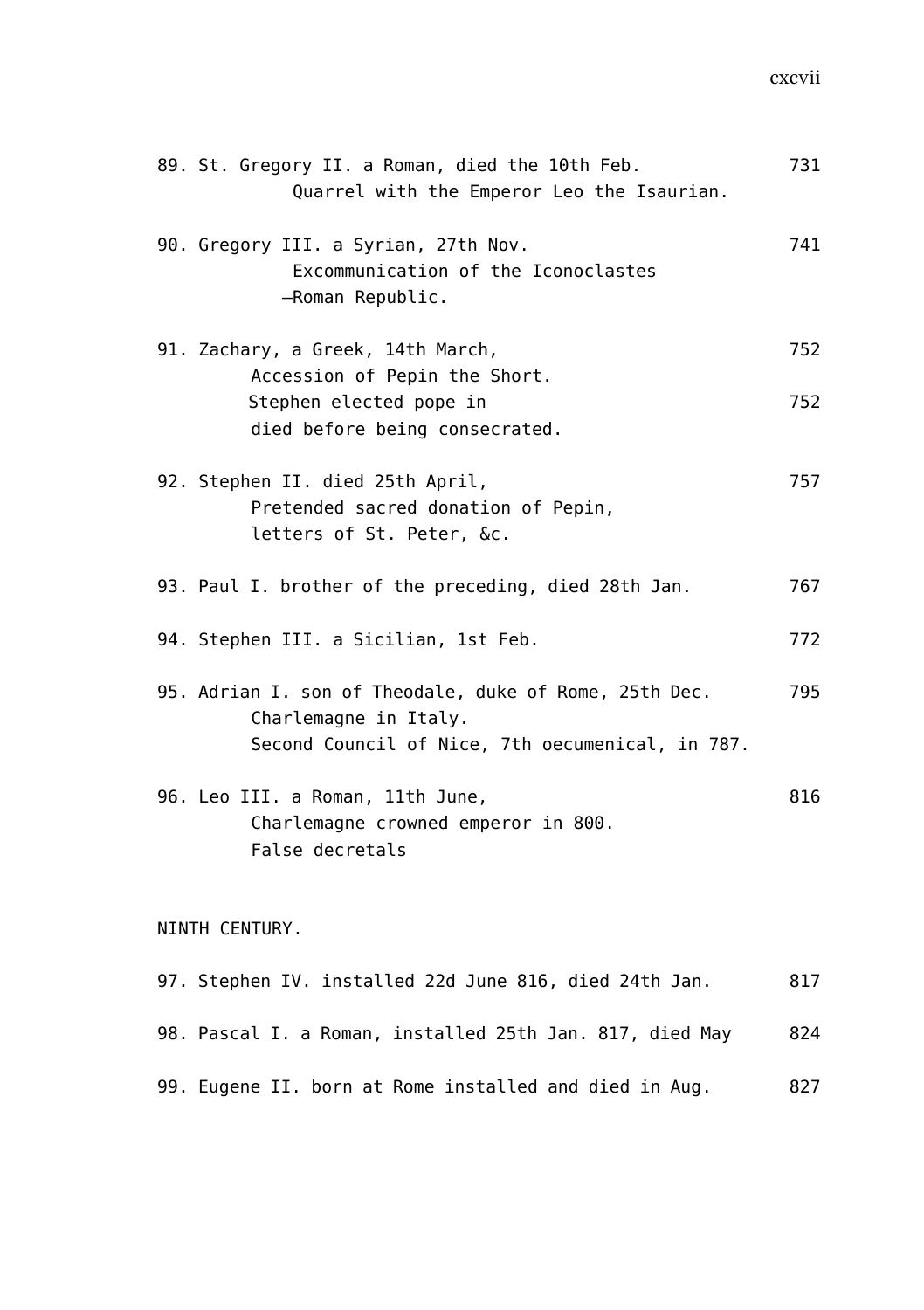- 100. Valentine, born at Rome installed and died, 827
- 101. Gregory IV. installed at the close of 827, died in Jan. 844 Humiliation of the emperor Louis-le-Debonairre.
- 102. Sergius II. installed the 27th January 844, 27th Jan. 847
- 103. St. Louis IV, elected in 847, died 17th July, 855 Leonine City, pages 48, 50.
- 104. Benedict III. installed 29th Sept. 855, died 8th April 858
- 105. Nicholas I. a Roman, installed 24th April 858 died Nov. 867
- 106. Adrian II. a Roman, installed 14th Dec. 867, died in 872 4th Council of. Constantinople, the 8th œcumenical, held in 869.
- 107. John VIII. installed the 14th December 872, died Dec. 888 Charles the Bold crowned emperor in 875, and Charles the Fat in 880.
- 108. Marinas, installed the end of December 882, died in May, 884

109. Adrian III. a Roman, installed in 884, died in Sept. 885

- 110. Stephen V. a Roman installed in Sept. 885, died 7th Aug. 891
- 111. Formosus, installed in Sept. 891, died in April 896
- 112. Boniface VI. installed and died in Theorem 896
- 113. Stephen VI. installed in 896, strangled 897
- 114. Romanus, born at Rome, installed 20th Aug. 897
- 115. Theodore II. installed and died in 898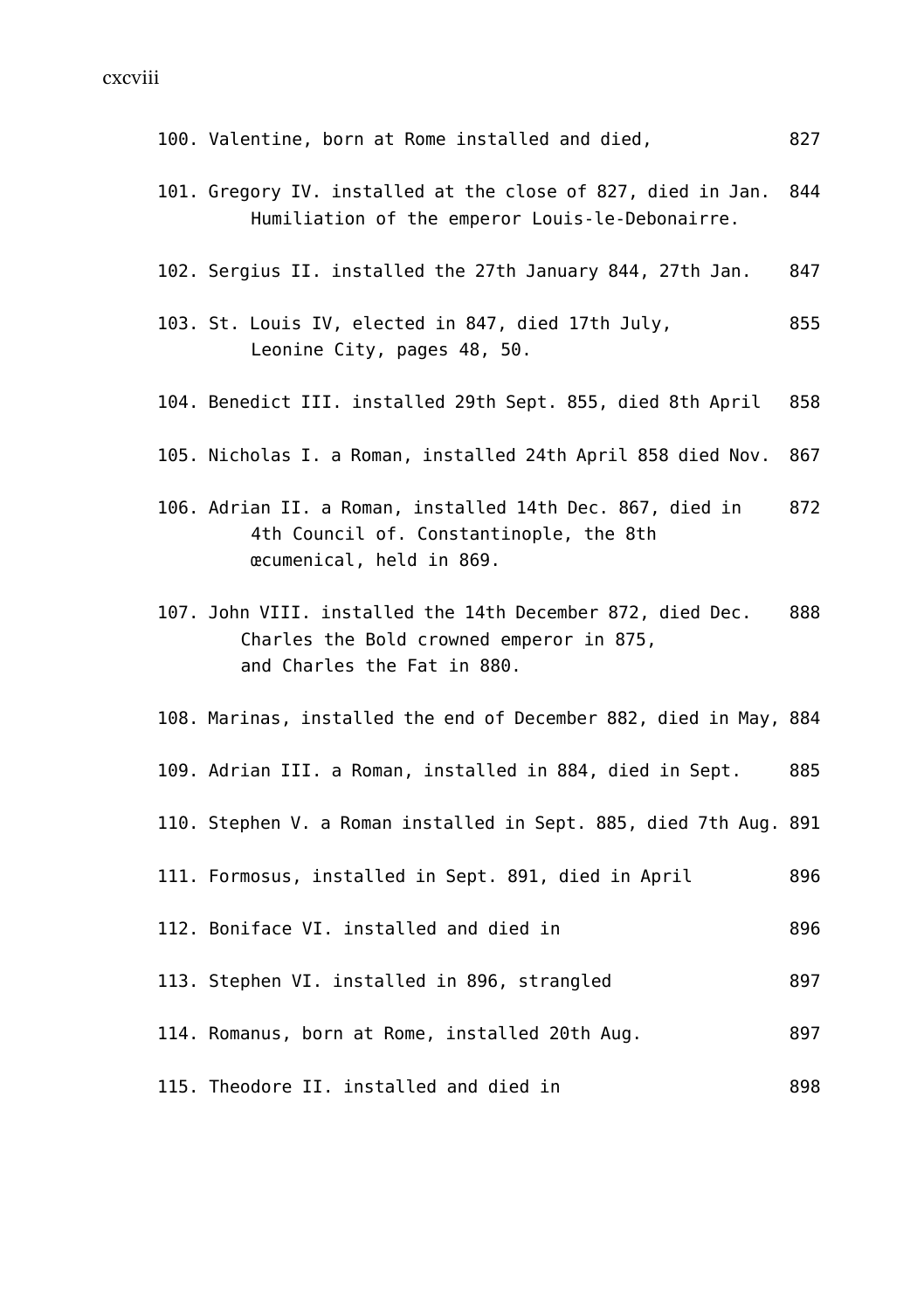| 116. John IX. a native of Tibar or Tivoli, died                                                                                               | 900 |
|-----------------------------------------------------------------------------------------------------------------------------------------------|-----|
| TENTH CENTURY.                                                                                                                                |     |
|                                                                                                                                               |     |
| 117. Benedict IV. elected in December, 900, died in October                                                                                   | 903 |
| 118. Leo V. a native of Ardee, installed 28th Oct. 903,<br>banished in Nov.                                                                   | 903 |
| 119. Christophas, a Roman, installed in November, 903,<br>banished in Jane,                                                                   | 904 |
| 120. Sergios III. installed in 905, died in August,                                                                                           | 911 |
| 121. Anastasias III. a Roman, installed Aug. 911, died Oct.                                                                                   | 913 |
| 122. Landon, installed in 913, died April,                                                                                                    | 914 |
| 123. John X. installed the end of April, 914, died in prison<br>The lover of Theodora, the conqueror of<br>the Saracens, dethroned by Marosia | 928 |
| 124. Leo VI. installed Jan. 928, died the 3rd of February                                                                                     | 929 |
| 125. Steshen VII. installed in March 929, died in Mar.                                                                                        | 931 |
| 126. John XI. son of Marosia, and it is said of<br>Sergios III. born in 906, installed on 20th                                                | 936 |
| March, 931, died in prison, in Jan.                                                                                                           |     |
| 127. Leo VII. inst. in Jan. 936, died in July,                                                                                                | 939 |
| 128. Stephen VIII. inst. July, 939, died Nov.                                                                                                 | 942 |
| 129. Martin III. a Roman, installed March, 942, died Jan.                                                                                     | 945 |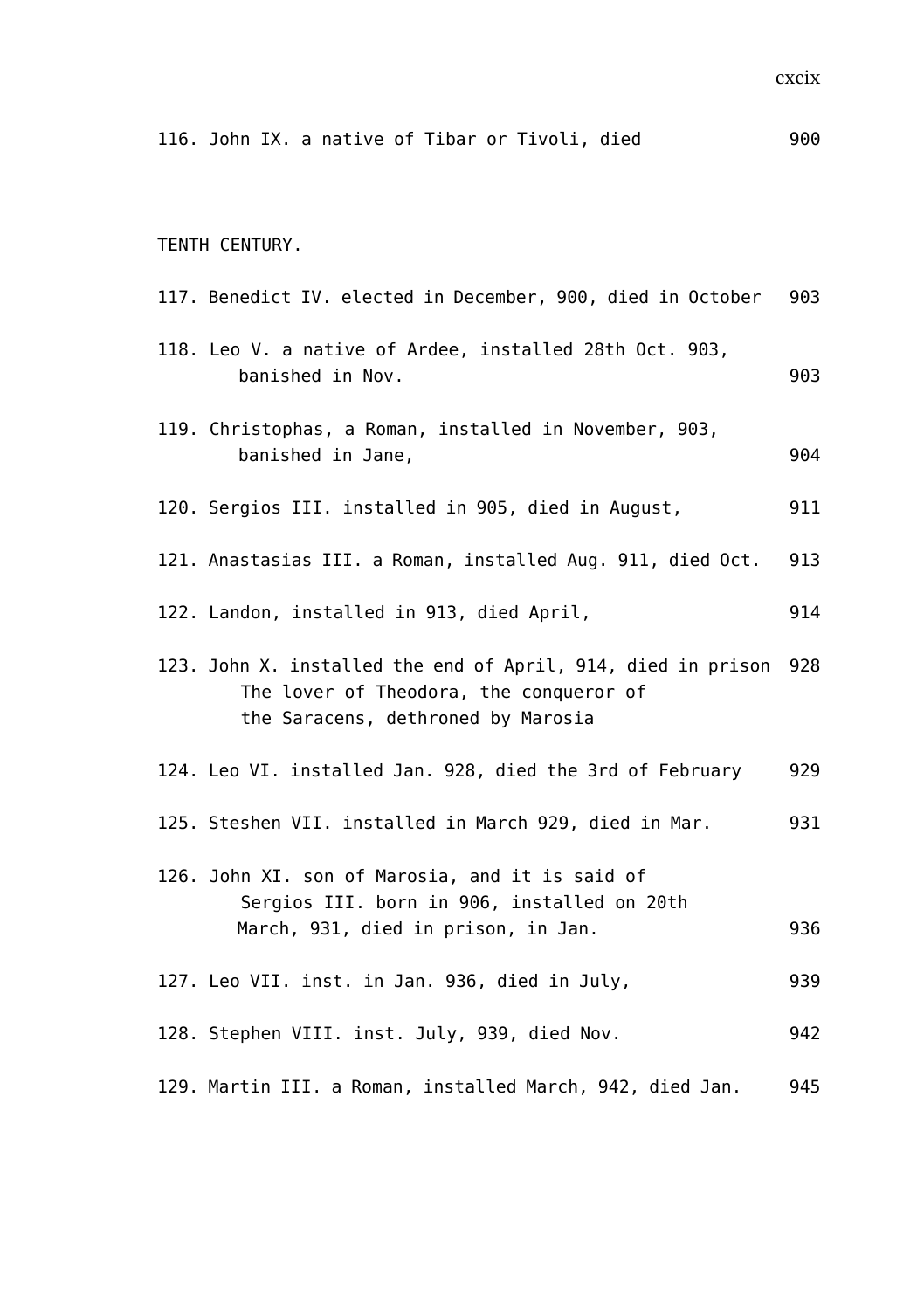|  | 130. Agapit II. a Roman, installed March, 946, died end of                                                                                                                                                                                                                                                 | 955 |
|--|------------------------------------------------------------------------------------------------------------------------------------------------------------------------------------------------------------------------------------------------------------------------------------------------------------|-----|
|  | 131. John XII. Octavian, born at Rome in 938, of<br>the patrician Alberic, and afterwards patri-<br>cian himself in 954, installed in Jan. 956;<br>banished in 963 by the emperor Otho the Great,                                                                                                          | 963 |
|  | 132. Leo VIII. installed the 6th Dec. 963, died 17th March,                                                                                                                                                                                                                                                | 965 |
|  | 133. Benedict V. elected after the death of John XII.<br>May, 964 and died at Hamburg, the 5th of Jnly,                                                                                                                                                                                                    | 965 |
|  | 134. John XIII. called Poole Blanche, born at Rome,<br>installed the 1st Oct. 965, died 6th Sept.                                                                                                                                                                                                          | 972 |
|  | 135. Benedict VI. installed at the end of 972, strangled in                                                                                                                                                                                                                                                | 974 |
|  | 136. Boniface, Francon, son of Femicio, Anti-pope,<br>under tbe name of Boniface VIII. died in                                                                                                                                                                                                             | 975 |
|  | 137. Donas II. elected pope after the expulsion of<br>Francon or Boniface, died 25th Dec.                                                                                                                                                                                                                  | 974 |
|  | 138. Benedict VII. a Roman, nephew of the patrician Alberic,<br>installed in 975, died 10th of July                                                                                                                                                                                                        | 983 |
|  | 139. John XIV. installed by the emperor Otho II.<br>in Nov. 983, banished by Francon or Boniface<br>in the month of March following put to death 20th Aug 984<br>John XV. who died before the month of July<br>is not counted: he is distinct from the following,<br>to whom the name of John XV. remains. |     |
|  | 140. John XV. a Roman, son of the priest Leo,<br>installed in July, 906; banished by the<br>consul Creseentius in 987, restored by Otho III. died 996                                                                                                                                                      |     |

141. Gregory V. Brunon, son of Duke Otho, and grandson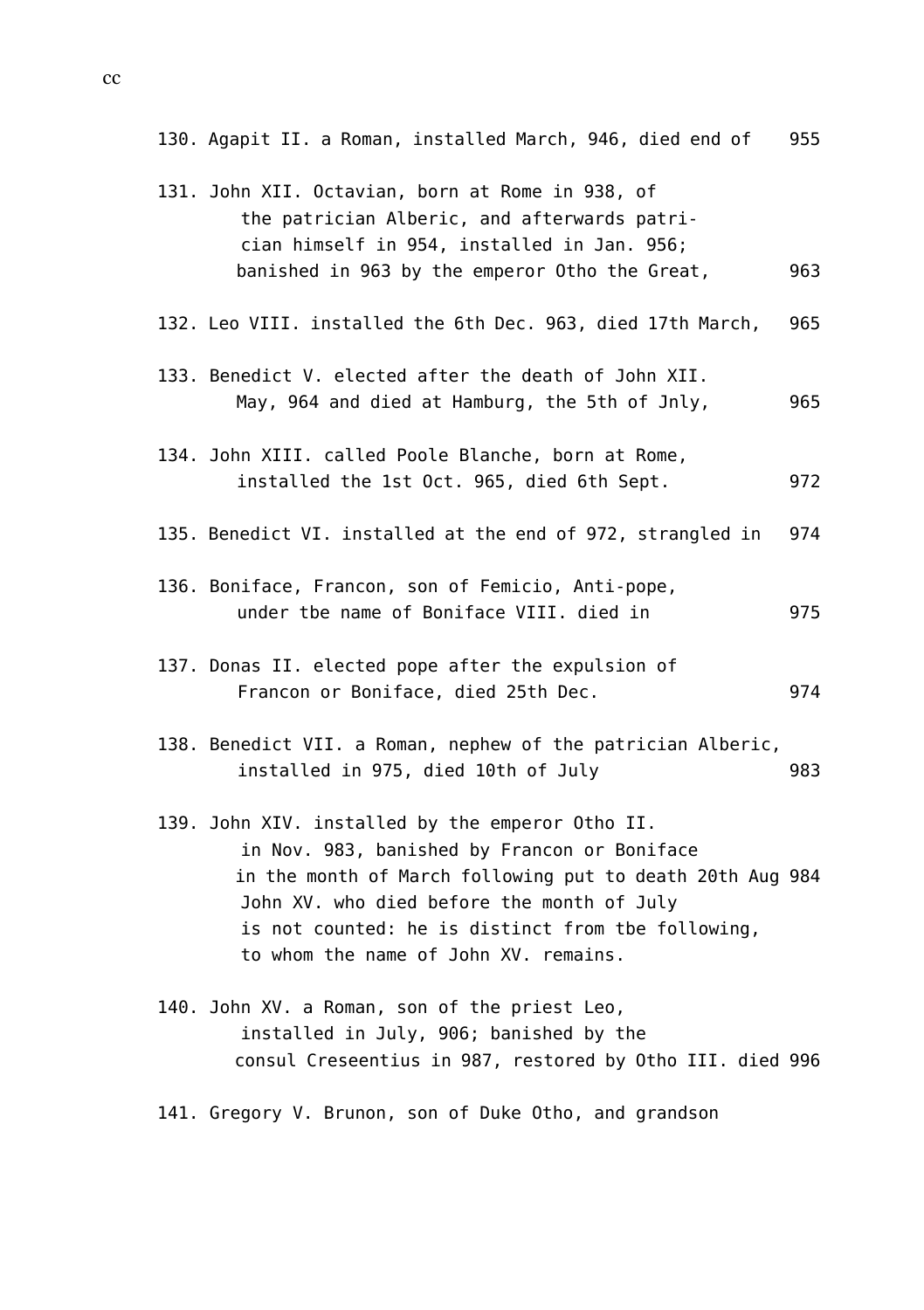| of the Emperor Otho I. installed 3d May,<br>banished by Creseentius in                                                                                                                                | 997  |
|-------------------------------------------------------------------------------------------------------------------------------------------------------------------------------------------------------|------|
| 142. John XVI. Philagathus, a Greek, installed by Cresentius<br>in 997, put to death by order of Gregory V.<br>who died 9th Feb. 999,                                                                 | 998  |
| 143. Sylvester II. Gerbert, born in Auvergne, archbishop<br>of Rheims, afterwards of Ravenna, installed Pope,<br>2d April, 999, died the 11th May,                                                    | 1003 |
| ELEVENTH CENTURY.                                                                                                                                                                                     |      |
| 144. John XVII. Siccon or Secco, installed 9th Jan. 1003,<br>died 1st Oct.                                                                                                                            | 1003 |
| 145. John XVIII. Phasian, born at Rome of the priest Orso,<br>installed 26th Dec. 1003, abdicated the end of May<br>1009, and died 18th July,                                                         | 1009 |
| 146. Sergius IV. Petrus Bucca Porci, Peter Groin,<br>installed in 1009, died in                                                                                                                       | 1112 |
| 147. Benedict VIII. John of Tusculum, died in<br>Coronation of Henry II. emperor in 1013.                                                                                                             | 1024 |
| 148. John XIX. a Roman, of Tusculum, brother of the<br>preceding, formerly consul, duke, senator:<br>installed pope in Aug. 1024; banished by the Romans;<br>restored by the emperor Conrade, died in | 1033 |
| 149. Benedict IX. Theophylacte, of Tusculum, nephew of<br>the two preceding, installed in 1033; banished<br>and restored in 1038; banished again in 1044,                                             |      |
| and restored in 1047; retired in                                                                                                                                                                      | 1048 |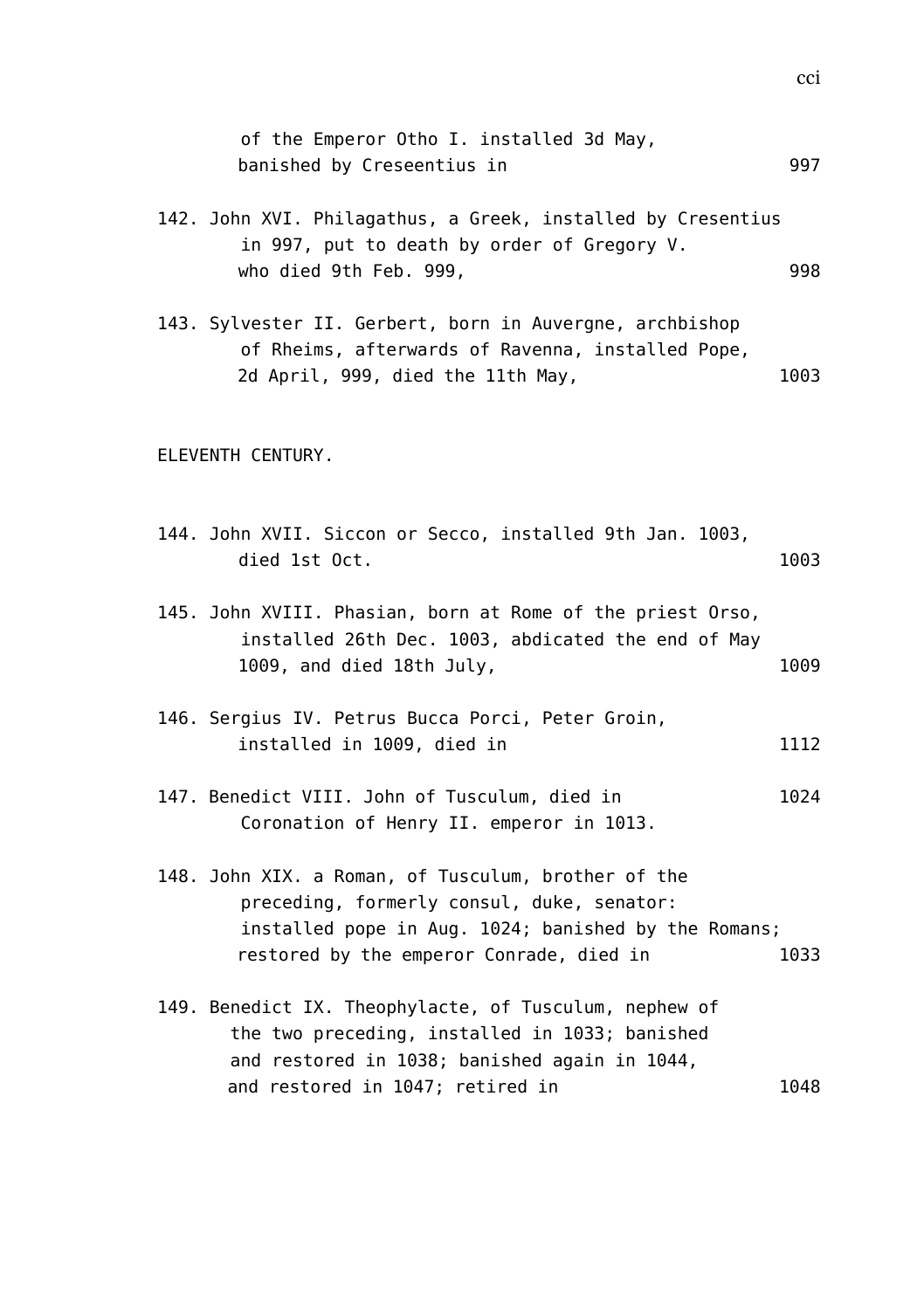150. Sylvester III. John, bishop of Sabine, pope in 1044, 1045, 1046 151. Gregory VI. John Gratian, pope in 1044, 1045, 1046 Benedict IX. Sylvester III. and Gregory VI. all three, popes at the same time, were deposed by the emperor Henry III. 152. Clement II. Suidger, a Saxon (bishop of Bamberg) installed pope the 35th Dec. 1046, died 9th Oct. 1047 Return of Benedict IX. 153. Damasius II. Poppon, bishop of Brixen, Installed pope the 17th July, 1048, at the moment of the retiring of Benedict, died 8th Aug. same year, 1048 154. St. Leo IX. Brunon, son of Hugues, count of Egesbeim in Alsace, born in 1002, installed pope in Feb. 1049 died the 10th April 1054 The Greek schism is completed under this pontificate. 155. Victor II. Gebehard, son of Hardulg, count of Calw in Swabia, installed the 13th April, 1055, died, in Tuscany, the 29th July, 1057 156. Stephen IX. Frederick, son of Gothelon, duke of Basse-Lorraine, installed the 3d Aug. died March 1058 157. Benedict X. John, bishop of Veletri, elected pope 30th March, 1058, resigned the 18th Jan. 1060 158. Nicholas II. Gerard, born in Burgundy, installed the 18th Jan. 1059, died the 21st or 22d July, 1061 Election of the popes by the cardinals.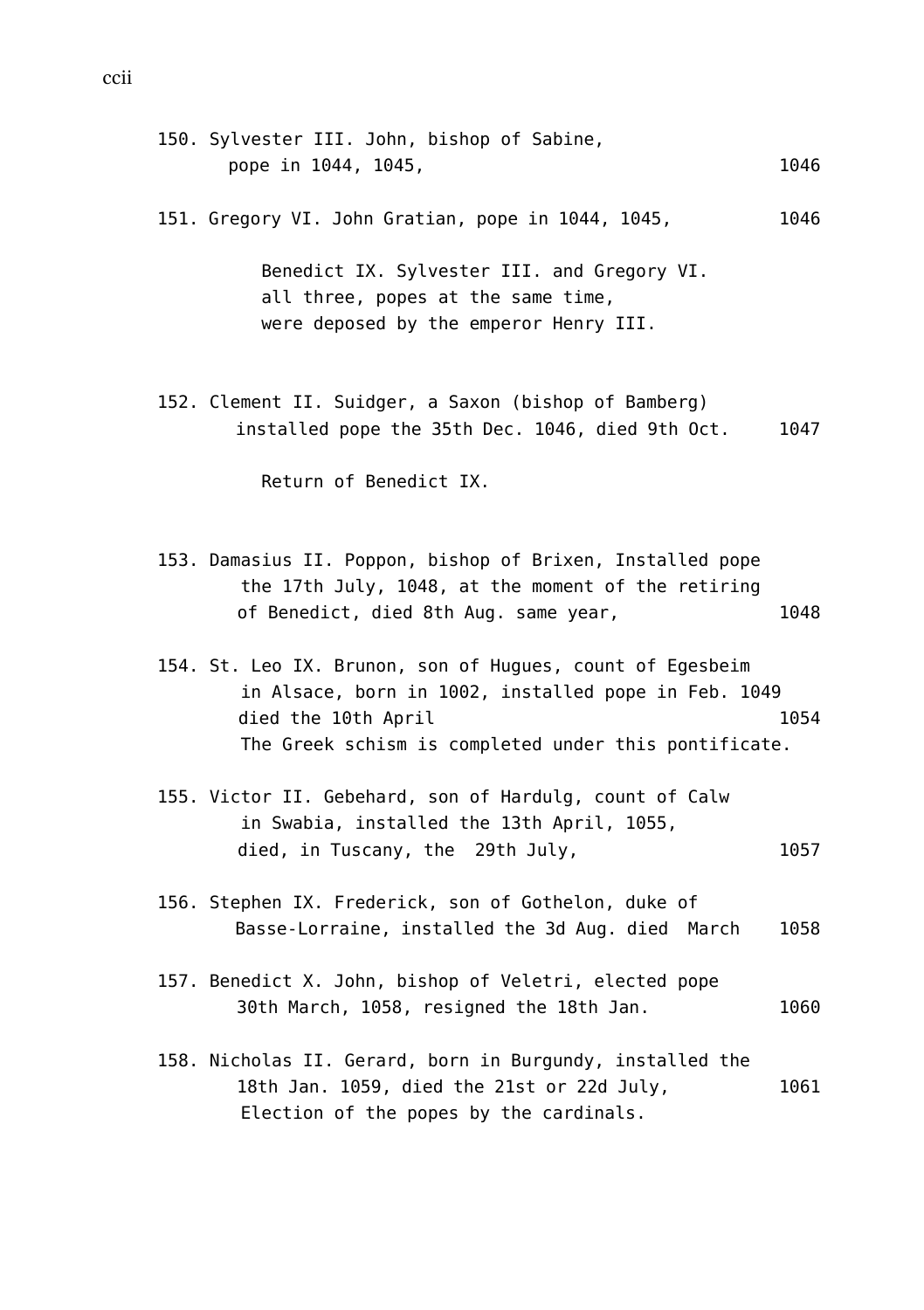Quarrel respecting investitures.

- 159. Alexander II. Anselm Badage, a Milanese, installed the 30th Sept. 1061, died the 21st April, 1073 Cadaloo or Honorius II. antipope
- 160. Gregory VII. or Hildebrand, born near Soane in Tuscany, elected pope the 22d April, 1073, died 25th May 1085

Quarrels with all the sovereigns.—Excommunication and deposition of the Emperor Henry IV.

Donation of the Countess Matilda

Gaibert or Clement III. antipope.

Between Gregory VII. and Victor III. the Holy See is vacant one year.

- 161. Victor III. Didier, sprang from the house of the dukes of Capua, elected the 34th May, 1086, died Sept. 1087
- 162. Urban II. Otton or Odon, born at Rheims, bishop of Ostia, elected pope 12th March, 1088, died 1099 Excommunication of Philip king of France. First crusade in 1095. Death of the antipope Guihert 1100.

TWELFTH CENTURY.

163. Pascal II. Rainier, born at Bleda, in the diocese of Viterbo, elected pope the 13th Aug. 1099, died June 1118 Dearadation of the emperor Henry IV.-Quarrels's of the pope with Henry V. Albert, Theodoric, Maginulfe, antipopes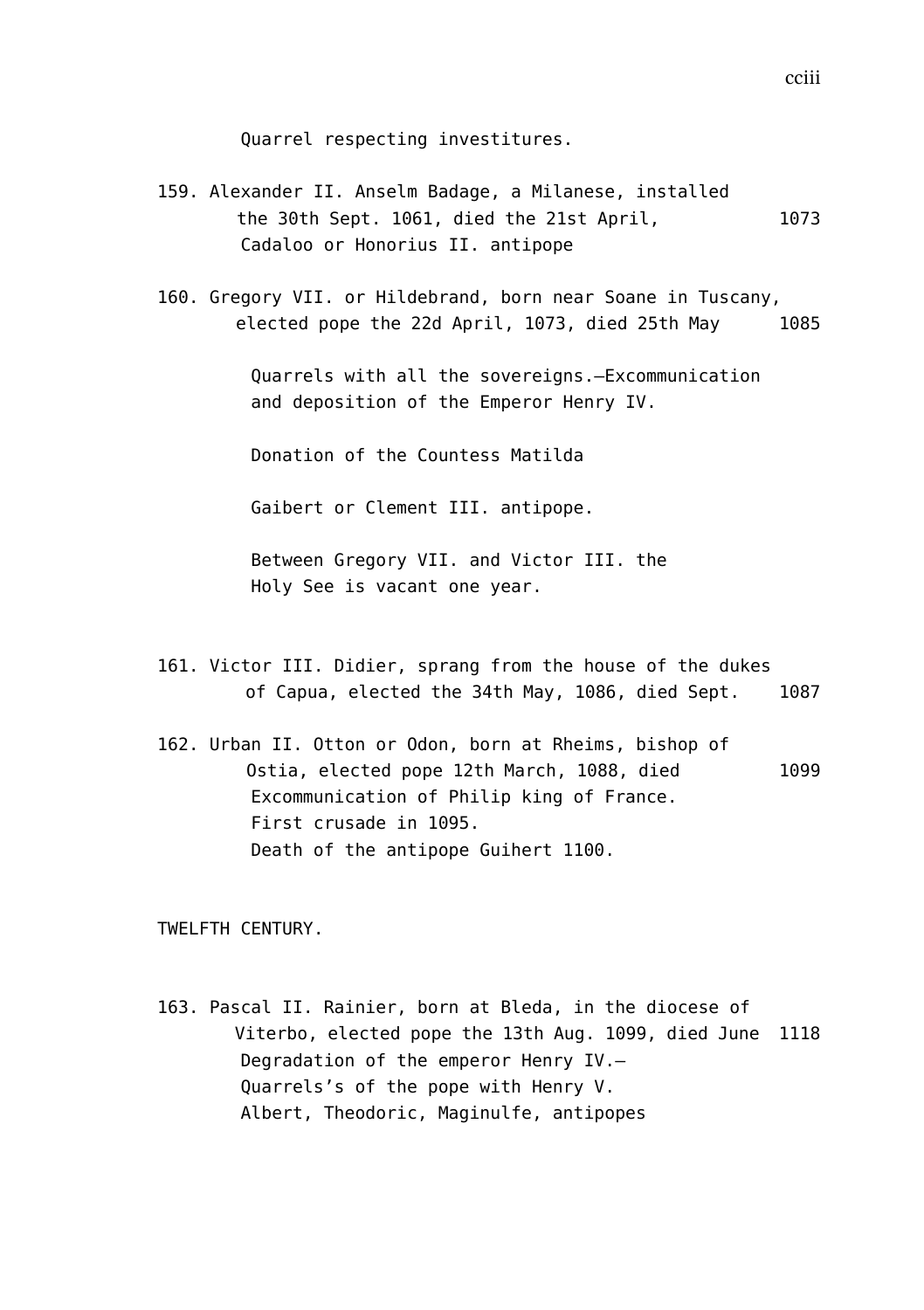after Guibert.

| 164. Gelasius II. John of Gaôte, elected pope the 25th Jan.<br>1118, died at Cloni 29th Jan.<br>Bourdin or Gregory VIII. antipope                                                                                                                                                                                               | 1119 |
|---------------------------------------------------------------------------------------------------------------------------------------------------------------------------------------------------------------------------------------------------------------------------------------------------------------------------------|------|
| 165. Calixtus II. Gui, born at Quingey, of a count<br>of Burgundy, archbishop of Vienne,<br>elected pope the 1. Feb. 1119, died Dec.<br>End of quarrel about investitures.<br>First council of the Lateran,<br>9th œcumenical, in 1123                                                                                          | 1194 |
| 166. Honorius II. Lambert, born at Fagnano, installed<br>the 21st of Dec. 1124, died 14th Feb.                                                                                                                                                                                                                                  | 1130 |
| 167. Innocent II. Gregorie of the house of the Papi,<br>elected 15th Feb. 1130, died the 24th Sept.<br>Quarrells with the king of France, Louis<br>the Young, &c.<br>Peter of Leon, antipope under the name of<br>Anaclet, and after him, Gregory or Victor IV.<br>Second council of the Lateran, tenth<br>œcumenical, in 1139. | 1143 |
| 168. Celestine II. Gui, a Tuscan, elected 26th<br>Sept. 1143, died 9th March                                                                                                                                                                                                                                                    | 1144 |
| 169. Lucius II. Gerard, born at Bologna, installed<br>the 12th March, 1144, died the 25th Feb.<br>Arnauld of Brescia.                                                                                                                                                                                                           | 1145 |
| 170. Eugenius III. Bernard, born at Pisa, elected<br>7th of Feb. 1145, died the 7th of July<br>Crusade of 1147.<br>Decree of Gratian published in 1152.                                                                                                                                                                         | 1153 |
| 171. Anastasius IV. Conrade, born at Rome, elected the                                                                                                                                                                                                                                                                          |      |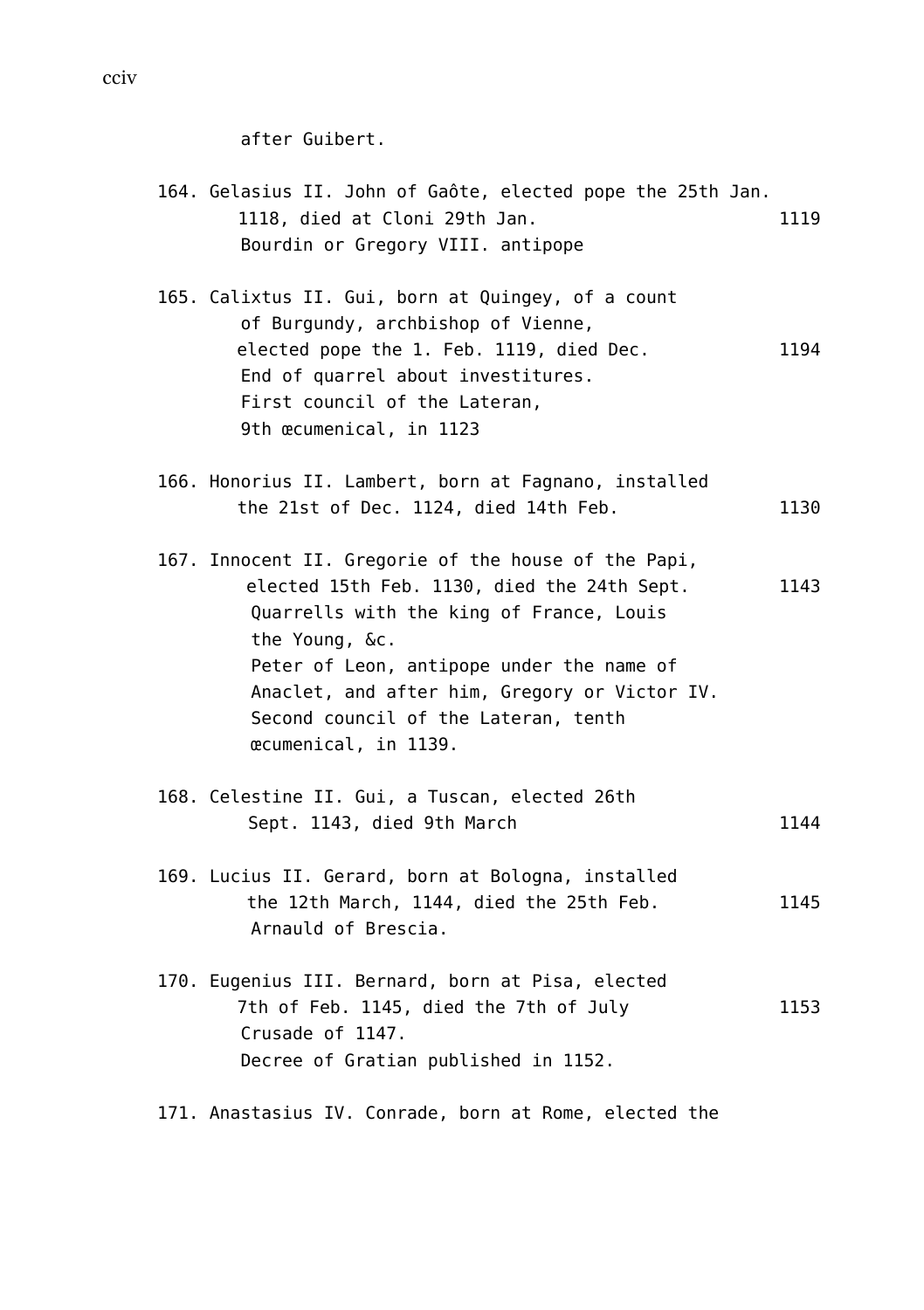| 9th July 1153, died 2d December,                                                                                                                                                                                                      | 1154 |
|---------------------------------------------------------------------------------------------------------------------------------------------------------------------------------------------------------------------------------------|------|
| 172. Adrian IV. born at St. Albans in England, elected<br>3rd Dec. 1154, died 1st September<br>Disputes with the emperor Frederick Barbarossa                                                                                         | 1159 |
| 173. Alexander III. Roland, of Sienna, of the house of<br>Bandinclli, elected 7th of Sept. died 30th of Aug.                                                                                                                          | 1181 |
| Octavian or Victor III. Pascal III. Ca-<br>lixtus III. and Innocent III. antipopes.<br>Lombard-league against Frederick Barba-<br>rossa.-Alexandria; Thomas a Becket<br>&c.-3rd Council of the Lateran, 11th<br>oecumenical, in 1179. |      |
| 174. Lucius III. Ubalde, born at Lucca, elected the<br>1st September 1181, died the 24th Nov.                                                                                                                                         | 1185 |
| 175. Urbanlll. Hubert Crivelli, elected 25th of Nov. 1185,<br>died at Ferrara, 19th October.                                                                                                                                          | 1187 |
| 176. Gregory VIII. Albert, born at Beneventum, elected<br>20th Oct. 1187, died 17th December                                                                                                                                          | 1187 |
| 177. Clement III. Paul or Paulin Scolaro, born at Rome,<br>elected 19th December 1187, died 27th March,<br>Crusade in 1189.                                                                                                           | 1191 |
| 178. Celestine III. Hyacinth Bobocard, born in 1108,<br>elected pope 30th March 1191, died 8th of Jan.                                                                                                                                | 1198 |
| THIRTEENTH CENTURY.                                                                                                                                                                                                                   |      |

179. Innocent III. Lothaire, of the house of the counts of

ccv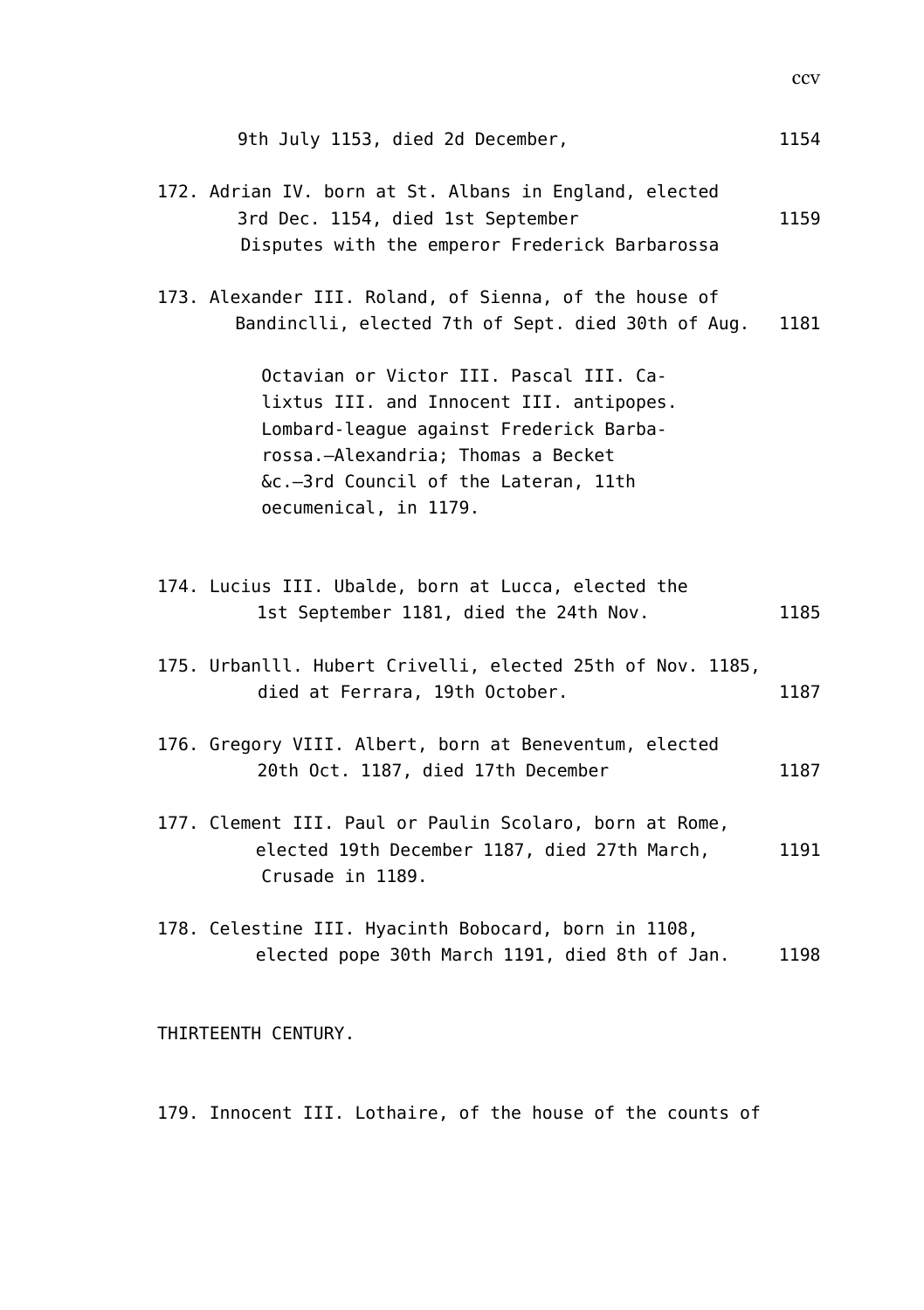Segni, born in i 160, elected pope 8th Jan. 1198, consecrated 23d Feb. following, died 16th July, 1216 Disputes with the Venetians, with the king of France Philip Augustus, with John king of England, with the emperor Otho IV. &c. Crusade of 1203; taking of Constantinople by the crusaders. Crusade against the Albigeoses; Inquisition; Twelfth Council of Lateran, twelfth œcumenical, in 1215. 180. Honorius III. Cencio Savelli, a Roman, elected at Perugia, 18th July 1216, consecrated 24th of same month, died 18th March, 1227 181. Gregory IX. Ugolin, of the family of the counts of Segni, a native of Anagni, bishop of Ostia, elected and installed pope the 19th March, 1227, died when nearly one hundred years old, 21st Aug. 1224 The emperor Frederick II. four times excommunicated. Body of decretals compiled by Raymond de Pennafort. 182. Celestine IV. Geoflrey de Castiglione, a noble Milanese, a Cistertian monk, bishop of Sabine, elected pope at the end of Oct. 1241, died Nov. 1241 Between Celestine IV. and Innocent IV. the Holy See is vacant for 19 months. 183. Innocent IV. Sinibald de Fiesqne, a noble Genoese, elected pope at Anagni, 25th Jane, 1243, consecrated 29th of the same, died at Naples, 7th Dec. 1254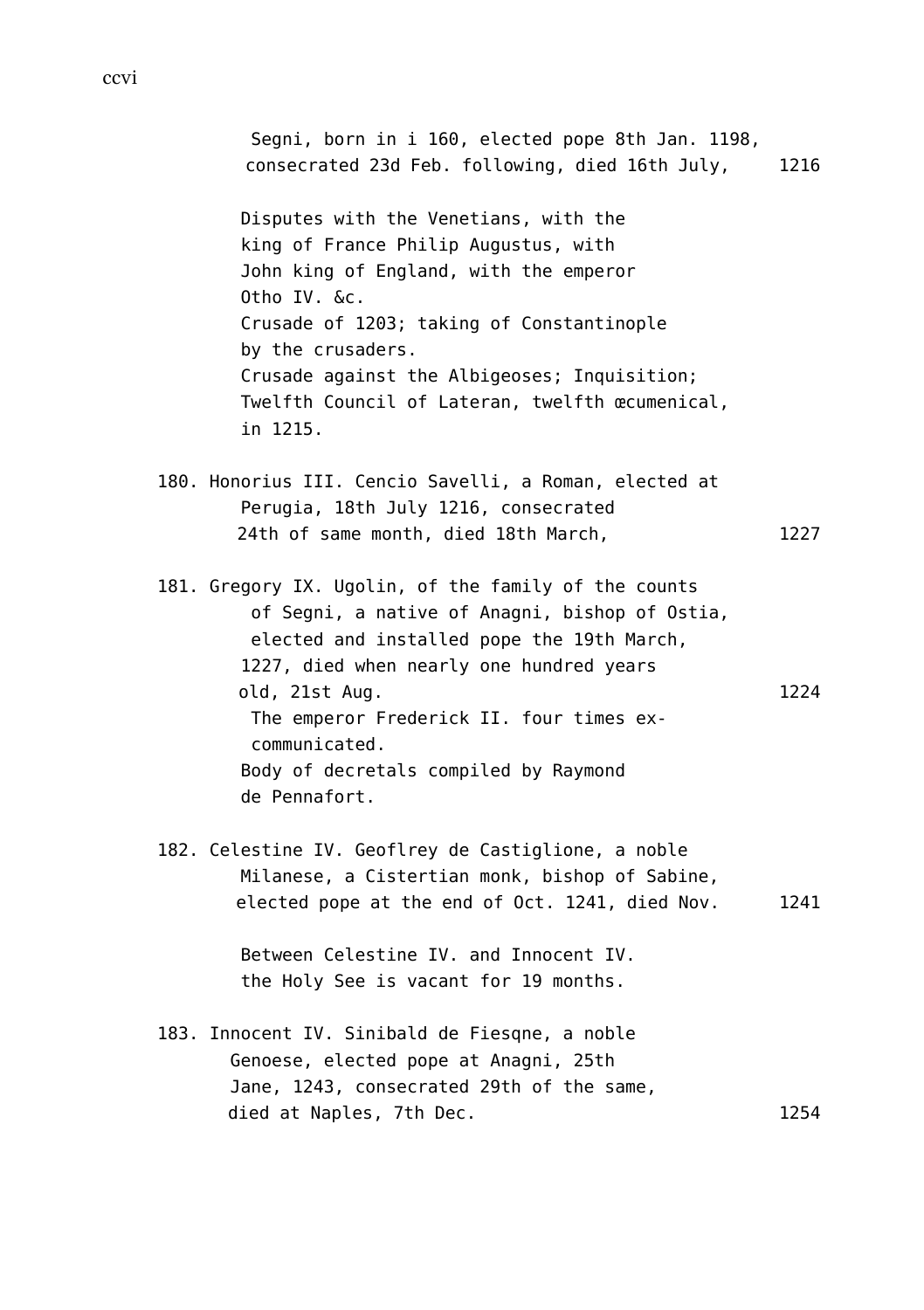Council of Lyons, 13th œcumenical, in 1245.

The emperor Frederick II. deposed:— Conferences of Louis IX. and Innocent at Clusi: Crusade against Conrade IV. and Manfred the son of Frederick.

184. Alexander IV. Reinald, of the family of the counts of Segni, bishop of Ostia, elected pope the 12th Dec. 1254, died at Viterbo, 25th May, 1261

> Excommunication of Manfred: Negociation with Louis IX. and Charles of Anjou, respecting the kingdom of Naples

- 185. Urban IV. Jacques-Pantaleon Court-Palais, born at Troyes in Champagne, archdeacon of Liege, bishop of Verdan, patriarch of Jerusalem, elected pope at Viterbo, 29th Aug. 1261, consecrated 4th Sept. following, died 2d Aug. 1264
- 186. Clement IV. Gui de Foulques, born at Saint-Gilles-le-Rhone, bishop of Puy, archbishop of Narbonne, cardinal, bishop of Sabine, elected pope at Perguia, the 5th Feb. 1265, crowned 26th of same month at Viterbo, where he died the 29th Nov. 1268

Charles of Anjou called to the throne of Naples: Death of Concradine the 28th Oct. 1268: Pragmatic Sanction of Saint Louis

The Holy See remains vacant from the 29th Nov. 1268 to the 1st Sept. 1271.

187. Gregory X. Thealde or Thibaud, of the family of the Visconti of Placentia, canon of Lyons,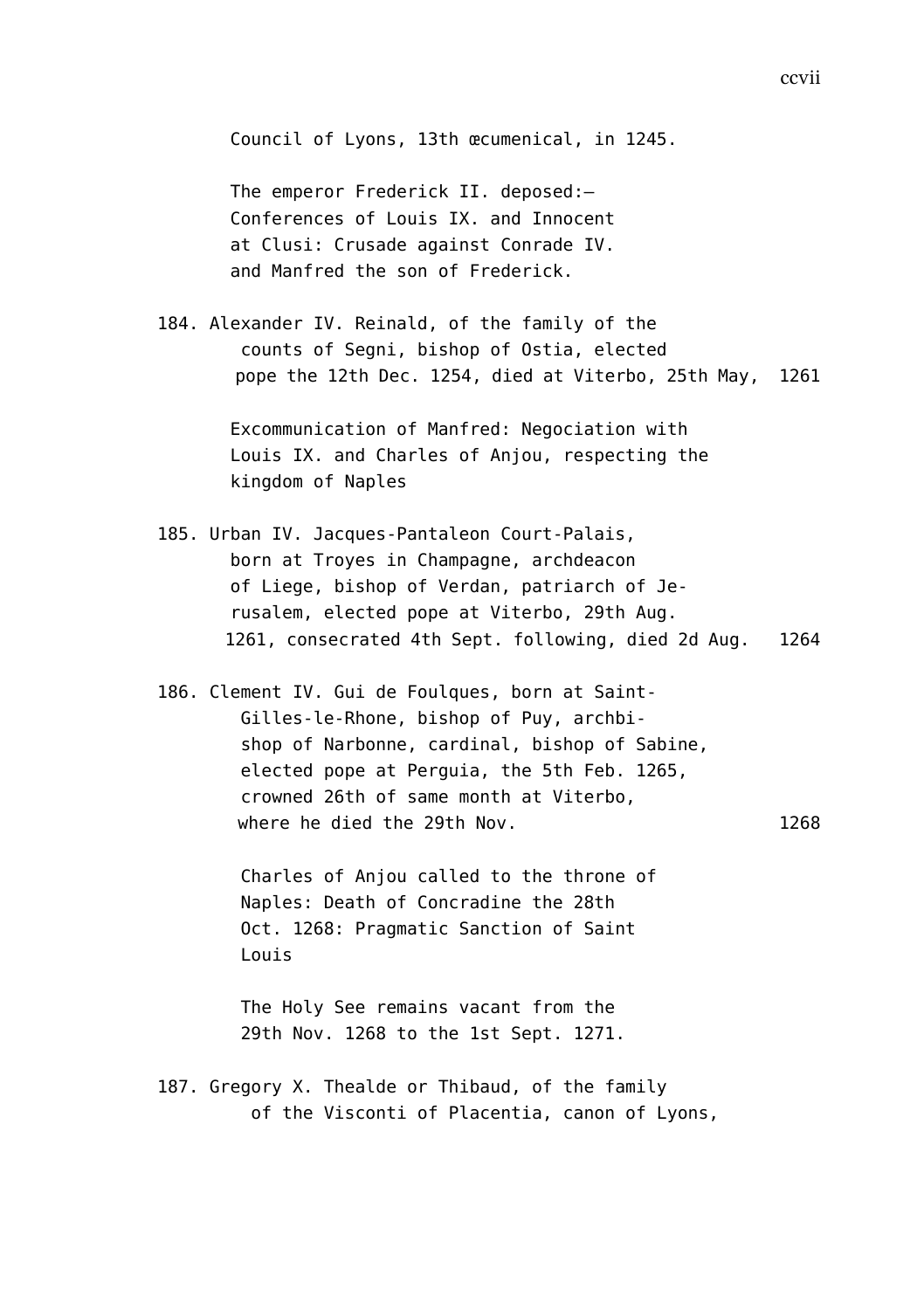| archbishop of Liege, elected pope 1st Sept.<br>1271 consecrated 27th Nov. of same year,<br>died at Arezzo, the 10th Jan.                                                                                                           | 1276 |
|------------------------------------------------------------------------------------------------------------------------------------------------------------------------------------------------------------------------------------|------|
| Coronation and excommunication of the<br>emperors Rhodolph of Hapsburg, &c.<br>Second Council of Lyons, 14th oœcumenical in 1274.                                                                                                  |      |
| 188. Innocent V. Peter de Tarantaise, a Dominican,<br>cardinal, bishop of Ostia, elected pope at<br>Arezzo, 21st Feb. 1276, crowned at Rome, 23d<br>of the same, died 22d June,                                                    | 1276 |
| 189. Adrian V. Ottoboni, a Genoese, cardinal<br>deacon, elected pope 11th July, 1276, died                                                                                                                                         | 1276 |
| 190. John XXI. Pierre, a Portuguese, cardinal,<br>bishop of Tusculum, elected pope at Viterbo<br>13th Sept. 1276, crowned 20th of the same;<br>died 16th or 17th May,                                                              | 1277 |
| 191. Nicholas III. John Gaétan, a Roman, of the<br>Orsini family, cardinal deacon, elected pope<br>at Viterbo, 25th Nov. 1277, after a vacancy<br>of six months, crowned at Rome 36th Dec.<br>the same year, died 22d Aug.<br>1280 |      |
| 192. Martin IV. Simon de Brion, cardinal priest,<br>elected pope at Viterbo, 22d Feb. 1281,<br>crowned at Orvicto, 23d March, same year,<br>died the 28th March,                                                                   | 1285 |
| Sicilian vespers in 1282                                                                                                                                                                                                           |      |
| 193. Honorius IV. James Savelli, a noble Roman,<br>cardinal deacon, elected pope at Perugia,<br>2d April, 1285, consecrated at Rome, 4th of<br>May following, died 3d April,                                                       | 1287 |
|                                                                                                                                                                                                                                    |      |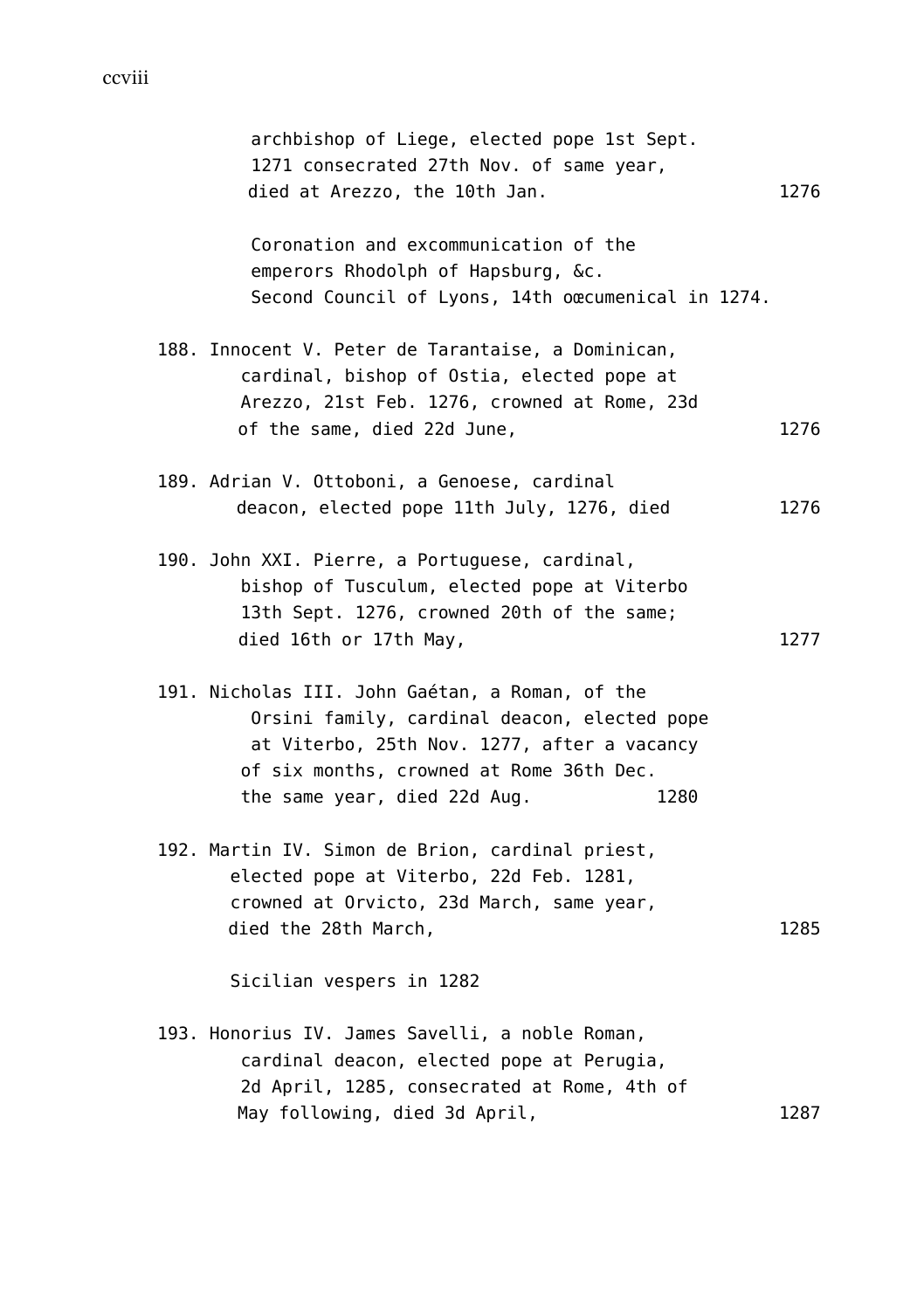194. Nicholas IV. Jerome, a native of Ascoli, brother minor, cardinal, bishop of Palestrina, elected pope in 1288, died 4th April, 1292

Vacancy of two years.

- 195. St. Celestine V. Peter Mouron, a native of Isernia in the kingdom of Naples, elected pope at Perugia, 5th July 1294, consecrated 24th Aug. following, abdicated 13th Dec. of the same year, and died 19th May, 1296
- 196. Boniface VIII. Cajatan, a native of Anagni, cardinal legate, elected pope 24th December 1294, consecrated 2d January, 1295, died October 1303 Proscription of the family of Colonna.

Quarrels with the king of France, Philip the Fair.

FOURTEENTH CENTURY.

197. Benedict XI. Nicholas Bocasin, of Treviso, the son of a shepherd; ninth general of the Dominicans, cardinal bishop of Ostia, elected pope 22d Oct. 1303, and crowned the 37th, died at Perugia the 6th or 7th of July, 1304

A vacancy of eleven months

198. Clement V. Bertrand de Gotte, born at Villandran in the diocese of Bourdeaux, bishop of Comminges, elected pope at Perngia the 5th of June, 1305, crowned at Lyons the 14th Nov. of same year, died at Roquemaur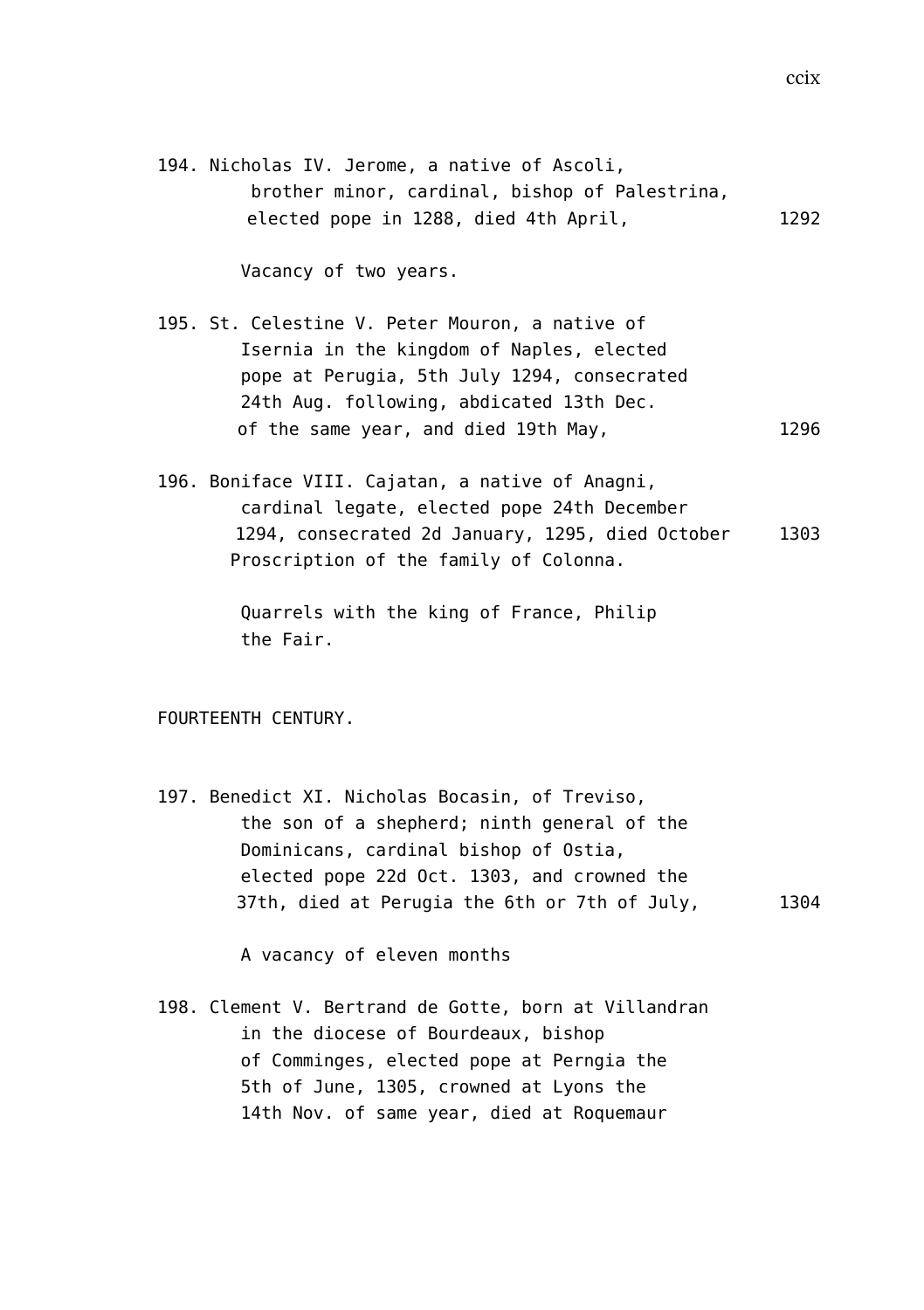| near Avignon, the 20th April,                                                                                                                                                                                                   | 1314 |
|---------------------------------------------------------------------------------------------------------------------------------------------------------------------------------------------------------------------------------|------|
| The Holy See transferred to Avignon,<br>suppression of the Templars.-Excommunication<br>of the Venetians.-Clementines,                                                                                                          |      |
| Council of Vienna, 15th œcumenical, in<br>1311.                                                                                                                                                                                 |      |
| From Clement V. to John XXII, an in-<br>terregnum of two years.                                                                                                                                                                 |      |
| 199. John XX, James d'Euse, born at Cahors,<br>cardinal, bishop of Porto, elected pope at<br>Lyons the 7th of Aug. 1316, died 4th Dec.                                                                                          | 1334 |
| Excommunication of the emperor Louis of<br>Bavaria.                                                                                                                                                                             |      |
| Peter de Corbieres, a Franciscan, anti-<br>pope under the name of Nicholas V.                                                                                                                                                   |      |
| Treasures of John XXII.-His 4 extravagants.                                                                                                                                                                                     |      |
| 200. Benedict XII. James Fournier, born at Laver-<br>dun, in the county of Foix, cardinal,<br>elected pope 20th Dec. 1334, crowned at<br>Avignon 8th January 1335, died 25th Apr.                                               | 1342 |
| Pragmatic Sanction of the Germans                                                                                                                                                                                               |      |
| 201. Clement VI. Peter Roger, born in the diocese<br>of Limoges, a monk of the Chaiae-Dieu,<br>archbishop of Rouen, cardinal, elected pope<br>7th May, 1342 and crowned the 19th,<br>died at Villeneuve, near Avignon, 6th Dec. | 1352 |
| Anathemas against Louis of Bavaria.-                                                                                                                                                                                            |      |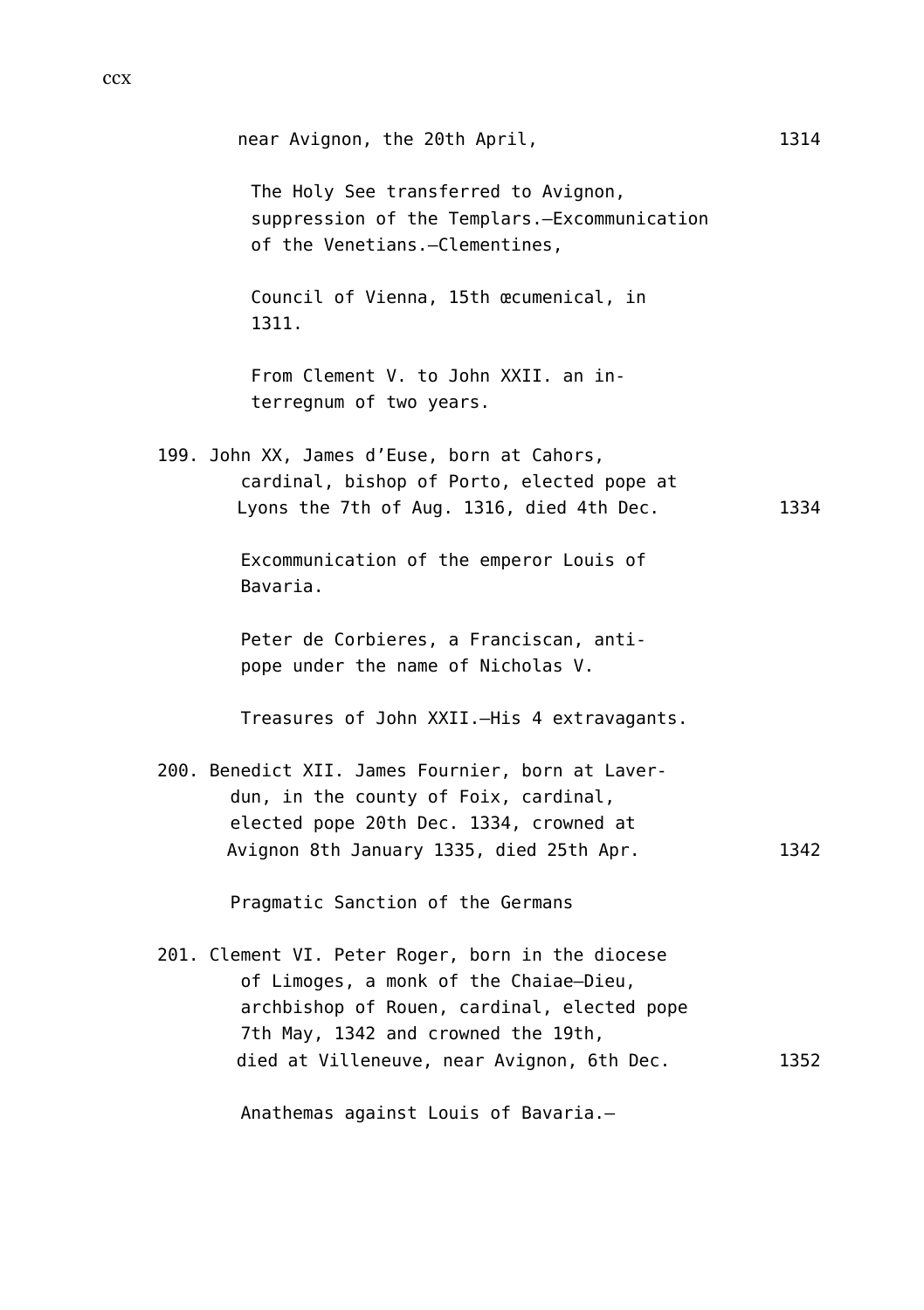| Joan II. queen of Naples, sells Avignon<br>to the pope, &c.                                                                                                                                                                |      |
|----------------------------------------------------------------------------------------------------------------------------------------------------------------------------------------------------------------------------|------|
| 202. Innocent VI. Stephen d'Albert, born in the<br>diocese of Limoges, bishop of Noyou, in<br>Clermont, cardinal, bishop of Ostia, elected<br>pope, 18th Dec. 1352, and crowned the 30th<br>died at Avignon the 12th Sept. | 1362 |
| Cessions of the emperor Charles IV. and<br>beginning of the sovereignty of<br>the popes in 1355.                                                                                                                           |      |
| 203. Urban V. William, son of Orimond, lord of<br>Grisac in Gevaudan, a Benedictine, elect-<br>ed pope in Sept. 1362, and crowned the 6th<br>of November, died 19th December,                                              | 1570 |
| He was compelled to return from Rome<br>to Avignon                                                                                                                                                                         |      |
| 204. Gregory XI. Peter Roger, born in the diocese<br>of Limoges, nephew of Clement VI. cardi-<br>nal, elected pope the 30th Dec. 1370,<br>crowned the 5th Jan. 1371, died at<br>Rome the 27th March,                       | 1378 |
| After the death of Gregory XI. in 1278,<br>the schism of Avignon; and, of the West.                                                                                                                                        |      |
| 205. Urban VI. Bartholomew Piegnano, a Neapo-<br>litan, elected pope at Rome the 9th of April<br>1378, crowned the 18th, died the 18th Oct.                                                                                | 1389 |
| 206. Clement VII. Robert, of the house of the<br>counts of Geneva, canon of Paris, bishop<br>of Therouane and Cambray, cardinal legate,<br>elected pope at Fondi the 21st Sept. 1358,                                      |      |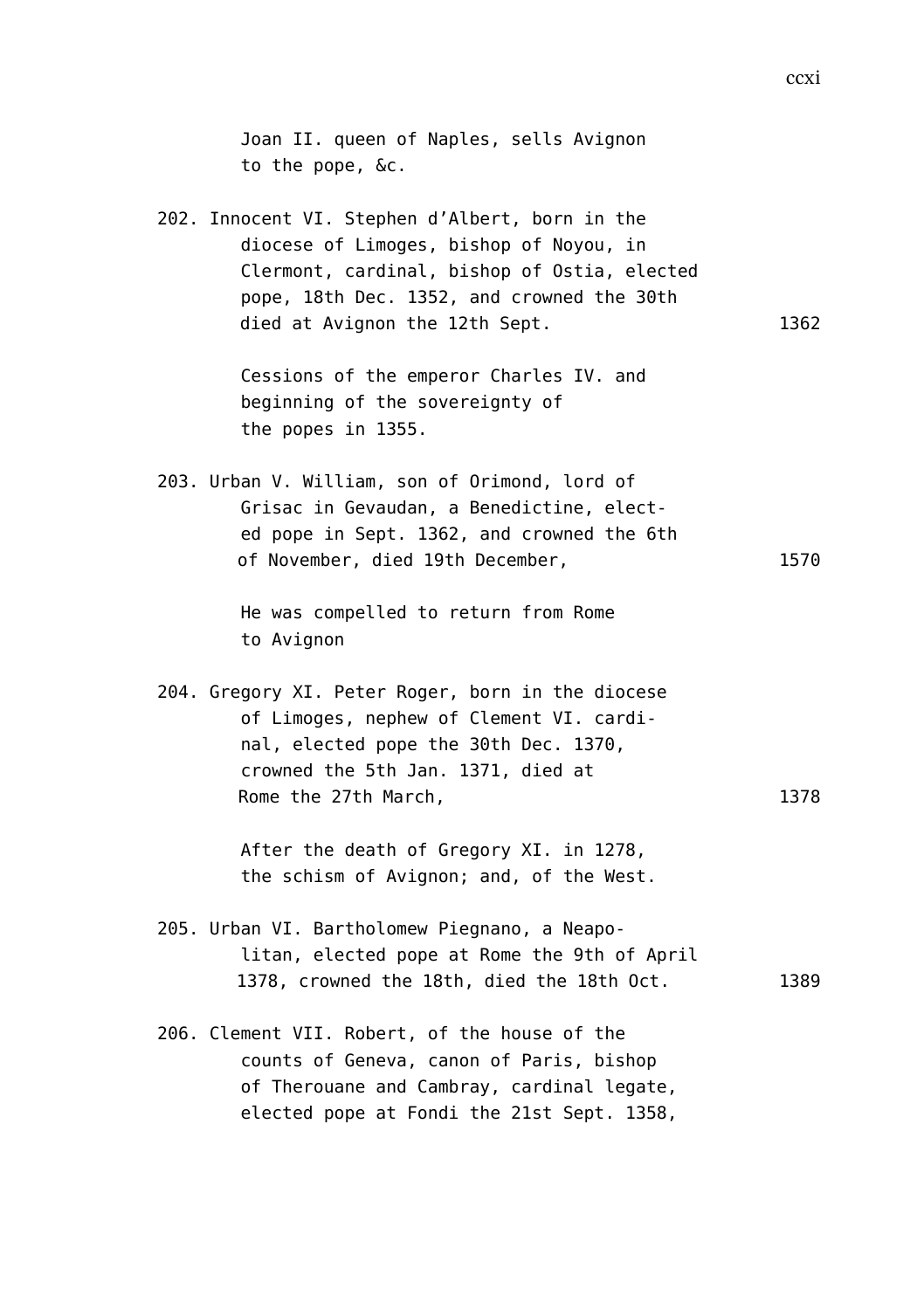| acknowledged in France, England, died 16th Sept.                                                                                                                                                                                   | 1394 |
|------------------------------------------------------------------------------------------------------------------------------------------------------------------------------------------------------------------------------------|------|
| 207. Boniface IX. Peter or Perrin Tomacelli,<br>called the cardinal of Naples, elected by<br>fourteen cardinals the 2d Nov. 1289, to suc-<br>ceed Urban VI.; died                                                                  | 1404 |
| 208. Benedict XIII. Peter de Lune, a Spaniard,<br>born in 1325, cardinal deacon, elected the<br>28th Sept. 1394, to succeed Clement VII.<br>died at Rimini the 18th Oct.                                                           | 1417 |
| France withdrew from obedience to<br>either pontiff                                                                                                                                                                                |      |
| FIFTEENTH CENTURY.                                                                                                                                                                                                                 |      |
| 209. Innocent VII. Cosma de Megliorati, born at<br>Sulmone, cardinal, elected the 17th October,<br>1404, to succeed Boniface IX. crowned in<br>November the same year, died 6th of Nov.                                            | 1406 |
| 210. Gregory XII. Ange Corrario, Venetian, car-<br>dinal, elected the 30th Nov. 1406, to suc-<br>ceed Innocent VII. ; abdicated the 4th<br>July 1415, died at the age of ninety-<br>two the 18th Oct. at Rimini,                   | 1417 |
| Council of Pisa in 1409; it deposes Gre-<br>gory XII. and Benedict XIII.; it elects<br>Alexander V.                                                                                                                                |      |
| 211. Alexander V. Peter Philarge, born in the Isle<br>of Candia, bishop of Vicenza and Novara,<br>archbishop of Milan, cardinal, elected pope,<br>in the Council of Pisa, the 26th June, 1409,<br>crowned 7th July, the same year, |      |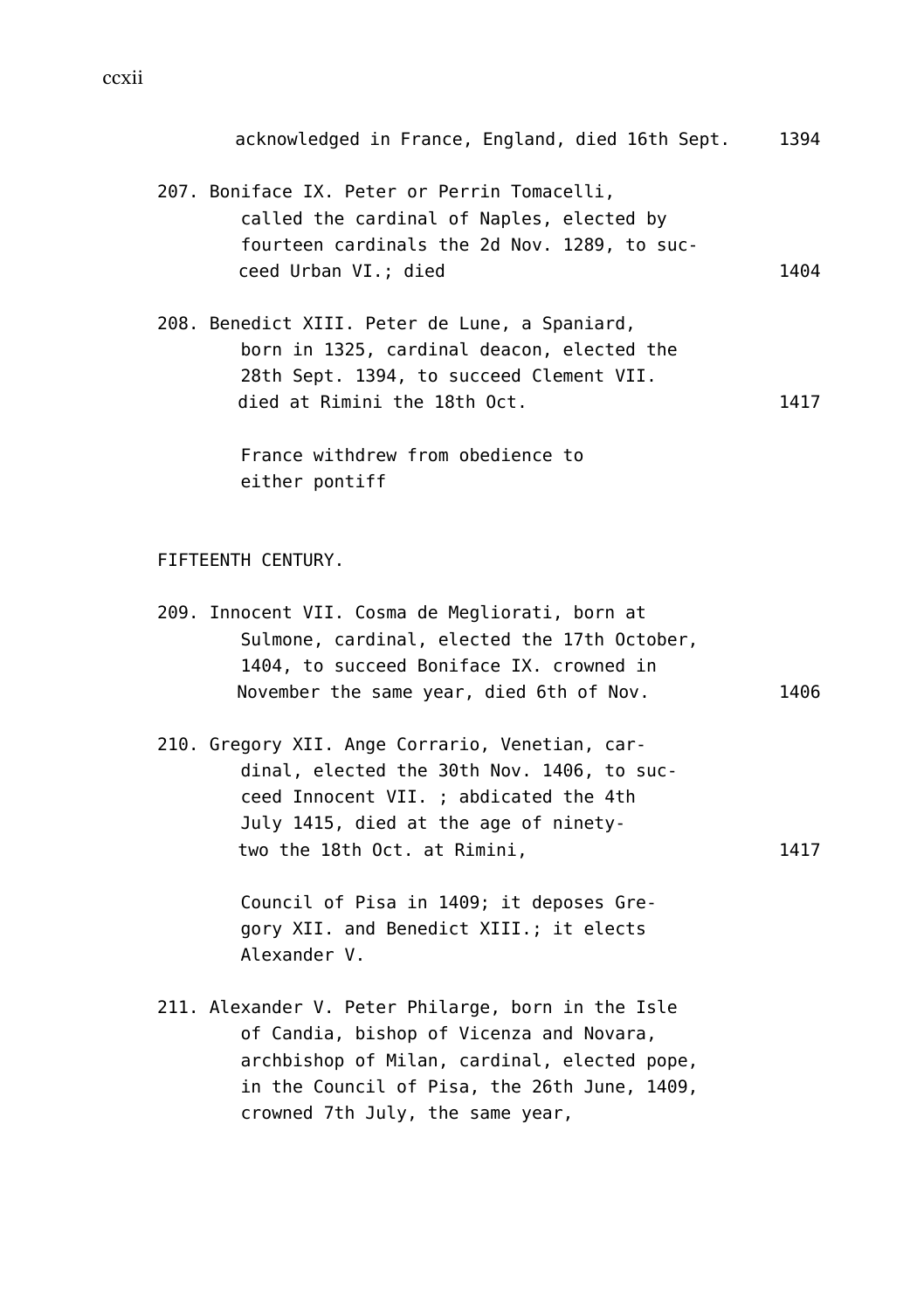| died at Bologna, May,                                                                                                                                                                                                                                                                                                   | 1410 |
|-------------------------------------------------------------------------------------------------------------------------------------------------------------------------------------------------------------------------------------------------------------------------------------------------------------------------|------|
| 212. John XXIII. Balthasar. Cossa, bora at Naples,<br>of a noble family, cardinal deacon,<br>elected at Bologna by sixteen cardinals, the<br>17th May; 1410, to succeed Alexander V.<br>is deposed by the Council of Constance,<br>29th May, 1415, died 22d of Nov.                                                     | 1419 |
| Council of Constance, from the 5th Nov.<br>1414, to the 22d April, 1418; 16th œcu-<br>menical                                                                                                                                                                                                                           |      |
| 213. Martin V. Otho Colonna, a Roman, cardinal<br>deacon, elected pope at the Council of Con-<br>stance, the 11th Nov. 1417, crowned the<br>2l3th: he entered Rome the 22d Sept. 1420,<br>died the 21st Feb.                                                                                                            | 1431 |
| 214. Clement VIII. Gilles de Mugnos, canon of Bar-<br>celona, elected by two cardinals in 1424, to<br>succeed Benedict XIII. or Peter de Lune,<br>abdicates the 26th July,                                                                                                                                              | 1429 |
| 216. Eugene IV. Gabriel Condolmere, a Venetian,<br>cardinal, bishop of Sienna, elected in the<br>month of March 1431, to succeed Martin V.<br>crowned the 11th of the same month:<br>declares for the Orsini against the Colon-<br>lias; is deposed by the Council of Basle,<br>22d of June, 1439, died the 23d of Feb. | 1440 |
| Council of Basle, from the 23d of July,                                                                                                                                                                                                                                                                                 |      |
| 1431, to the month of May 1043, the 17th<br>ecumenical Council of Florence, from the 26th Feb.                                                                                                                                                                                                                          |      |
| 1439, to the 26th April, 1442, 18th œcu-                                                                                                                                                                                                                                                                                |      |

ccxiii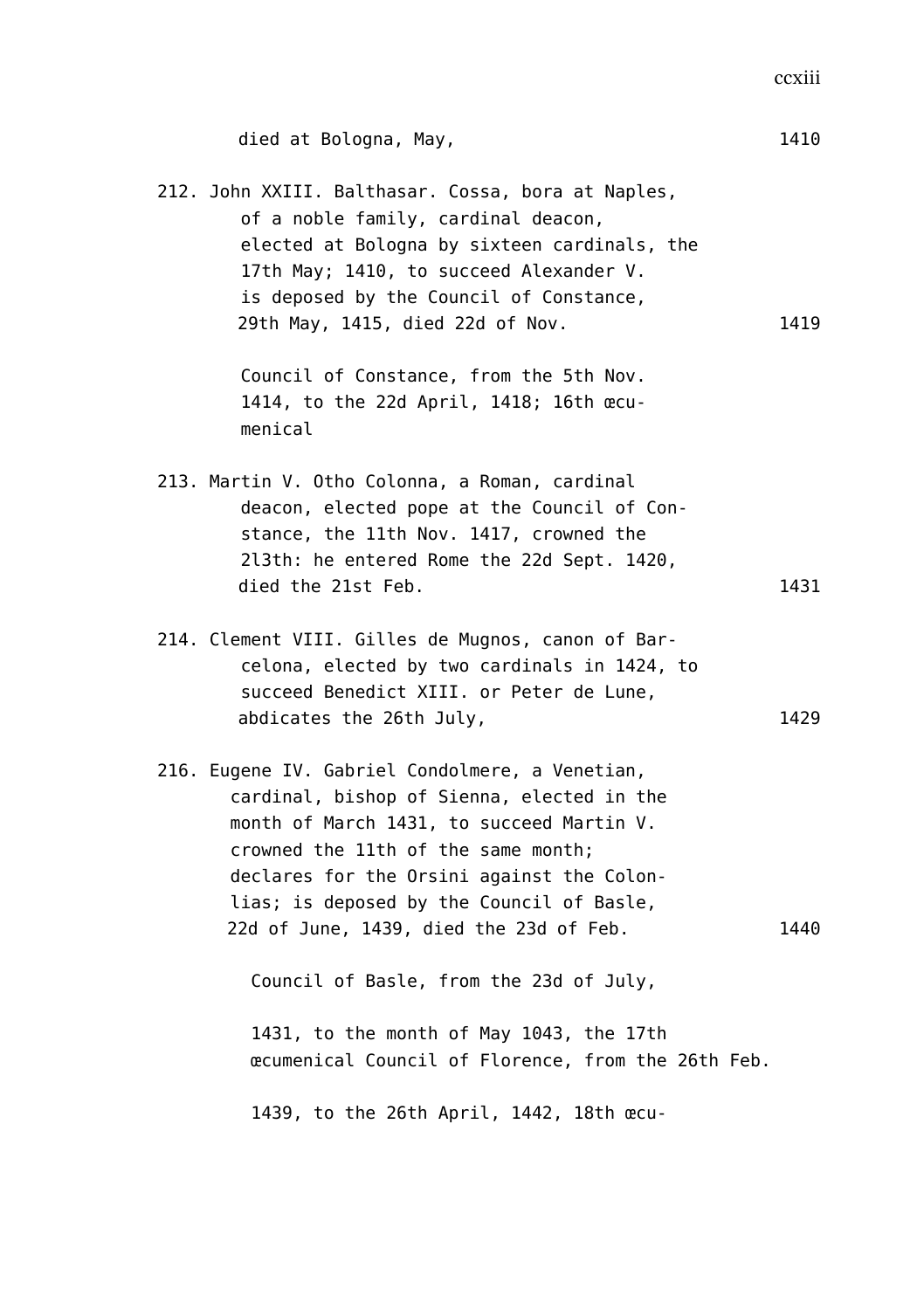menical

```
Pragmatic Sanction of Charles VIII. in
1439
```
- 216. Felix V. Amadeus VIII. duke of Savoy, elected pope by the Council of Basle, the 6th of Nov. 1439, crowned the 24th of July, 1440, renounced the pontificate the 9th April, 1449
- 217. Nicholas V. Thomas de Sarzane, a Tuscan, cardinal, bishop of Bologna, elected 6th Nov. 1447, to succeed Eugene IV. and crowned pope the 18th of the same month, died the 24th March, 1455

End of the schism in the West in 1449.

Taking of Constantinople by the Turks in 1453

- 218. Calixtus, III. Alphonso Borgia, born in 1377 at Valencia in Spain, cardinal, archbishop of Valencia, elected pope the 8th April, 1455, and crowned the 20th, died 8th Aug. 1458
- 219. Plus II. Piccolomini, born in 1405 near Sienna, an author under the name of Eneae Sylvias, cardinal, bishop of. Sienna, elected pope in 1468, died at Ancona, in July, 1464

Bull 'Execrabiiis.'—Abrogation of the Pragmatic of Louis XI.—Letter of Pius II. to Mahomet II.

220. Paul II. Peter Barbo, born at Venice in 1417, cardinal of St. Mark, elected pope the 31st Aug. 1464, crowned the 16th of Sept. the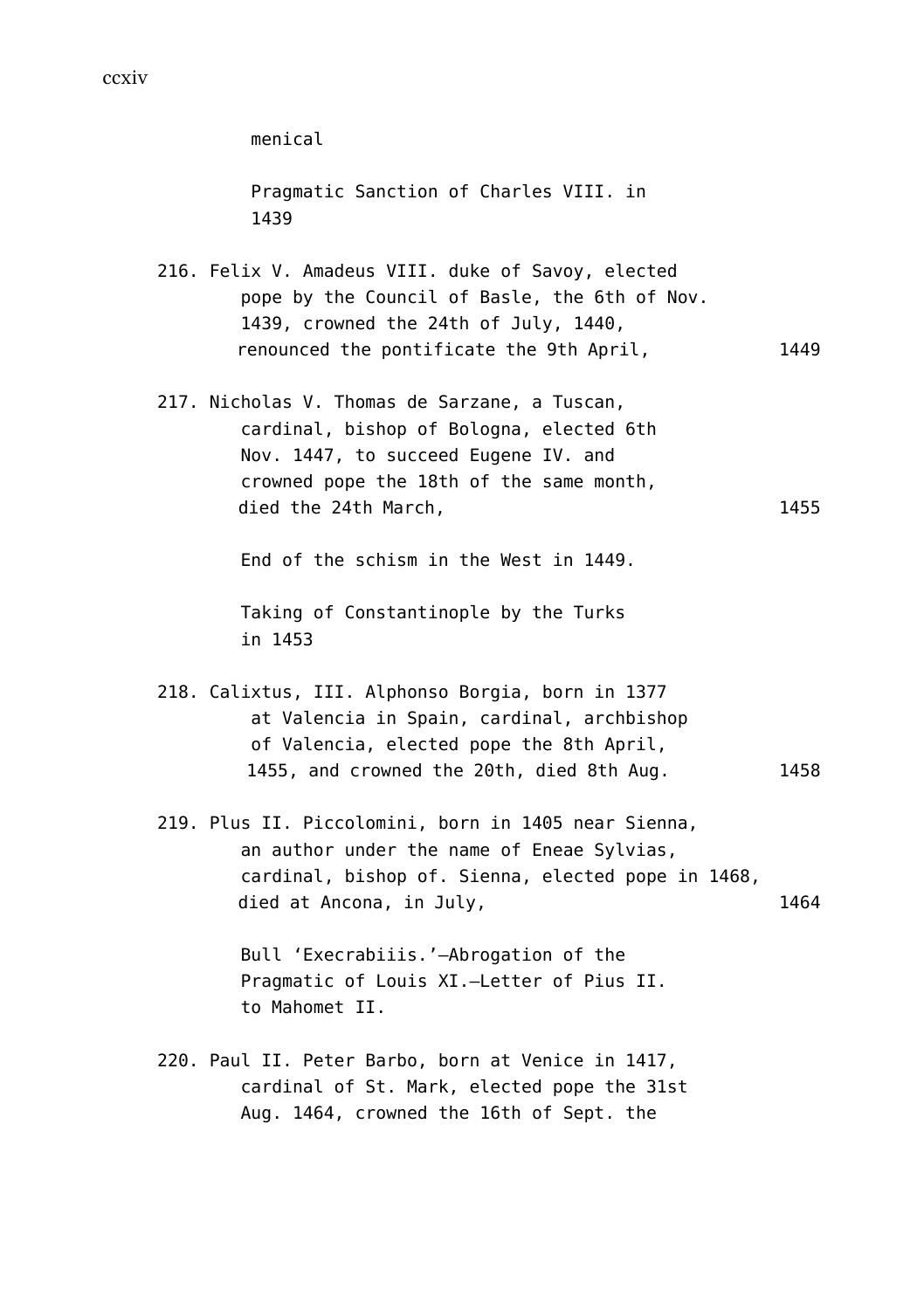| same year, died the 28th July,                                                                                                                                                                                                               | 1471 |
|----------------------------------------------------------------------------------------------------------------------------------------------------------------------------------------------------------------------------------------------|------|
| 221. Sixtes IV. Francisco d'Albeacola de la Rovere,<br>born in 1413 at Celles near Savona, a<br>Franciscan, cardinal, elected pope 9th Aug.<br>1471; died the 13th Aug.                                                                      | 1484 |
| Conspiracy of the Pazzi against the Me-<br>dici at Florence in 1478                                                                                                                                                                          |      |
| 222. Innocent VIII. John Baptist Cibo, a noble<br>Genoese, of Greek extraction, born in 1432,<br>cardinal, elected pope the 29th Aug. 1484,<br>crowned 12th Sept. same year,<br>died the 26th July,                                          | 1492 |
| 222. Alexander VI. Rodrigo Borgia, born at Valencia<br>in Spain in 1431, cardinal, archbishop<br>of Valencia, elected pope llth Aug. 1492,<br>crowned the 26th: died the 18th Aug.                                                           | 1503 |
| He betrayed Charles VIII. Louis XII.                                                                                                                                                                                                         |      |
| SIXTEENTH CENTURY.                                                                                                                                                                                                                           |      |
| 224. Pius III. Peter Piccolomini, nephew of Pius<br>II. cardinal of Sienna, elected pope the 22d<br>Sept. 1603, crowned the 8th Oct. same year,<br>died the 18th of same month.                                                              | 1503 |
| 225. Julius II. Julian de la Rovere, born in 1441<br>near Savona, nephew of Sixtus IV. bishop<br>of Carpentras, Albano, Ostia, Bologna, and<br>Avignon, cardinal, elected pope 1st of Nov.<br>1503, and crowned the 19th, died the 21st Feb. | 1513 |
| League of Cambray.-Louis XII. excommunicated &c.                                                                                                                                                                                             |      |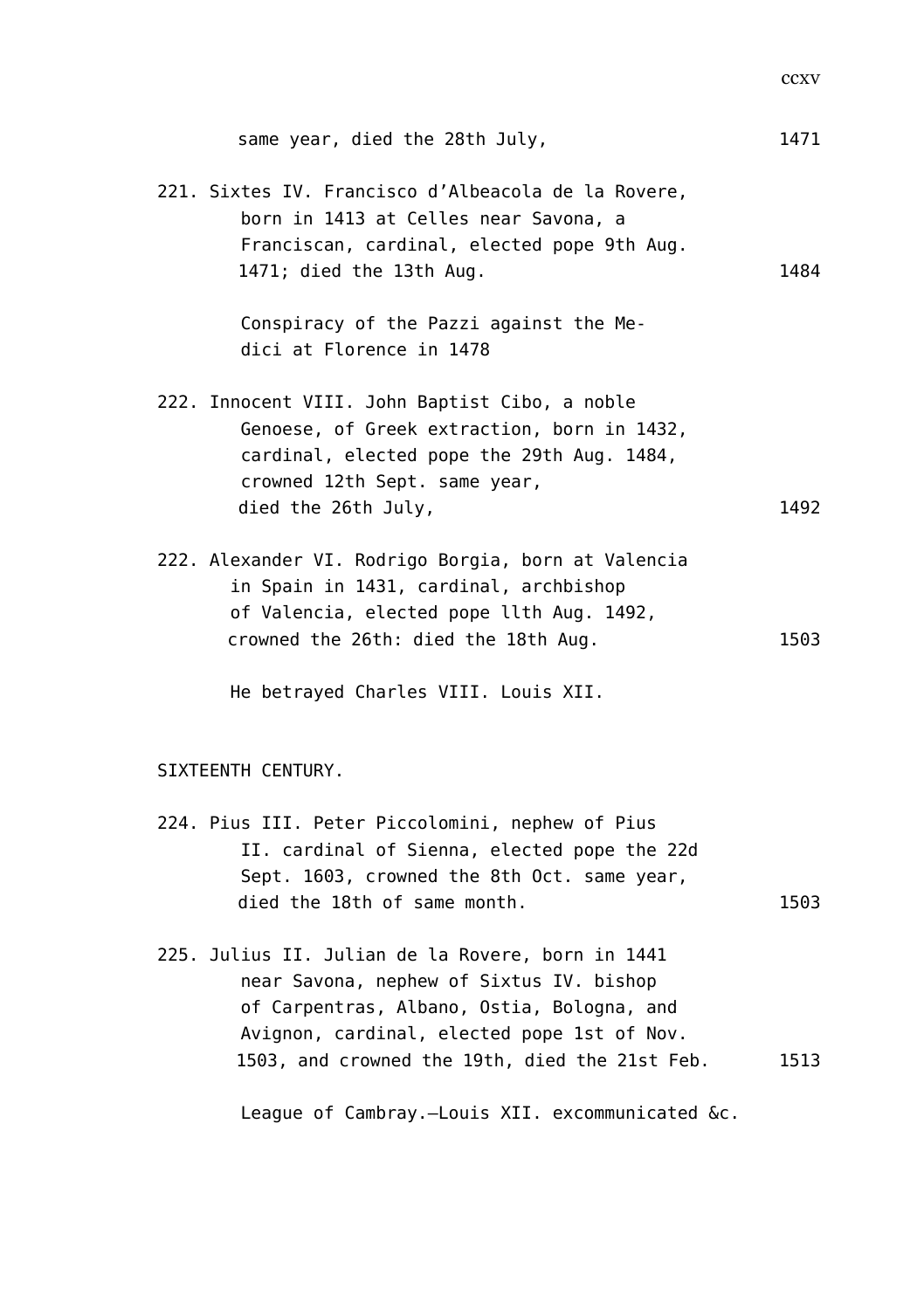| Fifth Council of the Lateran, 19th œcumenical,<br>in 1512, 1517.                                                                                                                                                                    |      |
|-------------------------------------------------------------------------------------------------------------------------------------------------------------------------------------------------------------------------------------|------|
| 226. Leo X. John de Medicis, son of Lorenzo,<br>born at Florence in 1447, cardinal deacon,<br>elected pope the 11th of March 1513, died 1st Dec. 1521                                                                               |      |
| Excommunication of Luther.-Concordat<br>with Francis the I. in 1516                                                                                                                                                                 |      |
| 227. Adrian VI. Adrian Florent, born in 1459,<br>cardinal, bishop of Tortosa, elected pope<br>the 9th of January, 1522 died Sept.                                                                                                   | 1523 |
| 228. Clement VII., natural and posthumous son of Julian<br>de Medicis, born at Florence in<br>1478, archbishop of Florence, cardinal, elected<br>pope 19th Nov. 1523, and crowned the 25th; died Sept 1534                          |      |
| Holy league against Charles V.-Excommunication<br>of the king of England, Henry VIII.                                                                                                                                               |      |
| 229. Paul III. Alexander Famese, born at Rome<br>in 1466, bishop of Ostia, dean of the sacred<br>college, elected pope the 13th Octo. 1534,<br>crowned the 7th of Nov. died 10th Nov.                                               | 1549 |
| Bull "In cœna Domini,"<br>Council of Trent, from 1545 to 4th Dec.<br>1563, and last œcumenical.                                                                                                                                     |      |
| 230. Julius III. John Maria del Monte, born at<br>Rome, the 10th Sept. 1487, bishop of Pales-<br>trina, archbishop of Siponte, cardinal, elected<br>pope the 8th of February 1550, and crowned<br>the 20th; died the 23rd of March, | 1555 |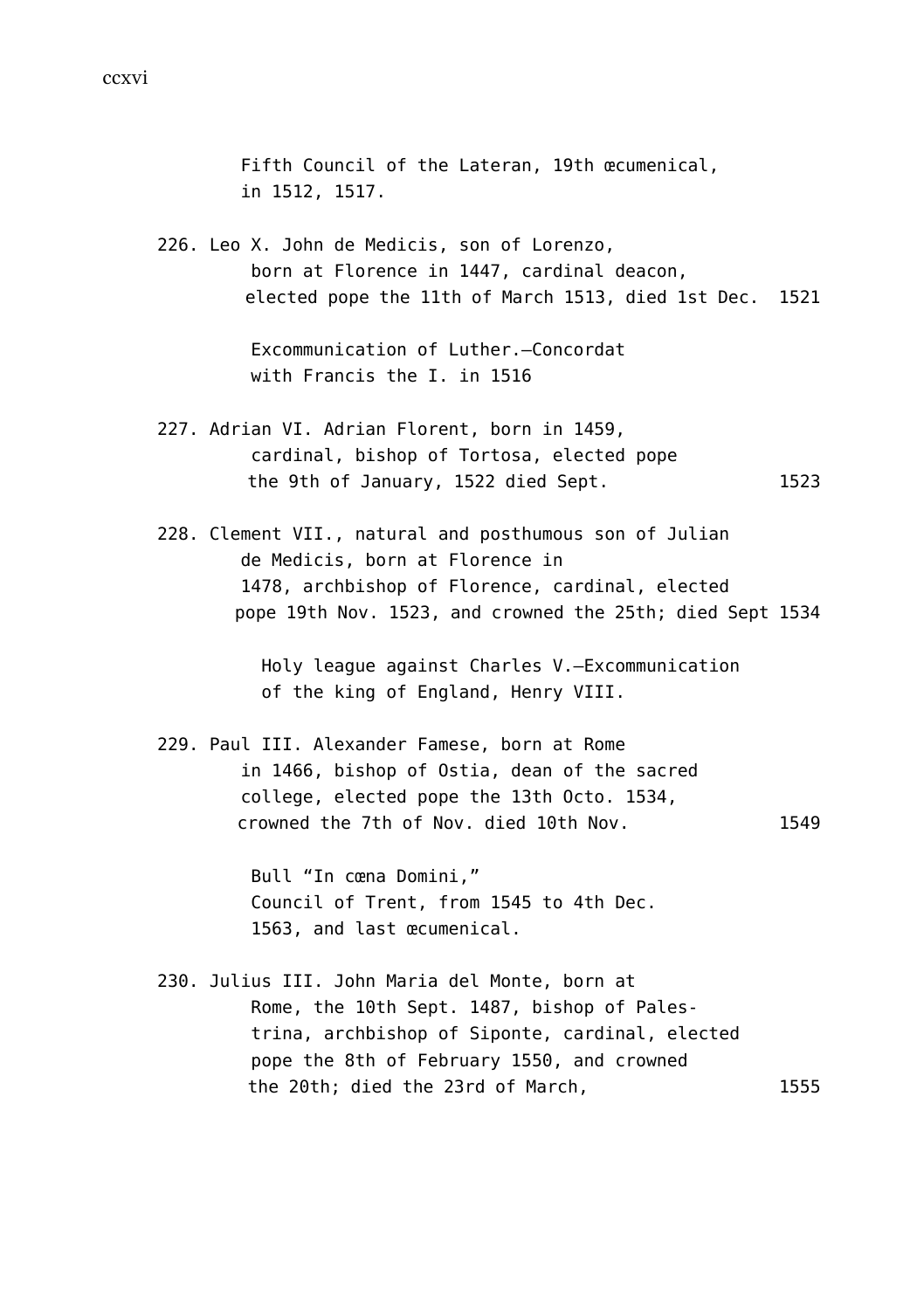Excommunication of the king of France, Henry II.

- 231. Marcellus II. Marcel Servin, born at Monte Pulciano, cardinal, elected pope 9th of April, crowned the 26th, and died the 30th same month 1555
- 232. Paul IV. John Peter Caraffa, a noble Venetian, born in 1476, cardinal, elected pope 25th May 1555, crowned the 26th; died 18th Aug. 1559

The enemy of Spain.—Excommunication of Elizabeth, Queen of England

233. Pius IV. John Angelo de Medicis, born at Milan in 1499, cardinal, elected pope the 26th Dec. 1559, and crowned the 6th of Jan. 1550; died the 9th Dec. 1565

Proscribes the nephews of his predecessors

234. Pius V. Michael Ghisleri, a Ligurian, born the 17th Jan. 1504, a Dominican, cardinal, elected pope the 7th Jan. 1556, and crowned the 17th; died the 1st of May, 1572

> Canonized by Clement XI. in 1712 Pius renews the bull: "In cœna Domini." He bestows on Cosmo de Medecis the title of Grand Duke of Tuscany

235. Gregory XIII. Hugues Buon-Compagno, born at Bologna in 1502, bishop of Vesti, cardinal, elected pope 13th of May 1572, and crowned the 25th; died 10th of April, 1585

Massacre of St. Bartholomew's-day the 24th of Aug. 1572.—The league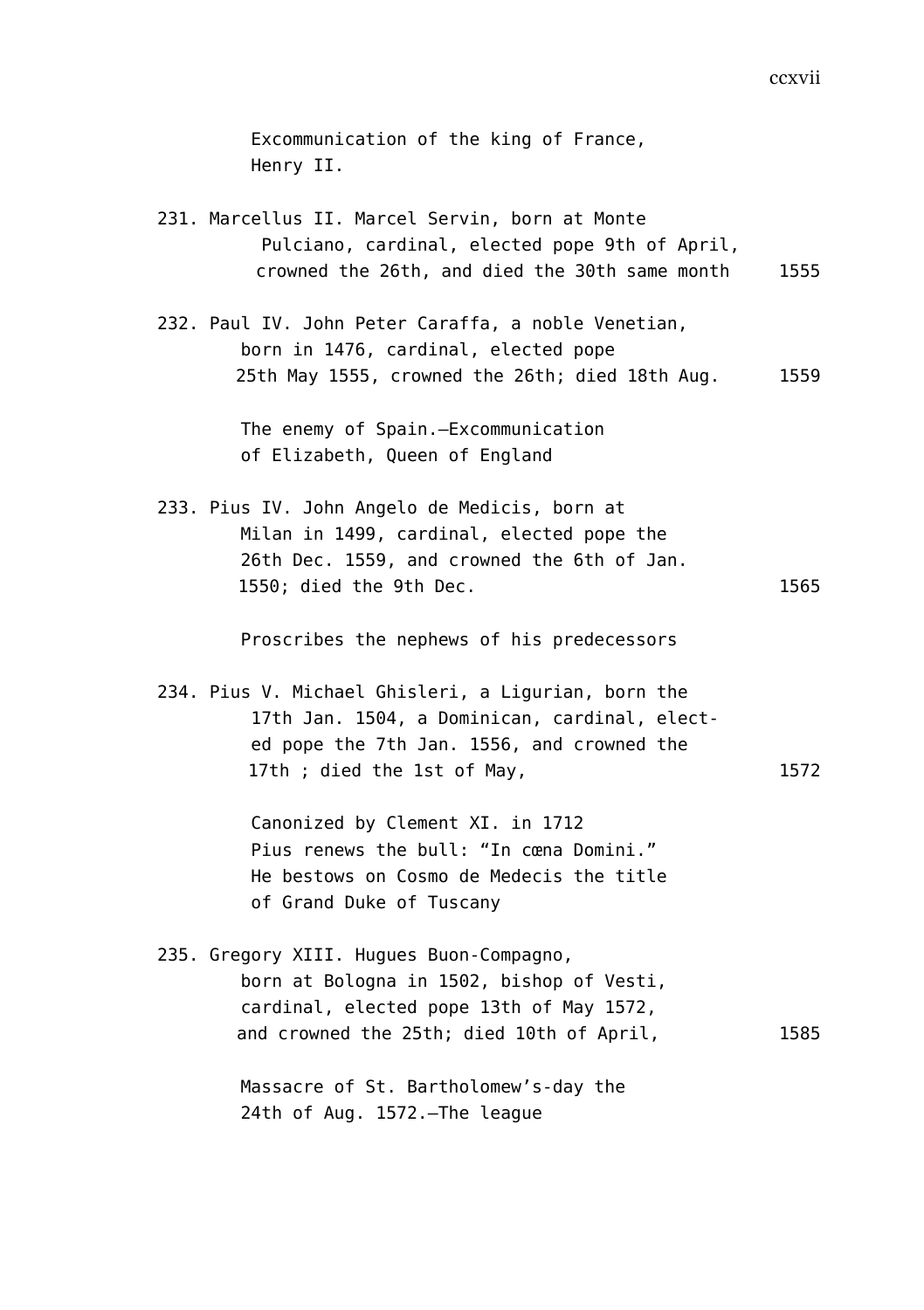| 236. Sixtus V. Felix Peretti, born at Montalto,<br>in the Marche of Ancona, the 12th Dec.<br>1521, a herdsman, Cordelier, bishop of St.<br>Agatha, cardinal, elected pope the 24th of<br>April, 1585, died 27th Aug. | 1590 |
|----------------------------------------------------------------------------------------------------------------------------------------------------------------------------------------------------------------------|------|
| Anathemas against Elizabeth, against<br>Henry IV. king of Navarre, &c.-Henry<br>III. assassinated by James Clement.-<br>The power of Philip II. king of Spain,<br>detestable to Sixtus Quintus                       |      |
| 237. Urban VII. John Baptist Castagna, born at<br>Rome in 1521, son of a Genoese gentleman,<br>archbishop of Rossano, cardinal, elected<br>pope the 15th Sept. 1520, died the 27th of Sept.                          | 1590 |
| 238. Gregory XIV. Nicholas Sfondrate, born at<br>Cremona in 1535, bishop of Cremona, cardinal,<br>elected pope the 3rd Dec. 1590, and<br>crowned the 8th; died the 15th October                                      | 1591 |
| 239. Innocent IX. John Anthony Facchinetti, born<br>at Bologna in 1519, bishop of Nicastro in<br>Calabria, elected pope the 29th Oct. 1591,<br>crowned the 3rd Nov. died the 30th Dec.                               | 1591 |
| 240. Clement VIII. Hippolytus Aldobrandiri, born<br>at Fano in 1536, cardinal, elected pope<br>the 30th of Jan. 1593, crowned eight days<br>after, died in the month of March                                        | 1605 |
| Abjuration and absolution of Henry IV.                                                                                                                                                                               |      |
| Pithou's Treatise on the Liberties of the<br>Gallican Church, published in 1594                                                                                                                                      |      |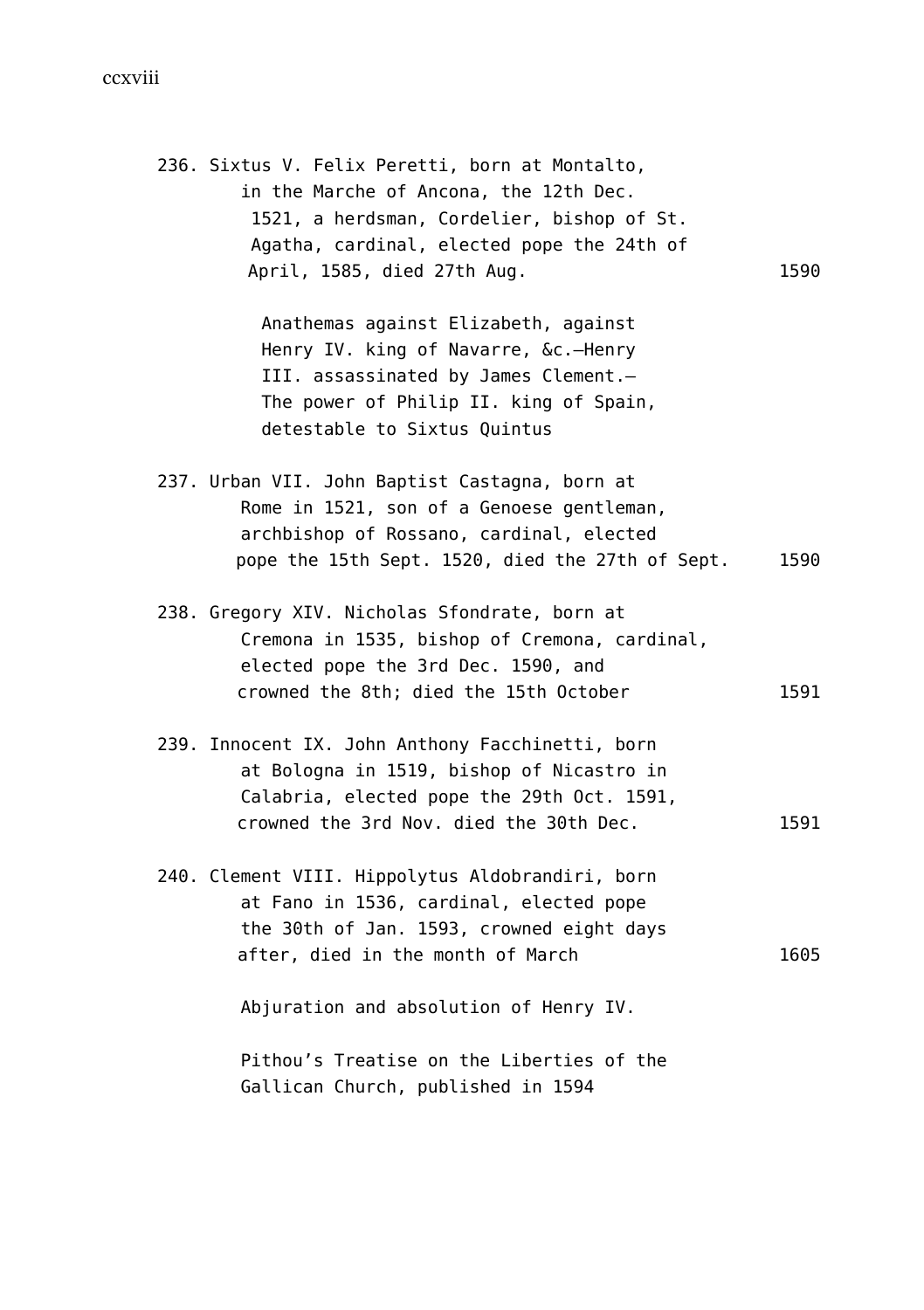#### SEVENTEENTH CENTURY.

| 241. Leo XI. Alexander Octavian de Medicis,<br>born at Florence in 1535, cardinal, elected<br>pope 1st of April, and died 27th of April,                                                         | 1605 |
|--------------------------------------------------------------------------------------------------------------------------------------------------------------------------------------------------|------|
| 242. Paul V. Camillus Borghese, born at Rome,<br>cardinal, elected pope 16th May 1605, and<br>crowned the 29th, died 28th January                                                                | 1621 |
| Excommunication of the Venetians.-<br>Troubles excited in England.-Bull "In<br>Cœna Domini," &c.                                                                                                 |      |
| 243. Gregory XV. Alexander Ludovisi, born 9th<br>Jan. 1554 at Bologna, archbishop of this<br>city, cardinal, elected pope 9th Feb. 1621, died                                                    | 1623 |
| 244. Urban VIII. Maffeus Barberini, of an ancient<br>Florentine family, archbishop of Nazareth,<br>cardinal, elected pope 6th Aug. 1623, and<br>crowned the 29th Sept. died 29th July,           | 1644 |
| Excommunication of the Duke of Parma                                                                                                                                                             |      |
| 245. Innocent X. J. B. Pamphili, born at Rome<br>7th May 1574, cardinal in 1629, elected<br>pope 15th Sept 1644, and crowned 29th, died 7th Jan. 1655                                            |      |
| Destruction of Castro.-Refusal of bulls<br>to the Portuguese bishops nominated by<br>John of Braganza.-The Duke of Guise<br>invited to Naples and betrayed.-Bull<br>against the Peace of Munster |      |
| 246. Alexander VII. Fabio Chigi, born at Sienna,<br>the 15th of Feb. 1599, legate, nuncio,                                                                                                       |      |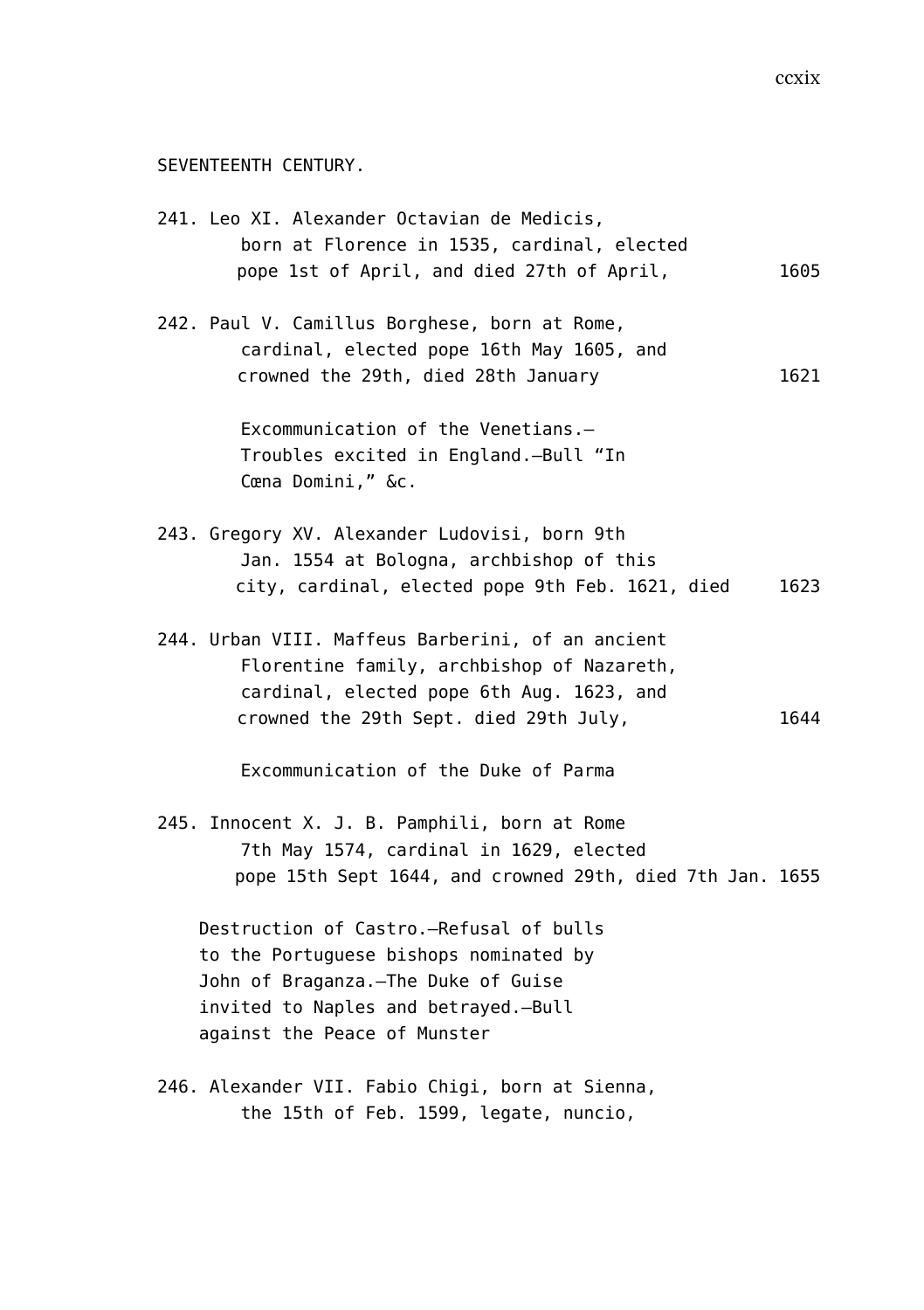| cardinal in 1652, elected pope the<br>7th of April, 1655, died the 22d of May                                                                                                                 | 1667 |
|-----------------------------------------------------------------------------------------------------------------------------------------------------------------------------------------------|------|
| Formulary.-The embassador of Louis<br>XIV. insulted at Rome, See.                                                                                                                             |      |
| 247. Clement IX. Julius Rospigliosi, born at Pistoi in 1600<br>cardinal in 1657, elected pope the 20th June, 1667<br>died the 9th Dec.                                                        | 1669 |
| 248 Clement X. J. B. Emile Altieri, born at Rome<br>in 1590, cardinal in 1669, elected pope the<br>27th April, 1670, died the 22d July,                                                       | 1676 |
| 249. Innocent XI. Benedict Odescalchi, born at<br>Como in 1611, cardinal in 1647, elected<br>pope the 21st Sept. 1676, died 12th Aug.                                                         | 1689 |
| The Four Articles of 1682                                                                                                                                                                     |      |
| 250. Alexander VIII. Peter Ottoboni, born at Venice<br>the 19th April 1610, bishop of Brescia,<br>of Frescati, a cardinal in 1652, elected<br>pope the 6th October 1689, died the 1st of Feb. | 1691 |
| 251. Innocent XII. Anthony Pignatelli, born at<br>Naples the 13th March 1615, archbishop<br>of Naples, cardinal, elected pope the 13th                                                        |      |
| July 1691, and crowned the 15th of the<br>same, died the 27th Sept.                                                                                                                           | 1700 |

#### EIGHTEENTH CENTURY

252. Clement XI. John Francis Albani, born at Pesaro the 22d July 1649, cardinal in 1690,

Refusal of bulls of Investiture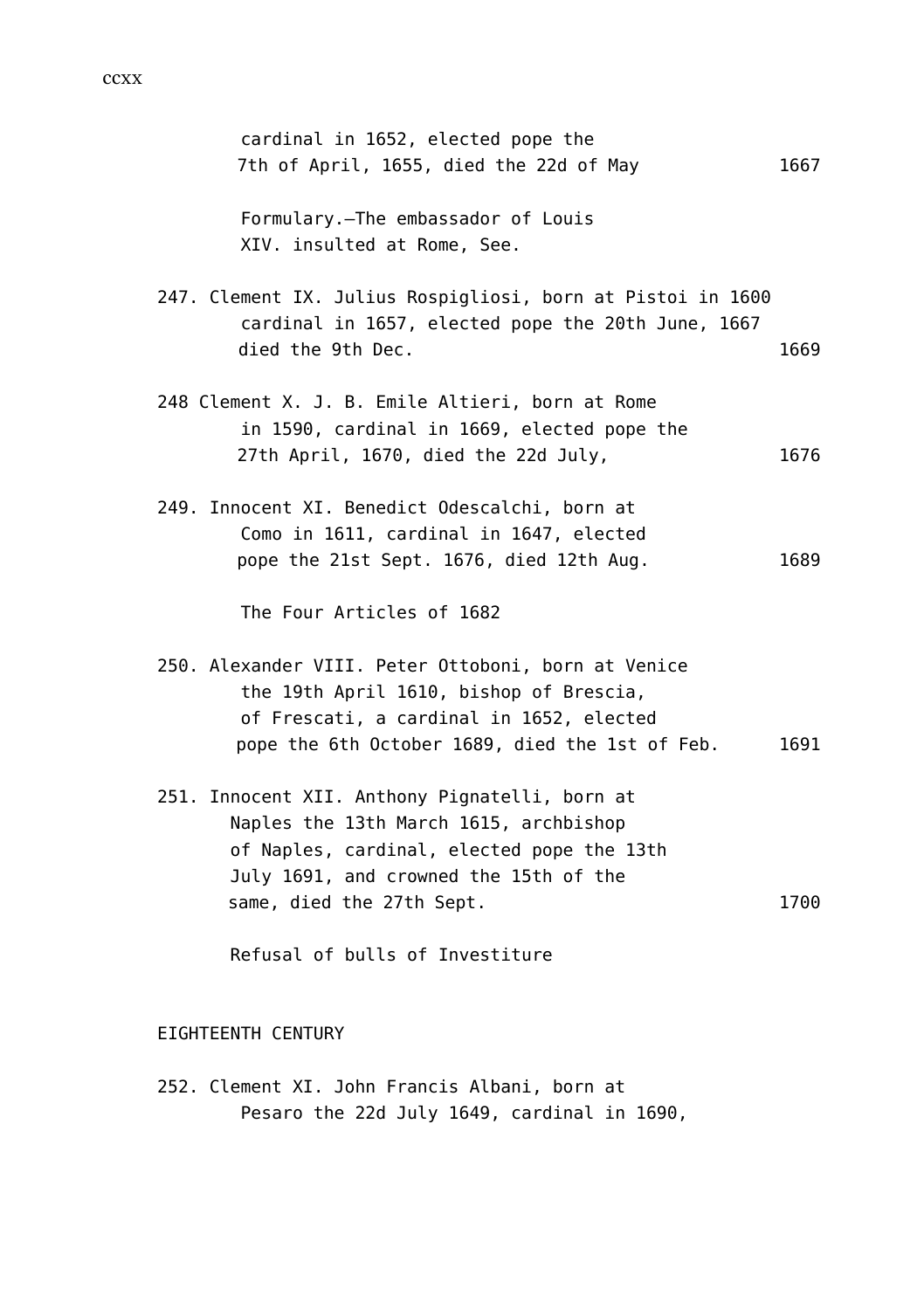| elected pope the 23d November 1700, and<br>consecrated the 30th, died the 19th March,                                                                                                                          | 1721 |
|----------------------------------------------------------------------------------------------------------------------------------------------------------------------------------------------------------------|------|
| Bull 'Vineam Domini' in 1705.-Bull<br>'Unigenitus' in 1713.-Quarrels with Vic-<br>tor Amadeus, king of Sicily                                                                                                  |      |
| 253. Innocent XIII. Michael Angelo Conti, Segni,<br>born at Rome the 15th May 1655, bishop<br>of Viterbo, cardinal in 1707, elected pope<br>the 8th May 1721, and crowned the 18th;<br>died the 7th Mar.       | 1724 |
| 254. Benedict XIII. Peter Francis Orsini, born<br>the 2d Feb. 1649, a Dominican, cardinal,<br>archbishop of Beneventum, elected pope<br>the 29th May, 1724, and crowned the 4th<br>June; died the 21st Feb.    | 1730 |
| Legend of Gregory VII.                                                                                                                                                                                         |      |
| 255. Clement XII. Lorenzo Corsini, born at Rome<br>the 7th April, cardinal in 1706, bishop<br>of Frescati, elected pope the 12th July,<br>1780, and crowned the 16th, died 6th Feb.                            | 1740 |
| 256. Benedict XIV. Prosper Lambertini, born at<br>Bologna, the 81st March 1675, cardinal in<br>1728, archbishop of Bologna, elected pope<br>the 17th Aug. 1740, died the 3d of May,<br>Esteemed by all Europe  | 1758 |
| 257. Clement XIII. Charles Rezzonico, a noble<br>Venetian, born the 7th of March 1693, cardinal<br>in 1737, bishop of Padua, elected<br>pope the 6th July 1758, and crowned the<br>16th; died the 2d February, | 1769 |
|                                                                                                                                                                                                                |      |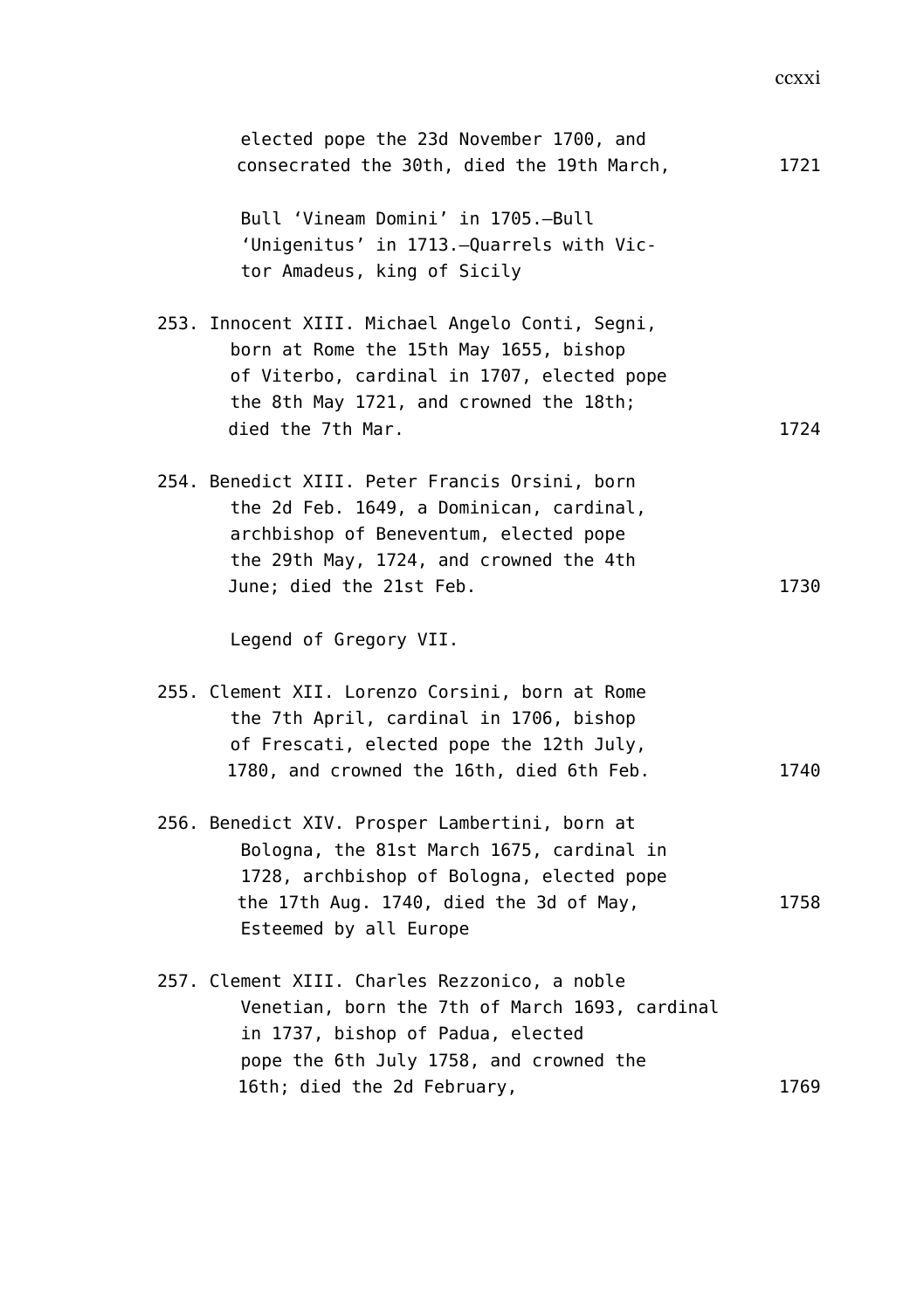ccxxii

Affair of Malagrida in Portugal.—Quarrels with the Duke of Parma 258. Clement XIV. Vincent Antoine Ganganelli, born the 31st October 1705, at St. Archangelo near Ripaini, Cordelier, cardinal in 1765, elected pope the 19th May, 1769, crowned the 4th of June, of same year, died the 22d Sept. 1774 Abrogation of the bull 'In cœna Domini.' —Suppression of the Jesuits 259. Pius VI. John Angelo Braschi, born at Cesena the 27th Dec. 1717, cardinal in 1773, elected pope the 15th Feb. 1775, crowned the 22d of the same month, died 29th Aug. 1799

N.B. In the above Chronological Table of thee Popes, the names of Clement VII. END OF THE FIRST VOLUME.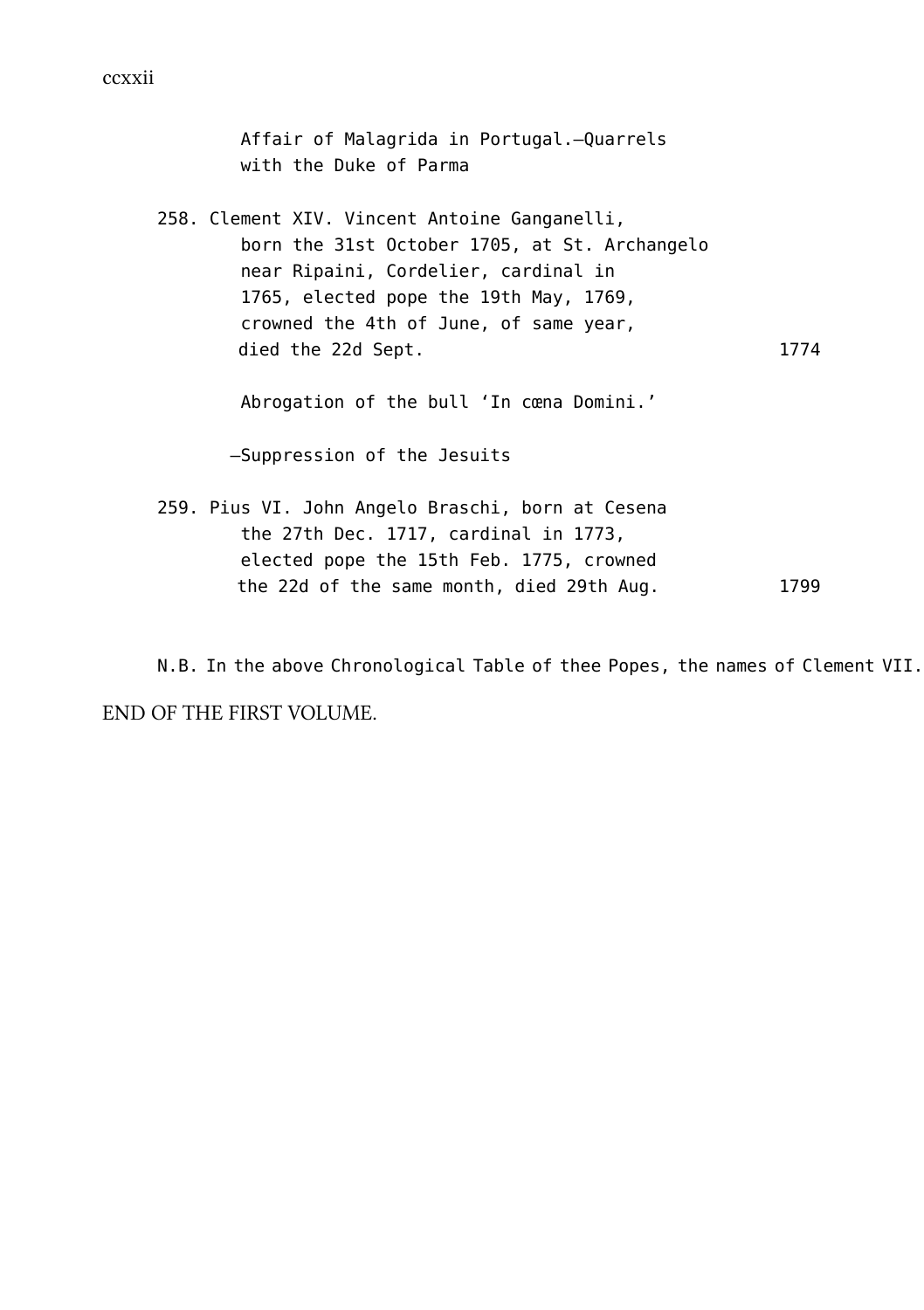# **ENDNOTES AND**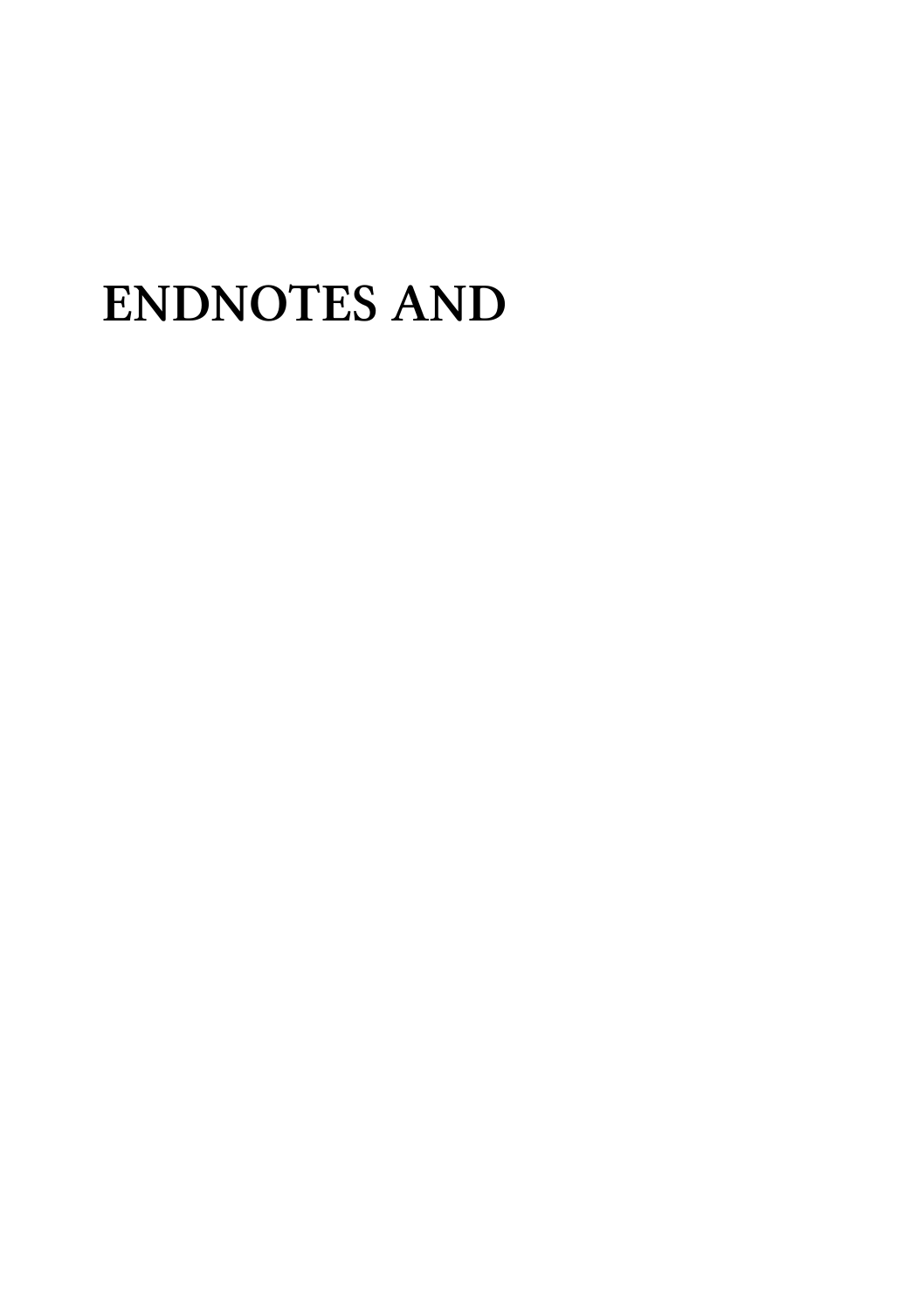ccxxiv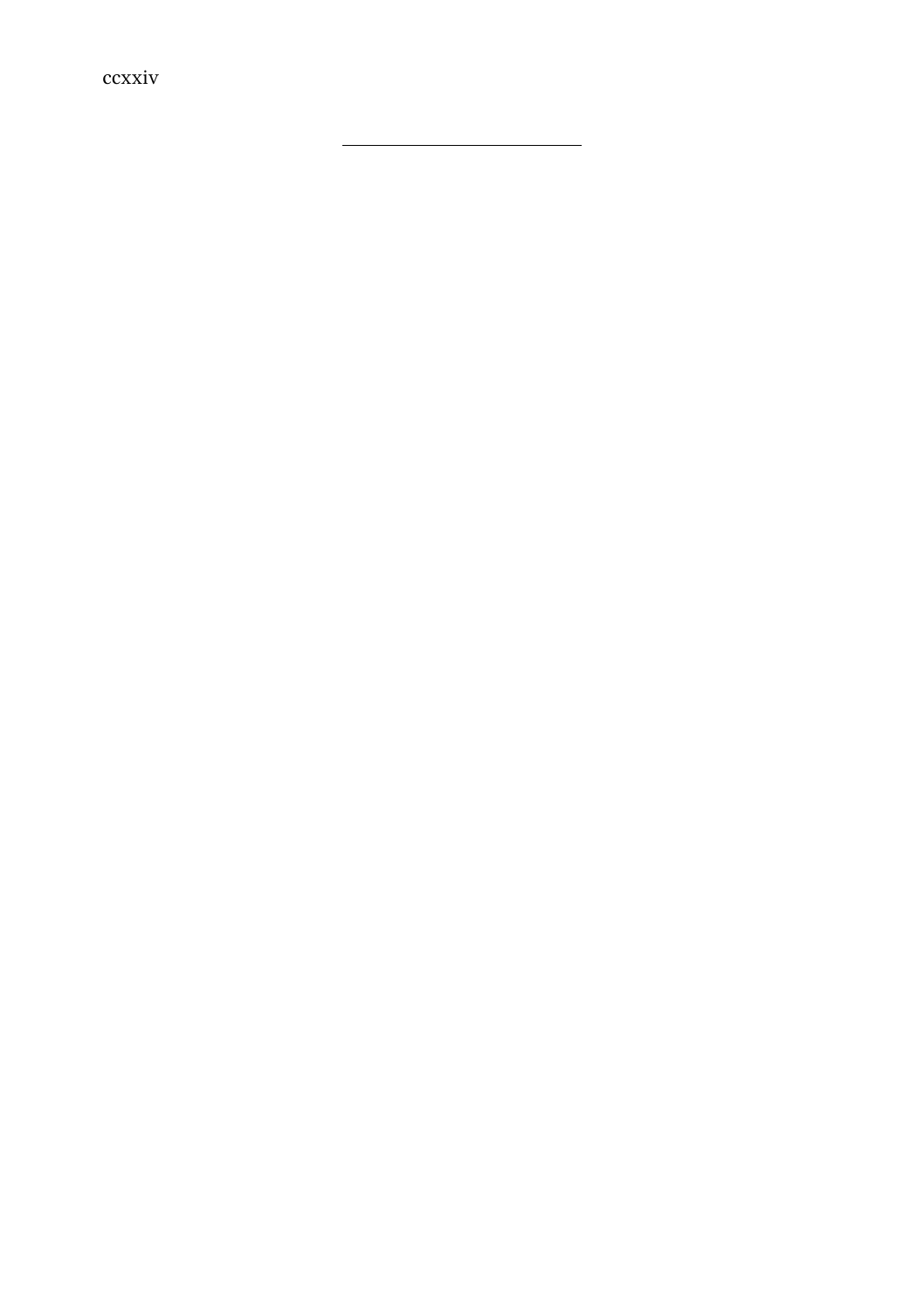\*\*\* END OF THIS PROJECT GUTENBERG EBOOK THE POWER OF THE POPES\*\*\*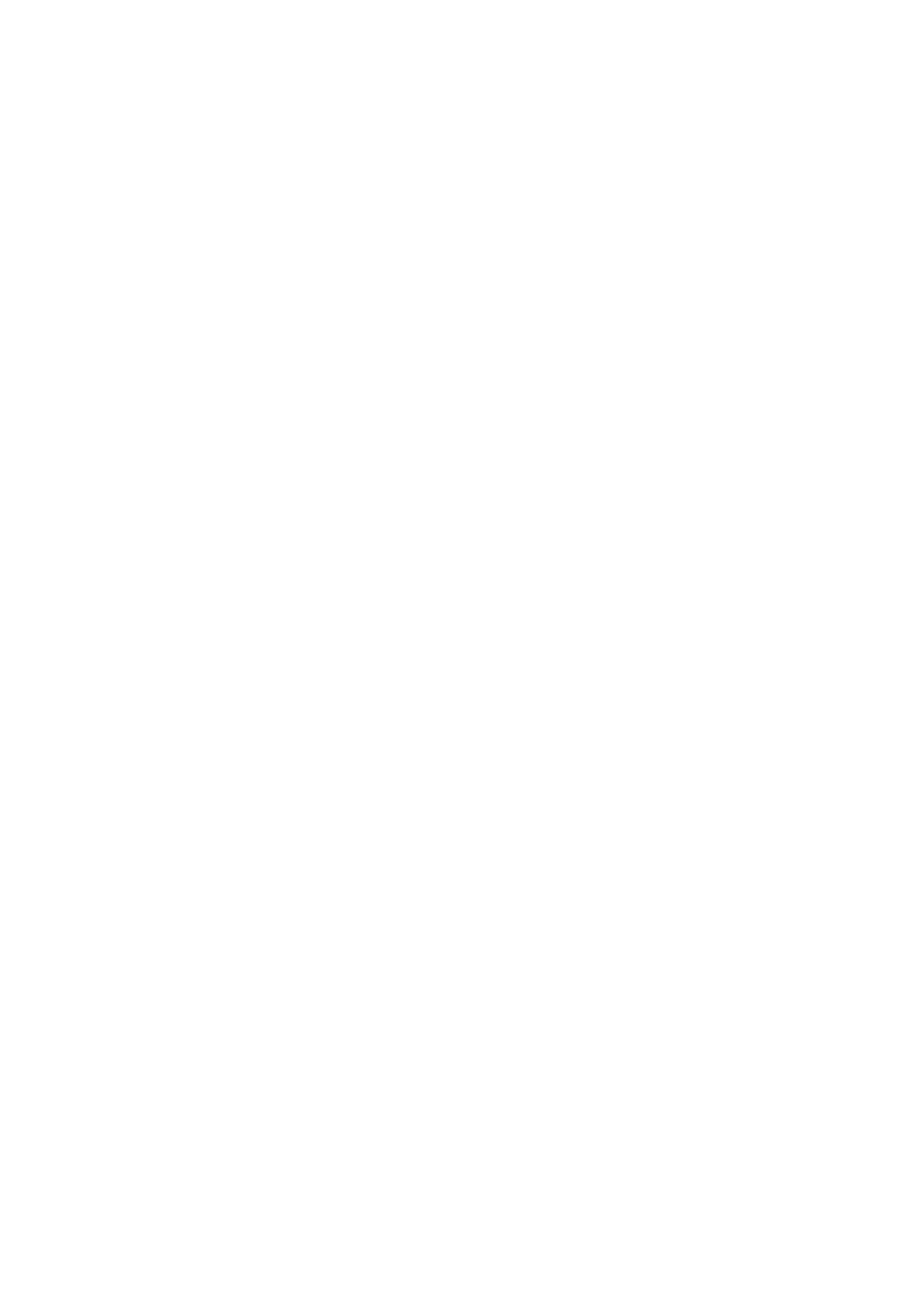# **A Word from Project Gutenberg**

We will update this book if we find any errors.

This book can be found under: http://www.gutenberg.org/ebooks/39267

Creating the works from public domain print editions means that no one owns a United States copyright in these works, so the Foundation (and you!) can copy and distribute it in the United States without permission and without paying copyright royalties. Special rules, set forth in the General Terms of Use part of this license, apply to copying and distributing Project Gutenberg™ electronic works to protect the Project Gutenberg™ concept and trademark. Project Gutenberg is a registered trademark, and may not be used if you charge for the eBooks, unless you receive specific permission. If you do not charge anything for copies of this eBook, complying with the rules is very easy. You may use this eBook for nearly any purpose such as creation of derivative works, reports, performances and research. They may be modified and printed and given away – you may do practically *anything* with public domain eBooks. Redistribution is subject to the trademark license, especially commercial redistribution.

# **e Full Project Gutenberg License**

#### *Please read this before you distribute or use this work.*

To protect the Project Gutenberg™ mission of promoting the free distribution of electronic works, by using or distributing this work (or any other work associated in any way with the phrase "Project Gutenberg"), you agree to comply with all the terms of the Full Project Gutenberg™ License available with this file or online at http://www.gutenberg.org/license.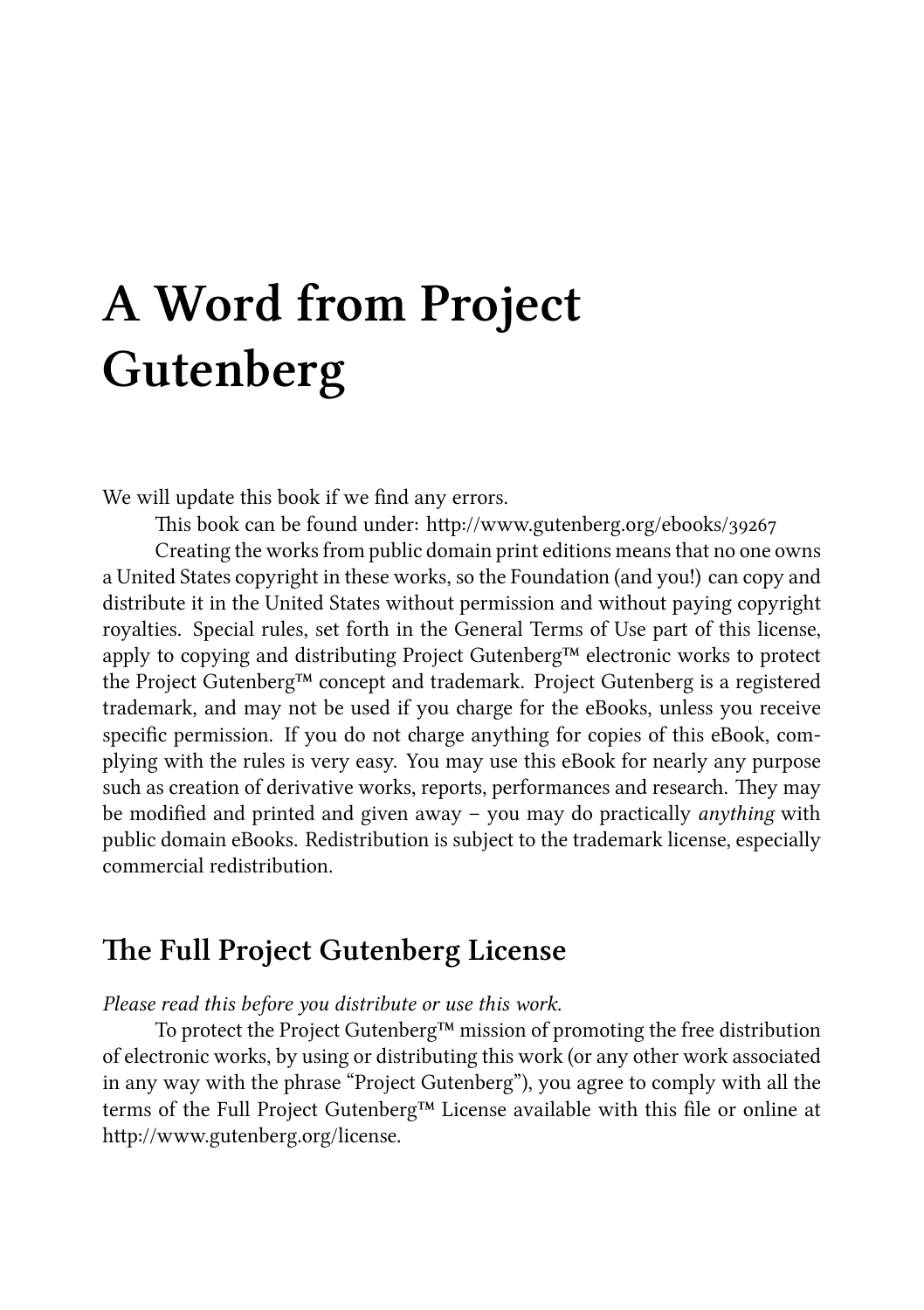## **Section . General Terms of Use & Redistributing Project Gutenberg™ electronic works**

**.A.** By reading or using any part of this Project Gutenberg™ electronic work, you indicate that you have read, understand, agree to and accept all the terms of this license and intellectual property (trademark/copyright) agreement. If you do not agree to abide by all the terms of this agreement, you must cease using and return or destroy all copies of Project Gutenberg™ electronic works in your possession. If you paid a fee for obtaining a copy of or access to a Project Gutenberg™ electronic work and you do not agree to be bound by the terms of this agreement, you may obtain a refund from the person or entity to whom you paid the fee as set forth in paragraph 1.E.8.

**.B.** "Project Gutenberg" is a registered trademark. It may only be used on or associated in any way with an electronic work by people who agree to be bound by the terms of this agreement. There are a few things that you can do with most Project Gutenberg™ electronic works even without complying with the full terms of this agreement. See paragraph 1.C below. There are a lot of things you can do with Project Gutenberg™ electronic works if you follow the terms of this agreement and help preserve free future access to Project Gutenberg™ electronic works. See paragraph .E below.

**1.C.** The Project Gutenberg Literary Archive Foundation ("the Foundation" or PGLAF), owns a compilation copyright in the collection of Project Gutenberg™ electronic works. Nearly all the individual works in the collection are in the public domain in the United States. If an individual work is in the public domain in the United States and you are located in the United States, we do not claim a right to prevent you from copying, distributing, performing, displaying or creating derivative works based on the work as long as all references to Project Gutenberg are removed. Of course, we hope that you will support the Project Gutenberg™ mission of promoting free access to electronic works by freely sharing Project Gutenberg™ works in compliance with the terms of this agreement for keeping the Project Gutenberg™ name associated with the work. You can easily comply with the terms of this agreement by keeping this work in the same format with its attached full Project Gutenberg™ License when you share it without charge with others.

**1.D.** The copyright laws of the place where you are located also govern what you can do with this work. Copyright laws in most countries are in a constant state of change. If you are outside the United States, check the laws of your country in addition to the terms of this agreement before downloading, copying, displaying, performing, distributing or creating derivative works based on this work or any other Project Gutenberg™ work. The Foundation makes no representations con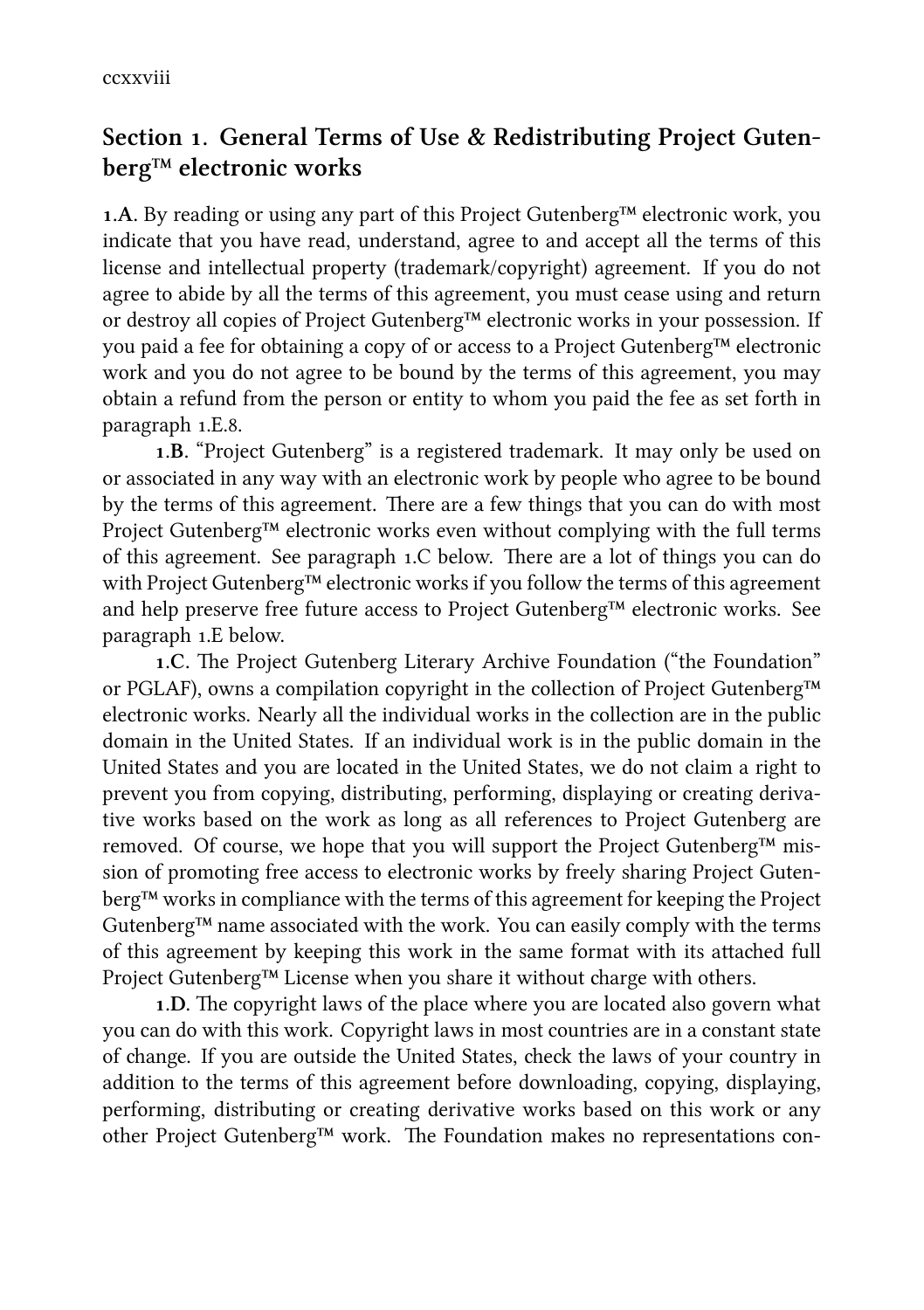cerning the copyright status of any work in any country outside the United States.

**.E.** Unless you have removed all references to Project Gutenberg:

**1.E.1.** The following sentence, with active links to, or other immediate access to, the full Project Gutenberg™ License must appear prominently whenever any copy of a Project Gutenberg™ work (any work on which the phrase "Project Gutenberg" appears, or with which the phrase "Project Gutenberg" is associated) is accessed, displayed, performed, viewed, copied or distributed:

This eBook is for the use of anyone anywhere at no cost and with almost no restrictions whatsoever. You may copy it, give it away or re-use it under the terms of the Project Gutenberg License included with this eBook or online at http://www.gutenberg.org

**.E..** If an individual Project Gutenberg™ electronic work is derived from the public domain (does not contain a notice indicating that it is posted with permission of the copyright holder), the work can be copied and distributed to anyone in the United States without paying any fees or charges. If you are redistributing or providing access to a work with the phrase "Project Gutenberg" associated with or appearing on the work, you must comply either with the requirements of paragraphs 1.E. through 1.E.7 or obtain permission for the use of the work and the Project Gutenberg<sup>™</sup> trademark as set forth in paragraphs  $1.E.8$  or  $1.E.9$ .

**.E..** If an individual Project Gutenberg™ electronic work is posted with the permission of the copyright holder, your use and distribution must comply with both paragraphs 1.E.1 through 1.E.7 and any additional terms imposed by the copyright holder. Additional terms will be linked to the Project Gutenberg™ License for all works posted with the permission of the copyright holder found at the beginning of this work.

**1.E.4.** Do not unlink or detach or remove the full Project Gutenberg™ License terms from this work, or any files containing a part of this work or any other work associated with Project Gutenberg™.

**.E..** Do not copy, display, perform, distribute or redistribute this electronic work, or any part of this electronic work, without prominently displaying the sentence set forth in paragraph .E. with active links or immediate access to the full terms of the Project Gutenberg™ License.

**1.E.6.** You may convert to and distribute this work in any binary, compressed, marked up, nonproprietary or proprietary form, including any word processing or hypertext form. However, if you provide access to or distribute copies of a Project Gutenberg™ work in a format other than "Plain Vanilla ASCII" or other format used in the official version posted on the official Project Gutenberg™ web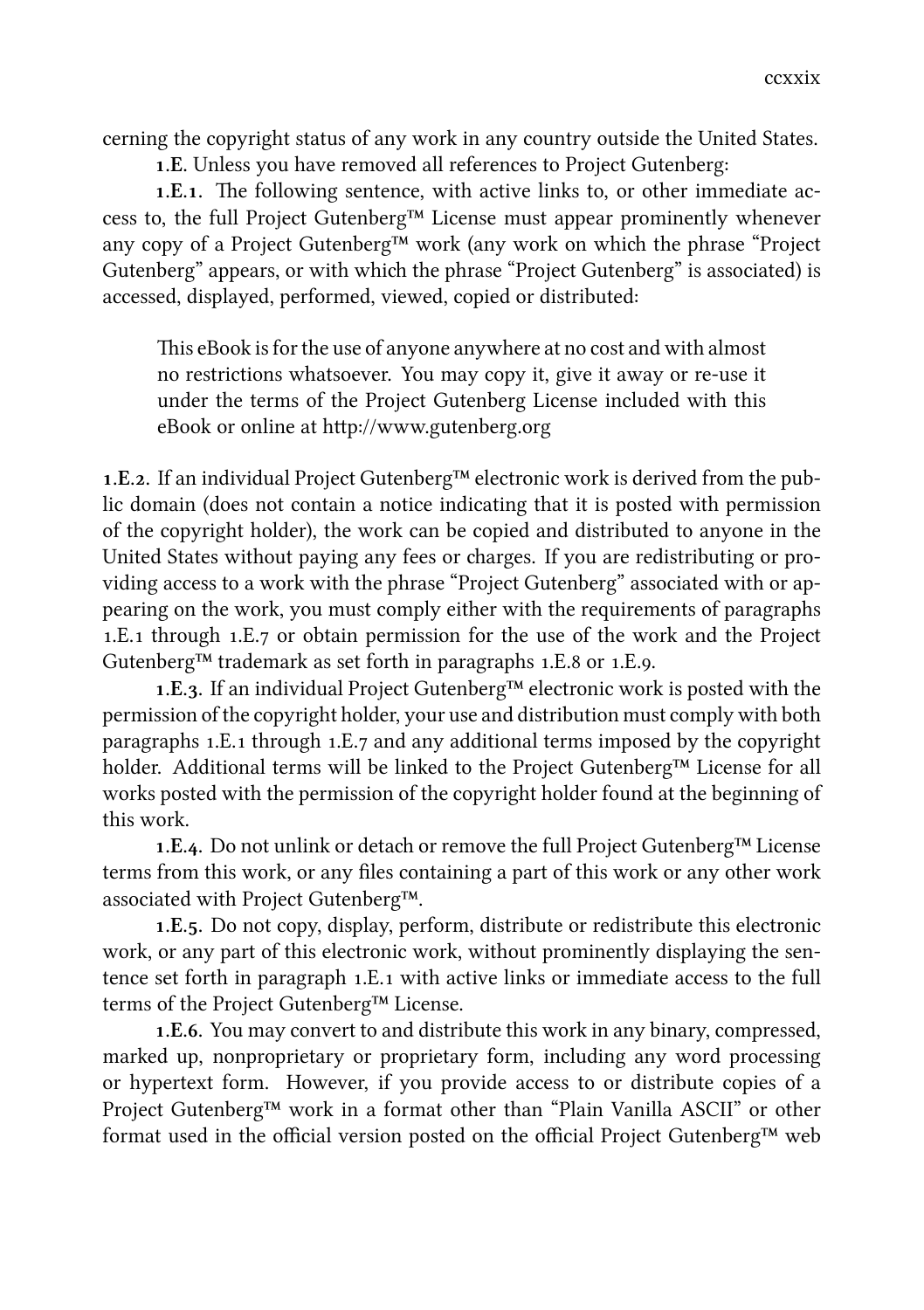#### ccxxx

site (http://www.gutenberg.org), you must, at no additional cost, fee or expense to the user, provide a copy, a means of exporting a copy, or a means of obtaining a copy upon request, of the work in its original "Plain Vanilla ASCII" or other form. Any alternate format must include the full Project Gutenberg™ License as specified in paragraph 1.E.1.

1.E.7. Do not charge a fee for access to, viewing, displaying, performing, copying or distributing any Project Gutenberg™ works unless you comply with paragraph  $1.E.8$  or  $1.E.9$ .

**1.E.8.** You may charge a reasonable fee for copies of or providing access to or distributing Project Gutenberg™ electronic works provided that

- You pay a royalty fee of 20% of the gross profits you derive from the use of Project Gutenberg™ works calculated using the method you already use to calculate your applicable taxes. The fee is owed to the owner of the Project Gutenberg™ trademark, but he has agreed to donate royalties under this paragraph to the Project Gutenberg Literary Archive Foundation. Royalty payments must be paid within 60 days following each date on which you prepare (or are legally required to prepare) your periodic tax returns. Royalty payments should be clearly marked as such and sent to the Project Gutenberg Literary Archive Foundation at the address specified in Section 4, "Information about donations to the Project Gutenberg Literary Archive Foundation."
- You provide a full refund of any money paid by a user who notifies you in writing (or by e-mail) within 30 days of receipt that  $s/h$ e does not agree to the terms of the full Project Gutenberg™ License. You must require such a user to return or destroy all copies of the works possessed in a physical medium and discontinue all use of and all access to other copies of Project Gutenberg™ works.
- You provide, in accordance with paragraph 1.F.3, a full refund of any money paid for a work or a replacement copy, if a defect in the electronic work is discovered and reported to you within 90 days of receipt of the work.
- You comply with all other terms of this agreement for free distribution of Project Gutenberg™ works.

**1.E.9.** If you wish to charge a fee or distribute a Project Gutenberg™ electronic work or group of works on different terms than are set forth in this agreement, you must obtain permission in writing from both the Project Gutenberg Literary Archive Foundation and Michael Hart, the owner of the Project Gutenberg™ trademark. Contact the Foundation as set forth in Section 3, below.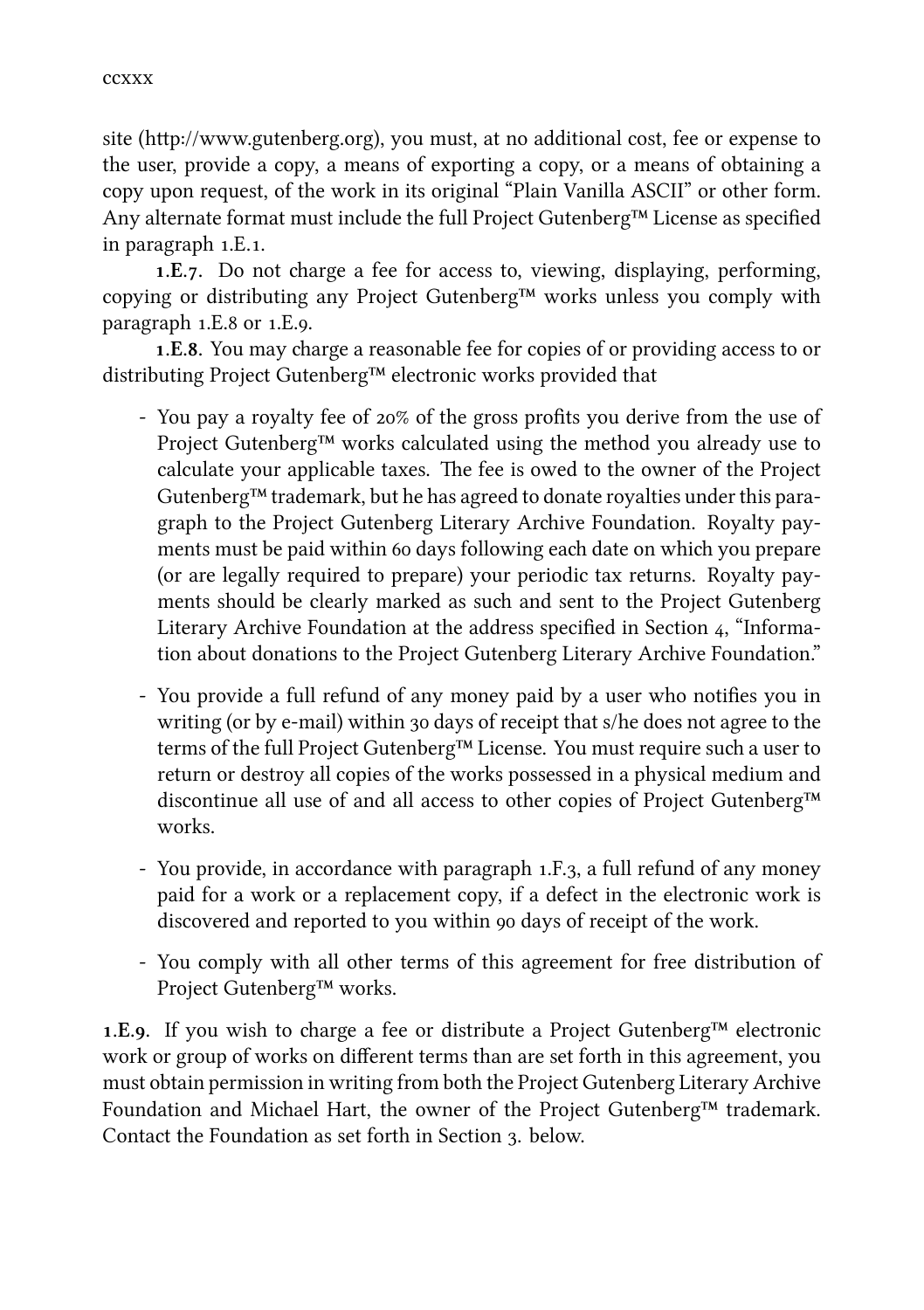**.F.**

**.F..** Project Gutenberg volunteers and employees expend considerable effort to identify, do copyright research on, transcribe and proofread public domain works in creating the Project Gutenberg™ collection. Despite these efforts, Project Gutenberg<sup>™</sup> electronic works, and the medium on which they may be stored, may contain "Defects," such as, but not limited to, incomplete, inaccurate or corrupt data, transcription errors, a copyright or other intellectual property infringement, a defective or damaged disk or other medium, a computer virus, or computer codes that damage or cannot be read by your equipment.

**.F..** LIMITED WARRANTY, DISCLAIMER OF DAMAGES – Except for the "Right of Replacement or Refund" described in paragraph 1.F.3, the Project Gutenberg Literary Archive Foundation, the owner of the Project Gutenberg™ trademark, and any other party distributing a Project Gutenberg™ electronic work under this agreement, disclaim all liability to you for damages, costs and expenses, including legal fees. YOU AGREE THAT YOU HAVE NO REMEDIES FOR NEGLIGENCE, STRICT LIABILITY, BREACH OF WARRANTY OR BREACH OF CONTRACT EXCEPT THOSE PROVIDED IN PARAGRAPH 1.F.3. YOU AGREE THAT THE FOUNDATION, THE TRADEMARK OWNER, AND ANY DISTRIBUTOR UNDER THIS AGREEMENT WILL NOT BE LIABLE TO YOU FOR ACTUAL, DIRECT, IN-DIRECT, CONSEQUENTIAL, PUNITIVE OR INCIDENTAL DAMAGES EVEN IF YOU GIVE NOTICE OF THE POSSIBILITY OF SUCH DAMAGE.

1.F.3. LIMITED RIGHT OF REPLACEMENT OR REFUND - If you discover a defect in this electronic work within 90 days of receiving it, you can receive a refund of the money (if any) you paid for it by sending a written explanation to the person you received the work from. If you received the work on a physical medium, you must return the medium with your written explanation. The person or entity that provided you with the defective work may elect to provide a replacement copy in lieu of a refund. If you received the work electronically, the person or entity providing it to you may choose to give you a second opportunity to receive the work electronically in lieu of a refund. If the second copy is also defective, you may demand a refund in writing without further opportunities to fix the problem.

**1.F.4.** Except for the limited right of replacement or refund set forth in paragraph 1.F.3, this work is provided to you 'AS-IS,' WITH NO OTHER WARRANTIES OF ANY KIND, EXPRESS OR IMPLIED, INCLUDING BUT NOT LIMITED TO WARRANTIES OF MERCHANTIBILITY OR FITNESS FOR ANY PURPOSE.

**.F..** Some states do not allow disclaimers of certain implied warranties or the exclusion or limitation of certain types of damages. If any disclaimer or limitation set forth in this agreement violates the law of the state applicable to this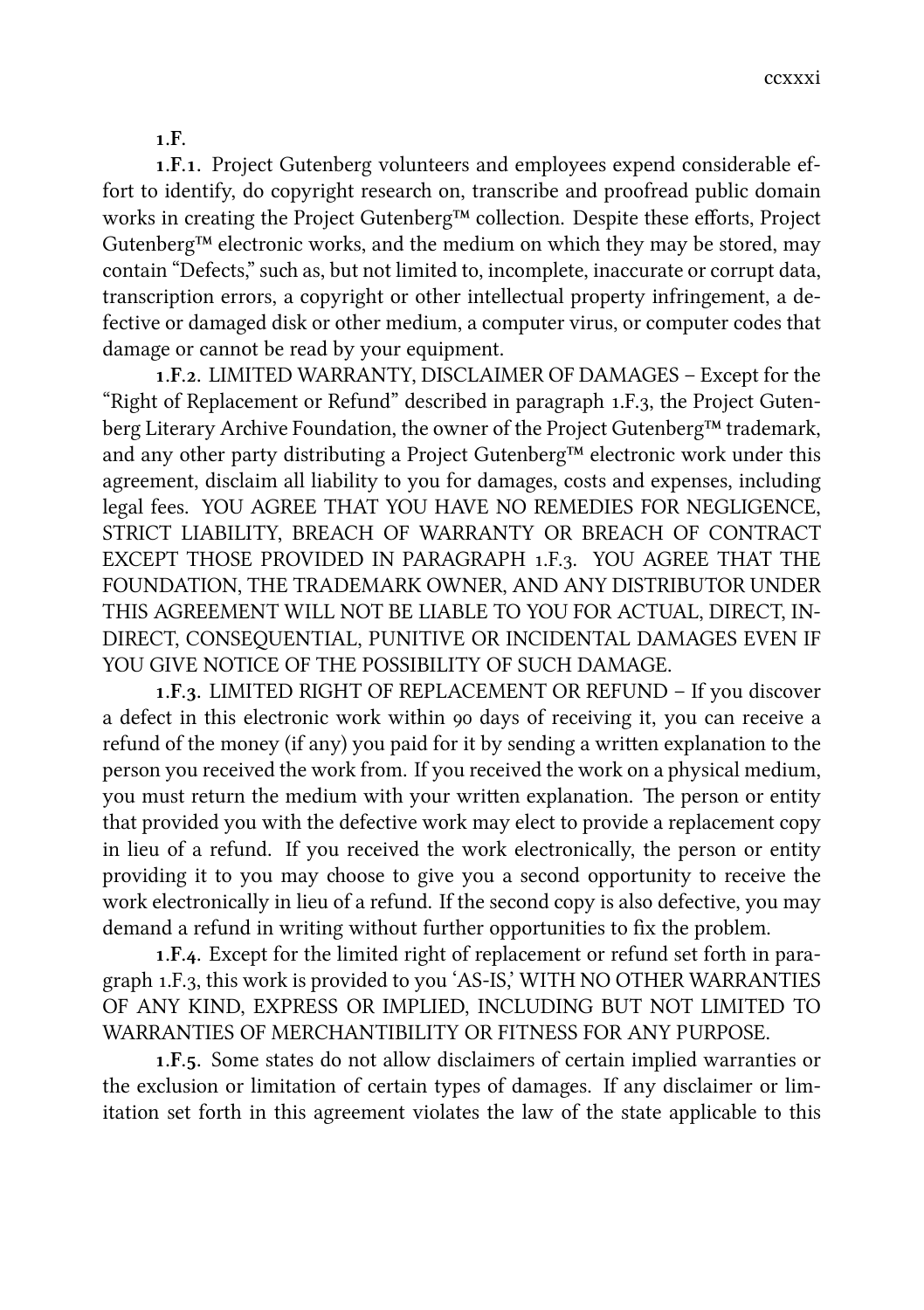agreement, the agreement shall be interpreted to make the maximum disclaimer or limitation permitted by the applicable state law. The invalidity or unenforceability of any provision of this agreement shall not void the remaining provisions.

**1.F.6.** INDEMNITY – You agree to indemnify and hold the Foundation, the trademark owner, any agent or employee of the Foundation, anyone providing copies of Project Gutenberg™ electronic works in accordance with this agreement, and any volunteers associated with the production, promotion and distribution of Project Gutenberg™ electronic works, harmless from all liability, costs and expenses, including legal fees, that arise directly or indirectly from any of the following which you do or cause to occur: (a) distribution of this or any Project Gutenberg™ work, (b) alteration, modification, or additions or deletions to any Project Gutenberg™ work, and (c) any Defect you cause.

#### Section 2. Information about the Mission of Project Gutenberg<sup>™</sup>

Project Gutenberg™ is synonymous with the free distribution of electronic works in formats readable by the widest variety of computers including obsolete, old, middleaged and new computers. It exists because of the efforts of hundreds of volunteers and donations from people in all walks of life.

Volunteers and financial support to provide volunteers with the assistance they need, is critical to reaching Project Gutenberg™'s goals and ensuring that the Project Gutenberg™ collection will remain freely available for generations to come. In 2001, the Project Gutenberg Literary Archive Foundation was created to provide a secure and permanent future for Project Gutenberg™ and future generations. To learn more about the Project Gutenberg Literary Archive Foundation and how your efforts and donations can help, see Sections  $\alpha$  and  $\alpha$  and the Foundation web page at http://www.pglaf.org.

## Section 3. Information about the Project Gutenberg Literary **Archive Foundation**

The Project Gutenberg Literary Archive Foundation is a non profit  $501(c)(3)$  educational corporation organized under the laws of the state of Mississippi and granted tax exempt status by the Internal Revenue Service. The Foundation's EIN or federal tax identification number is  $64-6221541$ . Its  $501(c)(3)$  letter is posted at http://www.gutenberg.org/fundraising/pglaf . Contributions to the Project Gutenberg Literary Archive Foundation are tax deductible to the full extent permitted by U.S. federal laws and your state's laws.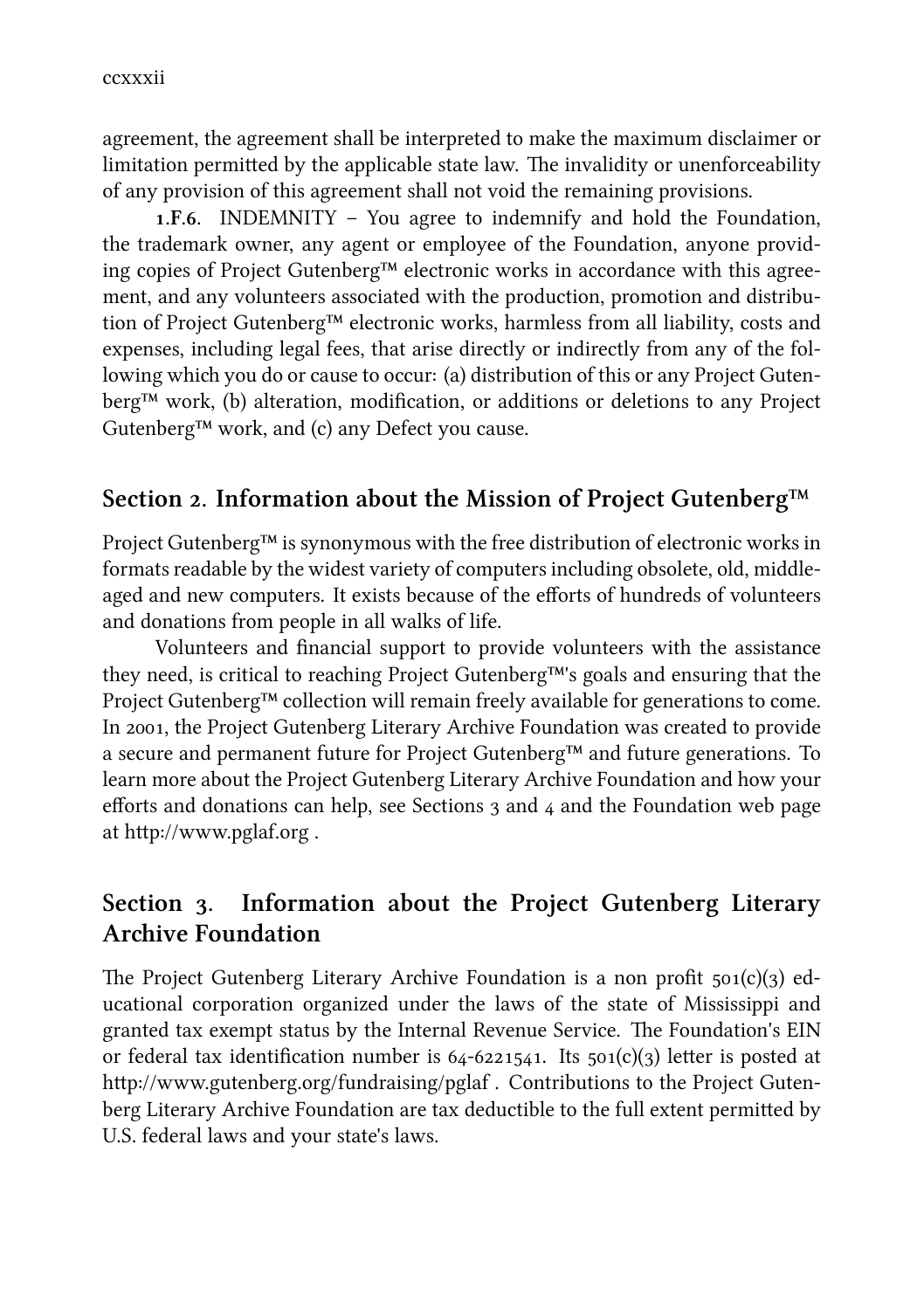The Foundation's principal office is located at  $4557$  Melan Dr. S. Fairbanks, AK, 99712., but its volunteers and employees are scattered throughout numerous locations. Its business office is located at 809 North 1500 West, Salt Lake City, UT  $84116$ ,  $(801)$  596-1887, email business@pglaf.org. Email contact links and up to date contact information can be found at the Foundation's web site and official page at http://www.pglaf.org

For additional contact information:

Dr. Gregory B. Newby Chief Executive and Director gbnewby@pglaf.org

### Section 4. Information about Donations to the Project Gutenberg **Literary Archive Foundation**

Project Gutenberg™ depends upon and cannot survive without wide spread public support and donations to carry out its mission of increasing the number of public domain and licensed works that can be freely distributed in machine readable form accessible by the widest array of equipment including outdated equipment. Many small donations  $(\$1$  to  $\$5,000$  are particularly important to maintaining tax exempt status with the IRS.

The Foundation is committed to complying with the laws regulating charities and charitable donations in all so states of the United States. Compliance requirements are not uniform and it takes a considerable effort, much paperwork and many fees to meet and keep up with these requirements. We do not solicit donations in locations where we have not received written confirmation of compliance. To SEND DONATIONS or determine the status of compliance for any particular state visit http://www.gutenberg.org/fundraising/donate

While we cannot and do not solicit contributions from states where we have not met the solicitation requirements, we know of no prohibition against accepting unsolicited donations from donors in such states who approach us with offers to donate.

International donations are gratefully accepted, but we cannot make any statements concerning tax treatment of donations received from outside the United States. U.S. laws alone swamp our small staff.

Please check the Project Gutenberg Web pages for current donation methods and addresses. Donations are accepted in a number of other ways including checks, online payments and credit card donations. To donate, please visit: http://www.gutenberg.org/fundraising/donate